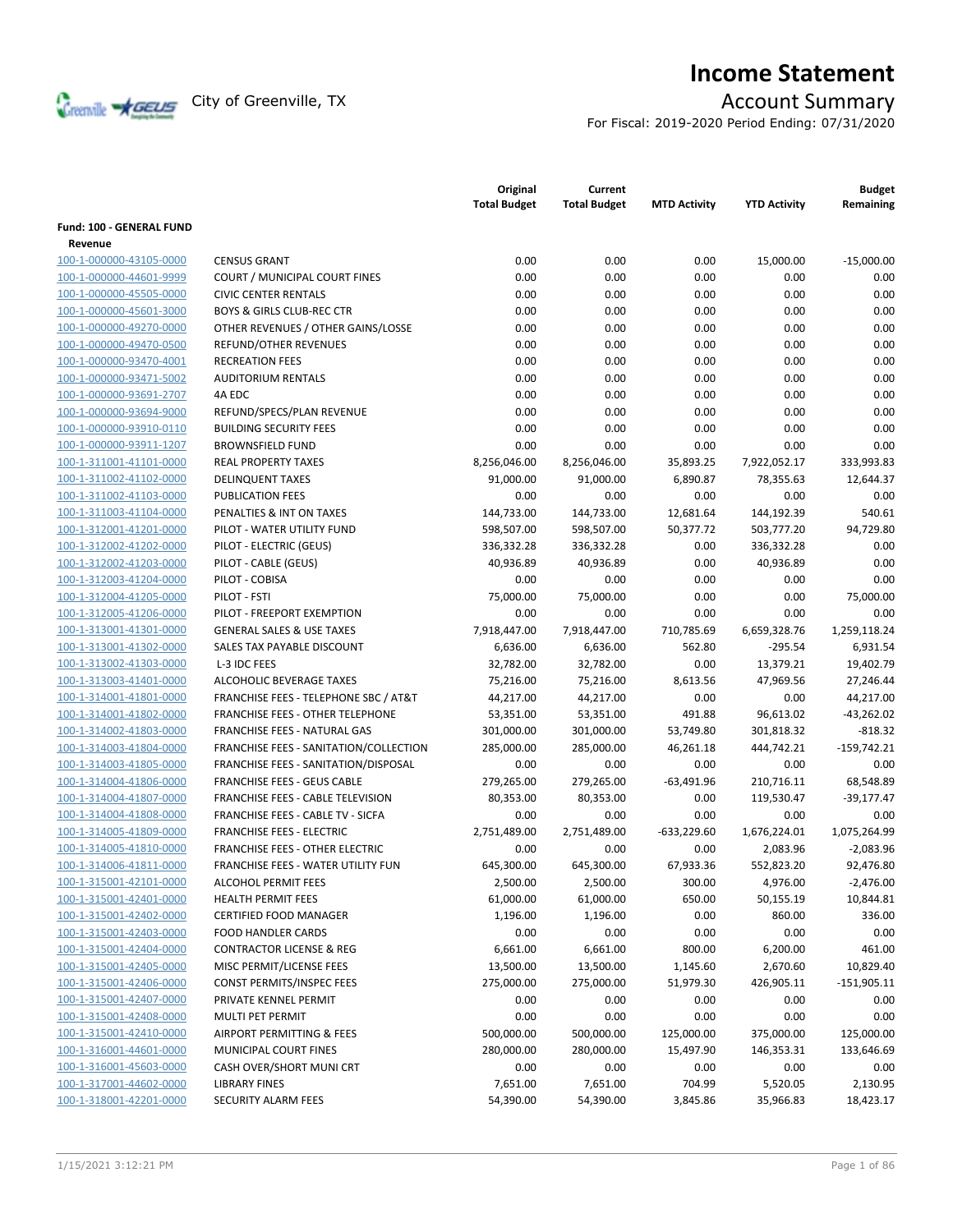|                                                    |                                                       | Original<br><b>Total Budget</b> | Current<br><b>Total Budget</b> | <b>MTD Activity</b> | <b>YTD Activity</b> | <b>Budget</b><br>Remaining |
|----------------------------------------------------|-------------------------------------------------------|---------------------------------|--------------------------------|---------------------|---------------------|----------------------------|
| 100-1-318001-42202-0000                            | <b>FIRE CODE FEES</b>                                 | 2,000.00                        | 2,000.00                       | 40.00               | 725.00              | 1,275.00                   |
| 100-1-318001-42211-0000                            | SECURITY ALARM LATE / REINSTATEMENT FEE               | 0.00                            | 0.00                           | 360.00              | 3,810.00            | $-3,810.00$                |
| 100-1-318001-44101-0000                            | MUNICIPAL COURT COST/FEES                             | 46,965.00                       | 46,965.00                      | 2,549.61            | 24,370.50           | 22,594.50                  |
| 100-1-318001-44101-0001                            | <b>LOCAL MUNICIPAL COURT FINES</b>                    | 0.00                            | 0.00                           | 520.09              | 2,191.89            | $-2,191.89$                |
| 100-1-318001-44115-0000                            | <b>JUDICIAL EFFICIENCY FEES</b>                       | 926.00                          | 926.00                         | 0.00                | 391.57              | 534.43                     |
| 100-1-318001-44120-0000                            | <b>DEVELOPER SIGN FEES</b>                            | 0.00                            | 0.00                           | 0.00                | 0.00                | 0.00                       |
| 100-1-318001-44201-0000                            | <b>FINGERPRINTING FEES</b>                            | 1,271.00                        | 1,271.00                       | 0.00                | 440.00              | 831.00                     |
| 100-1-318001-44202-0000                            | AFTER HOURS RECONNECT FEE                             | 200.00                          | 200.00                         | 0.00                | 0.00                | 200.00                     |
| 100-1-318001-44203-0000                            | <b>POLICE REPORT FEES</b>                             | 8,923.00                        | 8,923.00                       | 491.80              | 5,732.75            | 3,190.25                   |
| 100-1-318001-44204-0000                            | <b>FIRE REPORT FEES</b>                               | 0.00                            | 0.00                           | 0.00                | 0.00                | 0.00                       |
| 100-1-318001-44205-0000                            | FIRE INSPECTION FEE                                   | 2,531.00                        | 2,531.00                       | 250.00              | 2,900.00            | $-369.00$                  |
| 100-1-318001-44206-0000                            | FIRE TRAINING FEES                                    | 0.00                            | 0.00                           | 0.00                | 0.00                | 0.00                       |
| 100-1-318001-44311-0000                            | <b>NSF SERVICE CHARGES</b>                            | 35.00                           | 35.00                          | 0.00                | 0.00                | 35.00                      |
| 100-1-318001-44401-0000                            | PLANNING & ZONING FEES                                | 15,725.00                       | 15,725.00                      | 2,725.00            | 13,077.00           | 2,648.00                   |
| 100-1-318001-44402-0000                            | <b>DEMOLITION CHARGES</b>                             | 0.00                            | 0.00                           | 0.00                | 0.00                | 0.00                       |
| 100-1-318001-44403-0000                            | <b>MOWING CHARGES</b>                                 | 115,000.00                      | 115,000.00                     | 40,625.58           | 227,661.02          | $-112,661.02$              |
| 100-1-318001-44404-0000<br>100-1-318001-44501-0000 | ANIMAL SHLTR DROP OFF FEE<br><b>LIBRARY CARD FEES</b> | 30,000.00                       | 30,000.00                      | 3,590.00<br>654.60  | 25,580.00           | 4,420.00                   |
| 100-1-318001-44502-0000                            | SWIMMING POOL - POOL USE FEES                         | 7,000.00<br>0.00                | 7,000.00<br>0.00               | 0.00                | 4,708.80<br>0.00    | 2,291.20<br>0.00           |
| 100-1-318001-44504-0000                            | <b>FARMERS MARKET FEES</b>                            | 0.00                            | 0.00                           | 0.00                | 0.00                | 0.00                       |
| 100-1-318001-44505-0000                            | <b>CEMETERY MAINTENANCE FEES</b>                      | 419.00                          | 419.00                         | 30.00               | 295.00              | 124.00                     |
| 100-1-318001-44512-0000                            | PARK DEVELOPMENT FEES                                 | 0.00                            | 0.00                           | 0.00                | 0.00                | 0.00                       |
| 100-1-318001-44513-0000                            | PARK CASH IN LIEU OF FEES                             | 0.00                            | 0.00                           | 0.00                | 0.00                | 0.00                       |
| 100-1-319001-43212-0000                            | <b>INSURANCE REIMBURSEMENTS</b>                       | 0.00                            | 0.00                           | 0.00                | 0.00                | 0.00                       |
| 100-1-319001-44102-0000                            | SALE OF CITY PUBLICATIONS                             | 889.00                          | 889.00                         | 200.00              | 1,600.00            | $-711.00$                  |
| 100-1-319001-44503-0000                            | SWIMMING POOL - SWIMMING LESSONS                      | 0.00                            | 0.00                           | 0.00                | 0.00                | 0.00                       |
| 100-1-319001-44506-0000                            | <b>LIBRARY COPY MACHINE</b>                           | 2,000.00                        | 2,000.00                       | 402.42              | 3,191.33            | $-1,191.33$                |
| 100-1-319001-44506-0001                            | <b>LIBRARY SCANS</b>                                  | 0.00                            | 0.00                           | 0.00                | 0.00                | 0.00                       |
| 100-1-319001-44506-0002                            | <b>LIBRARY RESEARCH</b>                               | 0.00                            | 0.00                           | 0.00                | 0.00                | 0.00                       |
| 100-1-319001-44506-0003                            | <b>LIBRARY PROCTORING</b>                             | 0.00                            | 0.00                           | 0.00                | 0.00                | 0.00                       |
| 100-1-319001-44506-0004                            | LIBRARY COLLECTION WITHDRAWS                          | 0.00                            | 0.00                           | 0.00                | 0.00                | 0.00                       |
| 100-1-319001-45301-0000                            | SWIMMING POOL - CONCESSIONS                           | 0.00                            | 0.00                           | 0.00                | 0.00                | 0.00                       |
| 100-1-319001-45302-0000                            | <b>CEMETERY LOTS SALES</b>                            | 50.00                           | 50.00                          | 0.00                | 500.00              | $-450.00$                  |
| 100-1-319001-45303-0000                            | <b>LAND SALES</b>                                     | 0.00                            | 0.00                           | 0.00                | 83,419.45           | $-83,419.45$               |
| 100-1-319001-45304-0000                            | <b>PROPERTY SALES</b>                                 | 0.00                            | 0.00                           | 1,482.25            | 1,482.25            | $-1,482.25$                |
| 100-1-319001-45305-0000                            | <b>AUCTION PROCEEDS</b>                               | 3,244.00                        | 3,244.00                       | 0.00                | 0.00                | 3,244.00                   |
| 100-1-319001-45401-0000                            | <b>INTEREST REVENUES</b>                              | 73,771.00                       | 73,771.00                      | 1,120.44            | 44,130.68           | 29,640.32                  |
| 100-1-319001-45501-0000                            | LIBRARY MTG ROOM RENTAL                               | 1,597.00                        | 1,597.00                       | 0.00                | 330.00              | 1,267.00                   |
| 100-1-319001-45503-0000                            | <b>PAVILION RENTALS</b>                               | 9,138.00                        | 9,138.00                       | $-103.05$           | 1,656.95            | 7,481.05                   |
| 100-1-319001-45601-0000                            | <b>MISCELLANEOUS REVENUES</b>                         | 73,278.00                       | 73,278.00                      | 317,398.63          | 391,555.45          | $-318,277.45$              |
| 100-1-319001-45602-0000                            | PRIOR YEAR REIMBURSEMENTS                             | 0.00                            | 0.00                           | 0.00                | 0.00                | 0.00                       |
| 100-1-319001-45604-0000                            | OTHER REVENUE / OVER/SHORT                            | 0.00                            | 0.00                           | $-0.14$             | 53.01               | $-53.01$                   |
| 100-1-322001-43001-0000                            | <b>GISD OFFICER REIMB</b>                             | 0.00                            | 0.00                           | 0.00                | 0.00                | 0.00                       |
| 100-1-322001-43002-0000                            | ANIMAL SHELTER CONTRIB                                | 100,000.00                      | 100,000.00                     | 0.00                | 50,000.00           | 50,000.00                  |
| 100-1-322001-43003-0000                            | HUNT CO CONTRIB - FIRE                                | 28,800.00                       | 28,800.00                      | 2,400.00            | 24,000.00           | 4,800.00                   |
| 100-1-322001-43004-0000                            | HUNT CO MEM HOSP REIM                                 | 22,400.00                       | 22,400.00                      | 6,159.00            | 24,470.00           | $-2,070.00$                |
| 100-1-323001-46007-0000                            | <b>XFR - GUN RANGE</b>                                | 0.00                            | 0.00                           | 0.00                | 0.00                | 0.00                       |
| 100-1-323001-46008-0000                            | <b>XFR - TOURISM FUND</b>                             | 145,000.00                      | 145,000.00                     | 12,083.33           | 120,833.30          | 24,166.70                  |
| 100-1-323001-46015-0000                            | XFR - DEBT SERVICE FUND                               | 464,592.00                      | 464,592.00                     | 38,716.00           | 387,160.00          | 77,432.00                  |
| 100-1-323001-46023-0000                            | XFR - GENERAL CIP FUND                                | 0.00                            | 0.00                           | 0.00                | 0.00                | 0.00                       |
| 100-1-323001-46028-0000                            | <b>XFR - HUD GRANT</b>                                | 0.00                            | 0.00                           | 0.00                | 0.00                | 0.00                       |
| 100-1-323001-46030-0000                            | XFR - FL YOUNG GRANT                                  | 0.00                            | 0.00                           | 0.00                | 0.00                | 0.00                       |
| 100-1-323001-46113-0000                            | <b>XFR - SANITATION FUND</b>                          | 0.00                            | 0.00                           | 0.00                | 0.00                | 0.00                       |
| 100-1-323001-46203-0000                            | <b>XFR - MIS FUND</b>                                 | 0.00                            | 0.00                           | 0.00                | 0.00                | 0.00                       |
| 100-1-324001-46501-0000                            | CA - UTILITY FUND                                     | 0.00                            | 0.00                           | 0.00                | 0.00                | 0.00                       |
| 100-1-324001-46506-0000                            | CA - RECREATION FUND                                  | 9,613.00                        | 9,613.00                       | 801.08              | 8,010.80            | 1,602.20                   |
| 100-1-324001-46509-0000                            | CA - VENUE MGMT FUND                                  | 3,004.00                        | 3,004.00                       | 250.33              | 2,503.30            | 500.70                     |
| 100-1-324001-46537-0000                            | CA - MAIL MACHINE LEASE                               | 3,132.00                        | 3,132.00                       | 269.28              | 2,423.52            | 708.48                     |
| 100-1-324001-46614-0000                            | CA - SANITATION FUND COLLECTION                       | 33,493.00                       | 33,493.00                      | 2,791.08            | 27,910.80           | 5,582.20                   |
|                                                    |                                                       |                                 |                                |                     |                     |                            |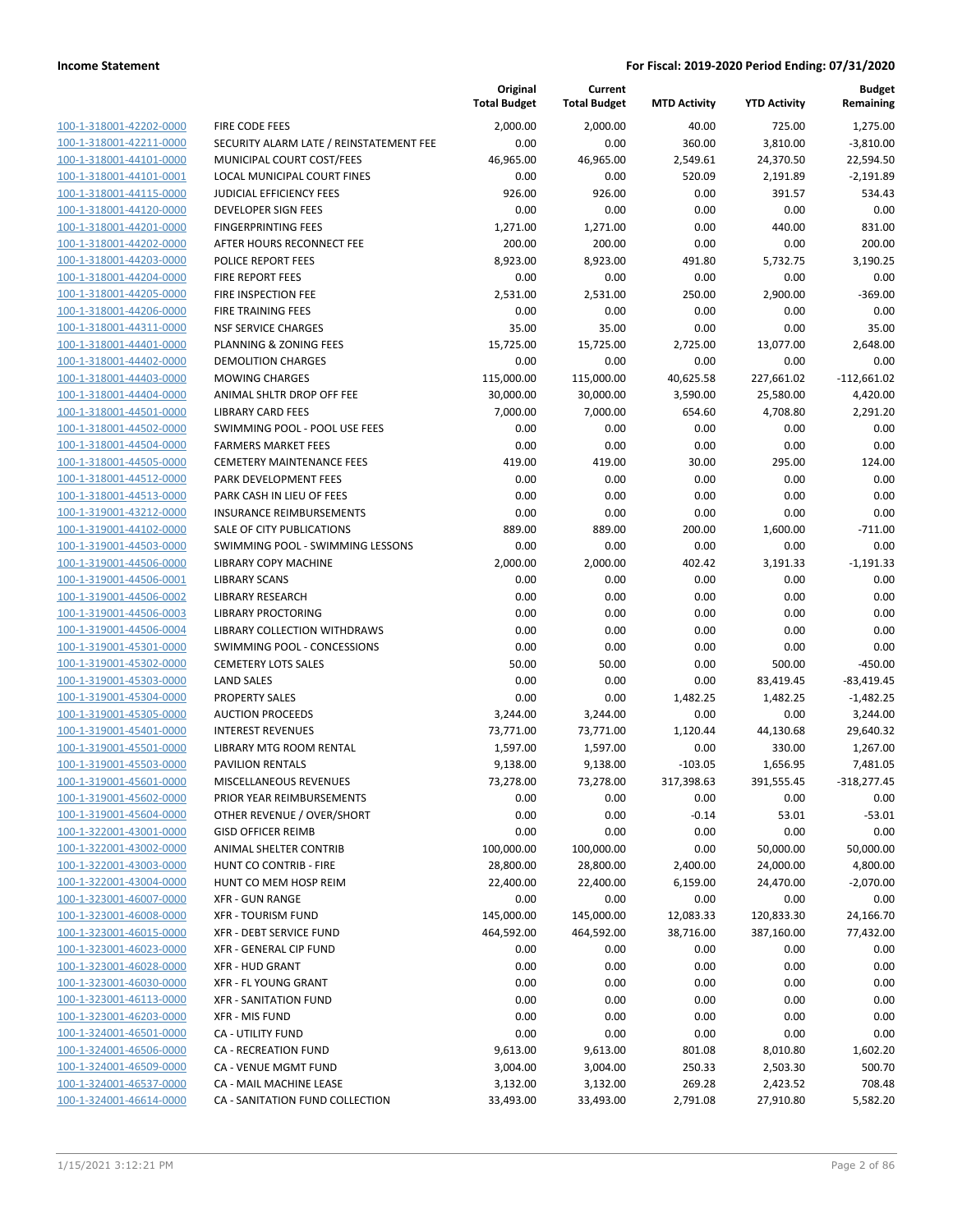|                                                    |                                                  | Original<br><b>Total Budget</b> | Current<br><b>Total Budget</b> | <b>MTD Activity</b> | <b>YTD Activity</b> | <b>Budget</b><br>Remaining |
|----------------------------------------------------|--------------------------------------------------|---------------------------------|--------------------------------|---------------------|---------------------|----------------------------|
| 100-1-324001-46650-0000                            | CA - UTILITY FUND TO GENERAL GOVERNME            | 408,115.00                      | 408,115.00                     | 34,009.58           | 340,095.80          | 68,019.20                  |
| 100-1-324001-46651-0000                            | CA - UTILITY FUND TO PUBLIC WORKS                | 160,063.00                      | 160,063.00                     | 13,338.58           | 133,385.80          | 26,677.20                  |
| 100-1-324001-46801-0000                            | CA - SPENCE FUND                                 | 600.00                          | 600.00                         | 50.00               | 500.00              | 100.00                     |
| 100-1-324001-46806-0000                            | CA - GBOD                                        | 0.00                            | 0.00                           | 0.00                | 0.00                | 0.00                       |
| 100-1-324009-46901-0000                            | <b>CA - ELECTRIC UTILITY</b>                     | 358,026.00                      | 358,026.00                     | 29,835.50           | 298,355.00          | 59,671.00                  |
| 100-1-324009-46906-0000                            | <b>CA - CABLE UTILITY</b>                        | 52,638.00                       | 52,638.00                      | 4,386.50            | 43,865.00           | 8,773.00                   |
|                                                    | <b>Revenue Total:</b>                            | 25,401,947.17                   | 25,401,947.17                  | 1,014,871.33        | 22,523,502.91       | 2,878,444.26               |
| <b>Expense</b>                                     |                                                  |                                 |                                |                     |                     |                            |
| 100-1-000000-43105-0001                            | <b>CENSUS GRANT MANAGEMENT</b>                   | 0.00                            | 0.00                           | 0.00                | 4,018.15            | $-4,018.15$                |
| 100-1-000000-52103-0000                            | <b>ESSENTIAL EMPLOYEE MEALS</b>                  | 0.00                            | 0.00                           | 0.00                | 16,820.07           | $-16,820.07$               |
| 100-1-000000-96119-0000                            | PANDEMIC EXPENSES                                | 0.00                            | 0.00                           | 20,308.14           | 81,047.17           | $-81,047.17$               |
| 100-1-411000-52001-0000                            | <b>OFFICE SUPPLIES</b>                           | 60.00                           | 60.00                          | 0.00                | 0.00                | 60.00                      |
| 100-1-411000-52005-0000                            | PRINTED MATERIALS                                | 96.00                           | 96.00                          | 0.00                | 0.00                | 96.00                      |
| 100-1-411000-52103-0000                            | <b>MEETING SUPPLIES</b>                          | 2,150.00                        | 2,150.00                       | 189.07              | 916.92              | 1,233.08                   |
| 100-1-411000-54001-0000                            | <b>TELEPHONE CHARGES</b>                         | 1,460.44                        | 1,460.44                       | 171.94              | 1,697.84            | $-237.40$                  |
| 100-1-411000-54101-0000                            | PROFESSIONAL SERVICES                            | 0.00                            | 4,000.00                       | 2,000.00            | 2,000.00            | 2,000.00                   |
| 100-1-411000-54201-0000                            | MEMBERSHIPS & SUBSCRIPTIONS                      | 6,550.00                        | 6,550.00                       | 0.00                | 6,363.00            | 187.00                     |
| 100-1-411000-54204-0000                            | <b>PUBLIC RELATIONS</b>                          | 1,500.00                        | 1,500.00                       | 0.00                | 1,600.00            | $-100.00$                  |
| 100-1-411000-54213-0000                            | PLAQUES AND AWARDS                               | 750.00                          | 750.00                         | 0.00                | 0.00                | 750.00                     |
| 100-1-411000-54214-0000                            | <b>TRAVEL &amp; TRAINING</b>                     | 15,075.00                       | 15,075.00                      | 0.00                | 7,799.98            | 7,275.02                   |
| 100-1-411000-54300-0000                            | <b>TRAVEL TO AUSTIN</b>                          | 0.00                            | 0.00                           | 0.00                | 0.00                | 0.00                       |
| 100-1-411400-51001-0000                            | <b>REGULAR SALARIES</b>                          | 85,583.22                       | 85,583.22                      | 6,454.24            | 70,996.66           | 14,586.56                  |
| 100-1-411400-51020-0000                            | <b>OVERTIME</b>                                  | 0.00                            | 0.00                           | 0.00                | 0.00                | 0.00                       |
| 100-1-411400-51021-0000                            | <b>LONGEVITY</b>                                 | 1,656.00                        | 1,656.00                       | 0.00                | 1,656.00            | 0.00                       |
| 100-1-411400-51101-0000                            | <b>CERTIFICATION PAY</b>                         | 0.00                            | 0.00                           | 0.00                | 0.00                | 0.00                       |
| 100-1-411400-51116-0000                            | CAR ALLOWANCE                                    | 4,200.00                        | 4,200.00                       | 323.08              | 3,553.88            | 646.12                     |
| 100-1-411400-51117-0000                            | <b>CELL PHONE ALLOWANCE</b>                      | 1,170.00                        | 1,170.00                       | 60.00               | 656.77              | 513.23                     |
| 100-1-411400-51201-0000                            | <b>FICA</b>                                      | 5,741.77                        | 5,741.77                       | 403.34              | 4,563.89            | 1,177.88                   |
| 100-1-411400-51202-0000                            | MEDICARE                                         | 1,342.83                        | 1,342.83                       | 94.32               | 1,067.32            | 275.51                     |
| 100-1-411400-51203-0000                            | <b>HEALTH INSURANCE</b>                          | 10,991.00                       | 10,991.00                      | 915.92              | 9,159.20            | 1,831.80                   |
| 100-1-411400-51204-0000                            | <b>WORKERS COMPENSATION</b>                      | 240.04                          | 240.04                         | 20.19               | 201.90              | 38.14                      |
| 100-1-411400-51205-0000                            | STATE UNEMPLOYMENT                               | 64.35                           | 64.35                          | 0.00                | 9.00                | 55.35                      |
| 100-1-411400-51301-0000                            | <b>TMRS</b>                                      | 10,374.55                       | 10,374.55                      | 769.20              | 8,598.50            | 1,776.05                   |
| 100-1-411400-51401-0000                            | <b>CONTRA - SALARIES</b>                         | 0.00                            | 0.00                           | 0.00                | 0.00                | 0.00                       |
| 100-1-411400-52001-0000                            | <b>OFFICE SUPPLIES</b>                           | 90.00                           | 90.00                          | 0.00                | 71.00               | 19.00                      |
| 100-1-411400-52002-0000<br>100-1-411400-52005-0000 | POSTAGE / FREIGHT                                | 150.00                          | 150.00                         | 1.82                | 48.80               | 101.20<br>24.50            |
| 100-1-411400-52102-0000                            | PRINTED MATERIALS<br><b>BOOKS / REF SUPPLIES</b> | 225.00<br>0.00                  | 225.00<br>0.00                 | 0.00<br>0.00        | 200.50<br>0.00      | 0.00                       |
| 100-1-411400-52103-0000                            | <b>MEETING SUPPLIES</b>                          | 0.00                            | 0.00                           | 0.00                | 0.00                | 0.00                       |
| 100-1-411400-54001-0000                            | <b>TELEPHONE CHARGES</b>                         | 1,046.56                        | 1,046.56                       | 118.45              | 744.39              | 302.17                     |
| 100-1-411400-54101-0000                            | PROFESSIONAL SERVICES                            | 1,275.00                        | 1,275.00                       | 800.00              | 1,220.00            | 55.00                      |
| 100-1-411400-54201-0000                            | MEMBERSHIPS & SUBSCRIPTIONS                      | 135.00                          | 135.00                         | 0.00                | 125.00              | 10.00                      |
| 100-1-411400-54206-0000                            | <b>ELECTION EXPENSE</b>                          | 103,500.00                      | 103,500.00                     | 0.00                | 21,828.24           | 81,671.76                  |
| 100-1-411400-54212-0000                            | PRINTING                                         | 5,000.00                        | 5,000.00                       | 1,755.00            | 1,811.50            | 3,188.50                   |
| 100-1-411400-54214-0000                            | <b>TRAVEL &amp; TRAINING</b>                     | 2,550.00                        | 2,550.00                       | 0.00                | 1,071.69            | 1,478.31                   |
| 100-1-412100-51001-0000                            | REGULAR SALARIES                                 | 186,917.28                      | 186,917.28                     | 12,291.96           | 129,723.14          | 57,194.14                  |
| 100-1-412100-51020-0000                            | <b>OVERTIME</b>                                  | 7,263.94                        | 7,263.94                       | 48.57               | 1,661.31            | 5,602.63                   |
| 100-1-412100-51021-0000                            | LONGEVITY                                        | 6,002.00                        | 6,002.00                       | 0.00                | 3,890.00            | 2,112.00                   |
| 100-1-412100-51101-0000                            | <b>CERTIFICATION PAY</b>                         | 3,600.00                        | 3,600.00                       | 230.78              | 2,423.18            | 1,176.82                   |
| 100-1-412100-51201-0000                            | <b>FICA</b>                                      | 12,634.56                       | 12,634.56                      | 704.58              | 7,806.10            | 4,828.46                   |
| 100-1-412100-51202-0000                            | MEDICARE                                         | 2,954.86                        | 2,954.86                       | 164.78              | 1,825.93            | 1,128.93                   |
| 100-1-412100-51203-0000                            | <b>HEALTH INSURANCE</b>                          | 43,964.00                       | 43,964.00                      | 3,663.67            | 36,636.70           | 7,327.30                   |
| 100-1-412100-51204-0000                            | <b>WORKERS COMPENSATION</b>                      | 528.21                          | 528.21                         | 43.46               | 434.60              | 93.61                      |
| 100-1-412100-51205-0000                            | STATE UNEMPLOYMENT                               | 386.10                          | 386.10                         | 10.22               | 163.33              | 222.77                     |
| 100-1-412100-51301-0000                            | <b>TMRS</b>                                      | 21,527.76                       | 21,527.76                      | 1,342.43            | 14,881.18           | 6,646.58                   |
| 100-1-412100-51401-0000                            | <b>CONTRA - SALARIES</b>                         | 0.00                            | 0.00                           | 0.00                | 750.00              | $-750.00$                  |
| 100-1-412100-52001-0000                            | OFFICE SUPPLIES                                  | 900.00                          | 900.00                         | 66.23               | 348.84              | 551.16                     |
| 100-1-412100-52002-0000                            | POSTAGE / FREIGHT                                | 2,750.00                        | 2,750.00                       | 208.32              | 1,802.02            | 947.98                     |
| 100-1-412100-52005-0000                            | PRINTED MATERIALS                                | 800.00                          | 800.00                         | 0.00                | 596.60              | 203.40                     |
|                                                    |                                                  |                                 |                                |                     |                     |                            |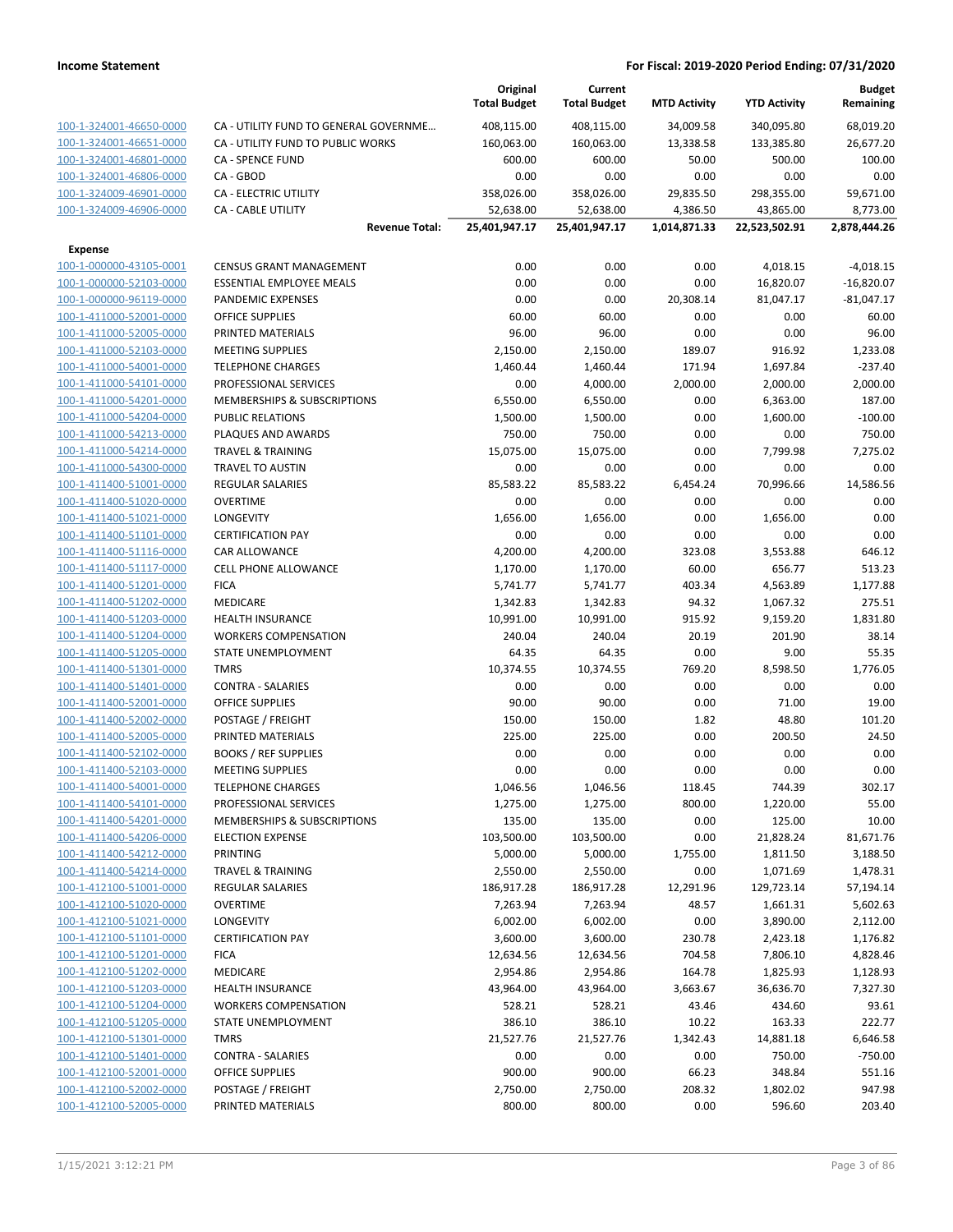|                                                    |                                            | Original<br><b>Total Budget</b> | Current<br><b>Total Budget</b> | <b>MTD Activity</b> | <b>YTD Activity</b>  | <b>Budget</b><br>Remaining |
|----------------------------------------------------|--------------------------------------------|---------------------------------|--------------------------------|---------------------|----------------------|----------------------------|
| 100-1-412100-52102-0000                            | <b>BOOKS / REF SUPPLIES</b>                | 120.00                          | 120.00                         | 0.00                | 0.00                 | 120.00                     |
| 100-1-412100-52110-0000                            | <b>TICKET WRITER SUPPLIES</b>              | 7,500.00                        | 7,500.00                       | 214.00              | 304.00               | 7,196.00                   |
| 100-1-412100-52201-0000                            | MINOR TOOLS & EQUIPMENT                    | 0.00                            | 0.00                           | 0.00                | 0.00                 | 0.00                       |
| 100-1-412100-53201-0000                            | FURNITURE & OFFICE EQUIPMENT               | 2,112.00                        | 2,112.00                       | 0.00                | 2,392.61             | $-280.61$                  |
| 100-1-412100-54001-0000                            | <b>TELEPHONE CHARGES</b>                   | 5,020.36                        | 5,020.36                       | 595.20              | 3,343.17             | 1,677.19                   |
| 100-1-412100-54101-0000                            | PROFESSIONAL SERVICES                      | 28,000.00                       | 28,000.00                      | 50.00               | 1,886.50             | 26,113.50                  |
| 100-1-412100-54106-0000                            | <b>ATTORNEY FEES</b>                       | 0.00                            | 0.00                           | 0.00                | 0.00                 | 0.00                       |
| 100-1-412100-54201-0000                            | MEMBERSHIPS & SUBSCRIPTIONS                | 550.00                          | 550.00                         | 0.00                | 359.29               | 190.71                     |
| 100-1-412100-54207-0000                            | COURT COSTS, JURY, WIT FEES                | 360.00                          | 360.00                         | 0.00                | 36.00                | 324.00                     |
| 100-1-412100-54211-0000                            | ADVERTISING                                | 0.00                            | 0.00                           | 0.00                | 0.00                 | 0.00                       |
| 100-1-412100-54214-0000                            | <b>TRAVEL &amp; TRAINING</b>               | 5,500.00                        | 5,500.00                       | 0.00                | 2,139.88             | 3,360.12                   |
| 100-1-413200-51001-0000                            | REGULAR SALARIES                           | 245,250.47                      | 245,250.47                     | 18,864.29           | 204,115.75           | 41,134.72                  |
| 100-1-413200-51020-0000                            | <b>OVERTIME</b>                            | 142.64                          | 142.64                         | 0.00                | 58.23                | 84.41                      |
| 100-1-413200-51021-0000                            | LONGEVITY                                  | 618.00                          | 618.00                         | 0.00                | 576.00               | 42.00                      |
| 100-1-413200-51101-0000                            | <b>CERTIFICATION PAY</b>                   | 0.00                            | 0.00                           | 0.00                | 0.00                 | 0.00                       |
| 100-1-413200-51115-0000                            | <b>CLOTHING ALLOWANCE</b>                  | 0.00                            | 0.00                           | 0.00                | 0.00                 | 0.00                       |
| 100-1-413200-51116-0000                            | CAR ALLOWANCE                              | 7,200.00                        | 7,200.00                       | 553.84              | 6,092.24             | 1,107.76                   |
| 100-1-413200-51117-0000                            | <b>CELL PHONE ALLOWANCE</b>                | 1,170.00                        | 1,170.00                       | 90.00               | 981.92               | 188.08                     |
| 100-1-413200-51201-0000<br>100-1-413200-51202-0000 | <b>FICA</b><br>MEDICARE                    | 11,737.30<br>3,688.53           | 11,737.30<br>3,688.53          | 1,109.44<br>259.46  | 8,835.07<br>2,816.34 | 2,902.23<br>872.19         |
| 100-1-413200-51203-0000                            | <b>HEALTH INSURANCE</b>                    | 27,477.50                       | 27,477.50                      | 2,289.79            | 22,897.90            | 4,579.60                   |
| 100-1-413200-51204-0000                            | <b>WORKERS COMPENSATION</b>                | 659.36                          | 659.36                         | 55.53               | 555.30               | 104.06                     |
| 100-1-413200-51205-0000                            | STATE UNEMPLOYMENT                         | 160.88                          | 160.88                         | 0.00                | 92.63                | 68.25                      |
| 100-1-413200-51301-0000                            | <b>TMRS</b>                                | 28,497.04                       | 28,497.04                      | 2,194.66            | 23,259.43            | 5,237.61                   |
| 100-1-413200-51303-0000                            | SUP 457 COMP PLAN                          | 22,230.00                       | 22,230.00                      | 1,695.24            | 18,647.64            | 3,582.36                   |
| 100-1-413200-51401-0000                            | <b>CONTRA - SALARIES</b>                   | 0.00                            | 0.00                           | 0.00                | 0.00                 | 0.00                       |
| 100-1-413200-52001-0000                            | OFFICE SUPPLIES                            | 300.00                          | 300.00                         | 48.17               | 388.08               | $-88.08$                   |
| 100-1-413200-52002-0000                            | POSTAGE / FREIGHT                          | 150.00                          | 150.00                         | 0.00                | 4.54                 | 145.46                     |
| 100-1-413200-52005-0000                            | PRINTED MATERIALS                          | 0.00                            | 0.00                           | 0.00                | 0.00                 | 0.00                       |
| 100-1-413200-52102-0000                            | <b>BOOKS / REF SUPPLIES</b>                | 0.00                            | 0.00                           | 0.00                | 0.00                 | 0.00                       |
| 100-1-413200-52103-0000                            | <b>MEETING SUPPLIES</b>                    | 850.00                          | 850.00                         | 38.44               | 708.73               | 141.27                     |
| 100-1-413200-52201-0000                            | MINOR TOOLS & EQUIPMENT                    | 0.00                            | 0.00                           | 0.00                | 0.00                 | 0.00                       |
| 100-1-413200-54001-0000                            | <b>TELEPHONE CHARGES</b>                   | 4,206.28                        | 4,206.28                       | 564.49              | 3,251.73             | 954.55                     |
| 100-1-413200-54101-0000                            | PROFESSIONAL SERVICES                      | 100.00                          | 100.00                         | 0.00                | 0.00                 | 100.00                     |
| 100-1-413200-54103-0000                            | <b>CONSULTING</b>                          | 0.00                            | 0.00                           | 0.00                | 0.00                 | 0.00                       |
| 100-1-413200-54105-0000                            | MARKETING                                  | 0.00                            | 0.00                           | 0.00                | 0.00                 | 0.00                       |
| 100-1-413200-54201-0000                            | MEMBERSHIPS & SUBSCRIPTIONS                | 1,400.00                        | 1,400.00                       | 0.00                | 686.36               | 713.64                     |
| 100-1-413200-54205-0000                            | <b>BUSINESS MEALS</b>                      | 1,000.00                        | 1,000.00                       | 100.00              | 280.20               | 719.80                     |
| 100-1-413200-54211-0000                            | ADVERTISING                                | 0.00                            | 0.00                           | 0.00                | 0.00                 | 0.00                       |
| 100-1-413200-54212-0000                            | <b>PRINTING</b>                            | 100.00                          | 100.00                         | 0.00                | 111.44               | $-11.44$                   |
| 100-1-413200-54214-0000                            | <b>TRAVEL &amp; TRAINING</b>               | 7,000.00                        | 7,000.00                       | 0.00                | 1,657.01             | 5,342.99                   |
| 100-1-413200-54300-0000<br>100-1-415100-51001-0000 | TRAVEL TO AUSTIN                           | 0.00                            | 0.00                           | 0.00<br>22,201.97   | 0.00                 | 0.00                       |
| 100-1-415100-51020-0000                            | <b>REGULAR SALARIES</b><br><b>OVERTIME</b> | 289,437.16<br>1,447.50          | 289,437.16<br>1,447.50         | 0.00                | 232,829.95<br>119.57 | 56,607.21<br>1,327.93      |
| 100-1-415100-51021-0000                            | LONGEVITY                                  | 3,322.00                        | 3,322.00                       | 0.00                | 3,208.00             | 114.00                     |
| 100-1-415100-51101-0000                            | <b>CERTIFICATION PAY</b>                   | 0.00                            | 0.00                           | 0.00                | 0.00                 | 0.00                       |
| 100-1-415100-51102-0000                            | <b>BILINGUAL PAY</b>                       | 0.00                            | 0.00                           | 0.00                | 0.00                 | 0.00                       |
| 100-1-415100-51116-0000                            | CAR ALLOWANCE                              | 4,200.00                        | 4,200.00                       | 323.08              | 3,553.88             | 646.12                     |
| 100-1-415100-51117-0000                            | <b>CELL PHONE ALLOWANCE</b>                | 2,130.00                        | 2,130.00                       | 163.84              | 1,166.52             | 963.48                     |
| 100-1-415100-51201-0000                            | <b>FICA</b>                                | 18,633.27                       | 18,633.27                      | 1,290.71            | 13,873.09            | 4,760.18                   |
| 100-1-415100-51202-0000                            | <b>MEDICARE</b>                            | 4,357.78                        | 4,357.78                       | 301.86              | 3,244.52             | 1,113.26                   |
| 100-1-415100-51203-0000                            | <b>HEALTH INSURANCE</b>                    | 60,450.50                       | 60,450.50                      | 5,037.54            | 50,375.40            | 10,075.10                  |
| 100-1-415100-51204-0000                            | <b>WORKERS COMPENSATION</b>                | 778.99                          | 778.99                         | 65.53               | 655.30               | 123.69                     |
| 100-1-415100-51205-0000                            | STATE UNEMPLOYMENT                         | 353.93                          | 353.93                         | 0.00                | 148.03               | 205.90                     |
| 100-1-415100-51301-0000                            | <b>TMRS</b>                                | 33,667.62                       | 33,667.62                      | 2,552.49            | 26,951.55            | 6,716.07                   |
| 100-1-415100-51401-0000                            | <b>CONTRA - SALARIES</b>                   | 0.00                            | 0.00                           | 0.00                | 0.00                 | 0.00                       |
| 100-1-415100-52001-0000                            | OFFICE SUPPLIES                            | 2,700.00                        | 2,700.00                       | 240.76              | 1,839.68             | 860.32                     |
| 100-1-415100-52002-0000                            | POSTAGE / FREIGHT                          | 4,150.00                        | 4,150.00                       | 301.48              | 3,548.79             | 601.21                     |
| 100-1-415100-52005-0000                            | PRINTED MATERIALS                          | 150.00                          | 150.00                         | 0.00                | 0.00                 | 150.00                     |
|                                                    |                                            |                                 |                                |                     |                      |                            |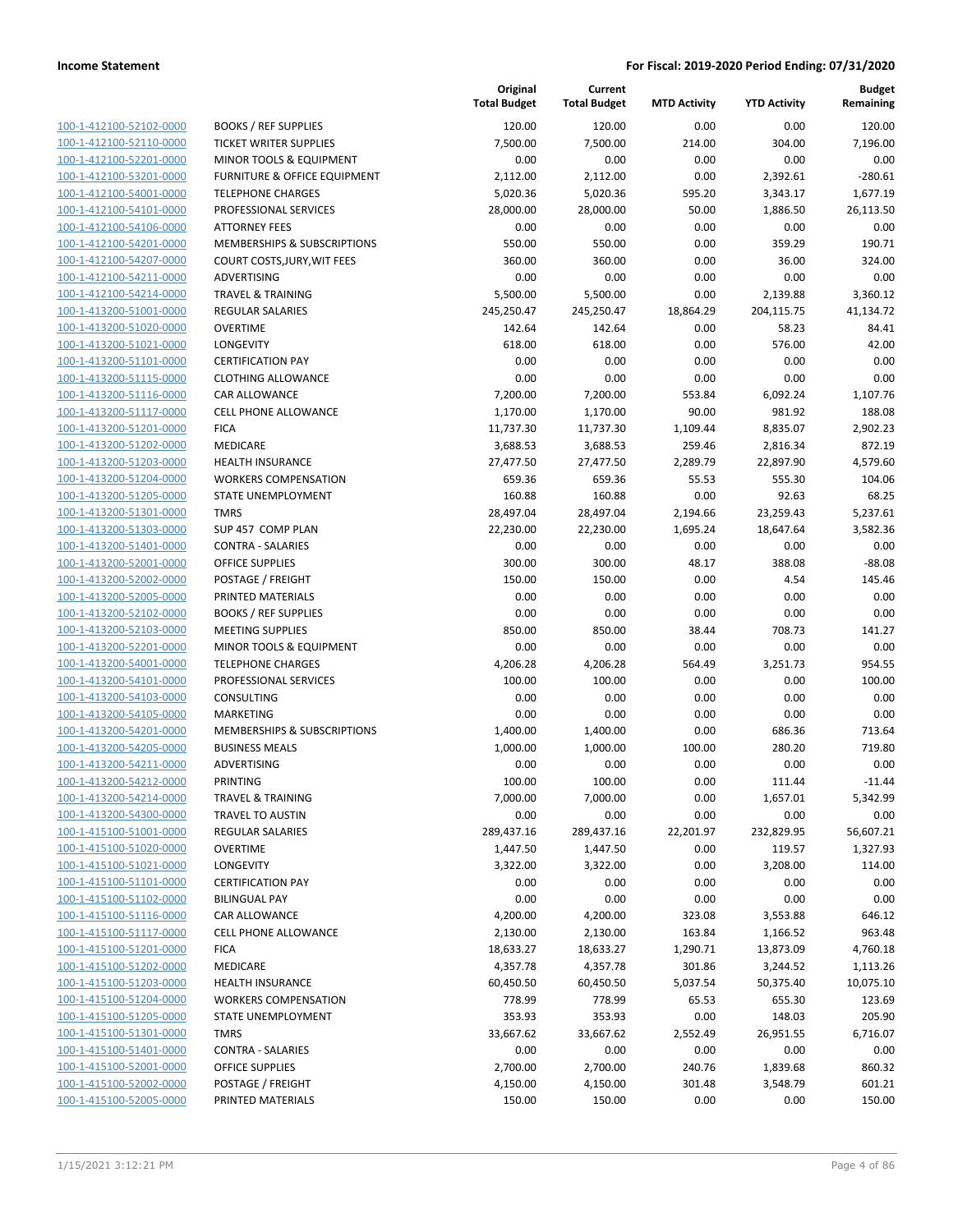|                                                    |                                                            | Original<br><b>Total Budget</b> | Current<br><b>Total Budget</b> | <b>MTD Activity</b> | <b>YTD Activity</b> | <b>Budget</b><br>Remaining |
|----------------------------------------------------|------------------------------------------------------------|---------------------------------|--------------------------------|---------------------|---------------------|----------------------------|
| 100-1-415100-52102-0000                            | <b>BOOKS / REF SUPPLIES</b>                                | 0.00                            | 0.00                           | 0.00                | 0.00                | 0.00                       |
| 100-1-415100-52103-0000                            | <b>MEETING SUPPLIES</b>                                    | 0.00                            | 0.00                           | 0.00                | 0.00                | 0.00                       |
| 100-1-415100-52201-0000                            | MINOR TOOLS & EQUIPMENT                                    | 0.00                            | 0.00                           | 0.00                | 0.00                | 0.00                       |
| 100-1-415100-54001-0000                            | <b>TELEPHONE CHARGES</b>                                   | 2,962.23                        | 2,962.23                       | 412.42              | 2,366.89            | 595.34                     |
| 100-1-415100-54101-0000                            | PROFESSIONAL SERVICES                                      | 0.00                            | 0.00                           | 0.00                | 0.00                | 0.00                       |
| 100-1-415100-54103-0000                            | CONSULTING                                                 | 0.00                            | 0.00                           | 0.00                | 0.00                | 0.00                       |
| 100-1-415100-54110-0000                            | <b>AUDIT</b>                                               | 59,750.00                       | 59,750.00                      | 0.00                | 64,750.00           | $-5,000.00$                |
| 100-1-415100-54201-0000                            | MEMBERSHIPS & SUBSCRIPTIONS                                | 2,139.00                        | 2,139.00                       | 100.00              | 1,574.29            | 564.71                     |
| 100-1-415100-54205-0000                            | <b>BUSINESS MEALS</b>                                      | 0.00                            | 0.00                           | 0.00                | 0.00                | 0.00                       |
| 100-1-415100-54211-0000                            | ADVERTISING                                                | 35,000.00                       | 35,000.00                      | 5,501.44            | 33,590.68           | 1,409.32                   |
| 100-1-415100-54212-0000                            | <b>PRINTING</b>                                            | 0.00                            | 0.00                           | 0.00                | 0.00                | 0.00                       |
| 100-1-415100-54214-0000                            | <b>TRAVEL &amp; TRAINING</b>                               | 5,020.00                        | 5,020.00                       | 0.00                | 2,532.69            | 2,487.31                   |
| 100-1-415150-54401-0000                            | APPRAISER                                                  | 267,339.69                      | 267,339.69                     | 0.00                | 200,504.76          | 66,834.93                  |
| 100-1-415150-54402-0000                            | <b>COLLECTOR</b>                                           | 16,000.00                       | 16,000.00                      | 0.00                | 15,978.59           | 21.41                      |
| 100-1-415300-52002-0000                            | POSTAGE / FREIGHT                                          | 0.00                            | 0.00                           | 0.00                | 0.00                | 0.00                       |
| 100-1-415300-54001-0000                            | <b>TELEPHONE CHARGES</b>                                   | 0.00<br>0.00                    | 0.00<br>0.00                   | 0.00                | 0.00                | 0.00<br>0.00               |
| 100-1-415300-54101-0000                            | PROFESSIONAL SERVICES<br><b>ATTORNEY FEES</b>              |                                 |                                | 0.00                | 0.00<br>159,925.14  |                            |
| 100-1-415300-54106-0000<br>100-1-415300-54201-0000 |                                                            | 200,000.00                      | 200,000.00                     | 18,492.21           |                     | 40,074.86                  |
| 100-1-415300-54207-0000                            | MEMBERSHIPS & SUBSCRIPTIONS<br>COURT COSTS, JURY, WIT FEES | 0.00<br>0.00                    | 0.00<br>0.00                   | 0.00<br>0.00        | 0.00<br>0.00        | 0.00<br>0.00               |
| 100-1-415300-54214-0000                            | TRAVEL/TRAINING EXPENSE                                    | 0.00                            | 0.00                           | 0.00                | 0.00                | 0.00                       |
| 100-1-415500-51001-0000                            | <b>REGULAR SALARIES</b>                                    | 188,255.93                      | 188,255.93                     | 14,265.44           | 155,365.85          | 32,890.08                  |
| 100-1-415500-51020-0000                            | <b>OVERTIME</b>                                            | 0.00                            | 0.00                           | 29.41               | 2,002.59            | $-2,002.59$                |
| 100-1-415500-51021-0000                            | <b>LONGEVITY</b>                                           | 3,894.00                        | 3,894.00                       | 0.00                | 3,840.00            | 54.00                      |
| 100-1-415500-51102-0000                            | <b>BILINGUAL PAY</b>                                       | 0.00                            | 0.00                           | 0.00                | 0.00                | 0.00                       |
| 100-1-415500-51116-0000                            | CAR ALLOWANCE                                              | 4,200.00                        | 4,200.00                       | 323.08              | 3,553.88            | 646.12                     |
| 100-1-415500-51117-0000                            | <b>CELL PHONE ALLOWANCE</b>                                | 1,170.00                        | 1,170.00                       | 90.00               | 981.92              | 188.08                     |
| 100-1-415500-51201-0000                            | <b>FICA</b>                                                | 12,246.24                       | 12,246.24                      | 818.96              | 9,376.10            | 2,870.14                   |
| 100-1-415500-51202-0000                            | MEDICARE                                                   | 2,864.04                        | 2,864.04                       | 191.53              | 2,192.78            | 671.26                     |
| 100-1-415500-51203-0000                            | <b>HEALTH INSURANCE</b>                                    | 32,973.00                       | 32,973.00                      | 2,747.75            | 27,477.50           | 5,495.50                   |
| 100-1-415500-51204-0000                            | <b>WORKERS COMPENSATION</b>                                | 511.97                          | 511.97                         | 43.06               | 430.60              | 81.37                      |
| 100-1-415500-51205-0000                            | <b>STATE UNEMPLOYMENT</b>                                  | 193.05                          | 193.05                         | 0.00                | 32.40               | 160.65                     |
| 100-1-415500-51301-0000                            | <b>TMRS</b>                                                | 22,127.17                       | 22,127.17                      | 1,654.66            | 18,542.46           | 3,584.71                   |
| 100-1-415500-51303-0000                            | <b>ICMA</b>                                                | 0.00                            | 0.00                           | 0.00                | 0.00                | 0.00                       |
| 100-1-415500-51401-0000                            | <b>CONTRA - SALARIES</b>                                   | 0.00                            | 0.00                           | 0.00                | 0.00                | 0.00                       |
| 100-1-415500-52001-0000                            | <b>OFFICE SUPPLIES</b>                                     | 2,000.00                        | 2,000.00                       | 198.37              | 1,144.60            | 855.40                     |
| 100-1-415500-52002-0000                            | POSTAGE / FREIGHT                                          | 1,200.00                        | 1,200.00                       | 23.58               | 1,242.24            | $-42.24$                   |
| 100-1-415500-52005-0000                            | PRINTED MATERIALS                                          | 0.00                            | 0.00                           | 0.00                | 0.00                | 0.00                       |
| 100-1-415500-52103-0000                            | <b>MEETING SUPPLIES</b>                                    | 0.00                            | 0.00                           | 0.00                | 0.00                | 0.00                       |
| 100-1-415500-52303-0000                            | <b>TRAINING SUPPLIES</b>                                   | 750.00                          | 750.00                         | 275.25              | 275.25              | 474.75                     |
| 100-1-415500-52401-0000                            | RECREATIONAL SUPPLIES                                      | 0.00                            | 0.00                           | 0.00                | 0.00                | 0.00                       |
| 100-1-415500-54001-0000                            | <b>TELEPHONE CHARGES</b>                                   | 2,188.06                        | 2,188.06                       | 335.38              | 1,737.06            | 451.00                     |
| 100-1-415500-54102-0000                            | <b>MVR CHECKS</b>                                          | 500.00                          | 500.00                         | 0.00                | 34.79               | 465.21                     |
| 100-1-415500-54103-0000                            | CONSULTING                                                 | 0.00                            | 0.00                           | 0.00                | 0.00                | 0.00                       |
| 100-1-415500-54107-0000                            | <b>MEDICAL</b>                                             | 6,000.00                        | 6,000.00                       | 314.00              | 7,246.00            | $-1,246.00$                |
| 100-1-415500-54118-0000                            | <b>MEDICAL - POLICE</b>                                    | 2,500.00                        | 2,500.00                       | 82.00               | 888.00              | 1,612.00                   |
| 100-1-415500-54119-0000                            | <b>MEDICAL - FIRE</b>                                      | 2,500.00                        | 2,500.00                       | 75.00               | 498.00              | 2,002.00                   |
| 100-1-415500-54201-0000                            | <b>MEMBERSHIPS &amp; SUBSCRIPTIONS</b>                     | 4,500.00                        | 4,500.00                       | 73.60               | 1,280.86            | 3,219.14                   |
| 100-1-415500-54205-0000                            | <b>BUSINESS MEALS</b>                                      | 0.00                            | 0.00                           | 0.00                | 0.00                | 0.00                       |
| 100-1-415500-54212-0000                            | <b>PRINTING</b>                                            | 0.00                            | 0.00                           | 0.00                | 0.00                | 0.00                       |
| 100-1-415500-54213-0000                            | PLAQUES AND AWARDS                                         | 23,400.00                       | 23,400.00                      | 0.00                | 15,063.71           | 8,336.29                   |
| 100-1-415500-54214-0000                            | <b>TRAVEL &amp; TRAINING</b>                               | 6,000.00                        | 6,000.00                       | 78.00               | 1,977.69            | 4,022.31                   |
| 100-1-415500-54217-0000                            | <b>AWARDS PROGRAM</b>                                      | 0.00                            | 0.00                           | 0.00                | 0.00                | 0.00                       |
| 100-1-421100-51001-0000                            | <b>REGULAR SALARIES</b>                                    | 311,262.06                      | 311,262.06                     | 31,625.22           | 340,710.05          | $-29,447.99$               |
| 100-1-421100-51020-0000                            | <b>OVERTIME</b>                                            | 1,761.12                        | 1,761.12                       | 151.15              | 6,210.66            | $-4,449.54$                |
| 100-1-421100-51021-0000                            | LONGEVITY                                                  | 6,796.00                        | 6,796.00                       | 249.24              | 9,103.72            | $-2,307.72$                |
| 100-1-421100-51101-0000<br>100-1-421100-51115-0000 | <b>CERTIFICATION PAY</b>                                   | 3,600.00                        | 3,600.00                       | 415.38              | 4,361.49            | $-761.49$                  |
| 100-1-421100-51117-0000                            | <b>CLOTHING ALLOWANCE</b>                                  | 840.00                          | 840.00                         | 27.72               | 2,391.06            | $-1,551.06$                |
|                                                    | CELL PHONE ALLOWANCE                                       | 1,950.00                        | 1,950.00                       | 223.84              | 2,336.48            | $-386.48$                  |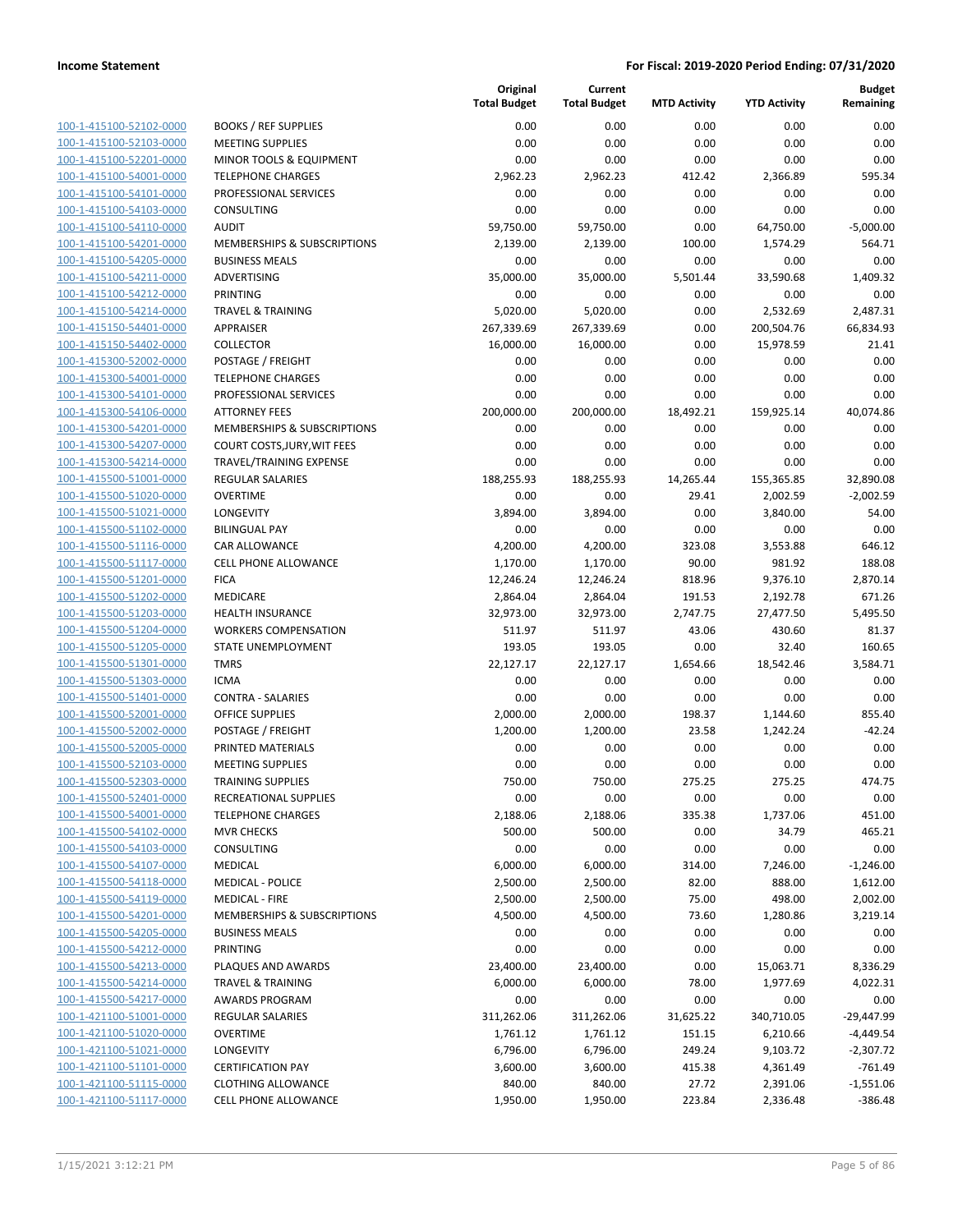| 100-1-421100-51201-0000                            |
|----------------------------------------------------|
| 100-1-421100-51202-0000                            |
| 100-1-421100-51203-0000                            |
| 100-1-421100-51204-0000                            |
| 100-1-421100-51205-0000                            |
| 100-1-421100-51301-0000                            |
| <u>100-1-421100-51401-0000</u>                     |
| <u>100-1-421100-52001-0000</u>                     |
| 100-1-421100-52002-0000                            |
| 100-1-421100-52004-0000                            |
| 100-1-421100-52005-0000                            |
| 100-1-421100-52102-0000                            |
| 100-1-421100-52103-0000                            |
| 100-1-421100-52104-0000                            |
| 100-1-421100-52111-0000                            |
| 100-1-421100-52201-0000                            |
| 100-1-421100-52203-0000                            |
| <u>100-1-421100-52206-0000</u>                     |
| 100-1-421100-52302-0000                            |
| 100-1-421100-52303-0000                            |
| 100-1-421100-52304-0000                            |
| 100-1-421100-52305-0000                            |
| 100-1-421100-53202-0000                            |
| 100-1-421100-53205-0000                            |
| 100-1-421100-53206-0000                            |
| 100-1-421100-54001-0000                            |
| <u>100-1-421100-54002-0000</u>                     |
| <u>100-1-421100-54201-0000</u>                     |
| 100-1-421100-54205-0000                            |
| 100-1-421100-54212-0000                            |
| 100-1-421100-54213-0000                            |
| 100-1-421100-54214-0000                            |
| 100-1-421100-54901-0000                            |
| 100-1-421100-55201-0000<br>100-1-421210-51001-0000 |
|                                                    |
| 100-1-421210-51020-0000<br>100-1-421210-51021-0000 |
| <u>100-1-421210-51101-0000</u>                     |
| 100-1-421210-51115-0000                            |
| 100-1-421210-51117-0000                            |
| 100-1-421210-51201-0000                            |
| <u>100-1-421210-51202-0000</u>                     |
| <u>100-1-421210-51203-0000</u>                     |
| 100-1-421210-51204-0000                            |
| 100-1-421210-51205-0000                            |
| <u>100-1-421210-51301-0000</u>                     |
| <u>100-1-421210-51401-0000</u>                     |
| <u>100-1-421210-52001-0000</u>                     |
| 100-1-421210-52002-0000                            |
| 100-1-421210-52004-0000                            |
| <u>100-1-421210-52005-0000</u>                     |
| <u>100-1-421210-52102-0000</u>                     |
| <u>100-1-421210-52103-0000</u>                     |
| 100-1-421210-52104-0000                            |
| 100-1-421210-52108-0000                            |
| <u>100-1-421210-52201-0000</u>                     |
| <u>100-1-421210-52203-0000</u>                     |
| <u>100-1-421210-53203-0000</u>                     |
| 100-1-421210-53205-0000                            |

|                         |                                        | Original<br><b>Total Budget</b> | Current<br><b>Total Budget</b> | <b>MTD Activity</b> | <b>YTD Activity</b> | <b>Budget</b><br>Remaining |
|-------------------------|----------------------------------------|---------------------------------|--------------------------------|---------------------|---------------------|----------------------------|
| 100-1-421100-51201-0000 | <b>FICA</b>                            | 20,224.97                       | 20,224.97                      | 2,000.34            | 21,955.06           | $-1,730.09$                |
| 100-1-421100-51202-0000 | MEDICARE                               | 4,730.03                        | 4,730.03                       | 467.82              | 5,218.46            | $-488.43$                  |
| 100-1-421100-51203-0000 | <b>HEALTH INSURANCE</b>                | 43,964.00                       | 43,964.00                      | 3,663.67            | 36,636.70           | 7,327.30                   |
| 100-1-421100-51204-0000 | <b>WORKERS COMPENSATION</b>            | 6,209.51                        | 6,209.51                       | 522.31              | 5,223.10            | 986.41                     |
| 100-1-421100-51205-0000 | STATE UNEMPLOYMENT                     | 257.40                          | 257.40                         | 0.00                | 75.60               | 181.80                     |
| 100-1-421100-51301-0000 | <b>TMRS</b>                            | 36,543.58                       | 36,543.58                      | 3,677.91            | 40,860.23           | $-4,316.65$                |
| 100-1-421100-51401-0000 | <b>CONTRA - SALARIES</b>               | 0.00                            | 0.00                           | 0.00                | 0.00                | 0.00                       |
| 100-1-421100-52001-0000 | <b>OFFICE SUPPLIES</b>                 | 1,000.00                        | 1,050.00                       | 194.12              | 1,002.95            | 47.05                      |
| 100-1-421100-52002-0000 | POSTAGE / FREIGHT                      | 300.00                          | 300.00                         | 7.59                | 60.12               | 239.88                     |
| 100-1-421100-52004-0000 | <b>COMPUTER SUPPLIES</b>               | 300.00                          | 300.00                         | 0.00                | 539.02              | $-239.02$                  |
| 100-1-421100-52005-0000 | PRINTED MATERIALS                      | 300.00                          | 300.00                         | 0.00                | 97.95               | 202.05                     |
| 100-1-421100-52102-0000 | <b>BOOKS / REF SUPPLIES</b>            | 0.00                            | 0.00                           | 0.00                | 0.00                | 0.00                       |
| 100-1-421100-52103-0000 | <b>MEETING SUPPLIES</b>                | 2,080.00                        | 2,080.00                       | 70.22               | 1,492.85            | 587.15                     |
| 100-1-421100-52104-0000 | <b>WEARING APPAREL</b>                 | 398.00                          | 398.00                         | 0.00                | 117.27              | 280.73                     |
| 100-1-421100-52111-0000 | <b>AMMUNITION</b>                      | 0.00                            | 0.00                           | 0.00                | 0.00                | 0.00                       |
| 100-1-421100-52201-0000 | MINOR TOOLS & EQUIPMENT                | 600.00                          | 900.00                         | 0.00                | 480.00              | 420.00                     |
| 100-1-421100-52203-0000 | <b>MOTOR VEHICLE FUEL</b>              | 3,077.94                        | 3,077.94                       | 205.79              | 1,174.91            | 1,903.03                   |
| 100-1-421100-52206-0000 | SPECIAL OPS EQUIPMENT                  | 0.00                            | 0.00                           | 0.00                | 0.00                | 0.00                       |
| 100-1-421100-52302-0000 | <b>MEDICAL SUPPLIES</b>                | 300.00                          | 300.00                         | 0.00                | 247.42              | 52.58                      |
| 100-1-421100-52303-0000 | <b>TRAINING SUPPLIES</b>               | 0.00                            | 0.00                           | 0.00                | 0.00                | 0.00                       |
| 100-1-421100-52304-0000 | <b>DRONE PROGRAM</b>                   | 2,150.00                        | 2,150.00                       | 0.00                | 0.00                | 2,150.00                   |
| 100-1-421100-52305-0000 | PUBLIC EDUCATION                       | 4,200.00                        | 4,200.00                       | 417.46              | 1,320.15            | 2,879.85                   |
| 100-1-421100-53202-0000 | MACHINE, TOOLS & IMPLMNTS              | 150.00                          | 150.00                         | 0.00                | 13.64               | 136.36                     |
| 100-1-421100-53205-0000 | <b>MOTOR VEHICLES</b>                  | 2.245.00                        | 2,245.00                       | 364.58              | 1,442.32            | 802.68                     |
| 100-1-421100-53206-0000 | <b>COMMAND POST MAINTENANCE</b>        | 0.00                            | 0.00                           | 0.00                | 0.00                | 0.00                       |
| 100-1-421100-54001-0000 | <b>TELEPHONE CHARGES</b>               | 23,602.28                       | 23,602.28                      | 546.22              | 7,526.84            | 16,075.44                  |
| 100-1-421100-54002-0000 | UTILITY CHARGES                        | 78,415.14                       | 78,415.14                      | 6,800.76            | 61,793.16           | 16,621.98                  |
| 100-1-421100-54201-0000 | <b>MEMBERSHIPS &amp; SUBSCRIPTIONS</b> | 2,724.00                        | 2,724.00                       | 179.00              | $-1,136.00$         | 3,860.00                   |
| 100-1-421100-54205-0000 | <b>BUSINESS MEALS</b>                  | 150.00                          | 150.00                         | 0.00                | 20.00               | 130.00                     |
| 100-1-421100-54212-0000 | <b>PRINTING</b>                        | 198.00                          | 48.00                          | 0.00                | 4.99                | 43.01                      |
| 100-1-421100-54213-0000 | PLAQUES AND AWARDS                     | 200.00                          | 200.00                         | 0.00                | 0.00                | 200.00                     |
| 100-1-421100-54214-0000 | <b>TRAVEL &amp; TRAINING</b>           | 6,159.00                        | 5,959.00                       | 0.00                | 3,381.87            | 2,577.13                   |
| 100-1-421100-54901-0000 | <b>RENTALS / LEASES</b>                | 0.00                            | 0.00                           | 0.00                | 0.00                | 0.00                       |
| 100-1-421100-55201-0000 | <b>EQUIPMENT PURCHASES</b>             | 0.00                            | 0.00                           | 0.00                | 0.00                | 0.00                       |
| 100-1-421210-51001-0000 | REGULAR SALARIES                       | 869,004.49                      | 869,004.49                     | 50,625.39           | 548,577.61          | 320,426.88                 |
| 100-1-421210-51020-0000 | <b>OVERTIME</b>                        | 47,009.94                       | 47,009.94                      | 2,932.31            | 40,909.06           | 6,100.88                   |
| 100-1-421210-51021-0000 | LONGEVITY                              | 14,758.00                       | 14,758.00                      | 166.16              | 13,968.88           | 789.12                     |
| 100-1-421210-51101-0000 | <b>CERTIFICATION PAY</b>               | 16,920.00                       | 16,920.00                      | 1,107.68            | 11,976.77           | 4,943.23                   |
| 100-1-421210-51115-0000 | <b>CLOTHING ALLOWANCE</b>              | 8,646.00                        | 8,646.00                       | 73.92               | 5,908.50            | 2,737.50                   |
| 100-1-421210-51117-0000 | <b>CELL PHONE ALLOWANCE</b>            | 6,420.00                        | 6,420.00                       | 387.68              | 3,839.92            | 2,580.08                   |
| 100-1-421210-51201-0000 | <b>FICA</b>                            | 59,691.02                       | 59,691.02                      | 3,217.57            | 41,393.15           | 18,297.87                  |
| 100-1-421210-51202-0000 | MEDICARE                               | 13,960.00                       | 13,960.00                      | 752.50              | 9,680.67            | 4,279.33                   |
| 100-1-421210-51203-0000 | <b>HEALTH INSURANCE</b>                | 131,892.00                      | 131,892.00                     | 10,991.00           | 109,910.00          | 21,982.00                  |
| 100-1-421210-51204-0000 | <b>WORKERS COMPENSATION</b>            | 23,456.68                       | 23,456.68                      | 1,972.10            | 19,721.09           | 3,735.59                   |
| 100-1-421210-51205-0000 | STATE UNEMPLOYMENT                     | 772.20                          | 772.20                         | 0.00                | 139.42              | 632.78                     |
| 100-1-421210-51301-0000 | <b>TMRS</b>                            | 107,853.01                      | 107,853.01                     | 6,220.48            | 78,321.17           | 29,531.84                  |
| 100-1-421210-51401-0000 | <b>CONTRA - SALARIES</b>               | 0.00                            | 0.00                           | 0.00                | $-3,933.81$         | 3,933.81                   |
| 100-1-421210-52001-0000 | <b>OFFICE SUPPLIES</b>                 | 1,110.00                        | 1,110.00                       | 0.00                | 707.16              | 402.84                     |
| 100-1-421210-52002-0000 | POSTAGE / FREIGHT                      | 150.00                          | 150.00                         | 0.00                | 213.68              | $-63.68$                   |
| 100-1-421210-52004-0000 | <b>COMPUTER SUPPLIES</b>               | 1,450.00                        | 1,450.00                       | 0.00                | 607.74              | 842.26                     |
| 100-1-421210-52005-0000 | PRINTED MATERIALS                      | 100.00                          | 100.00                         | 0.00                | 48.00               | 52.00                      |
| 100-1-421210-52102-0000 | <b>BOOKS / REF SUPPLIES</b>            | 120.00                          | 120.00                         | 0.00                | 0.00                | 120.00                     |
| 100-1-421210-52103-0000 | <b>MEETING SUPPLIES</b>                | 0.00                            | 0.00                           | 0.00                | 0.00                | 0.00                       |
| 100-1-421210-52104-0000 | <b>WEARING APPAREL</b>                 | 0.00                            | 0.00                           | 0.00                | 0.00                | 0.00                       |
| 100-1-421210-52108-0000 | <b>MENAGERIE SUPPLIES</b>              | 0.00                            | 0.00                           | 0.00                | 0.00                | 0.00                       |
| 100-1-421210-52201-0000 | MINOR TOOLS & EQUIPMENT                | 2,409.00                        | 2,409.00                       | 0.00                | 1,372.03            | 1,036.97                   |
| 100-1-421210-52203-0000 | <b>MOTOR VEHICLE FUEL</b>              | 4,646.01                        | 4,646.01                       | 169.08              | 2,637.25            | 2,008.76                   |
| 100-1-421210-53203-0000 | <b>INSTRUMENTS &amp; APPARATUS</b>     | 300.00                          | 300.00                         | 0.00                | 23.24               | 276.76                     |
| 100-1-421210-53205-0000 | <b>MOTOR VEHICLES</b>                  | 1,000.00                        | 1,000.00                       | 1,000.00            | 3,895.61            | $-2,895.61$                |
|                         |                                        |                                 |                                |                     |                     |                            |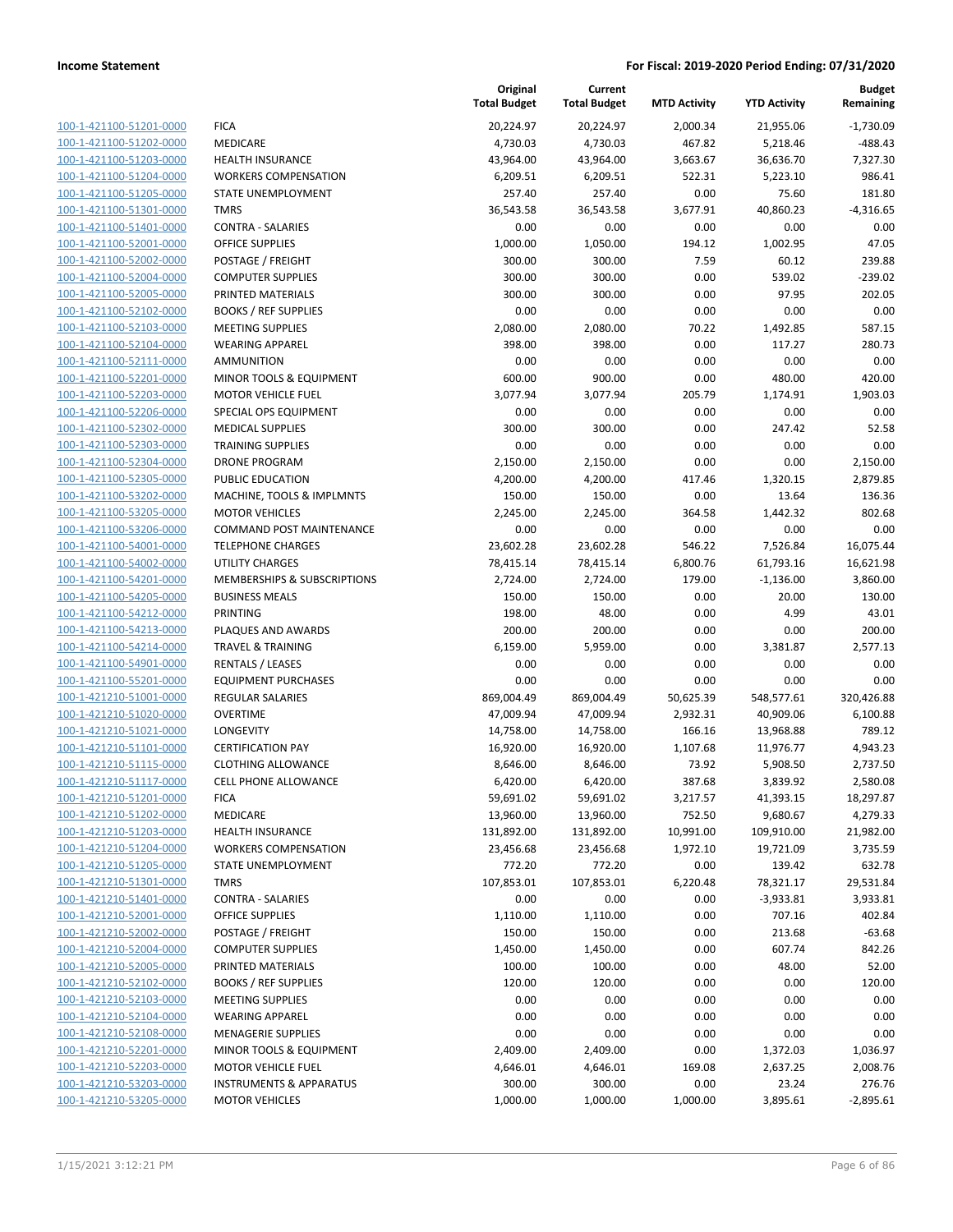| <u>100-1-421210-54001-0000</u> |  |
|--------------------------------|--|
| 100-1-421210-54101-0000        |  |
| 100-1-421210-54107-0000        |  |
| 100-1-421210-54108-0000        |  |
| <u>100-1-421210-54201-0000</u> |  |
| 100-1-421210-54208-0000        |  |
| <u>100-1-421210-54210-0000</u> |  |
| 100-1-421210-54214-0000        |  |
| 100-1-421210-54215-0000        |  |
| <u>100-1-421210-54216-0000</u> |  |
| <u>100-1-421210-54901-0000</u> |  |
| <u>100-1-421210-55201-0000</u> |  |
| 100-1-421210-55202-0000        |  |
| 100-1-421230-51001-0000        |  |
|                                |  |
| <u>100-1-421230-51020-0000</u> |  |
| <u>100-1-421230-51021-0000</u> |  |
| <u>100-1-421230-51030-0000</u> |  |
| 100-1-421230-51101-0000        |  |
| 100-1-421230-51102-0000        |  |
| 100-1-421230-51115-0000        |  |
| 100-1-421230-51117-0000        |  |
| <u>100-1-421230-51201-0000</u> |  |
| 100-1-421230-51202-0000        |  |
| 100-1-421230-51203-0000        |  |
| <u>100-1-421230-51204-0000</u> |  |
| 100-1-421230-51205-0000        |  |
| <u>100-1-421230-51301-0000</u> |  |
| 100-1-421230-51401-0000        |  |
| 100-1-421230-52001-0000        |  |
| <u>100-1-421230-52002-0000</u> |  |
| 100-1-421230-52004-0000        |  |
| <u>100-1-421230-52005-0000</u> |  |
| 100-1-421230-52006-0000        |  |
| 100-1-421230-52007-0000        |  |
| <u>100-1-421230-52008-0000</u> |  |
| 100-1-421230-52009-0000        |  |
| 100-1-421230-52102-0000        |  |
|                                |  |
| 100-1-421230-52104-0000        |  |
| 100-1-421230-52105-0000        |  |
| <u>100-1-421230-52108-0000</u> |  |
| 100-1-421230-52108-0001        |  |
| <u>100-1-421230-52109-0000</u> |  |
| 100-1-421230-52111-0000        |  |
| 100-1-421230-52201-0000        |  |
| 100-1-421230-52202-0000        |  |
| 100-1-421230-52203-0000        |  |
| 100-1-421230-52303-0000        |  |
| 100-1-421230-52305-0000        |  |
| 100-1-421230-52309-0000        |  |
| 100-1-421230-53202-0000        |  |
| 100-1-421230-53205-0000        |  |
| 100-1-421230-54001-0000        |  |
| 100-1-421230-54108-0000        |  |
| 100-1-421230-54108-0001        |  |
| 100-1-421230-54201-0000        |  |
| 100-1-421230-54202-0000        |  |
| 100-1-421230-54214-0000        |  |
| 100-1-421230-54215-0000        |  |
| 100-1-421230-54901-0000        |  |
|                                |  |

|                                                    |                                                                          | Original<br><b>Total Budget</b> | Current<br><b>Total Budget</b> | <b>MTD Activity</b> | <b>YTD Activity</b>   | <b>Budget</b><br>Remaining |
|----------------------------------------------------|--------------------------------------------------------------------------|---------------------------------|--------------------------------|---------------------|-----------------------|----------------------------|
| 100-1-421210-54001-0000                            | <b>TELEPHONE CHARGES</b>                                                 | 30,927.21                       | 30,927.21                      | 1,140.18            | 10,288.14             | 20,639.07                  |
| 100-1-421210-54101-0000                            | PROFESSIONAL SERVICES                                                    | 0.00                            | 0.00                           | 0.00                | 0.00                  | 0.00                       |
| 100-1-421210-54107-0000                            | <b>MEDICAL</b>                                                           | 0.00                            | 0.00                           | 0.00                | 0.00                  | 0.00                       |
| 100-1-421210-54108-0000                            | <b>VETERINARY SERVICES</b>                                               | 0.00                            | 0.00                           | 0.00                | 0.00                  | 0.00                       |
| 100-1-421210-54201-0000                            | MEMBERSHIPS & SUBSCRIPTIONS                                              | 8,571.00                        | 8,571.00                       | 0.00                | 6,962.30              | 1,608.70                   |
| 100-1-421210-54208-0000                            | LABORATORY WORK                                                          | 6,500.00                        | 6,500.00                       | 0.00                | 0.00                  | 6,500.00                   |
| 100-1-421210-54210-0000                            | PHOTO PROCESSING                                                         | 0.00                            | 0.00                           | 0.00                | 0.00                  | 0.00                       |
| 100-1-421210-54214-0000                            | <b>TRAVEL &amp; TRAINING</b>                                             | 10,900.00                       | 10,900.00                      | 0.00                | 1,033.00              | 9,867.00                   |
| 100-1-421210-54215-0000                            | <b>EVIDENCE PURCHASES</b>                                                | 2,000.00                        | 2,000.00                       | 0.00                | 2,000.00              | 0.00                       |
| 100-1-421210-54216-0000                            | <b>INFORMANT EXPENSES</b>                                                | 1,000.00                        | 1,000.00                       | 0.00                | 1,000.00              | 0.00                       |
| 100-1-421210-54901-0000                            | <b>RENTALS / LEASES</b>                                                  | 0.00                            | 0.00                           | 0.00                | 0.00                  | 0.00                       |
| 100-1-421210-55201-0000                            | <b>EQUIPMENT PURCHASES</b>                                               | 0.00                            | 0.00                           | 0.00                | 0.00                  | 0.00                       |
| 100-1-421210-55202-0000                            | <b>VEHICLES</b>                                                          | 0.00                            | 0.00                           | 0.00                | 0.00                  | 0.00                       |
| 100-1-421230-51001-0000                            | <b>REGULAR SALARIES</b>                                                  | 2,948,028.97                    | 2,948,028.97                   | 232,569.98          | 2,496,838.24          | 451,190.73                 |
| 100-1-421230-51020-0000                            | <b>OVERTIME</b>                                                          | 217,133.39                      | 217,133.39                     | 30,147.78           | 347,265.30            | $-130,131.91$              |
| 100-1-421230-51021-0000                            | LONGEVITY                                                                | 35,200.00                       | 35,200.00                      | 59.07               | 31,894.87             | 3,305.13                   |
| 100-1-421230-51030-0000                            | NEW PROGRAMS - BDGT ONLY                                                 | 0.00                            | 0.00                           | 0.00                | 0.00                  | 0.00                       |
| 100-1-421230-51101-0000                            | <b>CERTIFICATION PAY</b>                                                 | 61,560.00                       | 61,560.00                      | 3,092.26            | 32,930.31             | 28,629.69                  |
| 100-1-421230-51102-0000                            | <b>BILINGUAL PAY</b>                                                     | 1,500.00                        | 1,500.00                       | 115.40              | 1,269.40              | 230.60                     |
| 100-1-421230-51115-0000                            | <b>CLOTHING ALLOWANCE</b>                                                | 4,921.00                        | 4,921.00                       | 388.08              | 4,153.38              | 767.62                     |
| 100-1-421230-51117-0000                            | <b>CELL PHONE ALLOWANCE</b>                                              | 1,920.00                        | 1,920.00                       | 207.68              | 2,065.28              | $-145.28$                  |
| 100-1-421230-51201-0000                            | <b>FICA</b>                                                              | 202,756.33                      | 202,756.33                     | 15,751.75           | 174,139.89            | 28,616.44                  |
| 100-1-421230-51202-0000                            | MEDICARE                                                                 | 47,418.82                       | 47,418.82                      | 3,683.88            | 40,726.27             | 6,692.55                   |
| 100-1-421230-51203-0000                            | <b>HEALTH INSURANCE</b><br><b>WORKERS COMPENSATION</b>                   | 456,126.50                      | 456,126.50                     | 38,010.53           | 380,105.30            | 76,021.20                  |
| 100-1-421230-51204-0000<br>100-1-421230-51205-0000 | STATE UNEMPLOYMENT                                                       | 81,939.72<br>2,670.53           | 81,939.72<br>2,670.53          | 6,888.65<br>0.00    | 68,886.51<br>700.27   | 13,053.21<br>1,970.26      |
| 100-1-421230-51301-0000                            | <b>TMRS</b>                                                              | 366,351.25                      | 366,351.25                     | 30,183.14           | 328,478.10            | 37,873.15                  |
| 100-1-421230-51401-0000                            | <b>CONTRA - SALARIES</b>                                                 | $-100,200.00$                   | $-100,200.00$                  | $-557.55$           | $-50,390.93$          | $-49,809.07$               |
| 100-1-421230-52001-0000                            | <b>OFFICE SUPPLIES (PATROL)</b>                                          | 600.00                          | 600.00                         | 0.00                | 408.04                | 191.96                     |
| 100-1-421230-52002-0000                            | POSTAGE / FREIGHT (PATROL)                                               | 390.00                          | 390.00                         | 1.75                | 84.65                 | 305.35                     |
| 100-1-421230-52004-0000                            | <b>COMPUTER SUPPLIES (PATROL)</b>                                        | 400.00                          | 400.00                         | 32.64               | 32.64                 | 367.36                     |
| 100-1-421230-52005-0000                            | PRINTED MATERIALS (PATROL)                                               | 1,024.00                        | 1,024.00                       | 48.00               | 462.87                | 561.13                     |
| 100-1-421230-52006-0000                            | OFFICE SUPPLIES (OPERATIONS)                                             | 330.00                          | 330.00                         | 45.98               | 238.88                | 91.12                      |
| 100-1-421230-52007-0000                            | POSTAGE/FRIEGHT (OPERATIONS)                                             | 40.00                           | 40.00                          | 0.00                | 19.90                 | 20.10                      |
| 100-1-421230-52008-0000                            | <b>COMPUTER SUPPLIES (OPERATIONS)</b>                                    | 820.00                          | 820.00                         | 91.96               | 791.96                | 28.04                      |
| 100-1-421230-52009-0000                            | PRINTED MATERIALS (OPERATIONS)                                           | 1,150.00                        | 1,150.00                       | 0.00                | 201.25                | 948.75                     |
| 100-1-421230-52102-0000                            | <b>BOOKS / REF SUPPLIES</b>                                              | 0.00                            | 0.00                           | 0.00                | 0.00                  | 0.00                       |
| 100-1-421230-52104-0000                            | <b>WEARING APPAREL (PATROL)</b>                                          | 46,088.00                       | 46,688.00                      | 640.40              | 15,929.88             | 30,758.12                  |
| 100-1-421230-52105-0000                            | <b>WEARING APPAREL (OPERATIONS)</b>                                      | 3,730.00                        | 3,730.00                       | 0.00                | 1,072.65              | 2,657.35                   |
| 100-1-421230-52108-0000                            | <b>MENAGERIE SUPPLIES</b>                                                | 1,255.00                        | 1,255.00                       | 39.75               | 1,168.45              | 86.55                      |
| 100-1-421230-52108-0001                            | <b>MENAGERIE SUPPLIES</b>                                                | 0.00                            | 0.00                           | 0.00                | 0.00                  | 0.00                       |
| 100-1-421230-52109-0000                            | <b>SUPPORT OF PRISONERS</b>                                              | 2,440.00                        | 2,440.00                       | 0.00                | 863.93                | 1,576.07                   |
| 100-1-421230-52111-0000                            | <b>AMMUNITION</b>                                                        | 15,235.26                       | 13,953.33                      | 0.00                | 13,953.33             | 0.00<br>8,683.68           |
| 100-1-421230-52201-0000<br>100-1-421230-52202-0000 | MINOR TOOLS & EQUIPMENT (PATROL)<br>MINOR TOOLS AND EQUIPMENT (OPERATION | 9,885.00<br>3,264.00            | 8,085.00<br>8,064.00           | 765.93<br>49.72     | $-598.68$<br>3,556.35 | 4,507.65                   |
| 100-1-421230-52203-0000                            | <b>MOTOR VEHICLE FUEL</b>                                                | 91,277.27                       | 91,277.27                      | 7,007.41            | 58,863.09             | 32,414.18                  |
| 100-1-421230-52303-0000                            | <b>TRAINING SUPPLIES</b>                                                 | 0.00                            | 0.00                           | 0.00                | 0.00                  | 0.00                       |
| 100-1-421230-52305-0000                            | <b>PUBLIC EDUCATION</b>                                                  | 0.00                            | 0.00                           | 0.00                | 0.00                  | 0.00                       |
| 100-1-421230-52309-0000                            | <b>BODY ARMOR</b>                                                        | 11,700.00                       | 12,900.00                      | 0.00                | 0.00                  | 12,900.00                  |
| 100-1-421230-53202-0000                            | MACHINE, TOOLS & IMPLMNTS                                                | 1,500.00                        | 1,500.00                       | 60.00               | 1,196.61              | 303.39                     |
| 100-1-421230-53205-0000                            | <b>MOTOR VEHICLES</b>                                                    | 22,000.00                       | 22,000.00                      | 3,795.41            | 24,749.53             | $-2,749.53$                |
| 100-1-421230-54001-0000                            | <b>TELEPHONE CHARGES</b>                                                 | 49,872.20                       | 49,872.20                      | 3,072.16            | 25,006.40             | 24,865.80                  |
| 100-1-421230-54108-0000                            | <b>VETERINARY SERVICES</b>                                               | 650.00                          | 650.00                         | 0.00                | 634.06                | 15.94                      |
| 100-1-421230-54108-0001                            | <b>VETERINARY SERVICES</b>                                               | 0.00                            | 0.00                           | 0.00                | 0.00                  | 0.00                       |
| 100-1-421230-54201-0000                            | MEMBERSHIPS & SUBSCRIPTIONS (PATROL)                                     | 0.00                            | 0.00                           | 0.00                | 0.00                  | 0.00                       |
| 100-1-421230-54202-0000                            | MEMBERSHIPS & SUBSCRIPTIONS (OPERATIO                                    | 210.00                          | 210.00                         | 0.00                | 145.00                | 65.00                      |
| 100-1-421230-54214-0000                            | <b>TRAVEL &amp; TRAINING</b>                                             | 4,750.00                        | 4,750.00                       | 295.00              | 3,477.40              | 1,272.60                   |
| 100-1-421230-54215-0000                            | TRAVEL & TRAINING (OPERATIONS)                                           | 6,125.00                        | 1,325.00                       | 0.00                | 1,247.40              | 77.60                      |
| 100-1-421230-54901-0000                            | <b>RENTALS / LEASES</b>                                                  | 0.00                            | 0.00                           | 0.00                | 0.00                  | 0.00                       |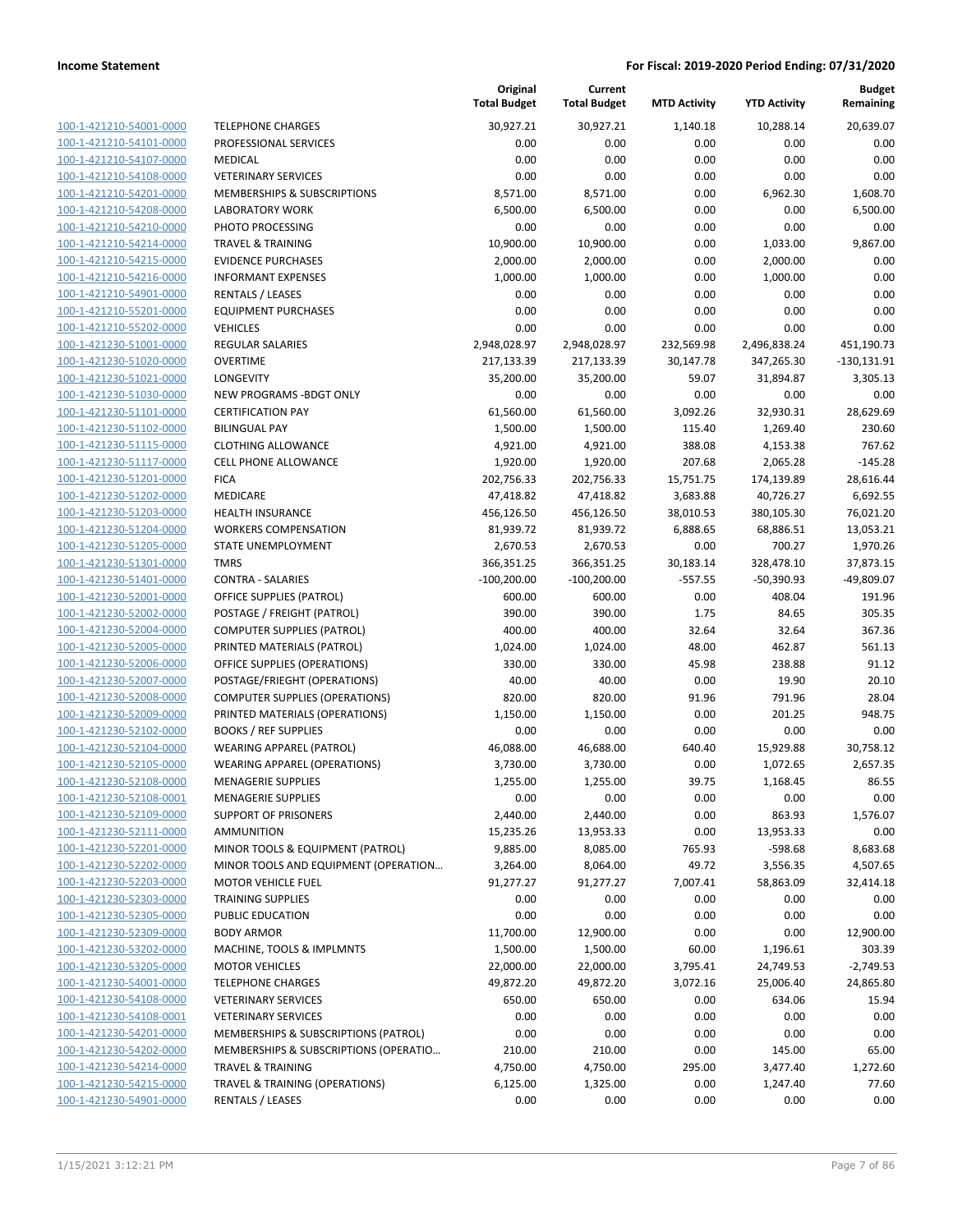| 100-1-421230-55201-0000                            |
|----------------------------------------------------|
| 100-1-421230-55202-0000                            |
| 100-1-421230-66900-0000                            |
| 100-1-421240-51001-0000                            |
| 100-1-421240-51020-0000                            |
| 100-1-421240-51021-0000                            |
| 100-1-421240-51101-0000                            |
| 100-1-421240-51102-0000                            |
| 100-1-421240-51115-0000                            |
| 100-1-421240-51117-0000                            |
|                                                    |
| 100-1-421240-51201-0000                            |
| 100-1-421240-51202-0000                            |
| 100-1-421240-51203-0000                            |
| 100-1-421240-51204-0000                            |
| 100-1-421240-51205-0000                            |
| 100-1-421240-51301-0000                            |
| 100-1-421240-51302-0000                            |
| 100-1-421240-51401-0000                            |
| 100-1-421240-52001-0000                            |
| 100-1-421240-52002-0000                            |
| 100-1-421240-52004-0000                            |
| 100-1-421240-52005-0000                            |
| 100-1-421240-52102-0000                            |
| 100-1-421240-52104-0000                            |
| 100-1-421240-52201-0000                            |
| 100-1-421240-52203-0000                            |
|                                                    |
| 100-1-421240-52303-0000                            |
| 100-1-421240-53202-0000                            |
| 100-1-421240-53205-0000                            |
| 100-1-421240-53207-0000                            |
| 100-1-421240-54001-0000                            |
| 100-1-421240-54002-0000                            |
| 100-1-421240-54101-0000                            |
| 100-1-421240-54201-0000                            |
| 100-1-421240-54212-0000                            |
| 100-1-421240-54214-0000                            |
| 100-1-421240-54908-0000                            |
| 100-1-421240-55201-0000                            |
| 100-1-421240-55207-0000                            |
| 100-1-421240-55231-0000                            |
| 100-1-421240-55232-0000                            |
| <u>100-1-421240-66901-0000</u>                     |
| 100-1-421600-52104-0000                            |
|                                                    |
| 100-1-421600-52111-0000                            |
| 100-1-421600-52201-0000                            |
| 100-1-421600-52206-0000                            |
| 100-1-421600-52309-0000                            |
| 100-1-421600-53202-0000                            |
| 100-1-421600-54201-0000                            |
| 100-1-421600-54214-0000                            |
| 100-1-421600-55201-0000                            |
| 100-1-422100-51001-0000                            |
| 100-1-422100-51020-0000                            |
|                                                    |
| 100-1-422100-51021-0000                            |
|                                                    |
| 100-1-422100-51101-0000                            |
| 100-1-422100-51102-0000                            |
| <u>100-1-422100-51116-0000</u>                     |
| 100-1-422100-51117-0000<br>100-1-422100-51201-0000 |

|                         |                                        | Original<br><b>Total Budget</b> | Current<br><b>Total Budget</b> | <b>MTD Activity</b> | <b>YTD Activity</b> | <b>Budget</b><br>Remaining |
|-------------------------|----------------------------------------|---------------------------------|--------------------------------|---------------------|---------------------|----------------------------|
| 100-1-421230-55201-0000 | <b>EQUIPMENT PURCHASES</b>             | 0.00                            | 0.00                           | 0.00                | 0.00                | 0.00                       |
| 100-1-421230-55202-0000 | <b>VEHICLES</b>                        | 0.00                            | 0.00                           | 0.00                | 0.00                | 0.00                       |
| 100-1-421230-66900-0000 | PERSONNEL COSTS                        | 0.00                            | 0.00                           | 0.00                | 0.00                | 0.00                       |
| 100-1-421240-51001-0000 | <b>REGULAR SALARIES</b>                | 807,764.56                      | 807,764.56                     | 54,362.39           | 638,924.78          | 168,839.78                 |
| 100-1-421240-51020-0000 | <b>OVERTIME</b>                        | 42,231.26                       | 42,231.26                      | 10,924.86           | 81,231.34           | $-39,000.08$               |
| 100-1-421240-51021-0000 | LONGEVITY                              | 13,486.00                       | 13,486.00                      | 203.06              | 12,167.73           | 1,318.27                   |
| 100-1-421240-51101-0000 | <b>CERTIFICATION PAY</b>               | 18,480.00                       | 18,480.00                      | 1,153.86            | 13,984.87           | 4,495.13                   |
| 100-1-421240-51102-0000 | <b>BILINGUAL PAY</b>                   | 1,500.00                        | 1,500.00                       | 69.24               | 761.64              | 738.36                     |
| 100-1-421240-51115-0000 | <b>CLOTHING ALLOWANCE</b>              | 120.00                          | 120.00                         | 9.24                | 101.64              | 18.36                      |
| 100-1-421240-51117-0000 | <b>CELL PHONE ALLOWANCE</b>            | 1,920.00                        | 1,920.00                       | 73.84               | 1,070.68            | 849.32                     |
| 100-1-421240-51201-0000 | <b>FICA</b>                            | 17,552.46                       | 17,552.46                      | 2,362.68            | 25,514.47           | $-7,962.01$                |
| 100-1-421240-51202-0000 | MEDICARE                               | 12,839.78                       | 12,839.78                      | 907.15              | 10,288.27           | 2,551.51                   |
| 100-1-421240-51203-0000 | <b>HEALTH INSURANCE</b>                | 197,838.00                      | 197,838.00                     | 16,486.50           | 164,865.00          | 32,973.00                  |
| 100-1-421240-51204-0000 | <b>WORKERS COMPENSATION</b>            | 5,361.38                        | 5,361.38                       | 450.72              | 4,507.20            | 854.18                     |
| 100-1-421240-51205-0000 | STATE UNEMPLOYMENT                     | 1,222.65                        | 1,222.65                       | 56.76               | 550.06              | 672.59                     |
| 100-1-421240-51301-0000 | <b>TMRS</b>                            | 42,809.00                       | 42,809.00                      | 4,558.78            | 48,636.17           | $-5,827.17$                |
| 100-1-421240-51302-0000 | <b>FR&amp;R RETIREMENT</b>             | 104,579.96                      | 104,579.96                     | 5,397.03            | 64,380.80           | 40,199.16                  |
| 100-1-421240-51401-0000 | <b>CONTRA - SALARIES</b>               | 0.00                            | 0.00                           | 0.00                | 0.00                | 0.00                       |
| 100-1-421240-52001-0000 | <b>OFFICE SUPPLIES</b>                 | 2,247.00                        | 2,247.00                       | 0.00                | 1,285.77            | 961.23                     |
| 100-1-421240-52002-0000 | POSTAGE / FREIGHT                      | 2,290.00                        | 2,290.00                       | 142.72              | 1,106.28            | 1,183.72                   |
| 100-1-421240-52004-0000 | <b>COMPUTER SUPPLIES</b>               | 500.00                          | 500.00                         | 0.00                | 121.69              | 378.31                     |
| 100-1-421240-52005-0000 | PRINTED MATERIALS                      | 535.50                          | 535.50                         | 0.00                | 48.00               | 487.50                     |
| 100-1-421240-52102-0000 | <b>REFERENCE SUPPLIES</b>              | 600.00                          | 600.00                         | 0.00                | 0.00                | 600.00                     |
| 100-1-421240-52104-0000 | <b>WEARING APPAREL</b>                 | 1,800.00                        | 1,800.00                       | 368.91              | 683.46              | 1,116.54                   |
| 100-1-421240-52201-0000 | MINOR TOOLS & EQUIPMENT                | 2,200.00                        | 3,481.93                       | 0.00                | 1,327.66            | 2,154.27                   |
| 100-1-421240-52203-0000 | <b>MOTOR VEHICLE FUEL</b>              | 942.91                          | 942.91                         | 42.54               | 402.02              | 540.89                     |
| 100-1-421240-52303-0000 | <b>TRAINING SUPPLIES</b>               | 970.00                          | 970.00                         | 0.00                | 548.48              | 421.52                     |
| 100-1-421240-53202-0000 | MACHINE, TOOLS & IMPLMNTS              | 194.00                          | 194.00                         | 0.00                | 0.00                | 194.00                     |
| 100-1-421240-53205-0000 | <b>MOTOR VEHICLES</b>                  | 840.00                          | 840.00                         | 167.43              | 167.43              | 672.57                     |
| 100-1-421240-53207-0000 | RADIO/COMMUNICATIONS                   | 49,333.00                       | 49,333.00                      | 0.00                | 54,870.00           | $-5,537.00$                |
| 100-1-421240-54001-0000 | <b>TELEPHONE CHARGES</b>               | 31,451.88                       | 31,451.88                      | 1,708.74            | 13,147.63           | 18,304.25                  |
| 100-1-421240-54002-0000 | <b>UTILITY CHARGES</b>                 | 0.00                            | 0.00                           | 0.00                | 0.00                | 0.00                       |
| 100-1-421240-54101-0000 | PROFESSIONAL SERVICES                  | 15,846.00                       | 15,846.00                      | 470.00              | 9,219.49            | 6,626.51                   |
| 100-1-421240-54201-0000 | MEMBERSHIPS & SUBSCRIPTIONS            | 2,265.00                        | 2,265.00                       | 0.00                | 960.00              | 1,305.00                   |
| 100-1-421240-54212-0000 | <b>PRINTING</b>                        | 485.00                          | 485.00                         | 0.00                | 316.65              | 168.35                     |
| 100-1-421240-54214-0000 | <b>TRAVEL &amp; TRAINING</b>           | 24,890.00                       | 24,890.00                      | 95.00               | 9,775.51            | 15,114.49                  |
| 100-1-421240-54908-0000 | LEASE PURCHASE PAYMENTS                | 0.00                            | 0.00                           | 0.00                | 0.00                | 0.00                       |
| 100-1-421240-55201-0000 | <b>EQUIPMENT PURCHASES</b>             | 0.00                            | 0.00                           | 0.00                | 0.00                | 0.00                       |
| 100-1-421240-55207-0000 | RADIO COMMUNICATION EQUIP              | 0.00                            | 0.00                           | 0.00                | 0.00                | 0.00                       |
| 100-1-421240-55231-0000 | LESS LETHAL PROGRAM                    | 24,291.00                       | 24,291.00                      | 0.00                | 23,595.76           | 695.24                     |
| 100-1-421240-55232-0000 | <b>FIREARMS PROGRAM</b>                | 22,323.00                       | 22,323.00                      | 197.16              | 23,497.49           | $-1,174.49$                |
| 100-1-421240-66901-0000 | <b>SUPPLIES &amp; EQUIPMENT COSTS</b>  | 0.00                            | 0.00                           | 0.00                | 0.00                | 0.00                       |
| 100-1-421600-52104-0000 | <b>WEARING APPAREL</b>                 | 3,300.00                        | 3,300.00                       | 0.00                | 1,128.37            | 2,171.63                   |
| 100-1-421600-52111-0000 | <b>AMMUNITION</b>                      | 6,600.00                        | 4,470.60                       | 0.00                | 1,971.79            | 2,498.81                   |
| 100-1-421600-52201-0000 | MINOR TOOLS & EQUIPMENT                | 6,200.00                        | 8,329.40                       | 2,129.40            | 5,359.23            | 2,970.17                   |
| 100-1-421600-52206-0000 | SPECIAL OPS EQUIPMENT                  | 5,810.00                        | 5,810.00                       | 0.00                | 4,522.43            | 1,287.57                   |
| 100-1-421600-52309-0000 | <b>BODY ARMOR</b>                      | 0.00                            | 0.00                           | 0.00                | 0.00                | 0.00                       |
| 100-1-421600-53202-0000 | MACHINE, TOOLS & IMPLMNTS              | 50.00                           | 50.00                          | 0.00                | 0.00                | 50.00                      |
| 100-1-421600-54201-0000 | <b>MEMBERSHIPS &amp; SUBSCRIPTIONS</b> | 440.00                          | 440.00                         | 0.00                | 0.00                | 440.00                     |
| 100-1-421600-54214-0000 | <b>TRAVEL &amp; TRAINING</b>           | 7,200.00                        | 7,200.00                       | 0.00                | 4,003.63            | 3,196.37                   |
| 100-1-421600-55201-0000 | <b>EQUIPMENT PURCHASES</b>             | 6,400.00                        | 6,400.00                       | 0.00                | 35,423.42           | $-29,023.42$               |
| 100-1-422100-51001-0000 | REGULAR SALARIES                       | 279,488.98                      | 279,488.98                     | 20,485.36           | 223,717.04          | 55,771.94                  |
| 100-1-422100-51020-0000 | <b>OVERTIME</b>                        | 5,514.15                        | 5,514.15                       | 0.00                | 468.40              | 5,045.75                   |
| 100-1-422100-51021-0000 | LONGEVITY                              | 4,288.00                        | 4,288.00                       | 129.24              | 3,996.34            | 291.66                     |
| 100-1-422100-51101-0000 | <b>CERTIFICATION PAY</b>               | 5,400.00                        | 5,400.00                       | 369.24              | 4,061.64            | 1,338.36                   |
| 100-1-422100-51102-0000 | <b>BILINGUAL PAY</b>                   | 0.00                            | 0.00                           | 0.00                | 0.00                | 0.00                       |
| 100-1-422100-51116-0000 | CAR ALLOWANCE                          | 6,600.00                        | 6,600.00                       | 507.68              | 5,584.48            | 1,015.52                   |
| 100-1-422100-51117-0000 | <b>CELL PHONE ALLOWANCE</b>            | 1,950.00                        | 1,950.00                       | 150.00              | 1,635.00            | 315.00                     |
| 100-1-422100-51201-0000 | <b>FICA</b>                            | 8,179.35                        | 8,179.35                       | 208.06              | 2,419.78            | 5,759.57                   |
|                         |                                        |                                 |                                |                     |                     |                            |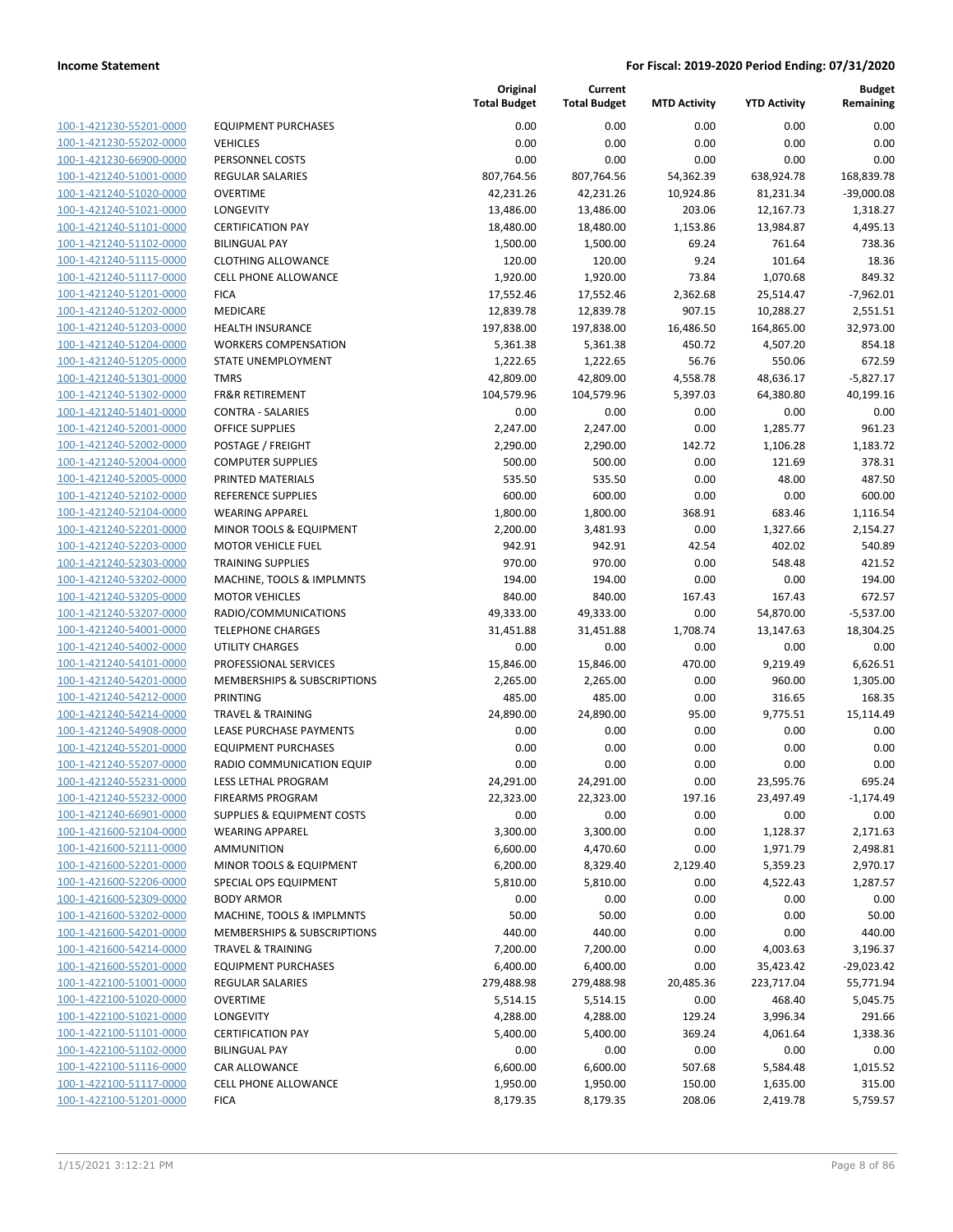|                         |                              | Original<br><b>Total Budget</b> | Current<br><b>Total Budget</b> | <b>MTD Activity</b> | <b>YTD Activity</b> | <b>Budget</b><br>Remaining |
|-------------------------|------------------------------|---------------------------------|--------------------------------|---------------------|---------------------|----------------------------|
| 100-1-422100-51202-0000 | MEDICARE                     | 4,397.00                        | 4,397.00                       | 304.70              | 3,383.50            | 1,013.50                   |
| 100-1-422100-51203-0000 | <b>HEALTH INSURANCE</b>      | 32,973.00                       | 32,973.00                      | 2,747.75            | 27,477.50           | 5,495.50                   |
| 100-1-422100-51204-0000 | <b>WORKERS COMPENSATION</b>  | 6,912.66                        | 6,912.66                       | 581.24              | 5,812.40            | 1,100.26                   |
| 100-1-422100-51205-0000 | STATE UNEMPLOYMENT           | 193.05                          | 193.05                         | 0.00                | 27.00               | 166.05                     |
| 100-1-422100-51301-0000 | <b>TMRS</b>                  | 6,009.00                        | 6,009.00                       | 434.98              | 4,943.81            | 1,065.19                   |
| 100-1-422100-51302-0000 | <b>FR&amp;R RETIREMENT</b>   | 53,164.00                       | 53,164.00                      | 3,786.10            | 41,420.60           | 11,743.40                  |
| 100-1-422100-51401-0000 | <b>CONTRA - SALARIES</b>     | 0.00                            | 0.00                           | 0.00                | 0.00                | 0.00                       |
| 100-1-422100-52001-0000 | <b>OFFICE SUPPLIES</b>       | 1,388.00                        | 1,388.00                       | 0.00                | 587.38              | 800.62                     |
| 100-1-422100-52002-0000 | POSTAGE / FREIGHT            | 300.00                          | 300.00                         | 0.00                | 85.85               | 214.15                     |
| 100-1-422100-52005-0000 | PRINTED MATERIALS            | 0.00                            | 0.00                           | 0.00                | 0.00                | 0.00                       |
| 100-1-422100-52101-0000 | <b>JANITORIAL SUPPLIES</b>   | 0.00                            | 0.00                           | 0.00                | 0.00                | 0.00                       |
| 100-1-422100-52102-0000 | <b>REFERENCE SUPPLIES</b>    | 3,000.00                        | 3,000.00                       | 0.00                | 1,142.28            | 1,857.72                   |
| 100-1-422100-52103-0000 | <b>MEETING SUPPLIES</b>      | 1,050.00                        | 1,050.00                       | 0.00                | 981.94              | 68.06                      |
| 100-1-422100-52104-0000 | <b>WEARING APPAREL</b>       | 1,316.00                        | 1,316.00                       | 0.00                | 306.00              | 1,010.00                   |
| 100-1-422100-52106-0000 | <b>CHEMICAL SUPPLIES</b>     | 0.00                            | 0.00                           | 0.00                | 0.00                | 0.00                       |
| 100-1-422100-52201-0000 | MINOR TOOLS & EQUIPMENT      | 0.00                            | 0.00                           | 0.00                | 626.83              | $-626.83$                  |
| 100-1-422100-52203-0000 | <b>MOTOR VEHICLE FUEL</b>    | 0.00                            | 0.00                           | 0.00                | 0.00                | 0.00                       |
| 100-1-422100-52303-0000 | <b>TRAINING SUPPLIES</b>     | 0.00                            | 0.00                           | 0.00                | 0.00                | 0.00                       |
| 100-1-422100-53202-0000 | MACHINE, TOOLS & IMPLMNTS    | 0.00                            | 0.00                           | 0.00                | 0.00                | 0.00                       |
| 100-1-422100-53204-0000 | <b>SIREN MAINTENANCE</b>     | 0.00                            | 0.00                           | 0.00                | 0.00                | 0.00                       |
| 100-1-422100-53205-0000 | <b>MOTOR VEHICLES</b>        | 0.00                            | 0.00                           | 0.00                | 0.00                | 0.00                       |
| 100-1-422100-53207-0000 | RADIO/COMMUNICATIONS         | 8,000.00                        | 8,000.00                       | 0.00                | 6,000.00            | 2,000.00                   |
| 100-1-422100-53402-0000 | <b>BUILDING MAINTENANCE</b>  | 0.00                            | 0.00                           | 0.00                | 0.00                | 0.00                       |
| 100-1-422100-54001-0000 | <b>TELEPHONE CHARGES</b>     | 3,343.89                        | 3,343.89                       | 440.39              | 2,651.59            | 692.30                     |
| 100-1-422100-54002-0000 | <b>UTILITY CHARGES</b>       | 5,550.44                        | 5,550.44                       | 670.02              | 4,218.33            | 1,332.11                   |
| 100-1-422100-54101-0000 | PROFESSIONAL SERVICES        | 7,500.00                        | 7,500.00                       | 0.00                | 3,305.00            | 4,195.00                   |
| 100-1-422100-54201-0000 | MEMBERSHIPS & SUBSCRIPTIONS  | 6,475.00                        | 6,475.00                       | 0.00                | 4,182.47            | 2,292.53                   |
| 100-1-422100-54210-0000 | PHOTO PROCESSING             | 0.00                            | 0.00                           | 0.00                | 0.00                | 0.00                       |
| 100-1-422100-54214-0000 | <b>TRAVEL &amp; TRAINING</b> | 5,700.00                        | 5,700.00                       | 0.00                | 4,198.85            | 1,501.15                   |
| 100-1-422100-54217-0000 | <b>AWARDS PROGRAM</b>        | 500.00                          | 500.00                         | 0.00                | 0.00                | 500.00                     |
| 100-1-422100-54901-0000 | RENTALS / LEASES             | 0.00                            | 0.00                           | 0.00                | 0.00                | 0.00                       |
| 100-1-422200-51001-0000 | <b>REGULAR SALARIES</b>      | 3,211,436.63                    | 3,211,436.63                   | 247,732.90          | 2,707,900.02        | 503,536.61                 |
| 100-1-422200-51020-0000 | <b>OVERTIME</b>              | 407,672.43                      | 407,672.43                     | 46,678.45           | 450,153.68          | $-42,481.25$               |
| 100-1-422200-51021-0000 | LONGEVITY                    | 53,900.00                       | 53,900.00                      | 1,001.06            | 56,203.52           | $-2,303.52$                |
| 100-1-422200-51101-0000 | <b>CERTIFICATION PAY</b>     | 111,360.00                      | 111,360.00                     | 5,464.72            | 60,333.50           | 51,026.50                  |
| 100-1-422200-51102-0000 | <b>BILINGUAL PAY</b>         | 600.00                          | 600.00                         | 92.32               | 1,015.52            | $-415.52$                  |
| 100-1-422200-51115-0000 | <b>CLOTHING ALLOWANCE</b>    | 0.00                            | 0.00                           | 0.00                | 0.00                | 0.00                       |
| 100-1-422200-51116-0000 | <b>CAR ALLOWANCE</b>         | 0.00                            | 0.00                           | 0.00                | 0.00                | 0.00                       |
| 100-1-422200-51117-0000 | <b>CELL PHONE ALLOWANCE</b>  | 2,340.00                        | 2,340.00                       | 180.00              | 1,949.53            | 390.47                     |
| 100-1-422200-51201-0000 | <b>FICA</b>                  | 0.00                            | 0.00                           | 0.00                | 0.00                | 0.00                       |
| 100-1-422200-51202-0000 | MEDICARE                     | 54,136.00                       | 54,136.00                      | 4,421.29            | 46,434.40           | 7,701.60                   |
| 100-1-422200-51203-0000 | <b>HEALTH INSURANCE</b>      | 527,568.00                      | 527,568.00                     | 43,963.99           | 439,639.92          | 87,928.08                  |
| 100-1-422200-51204-0000 | <b>WORKERS COMPENSATION</b>  | 100,858.72                      | 100,858.72                     | 8,474.74            | 84,747.34           | 16,111.38                  |
| 100-1-422200-51205-0000 | STATE UNEMPLOYMENT           | 3,181.46                        | 3,181.46                       | 130.40              | 845.99              | 2,335.47                   |
| 100-1-422200-51301-0000 | <b>TMRS</b>                  | 0.00                            | 0.00                           | 0.00                | 0.00                | 0.00                       |
| 100-1-422200-51302-0000 | <b>FR&amp;R RETIREMENT</b>   | 806,696.83                      | 806,696.83                     | 65,507.15           | 696,596.27          | 110,100.56                 |
| 100-1-422200-51303-0000 | <b>ICMA</b>                  | 0.00                            | 0.00                           | 0.00                | 0.00                | 0.00                       |
| 100-1-422200-51401-0000 | <b>CONTRA - SALARIES</b>     | 0.00                            | 0.00                           | $-25,266.48$        | -74,547.82          | 74,547.82                  |
| 100-1-422200-52001-0000 | <b>OFFICE SUPPLIES</b>       | 1,266.00                        | 1,266.00                       | 89.99               | 448.66              | 817.34                     |
| 100-1-422200-52002-0000 | POSTAGE / FREIGHT            | 0.00                            | 0.00                           | 0.00                | 33.55               | $-33.55$                   |
| 100-1-422200-52101-0000 | JANITORIAL SUPPLIES          | 0.00                            | 0.00                           | 518.91              | 3,644.66            | $-3,644.66$                |
| 100-1-422200-52102-0000 | REFERENCE SUPPLIES           | 400.00                          | 400.00                         | 0.00                | 0.00                | 400.00                     |
| 100-1-422200-52103-0000 | <b>MEETING SUPPLIES</b>      | 0.00                            | 0.00                           | 0.00                | 0.00                | 0.00                       |
| 100-1-422200-52104-0000 | <b>WEARING APPAREL</b>       | 21,460.00                       | 21,460.00                      | 1,027.14            | 8,456.29            | 13,003.71                  |
| 100-1-422200-52107-0000 | <b>BOTANICAL SUPPLIES</b>    | 1,000.00                        | 1,000.00                       | 0.00                | 0.00                | 1,000.00                   |
| 100-1-422200-52201-0000 | MINOR TOOLS & EQUIPMENT      | 13,900.00                       | 13,900.00                      | 587.31              | 5,539.41            | 8,360.59                   |
| 100-1-422200-52203-0000 | <b>MOTOR VEHICLE FUEL</b>    | 31,508.14                       | 31,508.14                      | 2,200.74            | 22,489.25           | 9,018.89                   |
| 100-1-422200-52205-0000 | FIRST RESPONDER SUPPLIES     | 19,500.00                       | 19,500.00                      | 1,476.47            | 7,985.46            | 11,514.54                  |
| 100-1-422200-52207-0000 | <b>BUNKER GEAR</b>           | 36,480.00                       | 36,480.00                      | 0.00                | 31,457.61           | 5,022.39                   |
|                         |                              |                                 |                                |                     |                     |                            |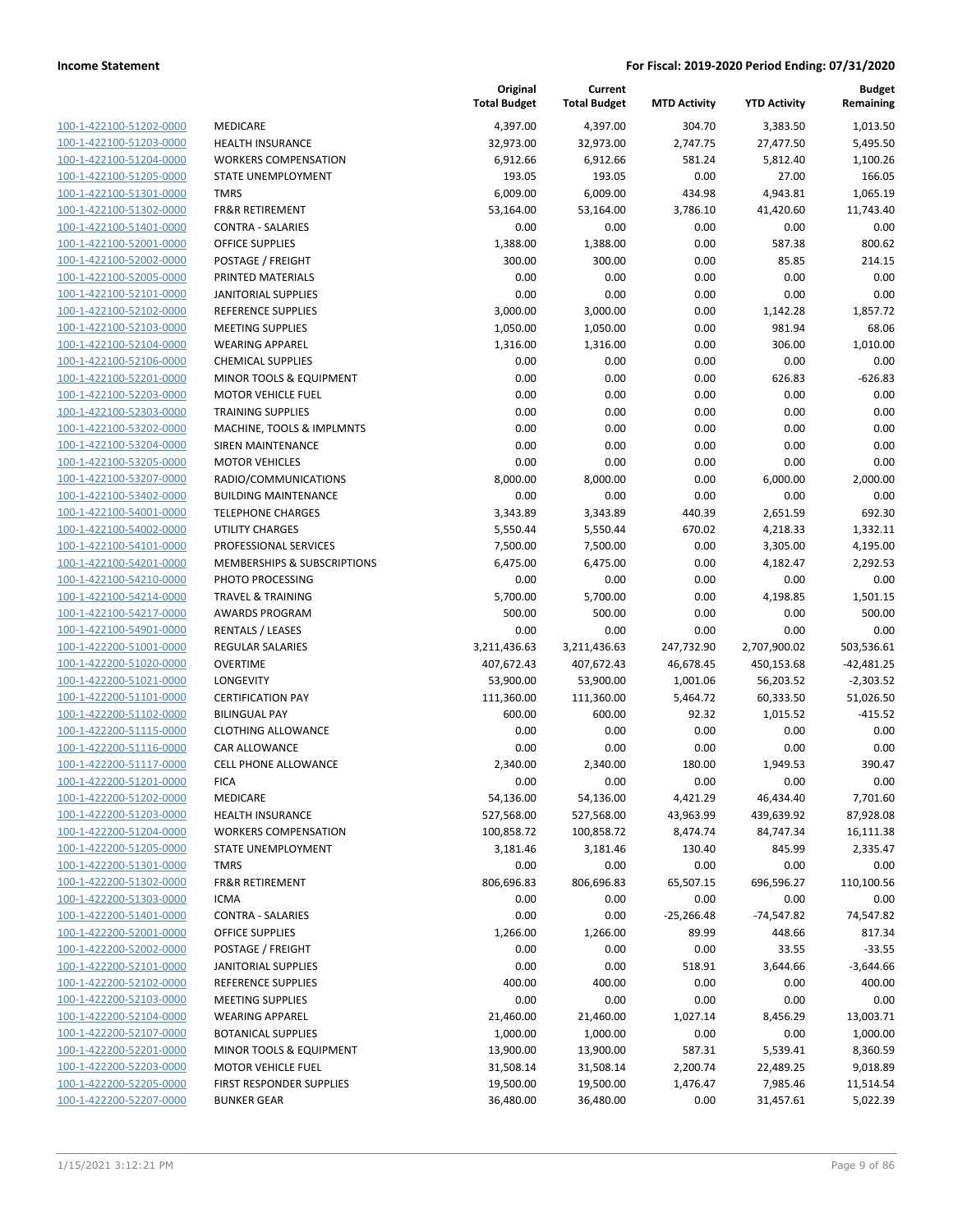**Current**

**Original**

**Budget Remaining**

|                                                    |                                                    | <b>Total Budget</b> | <b>Total Budget</b> | <b>MTD Activity</b> | <b>YTD Activity</b> | Remaining      |
|----------------------------------------------------|----------------------------------------------------|---------------------|---------------------|---------------------|---------------------|----------------|
| 100-1-422200-52208-0000                            | <b>RESCUE EQUIPMENT</b>                            | 5,025.00            | 5,025.00            | 0.00                | 0.00                | 5,025.00       |
| 100-1-422200-52306-0000                            | <b>HAZMAT SUPPLIES</b>                             | 13,800.00           | 13,800.00           | 2,781.00            | 2,781.00            | 11,019.00      |
| 100-1-422200-53202-0000                            | MACHINE, TOOLS & IMPLMNTS                          | 1,900.00            | 1,900.00            | 28.99               | 560.13              | 1,339.87       |
| 100-1-422200-53205-0000                            | <b>MOTOR VEHICLES</b>                              | 50,000.00           | 50,000.00           | 569.71              | 43,321.09           | 6,678.91       |
| 100-1-422200-53207-0000                            | RADIO/COMMUNICATIONS                               | 0.00                | 0.00                | 0.00                | 0.00                | 0.00           |
| 100-1-422200-53208-0000                            | FIRE HOSE/NOZZLES                                  | 9,200.00            | 9,200.00            | 0.00                | 1,996.85            | 7,203.15       |
| 100-1-422200-53210-0000                            | <b>FIRE HYDRANTS</b>                               | 0.00                | 0.00                | 0.00                | 0.00                | 0.00           |
| 100-1-422200-53213-0000                            | <b>SCBA MAINTENANCE</b>                            | 2,000.00            | 2,000.00            | 0.00                | 1,006.89            | 993.11         |
| 100-1-422200-53402-0000                            | <b>BUILDING MAINTENANCE</b>                        | 0.00                | 0.00                | 0.00                | 0.00                | 0.00           |
| 100-1-422200-53403-0000                            | <b>HEATING &amp; COOLING SYSTEMS</b>               | 0.00                | 0.00                | 0.00                | 0.00                | 0.00           |
| 100-1-422200-54001-0000                            | <b>TELEPHONE CHARGES</b>                           | 8,894.61            | 8,894.61            | 1,572.47            | 8,664.35            | 230.26         |
| 100-1-422200-54002-0000                            | <b>UTILITY CHARGES</b>                             | 57,994.78           | 57,994.78           | 4,496.05            | 56,180.29           | 1,814.49       |
| 100-1-422200-54109-0000                            | INSPECTIONS/TESTING                                | 9,820.00            | 9,820.00            | 498.75              | 6,646.95            | 3,173.05       |
| 100-1-422200-54201-0000                            | MEMBERSHIPS & SUBSCRIPTIONS                        | 0.00                | 0.00                | 0.00                | 0.00                | 0.00           |
| 100-1-422200-54214-0000                            | <b>TRAVEL &amp; TRAINING</b>                       | 20,400.00           | 20,400.00           | 5,559.00            | 15,831.94           | 4,568.06       |
| 100-1-422200-54908-0000                            | LEASE PURCHASE PAYMENTS                            | 0.00                | 0.00                | 0.00                | 0.00                | 0.00           |
| 100-1-422200-55201-0000                            | <b>EQUIPMENT PURCHASES</b>                         | 4,100.00            | 4,100.00            | 0.00                | 2,526.05            | 1,573.95       |
| 100-1-422200-55203-0000                            | <b>FURNITURE/OFFICE EQUIP</b>                      | 0.00                | 0.00                | 0.00                | 0.00                | 0.00           |
| 100-1-422200-55207-0000                            | RADIO COMMUNICATION EQUIP                          | 7,000.00            | 7,000.00            | 287.36              | 6,741.35            | 258.65         |
| 100-1-422300-51001-0000                            | <b>REGULAR SALARIES</b>                            | 111,259.76          | 111,259.76          | 7,675.30            | 89,626.93           | 21,632.83      |
| 100-1-422300-51020-0000                            | <b>OVERTIME</b>                                    | 15,015.96           | 15,015.96           | 876.18              | 5,111.27            | 9,904.69       |
| 100-1-422300-51021-0000                            | LONGEVITY                                          | 1,744.00            | 1,744.00            | 0.00                | 1,744.00            | 0.00           |
| 100-1-422300-51101-0000                            | <b>CERTIFICATION PAY</b>                           | 2,520.00            | 2,520.00            | 147.70              | 1,624.70            | 895.30         |
| 100-1-422300-51117-0000                            | <b>CELL PHONE ALLOWANCE</b>                        | 780.00              | 780.00              | 60.00               | 653.08              | 126.92         |
| 100-1-422300-51201-0000                            | <b>FICA</b>                                        | 8,141.82            | 8,141.82            | 0.00                | 0.00                | 8,141.82       |
| 100-1-422300-51202-0000                            | MEDICARE                                           | 1,904.14            | 1,904.14            | 126.31              | 1,427.21            | 476.93         |
| 100-1-422300-51203-0000                            | HEALTH INSURANCE                                   | 10,991.00           | 10,991.00           | 915.92              | 9,159.20            | 1,831.80       |
| 100-1-422300-51204-0000                            | <b>WORKERS COMPENSATION</b>                        | 3,547.52            | 3,547.52            | 298.08              | 2,980.80            | 566.72         |
| 100-1-422300-51205-0000                            | STATE UNEMPLOYMENT                                 | 64.35               | 64.35               | 0.00                | 9.00                | 55.35          |
| 100-1-422300-51302-0000                            | <b>FR&amp;R RETIREMENT</b>                         | 27,971.10           | 27,971.10           | 1,865.70            | 20,955.07           | 7,016.03       |
| 100-1-422300-51401-0000<br>100-1-422300-52001-0000 | <b>CONTRA - SALARIES</b><br><b>OFFICE SUPPLIES</b> | 0.00<br>981.00      | 0.00<br>981.00      | 0.00<br>0.00        | 0.00<br>101.80      | 0.00<br>879.20 |
| 100-1-422300-52002-0000                            | POSTAGE / FREIGHT                                  | 100.00              | 100.00              | 0.00                | 10.14               | 89.86          |
| 100-1-422300-52005-0000                            | PRINTED MATERIALS                                  | 455.00              | 455.00              | 0.00                | 366.47              | 88.53          |
| 100-1-422300-52104-0000                            | <b>WEARING APPAREL</b>                             | 510.00              | 510.00              | 0.00                | 112.50              | 397.50         |
| 100-1-422300-52201-0000                            | MINOR TOOLS & EQUIPMENT                            | 505.00              | 505.00              | 0.00                | 211.46              | 293.54         |
| 100-1-422300-52203-0000                            | <b>MOTOR VEHICLE FUEL</b>                          | 366.39              | 366.39              | 63.25               | 768.99              | $-402.60$      |
| 100-1-422300-52303-0000                            | <b>TRAINING SUPPLIES</b>                           | 0.00                | 0.00                | 0.00                | 0.00                | 0.00           |
| 100-1-422300-52304-0000                            | <b>FIRE PREVENTION SUPPLIES</b>                    | 8,946.50            | 8,946.50            | 193.50              | 3,621.00            | 5,325.50       |
| 100-1-422300-53205-0000                            | <b>MOTOR VEHICLES</b>                              | 425.00              | 425.00              | 878.20              | 1,086.17            | $-661.17$      |
| 100-1-422300-54001-0000                            | <b>TELEPHONE CHARGES</b>                           | 362.67              | 362.67              | 72.48               | 362.49              | 0.18           |
| 100-1-422300-54201-0000                            | MEMBERSHIPS & SUBSCRIPTIONS                        | 1,902.00            | 1,902.00            | 0.00                | 175.00              | 1,727.00       |
| 100-1-422300-54208-0000                            | <b>LABORATORY WORK</b>                             | 660.00              | 660.00              | 0.00                | 330.00              | 330.00         |
| 100-1-422300-54210-0000                            | PHOTO PROCESSING                                   | 50.00               | 50.00               | 0.00                | 0.00                | 50.00          |
| 100-1-422300-54214-0000                            | <b>TRAVEL &amp; TRAINING</b>                       | 4,035.00            | 4,035.00            | 695.00              | 1,853.00            | 2,182.00       |
| 100-1-422300-54217-0000                            | <b>AWARDS PROGRAM</b>                              | 625.00              | 625.00              | 0.00                | 0.00                | 625.00         |
| 100-1-422300-55203-0000                            | <b>FURNITURE/OFFICE EQUIP</b>                      | 0.00                | 0.00                | 0.00                | 0.00                | 0.00           |
| 100-1-422400-52001-0000                            | <b>OFFICE SUPPLIES</b>                             | 0.00                | 0.00                | 0.00                | 0.00                | 0.00           |
| 100-1-422400-52002-0000                            | POSTAGE / FREIGHT                                  | 0.00                | 0.00                | 0.00                | 0.00                | 0.00           |
| 100-1-422400-53204-0000                            | SIREN MAINTENANCE                                  | 1,000.00            | 1,000.00            | 0.00                | 222.00              | 778.00         |
| 100-1-422400-53207-0000                            | RADIO/COMMUNICATIONS                               | 0.00                | 0.00                | 0.00                | 0.00                | 0.00           |
| 100-1-422400-53209-0000                            | HARDWARE/SOFTWARE                                  | 12,500.00           | 12,500.00           | 0.00                | 10,000.00           | 2,500.00       |
| 100-1-422400-53210-0000                            | <b>EMERGENCY EXPENSE TRACKING</b>                  | 0.00                | 0.00                | 0.00                | 2,892.39            | $-2,892.39$    |
| 100-1-422400-54001-0000                            | <b>TELEPHONE CHARGES</b>                           | 3,652.60            | 3,652.60            | 1,657.29            | 2,691.09            | 961.51         |
| 100-1-422400-54002-0000                            | PHONE/UTILITIES / UTILITY CHARGES                  | 0.00                | 0.00                | 0.00                | 0.00                | 0.00           |
| 100-1-422400-54201-0000                            | MEMBERSHIPS & SUBSCRIPTIONS                        | 3,150.00            | 3,150.00            | 0.00                | 3,000.00            | 150.00         |
| 100-1-422400-54214-0000                            | <b>TRAVEL &amp; TRAINING</b>                       | 1,500.00            | 1,500.00            | 0.00                | 0.00                | 1,500.00       |
| 100-1-431100-51001-0000                            | <b>REGULAR SALARIES</b>                            | 134,781.00          | 134,781.00          | 10,657.60           | 93,638.42           | 41,142.58      |
| 100-1-431100-51020-0000                            | <b>OVERTIME</b>                                    | 0.00                | 0.00                | 0.00                | 0.00                | 0.00           |
|                                                    |                                                    |                     |                     |                     |                     |                |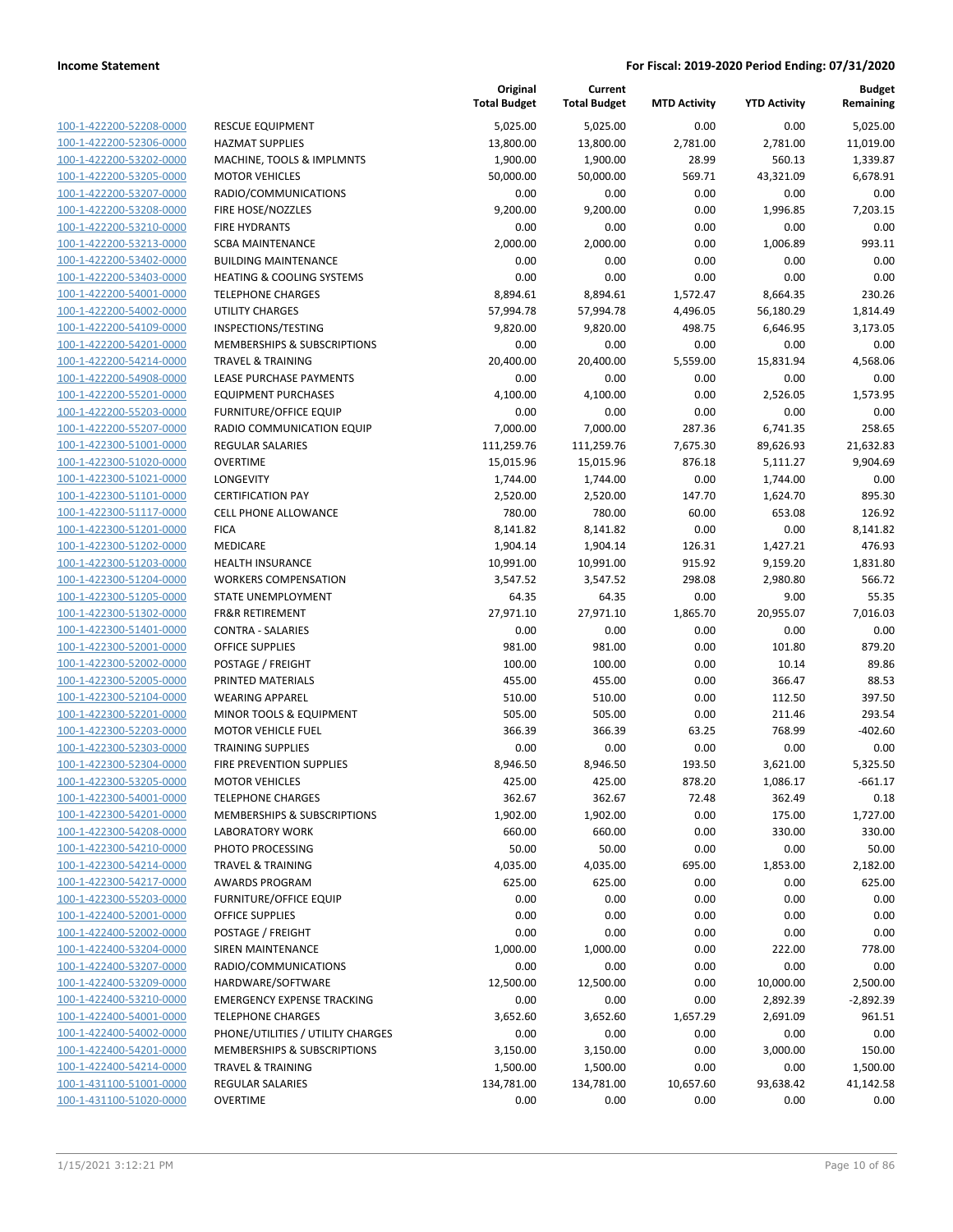| 100-1-431100-51021-0000        |
|--------------------------------|
| 100-1-431100-51101-0000        |
| 100-1-431100-51102-0000        |
| 100-1-431100-51116-0000        |
| 100-1-431100-51117-0000        |
| 100-1-431100-51201-0000        |
| 100-1-431100-51202-0000        |
| 100-1-431100-51203-0000        |
| 100-1-431100-51204-0000        |
| 100-1-431100-51205-0000        |
| 100-1-431100-51301-0000        |
| 100-1-431100-51401-0000        |
| 100-1-431100-52001-0000        |
| 100-1-431100-52002-0000        |
| 100-1-431100-52103-0000        |
| 100-1-431100-52203-0000        |
| 100-1-431100-53201-0000        |
| 100-1-431100-53205-0000        |
| 100-1-431100-53207-0000        |
| 100-1-431100-54001-0000        |
| 100-1-431100-54002-0000        |
| 100-1-431100-54101-0000        |
| 100-1-431100-54201-0000        |
| 100-1-431100-54214-0000        |
| 100-1-431100-55203-0000        |
| 100-1-431200-51001-0000        |
| 100-1-431200-51020-0000        |
| 100-1-431200-51021-0000        |
| 100-1-431200-51101-0000        |
| 100-1-431200-51117-0000        |
| 100-1-431200-51201-0000        |
| 100-1-431200-51202-0000        |
|                                |
| 100-1-431200-51203-0000        |
| 100-1-431200-51204-0000        |
| 100-1-431200-51205-0000        |
| 100-1-431200-51301-0000        |
| 100-1-431200-51401-0000        |
| 100-1-431200-52001-0000        |
| 100-1-431200-52002-0000        |
| 100-1-431200-52103-0000        |
| 100-1-431200-52104-0000        |
| 100-1-431200-52106-0000        |
| 100-1-431200-52107-0000        |
| 100-1-431200-52201-0000        |
| 100-1-431200-52203-0000        |
| <u>100-1-431200-52302-0000</u> |
| 100-1-431200-52303-0000        |
| 100-1-431200-53201-0000        |
| <u>100-1-431200-53202-0000</u> |
| <u>100-1-431200-53205-0000</u> |
| 100-1-431200-53207-0000        |
| 100-1-431200-53301-0000        |
| <u>100-1-431200-53303-0000</u> |
| <u>100-1-431200-53304-0000</u> |
| 100-1-431200-53305-0000        |
| <u>100-1-431200-53308-0000</u> |
| 100-1-431200-54001-0000        |
| <u>100-1-431200-54002-0000</u> |
| <u>100-1-431200-54201-0000</u> |
|                                |

|                                                    |                                                      | Original<br><b>Total Budget</b> | Current<br><b>Total Budget</b> | <b>MTD Activity</b> | <b>YTD Activity</b> | <b>Budget</b><br>Remaining |
|----------------------------------------------------|------------------------------------------------------|---------------------------------|--------------------------------|---------------------|---------------------|----------------------------|
| 100-1-431100-51021-0000                            | <b>LONGEVITY</b>                                     | 630.00                          | 630.00                         | 0.00                | 234.00              | 396.00                     |
| 100-1-431100-51101-0000                            | <b>CERTIFICATION PAY</b>                             | 0.00                            | 0.00                           | 0.00                | 0.00                | 0.00                       |
| 100-1-431100-51102-0000                            | <b>BILINGUAL PAY</b>                                 | 0.00                            | 0.00                           | 0.00                | 0.00                | 0.00                       |
| 100-1-431100-51116-0000                            | CAR ALLOWANCE                                        | 4,200.00                        | 4,200.00                       | 323.08              | 2,423.10            | 1,776.90                   |
| 100-1-431100-51117-0000                            | <b>CELL PHONE ALLOWANCE</b>                          | 780.00                          | 780.00                         | 150.00              | 1,321.15            | $-541.15$                  |
| 100-1-431100-51201-0000                            | <b>FICA</b>                                          | 8,919.32                        | 8,919.32                       | 664.56              | 5,412.36            | 3,506.96                   |
| 100-1-431100-51202-0000                            | MEDICARE                                             | 2,035.67                        | 2,035.67                       | 155.42              | 1,265.77            | 769.90                     |
| 100-1-431100-51203-0000                            | HEALTH INSURANCE                                     | 21,982.00                       | 21,982.00                      | 1,831.83            | 18,318.30           | 3,663.70                   |
| 100-1-431100-51204-0000                            | <b>WORKERS COMPENSATION</b>                          | 363.89                          | 363.89                         | 30.61               | 306.10              | 57.79                      |
| 100-1-431100-51205-0000                            | STATE UNEMPLOYMENT                                   | 128.70                          | 128.70                         | 0.00                | 46.78               | 81.92                      |
| 100-1-431100-51301-0000                            | <b>TMRS</b>                                          | 15,727.30                       | 15,727.30                      | 1,252.22            | 10,287.77           | 5,439.53                   |
| 100-1-431100-51401-0000                            | <b>CONTRA - SALARIES</b>                             | 0.00                            | 0.00                           | 0.00                | 0.00                | 0.00                       |
| 100-1-431100-52001-0000                            | <b>OFFICE SUPPLIES</b>                               | 600.00                          | 600.00                         | 264.92              | 313.14              | 286.86                     |
| 100-1-431100-52002-0000                            | POSTAGE / FREIGHT                                    | 100.00                          | 100.00                         | 0.76                | 2.16                | 97.84                      |
| 100-1-431100-52103-0000                            | <b>MEETING SUPPLIES</b>                              | 50.00                           | 50.00                          | 0.00                | 20.27               | 29.73                      |
| 100-1-431100-52203-0000                            | <b>MOTOR VEHICLE FUEL</b>                            | 26.29                           | 26.29                          | 0.00                | 0.00                | 26.29                      |
| 100-1-431100-53201-0000                            | FURNITURE & OFFICE EQUIPMENT                         | 100.00                          | 2,100.00                       | 0.00                | 1,807.49            | 292.51                     |
| 100-1-431100-53205-0000                            | <b>MOTOR VEHICLES</b>                                | 200.00                          | 200.00                         | 0.00                | 0.00                | 200.00                     |
| 100-1-431100-53207-0000                            | RADIO/COMMUNICATIONS                                 | 200.00                          | 200.00                         | 0.00                | 0.00                | 200.00                     |
| 100-1-431100-54001-0000                            | <b>TELEPHONE CHARGES</b>                             | 3,230.46                        | 3,230.46                       | 436.30              | 2,666.54            | 563.92                     |
| 100-1-431100-54002-0000                            | <b>UTILITY CHARGES</b>                               | 843.14                          | 843.14                         | 10.01               | 590.80              | 252.34                     |
| 100-1-431100-54101-0000                            | PROFESSIONAL SERVICES                                | 500.00                          | 500.00                         | 0.00                | 47.00               | 453.00                     |
| 100-1-431100-54201-0000                            | MEMBERSHIPS & SUBSCRIPTIONS                          | 600.00                          | 600.00                         | 0.00                | 277.29              | 322.71                     |
| 100-1-431100-54214-0000                            | <b>TRAVEL &amp; TRAINING</b>                         | 2,000.00                        | 0.00                           | 0.00                | 0.00                | 0.00                       |
| 100-1-431100-55203-0000                            | <b>FURNITURE/OFFICE EQUIP</b>                        | 0.00                            | 0.00                           | 0.00                | 0.00                | 0.00                       |
| 100-1-431200-51001-0000                            | <b>REGULAR SALARIES</b>                              | 402,927.91                      | 402,927.91                     | 26,605.99           | 320,898.93          | 82,028.98                  |
| 100-1-431200-51020-0000                            | <b>OVERTIME</b>                                      | 15,964.43                       | 15,964.43                      | 3,665.09            | 15,133.40           | 831.03                     |
| 100-1-431200-51021-0000                            | LONGEVITY                                            | 7,634.00                        | 7,634.00                       | 0.00                | 8,487.85            | $-853.85$                  |
| 100-1-431200-51101-0000                            | <b>CERTIFICATION PAY</b>                             | 0.00                            | 0.00                           | 0.00                | 0.00                | 0.00                       |
| 100-1-431200-51117-0000                            | CELL PHONE ALLOWANCE                                 | 1,560.00                        | 1,560.00                       | 120.00              | 1,292.76            | 267.24                     |
| 100-1-431200-51201-0000                            | <b>FICA</b>                                          | 26,541.35                       | 26,541.35                      | 1,716.11            | 20,636.39           | 5,904.96                   |
| 100-1-431200-51202-0000                            | MEDICARE                                             | 6,207.25                        | 6,207.25                       | 401.35              | 4,826.27            | 1,380.98                   |
| 100-1-431200-51203-0000                            | <b>HEALTH INSURANCE</b>                              | 120,901.00                      | 120,901.00                     | 10,075.08           | 100,750.80          | 20,150.20                  |
| 100-1-431200-51204-0000                            | <b>WORKERS COMPENSATION</b>                          | 22,093.36                       | 22,093.36                      | 1,858.10            | 18,580.99           | 3,512.37                   |
| 100-1-431200-51205-0000                            | STATE UNEMPLOYMENT                                   | 707.85                          | 707.85                         | 0.00                | 354.47              | 353.38                     |
| 100-1-431200-51301-0000                            | <b>TMRS</b>                                          | 47,956.37                       | 47,956.37                      | 3,418.99            | 40,364.98           | 7,591.39                   |
| 100-1-431200-51401-0000                            | <b>CONTRA - SALARIES</b>                             | 0.00                            | 0.00                           | 0.00                | 0.00                | 0.00                       |
| 100-1-431200-52001-0000                            | <b>OFFICE SUPPLIES</b>                               | 382.50                          | 382.50                         | 0.00                | 0.00                | 382.50                     |
| 100-1-431200-52002-0000                            | POSTAGE / FREIGHT                                    | 20.00                           | 20.00                          | 0.00                | 7.69                | 12.31                      |
| 100-1-431200-52103-0000                            | <b>MEETING SUPPLIES</b>                              | 715.52                          | 715.52                         | 0.00                | 0.00                | 715.52                     |
| 100-1-431200-52104-0000                            | <b>WEARING APPAREL</b>                               | 8,160.00                        | 8,160.00                       | 0.00                | 8,866.45            | $-706.45$                  |
| 100-1-431200-52106-0000                            | <b>CHEMICAL SUPPLIES</b>                             | 2,018.02                        | 2,018.02                       | 0.00                | 115.29              | 1,902.73                   |
| 100-1-431200-52107-0000<br>100-1-431200-52201-0000 | <b>BOTANICAL SUPPLIES</b><br>MINOR TOOLS & EQUIPMENT | 449.99                          | 449.99                         | 289.06              | 289.06              | 160.93                     |
|                                                    | <b>MOTOR VEHICLE FUEL</b>                            | 7,959.76                        | 7,959.76                       | 1,069.59            | 2,584.63            | 5,375.13                   |
| 100-1-431200-52203-0000<br>100-1-431200-52302-0000 |                                                      | 38,815.82                       | 38,815.82                      | 3,034.00            | 25,599.87           | 13,215.95                  |
| 100-1-431200-52303-0000                            | <b>MEDICAL SUPPLIES</b><br><b>TRAINING SUPPLIES</b>  | 150.00                          | 150.00                         | 0.00                | 0.00                | 150.00<br>103.99           |
| 100-1-431200-53201-0000                            | <b>FURNITURE &amp; OFFICE EQUIPMENT</b>              | 212.99<br>0.00                  | 212.99<br>0.00                 | 25.00<br>0.00       | 109.00<br>0.00      | 0.00                       |
| 100-1-431200-53202-0000                            | MACHINE, TOOLS & IMPLMNTS                            | 3,833.00                        | 3,833.00                       | 0.00                | 3,061.66            | 771.34                     |
| 100-1-431200-53205-0000                            | <b>MOTOR VEHICLES</b>                                | 26,900.00                       | 26,900.00                      | 1,928.46            | 21,983.69           | 4,916.31                   |
| 100-1-431200-53207-0000                            | RADIO/COMMUNICATIONS                                 | 5,099.00                        | 5,099.00                       | 0.00                | 814.00              | 4,285.00                   |
| 100-1-431200-53301-0000                            | SIDEWALKS, CURBS, & GUTTERS                          | 20,014.80                       | 20,014.80                      | 7,017.00            | 7,267.22            | 12,747.58                  |
| 100-1-431200-53303-0000                            | MAINT - STREET /ALLEY/APRN/RNWY                      | 52,514.00                       | 52,514.00                      | 43.60               | 40,424.87           | 12,089.13                  |
| 100-1-431200-53304-0000                            | STREET IMPROV PROGRAM                                | 0.00                            | 0.00                           | 0.00                | 0.00                | 0.00                       |
| 100-1-431200-53305-0000                            | <b>BRIDGES &amp; CULVERTS</b>                        | 7,777.00                        | 7,777.00                       | 0.00                | 5,069.75            | 2,707.25                   |
| 100-1-431200-53308-0000                            | <b>STORM SEWERS</b>                                  | 5,070.00                        | 5,070.00                       | 0.00                | 12.00               | 5,058.00                   |
| 100-1-431200-54001-0000                            | <b>TELEPHONE CHARGES</b>                             | 1,824.07                        | 1,824.07                       | 192.48              | 962.68              | 861.39                     |
| 100-1-431200-54002-0000                            | UTILITY CHARGES                                      | 7,622.48                        | 7,622.48                       | 497.03              | 5,572.45            | 2,050.03                   |
| 100-1-431200-54201-0000                            | MEMBERSHIPS & SUBSCRIPTIONS                          | 353.00                          | 353.00                         | 0.00                | 255.88              | 97.12                      |
|                                                    |                                                      |                                 |                                |                     |                     |                            |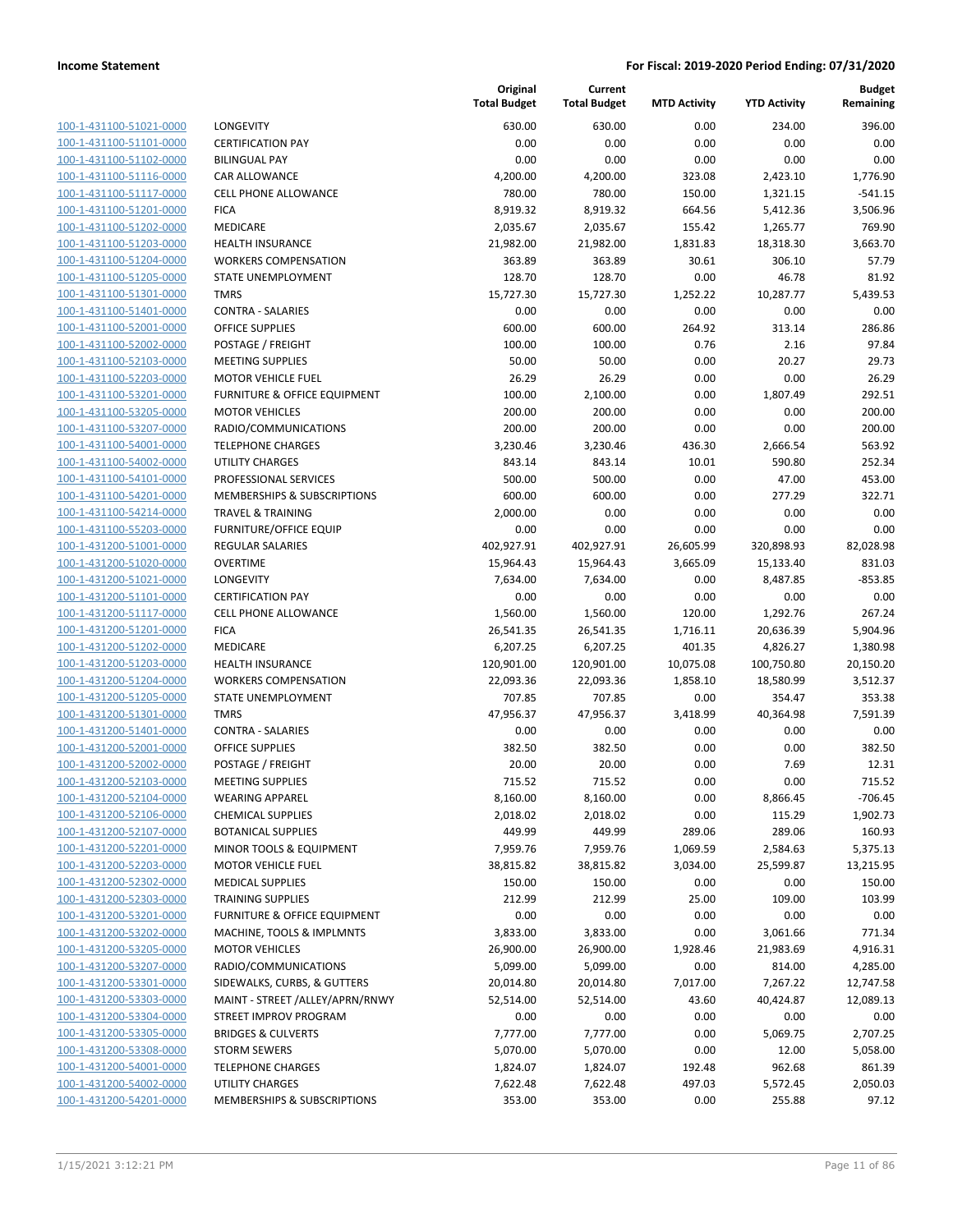| 100-1-431200-54214-0000                                   |
|-----------------------------------------------------------|
| 100-1-431200-54405-0000                                   |
| 100-1-431200-55001-0000                                   |
| 100-1-431200-55003-0000                                   |
| 100-1-431200-55201-0000                                   |
| 100-1-431200-55202-0000                                   |
| 100-1-431200-55207-0000                                   |
| <u>100-1-431600-51001-0000</u>                            |
| 100-1-431600-51020-0000                                   |
| 100-1-431600-51021-0000                                   |
| 100-1-431600-51101-0000                                   |
| 100-1-431600-51201-0000                                   |
| 100-1-431600-51202-0000                                   |
|                                                           |
| 100-1-431600-51203-0000                                   |
| 100-1-431600-51204-0000                                   |
| 100-1-431600-51205-0000                                   |
| 100-1-431600-51301-0000                                   |
| <u>100-1-431600-51401-0000</u>                            |
| 100-1-431600-52001-0000                                   |
| 100-1-431600-52002-0000                                   |
| 100-1-431600-52104-0000                                   |
| 100-1-431600-52106-0000                                   |
| <u>100-1-431600-52201-0000</u>                            |
| 100-1-431600-52203-0000                                   |
| 100-1-431600-53202-0000                                   |
| 100-1-431600-53205-0000                                   |
| 100-1-431600-53207-0000                                   |
| <u>100-1-431600-53303-0000</u>                            |
| 100-1-431600-54001-0000                                   |
| 100-1-431600-54002-0000                                   |
| 100-1-431600-54214-0000                                   |
| 100-1-431600-55201-0000                                   |
| 100-1-431700-51001-0000                                   |
| 100-1-431700-51020-0000                                   |
| 100-1-431700-51021-0000                                   |
|                                                           |
| 100-1-431700-51101-0000                                   |
| 100-1-431700-51116-0000                                   |
| 100-1-431700-51117-0000                                   |
| 100-1-431700-51201-0000                                   |
| 100-1-431700-51202-0000                                   |
| 100-1-431700-51203-0000                                   |
| <u>100-1-431700-51204-0000</u>                            |
| 100-1-431700-51205-0000                                   |
| 100-1-431700-51301-0000                                   |
|                                                           |
| 100-1-431700-51401-0000                                   |
| 100-1-431700-52001-0000                                   |
| 100-1-431700-52002-0000                                   |
| 100-1-431700-52104-0000                                   |
| 100-1-431700-52201-0000                                   |
| 100-1-431700-52203-0000                                   |
| <u>100-1-431700-52303-0000</u>                            |
| <u>100-1-431700-53201-0000</u>                            |
| <u>100-1-431700-53205-0000</u>                            |
| 100-1-431700-53207-0000                                   |
| 100-1-431700-54001-0000                                   |
|                                                           |
| <u>100-1-431700-54002-0000</u>                            |
| <u>100-1-431700-54201-0000</u>                            |
| <u>100-1-431700-54212-0000</u><br>100-1-431700-54214-0000 |

|                         |                                  | Original<br><b>Total Budget</b> | Current<br><b>Total Budget</b> | <b>MTD Activity</b> | <b>YTD Activity</b> | <b>Budget</b><br>Remaining |
|-------------------------|----------------------------------|---------------------------------|--------------------------------|---------------------|---------------------|----------------------------|
| 100-1-431200-54214-0000 | <b>TRAVEL &amp; TRAINING</b>     | 1,827.00                        | 1,827.00                       | 128.07              | 128.07              | 1,698.93                   |
| 100-1-431200-54405-0000 | <b>MOWING SERVICES</b>           | 0.00                            | 0.00                           | 0.00                | 0.00                | 0.00                       |
| 100-1-431200-55001-0000 | LAND                             | 0.00                            | 0.00                           | 0.00                | 0.00                | 0.00                       |
| 100-1-431200-55003-0000 | <b>BUILDING IMPROVEMENTS</b>     | 0.00                            | 0.00                           | 0.00                | 0.00                | 0.00                       |
| 100-1-431200-55201-0000 | <b>EQUIPMENT PURCHASES</b>       | 0.00                            | 0.00                           | 0.00                | 0.00                | 0.00                       |
| 100-1-431200-55202-0000 | <b>VEHICLES</b>                  | 0.00                            | 0.00                           | 0.00                | 0.00                | 0.00                       |
| 100-1-431200-55207-0000 | RADIO COMMUNICATION EQUIP        | 0.00                            | 0.00                           | 0.00                | 0.00                | 0.00                       |
| 100-1-431600-51001-0000 | <b>REGULAR SALARIES</b>          | 71,468.22                       | 71,468.22                      | 3,589.92            | 52,303.85           | 19,164.37                  |
| 100-1-431600-51020-0000 | <b>OVERTIME</b>                  | 8,084.64                        | 8,084.64                       | 272.25              | 5,317.52            | 2,767.12                   |
| 100-1-431600-51021-0000 | LONGEVITY                        | 2,436.00                        | 2,436.00                       | 0.00                | 2,520.00            | $-84.00$                   |
| 100-1-431600-51101-0000 | <b>CERTIFICATION PAY</b>         | 600.00                          | 600.00                         | 46.16               | 507.76              | 92.24                      |
| 100-1-431600-51201-0000 | <b>FICA</b>                      | 5,120.51                        | 5,120.51                       | 227.06              | 3,604.53            | 1,515.98                   |
| 100-1-431600-51202-0000 | MEDICARE                         | 1,197.54                        | 1,197.54                       | 53.10               | 843.00              | 354.54                     |
| 100-1-431600-51203-0000 | <b>HEALTH INSURANCE</b>          | 21,982.00                       | 21,982.00                      | 1,831.83            | 18,318.30           | 3,663.70                   |
| 100-1-431600-51204-0000 | <b>WORKERS COMPENSATION</b>      | 4,262.38                        | 4,262.38                       | 358.21              | 3,582.10            | 680.28                     |
| 100-1-431600-51205-0000 | STATE UNEMPLOYMENT               | 128.70                          | 128.70                         | 0.00                | 13.79               | 114.91                     |
| 100-1-431600-51301-0000 | <b>TMRS</b>                      | 9,252.02                        | 9,252.02                       | 439.69              | 6,772.55            | 2,479.47                   |
| 100-1-431600-51401-0000 | <b>CONTRA - SALARIES</b>         | 0.00                            | 0.00                           | 0.00                | 0.00                | 0.00                       |
| 100-1-431600-52001-0000 | <b>OFFICE SUPPLIES</b>           | 315.40                          | 315.40                         | 34.57               | 176.36              | 139.04                     |
| 100-1-431600-52002-0000 | POSTAGE / FREIGHT                | 0.00                            | 0.00                           | 0.00                | 0.00                | 0.00                       |
| 100-1-431600-52104-0000 | <b>WEARING APPAREL</b>           | 3,270.40                        | 3,270.40                       | 0.00                | 2,887.47            | 382.93                     |
| 100-1-431600-52106-0000 | <b>CHEMICAL SUPPLIES</b>         | 402.66                          | 402.66                         | 0.00                | 0.00                | 402.66                     |
| 100-1-431600-52201-0000 | MINOR TOOLS & EQUIPMENT          | 4,038.79                        | 4,038.79                       | 145.82              | 1,469.40            | 2,569.39                   |
| 100-1-431600-52203-0000 | <b>MOTOR VEHICLE FUEL</b>        | 4,028.02                        | 4,028.02                       | 170.56              | 2,551.28            | 1,476.74                   |
| 100-1-431600-53202-0000 | MACHINE, TOOLS & IMPLMNTS        | 4,445.00                        | 4,445.00                       | 0.00                | 3,080.55            | 1,364.45                   |
| 100-1-431600-53205-0000 | <b>MOTOR VEHICLES</b>            | 4,689.00                        | 4,689.00                       | 441.03              | 1,191.81            | 3,497.19                   |
| 100-1-431600-53207-0000 | RADIO/COMMUNICATIONS             | 1,190.00                        | 1,190.00                       | 0.00                | 0.00                | 1,190.00                   |
| 100-1-431600-53303-0000 | MAINT - STREET / ALLEY/APRN/RNWY | 20,447.77                       | 20,447.77                      | $-800.00$           | 5,604.50            | 14,843.27                  |
| 100-1-431600-54001-0000 | <b>TELEPHONE CHARGES</b>         | 1,142.02                        | 1,142.02                       | 157.52              | 1,020.43            | 121.59                     |
| 100-1-431600-54002-0000 | <b>UTILITY CHARGES</b>           | 324,545.21                      | 324,545.21                     | 1,114.74            | 243,395.44          | 81,149.77                  |
| 100-1-431600-54214-0000 | <b>TRAVEL &amp; TRAINING</b>     | 395.00                          | 395.00                         | 0.00                | 0.00                | 395.00                     |
| 100-1-431600-55201-0000 | <b>EQUIPMENT PURCHASES</b>       | 0.00                            | 0.00                           | 0.00                | 0.00                | 0.00                       |
| 100-1-431700-51001-0000 | REGULAR SALARIES                 | 116,997.75                      | 116,997.75                     | 9,002.56            | 103,833.19          | 13,164.56                  |
| 100-1-431700-51020-0000 | <b>OVERTIME</b>                  | 356.09                          | 356.09                         | 0.00                | 0.00                | 356.09                     |
| 100-1-431700-51021-0000 | LONGEVITY                        | 2,058.00                        | 2,058.00                       | 0.00                | 2,058.00            | 0.00                       |
| 100-1-431700-51101-0000 | <b>CERTIFICATION PAY</b>         | 0.00                            | 0.00                           | 0.00                | 0.00                | 0.00                       |
| 100-1-431700-51116-0000 | <b>CAR ALLOWANCE</b>             | 0.00                            | 0.00                           | 0.00                | 0.00                | 0.00                       |
| 100-1-431700-51117-0000 | <b>CELL PHONE ALLOWANCE</b>      | 780.00                          | 780.00                         | 60.00               | 646.15              | 133.85                     |
| 100-1-431700-51201-0000 | <b>FICA</b>                      | 7,451.89                        | 7,451.89                       | 516.82              | 6,159.94            | 1,291.95                   |
| 100-1-431700-51202-0000 | MEDICARE                         | 1,742.78                        | 1,742.78                       | 120.86              | 1,440.56            | 302.22                     |
| 100-1-431700-51203-0000 | <b>HEALTH INSURANCE</b>          | 21,982.00                       | 21,982.00                      | 1,831.83            | 18,318.30           | 3,663.70                   |
| 100-1-431700-51204-0000 | <b>WORKERS COMPENSATION</b>      | 706.15                          | 706.15                         | 59.41               | 594.10              | 112.05                     |
| 100-1-431700-51205-0000 | STATE UNEMPLOYMENT               | 128.70                          | 128.70                         | 0.00                | 21.56               | 107.14                     |
| 100-1-431700-51301-0000 | <b>TMRS</b>                      | 13,464.49                       | 13,464.49                      | 1,019.54            | 11,520.51           | 1,943.98                   |
| 100-1-431700-51401-0000 | <b>CONTRA - SALARIES</b>         | 0.00                            | 0.00                           | 0.00                | 0.00                | 0.00                       |
| 100-1-431700-52001-0000 | <b>OFFICE SUPPLIES</b>           | 1,900.00                        | 1,900.00                       | 250.80              | 272.76              | 1,627.24                   |
| 100-1-431700-52002-0000 | POSTAGE / FREIGHT                | 100.00                          | 100.00                         | 0.00                | 2.10                | 97.90                      |
| 100-1-431700-52104-0000 | <b>WEARING APPAREL</b>           | 1,000.00                        | 1,000.00                       | 248.50              | 418.49              | 581.51                     |
| 100-1-431700-52201-0000 | MINOR TOOLS & EQUIPMENT          | 800.00                          | 800.00                         | 104.06              | 104.06              | 695.94                     |
| 100-1-431700-52203-0000 | <b>MOTOR VEHICLE FUEL</b>        | 5,079.41                        | 5,079.41                       | 245.16              | 2,765.62            | 2,313.79                   |
| 100-1-431700-52303-0000 | <b>TRAINING SUPPLIES</b>         | 350.00                          | 350.00                         | 0.00                | 97.93               | 252.07                     |
| 100-1-431700-53201-0000 | FURNITURE & OFFICE EQUIPMENT     | 1,100.00                        | 1,100.00                       | 0.00                | 0.00                | 1,100.00                   |
| 100-1-431700-53205-0000 | <b>MOTOR VEHICLES</b>            | 1,100.00                        | 1,100.00                       | $-14,813.32$        | $-12,349.79$        | 13,449.79                  |
| 100-1-431700-53207-0000 | RADIO/COMMUNICATIONS             | 200.00                          | 200.00                         | 0.00                | 0.00                | 200.00                     |
| 100-1-431700-54001-0000 | <b>TELEPHONE CHARGES</b>         | 1,811.88                        | 1,811.88                       | $-977.65$           | 1,136.88            | 675.00                     |
| 100-1-431700-54002-0000 | UTILITY CHARGES                  | 843.12                          | 843.12                         | 10.01               | 590.79              | 252.33                     |
| 100-1-431700-54201-0000 | MEMBERSHIPS & SUBSCRIPTIONS      | 700.00                          | 700.00                         | 0.00                | 0.00                | 700.00                     |
| 100-1-431700-54212-0000 | PRINTING                         | 200.00                          | 200.00                         | 0.00                | 0.00                | 200.00                     |
| 100-1-431700-54214-0000 | <b>TRAVEL &amp; TRAINING</b>     | 1,500.00                        | 1,500.00                       | 0.00                | 501.56              | 998.44                     |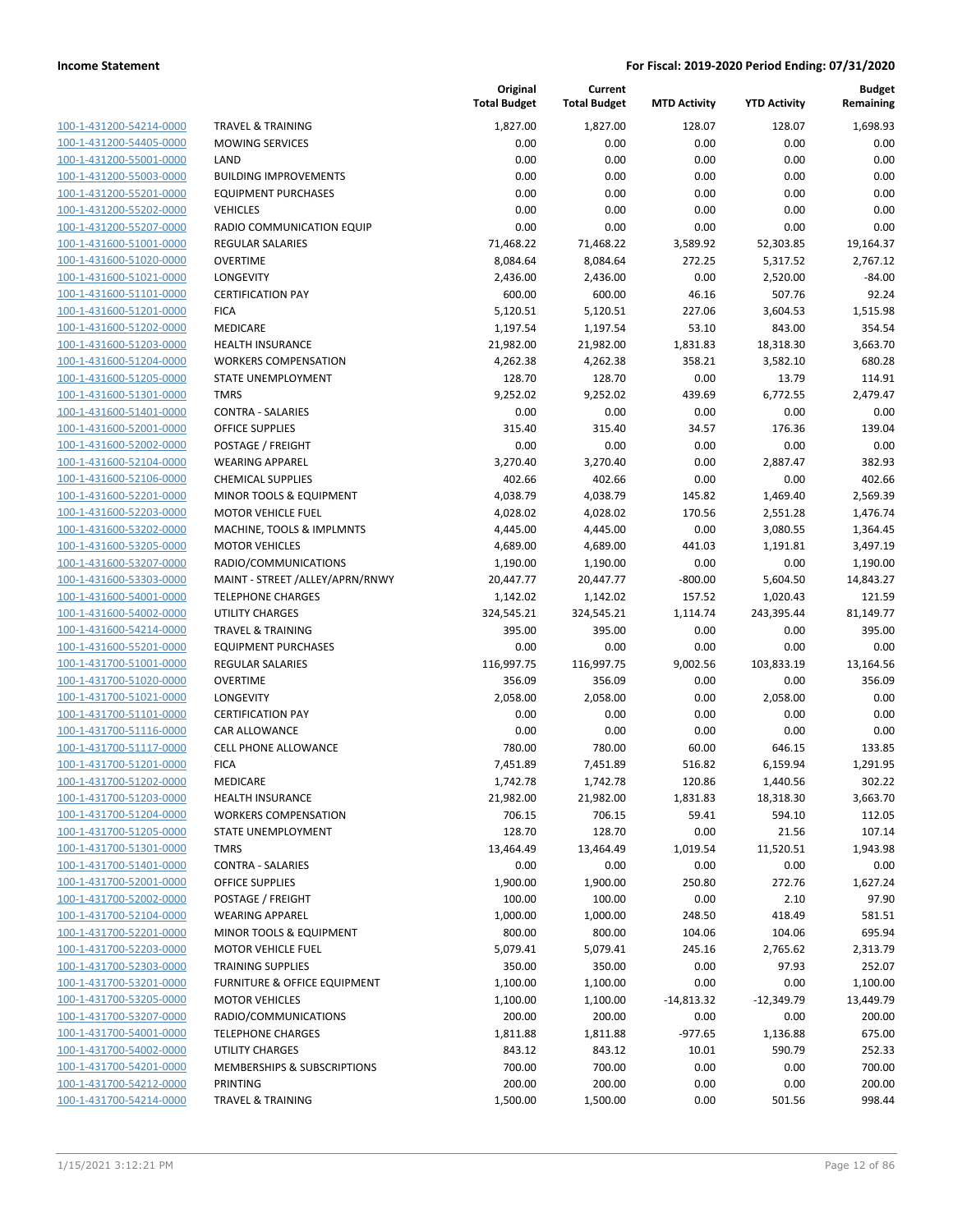| 100-1-431700-54410-0000        |
|--------------------------------|
| 100-1-441100-51001-0000        |
| 100-1-441100-51020-0000        |
| 100-1-441100-51021-0000        |
| 100-1-441100-51102-0000        |
| <u>100-1-441100-51116-0000</u> |
| 100-1-441100-51117-0000        |
| 100-1-441100-51201-0000        |
| 100-1-441100-51202-0000        |
| 100-1-441100-51203-0000        |
| 100-1-441100-51204-0000        |
| 100-1-441100-51205-0000        |
| 100-1-441100-51301-0000        |
| 100-1-441100-51401-0000        |
|                                |
| 100-1-441100-52001-0000        |
| 100-1-441100-52002-0000        |
| 100-1-441100-52005-0000        |
| 100-1-441100-52103-0000        |
| 100-1-441100-53205-0000        |
| 100-1-441100-53207-0000        |
| 100-1-441100-54001-0000        |
| 100-1-441100-54002-0000        |
| 100-1-441100-54101-0000        |
| 100-1-441100-54103-0000        |
| 100-1-441100-54201-0000        |
| 100-1-441100-54214-0000        |
| 100-1-441100-55203-0000        |
| 100-1-441200-51001-0000        |
| 100-1-441200-51020-0000        |
| 100-1-441200-51021-0000        |
|                                |
| 100-1-441200-51101-0000        |
| 100-1-441200-51102-0000        |
| 100-1-441200-51115-0000        |
| 100-1-441200-51116-0000        |
| 100-1-441200-51117-0000        |
| 100-1-441200-51201-0000        |
| 100-1-441200-51202-0000        |
| 100-1-441200-51203-0000        |
| 100-1-441200-51204-0000        |
| 100-1-441200-51205-0000        |
| 100-1-441200-51301-0000        |
| <u>100-1-441200-51401-0000</u> |
| <u>100-1-441200-52001-0000</u> |
| 100-1-441200-52002-0000        |
| 100-1-441200-52005-0000        |
| <u>100-1-441200-52102-0000</u> |
| <u>100-1-441200-52104-0000</u> |
| <u>100-1-441200-52201-0000</u> |
|                                |
| 100-1-441200-53201-0000        |
| <u>100-1-441200-54001-0000</u> |
| <u>100-1-441200-54002-0000</u> |
| <u>100-1-441200-54201-0000</u> |
| 100-1-441200-54212-0000        |
| 100-1-441200-54214-0000        |
| 100-1-441300-51001-0000        |
| <u>100-1-441300-51020-0000</u> |
| <u>100-1-441300-51021-0000</u> |
| <u>100-1-441300-51101-0000</u> |
| 100-1-441300-51102-0000        |
|                                |

|                                                    |                                         | Original<br><b>Total Budget</b> | Current<br><b>Total Budget</b> | <b>MTD Activity</b> | <b>YTD Activity</b> | <b>Budget</b><br>Remaining |
|----------------------------------------------------|-----------------------------------------|---------------------------------|--------------------------------|---------------------|---------------------|----------------------------|
| 100-1-431700-54410-0000                            | PERMITS/FEES                            | 200.00                          | 200.00                         | 0.00                | 0.00                | 200.00                     |
| 100-1-441100-51001-0000                            | <b>REGULAR SALARIES</b>                 | 138,324.08                      | 138,324.08                     | 10,887.68           | 119,536.47          | 18,787.61                  |
| 100-1-441100-51020-0000                            | <b>OVERTIME</b>                         | 1,135.58                        | 1,135.58                       | 0.00                | 157.48              | 978.10                     |
| 100-1-441100-51021-0000                            | LONGEVITY                               | 966.00                          | 966.00                         | 0.00                | 906.00              | 60.00                      |
| 100-1-441100-51102-0000                            | <b>BILINGUAL PAY</b>                    | 1,200.00                        | 1,200.00                       | 92.32               | 1,015.52            | 184.48                     |
| 100-1-441100-51116-0000                            | CAR ALLOWANCE                           | 0.00                            | 0.00                           | 0.00                | 0.00                | 0.00                       |
| 100-1-441100-51117-0000                            | <b>CELL PHONE ALLOWANCE</b>             | 960.00                          | 960.00                         | 73.84               | 812.24              | 147.76                     |
| 100-1-441100-51201-0000                            | <b>FICA</b>                             | 8,840.31                        | 8,840.31                       | 643.86              | 7,192.17            | 1,648.14                   |
| 100-1-441100-51202-0000                            | MEDICARE                                | 2,067.49                        | 2,067.49                       | 150.58              | 1,682.05            | 385.44                     |
| 100-1-441100-51203-0000                            | <b>HEALTH INSURANCE</b>                 | 32,973.00                       | 32,973.00                      | 2,747.75            | 27,477.50           | 5,495.50                   |
| 100-1-441100-51204-0000                            | <b>WORKERS COMPENSATION</b>             | 686.61                          | 686.61                         | 57.77               | 577.70              | 108.91                     |
| 100-1-441100-51205-0000                            | STATE UNEMPLOYMENT                      | 193.05                          | 193.05                         | 0.00                | 97.39               | 95.66                      |
| 100-1-441100-51301-0000                            | <b>TMRS</b>                             | 15,973.16                       | 15,973.16                      | 1,243.56            | 13,698.16           | 2,275.00                   |
| 100-1-441100-51401-0000                            | <b>CONTRA - SALARIES</b>                | 0.00                            | 0.00                           | 0.00                | 0.00                | 0.00                       |
| 100-1-441100-52001-0000                            | <b>OFFICE SUPPLIES</b>                  | 3,250.00                        | 3,250.00                       | 16.23               | 2,028.74            | 1,221.26                   |
| 100-1-441100-52002-0000                            | POSTAGE / FREIGHT                       | 1,000.00                        | 1,000.00                       | 48.72               | 295.33              | 704.67                     |
| 100-1-441100-52005-0000                            | PRINTED MATERIALS                       | 372.48                          | 372.48                         | 0.00                | 0.00                | 372.48                     |
| 100-1-441100-52103-0000                            | <b>MEETING SUPPLIES</b>                 | 0.00                            | 0.00                           | 0.00                | 0.00                | 0.00                       |
| 100-1-441100-53205-0000<br>100-1-441100-53207-0000 | <b>MOTOR VEHICLES</b>                   | 0.00                            | 0.00                           | 0.00                | 0.00                | 0.00                       |
|                                                    | RADIO/COMMUNICATIONS                    | 0.00                            | 0.00                           | 0.00                | 0.00                | 0.00                       |
| 100-1-441100-54001-0000                            | <b>TELEPHONE CHARGES</b>                | 3,128.05                        | 3,128.05                       | 340.38              | 2,398.97            | 729.08                     |
| 100-1-441100-54002-0000<br>100-1-441100-54101-0000 | <b>UTILITY CHARGES</b>                  | 843.14                          | 843.14                         | 10.01               | 590.81              | 252.33                     |
| 100-1-441100-54103-0000                            | PROFESSIONAL SERVICES<br>CONSULTING     | 0.00                            | 0.00                           | 0.00                | 0.00                | 0.00                       |
| 100-1-441100-54201-0000                            | <b>MEMBERSHIPS &amp; SUBSCRIPTIONS</b>  | 0.00<br>0.00                    | 0.00<br>0.00                   | 0.00<br>0.00        | 0.00<br>0.00        | 0.00<br>0.00               |
| 100-1-441100-54214-0000                            | <b>TRAVEL &amp; TRAINING</b>            | 1,000.00                        | 1,000.00                       | 0.00                | 513.20              | 486.80                     |
| 100-1-441100-55203-0000                            | <b>FURNITURE/OFFICE EQUIP</b>           | 0.00                            | 0.00                           | 0.00                | 0.00                | 0.00                       |
| 100-1-441200-51001-0000                            | <b>REGULAR SALARIES</b>                 | 55,161.60                       | 55,161.60                      | 4,278.40            | 47,003.20           | 8,158.40                   |
| 100-1-441200-51020-0000                            | <b>OVERTIME</b>                         | 0.00                            | 0.00                           | 0.00                | 0.00                | 0.00                       |
| 100-1-441200-51021-0000                            | LONGEVITY                               | 366.00                          | 366.00                         | 0.00                | 366.00              | 0.00                       |
| 100-1-441200-51101-0000                            | <b>CERTIFICATION PAY</b>                | 1,200.00                        | 1,200.00                       | 0.00                | 0.00                | 1,200.00                   |
| 100-1-441200-51102-0000                            | <b>BILINGUAL PAY</b>                    | 0.00                            | 0.00                           | 0.00                | 0.00                | 0.00                       |
| 100-1-441200-51115-0000                            | <b>CLOTHING ALLOWANCE</b>               | 0.00                            | 0.00                           | 0.00                | 0.00                | 0.00                       |
| 100-1-441200-51116-0000                            | <b>CAR ALLOWANCE</b>                    | 0.00                            | 0.00                           | 0.00                | 0.00                | 0.00                       |
| 100-1-441200-51117-0000                            | <b>CELL PHONE ALLOWANCE</b>             | 432.00                          | 432.00                         | 0.00                | 0.00                | 432.00                     |
| 100-1-441200-51201-0000                            | <b>FICA</b>                             | 3,543.90                        | 3,543.90                       | 240.00              | 2,646.42            | 897.48                     |
| 100-1-441200-51202-0000                            | MEDICARE                                | 828.81                          | 828.81                         | 56.12               | 618.87              | 209.94                     |
| 100-1-441200-51203-0000                            | <b>HEALTH INSURANCE</b>                 | 10,991.00                       | 10,991.00                      | 915.92              | 9,159.20            | 1,831.80                   |
| 100-1-441200-51204-0000                            | <b>WORKERS COMPENSATION</b>             | 335.82                          | 335.82                         | 28.25               | 282.50              | 53.32                      |
| 100-1-441200-51205-0000                            | STATE UNEMPLOYMENT                      | 64.35                           | 64.35                          | 0.00                | 9.00                | 55.35                      |
| 100-1-441200-51301-0000                            | TMRS                                    | 6,403.30                        | 6,403.30                       | 481.32              | 5,300.03            | 1,103.27                   |
| 100-1-441200-51401-0000                            | <b>CONTRA - SALARIES</b>                | 0.00                            | 0.00                           | 0.00                | 0.00                | 0.00                       |
| 100-1-441200-52001-0000                            | <b>OFFICE SUPPLIES</b>                  | 0.00                            | 0.00                           | 0.00                | 0.00                | 0.00                       |
| 100-1-441200-52002-0000                            | POSTAGE / FREIGHT                       | 0.00                            | 0.00                           | 0.00                | 0.00                | 0.00                       |
| 100-1-441200-52005-0000                            | PRINTED MATERIALS                       | 0.00                            | 0.00                           | 0.00                | 0.00                | 0.00                       |
| 100-1-441200-52102-0000                            | <b>BOOKS / REF SUPPLIES</b>             | 750.00                          | 750.00                         | 0.00                | 0.00                | 750.00                     |
| 100-1-441200-52104-0000                            | <b>WEARING APPAREL</b>                  | 500.04                          | 500.04                         | 0.00                | 0.00                | 500.04                     |
| 100-1-441200-52201-0000                            | MINOR TOOLS & EQUIPMENT                 | 0.00                            | 0.00                           | 0.00                | 0.00                | 0.00                       |
| 100-1-441200-53201-0000                            | <b>FURNITURE &amp; OFFICE EQUIPMENT</b> | 0.00                            | 0.00                           | 0.00                | 0.00                | 0.00                       |
| 100-1-441200-54001-0000                            | <b>TELEPHONE CHARGES</b>                | 0.00                            | 0.00                           | 0.00                | 0.00                | 0.00                       |
| 100-1-441200-54002-0000                            | UTILITY CHARGES                         | 0.00                            | 0.00                           | 0.00                | 0.00                | 0.00                       |
| 100-1-441200-54201-0000                            | MEMBERSHIPS & SUBSCRIPTIONS             | 250.00                          | 250.00                         | 0.00                | 111.00              | 139.00                     |
| 100-1-441200-54212-0000                            | PRINTING                                | 0.00                            | 0.00                           | 0.00                | 0.00                | 0.00                       |
| 100-1-441200-54214-0000                            | <b>TRAVEL &amp; TRAINING</b>            | 1,000.00                        | 1,000.00                       | 0.00                | 580.00              | 420.00                     |
| 100-1-441300-51001-0000                            | REGULAR SALARIES                        | 316,636.61                      | 316,636.61                     | 24,868.02           | 254,287.69          | 62,348.92                  |
| 100-1-441300-51020-0000                            | <b>OVERTIME</b>                         | 0.00                            | 0.00                           | 0.00                | 0.00                | 0.00                       |
| 100-1-441300-51021-0000                            | LONGEVITY                               | 3,066.00                        | 3,066.00                       | 0.00                | 3,024.00            | 42.00                      |
| 100-1-441300-51101-0000                            | <b>CERTIFICATION PAY</b>                | 2,400.00                        | 2,400.00                       | 184.62              | 2,030.82            | 369.18                     |
| 100-1-441300-51102-0000                            | <b>BILINGUAL PAY</b>                    | 0.00                            | 0.00                           | 0.00                | 0.00                | 0.00                       |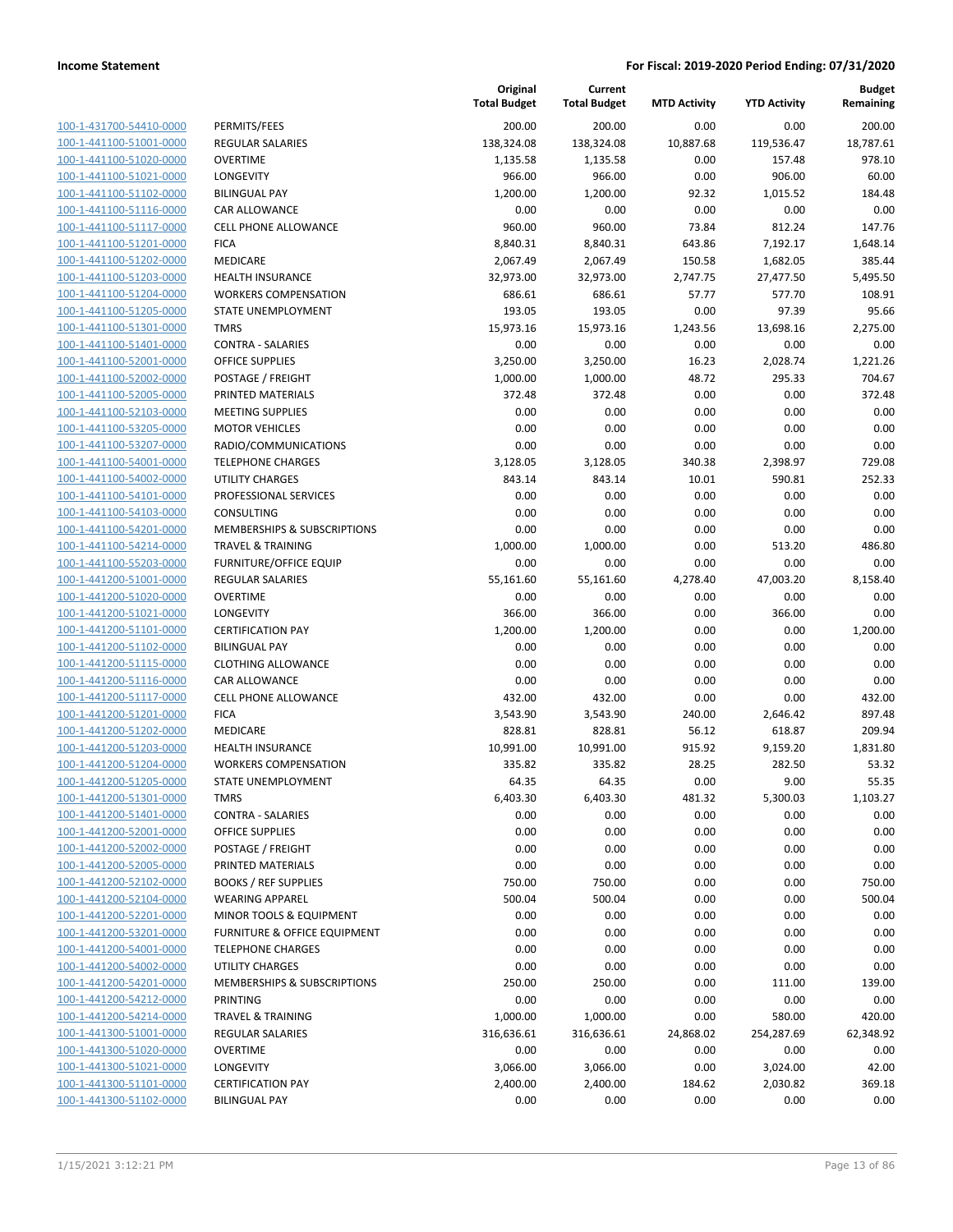| 100-1-441300-51116-0000        |
|--------------------------------|
| 100-1-441300-51117-0000        |
| 100-1-441300-51201-0000        |
| 100-1-441300-51202-0000        |
| 100-1-441300-51203-0000        |
| 100-1-441300-51204-0000        |
| 100-1-441300-51205-0000        |
| 100-1-441300-51301-0000        |
| 100-1-441300-51401-0000        |
| 100-1-441300-52002-0000        |
| 100-1-441300-52005-0000        |
| 100-1-441300-52102-0000        |
| 100-1-441300-52104-0000        |
| 100-1-441300-52201-0000        |
| 100-1-441300-52203-0000        |
| 100-1-441300-53205-0000        |
| 100-1-441300-53207-0000        |
| 100-1-441300-54001-0000        |
| 100-1-441300-54002-0000        |
| 100-1-441300-54101-0000        |
| 100-1-441300-54120-0000        |
| 100-1-441300-54201-0000        |
| 100-1-441300-54212-0000        |
| 100-1-441300-54214-0000        |
| 100-1-441300-54405-0000        |
| 100-1-441300-54406-0000        |
| 100-1-441300-54410-0000        |
|                                |
| 100-1-441300-55201-0000        |
| 100-1-442200-51001-0000        |
| 100-1-442200-51020-0000        |
| 100-1-442200-51021-0000        |
| 100-1-442200-51201-0000        |
| 100-1-442200-51202-0000        |
| 100-1-442200-51203-0000        |
| 100-1-442200-51204-0000        |
| 100-1-442200-51205-0000        |
| 100-1-442200-51301-0000        |
| 100-1-442200-51401-0000        |
| 100-1-442200-52203-0000        |
| 100-1-442200-53202-0000        |
| 100-1-442200-53205-0000        |
| <u>100-1-442200-53301-0000</u> |
| 100-1-442200-55201-0000        |
| 100-1-443200-51001-0000        |
| 100-1-443200-51020-0000        |
| <u>100-1-443200-51021-0000</u> |
| <u>100-1-443200-51102-0000</u> |
| 100-1-443200-51117-0000        |
| 100-1-443200-51201-0000        |
| <u>100-1-443200-51202-0000</u> |
| <u>100-1-443200-51203-0000</u> |
| <u>100-1-443200-51204-0000</u> |
| 100-1-443200-51205-0000        |
| 100-1-443200-51301-0000        |
| <u>100-1-443200-51401-0000</u> |
| <u>100-1-443200-52001-0000</u> |
| <u>100-1-443200-52002-0000</u> |
| <u>100-1-443200-52101-0000</u> |
| 100-1-443200-52104-0000        |
|                                |

|                         |                                        | Original<br><b>Total Budget</b> | Current<br><b>Total Budget</b> | <b>MTD Activity</b> | <b>YTD Activity</b> | <b>Budget</b><br>Remaining |
|-------------------------|----------------------------------------|---------------------------------|--------------------------------|---------------------|---------------------|----------------------------|
| 100-1-441300-51116-0000 | <b>CAR ALLOWANCE</b>                   | 0.00                            | 0.00                           | 0.00                | 0.00                | 0.00                       |
| 100-1-441300-51117-0000 | <b>CELL PHONE ALLOWANCE</b>            | 2,172.00                        | 2,172.00                       | 253.84              | 2,308.57            | $-136.57$                  |
| 100-1-441300-51201-0000 | <b>FICA</b>                            | 20,105.03                       | 20,105.03                      | 1,523.72            | 15,808.64           | 4,296.39                   |
| 100-1-441300-51202-0000 | MEDICARE                               | 4,701.98                        | 4,701.98                       | 356.36              | 3,697.22            | 1,004.76                   |
| 100-1-441300-51203-0000 | <b>HEALTH INSURANCE</b>                | 65,946.00                       | 65,946.00                      | 5,495.50            | 54,955.00           | 10,991.00                  |
| 100-1-441300-51204-0000 | <b>WORKERS COMPENSATION</b>            | 1,957.05                        | 1,957.05                       | 164.46              | 1,644.60            | 312.45                     |
| 100-1-441300-51205-0000 | STATE UNEMPLOYMENT                     | 386.10                          | 386.10                         | 0.00                | 118.93              | 267.17                     |
| 100-1-441300-51301-0000 | <b>TMRS</b>                            | 36,326.86                       | 36,326.86                      | 2,846.98            | 29,287.08           | 7,039.78                   |
| 100-1-441300-51401-0000 | <b>CONTRA - SALARIES</b>               | 0.00                            | 0.00                           | 0.00                | 0.00                | 0.00                       |
| 100-1-441300-52002-0000 | POSTAGE / FREIGHT                      | 6,000.00                        | 6,000.00                       | 458.50              | 3,277.86            | 2,722.14                   |
| 100-1-441300-52005-0000 | PRINTED MATERIALS                      | 1,490.40                        | 1,490.40                       | 0.00                | 304.05              | 1,186.35                   |
| 100-1-441300-52102-0000 | <b>BOOKS / REF SUPPLIES</b>            | 1,000.00                        | 1,000.00                       | 0.00                | 284.00              | 716.00                     |
| 100-1-441300-52104-0000 | <b>WEARING APPAREL</b>                 | 2,800.00                        | 2,800.00                       | 112.50              | 756.60              | 2,043.40                   |
| 100-1-441300-52201-0000 | MINOR TOOLS & EQUIPMENT                | 500.00                          | 500.00                         | 0.00                | 0.00                | 500.00                     |
| 100-1-441300-52203-0000 | <b>MOTOR VEHICLE FUEL</b>              | 4,351.96                        | 4,351.96                       | 379.20              | 2,715.76            | 1,636.20                   |
| 100-1-441300-53205-0000 | <b>MOTOR VEHICLES</b>                  | 1,000.00                        | 1,000.00                       | 211.30              | 2,483.55            | $-1,483.55$                |
| 100-1-441300-53207-0000 | RADIO/COMMUNICATIONS                   | 0.00                            | 0.00                           | 0.00                | 0.00                | 0.00                       |
| 100-1-441300-54001-0000 | <b>TELEPHONE CHARGES</b>               | 4,916.82                        | 4,916.82                       | 622.15              | 4,253.99            | 662.83                     |
| 100-1-441300-54002-0000 | <b>UTILITY CHARGES</b>                 | 94.26                           | 94.26                          | 10.01               | 590.80              | $-496.54$                  |
| 100-1-441300-54101-0000 | PROFESSIONAL SERVICES                  | 0.00                            | 0.00                           | 0.00                | 120.00              | $-120.00$                  |
| 100-1-441300-54120-0000 | <b>TITLE SEARCHES</b>                  | 0.00                            | 0.00                           | 0.00                | 0.00                | 0.00                       |
| 100-1-441300-54201-0000 | <b>MEMBERSHIPS &amp; SUBSCRIPTIONS</b> | 750.00                          | 750.00                         | 0.00                | 120.00              | 630.00                     |
| 100-1-441300-54212-0000 | PRINTING                               | 0.00                            | 0.00                           | 0.00                | 24.00               | $-24.00$                   |
| 100-1-441300-54214-0000 | <b>TRAVEL &amp; TRAINING</b>           | 4,000.00                        | 4,000.00                       | 674.40              | 1,658.42            | 2,341.58                   |
| 100-1-441300-54405-0000 | <b>MOWING SERVICES</b>                 | 0.00                            | 0.00                           | 0.00                | 0.00                | 0.00                       |
| 100-1-441300-54406-0000 | ASSESSMENT / ABATEMENT                 | 0.00                            | 0.00                           | 0.00                | 0.00                | 0.00                       |
| 100-1-441300-54410-0000 | PERMITS/FEES                           | 15,000.00                       | 15,000.00                      | 0.00                | 13,532.25           | 1,467.75                   |
| 100-1-441300-55201-0000 | <b>EQUIPMENT PURCHASES</b>             | 0.00                            | 0.00                           | 0.00                | 0.00                | 0.00                       |
| 100-1-442200-51001-0000 | <b>TMRS</b>                            | 0.00                            | 0.00                           | 0.00                | 0.00                | 0.00                       |
| 100-1-442200-51020-0000 | <b>OVERTIME</b>                        | 0.00                            | 0.00                           | 0.00                | 0.00                | 0.00                       |
| 100-1-442200-51021-0000 | LONGEVITY                              | 0.00                            | 0.00                           | 0.00                | 0.00                | 0.00                       |
| 100-1-442200-51201-0000 | <b>FICA</b>                            | 0.00                            | 0.00                           | 0.00                | 0.00                | 0.00                       |
| 100-1-442200-51202-0000 | MEDICARE                               | 0.00                            | 0.00                           | 0.00                | 0.00                | 0.00                       |
| 100-1-442200-51203-0000 | <b>HEALTH INSURANCE</b>                | 0.00                            | 0.00                           | 0.00                | 0.00                | 0.00                       |
| 100-1-442200-51204-0000 | <b>WORKERS COMPENSATION</b>            | 0.00                            | 0.00                           | 0.00                | 0.00                | 0.00                       |
| 100-1-442200-51205-0000 | STATE UNEMPLOYMENT                     | 0.00                            | 0.00                           | 0.00                | 0.00                | 0.00                       |
| 100-1-442200-51301-0000 | <b>TMRS</b>                            | 0.00                            | 0.00                           | 0.00                | 0.00                | 0.00                       |
| 100-1-442200-51401-0000 | <b>CONTRA - SALARIES</b>               | 0.00                            | 0.00                           | 0.00                | 0.00                | 0.00                       |
| 100-1-442200-52203-0000 | <b>MOTOR VEHICLE FUEL</b>              | 0.00                            | 0.00                           | 0.00                | 0.00                | 0.00                       |
| 100-1-442200-53202-0000 | MACHINE, TOOLS & IMPLMNTS              | 0.00                            | 0.00                           | 0.00                | 0.00                | 0.00                       |
| 100-1-442200-53205-0000 | <b>MOTOR VEHICLES</b>                  | 0.00                            | 300.00                         | 0.00                | 206.66              | 93.34                      |
| 100-1-442200-53301-0000 | SIDEWALKS, CURBS, & GUTTERS            | 0.00                            | 0.00                           | 0.00                | 0.00                | 0.00                       |
| 100-1-442200-55201-0000 | <b>EQUIPMENT PURCHASES</b>             | 0.00                            | 0.00                           | 0.00                | 0.00                | 0.00                       |
| 100-1-443200-51001-0000 | <b>REGULAR SALARIES</b>                | 211,315.60                      | 211,315.60                     | 17,251.45           | 184,234.82          | 27,080.78                  |
| 100-1-443200-51020-0000 | <b>OVERTIME</b>                        | 7,974.17                        | 7,974.17                       | 1,212.55            | 11,560.78           | $-3,586.61$                |
| 100-1-443200-51021-0000 | LONGEVITY                              | 7,296.00                        | 7,296.00                       | 0.00                | 7,296.00            | 0.00                       |
| 100-1-443200-51102-0000 | <b>BILINGUAL PAY</b>                   | 600.00                          | 600.00                         | 46.16               | 525.75              | 74.25                      |
| 100-1-443200-51117-0000 | <b>CELL PHONE ALLOWANCE</b>            | 1,170.00                        | 1,170.00                       | 90.00               | 961.61              | 208.39                     |
| 100-1-443200-51201-0000 | <b>FICA</b>                            | 14,158.06                       | 14,158.06                      | 1,035.05            | 12,001.17           | 2,156.89                   |
| 100-1-443200-51202-0000 | MEDICARE                               | 3,311.16                        | 3,311.16                       | 242.07              | 2,806.75            | 504.41                     |
| 100-1-443200-51203-0000 | <b>HEALTH INSURANCE</b>                | 65,946.00                       | 65,946.00                      | 5,495.50            | 54,955.00           | 10,991.00                  |
| 100-1-443200-51204-0000 | <b>WORKERS COMPENSATION</b>            | 8,220.81                        | 8,220.81                       | 691.28              | 6,912.80            | 1,308.01                   |
| 100-1-443200-51205-0000 | STATE UNEMPLOYMENT                     | 386.10                          | 386.10                         | 0.77                | 289.67              | 96.43                      |
| 100-1-443200-51301-0000 | <b>TMRS</b>                            | 25,581.56                       | 25,581.56                      | 2,092.50            | 23,688.78           | 1,892.78                   |
| 100-1-443200-51401-0000 | <b>CONTRA - SALARIES</b>               | 0.00                            | 0.00                           | 0.00                | 0.00                | 0.00                       |
| 100-1-443200-52001-0000 | OFFICE SUPPLIES                        | 1,200.00                        | 1,200.00                       | 178.47              | 1,707.00            | $-507.00$                  |
| 100-1-443200-52002-0000 | POSTAGE / FREIGHT                      | 40.00                           | 40.00                          | 4.55                | 12.34               | 27.66                      |
| 100-1-443200-52101-0000 | <b>JANITORIAL SUPPLIES</b>             | 2,000.00                        | 2,000.00                       | 60.47               | 835.17              | 1,164.83                   |
| 100-1-443200-52104-0000 | <b>WEARING APPAREL</b>                 | 1,800.00                        | 1,800.00                       | 0.00                | 845.50              | 954.50                     |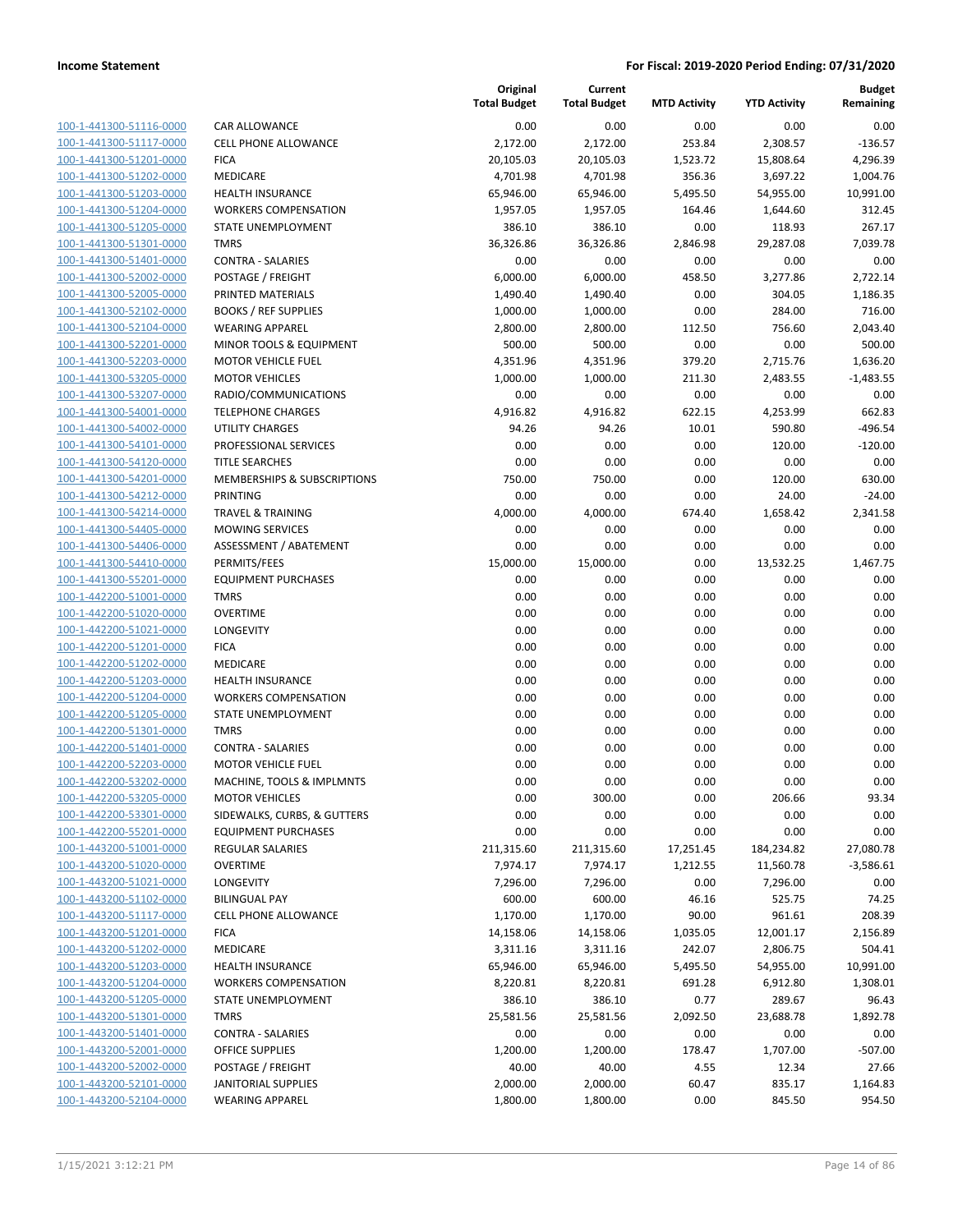| 100-1-443200-52106-0000        |
|--------------------------------|
| 100-1-443200-52108-0000        |
| 100-1-443200-52201-0000        |
| 100-1-443200-52203-0000        |
| 100-1-443200-53202-0000        |
| 100-1-443200-53205-0000        |
|                                |
| 100-1-443200-53207-0000        |
| 100-1-443200-54001-0000        |
| 100-1-443200-54002-0000        |
| 100-1-443200-54101-0000        |
| 100-1-443200-54107-0000        |
| 100-1-443200-54108-0000        |
| 100-1-443200-54201-0000        |
| 100-1-443200-54214-0000        |
| 100-1-443200-55202-0000        |
| 100-1-451100-45310-0000        |
|                                |
| 100-1-451100-51001-0000        |
| 100-1-451100-51013-0000        |
| 100-1-451100-51020-0000        |
| 100-1-451100-51021-0000        |
| 100-1-451100-51101-0000        |
| 100-1-451100-51102-0000        |
| <u>100-1-451100-51116-0000</u> |
| 100-1-451100-51117-0000        |
| 100-1-451100-51201-0000        |
| 100-1-451100-51202-0000        |
|                                |
| 100-1-451100-51203-0000        |
| 100-1-451100-51204-0000        |
| 100-1-451100-51205-0000        |
| 100-1-451100-51301-0000        |
| 100-1-451100-51401-0000        |
| 100-1-451100-52001-0000        |
| <u>100-1-451100-52002-0000</u> |
| 100-1-451100-52101-0000        |
| 100-1-451100-52104-0000        |
| 100-1-451100-52106-0000        |
|                                |
| 100-1-451100-52107-0000        |
| 100-1-451100-52201-0000        |
| 100-1-451100-52203-0000        |
| 100-1-451100-52401-0000        |
| 100-1-451100-52403-0000        |
| 100-1-451100-53201-0000        |
| <u>100-1-451100-53202-0000</u> |
| 100-1-451100-53205-0000        |
| 100-1-451100-53207-0000        |
|                                |
| <u>100-1-451100-53307-0000</u> |
| 100-1-451100-53402-0000        |
| 100-1-451100-53707-0000        |
| 100-1-451100-53708-0000        |
| 100-1-451100-53709-0000        |
| 100-1-451100-53710-0000        |
| <u>100-1-451100-54001-0000</u> |
| <u>100-1-451100-54002-0000</u> |
| <u>100-1-451100-54101-0000</u> |
| <u>100-1-451100-54103-0000</u> |
|                                |
| <u>100-1-451100-54201-0000</u> |
| <u>100-1-451100-54211-0000</u> |
| 100-1-451100-54212-0000        |
| <u>100-1-451100-54214-0000</u> |
|                                |

|                                                    |                                                        | Original<br><b>Total Budget</b> | Current<br><b>Total Budget</b> | <b>MTD Activity</b> | <b>YTD Activity</b> | Budget<br>Remaining |
|----------------------------------------------------|--------------------------------------------------------|---------------------------------|--------------------------------|---------------------|---------------------|---------------------|
| 100-1-443200-52106-0000                            | <b>CHEMICAL SUPPLIES</b>                               | 13,000.00                       | 13,000.00                      | 1,240.43            | 8,499.06            | 4,500.94            |
| 100-1-443200-52108-0000                            | <b>MENAGERIE SUPPLIES</b>                              | 7,500.00                        | 7,500.00                       | 523.45              | 7,202.99            | 297.01              |
| 100-1-443200-52201-0000                            | MINOR TOOLS & EQUIPMENT                                | 1,600.00                        | 1,600.00                       | 79.88               | 841.37              | 758.63              |
| 100-1-443200-52203-0000                            | <b>MOTOR VEHICLE FUEL</b>                              | 5,151.65                        | 5,151.65                       | 268.59              | 3,113.48            | 2,038.17            |
| 100-1-443200-53202-0000                            | MACHINE, TOOLS & IMPLMNTS                              | 2,500.00                        | 2,500.00                       | 0.00                | 0.00                | 2,500.00            |
| 100-1-443200-53205-0000                            | <b>MOTOR VEHICLES</b>                                  | 1,500.00                        | 1,500.00                       | 98.80               | 1,842.22            | $-342.22$           |
| 100-1-443200-53207-0000                            | RADIO/COMMUNICATIONS                                   | 2,500.00                        | 0.00                           | 0.00                | 0.00                | 0.00                |
| 100-1-443200-54001-0000                            | <b>TELEPHONE CHARGES</b>                               | 1,927.48                        | 4,427.48                       | 320.40              | 1,602.27            | 2,825.21            |
| 100-1-443200-54002-0000                            | <b>UTILITY CHARGES</b>                                 | 27,159.86                       | 27,159.86                      | 2,810.48            | 23,312.72           | 3,847.14            |
| 100-1-443200-54101-0000                            | PROFESSIONAL SERVICES                                  | 0.00                            | 0.00                           | 0.00                | 0.00                | 0.00                |
| 100-1-443200-54107-0000                            | <b>MEDICAL</b>                                         | 15,000.00                       | 15,000.00                      | 910.77              | 8,888.17            | 6,111.83            |
| 100-1-443200-54108-0000                            | <b>VETERINARY SERVICES</b>                             | 10,000.00                       | 10,000.00                      | $-3,110.00$         | $-9,138.00$         | 19,138.00           |
| 100-1-443200-54201-0000                            | <b>MEMBERSHIPS &amp; SUBSCRIPTIONS</b>                 | 0.00                            | 0.00                           | 0.00                | 0.00                | 0.00                |
| 100-1-443200-54214-0000                            | <b>TRAVEL &amp; TRAINING</b>                           | 1,000.00                        | 1,000.00                       | 0.00                | 198.00              | 802.00              |
| 100-1-443200-55202-0000                            | <b>VEHICLES</b>                                        | 0.00                            | 0.00                           | 0.00                | 0.00                | 0.00                |
| 100-1-451100-45310-0000                            | <b>REECY DAVIS SUPPLIES</b>                            | 18,388.96                       | 18,388.96                      | 400.25              | 18,038.68           | 350.28              |
| 100-1-451100-51001-0000                            | <b>REGULAR SALARIES</b>                                | 644,944.85                      | 644,944.85                     | 44,426.26           | 515,470.19          | 129,474.66          |
| 100-1-451100-51013-0000                            | PART TIME TEMPORARY POOL                               | 0.00                            | 0.00                           | 0.00                | 0.00                | 0.00                |
| 100-1-451100-51020-0000                            | <b>OVERTIME</b>                                        | 23,292.08                       | 23,292.08                      | 3,279.69            | 11,822.69           | 11,469.39           |
| 100-1-451100-51021-0000                            | <b>LONGEVITY</b>                                       | 4,530.00                        | 4,530.00                       | 0.00                | 3,149.00            | 1,381.00            |
| 100-1-451100-51101-0000                            | <b>CERTIFICATION PAY</b>                               | 3,000.00                        | 3,000.00                       | 230.80              | 2,538.80            | 461.20              |
| 100-1-451100-51102-0000                            | <b>BILINGUAL PAY</b>                                   | 600.00                          | 600.00                         | 46.16               | 507.76              | 92.24               |
| 100-1-451100-51116-0000                            | <b>CAR ALLOWANCE</b>                                   | 2,400.00                        | 2,400.00                       | 184.62              | 2,030.82            | 369.18              |
| 100-1-451100-51117-0000                            | <b>CELL PHONE ALLOWANCE</b>                            | 5,850.00                        | 5,850.00                       | 660.00              | 6,813.93            | $-963.93$           |
| 100-1-451100-51201-0000                            | <b>FICA</b>                                            | 42,446.25                       | 42,446.25                      | 3,343.56            | 33,059.07           | 9,387.18            |
| 100-1-451100-51202-0000                            | MEDICARE                                               | 9,926.95                        | 9,926.95                       | 781.96              | 7,731.55            | 2,195.40            |
| 100-1-451100-51203-0000<br>100-1-451100-51204-0000 | <b>HEALTH INSURANCE</b><br><b>WORKERS COMPENSATION</b> | 164,865.00                      | 164,865.00                     | 14,654.67           | 146,546.70          | 18,318.30<br>562.20 |
| 100-1-451100-51205-0000                            | STATE UNEMPLOYMENT                                     | 11,645.20<br>1,190.48           | 11,645.20<br>1,190.48          | 1,108.30<br>86.15   | 11,083.00<br>973.26 | 217.22              |
| 100-1-451100-51301-0000                            | <b>TMRS</b>                                            | 75,550.08                       | 75,550.08                      | 6,077.76            | 61,848.26           | 13,701.82           |
| 100-1-451100-51401-0000                            | <b>CONTRA - SALARIES</b>                               | 0.00                            | 0.00                           | 0.00                | $-20.37$            | 20.37               |
| 100-1-451100-52001-0000                            | <b>OFFICE SUPPLIES</b>                                 | 750.00                          | 750.00                         | 0.00                | 539.35              | 210.65              |
| 100-1-451100-52002-0000                            | POSTAGE / FREIGHT                                      | 500.00                          | 500.00                         | 24.59               | 99.86               | 400.14              |
| 100-1-451100-52101-0000                            | <b>JANITORIAL SUPPLIES</b>                             | 7,500.00                        | 7,500.00                       | 341.53              | 3,865.52            | 3,634.48            |
| 100-1-451100-52104-0000                            | <b>WEARING APPAREL</b>                                 | 12,335.00                       | 12,335.00                      | 68.11               | 9,079.58            | 3,255.42            |
| 100-1-451100-52106-0000                            | SPLASH PAD SUPPLIES                                    | 7,670.00                        | 7,670.00                       | 3,420.60            | 4,627.98            | 3,042.02            |
| 100-1-451100-52107-0000                            | <b>BOTANICAL SUPPLIES</b>                              | 11,250.00                       | 12,750.00                      | 1,068.77            | 10,380.63           | 2,369.37            |
| 100-1-451100-52201-0000                            | <b>REPAIR &amp; MAINTENANCE</b>                        | 12,800.00                       | 17,000.00                      | 1,520.75            | 15,767.30           | 1,232.70            |
| 100-1-451100-52203-0000                            | <b>MOTOR VEHICLE FUEL</b>                              | 25,570.39                       | 25,570.39                      | 2,520.63            | 12,302.71           | 13,267.68           |
| 100-1-451100-52401-0000                            | RECREATIONAL SUPPLIES                                  | 500.00                          | 500.00                         | 0.00                | 248.73              | 251.27              |
| 100-1-451100-52403-0000                            | <b>RESALE ITEMS</b>                                    | 0.00                            | 0.00                           | 0.00                | 0.00                | 0.00                |
| 100-1-451100-53201-0000                            | <b>FURNITURE &amp; OFFICE EQUIPMENT</b>                | 1,840.00                        | 1,840.00                       | 0.00                | 2,428.56            | $-588.56$           |
| 100-1-451100-53202-0000                            | MACHINE, TOOLS & IMPLMNTS                              | 3,801.00                        | 3,801.00                       | 0.00                | 3,786.00            | 15.00               |
| 100-1-451100-53205-0000                            | <b>MOTOR VEHICLES</b>                                  | 8,000.00                        | 8,000.00                       | 1,501.90            | 11,932.73           | $-3,932.73$         |
| 100-1-451100-53207-0000                            | RADIO/COMMUNICATIONS                                   | 1,380.00                        | 1,140.00                       | 0.00                | 0.00                | 1,140.00            |
| 100-1-451100-53307-0000                            | <b>IRRIGATION</b>                                      | 0.00                            | 0.00                           | 0.00                | 0.00                | 0.00                |
| 100-1-451100-53402-0000                            | <b>BUILDING MAINTENANCE</b>                            | 900.00                          | 900.00                         | 0.00                | 1,427.09            | $-527.09$           |
| 100-1-451100-53707-0000                            | <b>MAINT - GROUNDS</b>                                 | 16,150.00                       | 16,150.00                      | 566.04              | 12,878.98           | 3,271.02            |
| 100-1-451100-53708-0000                            | <b>ATHLETIC FIELDS</b>                                 | 15,400.00                       | 14,200.00                      | 77.65               | 13,037.46           | 1,162.54            |
| 100-1-451100-53709-0000                            | <b>SWIMMING POOL</b>                                   | 0.00                            | 0.00                           | 0.00                | 0.00                | 0.00                |
| 100-1-451100-53710-0000                            | <b>PARK IMPROVEMENTS</b>                               | 9,000.00                        | 7,500.00                       | 0.00                | 6,856.20            | 643.80              |
| 100-1-451100-54001-0000                            | <b>TELEPHONE CHARGES</b>                               | 8,169.68                        | 8,169.68                       | 943.26              | 6,491.82            | 1,677.86            |
| 100-1-451100-54002-0000                            | <b>UTILITY CHARGES</b>                                 | 154,391.56                      | 154,391.56                     | 12,881.93           | 97,358.28           | 57,033.28           |
| 100-1-451100-54101-0000                            | PROFESSIONAL SERVICES                                  | 10,000.00                       | 7,000.00                       | 0.00                | 2,904.58            | 4,095.42            |
| 100-1-451100-54103-0000                            | <b>CONSULTING</b>                                      | 0.00                            | 0.00                           | 0.00                | 0.00                | 0.00                |
| 100-1-451100-54201-0000                            | MEMBERSHIPS & SUBSCRIPTIONS                            | 1,510.00                        | 1,810.00                       | 194.29              | 1,683.00            | 127.00              |
| 100-1-451100-54211-0000                            | ADVERTISING                                            | 8,000.00                        | 8,000.00                       | 298.32              | 1,727.00            | 6,273.00            |
| 100-1-451100-54212-0000                            | PRINTING                                               | 0.00                            | 144.00                         | 0.00                | 144.00              | 0.00                |
| 100-1-451100-54214-0000                            | <b>TRAVEL &amp; TRAINING</b>                           | 3,600.00                        | 2,856.00                       | 0.00                | 661.98              | 2,194.02            |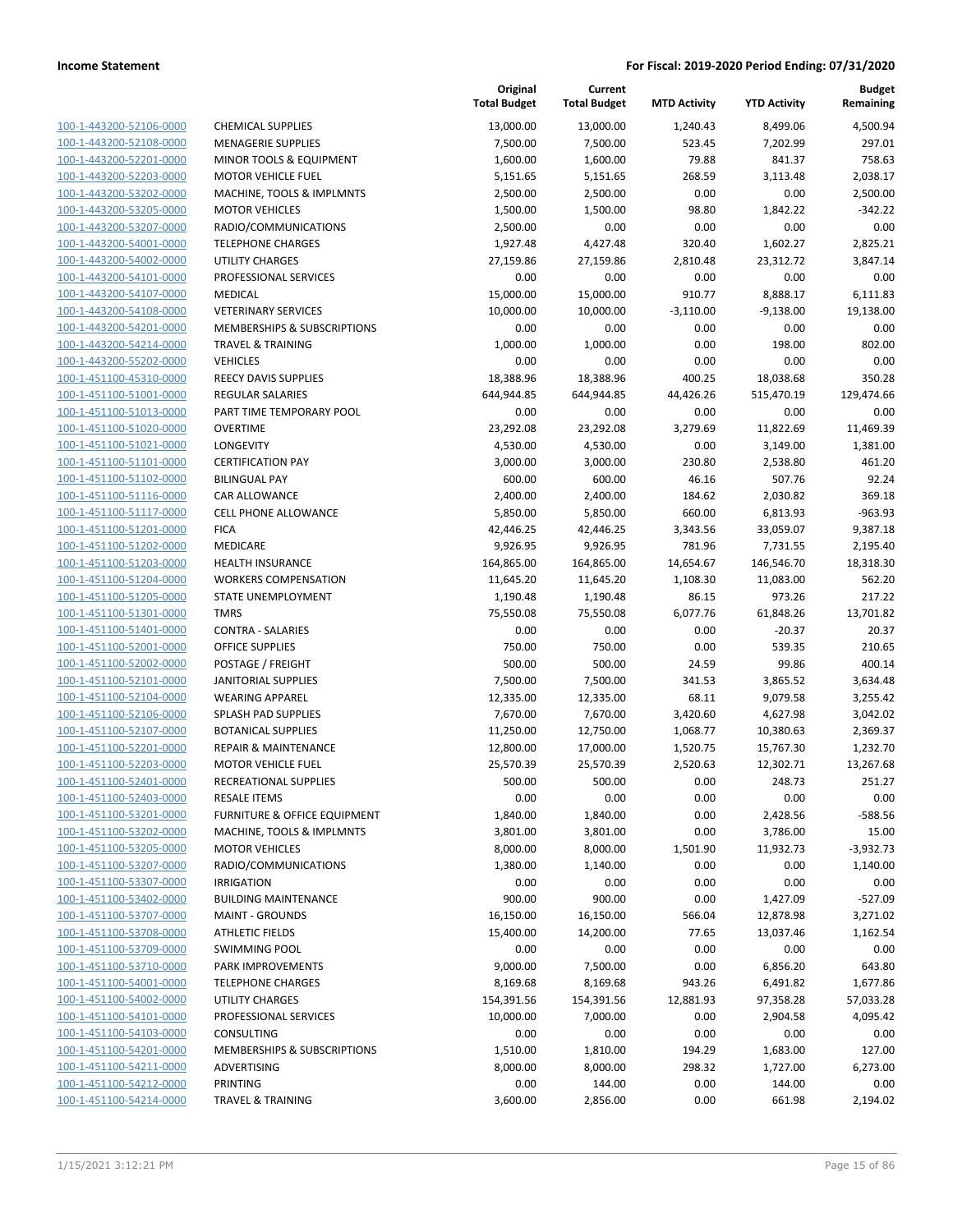**Budget Remaining**

**MTD Activity YTD Activity**

**Current**

**Original**

|                         |                                         | <b>Total Budget</b> | <b>Total Budget</b> | <b>MTD Activity</b> | <b>YTD Activity</b> | Remaining |
|-------------------------|-----------------------------------------|---------------------|---------------------|---------------------|---------------------|-----------|
| 100-1-451100-54301-0000 | <b>SPECIAL EVENTS</b>                   | 57,750.00           | 57,750.00           | 2,554.40            | 25,123.41           | 32.626.59 |
| 100-1-451100-54303-0000 | OFFICALS/INSTRUCTORS                    | 0.00                | 0.00                | 0.00                | 0.00                | 0.00      |
| 100-1-451100-54409-0000 | <b>CEMETERY MAINTENANCE</b>             | 80,700.00           | 80,700.00           | 0.00                | 67,250.00           | 13,450.00 |
| 100-1-451100-54901-0000 | <b>RENTALS / LEASES</b>                 | 0.00                | 0.00                | 0.00                | 0.00                | 0.00      |
| 100-1-451100-54908-0000 | LEASE PURCHASE PAYMENTS                 | 0.00                | 0.00                | 0.00                | 0.00                | 0.00      |
| 100-1-451100-55203-0000 | <b>FURNITURE/OFFICE EQUIP</b>           | 0.00                | 0.00                | 0.00                | 0.00                | 0.00      |
| 100-1-451100-55206-0000 | MACHINE, TOOLS, & IMPLMNT               | 0.00                | 0.00                | 0.00                | 0.00                | 0.00      |
| 100-1-455100-51001-0000 | <b>REGULAR SALARIES</b>                 | 323,051.02          | 323,051.02          | 22,848.72           | 262,241.98          | 60,809.04 |
| 100-1-455100-51020-0000 | <b>OVERTIME</b>                         | 0.00                | 0.00                | 0.00                | 0.00                | 0.00      |
| 100-1-455100-51021-0000 | LONGEVITY                               | 4,164.00            | 4,164.00            | 0.00                | 4,116.00            | 48.00     |
| 100-1-455100-51101-0000 | <b>CERTIFICATION PAY</b>                | 0.00                | 0.00                | 0.00                | 0.00                | 0.00      |
| 100-1-455100-51102-0000 | <b>BILINGUAL PAY</b>                    | 600.00              | 600.00              | 46.16               | 507.76              | 92.24     |
| 100-1-455100-51116-0000 | CAR ALLOWANCE                           | 4,200.00            | 4,200.00            | 0.00                | 0.00                | 4,200.00  |
| 100-1-455100-51117-0000 | <b>CELL PHONE ALLOWANCE</b>             | 1,170.00            | 1,170.00            | 90.00               | 961.15              | 208.85    |
| 100-1-455100-51201-0000 | <b>FICA</b>                             | 20,657.47           | 20,657.47           | 1,392.86            | 16,265.73           | 4,391.74  |
| 100-1-455100-51202-0000 | MEDICARE                                | 4,831.18            | 4,831.18            | 325.75              | 3,804.07            | 1,027.11  |
| 100-1-455100-51203-0000 | HEALTH INSURANCE                        | 43,964.00           | 43,964.00           | 3,663.67            | 36,636.70           | 7,327.30  |
| 100-1-455100-51204-0000 | <b>WORKERS COMPENSATION</b>             | 1,055.53            | 1,055.53            | 88.80               | 888.00              | 167.53    |
| 100-1-455100-51205-0000 | STATE UNEMPLOYMENT                      | 777.21              | 777.21              | 43.06               | 667.36              | 109.85    |
| 100-1-455100-51301-0000 | <b>TMRS</b>                             | 27,608.40           | 27,608.40           | 2,173.24            | 25,113.81           | 2,494.59  |
| 100-1-455100-51401-0000 | <b>CONTRA - SALARIES</b>                | 0.00                | 0.00                | 0.00                | 0.00                | 0.00      |
| 100-1-455100-52001-0000 | OFFICE SUPPLIES                         | 2,590.00            | 2,590.00            | 61.21               | 912.47              | 1,677.53  |
| 100-1-455100-52002-0000 | POSTAGE / FREIGHT                       | 60.00               | 60.00               | 0.00                | 8.39                | 51.61     |
| 100-1-455100-52004-0000 | <b>COMPUTER SUPPLIES</b>                | 75.00               | 75.00               | 0.00                | 72.07               | 2.93      |
| 100-1-455100-52005-0000 | PRINTED MATERIALS                       | 72.00               | 72.00               | 24.00               | 48.00               | 24.00     |
| 100-1-455100-52115-0000 | <b>CATALOGING SUPPLIES</b>              | 1,200.00            | 1,200.00            | 228.92              | 1,154.59            | 45.41     |
| 100-1-455100-52201-0000 | MINOR TOOLS & EQUIPMENT                 | 75.00               | 75.00               | 0.00                | 74.83               | 0.17      |
| 100-1-455100-52402-0000 | <b>BASIC PROGRAM EXPENSE</b>            | 4,100.00            | 4,646.00            | 0.00                | 4,232.40            | 413.60    |
| 100-1-455100-53201-0000 | <b>FURNITURE &amp; OFFICE EQUIPMENT</b> | 669.00              | 669.00              | 0.00                | 0.00                | 669.00    |
| 100-1-455100-53402-0000 | <b>BUILDING MAINTENANCE</b>             | 0.00                | 0.00                | 0.00                | 0.00                | 0.00      |
| 100-1-455100-54001-0000 | <b>TELEPHONE CHARGES</b>                | 5,686.82            | 5,686.82            | 784.44              | 3,923.32            | 1,763.50  |
| 100-1-455100-54002-0000 | UTILITY CHARGES                         | 37,830.50           | 37,830.50           | 3,491.25            | 27,178.46           | 10,652.04 |
| 100-1-455100-54101-0000 | PROFESSIONAL SERVICES                   | 0.00                | 0.00                | 0.00                | 0.00                | 0.00      |
| 100-1-455100-54201-0000 | <b>MEMBERSHIPS &amp; SUBSCRIPTIONS</b>  | 12,923.00           | 12,923.00           | 119.00              | 12,549.99           | 373.01    |
| 100-1-455100-54202-0000 | <b>LIBRARY PERIODICALS</b>              | 2,570.00            | 2,570.00            | 0.00                | 42.19               | 2,527.81  |
| 100-1-455100-54211-0000 | ADVERTISING                             | 1,500.00            | 1,500.00            | 0.00                | 1,381.34            | 118.66    |
| 100-1-455100-54214-0000 | <b>TRAVEL &amp; TRAINING</b>            | 2,960.00            | 2,414.00            | 0.00                | 1,004.00            | 1,410.00  |
| 100-1-455100-55203-0000 | FURNITURE/OFFICE EQUIP                  | 600.00              | 600.00              | 0.00                | 558.46              | 41.54     |
| 100-1-455100-55211-0000 | <b>BOOKS</b>                            | 43,800.00           | 43,800.00           | 19,030.14           | 29,678.81           | 14,121.19 |
| 100-1-455100-66900-0000 | PERSONNEL COSTS                         | 0.00                | 0.00                | 0.00                | 0.00                | 0.00      |
| 100-1-455100-66901-0000 | <b>SUPPLIES &amp; EQUIPMENT COSTS</b>   | $0.00\,$            | 0.00                | 0.00                | 0.00                | 0.00      |
| 100-1-455100-66903-0000 | OTHER COSTS                             | 0.00                | 0.00                | 0.00                | 0.00                | 0.00      |
| 100-1-456100-51001-0000 | REGULAR SALARIES                        | 66,968.30           | 66,968.30           | 5,151.20            | 56,289.12           | 10,679.18 |
| 100-1-456100-51021-0000 | LONGEVITY                               | 1,680.00            | 1,680.00            | 0.00                | 1,680.00            | 0.00      |
| 100-1-456100-51116-0000 | CAR ALLOWANCE                           | 3,600.00            | 3,600.00            | 276.92              | 3,046.12            | 553.88    |
| 100-1-456100-51117-0000 | <b>CELL PHONE ALLOWANCE</b>             | 1,170.00            | 1,170.00            | 90.00               | 961.61              | 208.39    |
| 100-1-456100-51201-0000 | <b>FICA</b>                             | 4,551.93            | 4,551.93            | 304.80              | 3,485.26            | 1,066.67  |
| 100-1-456100-51202-0000 | MEDICARE                                | 1,064.57            | 1,064.57            | 71.28               | 815.10              | 249.47    |
| 100-1-456100-51203-0000 | <b>HEALTH INSURANCE</b>                 | 10,991.00           | 10,991.00           | 915.92              | 9,159.20            | 1,831.80  |
| 100-1-456100-51204-0000 | <b>WORKERS COMPENSATION</b>             | 190.30              | 190.30              | 14.13               | 141.30              | 49.00     |
| 100-1-456100-51205-0000 | STATE UNEMPLOYMENT                      | 64.35               | 64.35               | 0.00                | 9.00                | 55.35     |
| 100-1-456100-51301-0000 | TMRS                                    | 8,224.69            | 8,224.69            | 620.78              | 6,933.20            | 1,291.49  |
| 100-1-456100-51401-0000 | <b>CONTRA - SALARIES</b>                | 0.00                | 0.00                | 0.00                | 0.00                | 0.00      |
| 100-1-456100-52001-0000 | OFFICE SUPPLIES                         | 50.00               | 50.00               | 18.42               | 39.05               | 10.95     |
| 100-1-456100-52002-0000 | POSTAGE / FREIGHT                       | 75.00               | 75.00               | 0.00                | 0.70                | 74.30     |
| 100-1-456100-52005-0000 | PRINTED MATERIALS                       | 0.00                | 0.00                | 0.00                | 24.00               | $-24.00$  |
| 100-1-456100-52102-0000 | <b>BOOKS / REF SUPPLIES</b>             | 0.00                | 0.00                | 0.00                | 0.00                | 0.00      |
| 100-1-456100-52103-0000 | <b>MEETING SUPPLIES</b>                 | 50.00               | 50.00               | 0.00                | 0.00                | 50.00     |
| 100-1-456100-53302-0000 | <b>WALKS &amp; PARKING LOTS</b>         | 0.00                | 0.00                | 0.00                | 0.00                | 0.00      |
|                         |                                         |                     |                     |                     |                     |           |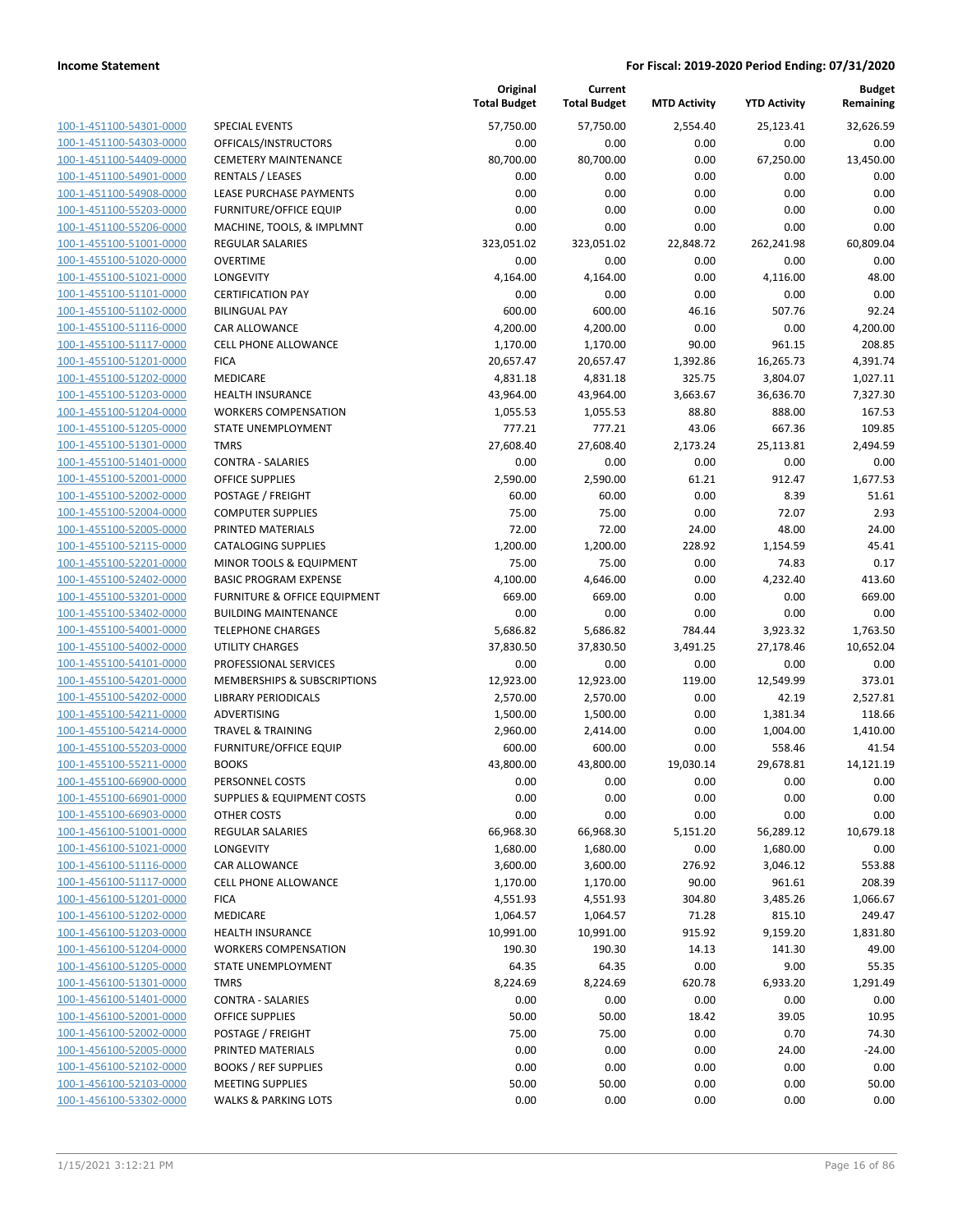|                                                    |                                             | Original<br><b>Total Budget</b> | Current<br><b>Total Budget</b> | <b>MTD Activity</b> | <b>YTD Activity</b> | <b>Budget</b><br>Remaining |
|----------------------------------------------------|---------------------------------------------|---------------------------------|--------------------------------|---------------------|---------------------|----------------------------|
| 100-1-456100-53402-0000                            | MAINTENANCE OF BUILDINGS                    | 0.00                            | 0.00                           | 34.88               | 34.88               | $-34.88$                   |
| 100-1-456100-54001-0000                            | <b>TELEPHONE CHARGES</b>                    | 413.36                          | 413.36                         | 80.47               | 402.50              | 10.86                      |
| 100-1-456100-54201-0000                            | <b>MEMBERSHIPS &amp; SUBSCRIPTIONS</b>      | 1,255.00                        | 1,255.00                       | 0.00                | 880.00              | 375.00                     |
| 100-1-456100-54205-0000                            | <b>BUSINESS MEALS</b>                       | 50.00                           | 50.00                          | 0.00                | 0.00                | 50.00                      |
| 100-1-456100-54211-0000                            | ADVERTISING                                 | 0.00                            | 0.00                           | 0.00                | 0.00                | 0.00                       |
| 100-1-456100-54213-0000                            | PLAQUES AND AWARDS                          | 0.00                            | 0.00                           | 0.00                | 0.00                | 0.00                       |
| 100-1-456100-54214-0000                            | <b>TRAVEL &amp; TRAINING</b>                | 1,000.00                        | 1,000.00                       | 0.00                | 0.00                | 1,000.00                   |
| 100-1-456100-54301-0000                            | <b>SPECIAL EVENTS</b>                       | 9,800.00                        | 9,800.00                       | 34.99               | 5,177.01            | 4,622.99                   |
| 100-1-456100-54523-0000                            | PROPOSED EVENTS                             | 75,000.00                       | 75,000.00                      | 10,000.00           | 68,633.50           | 6,366.50                   |
| 100-1-480000-52003-0000                            | <b>COPIER CHARGES</b>                       | 60,000.00                       | 60,000.00                      | 5,375.77            | 50,510.06           | 9,489.94                   |
| 100-1-480000-52006-0000                            | <b>COPIER PAPER</b>                         | 4,500.00                        | 4,500.00                       | 300.06              | 2,860.42            | 1,639.58                   |
| 100-1-480000-54002-0000                            | <b>UTILITY CHARGES</b>                      | 585.55                          | 585.55                         | 48.12               | 479.99              | 105.56                     |
| 100-1-480000-54101-0000                            | PROFESSIONAL SERVICES                       | 0.00                            | 0.00                           | 0.00                | 0.00                | 0.00                       |
| 100-1-480000-54105-0000                            | <b>MARKETING</b>                            | 6,000.00                        | 6,000.00                       | 0.00                | 7,000.00            | $-1,000.00$                |
| 100-1-480000-54201-0000                            | MEMBERSHIPS & SUBSCRIPTIONS                 | 8,601.00                        | 8,601.00                       | 1,759.83            | 5,242.92            | 3,358.08                   |
| 100-1-480000-54212-0000                            | PRINTING                                    | 0.00                            | 0.00                           | 0.00                | 0.00                | 0.00                       |
| 100-1-480000-54214-0000                            | <b>TRAVEL &amp; TRAINING</b>                | 0.00                            | 0.00                           | 0.00                | 0.00                | 0.00                       |
| 100-1-480000-54904-0000                            | POSTAGE METER RENTAL                        | 0.00                            | 0.00                           | $-177.85$           | $-1,778.50$         | 1,778.50                   |
| 100-1-480000-54905-0000                            | MAIL MACHINE LEASE INT                      | 0.00                            | 0.00                           | 0.00                | 0.00                | 0.00                       |
| 100-1-480000-54906-0000                            | MAIL MACHINE LEASE PRINC                    | 0.00                            | 0.00                           | 0.00                | 0.00                | 0.00                       |
| 100-1-480000-56005-0000                            | ARBITRAGE                                   | 0.00                            | 0.00                           | 0.00                | 0.00                | 0.00                       |
| 100-1-480000-56309-0000                            | PAYOUT ARRANGEMENT LOCAL SALES TAX          | 187,096.00                      | 187,096.00                     | 0.00                | 146,415.03          | 40,680.97                  |
| 100-1-480000-56309-0001                            | PAYOUT ARRANGEMENT - 380 AGREEMENT          | 126,000.00                      | 126,000.00                     | 0.00                | 88,253.00           | 37,747.00                  |
| 100-1-480000-57005-0000                            | <b>ACCRUED VAC &amp; SICK PAY</b>           | 160,000.00                      | 160,000.00                     | 24,123.45           | 235,108.11          | $-75,108.11$               |
| 100-1-480000-57006-0000                            | SALARY ADJUSTMENTS                          | 0.00                            | 0.00                           | 0.00                | 0.00                | 0.00                       |
| 100-1-480000-57007-0000                            | <b>COMMUNITY SERVICES</b>                   | 25,000.00                       | 25,000.00                      | 0.00                | 3,500.00            | 21,500.00                  |
| 100-1-480000-57008-0000                            | <b>BANK CHARGES</b>                         | 12,000.00                       | 12,000.00                      | 868.98              | 8,115.76            | 3,884.24                   |
| 100-1-480000-57015-0000                            | <b>CONTINGENCY EXPENSE</b>                  | 90,000.00                       | 90,000.00                      | 0.00                | 0.00                | 90,000.00                  |
| 100-1-491000-58011-0000                            | <b>XFR - RECREATION FUND</b>                | 0.00                            | 0.00                           | 0.00                | 0.00                | 0.00                       |
| 100-1-491000-58035-0000                            | XFR - DEBT SERVICE FUND                     | 0.00                            | 0.00                           | 0.00                | 0.00                | 0.00                       |
| 100-1-491000-58040-0000                            | <b>XFR - GENERAL CIP</b>                    | 2,139,686.00                    | 2,139,686.00                   | 178,307.17          | 1,783,071.70        | 356,614.30                 |
| 100-1-491000-58042-0000                            | XFR - GRAHAM PARK RENOVATIONS               | 0.00                            | 0.00                           | 0.00                | 0.00                | 0.00                       |
| 100-1-491000-58204-0000                            | XFR - VEHICLE/EQUIP RPLCMNT                 | 460,000.00                      | 460,000.00                     | 38,333.33           | 383,333.30          | 76,666.70                  |
| 100-1-495000-58701-0000                            | <b>CA - CENTRAL SERVICE FUND</b>            | 0.00                            | 0.00                           | 0.00                | 0.00                | 0.00                       |
| 100-1-495000-58702-0000                            | CA - GEN GOV TO CENTRAL SERVICE FUND        | 2,967.00                        | 2,967.00                       | 247.25              | 2,472.50            | 494.50                     |
| 100-1-495000-58703-0000                            | CA - PUBLIC WORKS TO CENTRAL SERVICE FU     | 88,468.00                       | 88,468.00                      | 7,372.33            | 73,723.30           | 14,744.70                  |
| 100-1-495000-58704-0000                            | CA - PUBLIC SAFETY TO CENTRAL SERVICE FU    | 245,537.00                      | 245,537.00                     | 20,461.43           | 204,614.25          | 40,922.75                  |
| 100-1-495000-58705-0000                            | CA - COM DEV TO CENTRAL SERVICE FUND        | 55,699.00                       | 55,699.00                      | 4,641.58            | 46,415.83           | 9,283.17                   |
| 100-1-495000-58706-0000                            | CA - PARKS & REC TO CENTRAL SERVICE FUND    | 200,188.00                      | 200,188.00                     | 16,682.33           | 166,823.30          | 33,364.70                  |
| 100-1-495000-58710-0000                            | <b>CA - INSURANCE FUND</b>                  | 0.00                            | 0.00                           | 0.00                | 0.00                | 0.00                       |
| 100-1-495000-58712-0000                            | CA - GEN GOV TO INSURANCE FUND              | 1,939.00                        | 1,939.00                       | 161.58              | 1,615.80            | 323.20                     |
| 100-1-495000-58713-0000                            | CA - PUBLIC WORKS TO INSURANCE FUND         | 29,986.00                       | 29,986.00                      | 2,498.83            | 24,988.30           | 4,997.70                   |
| 100-1-495000-58714-0000                            | CA - PUBLIC SAFETY TO INSURANCE FUND        | 109,404.00                      | 109,404.00                     | 9,117.01            | 91,170.05           | 18,233.95                  |
| 100-1-495000-58715-0000                            | CA - COM DEV TO INSURANCE FUND              | 15,776.00                       | 15,776.00                      | 1,314.67            | 13,146.74           | 2,629.26                   |
| 100-1-495000-58716-0000                            | CA - PARKS & REC TO INSURANCE FUND          | 42,364.00                       | 42,364.00                      | 3,530.33            | 35,303.31           | 7,060.69                   |
| 100-1-495000-58720-0000                            | CA - MIS FUN                                | 0.00                            | 0.00                           | 0.00                | 0.00                | 0.00                       |
| 100-1-495000-58722-0000                            | CA - GEN GOVERNMENT TO MIS FUND             | 16,011.00                       | 16,011.00                      | 1,334.25            | 13,342.50           | 2,668.50                   |
| 100-1-495000-58723-0000                            | CA - PUBLIC WORKS TO MIS FUND               | 11,166.00                       | 11,166.00                      | 930.49              | 9,304.93            | 1,861.07                   |
| 100-1-495000-58724-0000                            | CA - PUBLIC SAFETY TO MIS FUND              | 95,412.00                       | 95,412.00                      | 7,951.00            | 79,509.98           | 15,902.02                  |
| 100-1-495000-58725-0000                            | CA - COM DEV TO MIS FUND                    | 47,411.00                       | 47,411.00                      | 3,950.92            | 39,509.20           | 7,901.80                   |
| 100-1-495000-58726-0000                            | CA - PARKS & REC TO MIS FUND                | 70,640.00                       | 70,640.00                      | 5,886.67            | 58,866.70           | 11,773.30                  |
|                                                    | <b>Expense Total:</b>                       | 26,072,457.79                   | 26,076,217.79                  | 1,924,240.65        | 21,371,113.33       | 4,705,104.46               |
|                                                    | Fund: 100 - GENERAL FUND Surplus (Deficit): | -670,510.62                     | -674,270.62                    | -909,369.32         | 1,152,389.58        |                            |
| Fund: 101 - MUNICIPAL COURT BUILDING SECURITY FEES |                                             |                                 |                                |                     |                     |                            |
| Revenue                                            |                                             |                                 |                                |                     |                     |                            |
| 101-1-318001-44101-0000                            | MUNICIPAL COURT COST/FEES                   | 0.00                            | 0.00                           | 49.06               | 1,927.50            | $-1,927.50$                |
| 101-1-318001-44101-0001                            | LOCAL MUNICIPAL COURT COST/FEES             | 0.00                            | 0.00                           | 534.30              | 2,178.62            | $-2,178.62$                |
| 101-1-319001-45401-0000                            | <b>INTEREST REVENUES</b>                    | 0.00                            | 0.00                           | 21.61               | 738.95              | $-738.95$                  |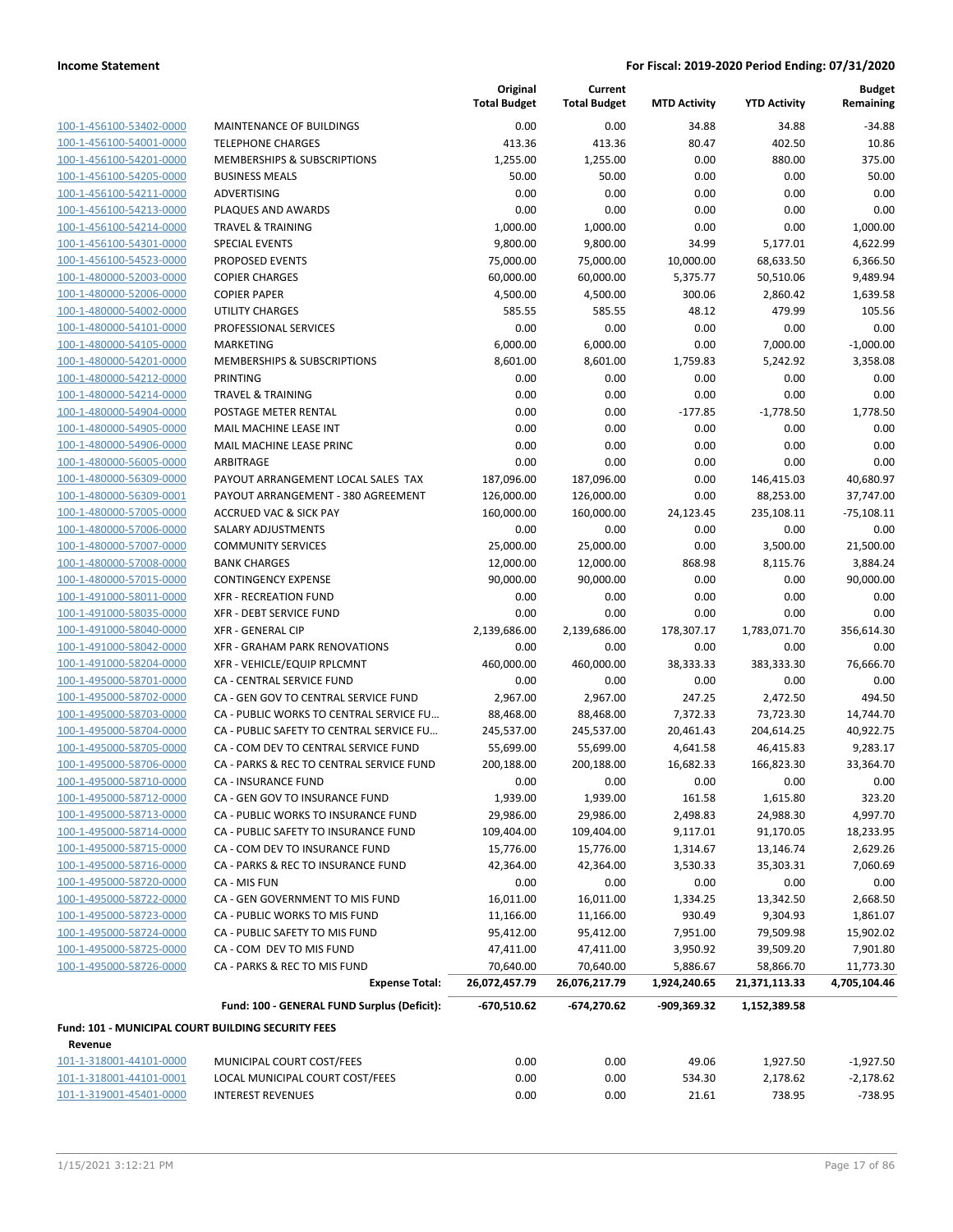|                                               |                                                                       | Original<br><b>Total Budget</b> | Current<br><b>Total Budget</b> | <b>MTD Activity</b> | <b>YTD Activity</b> | <b>Budget</b><br>Remaining |
|-----------------------------------------------|-----------------------------------------------------------------------|---------------------------------|--------------------------------|---------------------|---------------------|----------------------------|
| 101-1-323001-46001-0000                       | <b>XFR - GENERAL FUND</b>                                             | 0.00                            | 0.00                           | 0.00                | 0.00                | 0.00                       |
|                                               | <b>Revenue Total:</b>                                                 | 0.00                            | 0.00                           | 604.97              | 4,845.07            | $-4,845.07$                |
| <b>Expense</b>                                |                                                                       |                                 |                                |                     |                     |                            |
| 101-1-412100-51001-0000                       | REGULAR(TMRS)                                                         | 0.00                            | 0.00                           | 0.00                | 0.00                | 0.00                       |
| 101-1-412100-52201-0000                       | MINOR TOOLS & EQUIPMENT                                               | 0.00                            | 0.00                           | 0.00                | 0.00                | 0.00                       |
| 101-1-412100-54214-0000                       | <b>TRAVEL &amp; TRAINING</b>                                          | 0.00                            | 0.00                           | 0.00                | $-15.00$            | 15.00                      |
| 101-1-480000-55002-0000                       | <b>IMPROVEMENTS</b>                                                   | 0.00                            | 0.00                           | 0.00                | 0.00                | 0.00                       |
| 101-1-480000-57008-0000                       | <b>BANK CHARGES</b>                                                   | 0.00                            | 0.00                           | 4.50                | 21.03               | $-21.03$                   |
| 101-1-491000-58001-0000                       | <b>GENERAL FUND</b>                                                   | 0.00                            | 0.00                           | 0.00                | 0.00                | 0.00                       |
| 101-1-491000-58040-0000                       | <b>XFR - GENERAL CIP</b>                                              | 0.00                            | 0.00                           | 0.00                | 0.00                | 0.00                       |
|                                               | <b>Expense Total:</b>                                                 | 0.00                            | 0.00                           | 4.50                | 6.03                | $-6.03$                    |
|                                               | Fund: 101 - MUNICIPAL COURT BUILDING SECURITY FEES Surplus (Deficit): | 0.00                            | 0.00                           | 600.47              | 4,839.04            |                            |
| <b>Fund: 102 - MUNICIPAL COURT TECH FUND</b>  |                                                                       |                                 |                                |                     |                     |                            |
| Revenue                                       |                                                                       |                                 |                                |                     |                     |                            |
| 102-1-318001-44101-0000                       | MUNICIPAL COURT COST/FEES                                             | 0.00                            | 0.00                           | 57.93               | 2,534.15            | $-2,534.15$                |
| 102-1-318001-44101-0001                       | LOCAL MUNICIPAL COURT COST/FEES                                       | 0.00                            | 0.00                           | 436.15              | 1,930.26            | $-1,930.26$                |
| 102-1-319001-45401-0000                       | <b>INTEREST REVENUES</b>                                              | 0.00                            | 0.00                           | 14.97               | 506.80              | $-506.80$                  |
| 102-1-322001-47205-0000                       | EQUIPMENT LEASES / GENERAL FUND                                       | 0.00                            | 0.00                           | 0.00                | 0.00                | 0.00                       |
| 102-1-323001-46001-0000                       | <b>XFR - GENERAL FUND</b>                                             | 0.00                            | 0.00                           | 0.00                | 0.00                | 0.00                       |
|                                               | <b>Revenue Total:</b>                                                 | 0.00                            | 0.00                           | 509.05              | 4,971.21            | $-4,971.21$                |
| <b>Expense</b>                                |                                                                       |                                 |                                |                     |                     |                            |
| 102-1-412100-52201-0000                       | <b>MINOR TOOLS &amp; EQUIPMENT</b>                                    | 0.00                            | 0.00                           | 0.00                | 0.00                | 0.00                       |
| 102-1-412100-53201-0000                       | FURNITURE & OFFICE EQUIPMENT                                          | 0.00                            | 0.00                           | 0.00                | 0.00                | 0.00                       |
| 102-1-412100-53209-0000                       | HARDWARE/SOFTWARE                                                     | 0.00                            | 0.00                           | 0.00                | 0.00                | 0.00                       |
| 102-1-412100-54101-0000                       | PROFESSIONAL SERVICES                                                 | 0.00                            | 0.00                           | 0.00                | 0.00                | 0.00                       |
| 102-1-412100-54103-0000                       | <b>CONSULTING</b>                                                     | 0.00                            | 0.00                           | 0.00                | 0.00                | 0.00                       |
| 102-1-412100-54908-0000                       | LEASE PURCHASE PAYMENTS                                               | 0.00                            | 0.00                           | 0.00                | 0.00                | 0.00                       |
| 102-1-412100-55205-0000                       | <b>COMPUTER EQUIPMENT</b>                                             | 0.00                            | 0.00                           | 0.00                | 0.00                | 0.00                       |
| 102-1-480000-54910-0000                       | LEASE PURCHASE / CONTRA                                               | 0.00                            | 0.00                           | 0.00                | 0.00                | 0.00                       |
| 102-1-480000-57008-0000                       | <b>BANK CHARGES</b>                                                   | 0.00                            | 0.00                           | 3.12                | 14.43               | $-14.43$                   |
|                                               | <b>Expense Total:</b>                                                 | 0.00                            | 0.00                           | 3.12                | 14.43               | $-14.43$                   |
|                                               | Fund: 102 - MUNICIPAL COURT TECH FUND Surplus (Deficit):              | 0.00                            | 0.00                           | 505.93              | 4,956.78            |                            |
|                                               |                                                                       |                                 |                                |                     |                     |                            |
| Fund: 103 - MUNICIPAL COURT CHILD SAFETY FUND |                                                                       |                                 |                                |                     |                     |                            |
| Revenue<br>103-1-318001-44101-0000            | MUNICIPAL COURT COST/FEES                                             | 100.00                          | 100.00                         | 0.00                | 156.95              | $-56.95$                   |
| 103-1-318001-44110-0000                       | OPTIONAL COUNTY FEE - CHILD SAFETY                                    | 27,000.00                       | 27,000.00                      | 0.00                | 9,630.17            | 17,369.83                  |
| 103-1-319001-45401-0000                       | <b>INTEREST REVENUES</b>                                              | 150.00                          | 150.00                         | 3.42                | 983.86              | $-833.86$                  |
| 103-1-323001-46001-0000                       | <b>XFR - GENERAL FUND</b>                                             | 0.00                            | 0.00                           | 0.00                | 0.00                | 0.00                       |
|                                               | <b>Revenue Total:</b>                                                 | 27,250.00                       | 27,250.00                      | 3.42                | 10,770.98           | 16,479.02                  |
|                                               |                                                                       |                                 |                                |                     |                     |                            |
| <b>Expense</b><br>103-1-480000-57007-0000     | <b>COMMUNITY SERVICES</b>                                             | 25,000.00                       | 25,000.00                      | 3,530.68            | 23,745.87           | 1,254.13                   |
| 103-1-480000-57008-0000                       | <b>BANK CHARGES</b>                                                   | 0.00                            | 0.00                           | 0.75                | 48.00               | $-48.00$                   |
|                                               | <b>Expense Total:</b>                                                 | 25,000.00                       | 25,000.00                      | 3,531.43            | 23,793.87           | 1,206.13                   |
|                                               |                                                                       |                                 |                                |                     |                     |                            |
|                                               | Fund: 103 - MUNICIPAL COURT CHILD SAFETY FUND Surplus (Deficit):      | 2,250.00                        | 2,250.00                       | $-3,528.01$         | -13,022.89          |                            |
| Fund: 110 - EXCHANGE BUILDING FUND            |                                                                       |                                 |                                |                     |                     |                            |
| Revenue                                       |                                                                       |                                 |                                |                     |                     |                            |
| 110-1-319001-45401-0000                       | <b>INTEREST REVENUES</b>                                              | 0.00                            | 0.00                           | 0.00                | 0.00                | 0.00                       |
| 110-1-321001-45502-0000                       | <b>EXCHANGE BUILDING LEASES</b>                                       | 0.00                            | 0.00                           | 0.00                | 0.00                | 0.00                       |
|                                               | <b>Revenue Total:</b>                                                 | 0.00                            | 0.00                           | 0.00                | 0.00                | 0.00                       |
| <b>Expense</b>                                |                                                                       |                                 |                                |                     |                     |                            |
| 110-1-463100-51001-0000                       | REGULAR SALARIES                                                      | 0.00                            | 0.00                           | 0.00                | 0.00                | 0.00                       |
| 110-1-463100-51020-0000                       | <b>OVERTIME</b>                                                       | 0.00                            | 0.00                           | 0.00                | 0.00                | 0.00                       |
| 110-1-463100-51021-0000                       | LONGEVITY                                                             | 0.00                            | 0.00                           | 0.00                | 0.00                | 0.00                       |
| 110-1-463100-51101-0000                       | <b>CERTIFICATION PAY</b>                                              | 0.00                            | 0.00                           | 0.00                | 0.00                | 0.00                       |
| 110-1-463100-51201-0000                       | <b>FICA</b>                                                           | 0.00                            | 0.00                           | 0.00                | 0.00                | 0.00                       |
| 110-1-463100-51202-0000                       | MEDICARE                                                              | 0.00                            | 0.00                           | 0.00                | 0.00                | 0.00                       |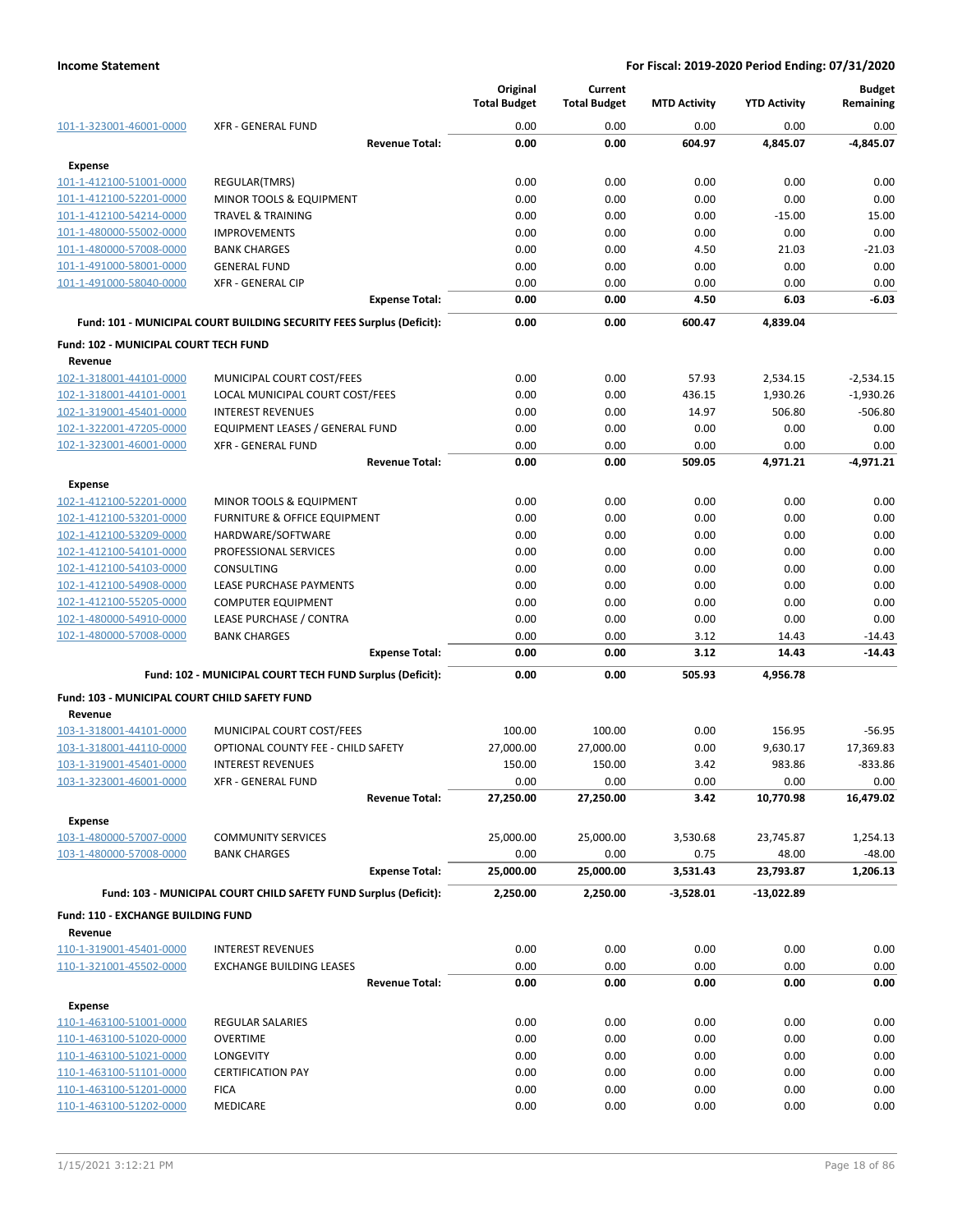|                                        |                                                       | Original<br><b>Total Budget</b> | Current<br><b>Total Budget</b> | <b>MTD Activity</b> | <b>YTD Activity</b> | <b>Budget</b><br>Remaining |
|----------------------------------------|-------------------------------------------------------|---------------------------------|--------------------------------|---------------------|---------------------|----------------------------|
| 110-1-463100-51203-0000                | <b>HEALTH INSURANCE</b>                               | 0.00                            | 0.00                           | 0.00                | 0.00                | 0.00                       |
| 110-1-463100-51204-0000                | <b>WORKERS COMPENSATION</b>                           | 0.00                            | 0.00                           | 0.00                | 0.00                | 0.00                       |
| 110-1-463100-51205-0000                | STATE UNEMPLOYMENT                                    | 0.00                            | 0.00                           | 0.00                | 0.00                | 0.00                       |
| 110-1-463100-51301-0000                | <b>TMRS</b>                                           | 0.00                            | 0.00                           | 0.00                | 0.00                | 0.00                       |
| 110-1-463100-51401-0000                | <b>CONTRA - SALARIES</b>                              | 0.00                            | 0.00                           | 0.00                | 0.00                | 0.00                       |
| 110-1-463100-52001-0000                | <b>OFFICE SUPPLIES</b>                                | 0.00                            | 0.00                           | 0.00                | 0.00                | 0.00                       |
| 110-1-463100-52101-0000                | <b>JANITORIAL SUPPLIES</b>                            | 0.00                            | 0.00                           | 0.00                | 0.00                | 0.00                       |
| 110-1-463100-52104-0000                | <b>WEARING APPAREL</b>                                | 0.00                            | 0.00                           | 0.00                | 0.00                | 0.00                       |
| 110-1-463100-52201-0000                | MINOR TOOLS & EQUIPMENT                               | 0.00                            | 0.00                           | 0.00                | 0.00                | 0.00                       |
| 110-1-463100-52203-0000                | <b>MOTOR VEHICLE FUEL</b>                             | 0.00                            | 0.00                           | 0.00                | 0.00                | 0.00                       |
| 110-1-463100-53205-0000                | <b>MOTOR VEHICLES</b>                                 | 0.00                            | 0.00                           | 0.00                | 0.00                | 0.00                       |
| 110-1-463100-53302-0000                | <b>WALKS &amp; PARKING LOTS</b>                       | 0.00                            | 0.00                           | 0.00                | 0.00                | 0.00                       |
| 110-1-463100-53402-0000                | <b>BUILDING MAINTENANCE</b>                           | 0.00                            | 0.00                           | 0.00                | 0.00                | 0.00                       |
| 110-1-463100-53403-0000                | <b>HEATING &amp; COOLING SYSTEMS</b>                  | 0.00                            | 0.00                           | 0.00                | 0.00                | 0.00                       |
| 110-1-463100-54001-0000                | <b>TELEPHONE CHARGES</b>                              | 30.37                           | 30.37                          | 0.00                | 0.00                | 30.37                      |
| 110-1-463100-54002-0000                | <b>UTILITY CHARGES</b>                                | 0.00                            | 0.00                           | 0.00                | 0.00                | 0.00                       |
| 110-1-463100-54101-0000                | PROFESSIONAL SERVICES                                 | 0.00                            | 0.00                           | 0.00                | 0.00                | 0.00                       |
| 110-1-463100-54106-0000                | <b>ATTORNEY FEES</b>                                  | 0.00                            | 0.00                           | 0.00                | 0.00                | 0.00                       |
| 110-1-463100-54112-0000                | ALARM MONITOR SERVICE                                 | 0.00                            | 0.00                           | 0.00                | 0.00                | 0.00                       |
| 110-1-463100-54214-0000                | <b>TRAVEL &amp; TRAINING</b>                          | 0.00                            | 0.00                           | 0.00                | 0.00                | 0.00                       |
| 110-1-463100-54226-0000                | <b>INSURANCE EXPENSE</b>                              | 0.00                            | 0.00                           | 0.00                | 0.00                | 0.00                       |
| 110-1-463100-55003-0000                | <b>BUILDING IMPROVEMENTS</b>                          | 0.00                            | 0.00                           | 0.00                | 0.00                | 0.00                       |
| 110-1-480000-57006-0000                | ADMINISTRATIVE EXPENSES / PAY PLAN                    | 0.00                            | 0.00                           | 0.00                | 0.00                | 0.00                       |
| 110-1-480000-57008-0000                | <b>BANK CHARGES</b>                                   | 0.00                            | 0.00                           | 0.00                | 0.00                | 0.00                       |
| 110-1-491000-58036-0000                | XFR - DEBT SERVICE FUND                               | 0.00                            | 0.00                           | 0.00                | 0.00                | 0.00                       |
|                                        | <b>Expense Total:</b>                                 | 30.37                           | 30.37                          | 0.00                | 0.00                | 30.37                      |
|                                        | Fund: 110 - EXCHANGE BUILDING FUND Surplus (Deficit): | $-30.37$                        | $-30.37$                       | 0.00                | 0.00                |                            |
| Fund: 111 - RECREATION ACTIVITIES FUND |                                                       |                                 |                                |                     |                     |                            |
| Revenue                                |                                                       |                                 |                                |                     |                     |                            |
| 111-1-319001-45401-0000                | <b>INTEREST REVENUES</b>                              | 40.00                           | 40.00                          | 0.00                | 0.00                | 40.00                      |
| 111-1-319010-45306-0000                | <b>PARK CONCESSIONS</b>                               | 22,450.00                       | 22,450.00                      | 2,481.69            | 7,102.59            | 15,347.41                  |
| 111-1-319010-45306-0001                | SPLASH KINGDOM SEASON PASSES                          | 0.00                            | 0.00                           | 0.00                | 0.00                | 0.00                       |
| 111-1-319011-44507-0000                | <b>ADULT RECREATION FEES</b>                          | 24,400.00                       | 24,400.00                      | 2,548.84            | 6,648.34            | 17,751.66                  |
| 111-1-319011-44508-0000                | YOUTH RECREATION FEES                                 | 93,450.00                       | 93,450.00                      | 2,005.00            | 31,516.01           | 61,933.99                  |
| 111-1-319011-44511-0000                | REECY DAVIS MEMBERSHIPS                               | 42,450.00                       | 42,450.00                      | 1,683.08            | 3,429.22            | 39,020.78                  |
| 111-1-319012-44509-0000                | SPECIAL EVENT FUNDING                                 | 45,703.00                       | 45,703.00                      | $-2,775.00$         | 4,070.00            | 41,633.00                  |
| 111-1-319012-45503-0000                | <b>PAVILION RENTALS</b>                               | 0.00                            | 0.00                           | 0.00                | 0.00                | 0.00                       |
| 111-1-319012-45504-0000                | <b>RECREATION FACILTY RENTAL</b>                      | 39,942.50                       | 39,942.50                      | 200.00              | 670.85              | 39,271.65                  |
| 111-1-323001-46001-0000                | XFR - GENERAL FUND                                    | 0.00                            | 0.00                           | 0.00                | 0.00                | 0.00                       |
| 111-1-323001-46008-0000                | <b>XFR - TOURISM FUND</b>                             | 0.00                            | 0.00                           | 0.00                | 0.00                | 0.00                       |
|                                        | <b>Revenue Total:</b>                                 | 268,435.50                      | 268,435.50                     | 6,143.61            | 53,437.01           | 214,998.49                 |
| <b>Expense</b>                         |                                                       |                                 |                                |                     |                     |                            |
| 111-1-451200-51001-0000                | REGULAR SALARIES / PART TIME TEMPORARY                | 69,864.00                       | 69,864.00                      | 4,184.00            | 26,058.00           | 43,806.00                  |
| 111-1-451200-51115-0000                | <b>CLOTHING ALLOWANCE</b>                             | 0.00                            | 0.00                           | 0.00                | 0.00                | 0.00                       |
| 111-1-451200-51201-0000                | <b>FICA</b>                                           | 4,331.57                        | 4,331.57                       | 259.40              | 1,656.85            | 2,674.72                   |
| 111-1-451200-51202-0000                | MEDICARE                                              | 1,013.03                        | 1,013.03                       | 60.66               | 387.48              | 625.55                     |
| 111-1-451200-51204-0000                | <b>WORKERS COMPENSATION</b>                           | 534.43                          | 534.43                         | 44.99               | 449.90              | 84.53                      |
| 111-1-451200-51205-0000                | STATE UNEMPLOYMENT                                    | 319.18                          | 319.18                         | 66.94               | 307.83              | 11.35                      |
| 111-1-451200-51301-0000                | <b>TMRS</b>                                           | 5,890.72                        | 5,890.72                       | 0.00                | 0.00                | 5,890.72                   |
| 111-1-451200-52001-0000                | <b>OFFICE SUPPLIES</b>                                | 500.00                          | 500.00                         | 124.03              | 396.92              | 103.08                     |
| 111-1-451200-52101-0000                | <b>JANITORIAL SUPPLIES</b>                            | 750.00                          | 750.00                         | 0.00                | 0.00                | 750.00                     |
| 111-1-451200-52401-0000                | YOUTH SPORT SUPPLIES                                  | 53,700.00                       | 53,700.00                      | 0.00                | 39,290.52           | 14,409.48                  |
| 111-1-451200-52403-0000                | <b>RESALE ITEMS</b>                                   | 22,812.00                       | 22,812.00                      | 2,044.63            | 3,927.03            | 18,884.97                  |
| 111-1-451200-52412-0000                | <b>ADULT SPORT SUPPLIES</b>                           | 11,450.00                       | 11,450.00                      | 287.75              | 2,904.65            | 8,545.35                   |
| 111-1-451200-53710-0000                | MAINT PARK IMPROVEMENTS                               | 0.00                            | 0.00                           | 0.00                | 0.00                | 0.00                       |
| 111-1-451200-54106-0000                | <b>ATTORNEY FEES</b>                                  | 0.00                            | 0.00                           | 0.00                | 0.00                | 0.00                       |
| 111-1-451200-54211-0000                | ADVERTISING                                           | 0.00                            | 0.00                           | 0.00                | 0.00                | 0.00                       |
| 111-1-451200-54301-0000                | SPECIAL EVENTS                                        | 37,250.00                       | 34,723.12                      | 1,156.47            | 23,457.84           | 11,265.28                  |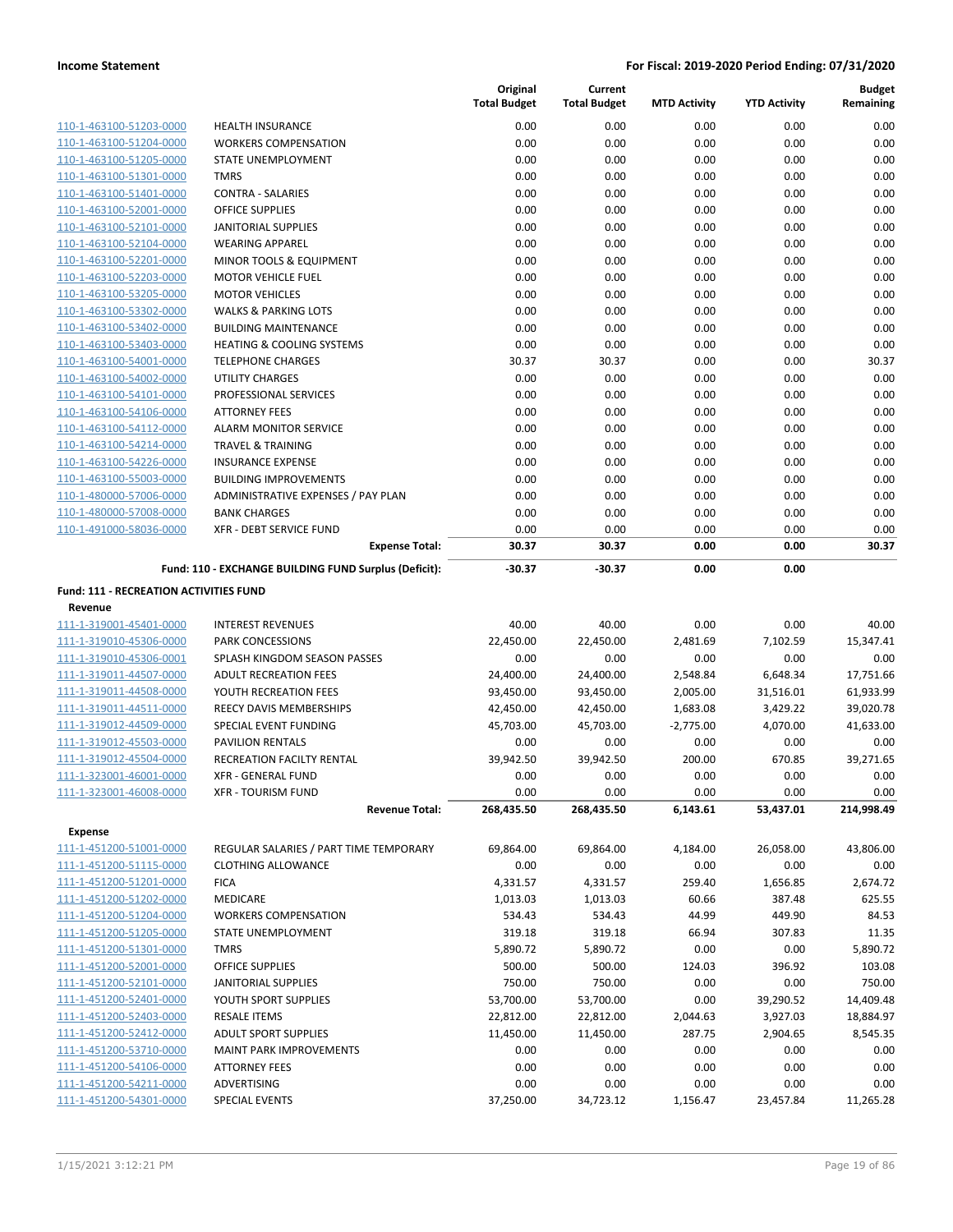|                                                         |                                                           | Original<br><b>Total Budget</b> | Current<br><b>Total Budget</b> | <b>MTD Activity</b> | <b>YTD Activity</b> | <b>Budget</b><br>Remaining |
|---------------------------------------------------------|-----------------------------------------------------------|---------------------------------|--------------------------------|---------------------|---------------------|----------------------------|
| 111-1-451200-54302-0000                                 | <b>TEAM REGISTRATION</b>                                  | 0.00                            | 0.00                           | 0.00                | 0.00                | 0.00                       |
| 111-1-451200-54303-0000                                 | ADULT OFFICIALS / INSTRUCTORS                             | 13,466.00                       | 13,466.00                      | 160.00              | 10,040.00           | 3,426.00                   |
| 111-1-451200-54304-0000                                 | <b>CONCESSION STD WRKR CONTR</b>                          | 0.00                            | 0.00                           | 0.00                | 0.00                | 0.00                       |
| 111-1-451200-54305-0000                                 | YOUTH OFFICALS/INSTRUCTORS                                | 26,166.00                       | 26,166.00                      | 0.00                | 12,229.00           | 13,937.00                  |
| 111-1-451200-55201-0000                                 | <b>EQUIPMENT PURCHASES</b>                                | 0.00                            | 0.00                           | 0.00                | 0.00                | 0.00                       |
| 111-1-480000-52003-0000                                 | <b>COPIER CHARGES</b>                                     | 2,050.00                        | 3,700.00                       | 201.82              | 2,164.44            | 1,535.56                   |
| 111-1-480000-52006-0000                                 | <b>COPIER PAPER</b>                                       | 0.00                            | 0.00                           | 0.00                | 0.00                | 0.00                       |
| 111-1-480000-57005-0000                                 | <b>ACCRUED VACATION SICK</b>                              | 0.00                            | 0.00                           | 0.00                | 666.00              | $-666.00$                  |
| 111-1-480000-57008-0000                                 | <b>BANK CHARGES</b>                                       | 2,200.00                        | 3,076.88                       | 221.48              | 2,638.44            | 438.44                     |
| 111-1-495000-58501-0000                                 | CA - GENERAL FUND                                         | 9,613.00                        | 9,613.00                       | 801.08              | 8,010.80            | 1,602.20                   |
| 111-1-495000-58701-0000                                 | CA - CENTRAL SERVICE FUND                                 | 562.00                          | 562.00                         | 46.83               | 468.30              | 93.70                      |
| 111-1-495000-58710-0000                                 | CA - INSURANCE FUND                                       | 124.00                          | 124.00                         | 10.33               | 103.30              | 20.70                      |
| 111-1-495000-58720-0000                                 | CA - MIS FUN                                              | 501.00                          | 501.00                         | 41.75               | 417.50              | 83.50                      |
|                                                         | <b>Expense Total:</b>                                     | 263,096.93                      | 263,096.93                     | 9,712.16            | 135,574.80          | 127,522.13                 |
|                                                         | Fund: 111 - RECREATION ACTIVITIES FUND Surplus (Deficit): | 5,338.57                        | 5,338.57                       | $-3,568.55$         | $-82,137.79$        |                            |
| <b>Fund: 112 - GUN RANGE FUND</b>                       |                                                           |                                 |                                |                     |                     |                            |
| Revenue<br>112-1-319001-45401-0000                      | <b>INTEREST REVENUES</b>                                  | 0.00                            | 0.00                           | 0.31                | 13.08               | $-13.08$                   |
| 112-1-319001-45601-0000                                 | MISCELLANEOUS REVENUES                                    | 1,500.00                        | 1,500.00                       | 540.00              | 1,270.00            | 230.00                     |
|                                                         | <b>Revenue Total:</b>                                     | 1,500.00                        | 1,500.00                       | 540.31              | 1,283.08            | 216.92                     |
| <b>Expense</b>                                          |                                                           |                                 |                                |                     |                     |                            |
| 112-1-421700-52001-0000                                 | <b>OFFICE SUPPLIES</b>                                    | 0.00                            | 0.00                           | 0.00                | 0.00                | 0.00                       |
| 112-1-421700-52201-0000                                 |                                                           |                                 |                                |                     |                     | 0.00                       |
|                                                         | MINOR TOOLS & EQUIPMENT                                   | 0.00                            | 0.00                           | 0.00                | 0.00                | 0.00                       |
| 112-1-421700-53202-0000                                 | MACHINE, TOOLS & IMPLMNTS                                 | 0.00<br>0.00                    | 0.00                           | 0.00                | 0.00                | 0.00                       |
| 112-1-421700-53707-0000                                 | <b>MAINT - GROUNDS</b>                                    |                                 | 0.00                           | 0.00                | 0.00                |                            |
| 112-1-421700-54106-0000                                 | <b>ATTORNEY FEES</b>                                      | 0.00                            | 0.00                           | 0.00                | 0.00                | 0.00                       |
| 112-1-421700-54501-0000                                 | <b>SPECIAL SERVICES</b>                                   | 1,000.00                        | 1,000.00                       | 216.50              | 866.00              | 134.00                     |
| 112-1-421700-55012-0000                                 | CONSTRUCTION                                              | 0.00                            | 0.00                           | 0.00                | 0.00                | 0.00                       |
| 112-1-480000-57008-0000                                 | <b>BANK CHARGES</b>                                       | 0.00                            | 0.00                           | 0.07                | 0.39                | $-0.39$<br>0.00            |
| 112-1-491000-58001-0000                                 | <b>XFR - GENERAL FUND</b><br><b>Expense Total:</b>        | 0.00<br>1,000.00                | 0.00<br>1,000.00               | 0.00<br>216.57      | 0.00<br>866.39      | 133.61                     |
|                                                         | Fund: 112 - GUN RANGE FUND Surplus (Deficit):             | 500.00                          | 500.00                         | 323.74              | 416.69              |                            |
|                                                         |                                                           |                                 |                                |                     |                     |                            |
| Fund: 113 - HOTEL / MOTEL OCCUPANCY TAX FUND<br>Revenue |                                                           |                                 |                                |                     |                     |                            |
| 113-1-000000-93692-0502                                 | <b>ATTORNEY FEES</b>                                      | 0.00                            | 0.00                           | 0.00                | 0.00                | 0.00                       |
| 113-1-313005-41402-0000                                 | HOTEL/MOTEL OCCUPANCY TAX                                 | 573,097.00                      | 573,097.00                     | 47,471.52           | 404,112.68          | 168,984.32                 |
| 113-1-319001-45401-0000                                 | <b>INTEREST REVENUES</b>                                  | 5,000.00                        | 5,000.00                       | 130.84              | 4,838.45            | 161.55                     |
|                                                         | <b>Revenue Total:</b>                                     | 578,097.00                      | 578,097.00                     | 47,602.36           | 408,951.13          | 169,145.87                 |
| <b>Expense</b>                                          |                                                           |                                 |                                |                     |                     |                            |
| 113-1-442200-51021-0000                                 | LONGEVITY                                                 | 0.00                            | 0.00                           | 0.00                | 0.00                | 0.00                       |
| 113-1-457100-54205-0000                                 | <b>BUSINESS MEALS</b>                                     | 500.00                          | 500.00                         | 0.00                | 50.00               | 450.00                     |
| 113-1-458100-51001-0000                                 | <b>REGULAR</b>                                            | 42,074.39                       | 42,074.39                      | 2,036.56            | 27,403.57           | 14,670.82                  |
| 113-1-458100-51011-0000                                 | PART TIME TEMPORARY                                       | 0.00                            | 0.00                           | 0.00                | 0.00                | 0.00                       |
| 113-1-458100-51020-0000                                 | <b>OVERTIME</b>                                           | 22.50                           | 22.50                          | 0.00                | 384.61              | $-362.11$                  |
| 113-1-458100-51021-0000                                 | <b>LONGEVITY</b>                                          | 360.00                          | 360.00                         | 0.00                | 246.00              | 114.00                     |
| 113-1-458100-51101-0000                                 | <b>CERTIFICATION PAY</b>                                  | 0.00                            | 0.00                           | 0.00                | 0.00                | 0.00                       |
| 113-1-458100-51116-0000                                 | <b>CAR ALLOWANCE</b>                                      | 1,200.00                        | 1,200.00                       | 92.30               | 969.15              | 230.85                     |
| 113-1-458100-51117-0000                                 | <b>CELL PHONE ALLOWANCE</b>                               | 585.00                          | 585.00                         | 45.00               | 480.57              | 104.43                     |
| 113-1-458100-51201-0000                                 | <b>FICA</b>                                               | 2,743.00                        | 2,743.00                       | 129.06              | 1,767.93            | 975.07                     |
| 113-1-458100-51202-0000                                 | <b>MEDICARE</b>                                           | 641.51                          | 641.51                         | 30.18               | 413.45              | 228.06                     |
| 113-1-458100-51203-0000                                 | <b>HEALTH INSURANCE</b>                                   | 10,991.00                       | 10,991.00                      | 915.92              | 9,159.20            | 1,831.80                   |
| 113-1-458100-51204-0000                                 | <b>WORKERS COMPENSATION</b>                               | 699.03                          | 699.03                         | 58.85               | 588.50              | 110.53                     |
| 113-1-458100-51205-0000                                 | UNEMPLOYMENT                                              | 64.35                           | 64.35                          | 0.00                | 5.70                | 58.65                      |
| 113-1-458100-51301-0000                                 | <b>TMRS</b>                                               | 4,956.20                        | 4,956.20                       | 234.18              | 3,186.35            | 1,769.85                   |
| 113-1-458100-52001-0000                                 | OFFICE SUPPLIES                                           | 400.00                          | 400.00                         | 0.00                | 443.11              | $-43.11$                   |
| 113-1-458100-52002-0000                                 | POSTAGE / FREIGHT                                         | 1,000.00                        | 1,000.00                       | 56.15               | 339.01              | 660.99                     |
| 113-1-458100-54101-0000                                 | PROFESSIONAL SERVICES                                     | 20,000.00                       | 20,000.00                      | 0.00                | 7,300.00            | 12,700.00                  |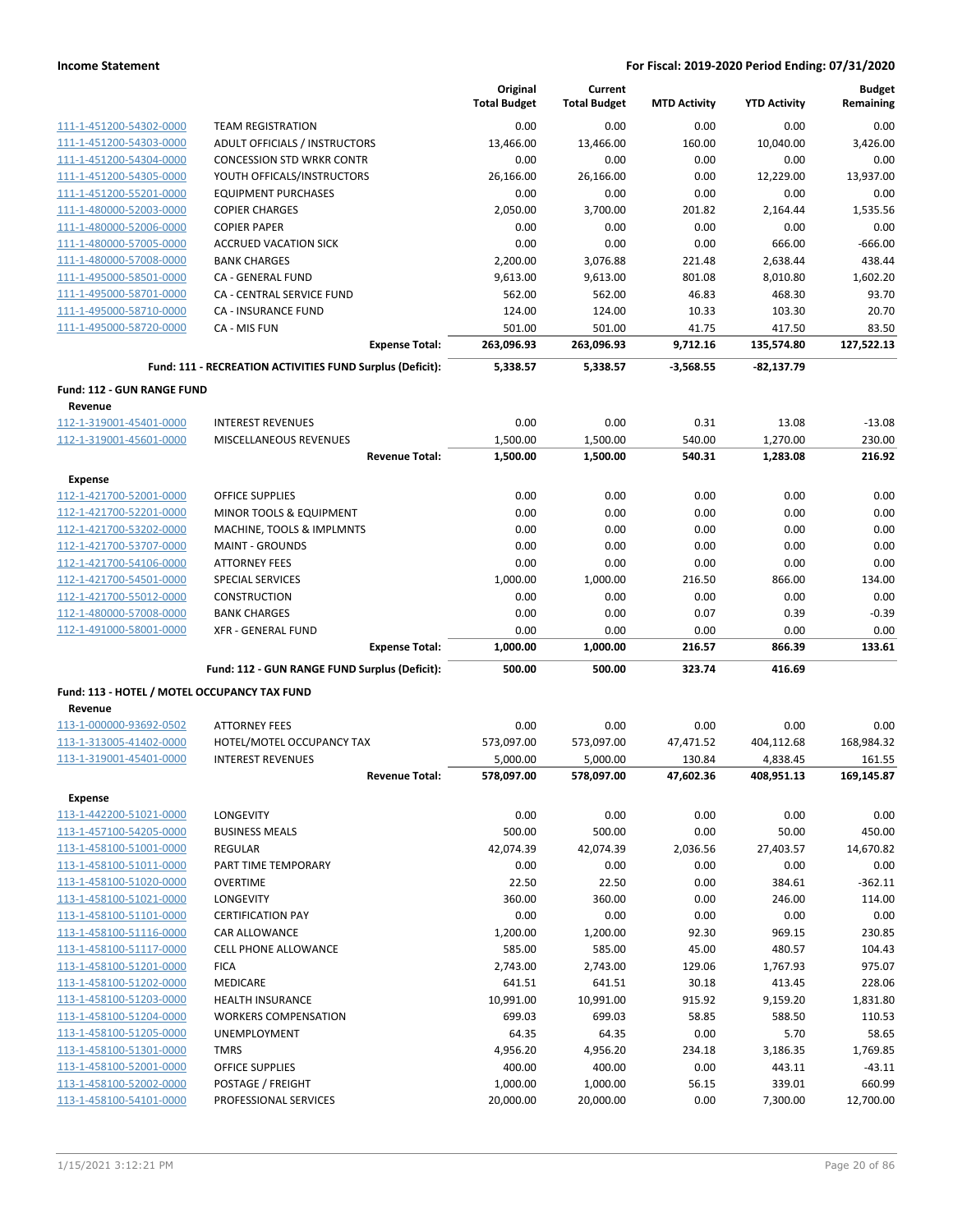|                                              |                                                                 | Original<br><b>Total Budget</b> | Current<br><b>Total Budget</b> | <b>MTD Activity</b> | <b>YTD Activity</b> | <b>Budget</b><br>Remaining |
|----------------------------------------------|-----------------------------------------------------------------|---------------------------------|--------------------------------|---------------------|---------------------|----------------------------|
| 113-1-458100-54105-0000                      | <b>MARKETING</b>                                                | 10,000.00                       | 10,000.00                      | 3,760.00            | 3,930.25            | 6,069.75                   |
| 113-1-458100-54106-0000                      | <b>ATTORNEY FEES</b>                                            | 0.00                            | 0.00                           | 0.00                | 0.00                | 0.00                       |
| 113-1-458100-54201-0000                      | MEMBERSHIPS & SUBSCRIPTIONS                                     | 1,500.00                        | 1,500.00                       | 225.00              | 765.00              | 735.00                     |
| 113-1-458100-54211-0000                      | ADVERTISING                                                     | 55,000.00                       | 55,000.00                      | 3,015.00            | 35,001.00           | 19.999.00                  |
| 113-1-458100-54212-0000                      | <b>PRINTING</b>                                                 | 5,000.00                        | 5,000.00                       | 0.00                | 0.00                | 5,000.00                   |
| 113-1-458100-54214-0000                      | TRAVEL/TRAINING EXPENSE                                         | 2,500.00                        | 2,500.00                       | 600.00              | 600.00              | 1,900.00                   |
| 113-1-458100-54301-0000                      | <b>SPECIAL EVENTS</b>                                           | 15,000.00                       | 15,000.00                      | 0.00                | 10,303.75           | 4,696.25                   |
| 113-1-458100-54523-0000                      | PROPOSED EVENTS                                                 | 0.00                            | 0.00                           | 0.00                | 0.00                | 0.00                       |
| 113-1-458100-54525-0000                      | <b>SPORTS TOURNAMENTS</b>                                       | 0.00                            | 0.00                           | 0.00                | 0.00                | 0.00                       |
| 113-1-458100-55203-0000                      | <b>FURNITURE/OFFICE EQUIP</b>                                   | 600.00                          | 600.00                         | 0.00                | 0.00                | 600.00                     |
| 113-1-480000-55002-0000                      | <b>IMPROVEMENTS</b>                                             | 0.00                            | 0.00                           | 0.00                | 0.00                | 0.00                       |
| 113-1-480000-57008-0000                      | <b>BANK CHARGES</b>                                             | 0.00                            | 0.00                           | 27.42               | 136.03              | $-136.03$                  |
| 113-1-491000-58001-0000                      | <b>XFR - GENERAL FUND</b>                                       | 145,000.00                      | 145,000.00                     | 12,083.33           | 120,833.30          | 24,166.70                  |
| 113-1-491000-58011-0000                      | <b>XFR - RECREATION FUND</b>                                    | 0.00                            | 0.00                           | 0.00                | 0.00                | 0.00                       |
| 113-1-491000-58014-0000                      | XFR - VENUE MGMT FUND                                           | 160,000.00                      | 160,000.00                     | 13,333.33           | 133,333.30          | 26,666.70                  |
| 113-1-491000-58035-0000                      | XFR - DEBT SERVICE FUND                                         | 0.00                            | 0.00                           | 0.00                | 0.00                | 0.00                       |
| 113-1-491000-58040-0000                      | <b>XFR - GENERAL CIP FUND</b>                                   | 47,747.00                       | 47,747.00                      | 3,978.92            | 39,789.20           | 7,957.80                   |
| 113-1-491000-58101-0000                      | <b>XFR - UTILITY FUND</b>                                       | 45,000.00                       | 45,000.00                      | 3,750.00            | 37,500.00           | 7,500.00                   |
| 113-1-491000-58201-0000                      | XFR - CENTRAL SERVICES FUND                                     | 0.00                            | 0.00                           | 0.00                | 0.00                | 0.00                       |
|                                              | <b>Expense Total:</b>                                           | 573,583.98                      | 573,583.98                     | 44,371.20           | 434,928.98          | 138,655.00                 |
|                                              | Fund: 113 - HOTEL / MOTEL OCCUPANCY TAX FUND Surplus (Deficit): | 4,513.02                        | 4,513.02                       | 3,231.16            | $-25,977.85$        |                            |
| Fund: 114 - VENUE MANAGEMENT FUND<br>Revenue |                                                                 |                                 |                                |                     |                     |                            |
| 114-1-318001-44106-0000                      | <b>SECURITY FEES</b>                                            | 0.00                            | 0.00                           | 0.00                | 0.00                | 0.00                       |
| 114-1-319001-45401-0000                      | <b>INTEREST REVENUES</b>                                        | 0.00                            | 0.00                           | 0.00                | 0.00                | 0.00                       |
| 114-1-319001-45601-0000                      | MISCELLANEOUS REVENUES                                          | 0.00                            | 0.00                           | 0.00                | 0.00                | 0.00                       |
| 114-1-319001-45604-0000                      | OTHER REVENUE / OVER/SHORT                                      | 0.00                            | 0.00                           | 0.00                | 0.00                | 0.00                       |
| 114-1-319010-45306-0000                      | <b>CONCESSIONS</b>                                              | 1,008.00                        | 1,008.00                       | 0.00                | 178.55              | 829.45                     |
| 114-1-319030-45506-0000                      | <b>AUDITORIUM RENTALS</b>                                       | 32,035.00                       | 32,035.00                      | 4,916.50            | 17,029.00           | 15,006.00                  |
| 114-1-319031-45505-0000                      | <b>CIVIC CENTER RENTALS</b>                                     | 48,696.00                       | 48,696.00                      | 735.00              | 18,063.00           | 30,633.00                  |
| 114-1-319031-45520-0000                      | <b>LOCATION FEES</b>                                            | 0.00                            | 0.00                           | 0.00                | 0.00                | 0.00                       |
| 114-1-319032-44509-0000                      | SPECIAL EVENTS/SPONSORS                                         | 4,981.00                        | 4,981.00                       | $-2,500.00$         | 0.00                | 4,981.00                   |
| 114-1-319033-45307-0000                      | <b>TICKET SALES</b>                                             | 95,000.00                       | 95,000.00                      | 0.00                | 0.00                | 95,000.00                  |
| 114-1-323001-46008-0000                      | <b>XFR - TOURISM FUND</b>                                       | 160,000.00                      | 160,000.00                     | 13,333.33           | 133,333.30          | 26,666.70                  |
|                                              | <b>Revenue Total:</b>                                           | 341,720.00                      | 341,720.00                     | 16,484.83           | 168,603.85          | 173,116.15                 |
| <b>Expense</b>                               |                                                                 |                                 |                                |                     |                     |                            |
| 114-1-457100-51001-0000                      | <b>REGULAR SALARIES</b>                                         | 26,474.39                       | 26,474.39                      | 3,404.56            | 30,819.31           | $-4,344.92$                |
| 114-1-457100-51020-0000                      | <b>OVERTIME</b>                                                 | 11,000.00                       | 11,000.00                      | 0.00                | 161.89              | 10,838.11                  |
| 114-1-457100-51021-0000                      | <b>LONGEVITY</b>                                                | 318.00                          | 318.00                         | 0.00                | 159.00              | 159.00                     |
| 114-1-457100-51101-0000                      | <b>CERTIFICATION PAY</b>                                        | 0.00                            | 0.00                           | 0.00                | 0.00                | 0.00                       |
| 114-1-457100-51116-0000                      | <b>CAR ALLOWANCE</b>                                            | 1,200.00                        | 1,200.00                       | 92.32               | 1,061.67            | 138.33                     |
| 114-1-457100-51117-0000                      | <b>CELL PHONE ALLOWANCE</b>                                     | 585.00                          | 585.00                         | 45.00               | 480.58              | 104.42                     |
| 114-1-457100-51201-0000                      | <b>FICA</b>                                                     | 1,771.80                        | 1,771.80                       | 221.88              | 2,043.13            | $-271.33$                  |
| 114-1-457100-51202-0000                      | MEDICARE                                                        | 414.37                          | 414.37                         | 51.90               | 477.90              | $-63.53$                   |
| 114-1-457100-51203-0000                      | <b>HEALTH INSURANCE</b>                                         | 5,495.50                        | 5,495.50                       | 458.00              | 4,580.00            | 915.50                     |
| 114-1-457100-51204-0000                      | <b>WORKERS COMPENSATION</b>                                     | 658.42                          | 658.42                         | 55.37               | 553.70              | 104.72                     |
| 114-1-457100-51205-0000                      | STATE UNEMPLOYMENT                                              | 32.18                           | 32.18                          | 0.00                | 51.78               | $-19.60$                   |
| 114-1-457100-51301-0000                      | <b>TMRS</b>                                                     | 3,201.38                        | 3,201.38                       | 408.84              | 3,769.89            | $-568.51$                  |
| 114-1-457100-51401-0000                      | <b>CONTRA - SALARIES</b>                                        | 0.00                            | 0.00                           | 0.00                | 0.00                | 0.00                       |
| 114-1-457100-52001-0000                      | <b>OFFICE SUPPLIES</b>                                          | 250.00                          | 250.00                         | 0.00                | 447.50              | $-197.50$                  |
| 114-1-457100-52002-0000                      | POSTAGE / FREIGHT                                               | 200.00                          | 200.00                         | 0.00                | 12.12               | 187.88                     |
| 114-1-457100-52102-0000                      | REFERENCE SUPPLIES                                              | 0.00                            | 0.00                           | 0.00                | 0.00                | 0.00                       |
| 114-1-457100-52103-0000                      | <b>MEETING SUPPLIES</b>                                         | 0.00                            | 0.00                           | 0.00                | 0.00                | 0.00                       |
| 114-1-457100-52201-0000                      | MINOR TOOLS & EQUIPMENT                                         | 2,500.00                        | 2,500.00                       | 0.00                | 332.16              | 2,167.84                   |
| 114-1-457100-52403-0000                      | <b>RESALE ITEMS</b>                                             | 1,500.00                        | 1,500.00                       | 0.00                | 0.00                | 1,500.00                   |
| 114-1-457100-53702-0000                      | <b>AUDTIORIUM MAINTENANCE</b>                                   | 10,000.00                       | 10,000.00                      | 104.65              | 2,594.91            | 7,405.09                   |
| 114-1-457100-53704-0000                      | <b>CIVIC CENTER</b>                                             | 6,000.00                        | 6,000.00                       | 7,612.95            | 8,611.08            | $-2,611.08$                |
| 114-1-457100-54001-0000                      | <b>TELEPHONE CHARGES</b>                                        | 450.00                          | 450.00                         | 0.00                | 0.00                | 450.00                     |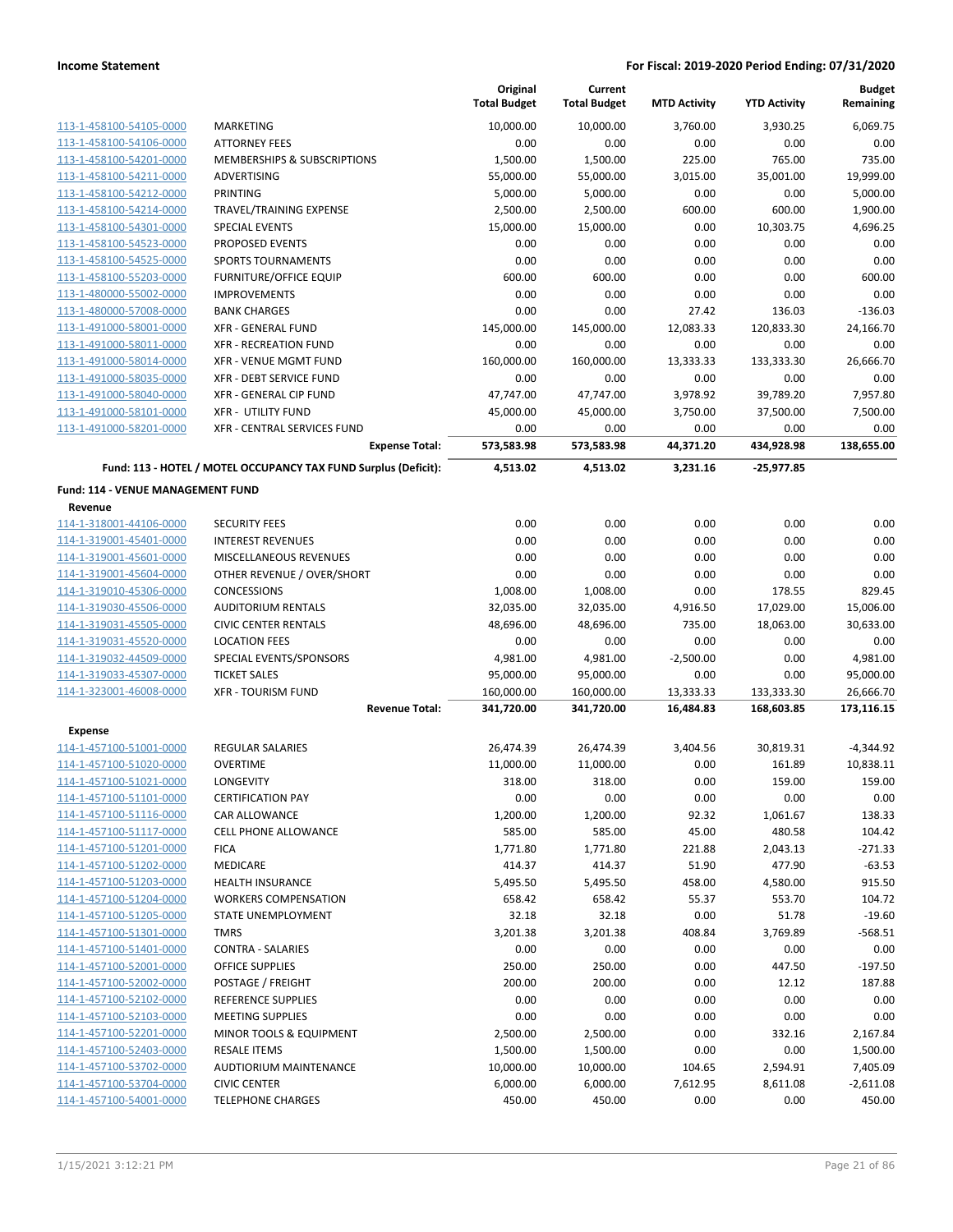|                                    |                                                      | Original<br><b>Total Budget</b> | Current<br><b>Total Budget</b> | <b>MTD Activity</b> | <b>YTD Activity</b> | <b>Budget</b><br>Remaining |
|------------------------------------|------------------------------------------------------|---------------------------------|--------------------------------|---------------------|---------------------|----------------------------|
| 114-1-457100-54005-0000            | CIVIC CENTER UTILITY CHARGES                         | 0.00                            | 0.00                           | 2,553.87            | 18,844.23           | $-18,844.23$               |
| 114-1-457100-54101-0000            | PROFESSIONAL SERVICES                                | 0.00                            | 0.00                           | 0.00                | 0.00                | 0.00                       |
| 114-1-457100-54105-0000            | MARKETING                                            | 4,500.00                        | 4,500.00                       | 0.00                | 753.87              | 3,746.13                   |
| 114-1-457100-54106-0000            | <b>ATTORNEY FEES</b>                                 | 0.00                            | 0.00                           | 0.00                | 0.00                | 0.00                       |
| 114-1-457100-54201-0000            | MEMBERSHIPS & SUBSCRIPTIONS                          | 2,000.00                        | 2,000.00                       | 366.00              | 1,649.00            | 351.00                     |
| 114-1-457100-54205-0000            | <b>BUSINESS MEALS</b>                                | 250.00                          | 250.00                         | 0.00                | 0.00                | 250.00                     |
| 114-1-457100-54211-0000            | ADVERTISING                                          | 30,000.00                       | 30,000.00                      | 1,085.00            | 25,671.53           | 4,328.47                   |
| 114-1-457100-54214-0000            | <b>TRAVEL &amp; TRAINING</b>                         | 500.00                          | 500.00                         | 0.00                | 0.00                | 500.00                     |
| 114-1-457100-54301-0000            | <b>SPECIAL EVENTS</b>                                | 78,500.00                       | 78,500.00                      | 0.00                | 50,803.45           | 27,696.55                  |
| 114-1-457100-55203-0000            | OFFICE FURN & EQUIPMENT                              | 0.00                            | 0.00                           | 0.00                | 0.00                | 0.00                       |
| 114-1-480000-52003-0000            | <b>COPIER CHARGES</b>                                | 0.00                            | 0.00                           | 100.91              | 1,458.08            | $-1,458.08$                |
| 114-1-480000-52006-0000            | <b>COPIER PAPER</b>                                  | 0.00                            | 0.00                           | 0.00                | 0.00                | 0.00                       |
| 114-1-480000-57005-0000            | <b>ACCRUED VAC &amp; SICK PAY</b>                    | 0.00                            | 0.00                           | 0.00                | 0.00                | 0.00                       |
| 114-1-480000-57008-0000            | <b>BANK CHARGES</b>                                  | 0.00                            | 0.00                           | 158.70              | 3,726.20            | $-3,726.20$                |
| 114-1-495000-58501-0000            | CA - GENERAL FUND                                    | 3,004.00                        | 3,004.00                       | 250.33              | 2,503.30            | 500.70                     |
| 114-1-495000-58701-0000            | CA - CENTRAL SERVICE FUND                            | 258.00                          | 258.00                         | 21.50               | 215.00              | 43.00                      |
| 114-1-495000-58710-0000            | <b>CA - INSURANCE FUND</b>                           | 253.00                          | 253.00                         | 21.08               | 210.80              | 42.20                      |
| 114-1-495000-58720-0000            | CA - MIS FUN                                         | 1,385.00                        | 1,385.00                       | 115.42              | 1,154.20            | 230.80                     |
|                                    | <b>Expense Total:</b>                                | 192,701.04                      | 192,701.04                     | 17,128.28           | 163,146.28          | 29,554.76                  |
|                                    | Fund: 114 - VENUE MANAGEMENT FUND Surplus (Deficit): | 149,018.96                      | 149,018.96                     | $-643.45$           | 5,457.57            |                            |
| Fund: 115 - TIRZ FUND              |                                                      |                                 |                                |                     |                     |                            |
| Revenue<br>115-1-311001-41101-0000 | <b>REAL PROPERTY TAXES</b>                           | 0.00                            | 0.00                           | 0.00                | 0.00                | 0.00                       |
| 115-1-311002-41102-0000            | <b>DELINQUENT TAXES</b>                              | 0.00                            | 0.00                           | 0.00                | 0.00                | 0.00                       |
| 115-1-319001-45401-0000            | <b>INTEREST REVENUES</b>                             | 0.00                            | 0.00                           | 0.00                | 0.00                | 0.00                       |
|                                    | <b>Revenue Total:</b>                                | 0.00                            | 0.00                           | 0.00                | 0.00                | 0.00                       |
| <b>Expense</b>                     |                                                      |                                 |                                |                     |                     |                            |
| 115-1-416100-52102-0000            | <b>BOOKS / REF SUPPLIES</b>                          | 0.00                            | 0.00                           | 0.00                | 0.00                | 0.00                       |
| 115-1-416100-54101-0000            | PROFESSIONAL SERVICES                                | 0.00                            | 0.00                           | 0.00                | 0.00                | 0.00                       |
| 115-1-416100-54103-0000            | <b>CONSULTING</b>                                    | 0.00                            | 0.00                           | 0.00                | 0.00                | 0.00                       |
| 115-1-416100-54214-0000            | <b>TRAVEL &amp; TRAINING</b>                         | 0.00                            | 0.00                           | 0.00                | 0.00                | 0.00                       |
| 115-1-480000-57008-0000            | <b>BANK CHARGES</b>                                  | 0.00                            | 0.00                           | 0.00                | 0.00                | 0.00                       |
|                                    | <b>Expense Total:</b>                                | 0.00                            | 0.00                           | 0.00                | 0.00                | 0.00                       |
|                                    | Fund: 115 - TIRZ FUND Surplus (Deficit):             | 0.00                            | 0.00                           | 0.00                | 0.00                |                            |
| Fund: 116 - ROADWAY IMPACT FEE 1   |                                                      |                                 |                                |                     |                     |                            |
| Revenue                            |                                                      |                                 |                                |                     |                     |                            |
| 116-1-318001-44405-0000            | OTHER REVENUES / IMPACT FEE REVENU                   | 0.00                            | 0.00                           | 0.00                | 0.00                | 0.00                       |
| 116-1-319001-45401-0000            | <b>INTEREST REVENUES</b>                             | 0.00                            | 0.00                           | 0.00                | 0.00                | 0.00                       |
|                                    | <b>Revenue Total:</b>                                | 0.00                            | 0.00                           | 0.00                | 0.00                | 0.00                       |
| <b>Expense</b>                     |                                                      |                                 |                                |                     |                     |                            |
| 116-1-431200-55098-0000            | REIMBURSMENT                                         | 0.00                            | 0.00                           | 0.00                | 0.00                | 0.00                       |
| 116-1-480000-57008-0000            | <b>BANK CHARGES</b>                                  | 0.00                            | 0.00                           | 0.00                | 0.00                | 0.00                       |
| 116-1-491000-58040-0000            | XFR - GENERAL CIP FUND                               | 0.00                            | 0.00                           | 0.00                | 0.00                | 0.00                       |
|                                    | <b>Expense Total:</b>                                | 0.00                            | 0.00                           | 0.00                | 0.00                | 0.00                       |
|                                    | Fund: 116 - ROADWAY IMPACT FEE 1 Surplus (Deficit):  | 0.00                            | 0.00                           | 0.00                | 0.00                |                            |
| Fund: 117 - ROADWAY IMPACT FEE 2   |                                                      |                                 |                                |                     |                     |                            |
| Revenue                            |                                                      |                                 |                                |                     |                     |                            |
| 117-1-318001-44405-0000            | OTHER REVENUES / IMPACT FEE REVENU                   | 0.00                            | 0.00                           | 0.00                | 0.00                | 0.00                       |
| 117-1-319001-45401-0000            | <b>INTEREST REVENUES</b>                             | 0.00                            | 0.00                           | 0.00                | 0.00                | 0.00                       |
|                                    | <b>Revenue Total:</b>                                | 0.00                            | 0.00                           | 0.00                | 0.00                | 0.00                       |
| <b>Expense</b>                     |                                                      |                                 |                                |                     |                     |                            |
| 117-1-431200-55098-0000            | REIMBURSMENT                                         | 0.00                            | 0.00                           | 0.00                | 0.00                | 0.00                       |
| 117-1-480000-57008-0000            | <b>BANK CHARGES</b>                                  | 0.00                            | 0.00                           | 0.00                | 0.00                | 0.00                       |
| 117-1-491000-58040-0000            | XFR - GENERAL CIP FUND                               | 0.00                            | 0.00                           | 0.00                | 0.00                | 0.00                       |
|                                    | <b>Expense Total:</b>                                | 0.00                            | 0.00                           | 0.00                | 0.00                | 0.00                       |
|                                    | Fund: 117 - ROADWAY IMPACT FEE 2 Surplus (Deficit):  | 0.00                            | 0.00                           | 0.00                | 0.00                |                            |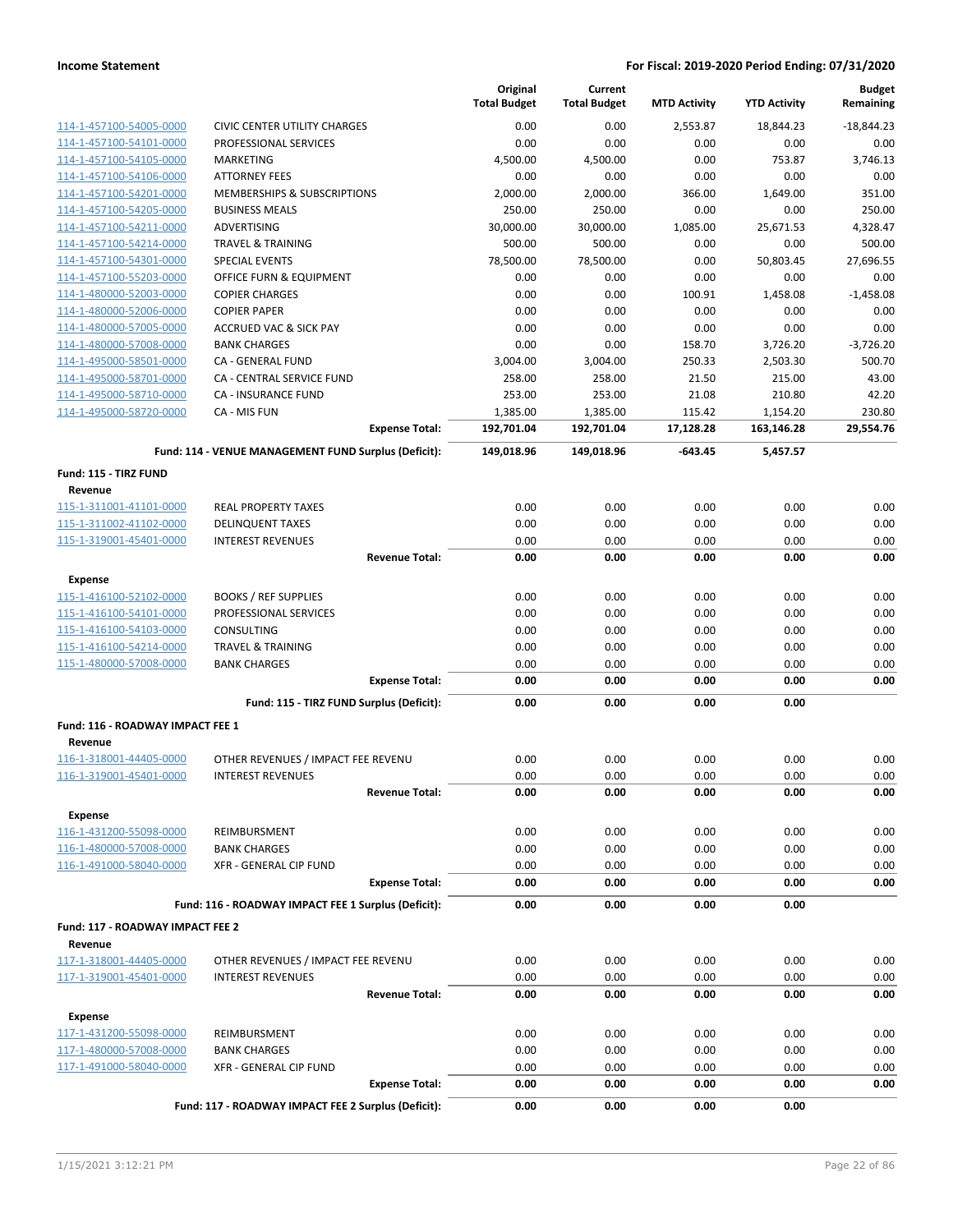|                                                    |                                                                      | Original            | Current             |                     |                     | <b>Budget</b> |
|----------------------------------------------------|----------------------------------------------------------------------|---------------------|---------------------|---------------------|---------------------|---------------|
|                                                    |                                                                      | <b>Total Budget</b> | <b>Total Budget</b> | <b>MTD Activity</b> | <b>YTD Activity</b> | Remaining     |
| Fund: 118 - ROADWAY IMPACT FEE 3                   |                                                                      |                     |                     |                     |                     |               |
| Revenue<br>118-1-318001-44405-0000                 | OTHER REVENUES / IMPACT FEE REVENU                                   | 0.00                | 0.00                | 0.00                | 0.00                | 0.00          |
| 118-1-319001-45401-0000                            | <b>INTEREST REVENUES</b>                                             | 0.00                | 0.00                | 0.00                | 0.00                | 0.00          |
|                                                    | <b>Revenue Total:</b>                                                | 0.00                | 0.00                | 0.00                | 0.00                | 0.00          |
| <b>Expense</b>                                     |                                                                      |                     |                     |                     |                     |               |
| 118-1-431200-55098-0000                            | REIMBURSMENT                                                         | 0.00                | 0.00                | 0.00                | 0.00                | 0.00          |
| 118-1-480000-57008-0000                            | <b>BANK CHARGES</b>                                                  | 0.00                | 0.00                | 0.00                | 0.00                | 0.00          |
| 118-1-491000-58040-0000                            | XFR - GENERAL CIP FUND                                               | 0.00                | 0.00                | 0.00                | 0.00                | 0.00          |
|                                                    | <b>Expense Total:</b>                                                | 0.00                | 0.00                | 0.00                | 0.00                | 0.00          |
|                                                    | Fund: 118 - ROADWAY IMPACT FEE 3 Surplus (Deficit):                  | 0.00                | 0.00                | 0.00                | 0.00                |               |
|                                                    |                                                                      |                     |                     |                     |                     |               |
| Fund: 119 - ROADWAY IMPACT FEE 4                   |                                                                      |                     |                     |                     |                     |               |
| Revenue<br>119-1-318001-44405-0000                 | OTHER REVENUES / IMPACT FEE REVENU                                   | 0.00                | 0.00                | 0.00                | 0.00                | 0.00          |
| 119-1-319001-45401-0000                            | <b>INTEREST REVENUES</b>                                             | 0.00                | 0.00                | 0.00                | 0.00                | 0.00          |
|                                                    | <b>Revenue Total:</b>                                                | 0.00                | 0.00                | 0.00                | 0.00                | 0.00          |
|                                                    |                                                                      |                     |                     |                     |                     |               |
| <b>Expense</b>                                     |                                                                      | 0.00                | 0.00                | 0.00                | 0.00                | 0.00          |
| 119-1-431200-55098-0000<br>119-1-480000-57008-0000 | REIMBURSMENT<br><b>BANK CHARGES</b>                                  | 0.00                | 0.00                | 0.00                | 0.00                | 0.00          |
| 119-1-491000-58040-0000                            | <b>XFR - GENERAL CIP FUND</b>                                        | 0.00                | 0.00                | 0.00                | 0.00                | 0.00          |
|                                                    | <b>Expense Total:</b>                                                | 0.00                | 0.00                | 0.00                | 0.00                | 0.00          |
|                                                    |                                                                      |                     |                     |                     |                     |               |
|                                                    | Fund: 119 - ROADWAY IMPACT FEE 4 Surplus (Deficit):                  | 0.00                | 0.00                | 0.00                | 0.00                |               |
|                                                    | Fund: 120 - BROWNSFIELD HAZARDOUS WASTE EPA GRANT                    |                     |                     |                     |                     |               |
| Revenue                                            |                                                                      |                     |                     |                     |                     |               |
| 120-1-310001-43101-0000<br>120-1-319001-45401-0000 | <b>GRANT REVENUE FEDERAL</b><br><b>INTEREST REVENUES</b>             | 0.00<br>0.00        | 0.00<br>0.00        | 0.00<br>0.00        | 0.00<br>0.00        | 0.00<br>0.00  |
|                                                    | <b>Revenue Total:</b>                                                | 0.00                | 0.00                | 0.00                | 0.00                | 0.00          |
|                                                    |                                                                      |                     |                     |                     |                     |               |
| <b>Expense</b>                                     |                                                                      |                     |                     |                     |                     |               |
| 120-1-441100-52112-0000<br>120-1-441100-52130-0000 | <b>OTHER SUPPLIES</b><br><b>MISC SUPPLIES</b>                        | 0.00<br>0.00        | 0.00<br>0.00        | 0.00<br>0.00        | 0.00<br>0.00        | 0.00<br>0.00  |
| 120-1-441100-54111-0000                            | <b>GRANT MANAGEMENT</b>                                              | 0.00                | 0.00                | 0.00                | 0.00                | 0.00          |
| 120-1-441100-54214-0000                            | TRAVEL & TRAINING                                                    | 0.00                | 0.00                | 0.00                | 0.00                | 0.00          |
| 120-1-441100-54411-0000                            | <b>ENVIRONMENTAL SERVICES</b>                                        | 0.00                | 0.00                | 0.00                | 0.00                | 0.00          |
| 120-1-480000-57008-0000                            | <b>BANK CHARGES</b>                                                  | 0.00                | 0.00                | 0.00                | 0.00                | 0.00          |
| 120-1-491000-58001-0000                            | <b>GENERAL FUND</b>                                                  | 0.00                | 0.00                | 0.00                | 0.00                | 0.00          |
|                                                    | <b>Expense Total:</b>                                                | 0.00                | 0.00                | 0.00                | 0.00                | 0.00          |
|                                                    | Fund: 120 - BROWNSFIELD HAZARDOUS WASTE EPA GRANT Surplus (Deficit): | 0.00                | 0.00                | 0.00                | 0.00                |               |
| Fund: 121 - BROWNSFIELD PETROLEUM EPA GRANT        |                                                                      |                     |                     |                     |                     |               |
| Revenue                                            |                                                                      |                     |                     |                     |                     |               |
| 121-1-310001-43101-0000                            | <b>GRANT REVENUE FEDERAL</b>                                         | 0.00                | 0.00                | 0.00                | 0.00                | 0.00          |
| 121-1-319001-45401-0000                            | <b>INTEREST REVENUES</b>                                             | 0.00                | 0.00                | 0.00                | 0.00                | 0.00          |
|                                                    | <b>Revenue Total:</b>                                                | 0.00                | 0.00                | 0.00                | 0.00                | 0.00          |
| <b>Expense</b>                                     |                                                                      |                     |                     |                     |                     |               |
| 121-1-441100-52112-0000                            | <b>OTHER SUPPLIES</b>                                                | 0.00                | 0.00                | 0.00                | 0.00                | 0.00          |
| 121-1-441100-52130-0000                            | <b>MISC SUPPLIES</b>                                                 | 0.00                | 0.00                | 0.00                | 0.00                | 0.00          |
| 121-1-441100-54111-0000                            | <b>GRANT MANAGEMENT</b>                                              | 0.00                | 0.00                | 0.00                | 0.00                | 0.00          |
| 121-1-441100-54214-0000                            | TRAVEL & TRAINING                                                    | 0.00                | 0.00                | 0.00                | 0.00                | 0.00          |
| 121-1-441100-54411-0000                            | <b>ENVIRONMENTAL SERVICES</b>                                        | 0.00                | 0.00                | 0.00                | 0.00                | 0.00          |
| 121-1-480000-57008-0000                            | <b>BANK CHARGES</b>                                                  | 0.00                | 0.00                | 0.00                | 0.00                | 0.00          |
|                                                    | <b>Expense Total:</b>                                                | 0.00                | 0.00                | 0.00                | 0.00                | 0.00          |
|                                                    | Fund: 121 - BROWNSFIELD PETROLEUM EPA GRANT Surplus (Deficit):       | 0.00                | 0.00                | 0.00                | 0.00                |               |
|                                                    | Fund: 122 - COPS HIRING PROGRAM GRANT 2010UMWX0308                   |                     |                     |                     |                     |               |
| Revenue                                            |                                                                      |                     |                     |                     |                     |               |
| 122-1-310001-43101-0000                            | <b>GRANT REVENUE FEDERAL</b>                                         | 0.00                | 0.00                | 0.00                | 0.00                | 0.00          |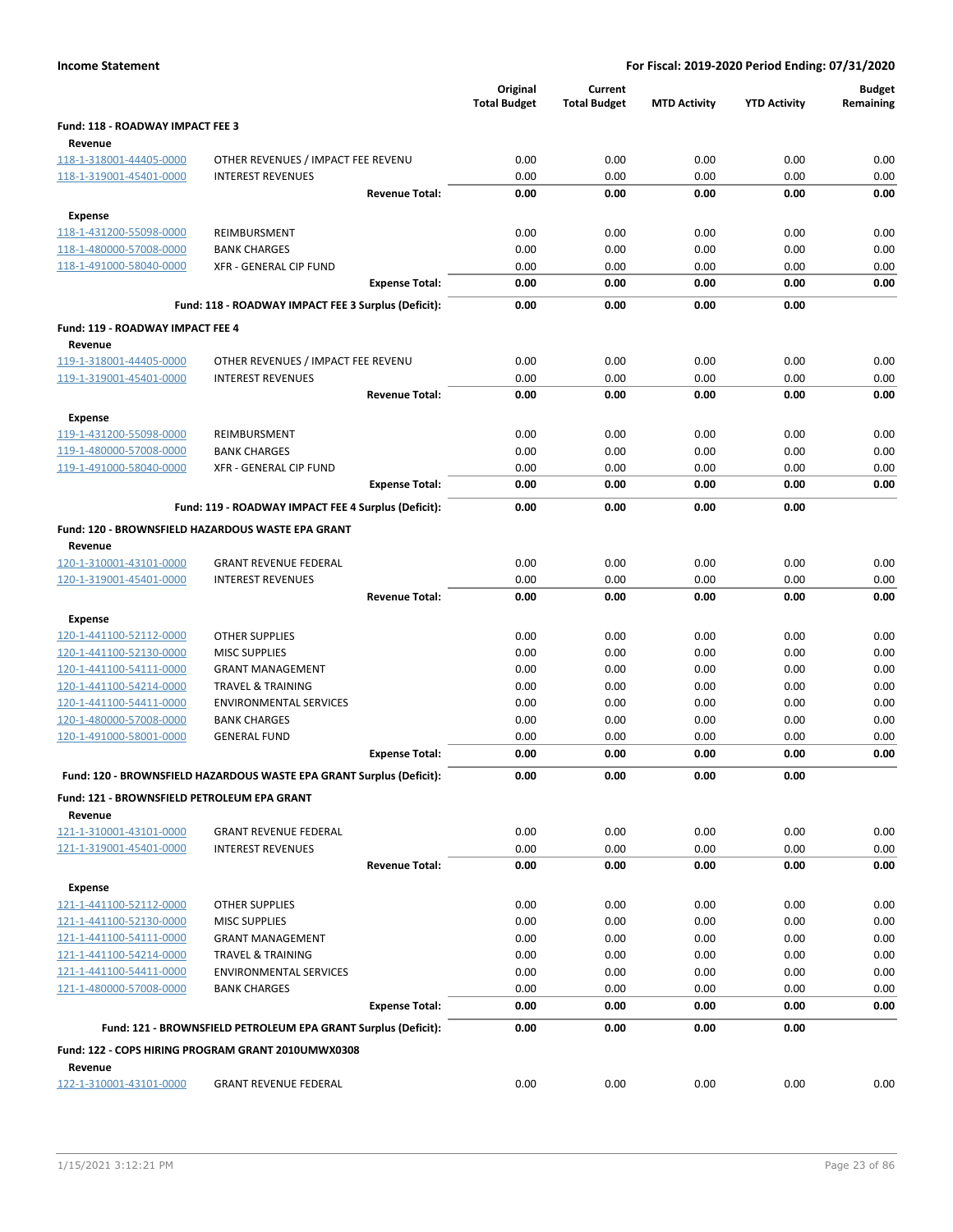|                                                                      |                                                                           |                       | Original            | Current             |                     |                     | <b>Budget</b> |
|----------------------------------------------------------------------|---------------------------------------------------------------------------|-----------------------|---------------------|---------------------|---------------------|---------------------|---------------|
|                                                                      |                                                                           |                       | <b>Total Budget</b> | <b>Total Budget</b> | <b>MTD Activity</b> | <b>YTD Activity</b> | Remaining     |
| 122-1-319001-45401-0000                                              | <b>INTEREST REVENUES</b>                                                  |                       | 0.00                | 0.00                | 0.00                | 0.00                | 0.00          |
|                                                                      |                                                                           | <b>Revenue Total:</b> | 0.00                | 0.00                | 0.00                | 0.00                | 0.00          |
| <b>Expense</b>                                                       |                                                                           |                       |                     |                     |                     |                     |               |
| 122-1-421230-51401-0000                                              | <b>CONTRA - SALARIES</b>                                                  |                       | 0.00                | 0.00                | 0.00                | 0.00                | 0.00          |
| 122-1-480000-57008-0000                                              | <b>BANK CHARGES</b>                                                       |                       | 0.00                | 0.00                | 0.00                | 0.00                | 0.00          |
|                                                                      |                                                                           | <b>Expense Total:</b> | 0.00                | 0.00                | 0.00                | 0.00                | 0.00          |
|                                                                      | Fund: 122 - COPS HIRING PROGRAM GRANT 2010UMWX0308 Surplus (Defici        |                       | 0.00                | 0.00                | 0.00                | 0.00                |               |
|                                                                      | <b>Fund: 123 - PTRAIN - POLICE REIMBURSEMENT GRANTS &amp; CONT EDUCAT</b> |                       |                     |                     |                     |                     |               |
| Revenue                                                              |                                                                           |                       |                     |                     |                     |                     |               |
| 123-1-310001-43104-0000                                              | <b>GRANTS / LEOSE</b>                                                     |                       | 0.00                | 0.00                | 0.00                | 3,681.16            | $-3,681.16$   |
| 123-1-310001-43105-0000                                              | MISCELLANEOUS / GRANTS                                                    |                       | 0.00                | 0.00                | 0.00                | 0.00                | 0.00          |
| 123-1-319001-45401-0000                                              | <b>INTEREST REVENUES</b>                                                  |                       | 0.00                | 0.00                | 2.23                | 74.19               | $-74.19$      |
|                                                                      |                                                                           | <b>Revenue Total:</b> | 0.00                | 0.00                | 2.23                | 3,755.35            | $-3,755.35$   |
| <b>Expense</b>                                                       |                                                                           |                       |                     |                     |                     |                     |               |
| 123-1-421100-54214-0000                                              | <b>TRAVEL &amp; TRAINING</b>                                              |                       | 0.00                | 0.00                | 0.00                | 60.00               | $-60.00$      |
| 123-1-421210-54214-0000                                              | <b>TRAVEL &amp; TRAINING</b>                                              |                       | 0.00                | 0.00                | 0.00                | 180.00              | $-180.00$     |
| 123-1-421230-52104-0000                                              | <b>WEARING APPAREL</b>                                                    |                       | 0.00                | 0.00                | 0.00                | 0.00                | 0.00          |
| 123-1-421230-54214-0000                                              | <b>TRAVEL &amp; TRAINING</b>                                              |                       | 0.00                | 0.00                | $-180.00$           | 1,023.38            | $-1,023.38$   |
| 123-1-421230-55201-0000                                              | <b>EQUIPMENT PURCHASES</b>                                                |                       | 0.00                | 0.00                | 0.00                | 0.00                | 0.00          |
| 123-1-421240-54214-0000                                              | <b>TRAVEL &amp; TRAINING</b>                                              |                       | 0.00                | 0.00                | 0.00                | 245.00              | $-245.00$     |
| 123-1-480000-57008-0000                                              | <b>BANK CHARGES</b>                                                       |                       | 0.00                | 0.00                | 0.46                | 1.90                | $-1.90$       |
|                                                                      |                                                                           | <b>Expense Total:</b> | 0.00                | 0.00                | -179.54             | 1,510.28            | $-1,510.28$   |
|                                                                      | Fund: 123 - PTRAIN - POLICE REIMBURSEMENT GRANTS & CONT EDUCAT Sur        |                       | 0.00                | 0.00                | 181.77              | 2,245.07            |               |
| Fund: 124 - FIRE HAZMAT GRANT                                        |                                                                           |                       |                     |                     |                     |                     |               |
| Revenue                                                              |                                                                           |                       |                     |                     |                     |                     |               |
| 124-1-310002-45605-0000                                              | <b>GRANT REVENUE</b>                                                      |                       | 0.00                | 0.00                | 0.00                | 0.00                | 0.00          |
| 124-1-319001-45401-0000                                              | <b>INTEREST REVENUES</b>                                                  |                       | 0.00                | 0.00                | 0.00                | 0.00                | 0.00          |
|                                                                      |                                                                           | <b>Revenue Total:</b> | 0.00                | 0.00                | 0.00                | 0.00                | 0.00          |
| <b>Expense</b>                                                       |                                                                           |                       |                     |                     |                     |                     |               |
| 124-1-422200-51401-0000                                              | <b>CONTRA - SALARIES</b>                                                  |                       | 0.00                | 0.00                | 0.00                | 0.00                | 0.00          |
| 124-1-422200-52303-0000                                              | <b>TRAINING SUPPLIES</b>                                                  |                       | 0.00                | 0.00                | 0.00                | 0.00                | 0.00          |
| 124-1-422200-52306-0000                                              | <b>HAZMAT SUPPLIES</b>                                                    |                       | 0.00                | 0.00                | 0.00                | 0.00                | 0.00          |
| 124-1-422200-54214-0000                                              | <b>TRAVEL &amp; TRAINING</b>                                              |                       | 0.00                | 0.00                | 0.00                | 0.00                | 0.00          |
| 124-1-480000-57008-0000                                              | <b>BANK CHARGES</b>                                                       |                       | 0.00                | 0.00                | 0.07                | 0.29                | $-0.29$       |
|                                                                      |                                                                           | <b>Expense Total:</b> | 0.00                | 0.00                | 0.07                | 0.29                | $-0.29$       |
|                                                                      | Fund: 124 - FIRE HAZMAT GRANT Surplus (Deficit):                          |                       | 0.00                | 0.00                | $-0.07$             | $-0.29$             |               |
|                                                                      |                                                                           |                       |                     |                     |                     |                     |               |
| <b>Fund: 125 - TRAINING &amp; HUMANITIES TEXAS GRANTS</b><br>Revenue |                                                                           |                       |                     |                     |                     |                     |               |
| 125-1-310001-43108-0000                                              | <b>GRANTS / LIBRARY GRANT</b>                                             |                       | 0.00                | 0.00                | 0.00                | 0.00                | 0.00          |
| 125-1-319001-45401-0000                                              | <b>INTEREST REVENUES</b>                                                  |                       | 0.00                | 0.00                | 0.00                | 0.00                | 0.00          |
| 125-1-319001-45501-0000                                              | LIBRARY MTG ROOM RENTAL                                                   |                       | 0.00                | 0.00                | 0.00                | 0.00                | 0.00          |
|                                                                      |                                                                           | <b>Revenue Total:</b> | 0.00                | 0.00                | 0.00                | 0.00                | 0.00          |
| <b>Expense</b>                                                       |                                                                           |                       |                     |                     |                     |                     |               |
| 125-1-455100-52402-0000                                              | <b>BASIC PROGRAM EXPENSE</b>                                              |                       | 0.00                | 0.00                | 0.00                | 0.00                | 0.00          |
| 125-1-455100-54214-0000                                              | <b>TRAVEL &amp; TRAINING</b>                                              |                       | 0.00                | 0.00                | 0.00                | 0.00                | 0.00          |
| 125-1-455100-55009-0000                                              | LIAISON                                                                   |                       | 0.00                | 0.00                | 0.00                | 0.00                | 0.00          |
| 125-1-455100-55203-0000                                              | <b>FURNITURE / OFFICE EQUIP</b>                                           |                       | 0.00                | 0.00                | 0.00                | 0.00                | 0.00          |
| 125-1-480000-57008-0000                                              | <b>BANK CHARGES</b>                                                       |                       | 0.00                | 0.00                | 0.00                | 0.00                | 0.00          |
|                                                                      |                                                                           | <b>Expense Total:</b> | 0.00                | 0.00                | 0.00                | 0.00                | 0.00          |
|                                                                      | Fund: 125 - TRAINING & HUMANITIES TEXAS GRANTS Surplus (Deficit):         |                       | 0.00                | 0.00                | 0.00                | 0.00                |               |
|                                                                      |                                                                           |                       |                     |                     |                     |                     |               |
| Fund: 126 - TIFMAS MOBILIZATION                                      |                                                                           |                       |                     |                     |                     |                     |               |
| Revenue                                                              |                                                                           |                       |                     |                     |                     |                     |               |
| 126-1-319001-45401-0000                                              | <b>INTEREST REVENUES</b>                                                  |                       | 0.00                | 0.00                | 0.00                | 0.00                | 0.00          |
| 126-1-319001-45605-0000                                              | <b>REIMB MOBILIZATION</b>                                                 |                       | 0.00                | 0.00                | 0.00                | 0.00                | 0.00          |
|                                                                      |                                                                           | <b>Revenue Total:</b> | 0.00                | 0.00                | 0.00                | 0.00                | 0.00          |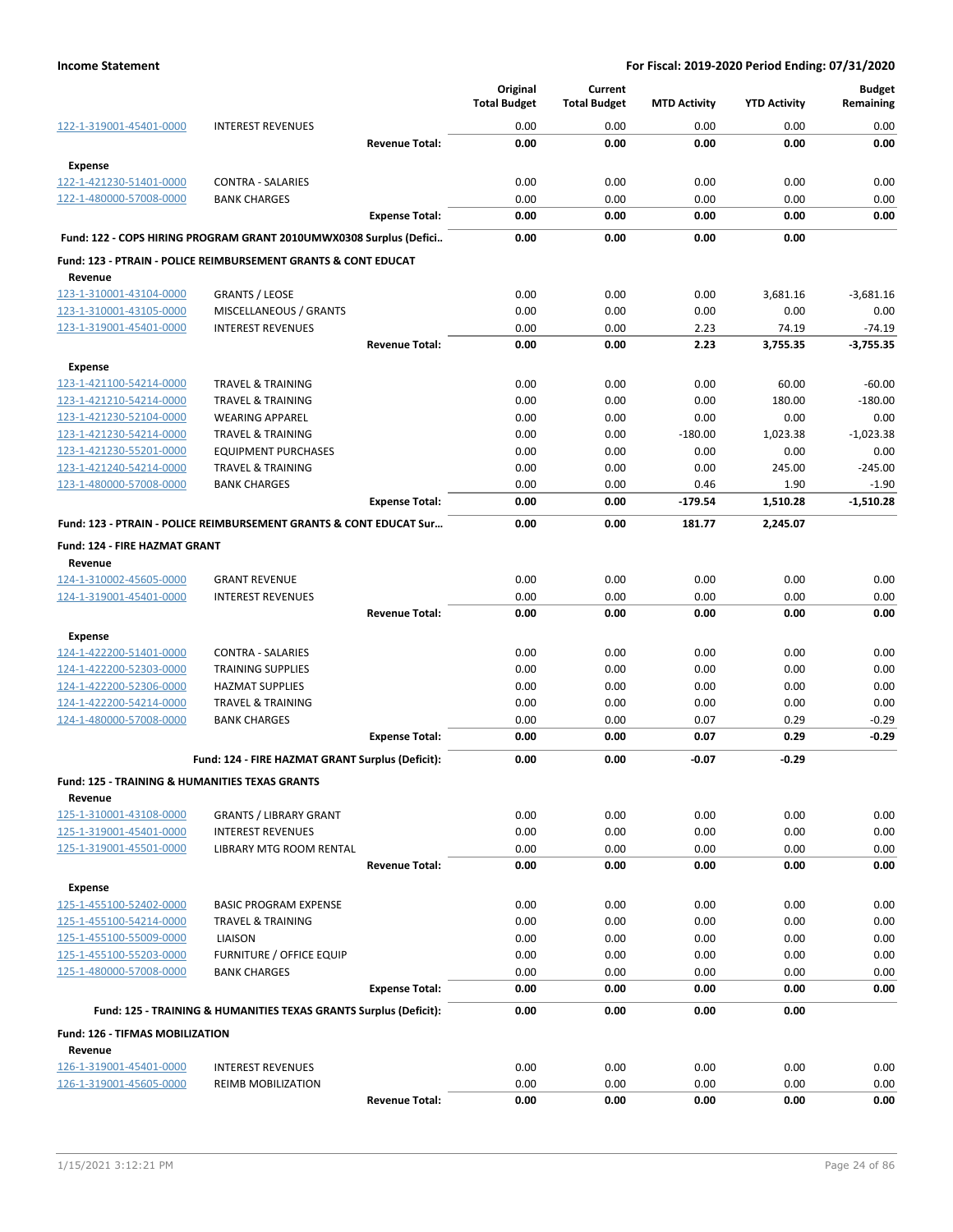|                                                    |                                                       |                       | Original<br><b>Total Budget</b> | Current<br><b>Total Budget</b> | <b>MTD Activity</b> | <b>YTD Activity</b> | <b>Budget</b><br>Remaining |
|----------------------------------------------------|-------------------------------------------------------|-----------------------|---------------------------------|--------------------------------|---------------------|---------------------|----------------------------|
| <b>Expense</b>                                     |                                                       |                       |                                 |                                |                     |                     |                            |
| 126-1-422200-51401-0000                            | <b>CONTRA - SALARIES</b>                              |                       | 0.00                            | 0.00                           | 0.00                | 0.00                | 0.00                       |
| 126-1-422200-52001-0000                            | <b>OFFICE SUPPLIES</b>                                |                       | 0.00                            | 0.00                           | 0.00                | 0.00                | 0.00                       |
| 126-1-422200-52104-0000                            | <b>WEARING APPAREL</b>                                |                       | 0.00                            | 0.00                           | 0.00                | 0.00                | 0.00                       |
| 126-1-422200-52203-0000                            | <b>MOTOR VEHICLE FUEL</b>                             |                       | 0.00                            | 0.00                           | 0.00                | 0.00                | 0.00                       |
| 126-1-422200-52207-0000                            | <b>BUNKER GEAR</b>                                    |                       | 0.00                            | 0.00                           | 0.00                | 0.00                | 0.00                       |
| 126-1-422200-52306-0000                            | <b>HAZMAT SUPPLIES</b>                                |                       | 0.00                            | 0.00                           | 0.00                | 0.00                | 0.00                       |
| 126-1-422200-53205-0000                            | <b>MOTOR VEHICLES</b>                                 |                       | 0.00                            | 0.00                           | 0.00                | 0.00                | 0.00                       |
| 126-1-422200-54214-0000                            | <b>TRAVEL &amp; TRAINING</b>                          |                       | 0.00                            | 0.00                           | 0.00                | 0.00                | 0.00                       |
| 126-1-422200-55201-0000                            | <b>EQUIPMENT PURCHASES</b>                            |                       | 0.00                            | 0.00                           | 0.00                | 0.00                | 0.00                       |
| 126-1-480000-57008-0000                            | <b>BANK CHARGES</b>                                   |                       | 0.00                            | 0.00                           | 0.00                | 0.00                | 0.00                       |
|                                                    | Fund: 126 - TIFMAS MOBILIZATION Surplus (Deficit):    | <b>Expense Total:</b> | 0.00<br>0.00                    | 0.00<br>0.00                   | 0.00<br>0.00        | 0.00<br>0.00        | 0.00                       |
|                                                    |                                                       |                       |                                 |                                |                     |                     |                            |
| Fund: 127 - FIRE GRANT                             |                                                       |                       |                                 |                                |                     |                     |                            |
| Revenue                                            |                                                       |                       |                                 |                                |                     |                     |                            |
| 127-1-000000-43101-0000                            | <b>GRANT REVENUE</b>                                  |                       | 0.00                            | 0.00                           | 0.00                | 0.00                | 0.00                       |
| 127-1-000000-45401-0000                            | <b>INTEREST REVENUES</b>                              |                       | 0.00                            | 0.00                           | 0.00                | 0.00                | 0.00                       |
|                                                    |                                                       | <b>Revenue Total:</b> | 0.00                            | 0.00                           | 0.00                | 0.00                | 0.00                       |
| Expense                                            |                                                       |                       |                                 |                                |                     |                     |                            |
| 127-1-422200-52104-0000                            | <b>WEARING APPAREL</b>                                |                       | 0.00                            | 0.00                           | 0.00                | 0.00                | 0.00                       |
| 127-1-422200-52303-0000                            | <b>EQUIPMENT</b>                                      |                       | 0.00                            | 0.00                           | 0.00                | 0.00                | 0.00                       |
|                                                    |                                                       | <b>Expense Total:</b> | 0.00                            | 0.00                           | 0.00                | 0.00                | 0.00                       |
|                                                    | Fund: 127 - FIRE GRANT Surplus (Deficit):             |                       | 0.00                            | 0.00                           | 0.00                | 0.00                |                            |
| Fund: 128 - RENTAL INSPECTION FUND                 |                                                       |                       |                                 |                                |                     |                     |                            |
| Revenue                                            |                                                       |                       |                                 |                                |                     |                     |                            |
| 128-1-000000-42405-8000                            | MISC PERMIT/LICENSE FEES                              |                       | 0.00                            | 0.00                           | 0.00                | 0.00                | 0.00                       |
|                                                    |                                                       | <b>Revenue Total:</b> | 0.00                            | 0.00                           | 0.00                | 0.00                | 0.00                       |
|                                                    |                                                       |                       |                                 |                                |                     |                     |                            |
| Expense                                            |                                                       |                       | 0.00                            | 0.00                           | 0.00                | 0.00                | 0.00                       |
| 128-1-441300-51000-0000<br>128-1-441300-51101-0000 | REGULAR(TMRS)<br><b>CERTIFICATION PAY</b>             |                       | 0.00                            | 0.00                           | 0.00                | 0.00                | 0.00                       |
| 128-1-441300-51201-0000                            | <b>FICA</b>                                           |                       | 0.00                            | 0.00                           | 0.00                | 0.00                | 0.00                       |
| 128-1-441300-51202-0000                            | M-CARE                                                |                       | 0.00                            | 0.00                           | 0.00                | 0.00                | 0.00                       |
|                                                    | <b>HEALTH INSURANCE</b>                               |                       | 0.00                            | 0.00                           | 0.00                | 0.00                | 0.00                       |
| 128-1-441300-51203-0000                            | <b>WORKERS COMPENSATION</b>                           |                       | 0.00                            | 0.00                           | 0.00                | 0.00                | 0.00                       |
| 128-1-441300-51204-0000<br>128-1-441300-51205-0000 | STATE UNEMPLOYMENT INS                                |                       | 0.00                            | 0.00                           | 0.00                | 0.00                | 0.00                       |
| 128-1-441300-51301-0000                            | <b>TMRS RETIREMENT</b>                                |                       | 0.00                            | 0.00                           | 0.00                | 0.00                | 0.00                       |
| 128-1-441300-52001-0000                            | <b>OFFICE SUPPLIES</b>                                |                       | 0.00                            | 0.00                           | 0.00                | 0.00                | 0.00                       |
| 128-1-441300-52002-0000                            | POSTAGE/FREIGHT                                       |                       | 0.00                            | 0.00                           | 0.00                | 0.00                | 0.00                       |
| 128-1-441300-52104-0000                            |                                                       |                       | 0.00                            | 0.00                           | 0.00                | 0.00                | 0.00                       |
| 128-1-441300-52201-0000                            | <b>WEARING APPAREL</b><br>MINOR TOOLS & EQUIPMENT     |                       | 0.00                            | 0.00                           | 0.00                | 0.00                | 0.00                       |
| 128-1-441300-52203-0000                            | <b>MOTOR VEHICLE FUEL</b>                             |                       | 0.00                            |                                |                     |                     | 0.00                       |
| 128-1-441300-53205-0000                            |                                                       |                       |                                 | 0.00                           | 0.00                | 0.00                | 0.00                       |
|                                                    | <b>MOTOR VEHICLES</b><br><b>TELEPHONE CHARGES</b>     |                       | 0.00                            | 0.00                           | 0.00                | 0.00                |                            |
| 128-1-441300-54001-0000                            |                                                       |                       | 0.00                            | 0.00                           | 0.00                | 0.00                | 0.00                       |
| 128-1-441300-54214-0000                            | TRAVEL/TRAINING EXPENSE                               |                       | 0.00                            | 0.00                           | 0.00                | 0.00<br>0.00        | 0.00                       |
|                                                    |                                                       | <b>Expense Total:</b> | 0.00                            | 0.00                           | 0.00                |                     | 0.00                       |
|                                                    | Fund: 128 - RENTAL INSPECTION FUND Surplus (Deficit): |                       | 0.00                            | 0.00                           | 0.00                | 0.00                |                            |
| Fund: 140 - DEBT SERVICE FUND                      |                                                       |                       |                                 |                                |                     |                     |                            |
| Revenue                                            |                                                       |                       |                                 |                                |                     |                     |                            |
| 140-1-000000-47203-1002                            | <b>REFUNDING PROCEEDS</b>                             |                       | 0.00                            | 0.00                           | 0.00                | 0.00                | 0.00                       |
| 140-1-000000-47204-1003                            | PREMIUM ON ISSUE OF DEBT                              |                       | 0.00                            | 0.00                           | 0.00                | 0.00                | 0.00                       |
| 140-1-311001-41101-0000                            | <b>REAL PROPERTY TAXES</b>                            |                       | 5,148,330.00                    | 5,148,330.00                   | 22,386.59           | 5,167,208.40        | $-18,878.40$               |
| 140-1-311002-41102-0000                            | <b>DELINQUENT TAXES</b>                               |                       | 60,313.00                       | 60,313.00                      | 3,572.76            | 36,170.05           | 24,142.95                  |
| 140-1-319001-45401-0000                            | <b>INTEREST REVENUES</b>                              |                       | 20,084.00                       | 20,084.00                      | 315.21              | 10,644.39           | 9,439.61                   |
| 140-1-319001-45601-0000                            | MISCELLANEOUS REVENUES                                |                       | 0.00                            | 0.00                           | 0.00                | 0.00                | 0.00                       |
| 140-1-322001-47208-0000                            | TAN PROCEEDS                                          |                       | 0.00                            | 0.00                           | 0.00                | 0.00                | 0.00                       |
| 140-1-323001-46001-0000                            | XFR - GENERAL FUND                                    |                       | 0.00                            | 0.00                           | 0.00                | 0.00                | 0.00                       |
| 140-1-323001-46005-0000                            | XFR - EXCHANGE PROP FUND                              |                       | 0.00                            | 0.00                           | 0.00                | 0.00                | 0.00                       |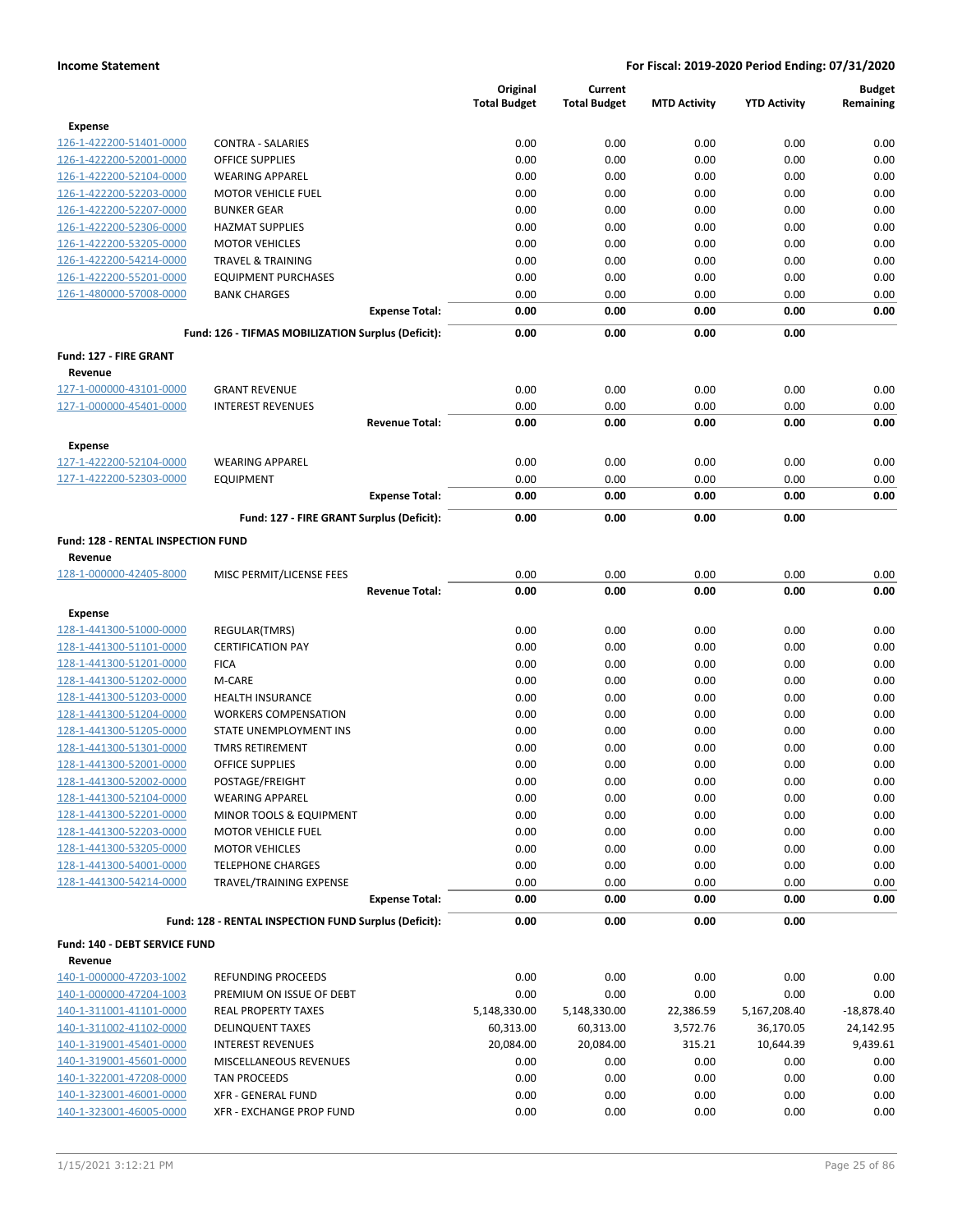|                                                         |                                                  | Original<br><b>Total Budget</b> | Current<br><b>Total Budget</b> | <b>MTD Activity</b> | <b>YTD Activity</b>  | <b>Budget</b><br>Remaining |
|---------------------------------------------------------|--------------------------------------------------|---------------------------------|--------------------------------|---------------------|----------------------|----------------------------|
| 140-1-323001-46008-0000                                 | <b>XFR - TOURISM FUND</b>                        | 0.00                            | 0.00                           | 0.00                | 0.00                 | 0.00                       |
| 140-1-323001-46023-0000                                 | XFR - GENERAL CIP FUND                           | 0.00                            | 0.00                           | 0.00                | 0.00                 | 0.00                       |
| 140-1-323001-46100-0000                                 | <b>XFR - UTILITY FUND</b>                        | 1,597,520.00                    | 1,597,520.00                   | 133,126.67          | 1,331,266.70         | 266,253.30                 |
| 140-1-323001-46107-0000                                 | <b>XFR - AIRPORT FUND</b>                        | 0.00                            | 0.00                           | 0.00                | 0.00                 | 0.00                       |
| 140-1-323001-46203-0000                                 | <b>XFR - MIS FUND</b>                            | 0.00                            | 0.00                           | 0.00                | 0.00                 | 0.00                       |
|                                                         | <b>Revenue Total:</b>                            | 6,826,247.00                    | 6,826,247.00                   | 159,401.23          | 6,545,289.54         | 280,957.46                 |
| <b>Expense</b>                                          |                                                  |                                 |                                |                     |                      |                            |
| 140-1-471100-56100-0000                                 | 2000 CO'S PRINCIPAL                              | 0.00                            | 0.00                           | 0.00                | 0.00                 | 0.00                       |
| 140-1-471100-56101-0000                                 | 2001 CO'S PRINCIPAL                              | 0.00                            | 0.00                           | 0.00                | 0.00                 | 0.00                       |
| 140-1-471100-56103-0000                                 | 2001A CO PRINCIPAL                               | 0.00                            | 0.00                           | 0.00                | 0.00                 | 0.00                       |
| 140-1-471100-56104-0000                                 | 2002 CO'S - PRINCIPAL                            | 0.00                            | 0.00                           | 0.00                | 0.00                 | 0.00                       |
| 140-1-471100-56105-0000                                 | 2010 CO - PRINCIPAL                              | 310,000.00                      | 310,000.00                     | 0.00                | 310,000.00           | 0.00                       |
| 140-1-471100-56106-0000                                 | 2013 CO PRINCIPAL                                | 265,000.00                      | 265,000.00                     | 0.00                | 265,000.00           | 0.00                       |
| 140-1-471100-56301-0000                                 | 2001 GO REFUND PRINCIPAL                         | 0.00                            | 0.00                           | 0.00                | 0.00                 | 0.00                       |
| 140-1-471100-56302-0000                                 | 2004 GO REFUND PRINCIPAL                         | 0.00                            | 0.00                           | 0.00                | 0.00                 | 0.00                       |
| 140-1-471100-56303-0000                                 | 2006 TANS - PRINCIPAL                            | 0.00                            | 0.00                           | 0.00                | 0.00                 | 0.00                       |
| 140-1-471100-56304-0000                                 | 2006 GO REFUNDING PRINC                          | 0.00                            | 0.00                           | 0.00                | 0.00                 | 0.00                       |
| 140-1-471100-56305-0000                                 | 08 SIB LOAN - PRINCIPAL                          | 0.00                            | 0.00                           | 0.00                | 0.00                 | 0.00                       |
| 140-1-471100-56306-0000                                 | 2010 GO REFUND PRINCIPAL                         | 715,000.00                      | 715,000.00                     | 0.00                | 715,000.00           | 0.00                       |
| 140-1-471100-56308-0000                                 | 2011 GO REFUND PRINCIPAL                         | 1,125,000.00                    | 1,125,000.00                   | 0.00                | 1,125,000.00         | 0.00                       |
| 140-1-471100-56310-0000                                 | 2014 GO REFUND PRINCIPAL                         | 186,000.00                      | 186,000.00                     | 0.00                | 209,360.00           | $-23,360.00$               |
| 140-1-471100-56311-0000                                 | 2014 GENERAL OBLIGATIONS PRINCIPAL               | 310,000.00                      | 310,000.00                     | 0.00                | 310,000.00           | 0.00                       |
| 140-1-471100-56312-0000                                 | 2015 GENERAL OBLIGATIONS PRINCIPAL               | 470,000.00                      | 470,000.00                     | 0.00                | 470,000.00           | 0.00                       |
| 140-1-471100-56313-0000                                 | 2017 GO REFUND PRINCIPAL                         | 1,775,000.00                    | 1,775,000.00                   | 0.00                | 1,775,000.00         | 0.00                       |
| 140-1-471100-56314-0000                                 | 2019 GO AND REFUNDING PRINCIPAL                  | 0.00                            | 0.00                           | 0.00                | 0.00                 | 0.00                       |
| 140-1-471200-56102-0000                                 | 2001 CO'S INTEREST                               | 0.00                            | 0.00                           | 0.00                | 0.00                 | 0.00                       |
| 140-1-471200-56202-0000                                 | 2000 CO'S INTEREST                               | 0.00                            | 0.00                           | 0.00                | 0.00                 | 0.00                       |
| 140-1-471200-56203-0000                                 | 2001A CO INTEREST                                | 0.00                            | 0.00                           | 0.00                | 0.00                 | 0.00                       |
| 140-1-471200-56204-0000                                 | 2002 CO'S - INTEREST                             | 0.00                            | 0.00                           | 0.00                | 0.00                 | 0.00                       |
| 140-1-471200-56205-0000                                 | 2010 CO - INTEREST                               | 167,737.50                      | 167,737.50                     | 0.00                | 6,200.00             | 161,537.50                 |
| 140-1-471200-56206-0000                                 | 2013 CO INTEREST                                 | 17,043.50                       | 17,043.50                      | 0.00                | 9,701.00             | 7,342.50                   |
| 140-1-471200-56401-0000                                 | 2001 GO REFUND INTEREST                          | 0.00                            | 0.00                           | 0.00                | 0.00                 | 0.00                       |
| 140-1-471200-56402-0000                                 | 2004 GO REFUND INTEREST                          | 0.00                            | 0.00                           | 0.00                | 0.00                 | 0.00                       |
| 140-1-471200-56403-0000                                 | 2006 TANS - INTEREST                             | 0.00                            | 0.00                           | 0.00                | 0.00                 | 0.00                       |
| 140-1-471200-56404-0000                                 | 2006 GO REFUNDING INT                            | 0.00                            | 0.00                           | 0.00                | 0.00                 | 0.00                       |
| 140-1-471200-56405-0000                                 | 08 SIB LOAN - INTEREST                           | 0.00                            | 0.00                           | 0.00                | 0.00                 | 0.00                       |
| 140-1-471200-56406-0000                                 | 2010 GO REFUND INTEREST                          | 271,048.00                      | 271,048.00                     | 0.00                | 14,300.00            | 256,748.00                 |
| 140-1-471200-56408-0000                                 | 2011 GO REFUND INTEREST                          | 80,145.00                       | 80,145.00                      | 0.00                | 45,697.50            | 34,447.50                  |
| 140-1-471200-56409-0000                                 | 2014 GENERAL OBLIGATIONS - INTEREST              | 94,622.00                       | 94,622.00                      | 0.00                | 49,271.75            | 45,350.25                  |
| 140-1-471200-56410-0000                                 | 2015 GO - INTEREST                               | 132,136.40                      | 132,136.40                     | 0.00                | 68,841.20            | 63,295.20                  |
| 140-1-471200-56411-0000                                 | 2014 GO REFUND INTEREST                          | 21,500.00                       | 21,500.00                      | 0.00                | $-11,680.00$         | 33,180.00                  |
| 140-1-471200-56413-0000                                 | 2017 GO REFUND INTEREST                          | 236,875.00                      | 236,875.00                     | 0.00                | 140,625.00           | 96,250.00                  |
| 140-1-471200-56414-0000                                 | 2019 GO AND REFUNDING INTEREST                   | 568,743.00                      | 568,743.00                     | 0.00                | 568,460.13           | 282.87                     |
| 140-1-475100-56001-0000                                 | PAYMENT TO ESCROW AGENT                          | 0.00                            | 0.00                           | 0.00                | 0.00                 | 0.00                       |
| 140-1-475100-56002-0000                                 | <b>AGENT FEE</b>                                 | 1,500.00                        | 1,500.00                       | 0.00                | 1,000.00             | 500.00                     |
| 140-1-475100-56003-0000                                 | <b>ISSUANCE COSTS</b>                            | 0.00                            | 0.00                           | 0.00                | $-2,659.93$          | 2,659.93                   |
| 140-1-475100-56005-0000                                 | ARBITRAGE                                        | 6,100.00                        | 6,100.00                       | 0.00                | 5,400.00             | 700.00                     |
| 140-1-480000-57008-0000                                 | <b>BANK CHARGES</b>                              | 150.00                          | 150.00                         | 62.13               | 382.73               | $-232.73$                  |
| 140-1-491000-58001-0000                                 | <b>XFR - GENERAL FUND</b>                        | 464,592.00                      | 464,592.00                     | 38,716.00           | 387,160.00           | 77,432.00                  |
| 140-1-491000-58040-0000                                 | XFR - GENERAL CIP FUND                           | 0.00                            | 0.00                           | 0.00                | 0.00                 | 0.00                       |
| 140-1-491000-58204-0000                                 | XFR - VEHICLE/EQUIP RPLCMNT                      | 0.00                            | 0.00                           | 0.00                | 0.00                 | 0.00                       |
| 140-1-491000-58220-0000                                 | XFR - MIS FUND<br><b>Expense Total:</b>          | 0.00<br>7,218,192.40            | 0.00<br>7,218,192.40           | 0.00<br>38,778.13   | 0.00<br>6,462,059.38 | 0.00<br>756,133.02         |
|                                                         | Fund: 140 - DEBT SERVICE FUND Surplus (Deficit): | -391,945.40                     | -391,945.40                    | 120,623.10          | 83,230.16            |                            |
|                                                         |                                                  |                                 |                                |                     |                      |                            |
| Fund: 160 - GENERAL CAPITAL IMPROVEMENT FUND<br>Revenue |                                                  |                                 |                                |                     |                      |                            |
| 160-1-000000-43102-0000                                 | <b>GRANT REVENUE STATE</b>                       | 0.00                            | 0.00                           | 0.00                | 0.00                 | 0.00                       |
| 160-1-000000-43102-0108                                 | <b>TEXAS PARKS &amp; WILDLIFE</b>                | 0.00                            | 0.00                           | 0.00                | 0.00                 | 0.00                       |
|                                                         |                                                  |                                 |                                |                     |                      |                            |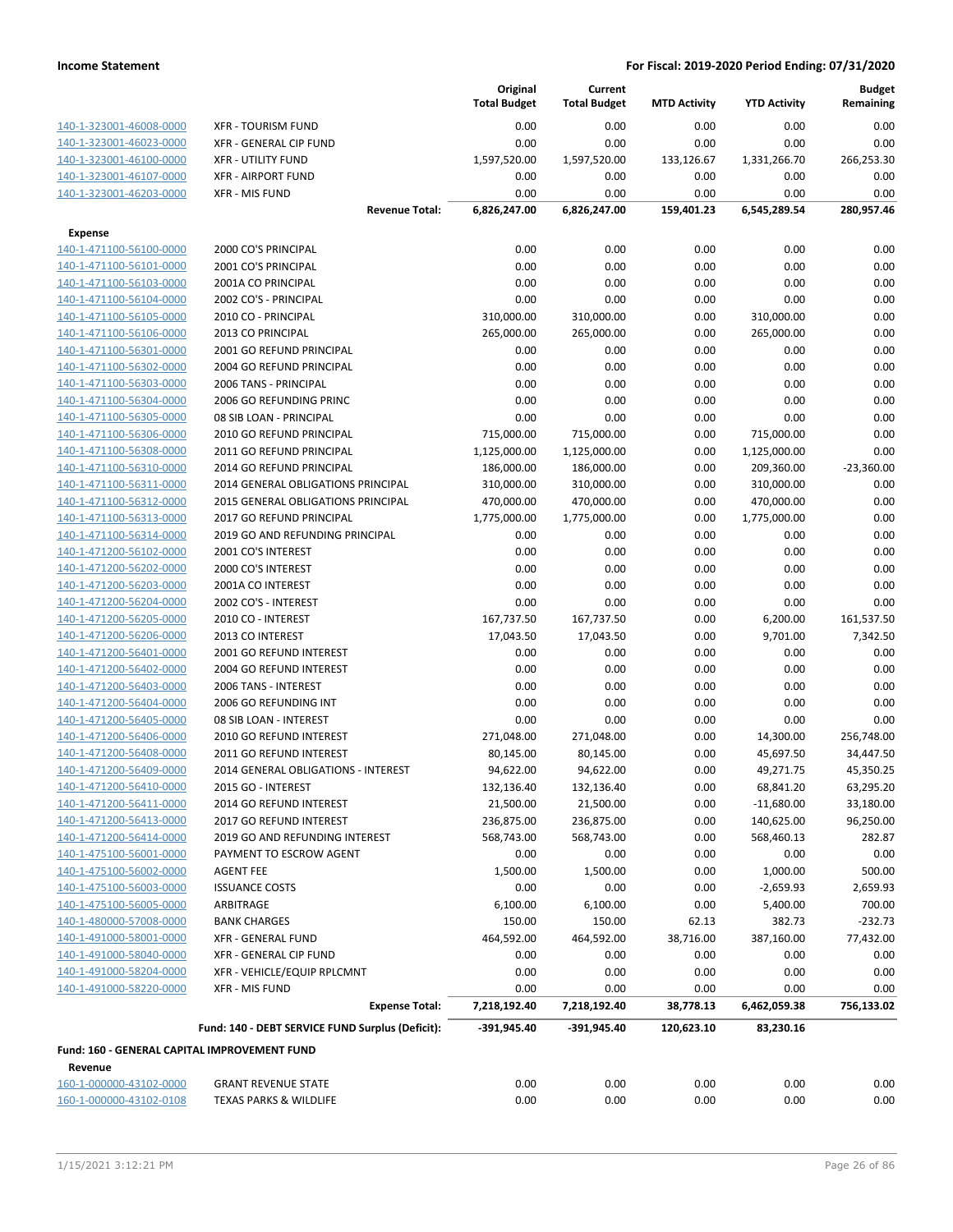| 160-1-000000-46000-0000 |        |
|-------------------------|--------|
| 160-1-000000-46029-0000 | ı      |
| 160-1-000000-93912-1206 |        |
| 160-1-310001-43107-0000 | ١      |
| 160-1-310002-45321-0000 | :      |
| 160-1-310002-45606-0000 |        |
| 160-1-310002-45608-0000 | ı      |
| 160-1-310002-45611-0000 | ı      |
| 160-1-314004-41808-0000 | ı      |
| 160-1-319001-43212-0000 | ı      |
| 160-1-319001-45401-0000 | ı      |
| 160-1-319001-47201-0000 | I      |
| 160-1-323001-46001-0000 | j      |
| 160-1-323001-46002-0000 |        |
| 160-1-323001-46007-0000 | j      |
| 160-1-323001-46008-0000 | ì      |
| 160-1-323001-46011-0000 | ֚֚֚֚֚֡ |
| 160-1-323001-46012-0000 | j      |
| 160-1-323001-46013-0000 | j      |
| 160-1-323001-46014-0000 | ì      |
| 160-1-323001-46027-0000 | ì      |
| 160-1-323001-46030-0000 | j      |
| 160-1-323001-46031-0000 | j      |
| 160-1-323001-46034-0000 | ì      |
| 160-1-323001-46100-0000 | ì      |
| 160-1-323001-46109-0000 |        |
| 160-1-323001-46204-0000 | j      |

| Expense                 |
|-------------------------|
| 160-1-000000-55013-0000 |
| 160-1-000000-55018-0000 |
| 160-1-000000-55019-0000 |
| 160-1-000000-55020-0000 |
| 160-1-000000-55022-0000 |
| 160-1-000000-55023-0000 |
| 160-1-000000-55098-0000 |
| 160-1-000000-58034-0000 |
| 160-1-000000-58035-0000 |
| 160-1-000000-58055-0000 |
| 160-1-000000-96137-9495 |
| 160-1-000000-96150-5100 |
| 160-1-413200-54908-0000 |
| 160-1-421100-55001-0000 |
| 160-1-421210-54214-0000 |
| 160-1-421210-55201-0000 |
| 160-1-421230-55201-0000 |
| 160-1-421240-55003-0000 |
| 160-1-421240-55207-0000 |
| 160-1-422100-54908-0000 |
| 160-1-422100-55208-0000 |
| 160-1-422200-55003-0000 |
| 160-1-422200-55201-0000 |
| 160-1-422400-55201-0000 |
| 160-1-431200-53304-0000 |
| 160-1-431200-55002-0000 |
| 160-1-431200-55102-0000 |
| 160-1-431200-55103-0000 |
| 160-1-431600-55102-0000 |
| 160-1-443200-55201-0000 |

|                                                    |                                                             | Original<br><b>Total Budget</b> | Current<br><b>Total Budget</b> | <b>MTD Activity</b> | <b>YTD Activity</b> | <b>Budget</b><br>Remaining |
|----------------------------------------------------|-------------------------------------------------------------|---------------------------------|--------------------------------|---------------------|---------------------|----------------------------|
| 160-1-000000-46000-0000                            | <b>GENERAL FUND</b>                                         | 0.00                            | 0.00                           | 0.00                | 0.00                | 0.00                       |
| 160-1-000000-46029-0000                            | HOUSING INFRASTRUCTURE GT                                   | 0.00                            | 0.00                           | 0.00                | 0.00                | 0.00                       |
| 160-1-000000-93912-1206                            | TEA-21 GRANT                                                | 0.00                            | 0.00                           | 0.00                | 0.00                | 0.00                       |
| 160-1-310001-43107-0000                            | <b>GRANTS / FEMA GRANT REVENUE</b>                          | 0.00                            | 0.00                           | 0.00                | 0.00                | 0.00                       |
| 160-1-310002-45321-0000                            | SALE OF EXCHANGE BLDG                                       | 0.00                            | 0.00                           | 0.00                | 0.00                | 0.00                       |
| 160-1-310002-45606-0000                            | <b>WALTON DEVELOPMENT</b>                                   | 0.00                            | 0.00                           | 0.00                | 0.00                | 0.00                       |
| 160-1-310002-45608-0000                            | PROJ REIMBURSEMENTS                                         | 0.00                            | 0.00                           | 0.00                | 0.00                | 0.00                       |
| 160-1-310002-45611-0000                            | DONATIONS FOR PROJECTS                                      | 0.00                            | 0.00                           | 0.00                | 10,000.00           | $-10,000.00$               |
| 160-1-314004-41808-0000                            | FRANCHISE FEES/CABLE-SICFA                                  | 52,350.00                       | 52,350.00                      | 0.00                | 7,899.50            | 44,450.50                  |
| 160-1-319001-43212-0000                            | INSURANCE REIMBURSEMENTS                                    | 0.00                            | 0.00                           | 0.00                | 0.00                | 0.00                       |
| 160-1-319001-45401-0000                            | <b>INTEREST REVENUES</b>                                    | 30,368.00                       | 30,368.00                      | 1,461.23            | 99,781.39           | $-69,413.39$               |
| 160-1-319001-47201-0000                            | <b>GO BOND PROCEEDS</b>                                     | 15,000,000.00                   | 15,000,000.00                  | 0.00                | 14,934,637.56       | 65,362.44                  |
| 160-1-323001-46001-0000                            | <b>XFR - GENERAL FUND</b>                                   | 2,139,686.00                    | 2,139,686.00                   | 178,307.17          | 1,783,071.70        | 356,614.30                 |
| 160-1-323001-46002-0000                            | XFR - CITY MATCHING FUNDS                                   | 0.00                            | 0.00                           | 0.00                | 0.00                | 0.00                       |
| 160-1-323001-46007-0000                            | <b>XFR - GUN RANGE</b>                                      | 0.00                            | 0.00                           | 0.00                | 0.00                | 0.00                       |
| 160-1-323001-46008-0000                            | <b>XFR - TOURISM FUND</b>                                   | 47,747.00                       | 47,747.00                      | 3,978.92            | 39,789.20           | 7,957.80                   |
| 160-1-323001-46011-0000                            | XFR - 116 ROADWAY IMPACT FEES                               | 0.00                            | 0.00                           | 0.00                | 0.00                | 0.00                       |
| 160-1-323001-46012-0000                            | XFR - 117 ROADWAY IMPACT FEES                               | 0.00                            | 0.00                           | 0.00                | 0.00                | 0.00                       |
| 160-1-323001-46013-0000                            | XFR - 118 ROADWAY IMPACT FEES                               | 0.00                            | 0.00                           | 0.00                | 0.00                | 0.00                       |
| 160-1-323001-46014-0000                            | XFR - 119 ROADWAY IMPACT FEES                               | 0.00                            | 0.00                           | 0.00                | 0.00                | 0.00                       |
| 160-1-323001-46027-0000<br>160-1-323001-46030-0000 | <b>XFR - LAW ENF GRANT</b>                                  | 0.00                            | 0.00                           | 0.00                | 0.00                | 0.00                       |
| 160-1-323001-46031-0000                            | <b>XFR - DEBT SERVICE FUND</b>                              | 0.00                            | 0.00                           | 0.00                | 0.00                | 0.00                       |
| 160-1-323001-46034-0000                            | <b>XFR - FEMA GRANT FUND</b><br>XFR - SAFE ROUTES TO SCHOOL | 0.00<br>0.00                    | 0.00<br>0.00                   | 0.00<br>0.00        | 0.00<br>0.00        | 0.00<br>0.00               |
| 160-1-323001-46100-0000                            | <b>XFR - UTILITY FUND</b>                                   | 0.00                            | 0.00                           | 0.00                | 0.00                | 0.00                       |
| 160-1-323001-46109-0000                            | <b>XFR - AIRPORT CIP FUND</b>                               | 0.00                            | 0.00                           | 0.00                | 0.00                | 0.00                       |
| 160-1-323001-46204-0000                            | XFR - VEHICLE/EQUIP RPLCMNT                                 | 0.00                            | 0.00                           | 0.00                | 0.00                | 0.00                       |
|                                                    | <b>Revenue Total:</b>                                       | 17,270,151.00                   | 17,270,151.00                  | 183,747.32          | 16,875,179.35       | 394,971.65                 |
|                                                    |                                                             |                                 |                                |                     |                     |                            |
| Expense<br>160-1-000000-55013-0000                 | <b>CONSTRUCTION INSPECTION</b>                              | 0.00                            | 0.00                           | 0.00                | 0.00                | 0.00                       |
| 160-1-000000-55018-0000                            | <b>DEMOLITION</b>                                           | 0.00                            | 0.00                           | 0.00                | 0.00                | 0.00                       |
| 160-1-000000-55019-0000                            | ARTIST RENDERING/MODEL                                      | 0.00                            | 0.00                           | 0.00                | 0.00                | 0.00                       |
| 160-1-000000-55020-0000                            | <b>BOTANICALS</b>                                           | 0.00                            | 0.00                           | 0.00                | 0.00                | 0.00                       |
| 160-1-000000-55022-0000                            | ASBESTOS PROGRAM MGMT                                       | 0.00                            | 0.00                           | 0.00                | 0.00                | 0.00                       |
| 160-1-000000-55023-0000                            | <b>ASBESTOS ABATEMENT</b>                                   | 0.00                            | 0.00                           | 0.00                | 0.00                | 0.00                       |
| 160-1-000000-55098-0000                            | <b>GBOD INDUSTRIAL PROJECT - TRACKING ONLY</b>              | 0.00                            | 0.00                           | 6,284.00            | 88,660.00           | $-88,660.00$               |
| 160-1-000000-58034-0000                            | <b>DEBT SERVICE</b>                                         | 0.00                            | 0.00                           | 0.00                | 0.00                | 0.00                       |
| 160-1-000000-58035-0000                            | <b>GO DEBT SERVICE FUND</b>                                 | 0.00                            | 0.00                           | 0.00                | 0.00                | 0.00                       |
| 160-1-000000-58055-0000                            | <b>FEMA FIRE GRANT</b>                                      | 0.00                            | 0.00                           | 0.00                | 0.00                | 0.00                       |
| 160-1-000000-96137-9495                            | 1994-95 SIP ROLL FORWARD                                    | 0.00                            | 0.00                           | 0.00                | 0.00                | 0.00                       |
| 160-1-000000-96150-5100                            | <b>CAPITAL PROJECTS</b>                                     | 0.00                            | 0.00                           | 0.00                | 0.00                | 0.00                       |
| 160-1-413200-54908-0000                            | LEASE PURCHASE PAYMENTS                                     | 0.00                            | 0.00                           | 0.00                | 0.00                | 0.00                       |
| 160-1-421100-55001-0000                            | LAND                                                        | 0.00                            | 0.00                           | 0.00                | 0.00                | 0.00                       |
| 160-1-421210-54214-0000                            | TRAVEL/TRAINING                                             | 0.00                            | 0.00                           | 0.00                | 0.00                | 0.00                       |
| 160-1-421210-55201-0000                            | <b>EQUIPMENT PURCHASES</b>                                  | 0.00                            | 0.00                           | 0.00                | 354.00              | $-354.00$                  |
| 160-1-421230-55201-0000                            | <b>EQUIPMENT PURCHASES</b>                                  | 0.00                            | 0.00                           | 0.00                | 0.00                | 0.00                       |
| 160-1-421240-55003-0000                            | <b>BUILDING IMPROVEMENTS</b>                                | 0.00                            | 0.00                           | 0.00                | 0.00                | 0.00                       |
| 160-1-421240-55207-0000                            | RADIO COMMUNICATION EQUIP                                   | 0.00                            | 0.00                           | 0.00                | 5,087.26            | $-5,087.26$                |
| 160-1-422100-54908-0000                            | LEASE PURCHASE PAYMENTS                                     | 0.00                            | 0.00                           | 0.00                | 0.00                | 0.00                       |
| 160-1-422100-55208-0000                            | <b>EXERCISE EQUIPMENT</b>                                   | 0.00                            | 0.00                           | 0.00                | 0.00                | 0.00                       |
| 160-1-422200-55003-0000<br>160-1-422200-55201-0000 | <b>BUILDING IMPROVEMENTS</b><br><b>EQUIPMENT PURCHASES</b>  | 0.00                            | 0.00                           | 0.00                | 0.00                | 0.00                       |
| 160-1-422400-55201-0000                            | <b>EQUIPMENT PURCHASES</b>                                  | 0.00<br>0.00                    | 0.00<br>0.00                   | 0.00<br>0.00        | 0.00<br>0.00        | 0.00<br>0.00               |
| 160-1-431200-53304-0000                            | STREET IMPROV PROGRAM                                       | 2,000,000.00                    | 2,000,000.00                   | 487,135.38          | 830,627.67          | 1,169,372.33               |
| 160-1-431200-55002-0000                            | <b>IMPROVEMENTS</b>                                         | 0.00                            | 0.00                           | 0.00                | 0.00                | 0.00                       |
| 160-1-431200-55102-0000                            | <b>STREETS</b>                                              | 0.00                            | 0.00                           | 0.00                | 0.00                | 0.00                       |
| 160-1-431200-55103-0000                            | STREET IMPROVEMENTS                                         | 0.00                            | 0.00                           | 0.00                | 0.00                | 0.00                       |
| 160-1-431600-55102-0000                            | <b>STREETS</b>                                              | 15,000,000.00                   | 15,000,000.00                  | 187,425.87          | 467,285.87          | 14,532,714.13              |
| 160-1-443200-55201-0000                            | <b>EQUIPMENT PURCHASES</b>                                  | 0.00                            | 0.00                           | 0.00                | 0.00                | 0.00                       |
|                                                    |                                                             |                                 |                                |                     |                     |                            |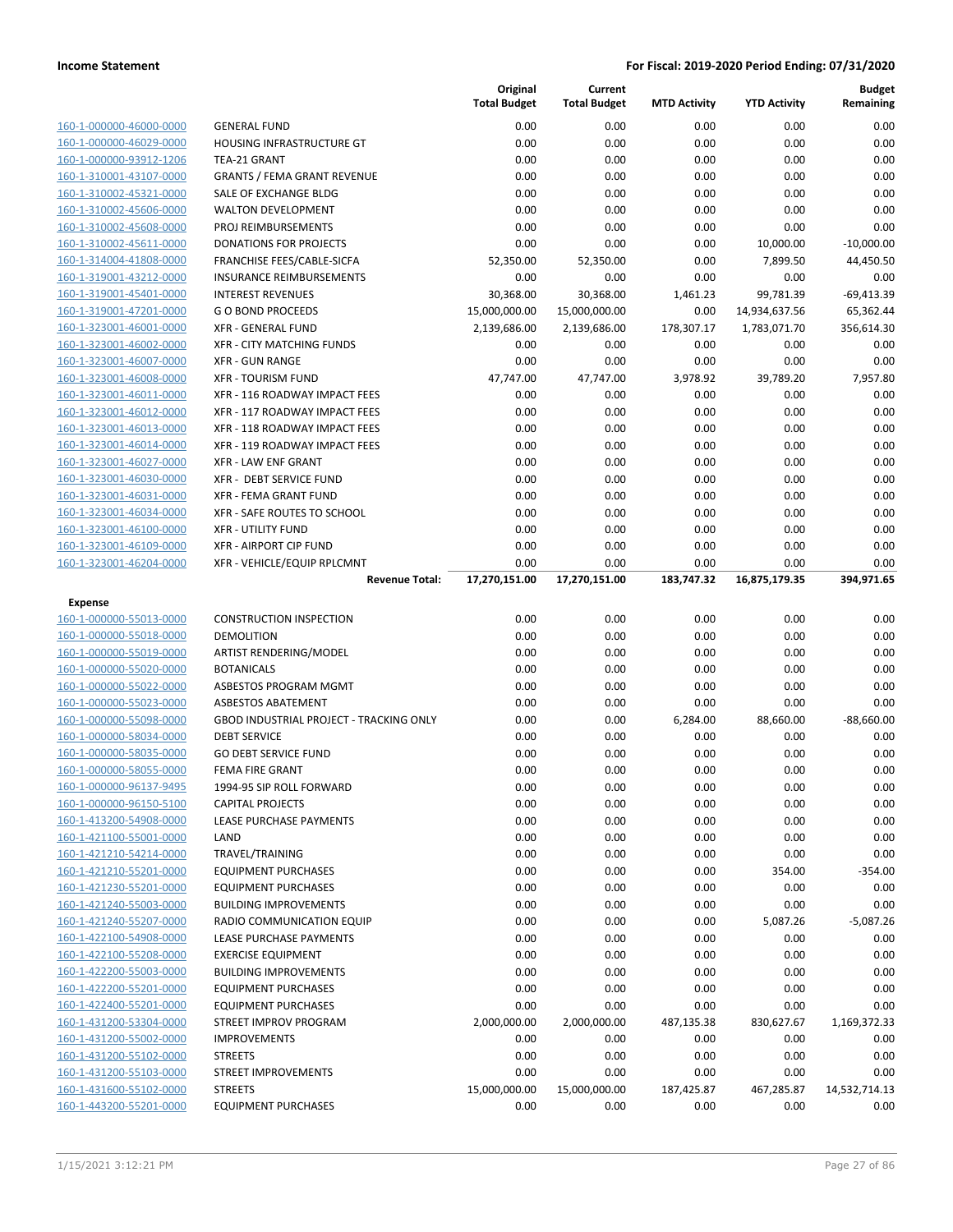|                                                    |                                                                 | Original            | Current             |                     |                     | <b>Budget</b> |
|----------------------------------------------------|-----------------------------------------------------------------|---------------------|---------------------|---------------------|---------------------|---------------|
|                                                    |                                                                 | <b>Total Budget</b> | <b>Total Budget</b> | <b>MTD Activity</b> | <b>YTD Activity</b> | Remaining     |
| 160-1-451100-55001-0000                            | LAND                                                            | 0.00                | 0.00                | 0.00                | 0.00                | 0.00          |
| 160-1-451100-55012-0000                            | <b>CONSTRUCTION</b>                                             | 0.00                | 0.00                | 0.00                | 0.00                | 0.00          |
| 160-1-451100-55025-0000                            | PARK IMPROVEMENTS FROM FEES                                     | 0.00                | 0.00                | 0.00                | 0.00                | 0.00          |
| 160-1-451100-55201-0000                            | <b>EQUIPMENT PURCHASES</b>                                      | 9,589.00            | 9,589.00            | 0.00                | 9,588.99            | 0.01          |
| 160-1-455100-55003-0000                            | <b>BUILDING IMPROVEMENTS</b>                                    | 10,737.00           | 10,737.00           | 0.00                | 10,737.00           | 0.00          |
| 160-1-456100-55204-0000                            | <b>OLD TOWN GREENVILLE</b>                                      | 7,500.00            | 7,500.00            | 727.00              | 727.00              | 6,773.00      |
| 160-1-457100-54301-0000                            | <b>SPECIAL EVENTS</b>                                           | 0.00                | 0.00                | 0.00                | 0.00                | 0.00          |
| 160-1-457100-55003-0000                            | <b>BUILDING IMPROVEMENTS</b>                                    | 0.00                | 0.00                | 0.00                | 0.00                | 0.00          |
| 160-1-457100-55203-0000                            | <b>FURNITURE/OFFICE EQUIP</b>                                   | 0.00                | 0.00                | 0.00                | 10,000.00           | $-10,000.00$  |
| 160-1-458100-55002-0000                            | <b>EQUIPMENT PURCHASES</b>                                      | 12,747.00           | 12,747.00           | 0.00                | 5,090.00            | 7,657.00      |
| 160-1-461100-55201-0000                            | <b>EQUIPMENT PURCHASES</b>                                      | 0.00                | 0.00                | 0.00                | 0.00                | 0.00          |
| 160-1-461200-55002-0000                            | <b>IMPROVEMENTS</b>                                             | 0.00                | 0.00                | 0.00                | 0.00                | 0.00          |
| 160-1-461200-55201-0000                            | <b>EQUIPMENT PURCHASES</b>                                      | 0.00                | 0.00                | 0.00                | 0.00                | 0.00          |
| 160-1-480000-54101-0000                            | PROFESSIONAL SERVICES                                           | 0.00                | 33,232.00           | 3,483.02            | 84,253.71           | $-51,021.71$  |
| 160-1-480000-55002-0000                            | <b>IMPROVEMENTS</b>                                             | 125,762.00          | 125,762.00          | 0.00                | 135,445.66          | $-9,683.66$   |
| 160-1-480000-55006-0000                            | <b>AQUISITION</b>                                               | 0.00                | 0.00                | 0.00                | 0.00                | 0.00          |
| 160-1-480000-55007-0000                            | ENG/ARCHITECTS/MGMT                                             | 0.00                | 0.00                | 0.00                | 0.00                | 0.00          |
| 160-1-480000-55008-0000                            | <b>SURVEYING</b>                                                | 0.00                | 0.00                | 0.00                | 0.00                | 0.00          |
| 160-1-480000-55009-0000                            | <b>LIAISON</b>                                                  | 0.00                | 0.00                | 0.00                | 0.00                | 0.00          |
| 160-1-480000-55010-0000                            | ENVIRONMENTAL ASSESSMENT                                        | 0.00                | 0.00                | 0.00                | 0.00                | 0.00          |
| 160-1-480000-55011-0000                            | <b>CONSTRUCTION TESTING</b>                                     | 0.00                | 0.00                | 0.00                | 0.00                | 0.00          |
| 160-1-480000-55012-0000                            | <b>CONSTRUCTION</b>                                             | 0.00                | 0.00                | 0.00                | 0.00                | 0.00          |
| 160-1-480000-55014-0000                            | <b>MISCELLANEOUS</b>                                            | 0.00                | 0.00                | 0.00                | 0.00                | 0.00          |
| 160-1-480000-55015-0000                            | <b>CAPITAL PROJ - ATTORNEYS</b>                                 | 0.00                | 0.00                | 0.00                | 0.00                | 0.00          |
| 160-1-480000-55099-0000                            | PROJ BUDGET - NO EXPENSES                                       | 0.00                | 0.00                | 0.00                | 0.00                | 0.00          |
| 160-1-480000-55201-0000                            | <b>EQUIPMENT PURCHASES</b>                                      | 11,000.00           | 11,000.00           | 0.00                | 0.00                | 11,000.00     |
| 160-1-480000-55203-0000                            | <b>FURNITURE/OFFICE EQUIP</b>                                   | 10,098.00           | 10,098.00           | 0.00                | 10,843.43           | $-745.43$     |
| 160-1-480000-55214-0000                            | <b>SPORTS EQUIPMENT</b>                                         | 0.00                | 0.00                | 0.00                | 0.00                | 0.00          |
| 160-1-480000-57008-0000                            | <b>BANK CHARGES</b>                                             | 1,000.00            | 1,000.00            | 211.11              | 1,050.50            | $-50.50$      |
| 160-1-491000-58001-0000                            | <b>XFR - GENERAL FUND</b>                                       | 0.00                | 0.00                | 0.00                | 0.00                | 0.00          |
| 160-1-491000-58035-0000                            | XFR - DEBT SERVICE FUND                                         | 0.00                | 0.00                | 0.00                | 0.00                | 0.00          |
| 160-1-491000-58042-0000                            | XFR - GRAHAM PARK RENOVATIONS                                   | 0.00                | 0.00                | 0.00                | 0.00                | 0.00          |
| 160-1-491000-58204-0000                            | VEHICLE/EQUIP REPLACEMENT                                       | 0.00                | 0.00                | 0.00                | 0.00                | 0.00          |
|                                                    | <b>Expense Total:</b>                                           | 17,188,433.00       | 17,221,665.00       | 685,266.38          | 1,659,751.09        | 15,561,913.91 |
|                                                    | Fund: 160 - GENERAL CAPITAL IMPROVEMENT FUND Surplus (Deficit): | 81,718.00           | 48,486.00           | -501,519.06         | 15,215,428.26       |               |
| <b>Fund: 161 - STREET CONSTRUCTION FUND</b>        |                                                                 |                     |                     |                     |                     |               |
| Revenue                                            |                                                                 |                     |                     |                     |                     |               |
| 161-1-319001-44102-0000                            | SALE OF CITY PUBLICATIONS                                       | 0.00                | 0.00                | 0.00                | 0.00                | 0.00          |
| 161-1-319001-45304-0000                            | <b>PROPERTY SALES</b>                                           | 0.00                | 0.00                | 0.00                | 0.00                | 0.00          |
| 161-1-319001-45401-0000                            | <b>INTEREST REVENUES</b>                                        | 14,250.00           | 14,250.00           | 262.11              | 9,596.40            | 4,653.60      |
| 161-1-319001-45601-0000                            | MISCELLANEOUS REVENUES                                          | 0.00                | 0.00                | 0.00                | 0.00                | 0.00          |
| 161-1-322001-47201-0000                            | C OF O BOND PROCEEDS                                            | 0.00                | 0.00                | 0.00                | 0.00                | 0.00          |
|                                                    | <b>Revenue Total:</b>                                           | 14,250.00           | 14,250.00           | 262.11              | 9,596.40            | 4,653.60      |
|                                                    |                                                                 |                     |                     |                     |                     |               |
| <b>Expense</b>                                     |                                                                 |                     |                     |                     |                     |               |
| 161-1-431200-55002-0000                            | <b>IMPROVEMENTS</b>                                             | 0.00                | 0.00                | 0.00                | 0.00                | 0.00          |
| 161-1-431200-55006-0000                            | <b>AQUISITION</b>                                               | 0.00                | 0.00                | 0.00                | 0.00                | 0.00          |
| 161-1-431200-55007-0000                            | ENG/ARCHITECTS/MGMT                                             | 0.00                | 50,000.00           | 2,100.00            | 47,400.00           | 2,600.00      |
| 161-1-431200-55008-0000                            |                                                                 |                     |                     |                     |                     |               |
| 161-1-431200-55009-0000                            | <b>SURVEYING</b>                                                | 0.00                | 0.00                | 0.00                | 0.00                | 0.00          |
|                                                    | LIAISON                                                         | 0.00                | 0.00                | 0.00                | 0.00                | 0.00          |
| 161-1-431200-55010-0000                            | ENVIRONMENTAL ASSESSMENT                                        | 0.00                | 0.00                | 0.00                | 0.00                | 0.00          |
| 161-1-431200-55011-0000                            | <b>CONSTRUCTION TESTING</b>                                     | 0.00                | 0.00                | 0.00                | 0.00                | 0.00          |
| 161-1-431200-55012-0000                            | <b>CONSTRUCTION</b>                                             | 0.00                | 0.00                | 0.00                | 0.00                | 0.00          |
| 161-1-431200-55013-0000                            | <b>CONSTRUCTION INSPECTION</b>                                  | 0.00                | 0.00                | 0.00                | 0.00                | 0.00          |
| 161-1-431200-55014-0000                            | MISCELLANEOUS                                                   | 0.00                | 0.00                | 0.00                | 0.00                | 0.00          |
| 161-1-431200-55015-0000                            | <b>ATTORNEYS</b>                                                | 0.00                | 0.00                | 0.00                | 0.00                | 0.00          |
| 161-1-431200-55018-0000                            | <b>DEMOLITION</b>                                               | 0.00                | 0.00                | 0.00                | 0.00                | 0.00          |
| 161-1-431200-55019-0000<br>161-1-431200-55020-0000 | ARTIST RENDERING/MODEL<br><b>BOTANICALS</b>                     | 0.00<br>0.00        | 0.00<br>0.00        | 0.00<br>0.00        | 0.00<br>0.00        | 0.00<br>0.00  |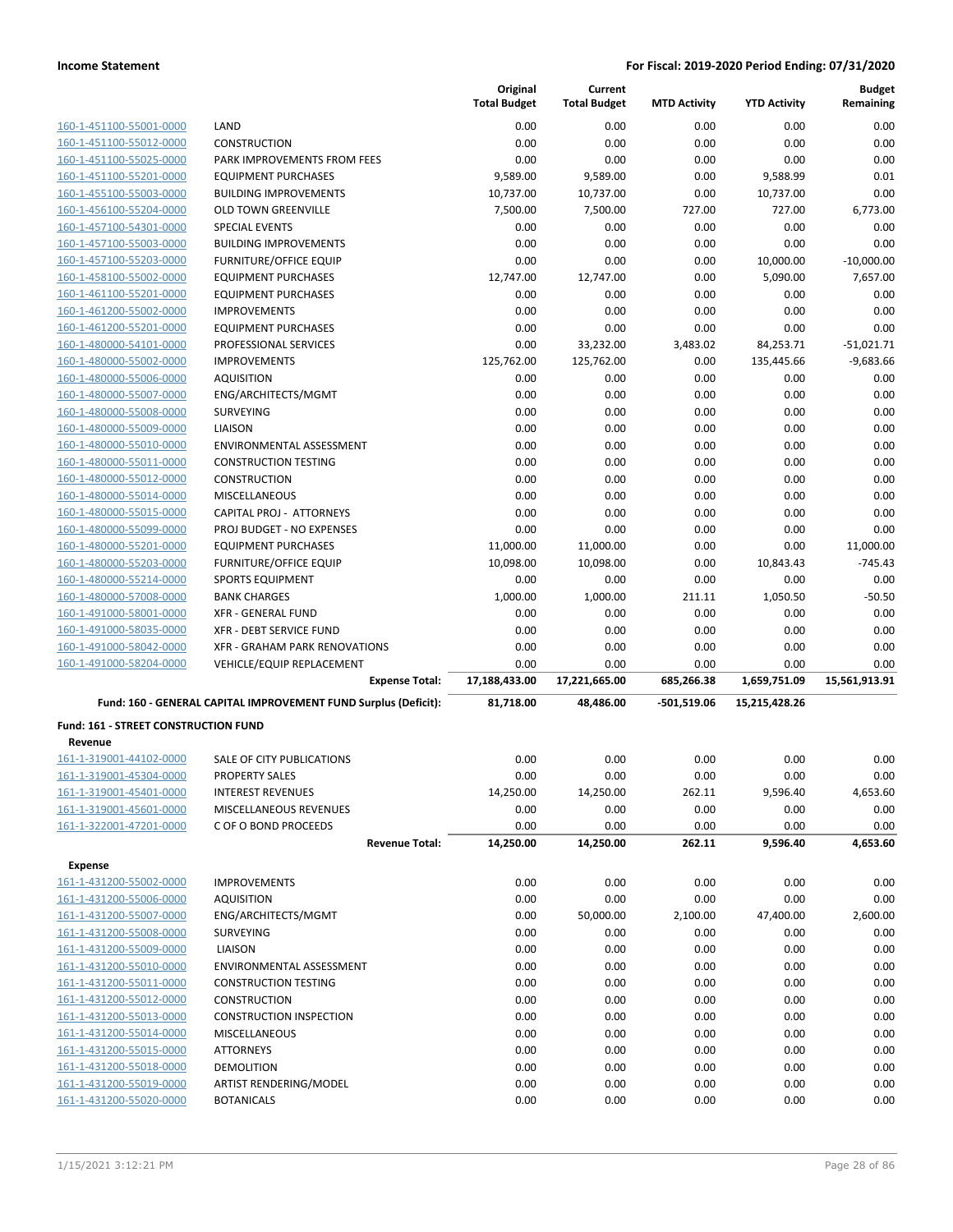|                                                    |                                                             | Original<br><b>Total Budget</b> | Current<br><b>Total Budget</b> | <b>MTD Activity</b> | <b>YTD Activity</b> | <b>Budget</b><br>Remaining |
|----------------------------------------------------|-------------------------------------------------------------|---------------------------------|--------------------------------|---------------------|---------------------|----------------------------|
| 161-1-431200-55022-0000                            | ASBESTOS PROGRAM MGMT                                       | 0.00                            | 0.00                           | 0.00                | 0.00                | 0.00                       |
| 161-1-431200-55023-0000                            | ASBESTOS ABATEMENT                                          | 0.00                            | 0.00                           | 0.00                | 0.00                | 0.00                       |
| 161-1-431200-55024-0000                            | <b>GEOTECHNICAL</b>                                         | 0.00                            | 0.00                           | 0.00                | 0.00                | 0.00                       |
| 161-1-431200-55201-0000                            | <b>EQUIPMENT PURCHASES</b>                                  | 0.00                            | 0.00                           | 0.00                | 0.00                | 0.00                       |
| 161-1-431200-55203-0000                            | FURNITURE/OFFICE EQUIP                                      | 0.00                            | 0.00                           | 0.00                | 0.00                | 0.00                       |
| 161-1-431200-55214-0000                            | <b>SPORTS EQUIPMENT</b>                                     | 0.00                            | 0.00                           | 0.00                | 0.00                | 0.00                       |
| 161-1-475100-56003-0000                            | <b>ISSUANCE COSTS</b>                                       | 0.00                            | 0.00                           | 0.00                | 0.00                | 0.00                       |
| 161-1-480000-57008-0000                            | <b>BANK CHARGES</b>                                         | 400.00                          | 400.00                         | 54.88               | 270.90              | 129.10                     |
|                                                    | <b>Expense Total:</b>                                       | 400.00                          | 50,400.00                      | 2,154.88            | 47,670.90           | 2.729.10                   |
|                                                    | Fund: 161 - STREET CONSTRUCTION FUND Surplus (Deficit):     | 13,850.00                       | -36,150.00                     | $-1,892.77$         | -38,074.50          |                            |
| <b>Fund: 162 - GRAHAM PARK RENOVATIONS FUND</b>    |                                                             |                                 |                                |                     |                     |                            |
| Revenue                                            |                                                             |                                 |                                |                     |                     |                            |
| 162-1-319001-45401-0000                            | <b>INTEREST REVENUES</b>                                    | 0.00                            | 0.00                           | 0.00                | 0.00                | 0.00                       |
| 162-1-323001-43102-0000                            | XFR - TEXAS PARKS & WILDLIFE                                | 0.00                            | 0.00                           | 0.00                | 0.00                | 0.00                       |
| 162-1-323001-46001-0000                            | <b>XFR - GENERAL FUND</b>                                   | 0.00                            | 0.00                           | 0.00                | 0.00                | 0.00                       |
| 162-1-323001-46023-0000                            | XFR - GENERAL CIP FUND                                      | 0.00                            | 0.00                           | 0.00                | 0.00                | 0.00<br>0.00               |
|                                                    | <b>Revenue Total:</b>                                       | 0.00                            | 0.00                           | 0.00                | 0.00                |                            |
| <b>Expense</b>                                     |                                                             |                                 |                                |                     |                     |                            |
| 162-1-451100-54211-0000                            | <b>ADVERTISING</b>                                          | 0.00                            | 0.00                           | 0.00                | 0.00                | 0.00<br>0.00               |
| 162-1-451100-55007-0000                            | CWIP / ENG/ARCHITECTS/MGMT                                  | 0.00<br>0.00                    | 0.00<br>0.00                   | 0.00<br>0.00        | 0.00<br>0.00        | 0.00                       |
| 162-1-451100-55012-0000<br>162-1-451100-55201-0000 | <b>CWIP / CONSTRUCTION</b><br><b>EQUIPMENT PURCHASES</b>    | 0.00                            | 0.00                           | 0.00                | 0.00                | 0.00                       |
| 162-1-480000-57008-0000                            | <b>BANK CHARGES</b>                                         | 0.00                            | 0.00                           | 0.00                | 0.00                | 0.00                       |
|                                                    | <b>Expense Total:</b>                                       | 0.00                            | 0.00                           | 0.00                | 0.00                | 0.00                       |
|                                                    | Fund: 162 - GRAHAM PARK RENOVATIONS FUND Surplus (Deficit): | 0.00                            | 0.00                           | 0.00                | 0.00                |                            |
| Fund: 163 - SECO STIMULAS BLOCK GRANT              |                                                             |                                 |                                |                     |                     |                            |
| Revenue                                            |                                                             |                                 |                                |                     |                     |                            |
| 163-1-000000-43102-0000                            | <b>GRANT REVENUE STATE</b>                                  | 0.00                            | 0.00                           | 0.00                | 0.00                | 0.00                       |
| 163-1-000000-45401-0000                            | <b>INTEREST REVENUES</b>                                    | 0.00                            | 0.00                           | 0.00                | 0.00                | 0.00                       |
|                                                    | <b>Revenue Total:</b>                                       | 0.00                            | 0.00                           | 0.00                | 0.00                | 0.00                       |
| <b>Expense</b>                                     |                                                             |                                 |                                |                     |                     |                            |
| 163-1-461100-55002-0000                            | <b>CWIP / IMPROVEMENTS</b>                                  | 0.00                            | 0.00                           | 0.00                | 0.00                | 0.00                       |
| 163-1-461100-55007-0000                            | CWIP / ENG/ARCHITECTS/MGMT                                  | 0.00                            | 0.00                           | 0.00                | 0.00                | 0.00                       |
| 163-1-461100-55099-0000                            | CWIP / PROJ BUDGET - NO EXPENSES                            | 0.00                            | 0.00                           | 0.00                | 0.00                | 0.00                       |
| 163-1-461100-55201-0000                            | <b>EQUIPMENT PURCHASES</b>                                  | 0.00                            | 0.00                           | 0.00                | 0.00                | 0.00                       |
| 163-1-480000-57008-0000                            | <b>BANK CHARGES</b>                                         | 0.00                            | 0.00                           | 0.00                | 0.00                | 0.00                       |
|                                                    | <b>Expense Total:</b>                                       | 0.00                            | 0.00                           | 0.00                | 0.00                | 0.00                       |
|                                                    | Fund: 163 - SECO STIMULAS BLOCK GRANT Surplus (Deficit):    | 0.00                            | 0.00                           | 0.00                | 0.00                |                            |
| Fund: 164 - 2013 CO CAPITAL FUND                   |                                                             |                                 |                                |                     |                     |                            |
| Revenue                                            |                                                             |                                 |                                |                     |                     |                            |
| 164-1-319001-44102-0000                            | SALE OF CITY PUBLICATIONS                                   | 0.00                            | 0.00                           | 0.00                | 0.00                | 0.00                       |
| 164-1-319001-45304-0000                            | <b>PROPERTY SALES</b>                                       | 0.00                            | 0.00                           | 0.00                | 0.00                | 0.00                       |
| 164-1-319001-45401-0000                            | <b>INTEREST REVENUES</b>                                    | 450.00                          | 450.00                         | 10.35               | 380.68              | 69.32                      |
| 164-1-319001-45601-0000                            | MISCELLANEOUS REVENUES                                      | 0.00                            | 0.00                           | 0.00                | 0.00                | 0.00                       |
| 164-1-322001-47201-0000                            | C OF O BOND PROCEEDS                                        | 0.00                            | 0.00                           | 0.00                | 0.00                | 0.00                       |
|                                                    | <b>Revenue Total:</b>                                       | 450.00                          | 450.00                         | 10.35               | 380.68              | 69.32                      |
| <b>Expense</b>                                     |                                                             |                                 |                                |                     |                     |                            |
| 164-1-421210-55201-0000                            | <b>EQUIPMENT PURCHASES</b>                                  | 0.00                            | 0.00                           | 0.00                | 0.00                | 0.00                       |
| 164-1-421210-55202-0000<br>164-1-422200-55201-0000 | <b>VEHICLES</b>                                             | 0.00<br>0.00                    | 0.00                           | 0.00                | 0.00                | 0.00                       |
| 164-1-422400-55201-0000                            | <b>EQUIPMENT PURCHASES</b><br><b>EQUIPMENT PURCHASES</b>    | 0.00                            | 0.00<br>0.00                   | 0.00<br>0.00        | 0.00<br>0.00        | 0.00<br>0.00               |
| 164-1-431200-55201-0000                            | <b>EQUIPMENT PURCHASES</b>                                  | 0.00                            | 0.00                           | 0.00                | 0.00                | 0.00                       |
| 164-1-431200-55202-0000                            | <b>VEHICLES</b>                                             | 0.00                            | 0.00                           | 0.00                | 0.00                | 0.00                       |
| 164-1-443200-55201-0000                            | <b>EQUIPMENT PURCHASES</b>                                  | 0.00                            | 0.00                           | 0.00                | 0.00                | 0.00                       |
| 164-1-443200-55202-0000                            | <b>VEHICLES</b>                                             | 0.00                            | 0.00                           | 0.00                | 0.00                | 0.00                       |
| 164-1-451100-55201-0000                            | <b>EQUIPMENT PURCHASES</b>                                  | 0.00                            | 0.00                           | 0.00                | 0.00                | 0.00                       |
|                                                    |                                                             |                                 |                                |                     |                     |                            |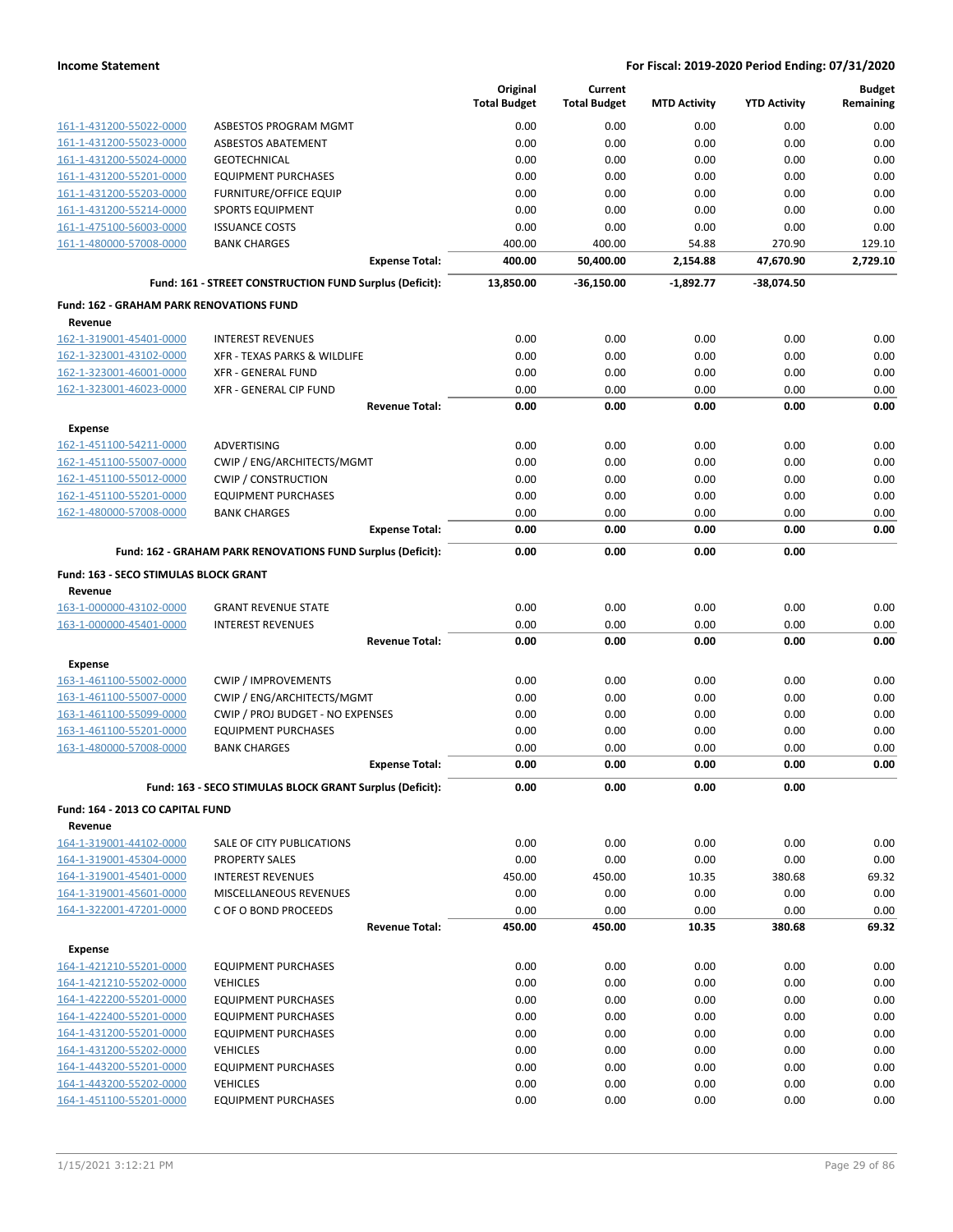|                          |                                                       | Original<br><b>Total Budget</b> | Current<br><b>Total Budget</b> | <b>MTD Activity</b> | <b>YTD Activity</b> | <b>Budget</b><br>Remaining |
|--------------------------|-------------------------------------------------------|---------------------------------|--------------------------------|---------------------|---------------------|----------------------------|
| 164-1-465100-55205-0000  | COMPUTER EQUIPMENT / SOFTWARE                         | 0.00                            | 0.00                           | 0.00                | 0.00                | 0.00                       |
| 164-1-475100-56003-0000  | <b>ISSUANCE COSTS</b>                                 | 0.00                            | 0.00                           | 0.00                | 0.00                | 0.00                       |
| 164-1-480000-52002-0000  | POSTAGE / FREIGHT                                     | 0.00                            | 0.00                           | 0.00                | 0.00                | 0.00                       |
| 164-1-480000-55012-0000  | <b>CONSTRUCTION</b>                                   | 0.00                            | 0.00                           | 0.00                | 0.00                | 0.00                       |
| 164-1-480000-55205-0000  | COMPUTER EQUIPMENT / SOFTWARE                         | 0.00                            | 0.00                           | 0.00                | 0.00                | 0.00                       |
| 164-1-480000-57008-0000  | <b>BANK CHARGES</b>                                   | 15.00                           | 15.00                          | 2.16                | 10.30               | 4.70                       |
| 164-1-491000-58204-0000  | XFR - VEHICLE/EQUIP RPLCMNT                           | 0.00                            | 0.00                           | 0.00                | 0.00                | 0.00                       |
|                          | <b>Expense Total:</b>                                 | 15.00                           | 15.00                          | 2.16                | 10.30               | 4.70                       |
|                          | Fund: 164 - 2013 CO CAPITAL FUND Surplus (Deficit):   | 435.00                          | 435.00                         | 8.19                | 370.38              |                            |
| Fund: 165 - 2014 GO FUND |                                                       |                                 |                                |                     |                     |                            |
| Revenue                  |                                                       |                                 |                                |                     |                     |                            |
| 165-1-000000-47201-0000  | <b>G OF O BOND PROCEEDS</b>                           | 0.00                            | 0.00                           | 0.00                | 0.00                | 0.00                       |
| 165-1-319001-44102-0000  | SALE OF CITY PUBLICATIONS                             | 0.00                            | 0.00                           | 0.00                | 0.00                | 0.00                       |
| 165-1-319001-45304-0000  | <b>PROPERTY SALES</b>                                 | 0.00                            | 0.00                           | 0.00                | 0.00                | 0.00                       |
| 165-1-319001-45401-0000  | <b>INTEREST REVENUES</b>                              | 15,000.00<br>0.00               | 15,000.00<br>0.00              | 146.13              | 7,613.37            | 7,386.63<br>0.00           |
| 165-1-319001-45601-0000  | MISCELLANEOUS REVENUES                                | 0.00                            |                                | 0.00                | 0.00                | 0.00                       |
| 165-1-319001-47201-0000  | <b>G OF O BOND PROCEEDS</b><br><b>Revenue Total:</b>  | 15,000.00                       | 0.00<br>15,000.00              | 0.00<br>146.13      | 0.00<br>7,613.37    | 7,386.63                   |
| <b>Expense</b>           |                                                       |                                 |                                |                     |                     |                            |
| 165-1-431200-55002-0000  | <b>IMPROVEMENTS</b>                                   | 0.00                            | 0.00                           | 0.00                | 0.00                | 0.00                       |
| 165-1-431200-55006-0000  | <b>AQUISITION</b>                                     | 0.00                            | 0.00                           | 0.00                | 0.00                | 0.00                       |
| 165-1-431200-55007-0000  | ENG/ARCHITECTS/MGMT                                   | 0.00                            | 0.00                           | 0.00                | 0.00                | 0.00                       |
| 165-1-431200-55008-0000  | <b>SURVEYING</b>                                      | 0.00                            | 0.00                           | 0.00                | 0.00                | 0.00                       |
| 165-1-431200-55009-0000  | LIAISON                                               | 0.00                            | 0.00                           | 0.00                | 0.00                | 0.00                       |
| 165-1-431200-55010-0000  | ENVIRONMENTAL ASSESSMENT                              | 0.00                            | 0.00                           | 0.00                | 0.00                | 0.00                       |
| 165-1-431200-55011-0000  | <b>CONSTRUCTION TESTING</b>                           | 0.00                            | 0.00                           | 0.00                | 0.00                | 0.00                       |
| 165-1-431200-55012-0000  | <b>CONSTRUCTION</b>                                   | 0.00                            | 0.00                           | 0.00                | 0.00                | 0.00                       |
| 165-1-431200-55013-0000  | <b>CONSTRUCTION INSPECTION</b>                        | 0.00                            | 0.00                           | 0.00                | 0.00                | 0.00                       |
| 165-1-431200-55014-0000  | <b>MISCELLANEOUS</b>                                  | 0.00                            | 0.00                           | 0.00                | 0.00                | 0.00                       |
| 165-1-431200-55015-0000  | <b>ATTORNEYS</b>                                      | 0.00                            | 0.00                           | 0.00                | 0.00                | 0.00                       |
| 165-1-431200-55018-0000  | <b>DEMOLITION</b>                                     | 0.00                            | 0.00                           | 0.00                | 0.00                | 0.00                       |
| 165-1-431200-55019-0000  | ARTIST RENDERING/MODEL                                | 0.00                            | 0.00                           | 0.00                | 0.00                | 0.00                       |
| 165-1-431200-55020-0000  | <b>BOTANICALS</b>                                     | 0.00                            | 0.00                           | 0.00                | 0.00                | 0.00                       |
| 165-1-431200-55214-0000  | <b>SPORTS EQUIPMENT</b>                               | 0.00                            | 0.00                           | 0.00                | 0.00                | 0.00                       |
| 165-1-475100-56003-0000  | <b>ISSUANCE COSTS</b>                                 | 0.00                            | 0.00                           | 0.00                | 0.00                | 0.00                       |
| 165-1-480000-57008-0000  | <b>BANK CHARGES</b>                                   | 0.00                            | 0.00                           | 0.00                | 0.00                | 0.00                       |
|                          | <b>Expense Total:</b>                                 | 0.00                            | 0.00                           | 0.00                | 0.00                | 0.00                       |
|                          | Fund: 165 - 2014 GO FUND Surplus (Deficit):           | 15,000.00                       | 15,000.00                      | 146.13              | 7,613.37            |                            |
| Revenue                  | Fund: 170 - LAW ENFORCEMENT GRANT - CAPITAL PURCHASES |                                 |                                |                     |                     |                            |
| 170-1-310001-43100-0000  | <b>GRANT REVENUE</b>                                  | 0.00                            | 0.00                           | 0.00                | 0.00                | 0.00                       |
| 170-1-310001-43101-0000  | <b>GRANT REVENUE FEDERAL</b>                          | 0.00                            | 0.00                           | 0.00                | 0.00                | 0.00                       |
| 170-1-310001-43103-0000  | <b>GRANT REVENUE FOUNDATION</b>                       | 0.00                            | 0.00                           | 0.00                | 0.00                | 0.00                       |
| 170-1-319001-45401-0000  | <b>INTEREST REVENUES</b>                              | 0.00                            | 0.00                           | 0.00                | 0.00                | 0.00                       |
| 170-1-323001-46001-0000  | <b>XFR - GENERAL FUND</b>                             | 0.00                            | 0.00                           | 0.00                | 0.00                | 0.00                       |
| 170-1-323001-46023-0000  | XFR - GENERAL CIP FUND                                | 0.00                            | 0.00                           | 0.00                | 0.00                | 0.00                       |
|                          | <b>Revenue Total:</b>                                 | 0.00                            | 0.00                           | 0.00                | 0.00                | 0.00                       |
| <b>Expense</b>           |                                                       |                                 |                                |                     |                     |                            |
| 170-1-000000-55011-0000  | <b>CONSTRUCTION TESTING</b>                           | 0.00                            | 0.00                           | 0.00                | 0.00                | 0.00                       |
| 170-1-000000-55012-0000  | <b>CONSTRUCTION</b>                                   | 0.00                            | 0.00                           | 0.00                | 0.00                | 0.00                       |
| 170-1-000000-55017-0000  | ENG/ARCHITECTS/MGMT                                   | 0.00                            | 0.00                           | 0.00                | 0.00                | 0.00                       |
| 170-1-000000-58040-0000  | <b>GENERAL CIP</b>                                    | 0.00                            | 0.00                           | 0.00                | 0.00                | 0.00                       |
| 170-1-421100-55205-0000  | COMPUTER EQUIPMENT / SOFTWARE                         | 0.00                            | 0.00                           | 0.00                | 0.00                | 0.00                       |
| 170-1-421230-54214-0000  | <b>TRAVEL &amp; TRAINING</b>                          | 0.00                            | 0.00                           | 0.00                | 0.00                | 0.00                       |
| 170-1-421230-55016-0000  | SUBAWARD - HUNT COUNTY                                | 0.00                            | 0.00                           | 0.00                | 0.00                | 0.00                       |
| 170-1-421230-55017-0000  | SUBAWARD - CITY OF CMMRC                              | 0.00                            | 0.00                           | 0.00                | 0.00                | 0.00                       |
| 170-1-421230-55201-0000  | <b>EQUIPMENT PURCHASES</b>                            | 0.00                            | 0.00                           | 0.00                | 0.00                | 0.00                       |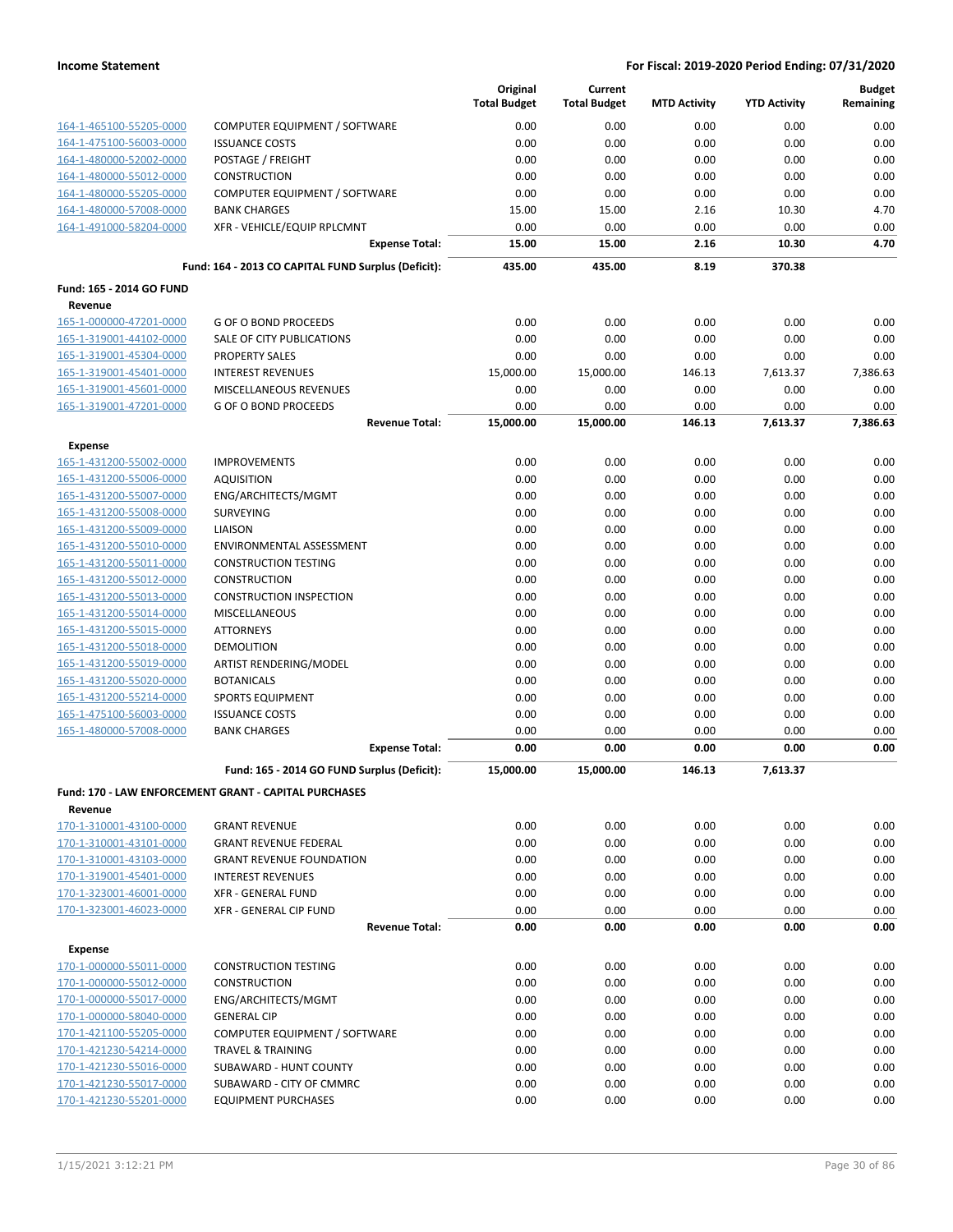|                                                    |                                                                      | Original<br><b>Total Budget</b> | Current<br><b>Total Budget</b> | <b>MTD Activity</b> | <b>YTD Activity</b> | <b>Budget</b><br>Remaining |
|----------------------------------------------------|----------------------------------------------------------------------|---------------------------------|--------------------------------|---------------------|---------------------|----------------------------|
|                                                    |                                                                      |                                 |                                |                     |                     |                            |
| 170-1-421230-96124-5030                            | <b>FURNITURE &amp; EQUIPMENT</b>                                     | 0.00                            | 0.00                           | 0.00                | 0.00                | 0.00                       |
| 170-1-421600-55201-0000<br>170-1-480000-57008-0000 | <b>EQUIPMENT PURCHASES</b><br><b>BANK CHARGES</b>                    | 0.00<br>0.00                    | 0.00<br>0.00                   | 0.00<br>0.00        | 0.00<br>0.00        | 0.00<br>0.00               |
| 170-1-491000-58040-0000                            | <b>XFR - GENERAL CIP</b>                                             | 0.00                            | 0.00                           | 0.00                | 0.00                | 0.00                       |
|                                                    | <b>Expense Total:</b>                                                | 0.00                            | 0.00                           | 0.00                | 0.00                | 0.00                       |
|                                                    | Fund: 170 - LAW ENFORCEMENT GRANT - CAPITAL PURCHASES Surplus (Defic | 0.00                            | 0.00                           | 0.00                | 0.00                |                            |
| <b>Fund: 171 - MAIN STREET SPECIAL REVENUE</b>     |                                                                      |                                 |                                |                     |                     |                            |
| Revenue                                            |                                                                      |                                 |                                |                     |                     |                            |
| 171-1-000000-46001-0000                            | FROM GENERAL FUND / GENERAL FUND                                     | 0.00                            | 0.00                           | 0.00                | 0.00                | 0.00                       |
| 171-1-000000-46023-0000                            | <b>CAPITAL IMPROVEMENTS FUND</b>                                     | 0.00                            | 0.00                           | 0.00                | 0.00                | 0.00                       |
| 171-1-310001-43101-0000                            | <b>GRANT REVENUE - FEDERAL</b>                                       | 0.00                            | 0.00                           | 0.00                | 98,366.49           | $-98,366.49$               |
| 171-1-310001-43104-0000                            | <b>GRANT REVENUE - OTHER</b>                                         | 0.00                            | 0.00                           | 0.00                | 25,000.00           | $-25,000.00$               |
| 171-1-319001-45401-0000                            | <b>INTEREST REVENUES</b>                                             | 0.00                            | 0.00                           | 0.00                | 0.00                | 0.00                       |
|                                                    | <b>Revenue Total:</b>                                                | 0.00                            | 0.00                           | 0.00                | 123,366.49          | $-123,366.49$              |
| <b>Expense</b>                                     |                                                                      |                                 |                                |                     |                     |                            |
| 171-1-456100-54103-0000                            | CONSULTING                                                           | 0.00                            | 0.00                           | 0.00                | 0.00                | 0.00                       |
| 171-1-456100-54111-0000                            | <b>GRANT MANAGEMENT</b>                                              | 0.00                            | 0.00                           | 0.00                | 4,000.00            | $-4,000.00$                |
| 171-1-456100-54211-0000                            | ADVERTISING                                                          | 0.00                            | 0.00                           | 0.00                | 0.00                | 0.00                       |
| 171-1-456100-54501-0000                            | SPECIAL SERVICES                                                     | 0.00                            | 0.00                           | 6,662.50            | 6,662.50            | $-6,662.50$                |
| 171-1-456100-55006-0000                            | <b>AQUISITION</b>                                                    | 0.00                            | 0.00                           | 0.00                | 0.00                | 0.00                       |
| 171-1-456100-55007-0000                            | ENG/ARCHITECTS/MGMT                                                  | 0.00                            | 0.00                           | 0.00                | 0.00                | 0.00                       |
| 171-1-456100-55008-0000                            | <b>SURVEYING</b>                                                     | 0.00                            | 0.00                           | 0.00                | 0.00                | 0.00                       |
| 171-1-456100-55009-0000                            | LIAISON                                                              | 0.00                            | 0.00                           | 0.00                | 0.00                | 0.00                       |
| 171-1-456100-55010-0000                            | ENVIRONMENTAL ASSESSMENT                                             | 0.00                            | 0.00                           | 0.00                | 0.00                | 0.00                       |
| 171-1-456100-55011-0000                            | <b>CONSTRUCTION TESTING</b>                                          | 0.00                            | 0.00                           | 0.00                | 0.00                | 0.00                       |
| 171-1-456100-55012-0000                            | <b>CONSTRUCTION</b>                                                  | 0.00                            | 0.00                           | 0.00                | 118,698.13          | $-118,698.13$              |
| 171-1-456100-55013-0000<br>171-1-456100-55014-0000 | <b>CONSTRUCTION INSPECTION</b>                                       | 0.00<br>0.00                    | 0.00<br>0.00                   | 0.00<br>0.00        | 0.00<br>0.00        | 0.00<br>0.00               |
| 171-1-456100-55018-0000                            | <b>MISCELLANEOUS</b><br>DEMOLITION                                   | 0.00                            | 0.00                           | 0.00                | 0.00                | 0.00                       |
| 171-1-456100-55019-0000                            | ARTIST RENDERING/MODEL                                               | 0.00                            | 0.00                           | 0.00                | 0.00                | 0.00                       |
| 171-1-456100-55099-0000                            | <b>PROJ BUDGET - NO EXPENSES</b>                                     | 0.00                            | 0.00                           | 0.00                | 0.00                | 0.00                       |
| 171-1-480000-57008-0000                            | <b>BANK CHARGES</b>                                                  | 0.00                            | 0.00                           | 0.00                | 0.00                | 0.00                       |
| 171-1-491000-58001-0000                            | <b>XFR - GENERAL FUND</b>                                            | 0.00                            | 0.00                           | 0.00                | 0.00                | 0.00                       |
|                                                    | <b>Expense Total:</b>                                                | 0.00                            | 0.00                           | 6,662.50            | 129,360.63          | $-129,360.63$              |
|                                                    | Fund: 171 - MAIN STREET SPECIAL REVENUE Surplus (Deficit):           | 0.00                            | 0.00                           | -6,662.50           | -5,994.14           |                            |
| <b>Fund: 172 - MINOR GRANTS FUND</b>               |                                                                      |                                 |                                |                     |                     |                            |
| Revenue                                            |                                                                      |                                 |                                |                     |                     |                            |
| 172-1-000000-43104-0000                            | <b>HUNT CO CRIME STOPPERS</b>                                        | 0.00                            | 0.00                           | 0.00                | 0.00                | 0.00                       |
| 172-1-310001-43105-0000                            | MISCELLANEOUS / GRANTS                                               | 0.00                            | 0.00                           | 0.00                | 0.00                | 0.00                       |
| 172-1-310001-43106-0000                            | <b>GRANT REVENUE FEDERAL</b>                                         | 0.00                            | 0.00                           | 0.00                | 0.00                | 0.00                       |
| 172-1-310001-43108-0000                            | <b>GRANTS / LIBRARY GRANT</b>                                        | 0.00                            | 0.00                           | 0.00                | 3,660.00            | $-3,660.00$                |
| 172-1-310001-43110-0000                            | <b>GRANTS / TEXAS FOREST SERVICE</b>                                 | 0.00                            | 0.00                           | 0.00                | 0.00                | 0.00                       |
| 172-1-310002-45611-0000                            | <b>DONATIONS</b>                                                     | 0.00                            | 0.00                           | 0.00                | 0.00                | 0.00                       |
| 172-1-319001-45401-0000                            | <b>INTEREST REVENUES</b>                                             | 0.00                            | 0.00                           | 0.00                | 0.00                | 0.00                       |
|                                                    | <b>Revenue Total:</b>                                                | 0.00                            | 0.00                           | 0.00                | 3,660.00            | $-3,660.00$                |
| <b>Expense</b>                                     |                                                                      |                                 |                                |                     |                     |                            |
| 172-1-421230-55201-0000                            | <b>EQUIPMENT PURCHASES</b>                                           | 0.00                            | 0.00                           | 0.00                | 0.00                | 0.00                       |
| 172-1-421240-55207-0000                            | RADIO COMMUNICATION EQUIP                                            | 0.00                            | 0.00                           | 0.00                | 0.00                | 0.00                       |
| 172-1-422100-54214-0000                            | <b>TRAVEL &amp; TRAINING</b>                                         | 0.00                            | 0.00                           | 0.00                | 0.00                | 0.00                       |
| 172-1-422200-54214-0000                            | <b>TRAVEL &amp; TRAINING</b>                                         | 0.00                            | 0.00                           | 0.00                | 0.00                | 0.00                       |
| 172-1-441100-55007-0000                            | <b>GRANT MANAGEMENT</b>                                              | 0.00                            | 0.00                           | 0.00                | 0.00                | 0.00                       |
| 172-1-441100-55012-0000<br>172-1-441100-55014-0000 | <b>CONSTRUCTION</b><br><b>MISCELLANEOUS</b>                          | 0.00<br>0.00                    | 0.00<br>0.00                   | 0.00<br>0.00        | 0.00<br>0.00        | 0.00<br>0.00               |
| 172-1-441100-55098-0000                            | ORCA/CDBG REIMBURSEMENT                                              | 0.00                            | 0.00                           | 0.00                | 0.00                | 0.00                       |
| 172-1-441100-55099-0000                            | PROJ BUDGET - NO EXPENSES                                            | 0.00                            | 0.00                           | 0.00                | 0.00                | 0.00                       |
| 172-1-441100-58040-0000                            | CAPITAL IMPROVEMENT FUND                                             | 0.00                            | 0.00                           | 0.00                | 0.00                | 0.00                       |
| 172-1-455100-51011-0000                            | PART TIME TEMPORARY                                                  | 0.00                            | 0.00                           | 0.00                | 0.00                | 0.00                       |
|                                                    |                                                                      |                                 |                                |                     |                     |                            |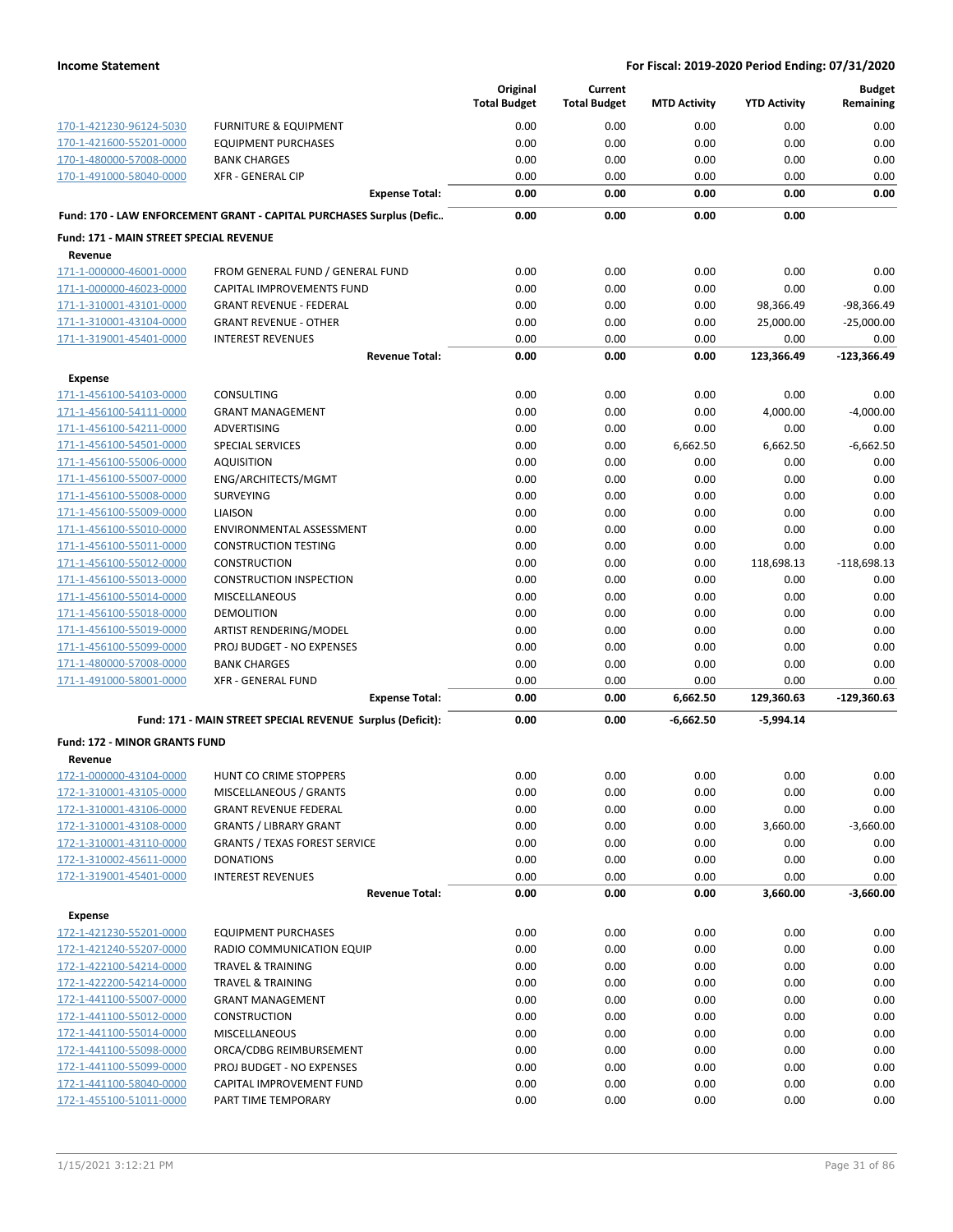|                                                    |                                                               | Original<br><b>Total Budget</b> | Current<br><b>Total Budget</b> | <b>MTD Activity</b> | <b>YTD Activity</b> | <b>Budget</b><br>Remaining |
|----------------------------------------------------|---------------------------------------------------------------|---------------------------------|--------------------------------|---------------------|---------------------|----------------------------|
| 172-1-455100-52402-0000                            | <b>BASIC PROGRAM EXPENSE</b>                                  | 0.00                            | 0.00                           | 0.00                | 1.413.87            | $-1.413.87$                |
| 172-1-455100-54101-0000                            | PROFESSIONAL SERVICES                                         | 0.00                            | 0.00                           | 0.00                | 0.00                | 0.00                       |
| 172-1-455100-54201-0000                            | <b>MEMBERSHIPS &amp; SUBSCRIPTIONS</b>                        | 0.00                            | 0.00                           | 0.00                | 0.00                | 0.00                       |
| 172-1-455100-54214-0000                            | <b>TRAVEL &amp; TRAINING</b>                                  | 0.00                            | 0.00                           | 0.00                | 0.00                | 0.00                       |
| 172-1-455100-55201-0000                            | <b>EQUIPMENT PURCHASES</b>                                    | 0.00                            | 0.00                           | 0.00                | 0.00                | 0.00                       |
| 172-1-455100-55203-0000                            | <b>FURNITURE/OFFICE EQUIP</b>                                 | 0.00                            | 0.00                           | 0.00                | 0.00                | 0.00                       |
| 172-1-455100-55211-0000                            | DEPARTMENTAL CAPITAL / BOOKS                                  | 0.00                            | 0.00                           | 0.00                | 0.00                | 0.00                       |
| 172-1-480000-57008-0000                            | <b>BANK CHARGES</b>                                           | 0.00                            | 0.00                           | 0.00                | 0.00                | 0.00                       |
|                                                    | <b>Expense Total:</b>                                         | 0.00                            | 0.00                           | 0.00                | 1,413.87            | $-1,413.87$                |
|                                                    | Fund: 172 - MINOR GRANTS FUND Surplus (Deficit):              | 0.00                            | 0.00                           | 0.00                | 2.246.13            |                            |
| Fund: 173 - FL YOUNG FOUNDATION                    |                                                               |                                 |                                |                     |                     |                            |
| Revenue                                            |                                                               |                                 |                                |                     |                     |                            |
| 173-1-310001-43101-0000                            | <b>FED GRANT REVENUE</b>                                      | 0.00                            | 0.00                           | 0.00                | 0.00                | 0.00                       |
| 173-1-319001-45401-0000                            | <b>INTEREST REVENUES</b>                                      | 0.00                            | 0.00                           | 0.00                | 0.00                | 0.00                       |
|                                                    | <b>Revenue Total:</b>                                         | 0.00                            | 0.00                           | 0.00                | 0.00                | 0.00                       |
| <b>Expense</b>                                     |                                                               |                                 |                                |                     |                     |                            |
| 173-1-421230-55201-0000                            | <b>EQUIPMENT PURCHASES</b>                                    | 0.00                            | 0.00                           | 0.00                | 0.00                | 0.00                       |
| 173-1-491000-58001-0000                            | <b>XFR - GENERAL FUND</b>                                     | 0.00<br>0.00                    | 0.00<br>0.00                   | 0.00<br>0.00        | 0.00<br>0.00        | 0.00<br>0.00               |
|                                                    | <b>Expense Total:</b>                                         |                                 |                                |                     |                     |                            |
|                                                    | Fund: 173 - FL YOUNG FOUNDATION Surplus (Deficit):            | 0.00                            | 0.00                           | 0.00                | 0.00                |                            |
| <b>Fund: 174 - FEMA GRANT</b><br>Revenue           |                                                               |                                 |                                |                     |                     |                            |
| 174-1-310001-43107-0000                            | <b>GRANTS / FEMA GRANT REVENUE</b>                            | 0.00                            | 0.00                           | 0.00                | 0.00                | 0.00                       |
| 174-1-319001-45401-0000                            | <b>INTEREST REVENUES</b>                                      | 0.00                            | 0.00                           | 0.00                | 0.00                | 0.00                       |
| 174-1-323001-46023-0000                            | XFR - GENERAL CIP FUND                                        | 0.00                            | 0.00                           | 0.00                | 0.00                | 0.00                       |
|                                                    | <b>Revenue Total:</b>                                         | 0.00                            | 0.00                           | 0.00                | 0.00                | 0.00                       |
| <b>Expense</b>                                     |                                                               |                                 |                                |                     |                     |                            |
| 174-1-422100-55012-0000                            | <b>CONSTRUCTION</b>                                           | 0.00                            | 0.00                           | 0.00                | 0.00                | 0.00                       |
| 174-1-422100-55207-0000                            | RADIO COMMUNICATION EQUIP                                     | 0.00                            | 0.00                           | 0.00                | 0.00                | 0.00                       |
| 174-1-422200-55201-0000                            | <b>EQUIPMENT PURCHASES</b>                                    | 0.00                            | 0.00                           | 0.00                | 0.00                | 0.00                       |
| 174-1-480000-57008-0000                            | <b>BANK CHARGES</b>                                           | 0.00                            | 0.00                           | 0.00                | 0.00                | 0.00                       |
| 174-1-491000-58040-0000                            | <b>GENERAL CIP</b>                                            | 0.00                            | 0.00                           | 0.00                | 0.00                | 0.00                       |
|                                                    | <b>Expense Total:</b>                                         | 0.00                            | 0.00                           | 0.00                | 0.00                | 0.00                       |
|                                                    | Fund: 174 - FEMA GRANT Surplus (Deficit):                     | 0.00                            | 0.00                           | 0.00                | 0.00                |                            |
| Fund: 175 - JUSTICE ASSISTANCE GRANT - JAG         |                                                               |                                 |                                |                     |                     |                            |
| Revenue                                            |                                                               |                                 |                                |                     |                     |                            |
| 175-1-310001-43102-0000                            | <b>GRANTS / GRANT REVENUE</b>                                 | 0.00                            | 0.00                           | 0.00                | 11,553.00           | $-11,553.00$               |
| 175-1-319001-45401-0000                            | <b>INTEREST REVENUES</b>                                      | 0.00                            | 0.00                           | 0.00                | 0.00                | 0.00                       |
|                                                    | <b>Revenue Total:</b>                                         | 0.00                            | 0.00                           | 0.00                | 11,553.00           | $-11,553.00$               |
| <b>Expense</b>                                     |                                                               |                                 |                                |                     |                     |                            |
| 175-1-421230-55016-0000                            | SUBAWARD - HUNT COUNTY                                        | 0.00                            | 0.00                           | 0.00                | 0.00                | 0.00                       |
| 175-1-421230-55201-0000<br>175-1-480000-57008-0000 | <b>EQUIPMENT PURCHASES</b>                                    | 0.00                            | 0.00                           | 0.00                | 0.00<br>0.00        | 0.00                       |
|                                                    | <b>BANK CHARGES</b><br><b>Expense Total:</b>                  | 0.00<br>0.00                    | 0.00<br>0.00                   | 0.00<br>0.00        | 0.00                | 0.00<br>0.00               |
|                                                    | Fund: 175 - JUSTICE ASSISTANCE GRANT - JAG Surplus (Deficit): | 0.00                            | 0.00                           | 0.00                | 11,553.00           |                            |
| Fund: 176 - HOME GRANT FUND                        |                                                               |                                 |                                |                     |                     |                            |
| Revenue                                            |                                                               |                                 |                                |                     |                     |                            |
| 176-1-310001-43108-0000                            | <b>GRANTS / LIBRARY GRANT</b>                                 | 0.00                            | 0.00                           | 0.00                | 0.00                | 0.00                       |
| 176-1-319001-45401-0000                            | <b>INTEREST REVENUES</b>                                      | 0.00                            | 0.00                           | 0.00                | 0.00                | 0.00                       |
| 176-1-323001-46001-0000                            | <b>XFR - GENERAL FUND</b>                                     | 0.00                            | 0.00                           | 0.00                | 0.00                | 0.00                       |
|                                                    | <b>Revenue Total:</b>                                         | 0.00                            | 0.00                           | 0.00                | 0.00                | 0.00                       |
| <b>Expense</b>                                     |                                                               |                                 |                                |                     |                     |                            |
| 176-1-455100-55201-0000                            | <b>EQUIPMENT PURCHASES</b>                                    | 0.00                            | 0.00                           | 0.00                | 0.00                | 0.00                       |
| 176-1-480000-54101-0000                            | PROFESSIONAL SERVICES                                         | 0.00                            | 0.00                           | 0.00                | 0.00                | 0.00                       |
| 176-1-480000-55002-0000                            | <b>IMPROVEMENTS</b>                                           | 0.00                            | 0.00                           | 0.00                | 0.00                | 0.00                       |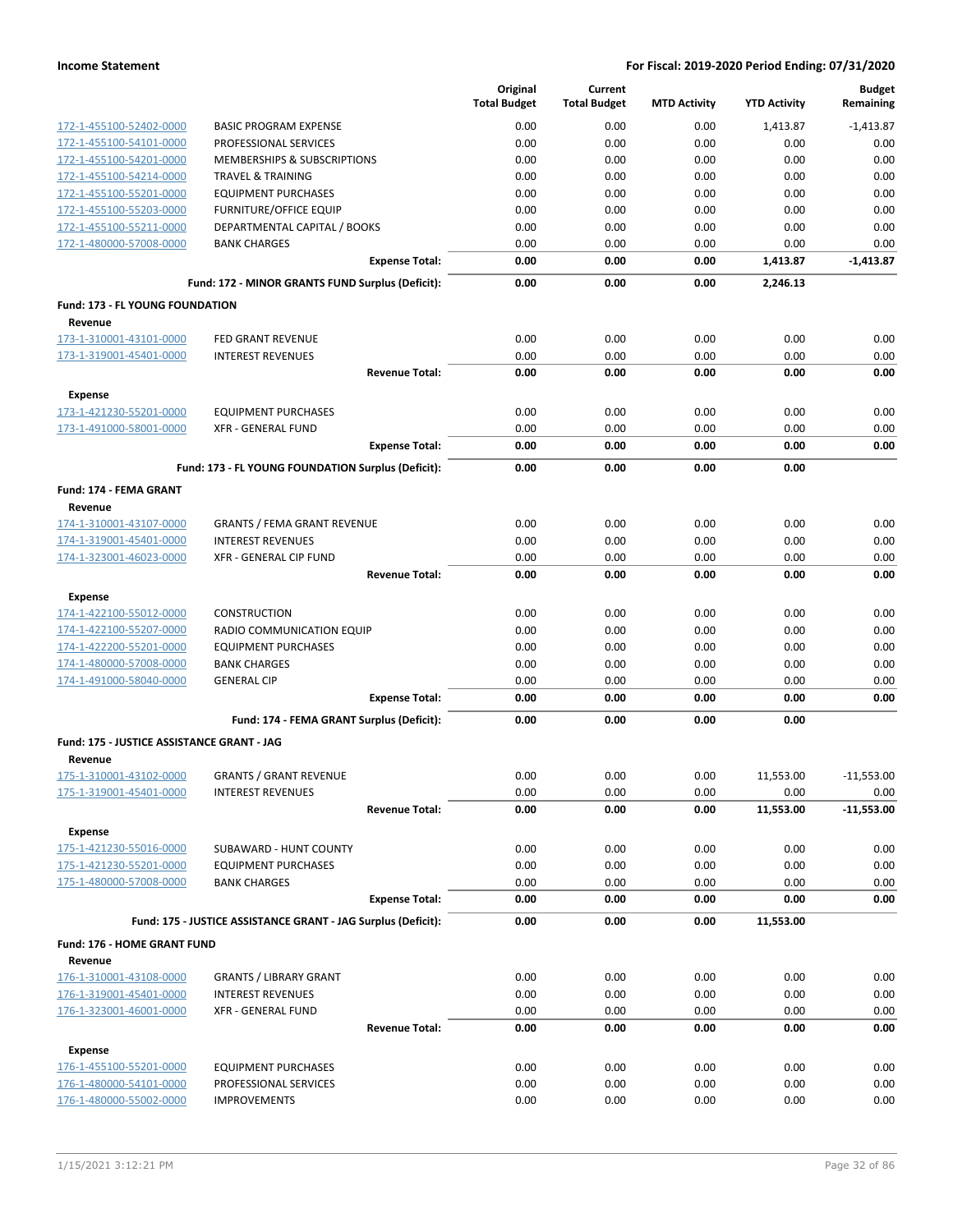|                                                    |                                                            | Original<br><b>Total Budget</b> | Current<br><b>Total Budget</b> | <b>MTD Activity</b> | <b>YTD Activity</b> | <b>Budget</b><br>Remaining |
|----------------------------------------------------|------------------------------------------------------------|---------------------------------|--------------------------------|---------------------|---------------------|----------------------------|
| 176-1-480000-55006-0000                            | <b>AQUISITION</b>                                          | 0.00                            | 0.00                           | 0.00                | 0.00                | 0.00                       |
| 176-1-480000-55007-0000                            | ENG/ARCHITECTS/MGMT                                        | 0.00                            | 0.00                           | 0.00                | 0.00                | 0.00                       |
| 176-1-480000-55008-0000                            | <b>SURVEYING</b>                                           | 0.00                            | 0.00                           | 0.00                | 0.00                | 0.00                       |
| 176-1-480000-55009-0000                            | <b>CWIP / LIAISON</b>                                      | 0.00                            | 0.00                           | 0.00                | 0.00                | 0.00                       |
| 176-1-480000-55010-0000                            | <b>ENVIRONMENTAL ASSESSMENT</b>                            | 0.00                            | 0.00                           | 0.00                | 0.00                | 0.00                       |
| 176-1-480000-55011-0000                            | <b>CONSTRUCTION TESTING</b>                                | 0.00                            | 0.00                           | 0.00                | 0.00                | 0.00                       |
| 176-1-480000-55012-0000                            | <b>CONSTRUCTION</b>                                        | 0.00                            | 0.00                           | 0.00                | 0.00                | 0.00                       |
| 176-1-480000-55014-0000                            | CWIP / MISCELLANEOUS                                       | 0.00                            | 0.00                           | 0.00                | 0.00                | 0.00                       |
| 176-1-480000-55015-0000                            | <b>ATTORNEYS</b>                                           | 0.00                            | 0.00                           | 0.00                | 0.00                | 0.00                       |
| 176-1-480000-55099-0000                            | PROJ BUDGET - NO EXPENSES                                  | 0.00                            | 0.00                           | 0.00                | 0.00                | 0.00                       |
| 176-1-480000-55201-0000                            | <b>EQUIPMENT PURCHASES</b>                                 | 0.00                            | 0.00                           | 0.00                | 0.00                | 0.00                       |
| 176-1-480000-55203-0000                            | <b>FURNITURE/OFFICE EQUIP</b>                              | 0.00                            | 0.00                           | 0.00                | 0.00                | 0.00                       |
| 176-1-480000-55214-0000                            | <b>CWIP / SPORTS EQUIPMENT</b>                             | 0.00                            | 0.00                           | 0.00                | 0.00                | 0.00                       |
| 176-1-480000-57008-0000                            | <b>BANK CHARGES</b>                                        | 0.00                            | 0.00                           | 0.00                | 0.00                | 0.00                       |
|                                                    | <b>Expense Total:</b>                                      | 0.00                            | 0.00                           | 0.00                | 0.00                | 0.00                       |
|                                                    | Fund: 176 - HOME GRANT FUND Surplus (Deficit):             | 0.00                            | 0.00                           | 0.00                | 0.00                |                            |
| Fund: 177 - SAFE ROUTES TO SCHOOL GRANT            |                                                            |                                 |                                |                     |                     |                            |
| Revenue                                            |                                                            |                                 |                                |                     |                     |                            |
| 177-1-310001-43102-0000<br>177-1-319001-45401-0000 | <b>GRANT REVENUE</b>                                       | 0.00                            | 0.00                           | 0.00                | 0.00                | 0.00                       |
|                                                    | <b>INTEREST REVENUES</b><br><b>Revenue Total:</b>          | 0.00<br>0.00                    | 0.00<br>0.00                   | 0.00<br>0.00        | 0.00<br>0.00        | 0.00<br>0.00               |
|                                                    |                                                            |                                 |                                |                     |                     |                            |
| <b>Expense</b>                                     |                                                            |                                 |                                |                     |                     |                            |
| 177-1-431100-55006-0000<br>177-1-431100-55007-0000 | <b>AQUISITION</b><br>ENG/ARCHITECTS/MGMT                   | 0.00<br>0.00                    | 0.00<br>0.00                   | 0.00<br>0.00        | 0.00<br>0.00        | 0.00<br>0.00               |
| 177-1-431100-55008-0000                            | <b>SURVEYING</b>                                           | 0.00                            | 0.00                           | 0.00                | 0.00                | 0.00                       |
| 177-1-431100-55009-0000                            | LIAISON                                                    | 0.00                            | 0.00                           | 0.00                | 0.00                | 0.00                       |
| 177-1-431100-55012-0000                            | <b>CONSTRUCTION</b>                                        | 0.00                            | 0.00                           | 0.00                | 0.00                | 0.00                       |
| 177-1-431100-55013-0000                            | <b>CONSTRUCTION INSPECTION</b>                             | 0.00                            | 0.00                           | 0.00                | 0.00                | 0.00                       |
| 177-1-431100-55014-0000                            | <b>MISCELLANEOUS</b>                                       | 0.00                            | 0.00                           | 0.00                | 0.00                | 0.00                       |
| 177-1-431100-55018-0000                            | <b>DEMOLITION</b>                                          | 0.00                            | 0.00                           | 0.00                | 0.00                | 0.00                       |
| 177-1-431100-55019-0000                            | ARTIST RENDERING/MODEL                                     | 0.00                            | 0.00                           | 0.00                | 0.00                | 0.00                       |
| 177-1-431100-55080-0000                            | <b>CONSTRUCTION CONTINGENCY</b>                            | 0.00                            | 0.00                           | 0.00                | 0.00                | 0.00                       |
| 177-1-431100-55099-0000                            | PROJ BUDGET - NO EXPENSES                                  | 0.00                            | 0.00                           | 0.00                | 0.00                | 0.00                       |
| 177-1-431100-57008-0000                            | <b>BANK CHARGES</b>                                        | 0.00                            | 0.00                           | 0.00                | 0.00                | 0.00                       |
| 177-1-491000-58040-0000                            | <b>GENERAL CIP</b>                                         | 0.00                            | 0.00                           | 0.00                | 0.00                | 0.00                       |
|                                                    | <b>Expense Total:</b>                                      | 0.00                            | 0.00                           | 0.00                | 0.00                | 0.00                       |
|                                                    | Fund: 177 - SAFE ROUTES TO SCHOOL GRANT Surplus (Deficit): | 0.00                            | 0.00                           | 0.00                | 0.00                |                            |
| Fund: 190 - FIXED ASSETS                           |                                                            |                                 |                                |                     |                     |                            |
| <b>Expense</b>                                     |                                                            |                                 |                                |                     |                     |                            |
| 190-1-410000-57001-0000                            | <b>DEPRECIATION EXPENSE</b>                                | 0.00                            | 0.00                           | 0.00                | 0.00                | 0.00                       |
| 190-1-420000-57001-0000                            | DEPRECIATION EXPENSE                                       | 0.00                            | 0.00                           | 0.00                | 0.00                | 0.00                       |
| 190-1-430000-57001-0000                            | DEPRECIATION EXPENSE                                       | 0.00                            | 0.00                           | 0.00                | 0.00                | 0.00                       |
| 190-1-440000-57001-0000<br>190-1-450000-57001-0000 | DEPRECIATION EXPENSE                                       | 0.00<br>0.00                    | 0.00                           | 0.00                | 0.00                | 0.00<br>0.00               |
| 190-1-460000-57001-0000                            | <b>DEPRECIATION EXPENSE</b><br><b>DEPRECIATION EXPENSE</b> | 0.00                            | 0.00<br>0.00                   | 0.00<br>0.00        | 0.00<br>0.00        | 0.00                       |
|                                                    | <b>Expense Total:</b>                                      | 0.00                            | 0.00                           | 0.00                | 0.00                | 0.00                       |
|                                                    | Fund: 190 - FIXED ASSETS Total:                            |                                 |                                |                     | 0.00                |                            |
|                                                    |                                                            | 0.00                            | 0.00                           | 0.00                |                     |                            |
| <b>Fund: 191 - DEBT</b><br><b>Expense</b>          |                                                            |                                 |                                |                     |                     |                            |
| 191-1-475100-56003-0000                            | <b>ISSUANCE COSTS</b>                                      | 0.00                            | 0.00                           | 0.00                | 0.00                | 0.00                       |
| 191-1-475100-56004-0000                            | AMORTIZATION OF DBIC                                       | 0.00                            | 0.00                           | 0.00                | 0.00                | 0.00                       |
| 191-1-475100-56009-0000                            | LOSS ON REFUNDING AMORTIZ                                  | 0.00                            | 0.00                           | 0.00                | 0.00                | 0.00                       |
| 191-1-475100-59841-0000                            | AMORTIZATION BOND DISCNT                                   | 0.00                            | 0.00                           | 0.00                | 0.00                | 0.00                       |
|                                                    | <b>Expense Total:</b>                                      | 0.00                            | 0.00                           | 0.00                | 0.00                | 0.00                       |
|                                                    | Fund: 191 - DEBT Total:                                    | 0.00                            | 0.00                           | 0.00                | 0.00                |                            |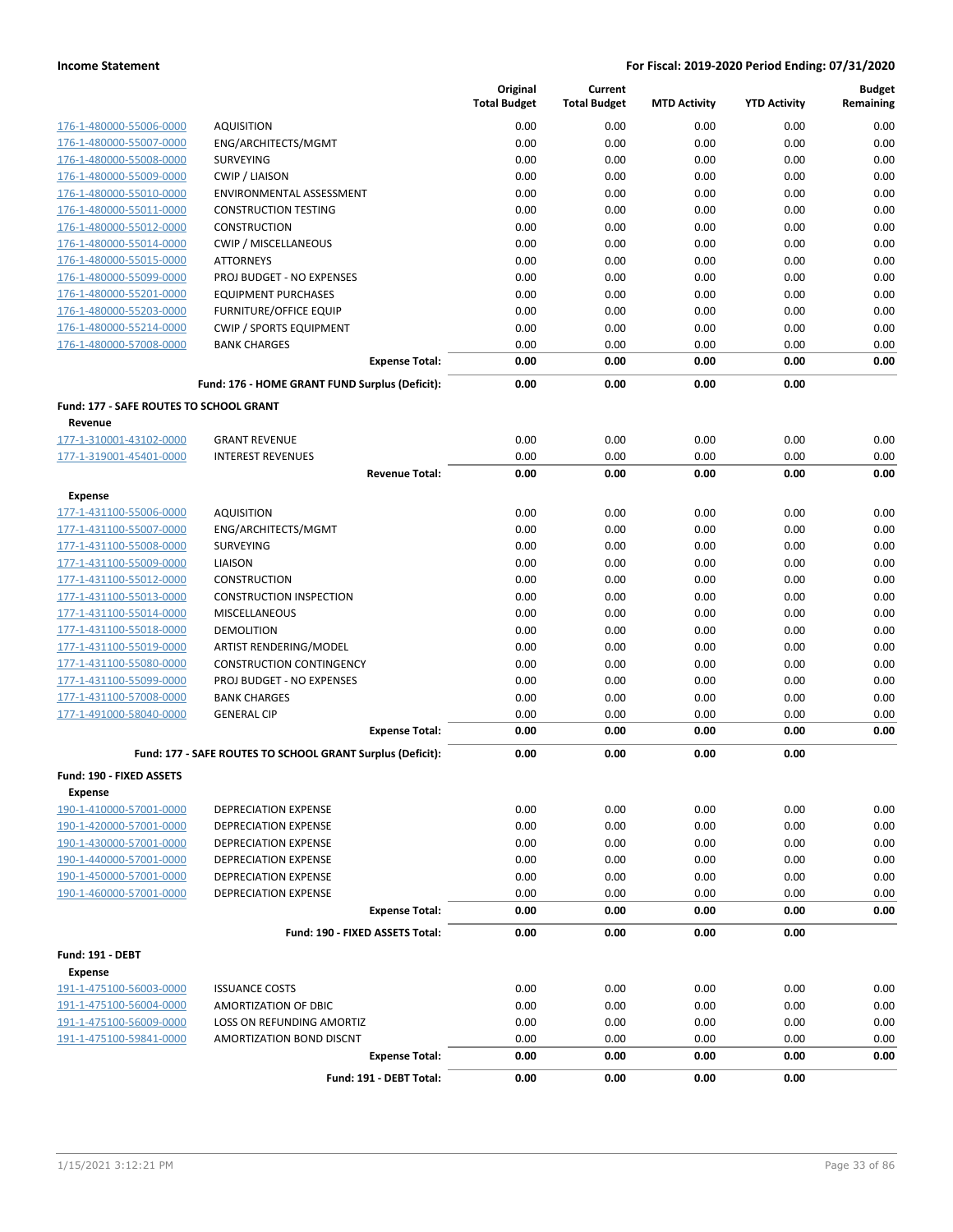|                                     |                                    | Original<br><b>Total Budget</b> | Current<br><b>Total Budget</b> | <b>MTD Activity</b> | <b>YTD Activity</b> | <b>Budget</b><br>Remaining |
|-------------------------------------|------------------------------------|---------------------------------|--------------------------------|---------------------|---------------------|----------------------------|
| Fund: 200 - WATER / WASTEWATER FUND |                                    |                                 |                                |                     |                     |                            |
| Revenue                             |                                    |                                 |                                |                     |                     |                            |
| 200-2-000000-42401-0000             | <b>HEALTH PERMIT FEES</b>          | 0.00                            | 0.00                           | 0.00                | 0.00                | 0.00                       |
| 200-2-000000-47203-0000             | REFUNDING PROCEEDS                 | 0.00                            | 0.00                           | 0.00                | 0.00                | 0.00                       |
| 200-2-000000-49270-0000             | OTHER REVENUES / OTHER GAINS/LOSSE | 0.00                            | 0.00                           | 0.00                | 0.00                | 0.00                       |
| 200-2-310002-45611-0000             | <b>DONATED CAPITAL</b>             | 0.00                            | 0.00                           | 0.00                | 0.00                | 0.00                       |
| 200-2-318003-42301-0000             | <b>GREASE TRAP PERMIT FEES</b>     | 0.00                            | 0.00                           | 0.00                | 0.00                | 0.00                       |
| 200-2-318003-42304-0000             | <b>BACKFLOW INSPECTION FEES</b>    | 6,674.00                        | 6,674.00                       | 1,361.65            | 4,458.50            | 2,215.50                   |
| 200-2-318003-44302-0000             | WATER REVENUES / SERVICE CHARGES   | 105,000.00                      | 105,000.00                     | 37,561.60           | 145,308.40          | $-40,308.40$               |
| 200-2-318003-44303-0000             | <b>METER TESTING CHARGES</b>       | 0.00                            | 0.00                           | 0.00                | 300.00              | $-300.00$                  |
| 200-2-318003-44304-0000             | <b>NEW SERVICES - WATER</b>        | 0.00                            | 0.00                           | 0.00                | 0.00                | 0.00                       |
| 200-2-318003-44305-0000             | LATE CHARGES - WATER               | 42,000.00                       | 42,000.00                      | $-23.87$            | 22,926.89           | 19,073.11                  |
| 200-2-318003-44306-0000             | WATER REVENUES / WATER REREAD      | 0.00                            | 0.00                           | 0.00                | 0.00                | 0.00                       |
| 200-2-318003-44312-0000             | <b>METER TAMPERING</b>             | 3,075.00                        | 3,075.00                       | 0.00                | 750.00              | 2,325.00                   |
| 200-2-318003-44317-0000             | WATER REVENUES / METER CHANGE-OUTS | 0.00                            | 0.00                           | 0.00                | 0.00                | 0.00                       |
| 200-2-318003-45103-0000             | <b>GEUS RAW WATER CONSUMPTN</b>    | 88,000.00                       | 88,000.00                      | 0.00                | 0.00                | 88,000.00                  |
| 200-2-318003-45120-0000             | OTHER RAW WATER SALES              | 0.00                            | 0.00                           | 0.00                | 0.00                | 0.00                       |
| 200-2-318003-47207-0000             | WATER REVENUES / CADDO MILLS       | 0.00                            | 0.00                           | 0.00                | 0.00                | 0.00                       |
| 200-2-318004-42302-0000             | <b>GREASE HAULER PERMIT FEES</b>   | 0.00                            | 0.00                           | 0.00                | 0.00                | 0.00                       |
| 200-2-318004-42303-0000             | <b>WASTE HAULER PERMITS</b>        | 4,523.00                        | 4,523.00                       | 100.00              | 1,550.00            | 2,973.00                   |
| 200-2-318004-44307-0000             | <b>NEW SERVICES - SEWER</b>        | 5,769.00                        | 5,769.00                       | 0.00                | 0.00                | 5,769.00                   |
| 200-2-318004-44309-0000             | SEWER REVENUES / SERVICE CHARGES   | 44,446.00                       | 44,446.00                      | 1,866.84            | 29,694.43           | 14,751.57                  |
| 200-2-318004-44310-0000             | <b>LATE CHARGES - SEWER</b>        | 39,760.00                       | 39,760.00                      | 0.00                | 22,598.57           | 17,161.43                  |
| 200-2-318004-44318-0000             | LATE CHARGES - WASTEHAULERS        | 4,185.00                        | 4,185.00                       | 303.00              | 2,531.55            | 1,653.45                   |
| 200-2-318004-45106-0000             | L-3 COMM COD DISCHARGE             | 126,360.00                      | 126,360.00                     | 10,530.00           | 105,300.00          | 21,060.00                  |
| 200-2-318004-45201-0000             | SEWER REV/ SEWER HAULER FEES       | 416,486.00                      | 416,486.00                     | 335,122.05          | 387,254.55          | 29,231.45                  |
| 200-2-319001-45102-0000             | NON-METERED SALES                  | 0.00                            | 0.00                           | 0.00                | 0.00                | 0.00                       |
| 200-2-319003-45101-0000             | WATER REVENUES / METERED SALES     | 7,035,000.00                    | 7,035,000.00                   | 704,970.67          | 5,558,856.35        | 1,476,143.65               |
| 200-2-319004-45104-0000             | SEWER COLLECTION FEES              | 6,314,917.00                    | 6,314,917.00                   | 534,387.79          | 4,976,901.48        | 1,338,015.52               |
| 200-2-319004-45105-0000             | SEWER REVENUES / EPA REVENUE       | 0.00                            | 0.00                           | 0.00                | 220.04              | $-220.04$                  |
| 200-2-320003-44311-0000             | <b>NSF SERVICE CHARGES</b>         | 0.00                            | 0.00                           | 0.00                | 0.00                | 0.00                       |
| 200-2-320003-45305-0000             | <b>AUCTION PROCEEDS</b>            | 5,000.00                        | 5,000.00                       | 0.00                | 0.00                | 5,000.00                   |
| 200-2-320003-45401-0000             | <b>INTEREST REVENUES</b>           | 85,915.00                       | 85,915.00                      | 33.31               | 45,800.72           | 40,114.28                  |
| 200-2-320003-45601-0000             | MISCELLANEOUS REVENUES             | 1,000.00                        | 1,000.00                       | 0.00                | 0.00                | 1,000.00                   |
| 200-2-320003-45602-0000             | REIMBURSEMENTS / PRIOR YEAR REIMB  | 0.00                            | 0.00                           | 0.00                | 0.00                | 0.00                       |
| 200-2-323001-46104-0000             | <b>XFR - UTILITY CIP FUND</b>      | 0.00                            | 0.00                           | 0.00                | 0.00                | 0.00                       |
| 200-2-323001-46106-0000             | <b>XFR - SEWER GRANT FUND</b>      | 0.00                            | 0.00                           | 0.00                | 0.00                | 0.00                       |
| 200-2-323001-58013-0000             | <b>XFR - TOURISM FUND</b>          | 45,000.00                       | 45,000.00                      | 3,750.00            | 37,500.00           | 7,500.00                   |
|                                     | <b>Revenue Total:</b>              | 14,373,110.00                   | 14,373,110.00                  | 1,629,963.04        | 11,341,951.48       | 3,031,158.52               |
| Expense                             |                                    |                                 |                                |                     |                     |                            |
| 200-2-436100-51001-0000             | <b>REGULAR SALARIES</b>            | 75,085.13                       | 75,085.13                      | 5,839.20            | 64,338.42           | 10,746.71                  |
| 200-2-436100-51020-0000             | <b>OVERTIME</b>                    | 301.56                          | 301.56                         | 0.00                | 1,254.70            | $-953.14$                  |
| 200-2-436100-51021-0000             | LONGEVITY                          | 2,248.00                        | 2,248.00                       | 0.00                | 1,164.00            | 1,084.00                   |
| 200-2-436100-51101-0000             | <b>CERTIFICATION PAY</b>           | 600.00                          | 600.00                         | 92.32               | 1,015.52            | $-415.52$                  |
| 200-2-436100-51102-0000             | <b>BILINGUAL PAY</b>               | 0.00                            | 0.00                           | 0.00                | 0.00                | 0.00                       |
| 200-2-436100-51117-0000             | <b>CELL PHONE ALLOWANCE</b>        |                                 |                                |                     |                     | 133.39                     |
| 200-2-436100-51201-0000             | <b>FICA</b>                        | 780.00                          | 780.00                         | 60.00               | 646.61              | 690.32                     |
| 200-2-436100-51202-0000             | MEDICARE                           | 4,898.91                        | 4,898.91<br>1,145.71           | 369.14              | 4,208.59<br>984.33  | 161.38                     |
|                                     |                                    | 1,145.71                        |                                | 86.34               |                     |                            |
| 200-2-436100-51203-0000             | <b>HEALTH INSURANCE</b>            | 21,982.00                       | 21,982.00                      | 1,831.83            | 18,318.30           | 3,663.70                   |
| 200-2-436100-51204-0000             | <b>WORKERS COMPENSATION</b>        | 1,059.93                        | 1,059.93                       | 88.40               | 884.00              | 175.93                     |
| 200-2-436100-51205-0000             | STATE UNEMPLOYMENT                 | 128.70                          | 128.70                         | 0.00                | 57.81               | 70.89                      |
| 200-2-436100-51301-0000             | <b>TMRS</b>                        | 8,989.63                        | 8,989.63                       | 674.04              | 7,653.70            | 1,335.93                   |
| 200-2-436100-51401-0000             | <b>CONTRA - SALARIES</b>           | 0.00                            | 0.00                           | 0.00                | 0.00                | 0.00                       |
| 200-2-436100-52001-0000             | <b>OFFICE SUPPLIES</b>             | 750.00                          | 750.00                         | 0.00                | 388.13              | 361.87                     |
| 200-2-436100-52002-0000             | POSTAGE / FREIGHT                  | 7,500.00                        | 7,500.00                       | 80.00               | 80.00               | 7,420.00                   |
| 200-2-436100-52102-0000             | <b>BOOKS / REF SUPPLIES</b>        | 0.00                            | 0.00                           | 0.00                | 0.00                | 0.00                       |
| 200-2-436100-52103-0000             | <b>MEETING SUPPLIES</b>            | 0.00                            | 0.00                           | 0.00                | 0.00                | 0.00                       |
| 200-2-436100-52201-0000             | MINOR TOOLS & EQUIPMENT            | 750.00                          | 750.00                         | 0.00                | 503.06              | 246.94                     |
| 200-2-436100-52305-0000             | PUBLIC EDUCATION                   | 3,600.00                        | 3,600.00                       | 2,576.00            | 2,576.00            | 1,024.00                   |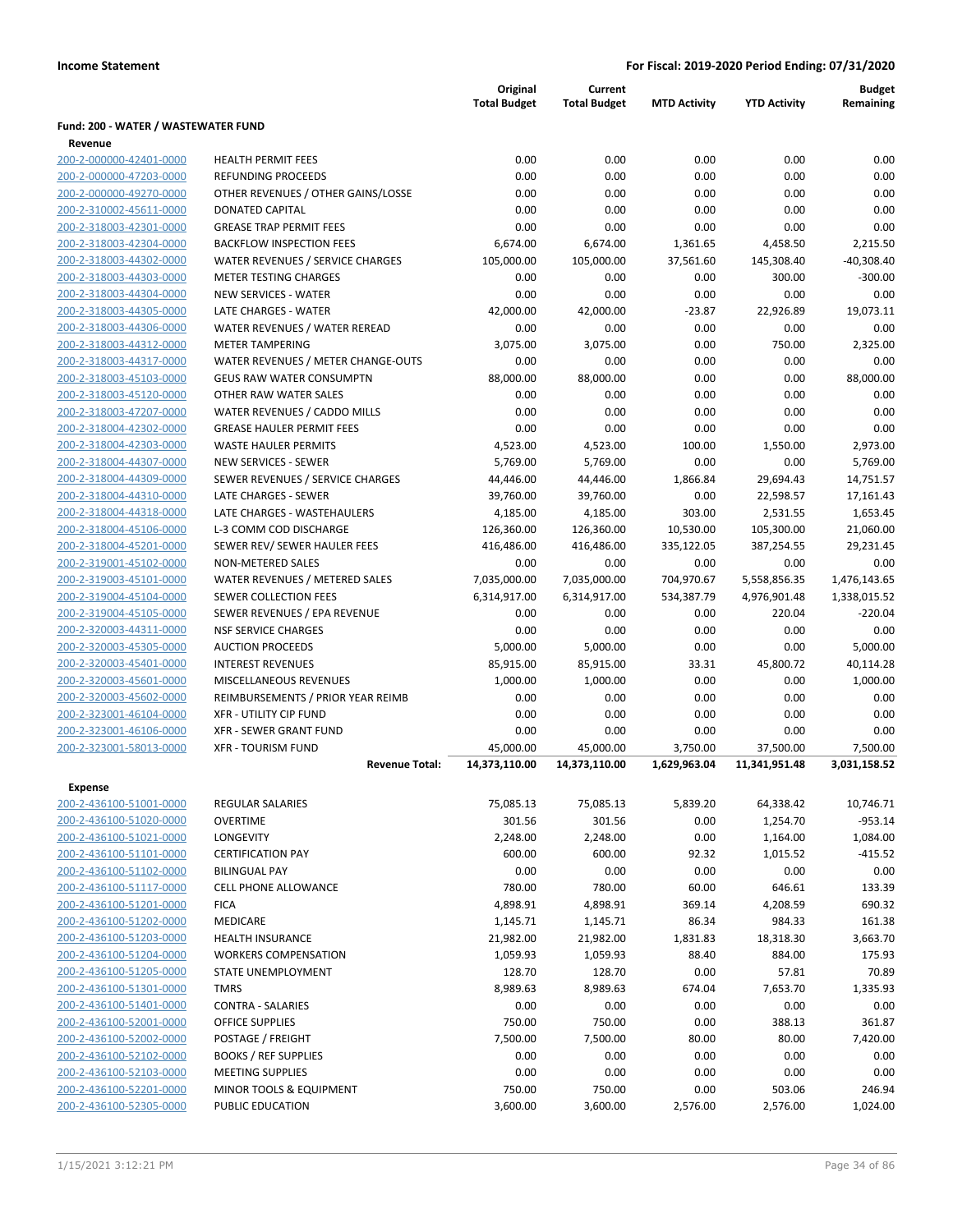| 200-2-436100-52401-0000        |
|--------------------------------|
| 200-2-436100-53202-0000        |
| 200-2-436100-53402-0000        |
| 200-2-436100-54001-0000        |
| 200-2-436100-54002-0000        |
| 200-2-436100-54101-0000        |
|                                |
| 200-2-436100-54106-0000        |
| 200-2-436100-54201-0000        |
| 200-2-436100-54208-0000        |
| 200-2-436100-54214-0000        |
| 200-2-436100-54220-0000        |
| 200-2-436200-51001-0000        |
| 200-2-436200-51020-0000        |
| 200-2-436200-51021-0000        |
| 200-2-436200-51101-0000        |
| 200-2-436200-51115-0000        |
| 200-2-436200-51117-0000        |
|                                |
| 200-2-436200-51201-0000        |
| 200-2-436200-51202-0000        |
| 200-2-436200-51203-0000        |
| 200-2-436200-51204-0000        |
| 200-2-436200-51205-0000        |
| 200-2-436200-51301-0000        |
| 200-2-436200-51401-0000        |
| 200-2-436200-52001-0000        |
| 200-2-436200-52002-0000        |
| 200-2-436200-52003-0000        |
| 200-2-436200-52101-0000        |
|                                |
| 200-2-436200-52102-0000        |
| 200-2-436200-52103-0000        |
| 200-2-436200-52104-0000        |
| 200-2-436200-52105-0000        |
| 200-2-436200-52106-0000        |
| 200-2-436200-52201-0000        |
| 200-2-436200-52202-0000        |
| 200-2-436200-52203-0000        |
| 200-2-436200-52301-0000        |
| 200-2-436200-53201-0000        |
| 200-2-436200-53202-0000        |
| 200-2-436200-53203-0000        |
|                                |
| 200-2-436200-53205-0000        |
| <u>200-2-436200-53207-0000</u> |
| 200-2-436200-53310-0000        |
| 200-2-436200-53312-0000        |
| 200-2-436200-53402-0000        |
| 200-2-436200-53403-0000        |
| 200-2-436200-53404-0000        |
| <u>200-2-436200-53605-0000</u> |
| 200-2-436200-53606-0000        |
| 200-2-436200-54001-0000        |
|                                |
| 200-2-436200-54002-0000        |
|                                |
| 200-2-436200-54103-0000        |
| 200-2-436200-54201-0000        |
| 200-2-436200-54208-0000        |
| 200-2-436200-54212-0000        |
| 200-2-436200-54213-0000        |
| 200-2-436200-54214-0000        |
| 200-2-436200-54219-0000        |
| 200-2-436200-54410-0000        |

|                                                    |                                                     | Original<br><b>Total Budget</b> | Current<br><b>Total Budget</b> | <b>MTD Activity</b> | <b>YTD Activity</b> | <b>Budget</b><br>Remaining |
|----------------------------------------------------|-----------------------------------------------------|---------------------------------|--------------------------------|---------------------|---------------------|----------------------------|
| 200-2-436100-52401-0000                            | RECREATIONAL SUPPLIES                               | 0.00                            | 0.00                           | 0.00                | 0.00                | 0.00                       |
| 200-2-436100-53202-0000                            | MACHINE, TOOLS & IMPLMNTS                           | 0.00                            | 0.00                           | 0.00                | 0.00                | 0.00                       |
| 200-2-436100-53402-0000                            | <b>BUILDING MAINTENANCE</b>                         | 1,000.00                        | 1,000.00                       | 226.33              | 2,521.74            | $-1,521.74$                |
| 200-2-436100-54001-0000                            | <b>TELEPHONE CHARGES</b>                            | 915.47                          | 915.47                         | 160.38              | 802.13              | 113.34                     |
| 200-2-436100-54002-0000                            | <b>UTILITY CHARGES</b>                              | 33,990.56                       | 33,990.56                      | 1,946.55            | 26,899.90           | 7,090.66                   |
| 200-2-436100-54101-0000                            | PROFESSIONAL SERVICES                               | 2,000.00                        | 2,000.00                       | 0.00                | 0.00                | 2,000.00                   |
| 200-2-436100-54106-0000                            | <b>ATTORNEY FEES</b>                                | 0.00                            | 0.00                           | 0.00                | 0.00                | 0.00                       |
| 200-2-436100-54201-0000                            | <b>MEMBERSHIPS &amp; SUBSCRIPTIONS</b>              | 350.00                          | 350.00                         | 0.00                | 0.00                | 350.00                     |
| 200-2-436100-54208-0000                            | <b>LABORATORY WORK</b>                              | 0.00                            | 0.00                           | 0.00                | 0.00                | 0.00                       |
| 200-2-436100-54214-0000                            | <b>TRAVEL &amp; TRAINING</b>                        | 0.00                            | 0.00                           | 0.00                | 0.00                | 0.00                       |
| 200-2-436100-54220-0000                            | SPECIAL SERVICES / EPA COMPLIANCE                   | 0.00                            | 0.00                           | 0.00                | 0.00                | 0.00                       |
| 200-2-436200-51001-0000                            | REGULAR SALARIES                                    | 390,920.55                      | 390,920.55                     | 27,815.84           | 318,531.89          | 72,388.66                  |
| 200-2-436200-51020-0000                            | <b>OVERTIME</b>                                     | 17,493.00                       | 17,493.00                      | 5,099.43            | 28,411.05           | $-10,918.05$               |
| 200-2-436200-51021-0000                            | LONGEVITY                                           | 4,398.00                        | 4,398.00                       | 0.00                | 4,143.00            | 255.00                     |
| 200-2-436200-51101-0000                            | <b>CERTIFICATION PAY</b>                            | 3,000.00                        | 3,000.00                       | 230.78              | 2,538.58            | 461.42                     |
| 200-2-436200-51115-0000                            | <b>CLOTHING ALLOWANCE</b>                           | 0.00                            | 0.00                           | 0.00                | 733.94              | $-733.94$                  |
| 200-2-436200-51117-0000                            | <b>CELL PHONE ALLOWANCE</b>                         | 780.00                          | 780.00                         | 60.00               | 646.61              | 133.39                     |
| 200-2-436200-51201-0000                            | <b>FICA</b>                                         | 25,828.68                       | 25,828.68                      | 1,941.65            | 21,960.77           | 3,867.91                   |
| 200-2-436200-51202-0000                            | MEDICARE                                            | 6,040.58                        | 6,040.58                       | 454.10              | 5,136.02            | 904.56                     |
| 200-2-436200-51203-0000                            | <b>HEALTH INSURANCE</b>                             | 98,919.00                       | 98,919.00                      | 8,243.25            | 82,432.50           | 16,486.50                  |
| 200-2-436200-51204-0000                            | <b>WORKERS COMPENSATION</b>                         | 12,285.78                       | 12,285.78                      | 998.35              | 9,983.50            | 2,302.28                   |
| 200-2-436200-51205-0000                            | STATE UNEMPLOYMENT                                  | 643.50                          | 643.50                         | 17.30               | 301.08              | 342.42                     |
| 200-2-436200-51301-0000                            | <b>TMRS</b>                                         | 45,535.76                       | 45,535.76                      | 3,614.10            | 41,104.42           | 4,431.34                   |
| 200-2-436200-51401-0000                            | <b>CONTRA - SALARIES</b>                            | 0.00                            | 0.00                           | 0.00                | 0.00                | 0.00                       |
| 200-2-436200-52001-0000                            | <b>OFFICE SUPPLIES</b>                              | 541.00                          | 541.00                         | 0.00                | 1,197.50            | $-656.50$                  |
| 200-2-436200-52002-0000                            | POSTAGE / FREIGHT                                   | 800.00                          | 800.00                         | 28.91               | 98.19               | 701.81                     |
| 200-2-436200-52003-0000<br>200-2-436200-52101-0000 | <b>COPIER CHARGES</b><br><b>JANITORIAL SUPPLIES</b> | 0.00                            | 0.00<br>956.00                 | 0.00<br>0.00        | 0.00                | 0.00<br>365.98             |
| 200-2-436200-52102-0000                            | <b>BOOKS / REF SUPPLIES</b>                         | 956.00<br>0.00                  | 0.00                           | 0.00                | 590.02<br>0.00      | 0.00                       |
| 200-2-436200-52103-0000                            | <b>MEETING SUPPLIES</b>                             | 0.00                            | 0.00                           | 0.00                | 0.00                | 0.00                       |
| 200-2-436200-52104-0000                            | <b>WEARING APPAREL</b>                              | 6,500.00                        | 6,500.00                       | 0.00                | 6,963.99            | $-463.99$                  |
| 200-2-436200-52105-0000                            | <b>LABORATORY</b>                                   | 14,405.00                       | 14,405.00                      | 60.91               | 10,682.62           | 3,722.38                   |
| 200-2-436200-52106-0000                            | <b>CHEMICAL SUPPLIES</b>                            | 320,950.00                      | 320,950.00                     | 61,026.46           | 228,565.65          | 92,384.35                  |
| 200-2-436200-52201-0000                            | MINOR TOOLS & EQUIPMENT                             | 1,490.00                        | 8,312.43                       | 0.00                | 5,776.00            | 2,536.43                   |
| 200-2-436200-52202-0000                            | <b>MECHANICAL SUPPLIES</b>                          | 1,552.00                        | 1,552.00                       | 419.99              | 902.39              | 649.61                     |
| 200-2-436200-52203-0000                            | <b>MOTOR VEHICLE FUEL</b>                           | 4,965.15                        | 4,965.15                       | 477.95              | 3,870.86            | 1,094.29                   |
| 200-2-436200-52301-0000                            | <b>SAFETY SUPPLIES</b>                              | 0.00                            | 0.00                           | 666.85              | 26,213.67           | $-26,213.67$               |
| 200-2-436200-53201-0000                            | <b>FURNITURE &amp; OFFICE EQUIPMENT</b>             | 500.00                          | 500.00                         | 0.00                | 0.00                | 500.00                     |
| 200-2-436200-53202-0000                            | MACHINE, TOOLS & IMPLMNTS                           | 5,236.00                        | 5,236.00                       | 790.00              | 1,260.54            | 3,975.46                   |
| 200-2-436200-53203-0000                            | INSTRUMENTS & APPARATUS                             | 6,553.00                        | 6,553.00                       | 0.00                | 0.00                | 6,553.00                   |
| 200-2-436200-53205-0000                            | <b>MOTOR VEHICLES</b>                               | 1,580.00                        | 1,580.00                       | 260.06              | 406.18              | 1,173.82                   |
| 200-2-436200-53207-0000                            | RADIO/COMMUNICATIONS                                | 0.00                            | 0.00                           | 0.00                | 0.00                | 0.00                       |
| 200-2-436200-53310-0000                            | RESVRS/STRG TANKS/ST PIPE                           | 20,020.00                       | 13,197.57                      | 0.00                | 2,905.19            | 10,292.38                  |
| 200-2-436200-53312-0000                            | <b>WATER LINE EASEMENTS</b>                         | 0.00                            | 0.00                           | 0.00                | 0.00                | 0.00                       |
| 200-2-436200-53402-0000                            | <b>BUILDING MAINTENANCE</b>                         | 1,910.00                        | 1,910.00                       | 107.57              | 874.12              | 1,035.88                   |
| 200-2-436200-53403-0000                            | HEATING & COOLING SYSTEMS                           | 3,381.00                        | 3,381.00                       | 0.00                | 39.98               | 3,341.02                   |
| 200-2-436200-53404-0000                            | STRUCTURES / EXTERIOR STRUCTURES                    | 500.00                          | 500.00                         | 0.00                | 110.81              | 389.19                     |
| 200-2-436200-53605-0000                            | STRUCTURES / FILTRATION PLANT                       | 37,075.00                       | 37,075.00                      | 252.72              | 23,783.69           | 13,291.31                  |
| 200-2-436200-53606-0000                            | <b>MAINT - GROUNDS</b>                              | 340.00                          | 340.00                         | 19.98               | 275.92              | 64.08                      |
| 200-2-436200-54001-0000                            | <b>TELEPHONE CHARGES</b>                            | 15,783.78                       | 15,783.78                      | 769.07              | 6,361.61            | 9,422.17                   |
| 200-2-436200-54002-0000                            | UTILITY CHARGES                                     | 459,761.22                      | 459,761.22                     | 30,095.04           | 305,770.16          | 153,991.06                 |
| 200-2-436200-54103-0000                            | CONSULTING                                          | 0.00                            | 0.00                           | 0.00                | 0.00                | 0.00                       |
| 200-2-436200-54201-0000                            | MEMBERSHIPS & SUBSCRIPTIONS                         | 1,201.00                        | 1,201.00                       | 0.00                | 806.80              | 394.20                     |
| 200-2-436200-54208-0000                            | <b>LABORATORY WORK</b>                              | 56,875.00                       | 56,875.00                      | 135.00              | 20,598.87           | 36,276.13                  |
| 200-2-436200-54212-0000                            | <b>PRINTING</b>                                     | 850.00                          | 850.00                         | 0.00                | 0.00                | 850.00                     |
| 200-2-436200-54213-0000                            | PLAQUES AND AWARDS                                  | 0.00                            | 0.00                           | 0.00                | 0.00                | 0.00                       |
| 200-2-436200-54214-0000                            | <b>TRAVEL &amp; TRAINING</b>                        | 5,602.00                        | 5,602.00                       | 0.00                | 2,039.00            | 3,563.00                   |
| 200-2-436200-54219-0000                            | SABINE RIVER AUTHORITY                              | 1,049,386.00                    | 1,049,386.00                   | 72,818.50           | 780,109.24          | 269,276.76                 |
| 200-2-436200-54410-0000                            | PERMITS/FEES                                        | 26,000.00                       | 26,000.00                      | 0.00                | 25,843.60           | 156.40                     |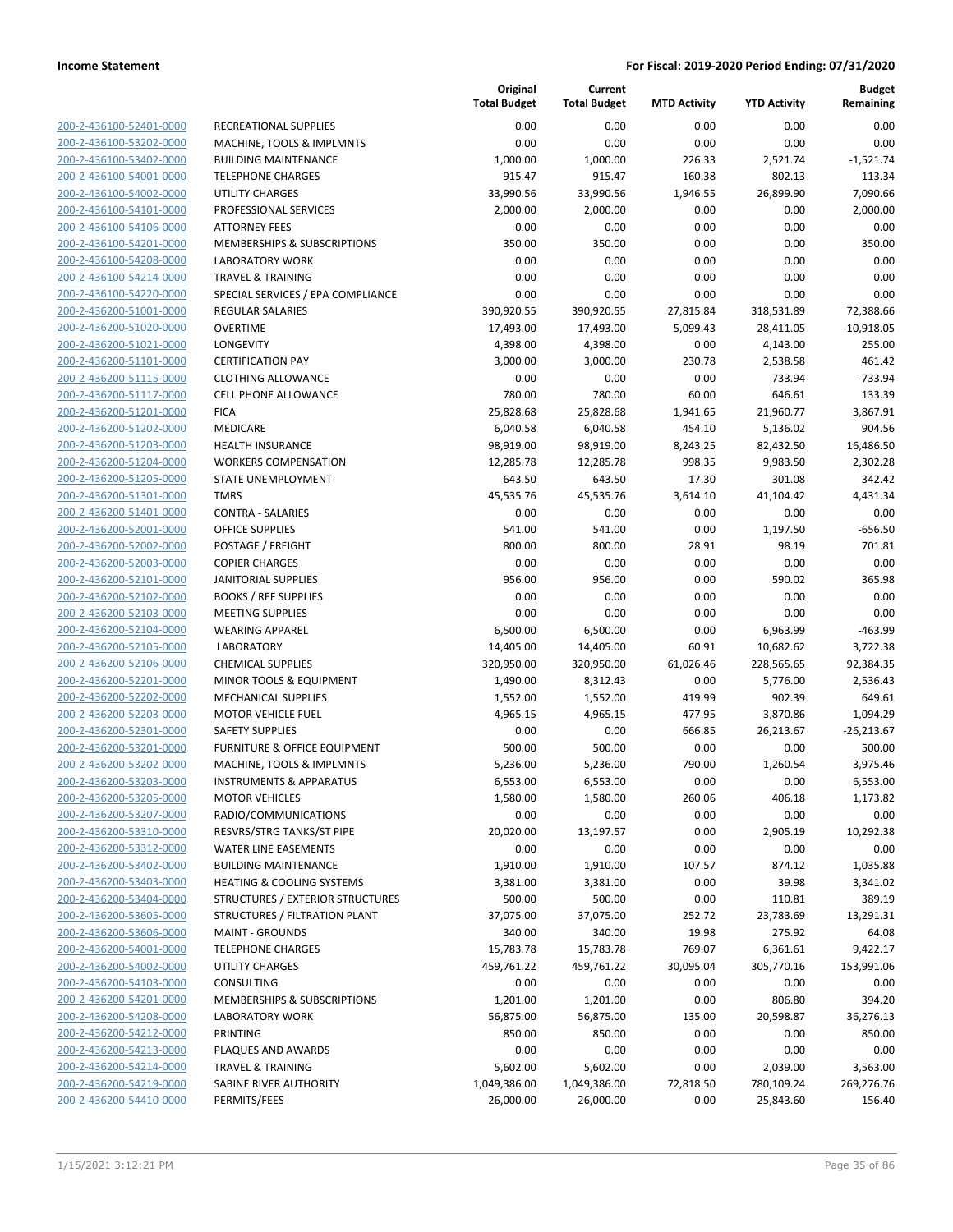| 200-2-436200-54901-0000        |
|--------------------------------|
| 200-2-436200-55201-0000        |
| 200-2-436200-55202-0000        |
| 200-2-436300-51001-0000        |
| 200-2-436300-51020-0000        |
| 200-2-436300-51021-0000        |
| 200-2-436300-51101-0000        |
| 200-2-436300-51117-0000        |
| 200-2-436300-51201-0000        |
| 200-2-436300-51202-0000        |
| 200-2-436300-51203-0000        |
| 200-2-436300-51204-0000        |
| 200-2-436300-51205-0000        |
| <u>200-2-436300-51301-0000</u> |
| 200-2-436300-51401-0000        |
| 200-2-436300-52001-0000        |
| 200-2-436300-52002-0000        |
| 200-2-436300-52005-0000        |
|                                |
| 200-2-436300-52101-0000        |
| 200-2-436300-52103-0000        |
| 200-2-436300-52104-0000        |
| 200-2-436300-52106-0000        |
| 200-2-436300-52201-0000        |
| 200-2-436300-52203-0000        |
| 200-2-436300-52303-0000        |
| 200-2-436300-53201-0000        |
| 200-2-436300-53202-0000        |
| 200-2-436300-53205-0000        |
| 200-2-436300-53207-0000        |
| 200-2-436300-53210-0000        |
| 200-2-436300-53211-0000        |
| 200-2-436300-53306-0000        |
| 200-2-436300-53306-0001        |
| 200-2-436300-54001-0000        |
| 200-2-436300-54201-0000        |
| 200-2-436300-54214-0000        |
| 200-2-436300-55201-0000        |
| 200-2-436300-55202-0000        |
| 200-2-437200-51001-0000        |
| 200-2-437200-51020-0000        |
| 200-2-437200-51021-0000        |
|                                |
| 200-2-437200-51101-0000        |
| 200-2-437200-51117-0000        |
| 200-2-437200-51201-0000        |
| 200-2-437200-51202-0000        |
| 200-2-437200-51203-0000        |
| 200-2-437200-51204-0000        |
| 200-2-437200-51205-0000        |
| <u>200-2-437200-51301-0000</u> |
| <u>200-2-437200-51401-0000</u> |
| 200-2-437200-52001-0000        |
| 200-2-437200-52103-0000        |
| 200-2-437200-52104-0000        |
| 200-2-437200-52106-0000        |
| 200-2-437200-52107-0000        |
| 200-2-437200-52201-0000        |
| 200-2-437200-52203-0000        |
| 200-2-437200-52303-0000        |
| 200-2-437200-53202-0000        |
|                                |

|                                                    |                                                                     | Original<br><b>Total Budget</b> | Current<br><b>Total Budget</b> | <b>MTD Activity</b> | <b>YTD Activity</b> | <b>Budget</b><br>Remaining |
|----------------------------------------------------|---------------------------------------------------------------------|---------------------------------|--------------------------------|---------------------|---------------------|----------------------------|
| 200-2-436200-54901-0000                            | <b>RENTALS / LEASES</b>                                             | 0.00                            | 0.00                           | 0.00                | 0.00                | 0.00                       |
| 200-2-436200-55201-0000                            | <b>EQUIPMENT PURCHASES</b>                                          | 0.00                            | 0.00                           | 0.00                | 0.00                | 0.00                       |
| 200-2-436200-55202-0000                            | <b>VEHICLES</b>                                                     | 0.00                            | 0.00                           | 0.00                | 0.00                | 0.00                       |
| 200-2-436300-51001-0000                            | <b>REGULAR SALARIES</b>                                             | 560,867.24                      | 560,867.24                     | 47,884.82           | 510,520.46          | 50,346.78                  |
| 200-2-436300-51020-0000                            | <b>OVERTIME</b>                                                     | 56,500.47                       | 56,500.47                      | 11,730.51           | 120,504.76          | $-64,004.29$               |
| 200-2-436300-51021-0000                            | LONGEVITY                                                           | 5,360.00                        | 5,360.00                       | 0.00                | 4,346.00            | 1,014.00                   |
| 200-2-436300-51101-0000                            | <b>CERTIFICATION PAY</b>                                            | 600.00                          | 600.00                         | 46.16               | 507.76              | 92.24                      |
| 200-2-436300-51117-0000                            | <b>CELL PHONE ALLOWANCE</b>                                         | 2,520.00                        | 2,520.00                       | 90.00               | 969.46              | 1,550.54                   |
| 200-2-436300-51201-0000                            | <b>FICA</b>                                                         | 38,802.74                       | 38,802.74                      | 3,416.71            | 37,282.10           | 1,520.64                   |
| 200-2-436300-51202-0000                            | MEDICARE                                                            | 9,074.84                        | 9,074.84                       | 799.07              | 8,719.17            | 355.67                     |
| 200-2-436300-51203-0000                            | <b>HEALTH INSURANCE</b>                                             | 186,847.00                      | 186,847.00                     | 15,570.58           | 155,705.80          | 31,141.20                  |
| 200-2-436300-51204-0000                            | <b>WORKERS COMPENSATION</b>                                         | 18,119.21                       | 18,119.21                      | 1,523.17            | 15,231.70           | 2,887.51                   |
| 200-2-436300-51205-0000                            | STATE UNEMPLOYMENT                                                  | 1,126.13                        | 1,126.13                       | 9.30                | 778.17              | 347.96                     |
| 200-2-436300-51301-0000                            | <b>TMRS</b>                                                         | 70,110.93                       | 70,110.93                      | 6,694.44            | 71,414.20           | $-1,303.27$                |
| 200-2-436300-51401-0000                            | <b>CONTRA - SALARIES</b>                                            | 0.00                            | 0.00                           | 0.00                | $-882.29$           | 882.29                     |
| 200-2-436300-52001-0000                            | <b>OFFICE SUPPLIES</b>                                              | 300.00                          | 300.00                         | 49.06               | 252.88              | 47.12                      |
| 200-2-436300-52002-0000                            | POSTAGE / FREIGHT                                                   | 50.00                           | 50.00                          | 0.00                | 29.00               | 21.00                      |
| 200-2-436300-52005-0000                            | PRINTED MATERIALS                                                   | 100.00                          | 100.00                         | 0.00                | 15.84               | 84.16                      |
| 200-2-436300-52101-0000                            | <b>JANITORIAL SUPPLIES</b>                                          | 0.00                            | 0.00                           | 0.00                | 0.00                | 0.00                       |
| 200-2-436300-52103-0000                            | <b>MEETING SUPPLIES</b>                                             | 0.00                            | 0.00                           | 0.00                | 90.87               | $-90.87$                   |
| 200-2-436300-52104-0000                            | <b>WEARING APPAREL</b>                                              | 15,000.00                       | 15,000.00                      | 0.00                | 20,173.89           | $-5,173.89$                |
| 200-2-436300-52106-0000                            | <b>CHEMICAL SUPPLIES</b>                                            | 500.00                          | 500.00                         | 0.00                | 0.00                | 500.00                     |
| 200-2-436300-52201-0000                            | MINOR TOOLS & EQUIPMENT                                             | 11,926.00                       | 11,926.00                      | 1,396.56            | 11,482.78           | 443.22                     |
| 200-2-436300-52203-0000                            | <b>MOTOR VEHICLE FUEL</b>                                           | 31,020.47                       | 31,020.47                      | 3,615.25            | 31,447.14           | $-426.67$                  |
| 200-2-436300-52303-0000<br>200-2-436300-53201-0000 | <b>TRAINING SUPPLIES</b><br><b>FURNITURE &amp; OFFICE EQUIPMENT</b> | 300.00<br>96.00                 | 300.00<br>96.00                | 0.00<br>0.00        | 0.00                | 300.00<br>96.00            |
| 200-2-436300-53202-0000                            | MACHINE, TOOLS & IMPLMNTS                                           | 4,998.00                        | 4,998.00                       | 200.06              | 0.00<br>5,281.59    | $-283.59$                  |
| 200-2-436300-53205-0000                            | <b>MOTOR VEHICLES</b>                                               | 18,000.00                       | 18,000.00                      | 450.91              | 28,867.18           | $-10,867.18$               |
| 200-2-436300-53207-0000                            | RADIO/COMMUNICATIONS                                                | 4,484.00                        | 4,484.00                       | 0.00                | 4,470.00            | 14.00                      |
| 200-2-436300-53210-0000                            | <b>FIRE HYDRANTS</b>                                                | 8,000.00                        | 8,000.00                       | 0.00                | 2,149.56            | 5,850.44                   |
| 200-2-436300-53211-0000                            | <b>METERS &amp; SETTINGS</b>                                        | 70,000.00                       | 70,000.00                      | 168.73              | 85,201.77           | $-15,201.77$               |
| 200-2-436300-53306-0000                            | <b>WATER MAINS</b>                                                  | 165,000.00                      | 165,000.00                     | 673.40              | 122,640.97          | 42,359.03                  |
| 200-2-436300-53306-0001                            | <b>UTILITY TAPS</b>                                                 | 0.00                            | 0.00                           | 17,680.00           | 36,525.00           | $-36,525.00$               |
| 200-2-436300-54001-0000                            | <b>TELEPHONE CHARGES</b>                                            | 1,740.25                        | 1,740.25                       | 152.52              | 1,051.59            | 688.66                     |
| 200-2-436300-54201-0000                            | MEMBERSHIPS & SUBSCRIPTIONS                                         | 0.00                            | 0.00                           | 0.00                | 0.00                | 0.00                       |
| 200-2-436300-54214-0000                            | <b>TRAVEL &amp; TRAINING</b>                                        | 3,985.00                        | 3,985.00                       | 0.00                | 2,210.95            | 1,774.05                   |
| 200-2-436300-55201-0000                            | <b>EQUIPMENT PURCHASES</b>                                          | 0.00                            | 0.00                           | 0.00                | 0.00                | 0.00                       |
| 200-2-436300-55202-0000                            | <b>VEHICLES</b>                                                     | 0.00                            | 0.00                           | 0.00                | 0.00                | 0.00                       |
| 200-2-437200-51001-0000                            | <b>REGULAR SALARIES</b>                                             | 394,347.10                      | 394,347.10                     | 28,122.38           | 317,722.38          | 76,624.72                  |
| 200-2-437200-51020-0000                            | <b>OVERTIME</b>                                                     | 59,012.70                       | 59,012.70                      | 6,956.42            | 59,302.06           | $-289.36$                  |
| 200-2-437200-51021-0000                            | LONGEVITY                                                           | 15,298.00                       | 15,298.00                      | 0.00                | 14,842.00           | 456.00                     |
| 200-2-437200-51101-0000                            | <b>CERTIFICATION PAY</b>                                            | 1,200.00                        | 1,200.00                       | 92.30               | 1,015.30            | 184.70                     |
| 200-2-437200-51117-0000                            | <b>CELL PHONE ALLOWANCE</b>                                         | 2,340.00                        | 2,340.00                       | 150.00              | 1,615.60            | 724.40                     |
| 200-2-437200-51201-0000                            | <b>FICA</b>                                                         | 29,276.26                       | 29,276.26                      | 2,076.28            | 23,410.58           | 5,865.68                   |
| 200-2-437200-51202-0000                            | MEDICARE                                                            | 6,846.87                        | 6,846.87                       | 485.58              | 5,475.07            | 1,371.80                   |
| 200-2-437200-51203-0000                            | <b>HEALTH INSURANCE</b>                                             | 115,405.50                      | 115,405.50                     | 9,617.13            | 96,171.30           | 19,234.20                  |
| 200-2-437200-51204-0000                            | <b>WORKERS COMPENSATION</b>                                         | 9,731.05                        | 9,731.05                       | 817.56              | 8,175.60            | 1,555.45                   |
| 200-2-437200-51205-0000                            | STATE UNEMPLOYMENT                                                  | 675.68                          | 675.68                         | 0.00                | 224.40              | 451.28                     |
| 200-2-437200-51301-0000                            | <b>TMRS</b>                                                         | 52,897.96                       | 52,897.96                      | 3,973.63            | 44,080.79           | 8,817.17                   |
| 200-2-437200-51401-0000                            | <b>CONTRA - SALARIES</b>                                            | 0.00                            | 0.00                           | 0.00                | 0.00                | 0.00                       |
| 200-2-437200-52001-0000                            | <b>OFFICE SUPPLIES</b>                                              | 0.00                            | 0.00                           | 77.84               | 273.81              | $-273.81$                  |
| 200-2-437200-52103-0000                            | <b>MEETING SUPPLIES</b>                                             | 300.00                          | 300.00                         | 0.00                | 0.00                | 300.00                     |
| 200-2-437200-52104-0000                            | <b>WEARING APPAREL</b>                                              | 15,000.00                       | 15,000.00                      | 195.43              | 11,780.11           | 3,219.89                   |
| 200-2-437200-52106-0000                            | <b>CHEMICAL SUPPLIES</b>                                            | 2,400.00                        | 2,400.00                       | 0.00                | 0.00                | 2,400.00                   |
| 200-2-437200-52107-0000                            | <b>BOTANICAL SUPPLIES</b>                                           | 390.00                          | 390.00                         | 0.00                | 114.84              | 275.16                     |
| 200-2-437200-52201-0000                            | MINOR TOOLS & EQUIPMENT                                             | 10,995.00                       | 10,995.00                      | 659.91              | 3,116.49            | 7,878.51                   |
| 200-2-437200-52203-0000                            | <b>MOTOR VEHICLE FUEL</b>                                           | 19,741.35                       | 19,741.35                      | 1,883.38            | 14,287.62           | 5,453.73                   |
| 200-2-437200-52303-0000                            | <b>TRAINING SUPPLIES</b>                                            | 275.00                          | 275.00                         | 0.00                | 0.00                | 275.00                     |
| 200-2-437200-53202-0000                            | MACHINE, TOOLS & IMPLMNTS                                           | 4,963.00                        | 4,963.00                       | 325.00              | 3,223.50            | 1,739.50                   |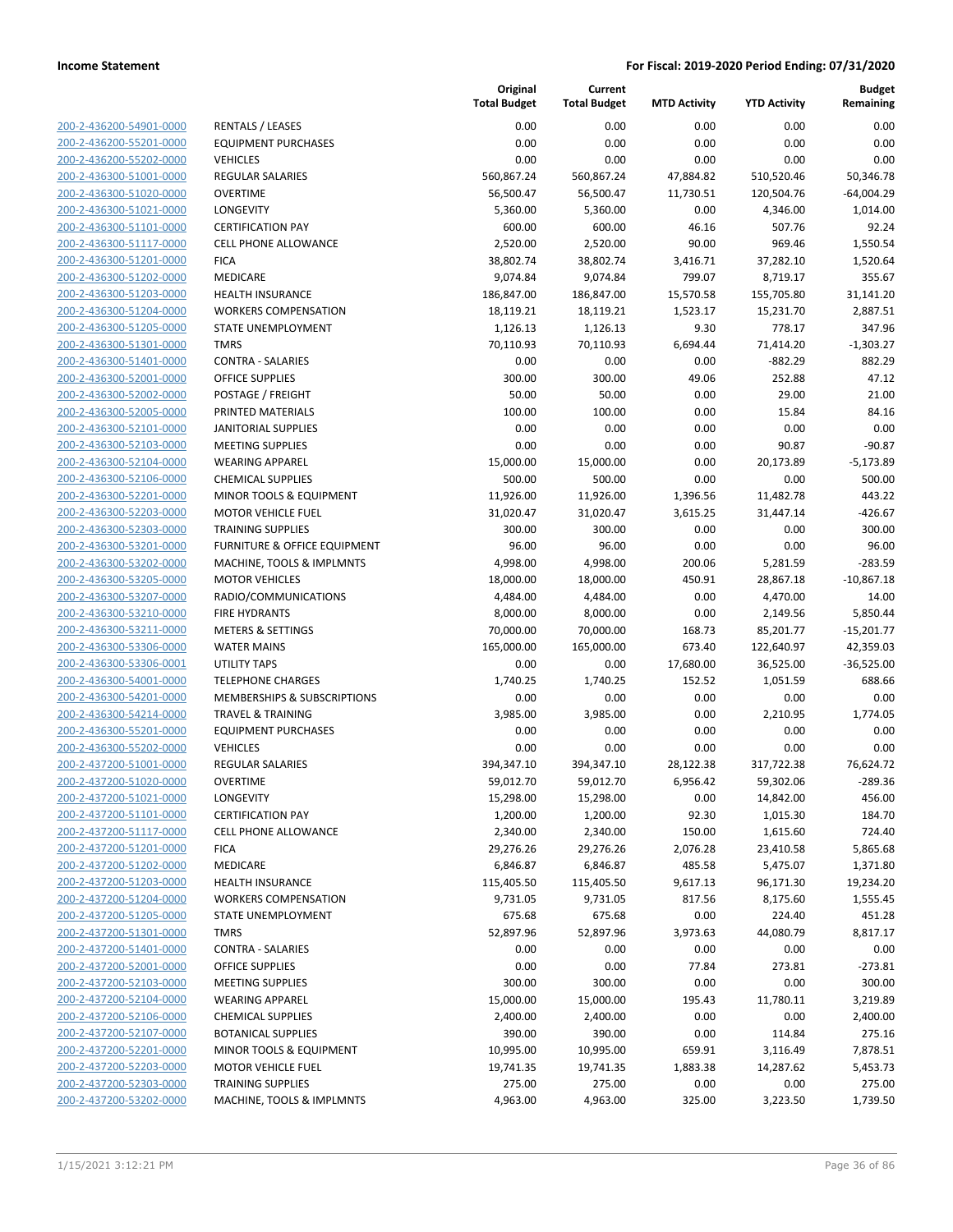| 200-2-437200-53205-0000        |  |
|--------------------------------|--|
| 200-2-437200-53207-0000        |  |
| 200-2-437200-53309-0000        |  |
| 200-2-437200-53311-0000        |  |
| 200-2-437200-54001-0000        |  |
|                                |  |
| 200-2-437200-54002-0000        |  |
| 200-2-437200-54201-0000        |  |
| 200-2-437200-54214-0000        |  |
| 200-2-437200-54901-0000        |  |
| <u>200-2-437200-54908-0000</u> |  |
| 200-2-437200-55002-0000        |  |
| 200-2-437200-55201-0000        |  |
| 200-2-437200-55202-0000        |  |
| 200-2-437300-51001-0000        |  |
|                                |  |
| <u>200-2-437300-51020-0000</u> |  |
| 200-2-437300-51021-0000        |  |
| 200-2-437300-51101-0000        |  |
| 200-2-437300-51117-0000        |  |
| 200-2-437300-51201-0000        |  |
| 200-2-437300-51202-0000        |  |
| 200-2-437300-51203-0000        |  |
| 200-2-437300-51204-0000        |  |
| 200-2-437300-51205-0000        |  |
| 200-2-437300-51301-0000        |  |
|                                |  |
| <u>200-2-437300-51401-0000</u> |  |
| 200-2-437300-52001-0000        |  |
| 200-2-437300-52002-0000        |  |
| 200-2-437300-52005-0000        |  |
| 200-2-437300-52101-0000        |  |
| 200-2-437300-52102-0000        |  |
| 200-2-437300-52103-0000        |  |
| 200-2-437300-52104-0000        |  |
| 200-2-437300-52105-0000        |  |
| 200-2-437300-52106-0000        |  |
|                                |  |
| <u>200-2-437300-52107-0000</u> |  |
| 200-2-437300-52201-0000        |  |
| 200-2-437300-52202-0000        |  |
| 200-2-437300-52203-0000        |  |
| 200-2-437300-52301-0000        |  |
| 200-2-437300-52303-0000        |  |
| 200-2-437300-53201-0000        |  |
| 200-2-437300-53202-0000        |  |
| 200-2-437300-53203-0000        |  |
| 200-2-437300-53205-0000        |  |
|                                |  |
| <u>200-2-437300-53207-0000</u> |  |
| 200-2-437300-53310-0000        |  |
| 200-2-437300-53402-0000        |  |
| 200-2-437300-53605-0000        |  |
| 200-2-437300-54001-0000        |  |
| 200-2-437300-54002-0000        |  |
| 200-2-437300-54103-0000        |  |
| 200-2-437300-54201-0000        |  |
| 200-2-437300-54208-0000        |  |
|                                |  |
| 200-2-437300-54214-0000        |  |
| <u>200-2-437300-54403-0000</u> |  |
| <u>200-2-437300-54410-0000</u> |  |
| 200-2-437300-54901-0000        |  |
| 200-2-437300-55002-0000        |  |
| 200-2-437300-55201-0000        |  |
|                                |  |

|                                                    |                                             | Original<br><b>Total Budget</b> | Current<br><b>Total Budget</b> | <b>MTD Activity</b>  | <b>YTD Activity</b>    | <b>Budget</b><br>Remaining |
|----------------------------------------------------|---------------------------------------------|---------------------------------|--------------------------------|----------------------|------------------------|----------------------------|
| 200-2-437200-53205-0000                            | <b>MOTOR VEHICLES</b>                       | 13,000.00                       | 13,000.00                      | 392.00               | 12,100.70              | 899.30                     |
| 200-2-437200-53207-0000                            | RADIO/COMMUNICATIONS                        | 3,000.00                        | 3,000.00                       | 0.00                 | 3,000.00               | 0.00                       |
| 200-2-437200-53309-0000                            | SANITARY SEWER & TCEQ SSO                   | 84,998.87                       | 84,998.87                      | 789.30               | 60,674.92              | 24,323.95                  |
| 200-2-437200-53311-0000                            | <b>LIFT STATIONS</b>                        | 22,490.00                       | 22,490.00                      | 0.00                 | 1,025.53               | 21,464.47                  |
| 200-2-437200-54001-0000                            | <b>TELEPHONE CHARGES</b>                    | 5,000.00                        | 5,000.00                       | 466.26               | 3,849.57               | 1,150.43                   |
| 200-2-437200-54002-0000                            | <b>UTILITY CHARGES</b>                      | 29,706.99                       | 29,706.99                      | 3,580.26             | 29,604.49              | 102.50                     |
| 200-2-437200-54201-0000                            | MEMBERSHIPS & SUBSCRIPTIONS                 | 0.00                            | 0.00                           | 0.00                 | 0.00                   | 0.00                       |
| 200-2-437200-54214-0000                            | <b>TRAVEL &amp; TRAINING</b>                | 2,800.00                        | 2,800.00                       | 0.00                 | 0.00                   | 2,800.00                   |
| 200-2-437200-54901-0000                            | <b>RENTALS / LEASES</b>                     | 0.00                            | 0.00                           | 0.00                 | 0.00                   | 0.00                       |
| 200-2-437200-54908-0000                            | LEASE PURCHASE PAYMENTS                     | 0.00                            | 0.00                           | 0.00                 | 0.00                   | 0.00                       |
| 200-2-437200-55002-0000                            | <b>IMPROVEMENTS</b>                         | 0.00                            | 0.00                           | 0.00                 | 0.00                   | 0.00                       |
| 200-2-437200-55201-0000                            | <b>EQUIPMENT PURCHASES</b>                  | 0.00                            | 0.00                           | 0.00                 | 0.00                   | 0.00                       |
| 200-2-437200-55202-0000                            | <b>VEHICLES</b>                             | 0.00                            | 0.00                           | 0.00                 | 0.00                   | 0.00                       |
| 200-2-437300-51001-0000                            | <b>REGULAR SALARIES</b>                     | 517.77                          | 517,377.62                     | 41,013.83            | 451,266.65             | 66,110.97                  |
| 200-2-437300-51020-0000                            | <b>OVERTIME</b>                             | 41,777.41                       | 41,777.41                      | 2,510.77             | 29,282.46              | 12,494.95                  |
| 200-2-437300-51021-0000                            | LONGEVITY                                   | 12,838.00                       | 12,838.00                      | 0.00                 | 12,790.00              | 48.00                      |
| 200-2-437300-51101-0000                            | <b>CERTIFICATION PAY</b>                    | 6,600.00                        | 6,600.00                       | 553.86               | 6,092.46               | 507.54                     |
| 200-2-437300-51117-0000                            | <b>CELL PHONE ALLOWANCE</b>                 | 1,644.00                        | 1,644.00                       | 60.00                | 646.61                 | 997.39                     |
| 200-2-437300-51201-0000                            | <b>FICA</b>                                 | 35,974.70                       | 35,974.70                      | 2,563.43             | 29,431.95              | 6,542.75                   |
| 200-2-437300-51202-0000                            | MEDICARE                                    | 8,413.44                        | 8,413.44                       | 599.51               | 6,883.28               | 1,530.16                   |
| 200-2-437300-51203-0000                            | <b>HEALTH INSURANCE</b>                     | 131,892.00                      | 131,892.00                     | 10,991.00            | 109,910.00             | 21,982.00                  |
| 200-2-437300-51204-0000                            | <b>WORKERS COMPENSATION</b>                 | 11,898.11                       | 11,898.11                      | 1,068.69             | 10,686.90              | 1,211.21                   |
| 200-2-437300-51205-0000                            | STATE UNEMPLOYMENT                          | 772.20                          | 772.20                         | 0.00                 | 179.66                 | 592.54                     |
| 200-2-437300-51301-0000                            | <b>TMRS</b>                                 | 65,001.05                       | 65,001.05                      | 4,965.59             | 55,942.22              | 9,058.83                   |
| 200-2-437300-51401-0000                            | <b>CONTRA - SALARIES</b>                    | 0.00                            | 0.00                           | 0.00                 | $-533.30$              | 533.30                     |
| 200-2-437300-52001-0000                            | <b>OFFICE SUPPLIES</b>                      | 600.00                          | 600.00                         | 0.00                 | 497.80                 | 102.20                     |
| 200-2-437300-52002-0000                            | POSTAGE / FREIGHT                           | 600.00                          | 600.00                         | 62.50                | 639.68                 | $-39.68$                   |
| 200-2-437300-52005-0000                            | PRINTED MATERIALS                           | 1,280.00                        | 1,280.00                       | 1,263.56             | 1,263.56               | 16.44                      |
| 200-2-437300-52101-0000                            | <b>JANITORIAL SUPPLIES</b>                  | 1,650.00                        | 1,650.00                       | 125.78               | 1,300.58               | 349.42                     |
| 200-2-437300-52102-0000                            | REFERENCE SUPPLIES                          | 0.00                            | 0.00                           | 0.00                 | 0.00                   | 0.00                       |
| 200-2-437300-52103-0000                            | <b>MEETING SUPPLIES</b>                     | 0.00                            | 0.00                           | 0.00                 | 0.00                   | 0.00                       |
| 200-2-437300-52104-0000                            | <b>WEARING APPAREL</b><br><b>LABORATORY</b> | 11,000.00                       | 11,000.00                      | 0.00                 | 8,510.00               | 2,490.00                   |
| 200-2-437300-52105-0000<br>200-2-437300-52106-0000 | <b>CHEMICAL SUPPLIES</b>                    | 15,000.00<br>54,660.00          | 15,000.00<br>54,660.00         | 2,810.05<br>9,288.00 | 14,532.64<br>37,185.66 | 467.36<br>17,474.34        |
| 200-2-437300-52107-0000                            | <b>BOTANICAL SUPPLIES</b>                   | 900.00                          | 900.00                         | 0.00                 | 71.94                  | 828.06                     |
| 200-2-437300-52201-0000                            | MINOR TOOLS & EQUIPMENT                     | 6,300.00                        | 6,300.00                       | 1,425.65             | 6,071.58               | 228.42                     |
| 200-2-437300-52202-0000                            | MECHANICAL SUPPLIES                         | 18,400.00                       | 18,400.00                      | 492.56               | 10,565.06              | 7,834.94                   |
| 200-2-437300-52203-0000                            | <b>MOTOR VEHICLE FUEL</b>                   | 5,875.01                        | 5,875.01                       | 332.49               | 4,144.57               | 1,730.44                   |
| 200-2-437300-52301-0000                            | <b>SAFETY SUPPLIES</b>                      | 2,300.00                        | 2,300.00                       | 538.54               | 608.50                 | 1,691.50                   |
| 200-2-437300-52303-0000                            | <b>TRAINING SUPPLIES</b>                    | 0.00                            | 0.00                           | 0.00                 | 0.00                   | 0.00                       |
| 200-2-437300-53201-0000                            | FURNITURE & OFFICE EQUIPMENT                | 0.00                            | 0.00                           | 0.00                 | 0.00                   | 0.00                       |
| 200-2-437300-53202-0000                            | MACHINE, TOOLS & IMPLMNTS                   | 70,000.00                       | 70,000.00                      | 3,370.40             | 23,373.74              | 46,626.26                  |
| 200-2-437300-53203-0000                            | <b>INSTRUMENTS &amp; APPARATUS</b>          | 6,000.00                        | 6,000.00                       | 304.60               | 5,935.41               | 64.59                      |
| 200-2-437300-53205-0000                            | <b>MOTOR VEHICLES</b>                       | 5,300.00                        | 5,300.00                       | 286.70               | 2,766.60               | 2,533.40                   |
| 200-2-437300-53207-0000                            | RADIO/COMMUNICATIONS                        | 0.00                            | 0.00                           | 0.00                 | 0.00                   | 0.00                       |
| 200-2-437300-53310-0000                            | RESVRS/STRG TANKS/ST PIPE                   | 0.00                            | 0.00                           | 0.00                 | 0.00                   | 0.00                       |
| 200-2-437300-53402-0000                            | <b>BUILDING MAINTENANCE</b>                 | 6,500.00                        | 6,500.00                       | 185.45               | 4,313.66               | 2,186.34                   |
| 200-2-437300-53605-0000                            | STRUCTURES / FILTRATION PLANT               | 0.00                            | 0.00                           | 0.00                 | 0.00                   | 0.00                       |
| 200-2-437300-54001-0000                            | <b>TELEPHONE CHARGES</b>                    | 5,237.33                        | 5,237.33                       | 769.46               | 4,264.93               | 972.40                     |
| 200-2-437300-54002-0000                            | <b>UTILITY CHARGES</b>                      | 406,861.45                      | 406,861.45                     | 28,967.77            | 229,380.17             | 177,481.28                 |
| 200-2-437300-54103-0000                            | CONSULTING                                  | 0.00                            | 0.00                           | 0.00                 | 0.00                   | 0.00                       |
| 200-2-437300-54201-0000                            | MEMBERSHIPS & SUBSCRIPTIONS                 | 12,500.00                       | 12,500.00                      | 0.00                 | 9,235.23               | 3,264.77                   |
| 200-2-437300-54208-0000                            | LABORATORY WORK                             | 12,400.00                       | 12,400.00                      | 1,481.00             | 10,672.25              | 1,727.75                   |
| 200-2-437300-54214-0000                            | <b>TRAVEL &amp; TRAINING</b>                | 4,500.00                        | 4,500.00                       | 0.00                 | 592.59                 | 3,907.41                   |
| 200-2-437300-54403-0000                            | <b>DISPOSAL CHARGES</b>                     | 0.00                            | 0.00                           | 0.00                 | 0.00                   | 0.00                       |
| 200-2-437300-54410-0000                            | PERMITS/FEES                                | 74,000.00                       | 74,000.00                      | 2,015.00             | 39,862.32              | 34,137.68                  |
| 200-2-437300-54901-0000                            | <b>RENTALS / LEASES</b>                     | 0.00                            | 0.00                           | 0.00                 | 0.00                   | 0.00                       |
| 200-2-437300-55002-0000                            | <b>IMPROVEMENTS</b>                         | 0.00                            | 0.00                           | 0.00                 | 0.00                   | 0.00                       |
| 200-2-437300-55201-0000                            | <b>EQUIPMENT PURCHASES</b>                  | 0.00                            | 0.00                           | 0.00                 | 0.00                   | 0.00                       |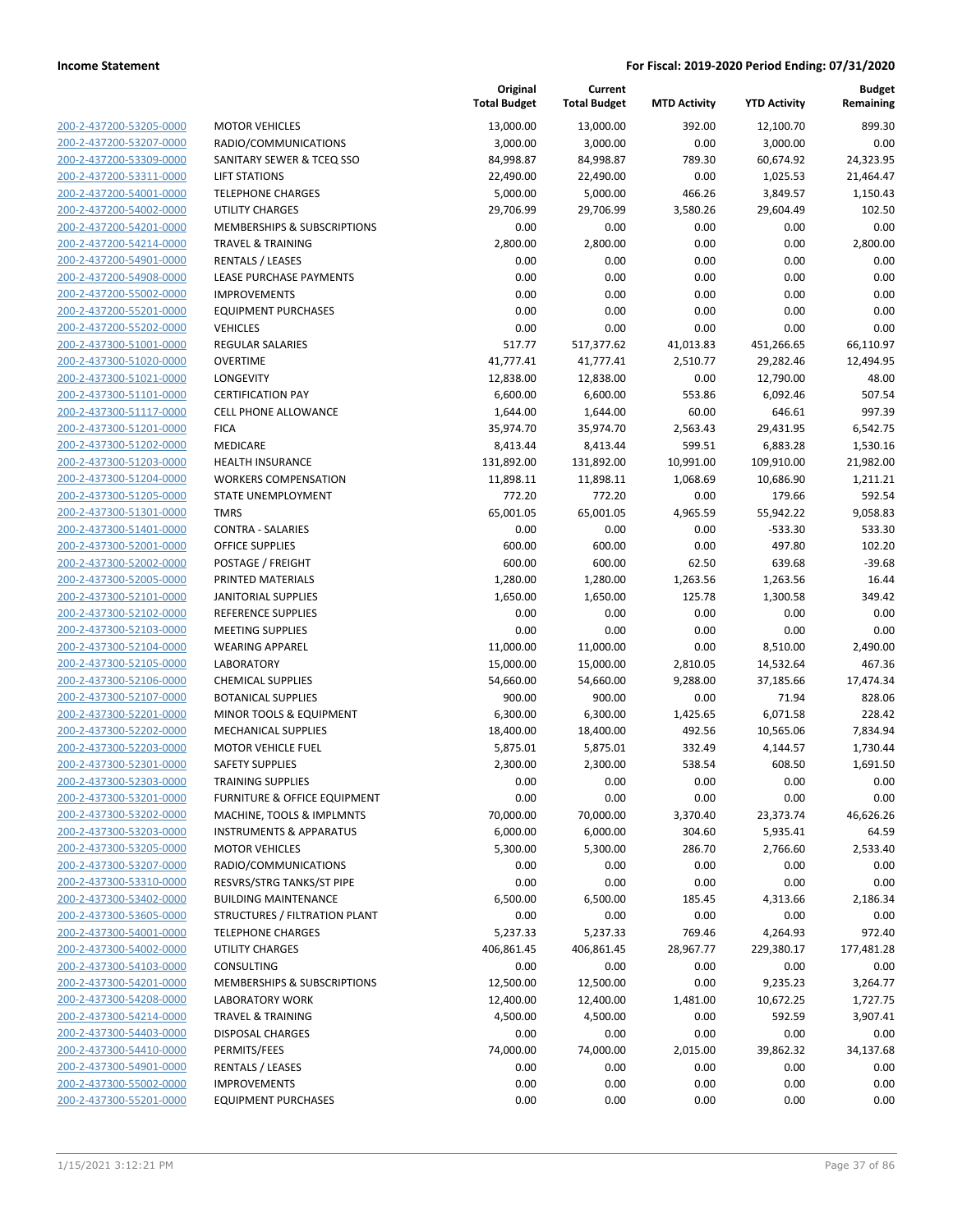|                         |                                                        | Original<br><b>Total Budget</b> | Current<br><b>Total Budget</b> | <b>MTD Activity</b> | <b>YTD Activity</b> | <b>Budget</b><br>Remaining |
|-------------------------|--------------------------------------------------------|---------------------------------|--------------------------------|---------------------|---------------------|----------------------------|
| 200-2-437300-55202-0000 | <b>VEHICLES</b>                                        | 0.00                            | 0.00                           | 0.00                | 0.00                | 0.00                       |
| 200-2-437300-55206-0000 | MACHINE, TOOLS, & IMPLMNT                              | 0.00                            | 0.00                           | 0.00                | 0.00                | 0.00                       |
| 200-2-471100-56501-0000 | 97 REV BONDS PRINCIPAL                                 | 0.00                            | 0.00                           | 0.00                | 0.00                | 0.00                       |
| 200-2-471100-56502-0000 | 99 REV BONDS PRINCIPAL                                 | 0.00                            | 0.00                           | 0.00                | 0.00                | 0.00                       |
| 200-2-471100-56503-0000 | 02 REV BONDS - PRINCIPAL                               | 0.00                            | 0.00                           | 0.00                | 0.00                | 0.00                       |
| 200-2-471100-56504-0000 | 02A REV BONDS - PRINCIPAL                              | 0.00                            | 0.00                           | 0.00                | 0.00                | 0.00                       |
| 200-2-471100-56505-0000 | 03 REV BONDS - PRINCIPAL                               | 0.00                            | 0.00                           | 0.00                | 0.00                | 0.00                       |
| 200-2-471100-56506-0000 | 05 REV BONDS - PRINCIPAL                               | 0.00                            | 0.00                           | 0.00                | 0.00                | 0.00                       |
| 200-2-471100-56507-0000 | 08 REV BONDS - PRINCIPAL                               | 970,000.00                      | 970,000.00                     | 0.00                | 969,500.03          | 499.97                     |
| 200-2-471100-56508-0000 | 09 TWDP REV BOND - PRINC                               | 15,000.00                       | 15,000.00                      | 0.00                | 15,000.00           | 0.00                       |
| 200-2-471100-56509-0000 | 2018 REV BOND - PRINC                                  | 0.00                            | 0.00                           | 0.00                | 0.00                | 0.00                       |
| 200-2-471100-56510-0000 | 2019 REVENUE BONDS PRINCIPAL                           | 110,000.00                      | 110,000.00                     | 0.00                | 110,000.00          | 0.00                       |
| 200-2-471200-56406-0000 | SERIES 2010 GO REF INTRST                              | 0.00                            | 0.00                           | 0.00                | 0.00                | 0.00                       |
| 200-2-471200-56408-0000 | 2011 GO REFUND INTEREST                                | 0.00                            | 0.00                           | 0.00                | 0.00                | 0.00                       |
| 200-2-471200-56601-0000 | 97 REVENUE BONDS INTEREST                              | 0.00                            | 0.00                           | 0.00                | 0.00                | 0.00                       |
| 200-2-471200-56602-0000 | 99 REV BONDS INTEREST                                  | 0.00                            | 0.00                           | 0.00                | 0.00                | 0.00                       |
| 200-2-471200-56603-0000 | 02 REV BONDS - INTEREST                                | 0.00                            | 0.00                           | 0.00                | 0.00                | 0.00                       |
| 200-2-471200-56604-0000 | 02A REV BONDS - INTEREST                               | 0.00                            | 0.00                           | 0.00                | 0.00                | 0.00                       |
| 200-2-471200-56605-0000 | 03 REV BONDS - INTEREST                                | 0.00                            | 0.00                           | 0.00                | 0.00                | 0.00                       |
| 200-2-471200-56606-0000 | 05 REV BONDS - INTEREST                                | 0.00                            | 0.00                           | 0.00                | 0.00                | 0.00                       |
| 200-2-471200-56607-0000 | 08 REV BONDS - INTEREST                                | 284,448.00                      | 284,448.00                     | 0.00                | 147,558.75          | 136,889.25                 |
| 200-2-471200-56609-0000 | 2018 REV BONDS - INTEREST                              | 0.00                            | 0.00                           | 0.00                | 0.00                | 0.00                       |
| 200-2-471200-56611-0000 | 2019 REVENUE BONDS INTEREST                            | 988,336.25                      | 988,336.25                     | 0.00                | 622,154.98          | 366,181.27                 |
| 200-2-475100-56001-0000 | PAYMENT TO ESCROW AGENT                                | 0.00                            | 0.00                           | 0.00                | 0.00                | 0.00                       |
| 200-2-475100-56002-0000 | MISCELLANEOUS DEBT EXP / AGENT FEE                     | 750.00                          | 750.00                         | 0.00                | 750.00              | 0.00                       |
| 200-2-475100-56003-0000 | <b>ISSUANCE COSTS</b>                                  | 0.00                            | 0.00                           | 0.00                | 0.00                | 0.00                       |
| 200-2-475100-56004-0000 | AMORTIZATION OF DBIC                                   | 0.00                            | 0.00                           | 0.00                | 0.00                | 0.00                       |
| 200-2-475100-56005-0000 | ARBITRAGE                                              | 1,750.00                        | 1,750.00                       | 0.00                | 0.00                | 1,750.00                   |
| 200-2-475100-56007-0000 | AMORT OF DISC ON CAB                                   | 0.00                            | 0.00                           | 0.00                | 0.00                | 0.00                       |
| 200-2-475100-56010-0000 | AMORTIZATION BOND DISCNT                               | 0.00                            | 0.00                           | 0.00                | 0.00                | 0.00                       |
| 200-2-475100-56011-0000 | <b>DEBT SERVICE CONTRA</b>                             | 0.00                            | 0.00                           | 0.00                | 0.00                | 0.00                       |
| 200-2-480000-51801-0000 | PENSION EXPENSE                                        | 0.00                            | 0.00                           | 0.00                | 0.00                | 0.00                       |
| 200-2-480000-52003-0000 | <b>COPIER CHARGES</b>                                  | 7,500.00                        | 7,500.00                       | 818.28              | 7,115.15            | 384.85                     |
| 200-2-480000-52006-0000 | <b>COPIER PAPER</b>                                    | 250.00                          | 250.00                         | 0.00                | 214.80              | 35.20                      |
| 200-2-480000-54002-0000 | <b>UTILITY CHARGES</b>                                 | 13,804.03                       | 13,804.03                      | 1,155.92            | 11,013.80           | 2,790.23                   |
| 200-2-480000-54101-0000 | PROFESSIONAL SERVICES                                  | 0.00                            | 0.00                           | 0.00                | 0.00                | 0.00                       |
| 200-2-480000-54226-0000 | <b>INSURANCE EXPENSE</b>                               | 64,000.00                       | 64,000.00                      | 0.00                | 70,949.90           | $-6,949.90$                |
| 200-2-480000-55499-0000 | <b>CAPITAL OUTLAY</b>                                  | 0.00                            | 0.00                           | 0.00                | 0.00                | 0.00                       |
| 200-2-480000-57001-0000 | <b>DEPRECIATION EXPENSE</b>                            | 0.00                            | 0.00                           | 0.00                | 0.00                | 0.00                       |
| 200-2-480000-57002-0000 | <b>BAD DEBT EXPENSE</b>                                | 25,000.00                       | 25,000.00                      | 0.00                | 0.00                | 25,000.00                  |
| 200-2-480000-57004-0000 | <b>INVENTORY LOSS/GAIN</b>                             | 0.00                            | 0.00                           | 0.00                | 0.00                | 0.00                       |
| 200-2-480000-57005-0000 | <b>ACCRUED VAC &amp; SICK PAY</b>                      | 40,000.00                       | 40,000.00                      | 0.00                | 23,581.67           | 16,418.33                  |
| 200-2-480000-57006-0000 | ADMINISTRATIVE EXPENSES / PAY PLAN                     | 0.00                            | 0.00                           | 0.00                | 0.00                | 0.00                       |
| 200-2-480000-57008-0000 | <b>BANK CHARGES</b>                                    | 30,000.00                       | 30,000.00                      | 2,866.57            | 24,796.38           | 5,203.62                   |
| 200-2-480000-57015-0000 | <b>CONTINGENCY EXPENSE</b>                             | 50,000.00                       | 50,000.00                      | 0.00                | 0.00                | 50,000.00                  |
| 200-2-491000-58001-0000 | <b>XFR - GENERAL FUND</b>                              | 0.00                            | 627,424.00                     | 118,311.08          | 1,056,600.40        | -429,176.40                |
| 200-2-491000-58037-0000 | XFR - DEBT SERVICE FUND                                | 1,597,520.00                    | 1,597,520.00                   | 133,126.67          | 1,331,266.70        | 266,253.30                 |
| 200-2-491000-58040-0000 | <b>XFR - GENERAL CIP</b>                               | 0.00                            | 0.00                           | 0.00                | 0.00                | 0.00                       |
| 200-2-491000-58112-0000 | TX CDBG GRANT FUND                                     | 0.00                            | 0.00                           | 0.00                | 0.00                | 0.00                       |
| 200-2-491000-58120-0000 | <b>XFR - UTILITY CIP FUND</b>                          | 304,000.40                      | 304,000.40                     | 0.00                | 0.00                | 304,000.40                 |
| 200-2-495000-58501-0000 | CA - GENERAL FUND                                      | 0.00                            | 0.00                           | 0.00                | 0.00                | 0.00                       |
| 200-2-495000-58580-0000 | CA - GENERAL FUND - GENERAL GOVERNMENT                 | 408,115.00                      | 408,115.00                     | 34,009.58           | 340,095.80          | 68,019.20                  |
| 200-2-495000-58581-0000 | CA - GENERAL FUND - PUBLIC WORKS                       | 160,063.00                      | 160,063.00                     | 13,338.58           | 133,385.80          | 26,677.20                  |
| 200-2-495000-58701-0000 | CA - CENTRAL SERVICE FUND                              | 206,641.00                      | 206,641.00                     | 17,220.08           | 172,200.80          | 34,440.20                  |
| 200-2-495000-58710-0000 | CA - INSURANCE FUND                                    | 87,018.00                       | 87,018.00                      | 7,251.50            | 72,515.00           | 14,503.00                  |
| 200-2-495000-58720-0000 | CA - MIS FUN                                           | 73,708.00                       | 73,708.00                      | 6,142.33            | 61,423.30           | 12,284.70                  |
| 200-2-495000-58900-0000 | <b>CA - ELECTRIC FUND</b>                              | 617,107.00                      | 617,107.00                     | 51,425.58           | 514,255.80          | 102,851.20                 |
|                         | <b>Expense Total:</b>                                  | 12,100,356.36                   | 13,244,640.21                  | 906,958.61          | 10,911,088.28       | 2,333,551.93               |
|                         | Fund: 200 - WATER / WASTEWATER FUND Surplus (Deficit): | 2,272,753.64                    | 1,128,469.79                   | 723,004.43          | 430,863.20          |                            |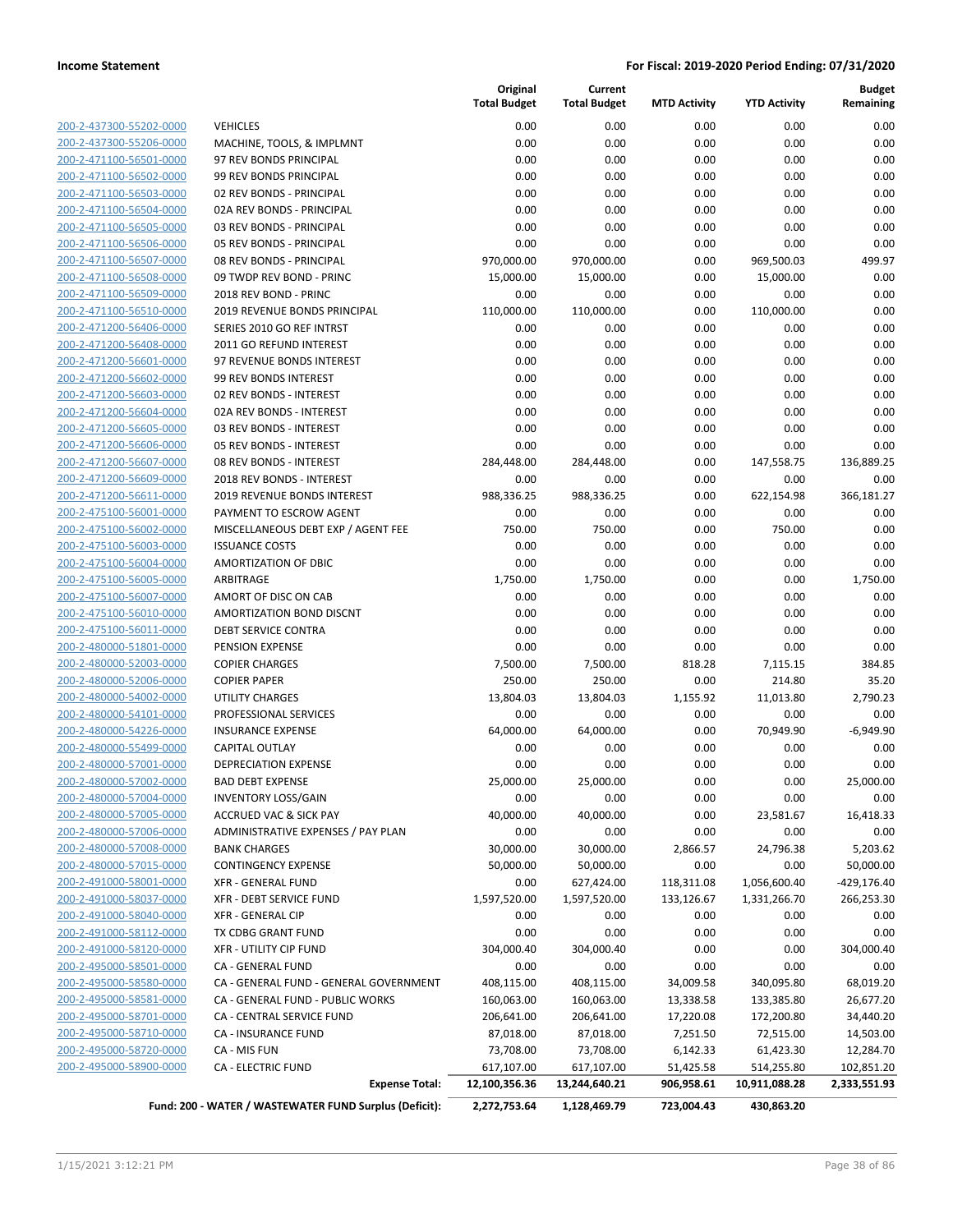|  | <b>Income Statement</b> |
|--|-------------------------|
|--|-------------------------|

|                                                    |                                                                  | Original<br><b>Total Budget</b> | Current<br><b>Total Budget</b> | <b>MTD Activity</b> | <b>YTD Activity</b> | <b>Budget</b><br>Remaining |
|----------------------------------------------------|------------------------------------------------------------------|---------------------------------|--------------------------------|---------------------|---------------------|----------------------------|
| <b>Fund: 210 - WATER IMPACT FEES</b><br>Revenue    |                                                                  |                                 |                                |                     |                     |                            |
| 210-2-318001-44405-0000                            | OTHER REVENUES / IMPACT FEE REVENU                               | 0.00                            | 0.00                           | 0.00                | 0.00                | 0.00                       |
| 210-2-319001-45401-0000                            | <b>INTEREST REVENUES</b>                                         | 0.00                            | 0.00                           | 0.00                | 0.00                | 0.00                       |
|                                                    | <b>Revenue Total:</b>                                            | 0.00                            | 0.00                           | 0.00                | 0.00                | 0.00                       |
| <b>Expense</b>                                     |                                                                  |                                 |                                |                     |                     |                            |
| 210-2-436300-55007-0000                            | ENG/ARCHITECTS/MGMT                                              | 0.00                            | 0.00                           | 0.00                | 0.00                | 0.00                       |
| 210-2-436300-55098-0000                            | REIMBURSMENT                                                     | 0.00                            | 0.00                           | 0.00                | 0.00                | 0.00                       |
| 210-2-480000-54101-0000                            | PROFESSIONAL SERVICES                                            | 0.00                            | 0.00                           | 0.00                | 0.00                | 0.00                       |
| 210-2-480000-57008-0000                            | <b>BANK CHARGES</b>                                              | 0.00                            | 0.00                           | 0.00                | 0.00                | 0.00                       |
| 210-2-491000-58120-0000                            | <b>XFR - UTILITY CIP FUND</b>                                    | 0.00                            | 0.00                           | 0.00                | 0.00                | 0.00                       |
|                                                    | <b>Expense Total:</b>                                            | 0.00                            | 0.00                           | 0.00                | 0.00                | 0.00                       |
|                                                    | Fund: 210 - WATER IMPACT FEES Surplus (Deficit):                 | 0.00                            | 0.00                           | 0.00                | 0.00                |                            |
| <b>Fund: 211 - WASTEWATER IMPACT FEES</b>          |                                                                  |                                 |                                |                     |                     |                            |
| Revenue                                            |                                                                  |                                 |                                |                     |                     |                            |
| 211-2-318001-44405-0000                            | OTHER REVENUES / IMPACT FEE REVENU                               | 0.00                            | 0.00                           | 0.00                | 0.00                | 0.00                       |
| 211-2-319001-45401-0000                            | <b>INTEREST REVENUES</b>                                         | 0.00                            | 0.00                           | 0.00                | 0.00                | 0.00                       |
|                                                    | <b>Revenue Total:</b>                                            | 0.00                            | 0.00                           | 0.00                | 0.00                | 0.00                       |
| <b>Expense</b>                                     |                                                                  |                                 |                                |                     |                     |                            |
| 211-2-437200-55098-0000                            | <b>REIMBURSMENT</b>                                              | 0.00                            | 0.00                           | 0.00                | 0.00                | 0.00                       |
| 211-2-480000-54101-0000                            | PROFESSIONAL SERVICES                                            | 0.00                            | 0.00                           | 0.00                | 0.00                | 0.00                       |
| 211-2-480000-57008-0000                            | <b>BANK CHARGES</b>                                              | 0.00                            | 0.00                           | 0.00                | 0.00                | 0.00                       |
| 211-2-491000-58120-0000                            | <b>XFR - UTILITY CIP FUND</b>                                    | 0.00                            | 0.00                           | 0.00                | 0.00                | 0.00                       |
|                                                    | <b>Expense Total:</b>                                            | 0.00                            | 0.00                           | 0.00                | 0.00                | 0.00                       |
|                                                    | Fund: 211 - WASTEWATER IMPACT FEES Surplus (Deficit):            | 0.00                            | 0.00                           | 0.00                | 0.00                |                            |
|                                                    | Fund: 212 - TX COMMUNITY DEV SWR SYSTEM IMPROV PROG GRANT        |                                 |                                |                     |                     |                            |
| Revenue                                            |                                                                  |                                 |                                |                     |                     |                            |
| 212-2-310001-43105-0000                            | MISCELLANEOUS / GRANTS                                           | 0.00                            | 0.00                           | 0.00                | 168,130.00          | $-168,130.00$              |
| 212-2-319001-45401-0000                            | <b>INTEREST REVENUES</b>                                         | 0.00                            | 0.00                           | 0.00                | 0.00                | 0.00                       |
| 212-2-323001-46100-0000                            | <b>XFR - UTILITY FUND</b>                                        | 0.00                            | 0.00                           | 0.00                | 0.00                | 0.00                       |
| 212-2-323001-46105-0000                            | <b>XFR - UTILITY CIP FUND</b>                                    | 0.00                            | 0.00                           | 0.00                | 0.00                | 0.00                       |
|                                                    | <b>Revenue Total:</b>                                            | 0.00                            | 0.00                           | 0.00                | 168,130.00          | $-168, 130.00$             |
| <b>Expense</b>                                     |                                                                  |                                 |                                |                     |                     |                            |
| 212-2-431100-51401-0000                            | <b>CONTRA - SALARIES</b>                                         | 0.00                            | 0.00                           | 0.00                | 0.00                | 0.00                       |
| 212-2-431700-51401-0000                            | <b>CONTRA - SALARIES</b>                                         | 0.00                            | 0.00                           | 0.00                | 0.00                | 0.00                       |
| 212-2-436300-54101-0000                            | PROFESSIONAL SERVICES                                            | 0.00                            | 0.00                           | 0.00                | 0.00                | 0.00                       |
| 212-2-436300-55007-0000                            | ENG/ARCHITECTS/MGMT                                              | 0.00                            | 0.00                           | 0.00                | 1,255.00            | $-1,255.00$                |
| 212-2-436300-55008-0000                            | SURVEYING                                                        | 0.00                            | 0.00                           | 0.00                | 0.00                | 0.00                       |
| 212-2-436300-55009-0000                            | LIAISON                                                          | 0.00                            | 0.00                           | 0.00                | 0.00                | 0.00                       |
| 212-2-436300-55010-0000                            | ENVIRONMENTAL ASSESSMENT                                         | 0.00                            | 0.00                           | 0.00                | 0.00                | 0.00                       |
| 212-2-436300-55011-0000                            | <b>CONSTRUCTION TESTING</b>                                      | 0.00                            | 0.00                           | 0.00                | 0.00                | 0.00                       |
| 212-2-436300-55012-0000                            | <b>CONSTRUCTION</b>                                              | 0.00                            | 0.00                           | 0.00                | 0.00                | 0.00                       |
| 212-2-436300-55013-0000                            | <b>CONSTRUCTION INSPECTION</b>                                   | 0.00                            | 0.00                           | 0.00                | 0.00                | 0.00                       |
| 212-2-436300-55099-0000                            | PROJ BUDGET - NO EXPENSES                                        | 0.00                            | 0.00                           | 0.00                | 0.00                | 0.00                       |
| 212-2-480000-55499-0000                            | CAPITAL OUTLAY                                                   | 0.00                            | 0.00                           | 0.00                | 0.00                | 0.00                       |
| 212-2-491000-58101-0000                            | <b>XFR - UTILITY FUND</b>                                        | 0.00                            | 0.00                           | 0.00<br>0.00        | 0.00<br>0.00        | 0.00<br>0.00               |
| 212-2-491000-58120-0000                            | XFR - UTILITY CIP FUND<br><b>Expense Total:</b>                  | 0.00<br>0.00                    | 0.00<br>0.00                   | 0.00                | 1,255.00            | $-1,255.00$                |
|                                                    |                                                                  |                                 |                                |                     |                     |                            |
|                                                    | Fund: 212 - TX COMMUNITY DEV SWR SYSTEM IMPROV PROG GRANT Surplu | 0.00                            | 0.00                           | 0.00                | 166,875.00          |                            |
| <b>Fund: 216 - UTILIITY CIP FUND</b>               |                                                                  |                                 |                                |                     |                     |                            |
| Revenue                                            |                                                                  |                                 |                                |                     |                     |                            |
| 216-2-310002-45605-0000                            | PROJ REIMBURSEMENTS                                              | 0.00<br>0.00                    | 0.00                           | 0.00                | 0.00                | 0.00                       |
| 216-2-319001-43212-0000<br>216-2-319001-45401-0000 | <b>INSURANCE REIMBURSEMENTS</b><br><b>INTEREST REVENUES</b>      | 10,621.00                       | 0.00<br>10,621.00              | 0.00<br>5,649.59    | 0.00<br>152,753.53  | 0.00<br>$-142, 132.53$     |
| 216-2-319001-47221-0000                            | <b>BOND PROCEEDS</b>                                             | 0.00                            | 0.00                           | 0.00                | 0.00                | 0.00                       |
| 216-2-320003-45305-0000                            | AUCTION/OTHER PROCEEDS                                           | 0.00                            | 0.00                           | 0.00                | 13,500,000.00       | $-13,500,000.00$           |
|                                                    |                                                                  |                                 |                                |                     |                     |                            |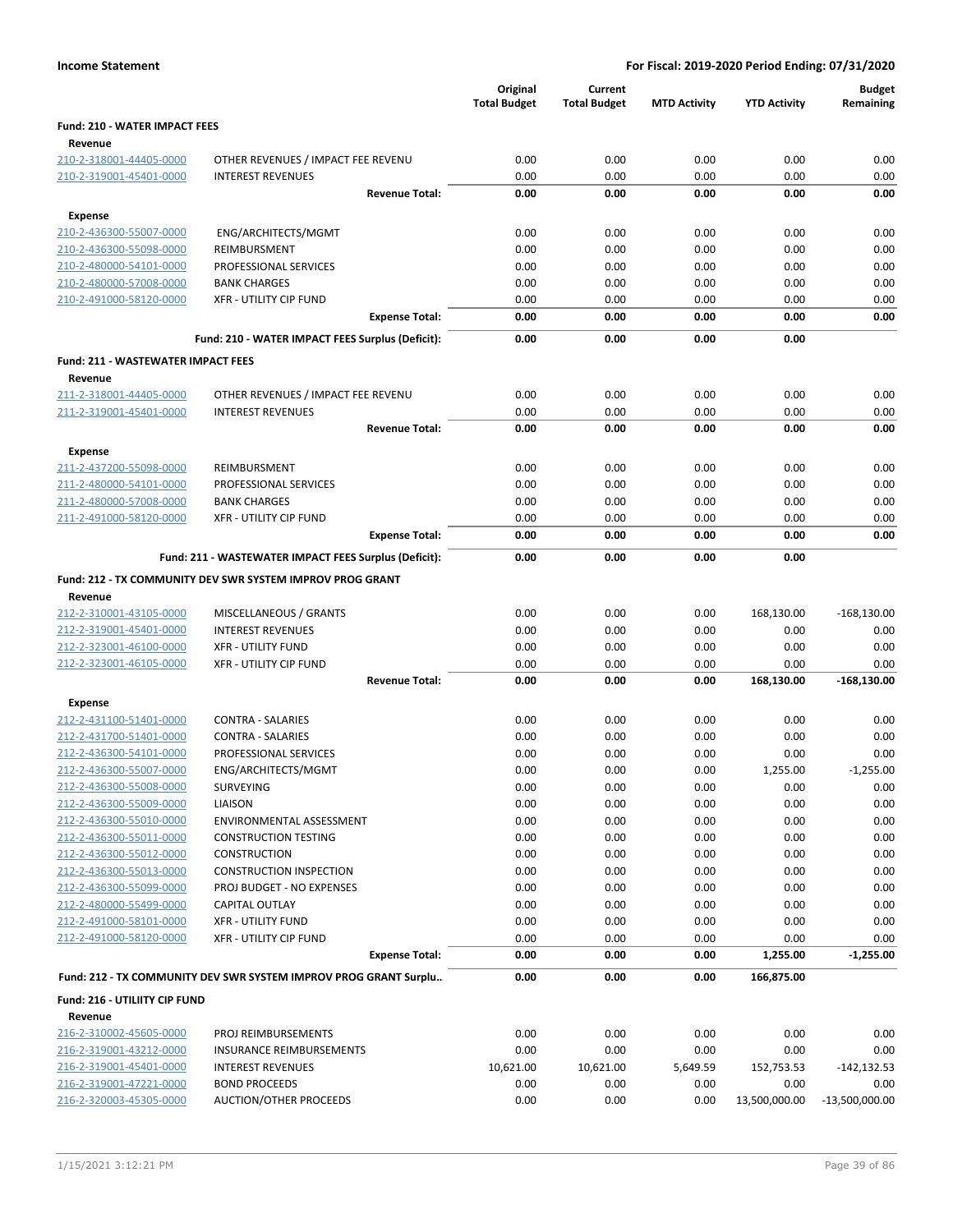|                                                    |                                         | Original            | Current             |                     |                       | <b>Budget</b>      |
|----------------------------------------------------|-----------------------------------------|---------------------|---------------------|---------------------|-----------------------|--------------------|
|                                                    |                                         | <b>Total Budget</b> | <b>Total Budget</b> | <b>MTD Activity</b> | <b>YTD Activity</b>   | Remaining          |
| 216-2-323001-46001-0000                            | <b>XFR - GENERAL FUND</b>               | 0.00                | 0.00                | 0.00                | 0.00                  | 0.00               |
| 216-2-323001-46100-0000                            | <b>XFR - UTILITY FUND</b>               | 304,000.00          | 304,000.00          | 0.00                | 0.00                  | 304,000.00         |
| 216-2-323001-46102-0000                            | XFR - 210 WATER IMPACT FEES             | 0.00                | 0.00                | 0.00                | 0.00                  | 0.00               |
| 216-2-323001-46103-0000                            | XFR - 211 WASTEWATER IMPACT FEE         | 0.00                | 0.00                | 0.00                | 0.00                  | 0.00               |
|                                                    | <b>Revenue Total:</b>                   | 314,621.00          | 314,621.00          | 5,649.59            | 13,652,753.53         | $-13,338,132.53$   |
| <b>Expense</b>                                     |                                         |                     |                     |                     |                       |                    |
| 216-2-436100-55006-0000                            | <b>AQUISITION</b>                       | 0.00                | 0.00                | 0.00                | 0.00                  | 0.00               |
| 216-2-436100-55007-0000                            | ENG/ARCHITECTS/MGMT                     | 0.00                | 0.00                | 0.00                | 0.00                  | 0.00               |
| 216-2-436100-55008-0000                            | <b>SURVEYING</b>                        | 0.00                | 0.00                | 0.00                | 0.00                  | 0.00               |
| 216-2-436100-55009-0000                            | LIAISON                                 | 0.00                | 0.00                | 0.00                | 0.00                  | 0.00               |
| 216-2-436100-55010-0000                            | ENVIRONMENTAL ASSESSMENT                | 0.00                | 0.00                | 0.00                | 0.00                  | 0.00               |
| 216-2-436100-55011-0000                            | <b>CONSTRUCTION TESTING</b>             | 0.00                | 0.00                | 0.00                | 0.00                  | 0.00               |
| 216-2-436100-55012-0000                            | <b>CONSTRUCTION</b>                     | 0.00                | 0.00                | 0.00                | 0.00                  | 0.00               |
| 216-2-436100-55013-0000                            | <b>CONSTRUCTION INSPECTION</b>          | 0.00                | 0.00                | 0.00                | 0.00                  | 0.00               |
| 216-2-436100-55014-0000                            | <b>MISCELLANEOUS</b>                    | 0.00                | 0.00                | 0.00                | 0.00                  | 0.00               |
| 216-2-436100-55015-0000                            | <b>ATTORNEYS</b>                        | 0.00                | 0.00                | 0.00                | 0.00                  | 0.00               |
| 216-2-436100-55018-0000                            | <b>DEMOLITION</b>                       | 0.00                | 0.00                | 0.00                | 0.00                  | 0.00               |
| 216-2-436100-55019-0000                            | ARTIST RENDERING/MODEL                  | 0.00                | 0.00                | 0.00                | 0.00                  | 0.00               |
| 216-2-436100-55020-0000                            | <b>BOTANICALS</b>                       | 0.00                | 0.00                | 0.00                | 0.00                  | 0.00               |
| 216-2-436100-55021-0000                            | ADVERTISING                             | 0.00                | 0.00                | 0.00                | 0.00                  | 0.00               |
| 216-2-436100-55098-0000                            | REIMBURSEMENT-GISD                      | 0.00                | 0.00                | 0.00                | 0.00                  | 0.00               |
| 216-2-436100-55099-0000                            | PROJ BUDGET - NO EXPENSES               | 0.00                | 0.00                | 0.00                | 0.00                  | 0.00               |
| 216-2-436100-55109-0000                            | <b>RESERVOIRS / STD PIPE</b>            | 0.00                | 0.00                | 0.00                | 0.00                  | 0.00               |
| 216-2-436100-55201-0000                            | <b>EQUIPMENT PURCHASES</b>              | 0.00                | 0.00                | 0.00                | 0.00                  | 0.00               |
| 216-2-436100-55203-0000                            | <b>FURNITURE &amp; EQUIPMENT</b>        | 0.00                | 0.00                | 0.00                | 0.00                  | 0.00               |
| 216-2-436100-55210-0000                            | <b>FIRE HYDRANTS</b>                    | 0.00                | 0.00                | 0.00                | 0.00                  | 0.00               |
| 216-2-436100-55212-0000                            | <b>METERS &amp; SETTINGS</b>            | 0.00                | 0.00                | 0.00                | 0.00                  | 0.00               |
| 216-2-436100-55213-0000                            | SERVICE CONNECTIONS                     | 0.00                | 0.00                | 0.00                | 0.00                  | 0.00               |
| 216-2-436100-55214-0000                            | <b>SPORTS EQUIPMENT</b>                 | 0.00                | 0.00                | 0.00                | 0.00                  | 0.00               |
| 216-2-436200-53310-0000                            | RESVRS/STRG TANKS/ST PIPE               | 0.00                | 0.00                | 380,000.00          | 380,000.00            | $-380,000.00$      |
| 216-2-436200-53312-0000                            | <b>WATER LINE EASEMENTS</b>             | 0.00                | 0.00                | 31,600.00           | 82,561.31             | $-82,561.31$       |
| 216-2-436200-55002-0000                            | <b>IMPROVEMENTS</b>                     | 254,000.00          | 254,000.00          | 17,546.91           | 481,825.31            | $-227,825.31$      |
| 216-2-436200-55106-0000                            | <b>WATER PUMPS</b>                      | 0.00                | 0.00                | 0.00                | 0.00                  | 0.00               |
| 216-2-436200-55201-0000                            | <b>EQUIPMENT PURCHASES</b>              | 0.00                | 0.00                | 74,253.52           | 105,431.52            | $-105,431.52$      |
| 216-2-436300-55105-0000                            | <b>WATER MAINS</b>                      | 0.00                | 200,000.00          | 18,345.98           | 2,286,643.86          | $-2,086,643.86$    |
| 216-2-436300-55201-0000                            | <b>EQUIPMENT PURCHASES</b>              | 0.00                | 0.00                | 0.00                | 0.00                  | 0.00               |
| 216-2-437200-54410-0000                            | PERMITS/FEES                            | 0.00                | 0.00                | 0.00                | 0.00                  | 0.00               |
| 216-2-437200-55002-0000                            | <b>IMPROVEMENTS</b>                     | 0.00                | 0.00                | 0.00                | 13,732.00             | $-13,732.00$       |
| 216-2-437200-55006-0000                            | <b>AQUISITION</b>                       | 0.00                | 0.00                | 0.00                | 0.00                  | 0.00               |
| 216-2-437200-55201-0000                            | <b>EQUIPMENT PURCHASES</b>              | 0.00                | 0.00                | 0.00                | 0.00                  | 0.00               |
| 216-2-437300-52201-0000                            | MINOR TOOLS & EQUIPMENT                 | 0.00                | 0.00                | 0.00                | 0.00                  | 0.00               |
| 216-2-437300-53202-0000                            | MACHINE, TOOLS & IMPLMNTS               | 0.00                | 0.00                | 0.00                | 0.00                  | 0.00               |
| 216-2-437300-53402-0000                            | <b>BUILDING MAINTENANCE</b>             | 0.00                | 0.00                | 0.00                | 0.00                  | 0.00               |
| 216-2-437300-53605-0000                            | STRUCTURES / FILTRATION PLANT           | 0.00                | 0.00                | 0.00                | 0.00                  | 0.00               |
| 216-2-437300-55002-0000                            | <b>IMPROVEMENTS</b>                     | 0.00                | 0.00                | 0.00                | 0.00                  | 0.00               |
| 216-2-437300-55006-0000<br>216-2-437300-55014-0000 | AQUISITION                              | 0.00                | 0.00                | 0.00                | 0.00                  | 0.00               |
| 216-2-437300-55110-0000                            | MISCELLANEOUS SERVICES<br>LIFT STATIONS | 0.00<br>50,000.00   | 0.00<br>50,000.00   | 0.00<br>0.00        | 0.00<br>$-218,054.44$ | 0.00<br>268,054.44 |
| 216-2-437300-55201-0000                            | <b>EQUIPMENT PURCHASES</b>              | 0.00                | 0.00                | 0.00                | 0.00                  | 0.00               |
| 216-2-437300-55205-0000                            | COMPUTER EQUIPMENT / SOFTWARE           | 0.00                | 0.00                | 0.00                | 0.00                  | 0.00               |
| 216-2-475100-56002-0000                            | <b>AGENT FEES</b>                       | 0.00                | 0.00                | 0.00                | 0.00                  | 0.00               |
| 216-2-480000-54101-0000                            | PROFESSIONAL SERVICES                   | 150,000.00          | 150,000.00          | 0.00                | 0.00                  | 150,000.00         |
| 216-2-480000-55499-0000                            | <b>CAPITAL OUTLAY</b>                   | 0.00                | 0.00                | 0.00                | 0.00                  | 0.00               |
| 216-2-480000-57002-0000                            | <b>BAD DEBT EXPENSE</b>                 | 0.00                | 0.00                | 0.00                | 0.00                  | 0.00               |
| 216-2-480000-57008-0000                            | <b>BANK CHARGES</b>                     | 0.00                | 0.00                | 466.74              | 466.74                | $-466.74$          |
| 216-2-491000-58112-0000                            | XFR - TX CDBG GRANT FUND                | 0.00                | 0.00                | 0.00                | 0.00                  | 0.00               |
| 216-2-491000-58120-0000                            | <b>XFR - UTILITY FUND</b>               | 0.00                | 0.00                | 0.00                | 0.00                  | 0.00               |
|                                                    |                                         |                     |                     |                     |                       |                    |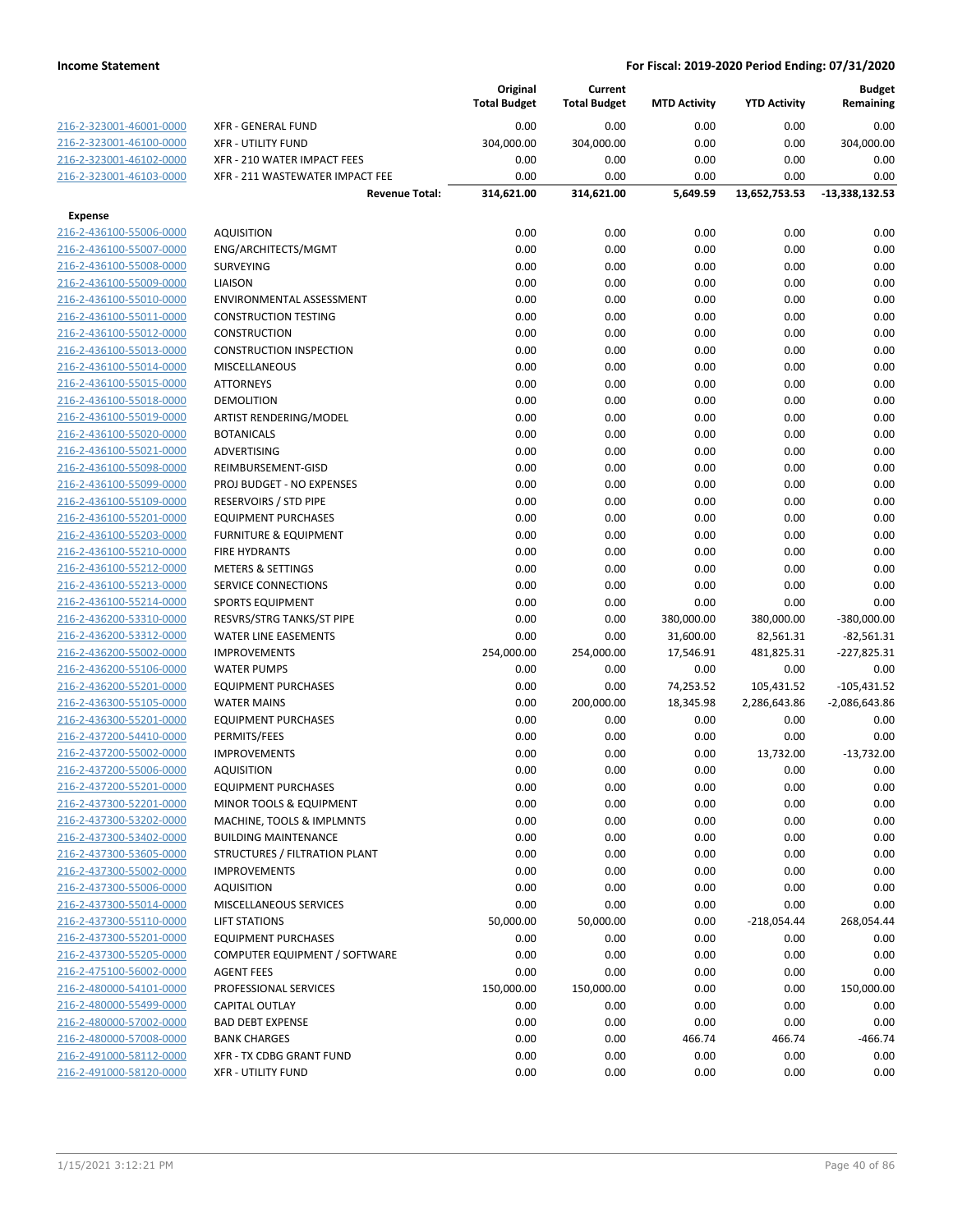|                                                |                                                            | Original<br><b>Total Budget</b> | Current<br><b>Total Budget</b> | <b>MTD Activity</b> | <b>YTD Activity</b> | <b>Budget</b><br>Remaining |
|------------------------------------------------|------------------------------------------------------------|---------------------------------|--------------------------------|---------------------|---------------------|----------------------------|
| 216-2-491000-58121-0000                        | <b>WASTEWATER RECLAMATION</b>                              | 0.00                            | 0.00                           | 0.00                | 0.00                | 0.00                       |
|                                                | <b>Expense Total:</b>                                      | 454,000.00                      | 654,000.00                     | 522,213.15          | 3,132,606.30        | -2,478,606.30              |
|                                                | Fund: 216 - UTILIITY CIP FUND Surplus (Deficit):           | -139,379.00                     | -339,379.00                    | -516,563.56         | 10,520,147.23       |                            |
| <b>Fund: 217 - WASTEWATER RECLAMATION FUND</b> |                                                            |                                 |                                |                     |                     |                            |
| Revenue                                        |                                                            |                                 |                                |                     |                     |                            |
| 217-2-319001-44102-0000                        | SALE OF CITY PUBLICATIONS                                  | 0.00                            | 0.00                           | 0.00                | 0.00                | 0.00                       |
| 217-2-319001-45401-0000                        | <b>INTEREST REVENUES</b>                                   | 14,000.00                       | 14,000.00                      | 141.76              | 7,385.83            | 6,614.17                   |
| 217-2-319001-45403-0000                        | UNREALIZED GAIN/LOSS MKT                                   | 0.00                            | 0.00                           | 0.00                | 0.00                | 0.00                       |
| 217-2-323001-46100-0000                        | <b>XFR - UTILITY FUND</b>                                  | 0.00                            | 0.00                           | 0.00                | 0.00                | 0.00                       |
| 217-2-323001-46105-0000                        | <b>XFR - UTILITY CIP FUND</b>                              | 0.00                            | 0.00                           | 0.00                | 0.00                | 0.00                       |
|                                                | <b>Revenue Total:</b>                                      | 14,000.00                       | 14,000.00                      | 141.76              | 7,385.83            | 6,614.17                   |
| <b>Expense</b>                                 |                                                            |                                 |                                |                     |                     |                            |
| 217-2-000000-55006-0000                        | <b>AQUISITION</b>                                          | 0.00                            | 0.00                           | 0.00                | 0.00                | 0.00                       |
| 217-2-000000-55008-0000                        | <b>SURVEYING</b>                                           | 0.00                            | 0.00                           | 0.00                | 0.00                | 0.00                       |
| 217-2-000000-55009-0000                        | LIAISON                                                    | 0.00                            | 0.00                           | 0.00                | 0.00                | 0.00                       |
| 217-2-000000-55014-0000                        | <b>MISCELLANEOUS</b>                                       | 0.00                            | 0.00                           | 0.00                | 0.00                | 0.00                       |
| 217-2-000000-55015-0000                        | <b>ATTORNEYS</b>                                           | 0.00                            | 0.00                           | 0.00                | 0.00                | 0.00                       |
| 217-2-000000-55018-0000                        | DEMOLITION                                                 | 0.00                            | 0.00                           | 0.00                | 0.00                | 0.00                       |
| 217-2-000000-55019-0000                        | ARTIST RENDERING/MODEL                                     | 0.00                            | 0.00                           | 0.00                | 0.00                | 0.00                       |
| 217-2-000000-55020-0000                        | <b>BOTANICALS</b>                                          | 0.00                            | 0.00                           | 0.00                | 0.00                | 0.00                       |
| 217-2-000000-55098-0000                        | REIMBURSEMENT-GISD                                         | 0.00                            | 0.00                           | 0.00                | 0.00                | 0.00                       |
| 217-2-000000-55201-0000                        | <b>MACHINERY</b>                                           | 0.00                            | 0.00                           | 0.00                | 0.00                | 0.00                       |
| 217-2-000000-55203-0000                        | <b>FURNITURE &amp; EQUIPMENT</b>                           | 0.00                            | 0.00                           | 0.00                | 0.00                | 0.00                       |
| 217-2-000000-55214-0000                        | <b>SPORTS EQUIPMENT</b>                                    | 0.00                            | 0.00                           | 0.00                | 0.00                | 0.00                       |
| 217-2-000000-55499-0000                        | <b>CAPITAL OUTLAY</b>                                      | 0.00                            | 0.00                           | 0.00                | 0.00                | 0.00                       |
| 217-2-437300-55007-0000                        | ENG/ARCHITECTS/MGMT                                        | 0.00                            | 0.00                           | 0.00                | 0.00                | 0.00                       |
| 217-2-437300-55010-0000                        | ENVIRONMENTAL ASSESSMENT                                   | 0.00                            | 0.00                           | 0.00                | 0.00                | 0.00                       |
| 217-2-437300-55011-0000                        | <b>CONSTRUCTION TESTING</b>                                | 0.00                            | 0.00                           | 0.00                | 0.00                | 0.00                       |
| 217-2-437300-55012-0000                        | <b>CONSTRUCTION</b>                                        | 0.00                            | 0.00                           | 0.00                | 0.00                | 0.00                       |
| 217-2-437300-55013-0000                        | <b>CONSTRUCTION INSPECTION</b>                             | 0.00                            | 0.00                           | 0.00                | 0.00                | 0.00                       |
| 217-2-437300-55099-0000                        | PROJ BUDGET - NO EXPENSES                                  | 0.00                            | 0.00                           | 0.00                | 0.00                | 0.00                       |
| 217-2-475100-56005-0000                        | MISCELLANEOUS DEBT EXP / ARBITRAGE                         | 0.00                            | 0.00                           | 0.00                | 0.00                | 0.00                       |
| 217-2-480000-55499-0000                        | CAPITAL OUTLAY                                             | 0.00                            | 0.00                           | 0.00                | 0.00                | 0.00                       |
| 217-2-480000-57008-0000                        | <b>BANK CHARGES</b>                                        | 0.00                            | 0.00                           | 0.00                | 0.00                | 0.00                       |
| 217-2-491000-58101-0000                        | <b>XFR - UTILITY FUND</b><br><b>Expense Total:</b>         | 0.00<br>0.00                    | 0.00<br>0.00                   | 0.00<br>0.00        | 0.00<br>0.00        | 0.00<br>0.00               |
|                                                | Fund: 217 - WASTEWATER RECLAMATION FUND Surplus (Deficit): | 14,000.00                       | 14,000.00                      | 141.76              | 7.385.83            |                            |
| Fund: 300 - AIRPORT FUND                       |                                                            |                                 |                                |                     |                     |                            |
| Revenue                                        |                                                            |                                 |                                |                     |                     |                            |
| 300-2-310001-43102-0000                        | AIRPORT GRANT REVENUE                                      | 0.00                            | 0.00                           | 0.00                | $-5,093.00$         | 5,093.00                   |
| 300-2-319001-43212-0000                        | <b>INSURANCE REIMBURSEMENTS</b>                            | 0.00                            | 0.00                           | 0.00                | 0.00                | 0.00                       |
| 300-2-319001-44315-0000                        | <b>AIRPORT FUEL FEES</b>                                   | 0.00                            | 0.00                           | 208.80              | 933.04              | $-933.04$                  |
| 300-2-319001-44316-0000                        | PARKING & TIE DOWN/MISC.                                   | 0.00                            | 0.00                           | 0.00                | 0.00                | 0.00                       |
| 300-2-319001-45401-0000                        | <b>INTEREST REVENUES</b>                                   | 0.00                            | 0.00                           | 977.31              | 17,100.16           | $-17,100.16$               |
| 300-2-319001-45601-0000                        | MISCELLANEOUS REVENUES                                     | 0.00                            | 0.00                           | 0.00                | 0.00                | 0.00                       |
| 300-2-319001-45602-0000                        | REIMBURSEMENTS / PRIOR YEAR REIMB                          | 0.00                            | 0.00                           | 0.00                | 0.00                | 0.00                       |
| 300-2-321001-45507-0000                        | L-3 COMM LEASE                                             | 639,217.00                      | 639,217.00                     | 53,268.08           | 532,680.80          | 106,536.20                 |
| 300-2-321001-45508-0000                        | AIR EVAC HANGAR FEES                                       | 8,101.80                        | 8,101.80                       | 675.09              | 6,075.81            | 2,025.99                   |
| 300-2-321001-45509-0000                        | BLUE SKY T-HANGAR & LA ND LEASES                           | 4,768.50                        | 4,768.50                       | 0.00                | 4,768.50            | 0.00                       |
| 300-2-321001-45510-0000                        | ARKOMA - HORIZONS AHEAD LEASE                              | 48,096.00                       | 48,096.00                      | 4,008.00            | 40,080.00           | 8,016.00                   |
| 300-2-321001-45513-0000                        | MAJORS FLYING CLUB LAND LEASE                              | 1,396.00                        | 1,396.00                       | 116.33              | 1,163.30            | 232.70                     |
| 300-2-321001-45515-0000                        | TEXSAN AVIATION LAND LEASE                                 | 1,080.00                        | 1,080.00                       | 0.00                | 1,080.00            | 0.00                       |
| 300-2-321001-45516-0000                        | MFC PARTNERS LAND LEASE                                    | 1,260.00                        | 1,260.00                       | 0.00                | 0.00                | 1,260.00                   |
| 300-2-321001-45517-0000                        | <b>INNOVATION FIRST MAINT HANGAR</b>                       | 17,618.00                       | 17,618.00                      | 0.00                | 0.00                | 17,618.00                  |
| 300-2-323001-46001-0000                        | XFR - GENERAL FUND                                         | 0.00                            | 0.00                           | 0.00                | 0.00                | 0.00                       |
| 300-2-323001-46109-0000                        | XFR - AIRPORT CIP FUND                                     | 0.00                            | 0.00                           | 0.00                | 0.00                | 0.00                       |
| 300-2-323001-46120-0000                        | XFR - FROM AIRPORT FUEL FUND                               | 0.00                            | 0.00                           | 0.00                | 0.00                | 0.00                       |
| 300-2-324001-46108-0000                        | XFR - AIRPORT TXDOT GRANT FUND                             | 0.00                            | 0.00                           | 0.00                | 0.00                | 0.00                       |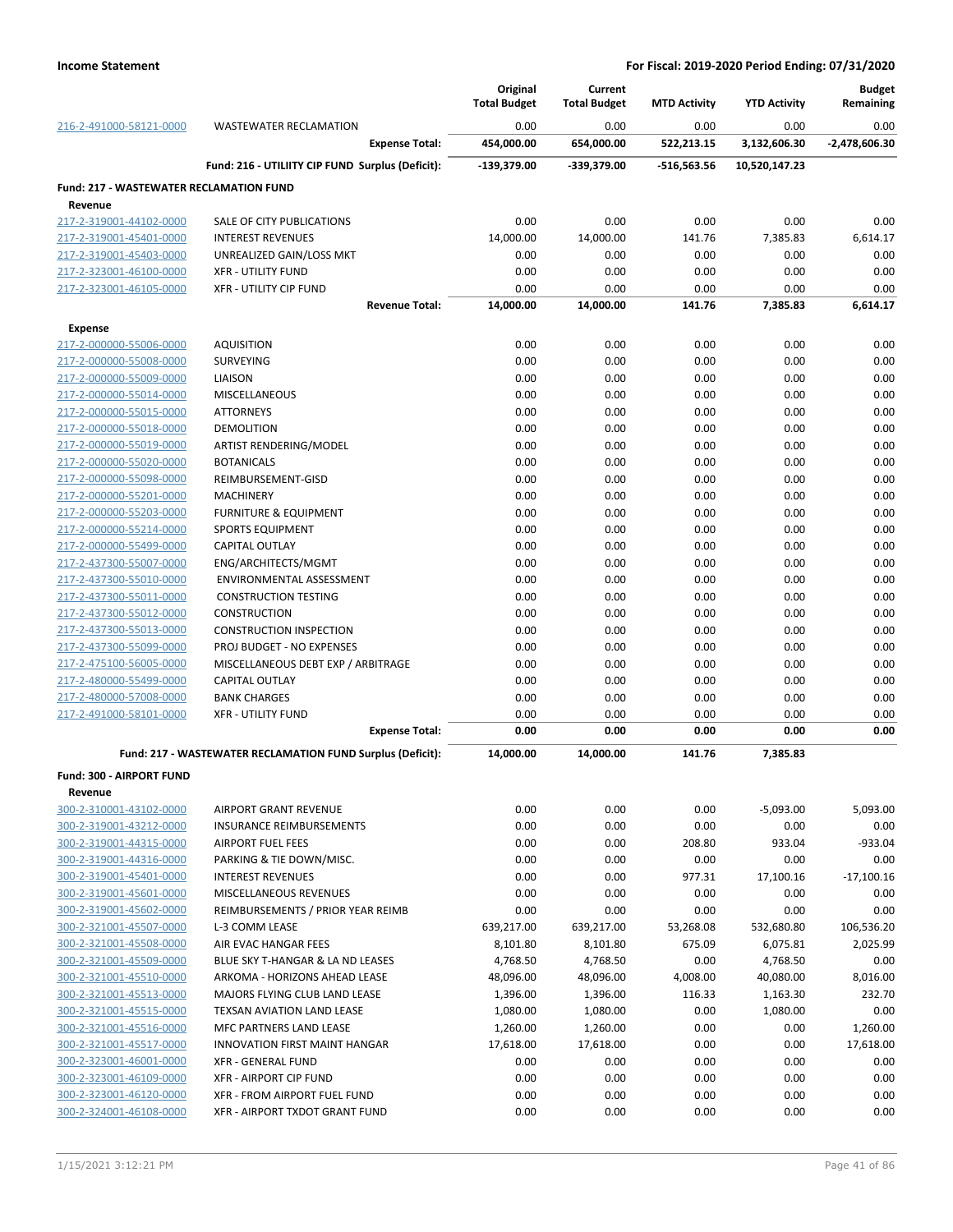|                                 |                                             | Original<br><b>Total Budget</b> | Current<br><b>Total Budget</b> | <b>MTD Activity</b> | <b>YTD Activity</b> | <b>Budget</b><br>Remaining |
|---------------------------------|---------------------------------------------|---------------------------------|--------------------------------|---------------------|---------------------|----------------------------|
| 300-2-324001-46609-0000         | <b>CA - AIRPORT CIP FUND</b>                | 0.00                            | 0.00                           | 0.00                | 0.00                | 0.00                       |
| 300-2-324001-46610-0000         | CA - E-SYSTEMS CONS/DS FUND                 | 0.00                            | 0.00                           | 0.00                | 0.00                | 0.00                       |
|                                 | <b>Revenue Total:</b>                       | 721,537.30                      | 721,537.30                     | 59,253.61           | 598,788.61          | 122,748.69                 |
| <b>Expense</b>                  |                                             |                                 |                                |                     |                     |                            |
| 300-2-438100-51001-0000         | <b>REGULAR SALARIES</b>                     | 61,452.14                       | 61,452.14                      | 4,727.20            | 51,538.00           | 9,914.14                   |
| 300-2-438100-51021-0000         | LONGEVITY                                   | 294.00                          | 294.00                         | 0.00                | 294.00              | 0.00                       |
| 300-2-438100-51117-0000         | <b>CELL PHONE ALLOWANCE</b>                 | 1,170.00                        | 1,170.00                       | 90.00               | 961.62              | 208.38                     |
| 300-2-438100-51201-0000         | <b>FICA</b>                                 | 3,900.80                        | 3,900.80                       | 298.82              | 3,274.82            | 625.98                     |
| 300-2-438100-51202-0000         | <b>MEDICARE</b>                             | 912.28                          | 912.28                         | 69.88               | 765.83              | 146.45                     |
| 300-2-438100-51203-0000         | <b>HEALTH INSURANCE</b>                     | 10,991.00                       | 10,991.00                      | 915.92              | 9,159.20            | 1,831.80                   |
| 300-2-438100-51204-0000         | <b>WORKERS COMPENSATION</b>                 | 1,206.78                        | 1,206.78                       | 83.77               | 837.70              | 369.08                     |
| 300-2-438100-51205-0000         | STATE UNEMPLOYMENT                          | 128.70                          | 128.70                         | 0.00                | 9.00                | 119.70                     |
| 300-2-438100-51301-0000         | <b>TMRS</b>                                 | 7,048.18                        | 7,048.18                       | 541.94              | 5,907.65            | 1,140.53                   |
| 300-2-438100-51401-0000         | <b>CONTRA - SALARIES</b>                    | 0.00                            | 0.00                           | 0.00                | 0.00                | 0.00                       |
| 300-2-438100-52001-0000         | <b>OFFICE SUPPLIES</b>                      | 400.00                          | 400.00                         | 0.00                | 11.78               | 388.22                     |
| 300-2-438100-52002-0000         | POSTAGE / FREIGHT                           | 100.00                          | 100.00                         | 0.00                | 29.70               | 70.30                      |
| 300-2-438100-52101-0000         | <b>JANITORIAL SUPPLIES</b>                  | 0.00                            | 0.00                           | 0.00                | 0.00                | 0.00                       |
| 300-2-438100-52107-0000         | <b>BOTANICAL SUPPLIES</b>                   | 0.00                            | 0.00                           | 0.00                | 0.00                | 0.00                       |
| 300-2-438100-52201-0000         | <b>MINOR TOOLS &amp; EQUIPMENT</b>          | 225.00                          | 225.00                         | 0.00                | 0.00                | 225.00                     |
| 300-2-438100-52203-0000         | <b>MOTOR VEHICLE FUEL</b>                   | 0.00                            | 0.00                           | 0.00                | 0.00                | 0.00                       |
| 300-2-438100-53202-0000         | MACHINE, TOOLS & IMPLMNTS                   | 1,500.00                        | 1,500.00                       | 0.00                | 1,493.46            | 6.54                       |
| 300-2-438100-53205-0000         | <b>MOTOR VEHICLES</b>                       | 500.00                          | 500.00                         | 0.00                | 194.10              | 305.90                     |
| 300-2-438100-53303-0000         | MAINT - STREET /ALLEY/APRN/RNWY             | 2,500.00                        | 2,500.00                       | 0.00                | 0.00                | 2,500.00                   |
| 300-2-438100-53402-0000         | <b>BUILDING MAINTENANCE</b>                 | 12,000.00                       | 12,000.00                      | 98.07               | 13,098.05           | $-1,098.05$                |
| 300-2-438100-54001-0000         | <b>TELEPHONE CHARGES</b>                    | 1,810.85                        | 1,810.85                       | 261.13              | 1,480.08            | 330.77                     |
| 300-2-438100-54002-0000         | <b>UTILITY CHARGES</b>                      | 14,457.30                       | 14,457.30                      | 1,087.40            | 10,885.87           | 3,571.43                   |
| 300-2-438100-54105-0000         | <b>MARKETING</b>                            | 6,500.00                        | 6,500.00                       | 0.00                | 5,263.37            | 1,236.63                   |
| 300-2-438100-54106-0000         | <b>ATTORNEY FEES</b>                        | 0.00                            | 0.00                           | 0.00                | 2,780.00            | $-2,780.00$                |
| 300-2-438100-54110-0000         | <b>AUDIT</b>                                | 10,000.00                       | 10,000.00                      | 0.00                | 0.00                | 10,000.00                  |
| 300-2-438100-54201-0000         | MEMBERSHIPS & SUBSCRIPTIONS                 | 515.00                          | 515.00                         | 0.00                | 375.00              | 140.00                     |
| 300-2-438100-54214-0000         | <b>TRAVEL &amp; TRAINING</b>                | 2,300.00                        | 2,300.00                       | 0.00                | 715.49              | 1,584.51                   |
| 300-2-438100-54223-0000         | SPEC SVCS / GRANT MATCH                     | 0.00                            | 0.00                           | 0.00                | 0.00                | 0.00                       |
| 300-2-438100-54224-0000         | OTHER / AUTOMATIC WEATHER OBSERV            | 0.00                            | 0.00                           | 0.00                | 0.00                | 0.00                       |
| 300-2-438100-54408-0000         | OTHER / INSURANCE EXPENSE                   | 0.00                            | 0.00                           | $-1,360.00$         | 8,311.27            | $-8,311.27$                |
| 300-2-438100-54410-0000         | PERMITS/FEES                                | 1,400.00                        | 1,400.00                       | 0.00                | 1,371.00            | 29.00                      |
| 300-2-438100-57001-0000         | DEPRECIATION EXPENSE                        | 0.00                            | 0.00                           | 0.00                | 0.00                | 0.00                       |
| 300-2-480000-51801-0000         | PENSION EXPENSE                             | 0.00                            | 0.00                           | 0.00                | 0.00                | 0.00                       |
| 300-2-480000-52003-0000         | <b>COPIER CHARGES</b>                       | 0.00                            | 0.00                           | 138.52              | 1,255.02            | $-1,255.02$                |
| 300-2-480000-52006-0000         | <b>COPIER PAPER</b>                         | 75.00                           | 75.00                          | 0.00                | 0.00                | 75.00                      |
| 300-2-480000-57005-0000         | ACCRUED VAC & SICK PAY                      | 0.00                            | 0.00                           | 0.00                | 0.00                | 0.00                       |
| 300-2-480000-57008-0000         | <b>BANK CHARGES</b>                         | 0.00                            | 0.00                           | 122.73              | 1,097.36            | $-1,097.36$                |
| 300-2-491000-58035-0000         | <b>XFR - DEBT SERVICE FUND</b>              | 0.00                            | 0.00                           | 0.00                | 0.00                | 0.00                       |
| 300-2-491000-58127-0000         | <b>AIRPORT CIP FUND</b>                     | 0.00                            | 0.00                           | 0.00                | 0.00                | 0.00                       |
|                                 | <b>Expense Total:</b>                       | 141,387.03                      | 141,387.03                     | 7,075.38            | 121,109.37          | 20,277.66                  |
|                                 | Fund: 300 - AIRPORT FUND Surplus (Deficit): | 580,150.27                      | 580,150.27                     | 52,178.23           | 477,679.24          |                            |
| Fund: 320 - AIRPORT TXDOT GRANT |                                             |                                 |                                |                     |                     |                            |
| Revenue                         |                                             |                                 |                                |                     |                     |                            |
| 320-2-310001-43102-0000         | <b>GRANT / AIRPORT GRANT REVENUE</b>        | 0.00                            | 0.00                           | 0.00                | 0.00                | 0.00                       |
| 320-2-310001-43109-0000         | <b>GRANT MATCH / L-3 MATCHING FUNDS</b>     | 0.00                            | 0.00                           | 0.00                | 0.00                | 0.00                       |
| 320-2-319001-45401-0000         | <b>INTEREST REVENUES</b>                    | 0.00                            | 0.00                           | 0.00                | 0.00                | 0.00                       |
| 320-2-323001-46107-0000         | <b>XFR - AIRPORT FUND</b>                   | 0.00                            | 0.00                           | 0.00                | 0.00                | 0.00                       |
| 320-2-323001-46109-0000         | <b>XFR - AIRPORT CIP FUND</b>               | 0.00                            | 0.00                           | 0.00                | 0.00                | 0.00                       |
|                                 | <b>Revenue Total:</b>                       | 0.00                            | 0.00                           | 0.00                | 0.00                | 0.00                       |
| <b>Expense</b>                  |                                             |                                 |                                |                     |                     |                            |
| 320-2-438100-53303-0000         | MAINT - STREET /ALLEY/APRN/RNWY             | 0.00                            | 0.00                           | 0.00                | 0.00                | 0.00                       |
| 320-2-438100-53402-0000         | <b>BUILDING MAINTENANCE</b>                 | 0.00                            | 0.00                           | 0.00                | 0.00                | 0.00                       |
| 320-2-438100-54223-0000         | SPEC SVCS / GRANT MATCH                     | 0.00                            | 0.00                           | 0.00                | 0.00                | 0.00                       |
| 320-2-438100-54410-0000         | PERMITS/FEES                                | 0.00                            | 0.00                           | 0.00                | 0.00                | 0.00                       |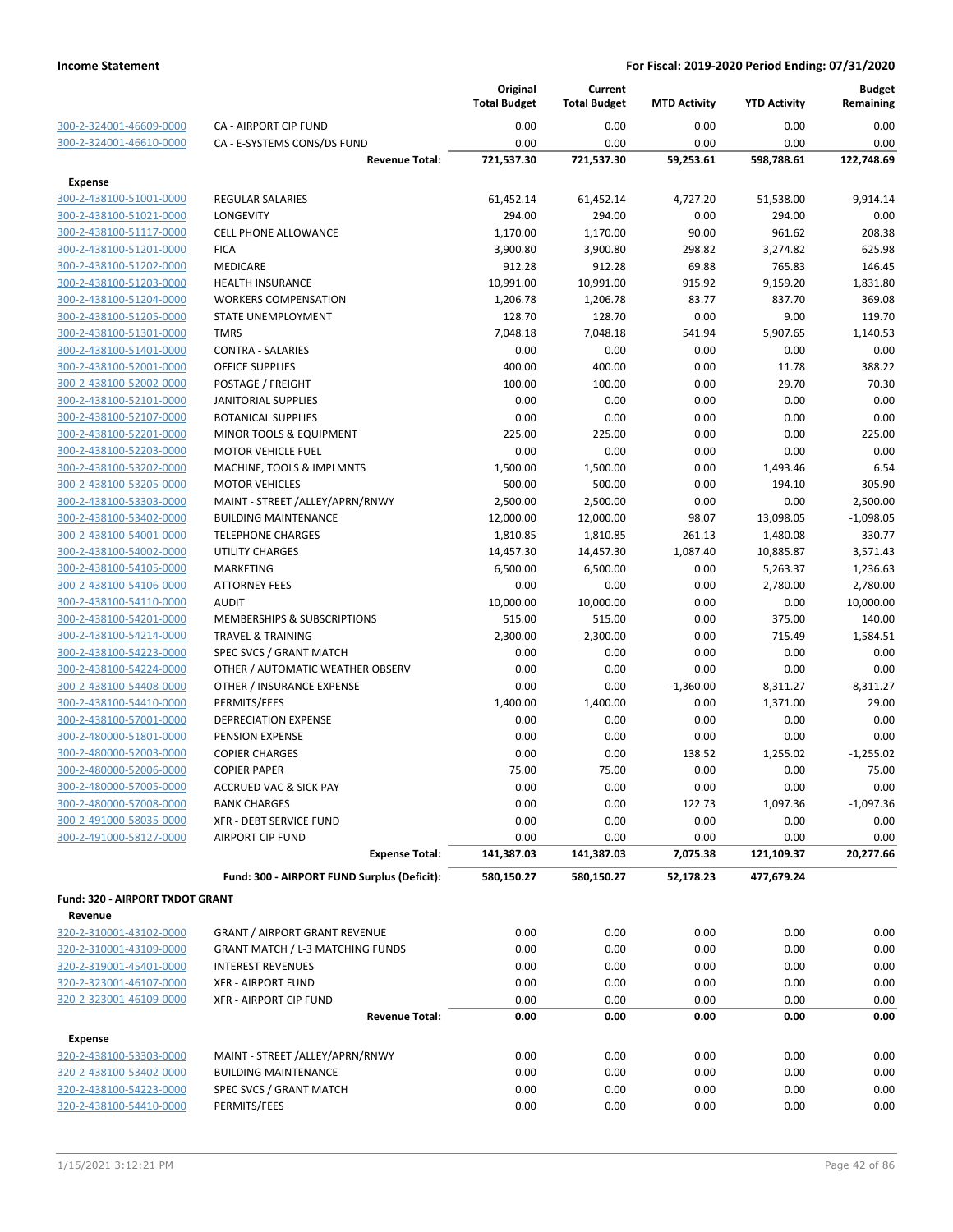|                                           |                                                          | Original<br><b>Total Budget</b> | Current<br><b>Total Budget</b> | <b>MTD Activity</b> | <b>YTD Activity</b> | <b>Budget</b><br>Remaining |
|-------------------------------------------|----------------------------------------------------------|---------------------------------|--------------------------------|---------------------|---------------------|----------------------------|
| 320-2-438100-55007-0000                   | ENG/ARCHITECTS/MGMT                                      | 0.00                            | 0.00                           | 0.00                | 0.00                | 0.00                       |
| 320-2-438100-55008-0000                   | <b>SURVEYING</b>                                         | 0.00                            | 0.00                           | 0.00                | 0.00                | 0.00                       |
| 320-2-438100-55012-0000                   | CONSTRUCTION                                             | 0.00                            | 0.00                           | 0.00                | 0.00                | 0.00                       |
| 320-2-438100-55014-0000                   | <b>MISCELLANEOUS</b>                                     | 0.00                            | 0.00                           | 0.00                | 0.00                | 0.00                       |
| 320-2-438100-55099-0000                   | PROJ BUDGET - NO EXPENSES                                | 0.00                            | 0.00                           | 0.00                | 0.00                | 0.00                       |
| 320-2-438100-55499-0000                   | <b>CAPITAL OUTLAY</b>                                    | 0.00                            | 0.00                           | 0.00                | 0.00                | 0.00                       |
| 320-2-491000-58125-0000                   | <b>AIRPORT FUND</b>                                      | 0.00                            | 0.00                           | 0.00                | 0.00                | 0.00                       |
| 320-2-491000-58127-0000                   | <b>AIRPORT CIP FUND</b>                                  | 0.00                            | 0.00                           | 0.00                | 0.00                | 0.00                       |
|                                           | <b>Expense Total:</b>                                    | 0.00                            | 0.00                           | 0.00                | 0.00                | 0.00                       |
|                                           | Fund: 320 - AIRPORT TXDOT GRANT Surplus (Deficit):       | 0.00                            | 0.00                           | 0.00                | 0.00                |                            |
| Fund: 360 - AIRPORT CAPITAL FUND          |                                                          |                                 |                                |                     |                     |                            |
| Revenue                                   |                                                          |                                 |                                |                     |                     |                            |
| 360-2-000000-46608-0000                   | AIRPORT TXDOT GRANT FUND                                 | 0.00                            | 0.00                           | 0.00                | 0.00                | 0.00                       |
| 360-2-310001-43102-0000                   | <b>GRANT / AIRPORT GRANT REVENUE</b>                     | 0.00                            | 0.00                           | 0.00                | 0.00                | 0.00                       |
| 360-2-310002-45607-0000                   | AIRPORT PARKING DONATIONS                                | 0.00                            | 0.00                           | 0.00                | 0.00                | 0.00                       |
| 360-2-310002-45611-0000                   | DONATIONS FOR AP PROJECTS                                | 0.00                            | 0.00                           | 0.00                | 0.00                | 0.00                       |
| 360-2-319001-43212-0000                   | <b>INSURANCE REIMBURSEMENTS</b>                          | 0.00                            | 0.00                           | 0.00                | 0.00                | 0.00                       |
| 360-2-319001-44102-0000                   | SALE OF CITY PUBLICATIONS                                | 0.00                            | 0.00                           | 0.00                | 0.00                | 0.00                       |
| 360-2-319001-44315-0000                   | AIRPORT - FUEL FEES                                      | 0.00                            | 0.00                           | 0.00                | 0.00                | 0.00                       |
| 360-2-319001-44316-0000                   | AIRPORT - PARKING, TIE DOWNS, & RAMP FE                  | 0.00                            | 0.00                           | 0.00                | 0.00                | 0.00                       |
| 360-2-319001-44320-0000                   | AIRPORT - OIL                                            | 0.00                            | 0.00                           | 0.00                | 0.00                | 0.00                       |
| 360-2-319001-44321-0000                   | <b>AIRPORT - CHARTS</b>                                  | 0.00                            | 0.00                           | 0.00                | 0.00                | 0.00                       |
| 360-2-319001-44322-0000                   | AIRPORT - PILOT SUPPLIES                                 | 0.00                            | 0.00                           | 0.00                | 0.00                | 0.00                       |
| 360-2-319001-45401-0000                   | <b>INTEREST REVENUES</b>                                 | 68,598.00                       | 68,598.00                      | 2,455.85            | 87,017.25           | $-18,419.25$               |
| 360-2-319001-45601-0000                   | MISCELLANEOUS REVENUES                                   | 0.00                            | 0.00                           | 0.00                | 0.00                | 0.00                       |
| 360-2-319001-45602-0000                   | REIMBURSEMENTS / PRIOR YEAR REIMB                        | 0.00                            | 0.00                           | 0.00                | 0.00                | 0.00                       |
| 360-2-323001-46023-0000                   | XFR - GENERAL CIP FUND                                   | 0.00                            | 0.00                           | 0.00                | 0.00                | 0.00                       |
| 360-2-323001-46107-0000                   | <b>XFR - AIRPORT FUND</b>                                | 0.00                            | 0.00                           | 0.00                | 0.00                | 0.00                       |
| 360-2-323001-46120-0000                   | XFR - FROM AIRPORT FUEL FUND                             | 0.00                            | 0.00                           | 0.00                | 0.00                | 0.00                       |
| 360-2-324001-46108-0000                   | XFRS - AIRPORT TXDOT GRANT FUND<br><b>Revenue Total:</b> | 0.00<br>68,598.00               | 0.00<br>68,598.00              | 0.00<br>2,455.85    | 0.00<br>87,017.25   | 0.00<br>$-18,419.25$       |
|                                           |                                                          |                                 |                                |                     |                     |                            |
| <b>Expense</b><br>360-2-438100-52130-0000 | <b>MISC SUPPLIES</b>                                     | 0.00                            | 0.00                           | 0.00                | 0.00                | 0.00                       |
| 360-2-438100-52221-0000                   | <b>AIRPORT - FUEL FEES</b>                               | 0.00                            | 0.00                           | 0.00                | 0.00                | 0.00                       |
| 360-2-438100-52222-0000                   | AIRPORT - OIL                                            | 0.00                            | 0.00                           | 0.00                | 0.00                | 0.00                       |
| 360-2-438100-52421-0000                   | <b>AIRPORT - CHARTS</b>                                  | 0.00                            | 0.00                           | 0.00                | 0.00                | 0.00                       |
| 360-2-438100-52422-0000                   | <b>AIRPORT - PILOT SUPPLIES</b>                          | 0.00                            | 0.00                           | 0.00                | 0.00                | 0.00                       |
| 360-2-438100-54223-0000                   | SPEC SVCS / GRANT MATCH                                  | 0.00                            | 0.00                           | 0.00                | 0.00                | 0.00                       |
| 360-2-438100-54410-0000                   | PERMITS/FEES                                             | 0.00                            | 0.00                           | 0.00                | 0.00                | 0.00                       |
| 360-2-438100-55006-0000                   | <b>AQUISITION</b>                                        | 0.00                            | 0.00                           | 0.00                | 168,338.46          | $-168,338.46$              |
| 360-2-438100-55007-0000                   | ENG/ARCHITECTS/MGMT                                      | 0.00                            | 0.00                           | 0.00                | 0.00                | 0.00                       |
| 360-2-438100-55008-0000                   | <b>SURVEYING</b>                                         | 0.00                            | 0.00                           | 0.00                | 0.00                | 0.00                       |
| 360-2-438100-55009-0000                   | LIAISON                                                  | 0.00                            | 0.00                           | 0.00                | 0.00                | 0.00                       |
| 360-2-438100-55010-0000                   | ENVIRONMENTAL ASSESSMENT                                 | 0.00                            | 0.00                           | 0.00                | 0.00                | 0.00                       |
| 360-2-438100-55011-0000                   | <b>CONSTRUCTION TESTING</b>                              | 0.00                            | 0.00                           | 0.00                | 0.00                | 0.00                       |
| 360-2-438100-55012-0000                   | CONSTRUCTION                                             | 219,381.00                      | 219,381.00                     | 0.00                | 110,000.00          | 109,381.00                 |
| 360-2-438100-55013-0000                   | <b>CONSTRUCTION INSPECTION</b>                           | 0.00                            | 0.00                           | 0.00                | 0.00                | 0.00                       |
| 360-2-438100-55014-0000                   | <b>MISCELLANEOUS</b>                                     | 0.00                            | 0.00                           | 0.00                | 0.00                | 0.00                       |
| 360-2-438100-55017-0000                   | CAP PROJETS / MAINT & REPAIRS                            | 0.00                            | 0.00                           | 0.00                | 0.00                | 0.00                       |
| 360-2-438100-55018-0000                   | DEMOLITION                                               | 0.00                            | 0.00                           | 0.00                | 0.00                | 0.00                       |
| 360-2-438100-55019-0000                   | ARTIST RENDERING/MODEL                                   | 0.00                            | 0.00                           | 0.00                | 0.00                | 0.00                       |
| 360-2-438100-55020-0000                   | <b>BOTANICALS</b>                                        | 0.00                            | 0.00                           | 0.00                | 0.00                | 0.00                       |
| 360-2-438100-55099-0000                   | PROJ BUDGET - NO EXPENSES                                | 0.00                            | 0.00                           | 0.00                | 0.00                | 0.00                       |
| 360-2-438100-55201-0000                   | <b>MACHINERY</b>                                         | 0.00                            | 0.00                           | 0.00                | 0.00                | 0.00                       |
| 360-2-438100-55203-0000                   | <b>FURNITURE &amp; EQUIPMENT</b>                         | 0.00                            | 0.00                           | 0.00                | 0.00                | 0.00                       |
| 360-2-438100-55214-0000                   | <b>SPORTS EQUIPMENT</b>                                  | 0.00                            | 0.00                           | 0.00                | 0.00                | 0.00                       |
| 360-2-438100-57003-0000                   | <b>CREDIT CARD FEES</b>                                  | 0.00                            | 0.00                           | 0.00                | 0.00                | 0.00                       |
| 360-2-480000-55499-0000                   | CAPITAL OUTLAY                                           | 0.00                            | 0.00                           | 0.00                | 0.00                | 0.00                       |
|                                           |                                                          |                                 |                                |                     |                     |                            |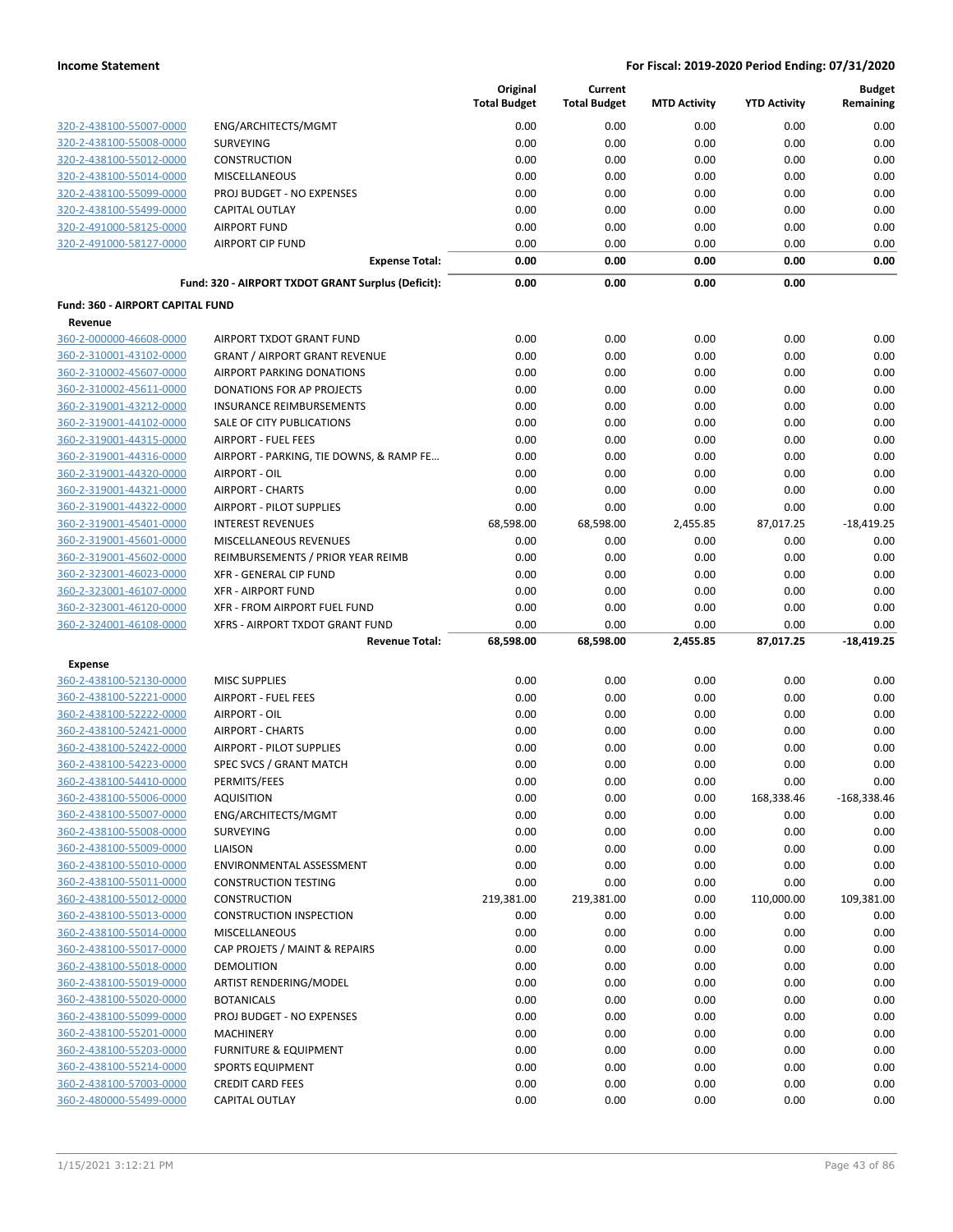|                                |                                                     | Original<br><b>Total Budget</b> | Current<br><b>Total Budget</b> | <b>MTD Activity</b> | <b>YTD Activity</b> | <b>Budget</b><br>Remaining |
|--------------------------------|-----------------------------------------------------|---------------------------------|--------------------------------|---------------------|---------------------|----------------------------|
| 360-2-480000-57008-0000        | <b>BANK CHARGES</b>                                 | 2,000.00                        | 2,000.00                       | 513.42              | 2,475.75            | -475.75                    |
| 360-2-491000-58040-0000        | <b>GENERAL CIP</b>                                  | 0.00                            | 0.00                           | 0.00                | 0.00                | 0.00                       |
| 360-2-491000-58125-0000        | <b>XFR - AIRPORT FUND</b>                           | 0.00                            | 0.00                           | 0.00                | 0.00                | 0.00                       |
|                                | <b>Expense Total:</b>                               | 221,381.00                      | 221,381.00                     | 513.42              | 280,814.21          | $-59,433.21$               |
|                                | Fund: 360 - AIRPORT CAPITAL FUND Surplus (Deficit): | $-152,783.00$                   | -152,783.00                    | 1,942.43            | $-193,796.96$       |                            |
| <b>Fund: 361 - L3-IDC FUND</b> |                                                     |                                 |                                |                     |                     |                            |
| Revenue                        |                                                     |                                 |                                |                     |                     |                            |
| 361-2-000000-45401-0000        | <b>INTEREST REVENUES</b>                            | 0.00                            | 0.00                           | 0.00                | 0.00                | 0.00                       |
| 361-2-000000-45609-0000        | INTERGOVERNMENTAL / IDC GREENVILLE                  | 0.00                            | 0.00                           | 0.00                | 0.00                | 0.00                       |
|                                | <b>Revenue Total:</b>                               | 0.00                            | 0.00                           | 0.00                | 0.00                | 0.00                       |
| <b>Expense</b>                 |                                                     |                                 |                                |                     |                     |                            |
| 361-2-438100-55301-0000        | HANGAR 102 BAY 7 RENOVATE                           | 0.00                            | 0.00                           | 0.00                | 0.00                | 0.00                       |
| 361-2-438100-55302-0000        | HANGAR 102 BAYS 5 & 6                               | 0.00                            | 0.00                           | 0.00                | 0.00                | 0.00                       |
| 361-2-438100-55303-0000        | BLDG 102, BAYS 2,3,5, & 9                           | 0.00                            | 0.00                           | 0.00                | 0.00                | 0.00                       |
| 361-2-438100-55304-0000        | BLDG 102 BAYS 3/4 4/5                               | 0.00                            | 0.00                           | 0.00                | 0.00                | 0.00                       |
| 361-2-438100-55305-0000        | HANGAR 102 BAYS 1/2 2/3                             | 0.00                            | 0.00                           | 0.00                | 0.00                | 0.00                       |
| 361-2-438100-55306-0000        | CAPITAL EXPENSE / HANGAR 102 BAY 4                  | 0.00                            | 0.00                           | 0.00                | 0.00                | 0.00                       |
| 361-2-438100-55307-0000        | FLIGHT LINE SHELTER 14-16                           | 0.00                            | 0.00                           | 0.00                | 0.00                | 0.00                       |
| 361-2-438100-55308-0000        | BLDG 110 NE QUAD RENOVAT                            | 0.00                            | 0.00                           | 0.00                | 0.00                | 0.00                       |
| 361-2-438100-55309-0000        | BLDG 412 EXPANSION P#773                            | 0.00                            | 0.00                           | 0.00                | 0.00                | 0.00                       |
| 361-2-438100-55310-0000        | <b>HANGAR 154 RENOVATIONS</b>                       | 0.00                            | 0.00                           | 0.00                | 0.00                | 0.00                       |
| 361-2-438100-55311-0000        | BLDG 102 HANGAR BAY 1 RENOVATION                    | 0.00                            | 0.00                           | 0.00                | 0.00                | 0.00                       |
| 361-2-438100-55312-0000        | FLIGHT LINE SHELTER& B 160                          | 0.00                            | 0.00                           | 0.00                | 0.00                | 0.00                       |
| 361-2-438100-55313-0000        | <b>BLDG 143 CONSTRUCTION</b>                        | 0.00                            | 0.00                           | 0.00                | 0.00                | 0.00                       |
| 361-2-438100-55314-0000        | BLDG 113-2 REMODEL                                  | 0.00                            | 0.00                           | 0.00                | 0.00                | 0.00                       |
| 361-2-480000-55499-0000        | <b>CAPITAL OUTLAY</b>                               | 0.00                            | 0.00                           | 0.00                | 0.00                | 0.00                       |
| 361-2-491000-58125-0000        | XFR - AIRPORT OPERATING FUND                        | 0.00                            | 0.00                           | 0.00                | 0.00                | 0.00                       |
|                                | <b>Expense Total:</b>                               | 0.00                            | 0.00                           | 0.00                | 0.00                | 0.00                       |
|                                | Fund: 361 - L3-IDC FUND Surplus (Deficit):          | 0.00                            | 0.00                           | 0.00                | 0.00                |                            |
| Fund: 362 - AIRPORT FBO FUEL   |                                                     |                                 |                                |                     |                     |                            |
| Revenue                        |                                                     |                                 |                                |                     |                     |                            |
| 362-2-319001-44315-0000        | <b>AIRPORT - FUEL FEES</b>                          | 0.00                            | 0.00                           | 36,864.66           | 351,637.25          | $-351,637.25$              |
| 362-2-319001-44316-0000        | AIRPORT - PARKING, TIE DOWNS, & RAMP FE             | 0.00                            | 0.00                           | $-24.74$            | 2,254.06            | $-2,254.06$                |
| 362-2-319001-44320-0000        | AIRPORT - OIL                                       | 0.00                            | 0.00                           | 487.42              | 3,281.30            | $-3,281.30$                |
| 362-2-319001-44321-0000        | <b>AIRPORT - CHARTS</b>                             | 0.00                            | 0.00                           | 0.00                | 0.00                | 0.00                       |
| 362-2-319001-44322-0000        | AIRPORT - PILOT SUPPLIES                            | 0.00                            | 0.00                           | 0.00                | 139.85              | $-139.85$                  |
| 362-2-319001-45401-0000        | <b>INTEREST REVENUES</b>                            | 0.00                            | 0.00                           | 97.10               | 2,805.26            | $-2,805.26$                |
| 362-2-319001-45601-0000        | MISCELLANEOUS REVENUES                              | 0.00                            | 0.00                           | 0.00                | 0.00                | 0.00                       |
| 362-2-323001-46107-0000        | <b>XFR - AIRPORT FUND</b>                           | 0.00                            | 0.00                           | 0.00                | 0.00                | 0.00                       |
|                                | <b>Revenue Total:</b>                               | 0.00                            | 0.00                           | 37,424.44           | 360,117.72          | $-360, 117.72$             |
| <b>Expense</b>                 |                                                     |                                 |                                |                     |                     |                            |
| 362-2-438100-52221-0000        | <b>AIRPORT - FUEL FEES</b>                          | 0.00                            | 0.00                           | 97,979.32           | 219,314.32          | $-219,314.32$              |
| 362-2-438100-52222-0000        | AIRPORT - OIL                                       | 0.00                            | 0.00                           | 1,022.11            | 3,021.63            | $-3,021.63$                |
| 362-2-438100-52421-0000        | <b>AIRPORT - CHARTS</b>                             | 0.00                            | 0.00                           | 0.00                | 0.00                | 0.00                       |
| 362-2-438100-52422-0000        | AIRPORT - PILOT SUPPLIES                            | 0.00                            | 0.00                           | 58.34               | 379.57              | $-379.57$                  |
| 362-2-438100-57003-0000        | <b>CREDIT CARD FEES</b>                             | 0.00                            | 0.00                           | 1,203.76            | 11,915.50           | $-11,915.50$               |
| 362-2-480000-57008-0000        | <b>BANK CHARGES</b>                                 | 0.00                            | 0.00                           | 19.89               | 82.04               | $-82.04$                   |
| 362-2-491000-58125-0000        | <b>XFR - AIRPORT FUND</b>                           | 0.00                            | 0.00                           | 0.00                | 0.00                | 0.00                       |
| 362-2-491000-58127-0000        | <b>AIRPORT CIP FUND</b>                             | 0.00                            | 0.00                           | 0.00                | 0.00                | 0.00                       |
|                                | <b>Expense Total:</b>                               | 0.00                            | 0.00                           | 100,283.42          | 234,713.06          | -234,713.06                |
|                                | Fund: 362 - AIRPORT FBO FUEL Surplus (Deficit):     | 0.00                            | 0.00                           | -62,858.98          | 125,404.66          |                            |
| Fund: 400 - GOLF FUND          |                                                     |                                 |                                |                     |                     |                            |
| Revenue                        |                                                     |                                 |                                |                     |                     |                            |
| 400-2-319001-45401-0000        | <b>INTEREST REVENUES</b>                            | 0.00                            | 0.00                           | 0.00                | 0.00                | 0.00                       |
| 400-2-319001-45601-0000        | MISCELLANEOUS REVENUES                              | 0.00                            | 0.00                           | 0.00                | 0.00                | 0.00                       |
| 400-2-319001-45604-0000        | OTHER REVENUE / OVER/SHORT                          | 28.00                           | 28.00                          | 0.00                | $-88.88$            | 116.88                     |
| 400-2-319005-44510-0000        | <b>GREENS FEES</b>                                  | 98,030.00                       | 98,030.00                      | 12,242.33           | 68,900.52           | 29,129.48                  |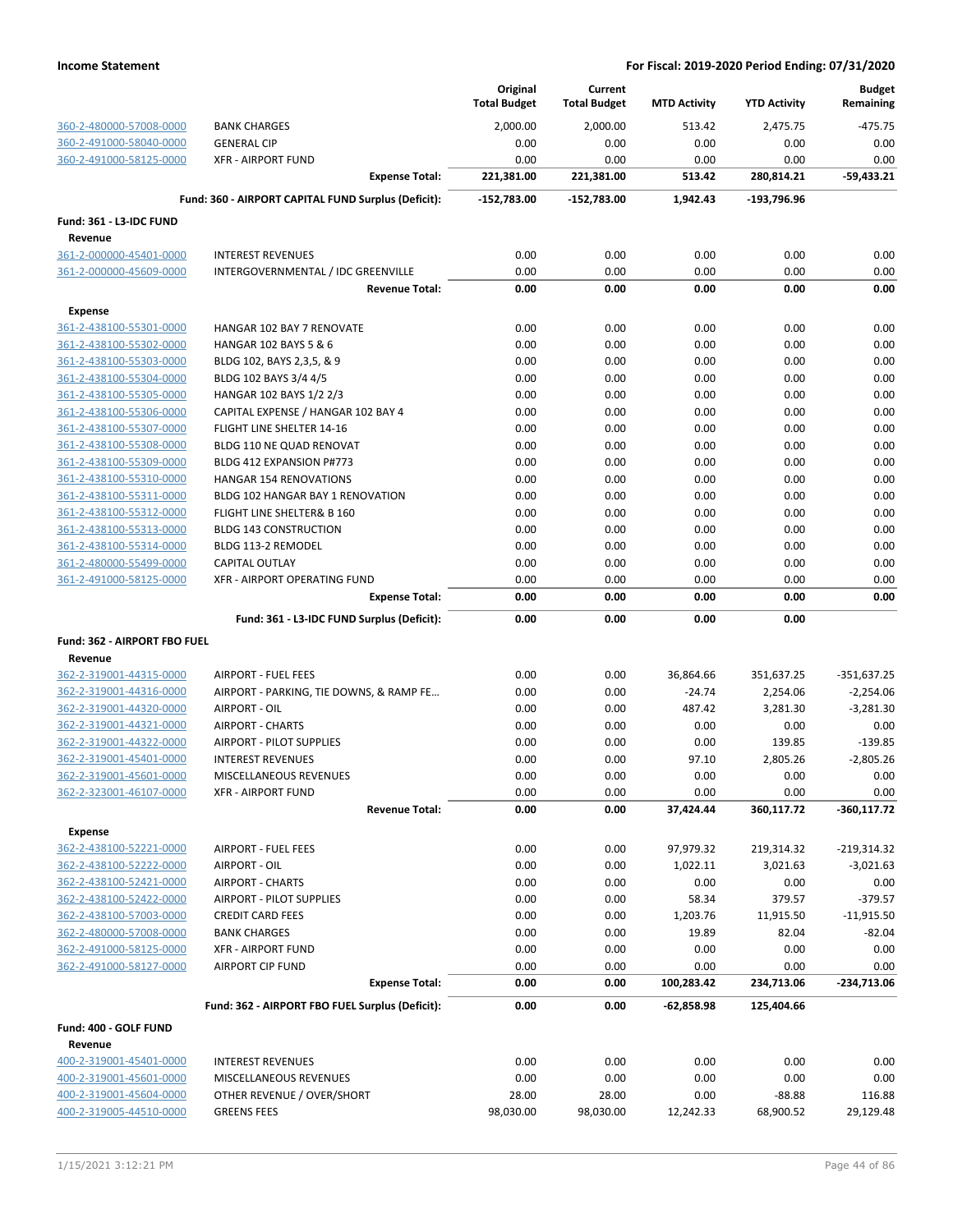|                                    |                                          | Original            | Current             |                     |                     | <b>Budget</b> |
|------------------------------------|------------------------------------------|---------------------|---------------------|---------------------|---------------------|---------------|
|                                    |                                          | <b>Total Budget</b> | <b>Total Budget</b> | <b>MTD Activity</b> | <b>YTD Activity</b> | Remaining     |
| 400-2-319006-45308-0000            | PRO SHOP CONCESSIONS                     | 9,841.00            | 9,841.00            | 362.87              | 4,544.26            | 5,296.74      |
| 400-2-319007-45309-0000            | <b>MERCHANDISE SALES</b>                 | 7,940.00            | 7,940.00            | 629.47              | 5,472.60            | 2,467.40      |
| 400-2-319008-45511-0000            | <b>CART RENTALS</b>                      | 61,464.00           | 61,464.00           | 9,811.39            | 43,986.34           | 17,477.66     |
| 400-2-319009-45512-0000            | <b>GOLF LEASES / MEMBERSHIPS</b>         | 67,095.00           | 67,095.00           | 638.62              | 15,726.89           | 51,368.11     |
|                                    | <b>Revenue Total:</b>                    | 244,398.00          | 244,398.00          | 23,684.68           | 138,541.73          | 105,856.27    |
| <b>Expense</b>                     |                                          |                     |                     |                     |                     |               |
| 400-2-451250-51001-0000            | <b>REGULAR SALARIES</b>                  | 111,803.87          | 111,803.87          | 8,580.21            | 85,782.51           | 26,021.36     |
| 400-2-451250-51020-0000            | <b>OVERTIME</b>                          | 5,375.04            | 5,375.04            | 2,241.82            | 7,021.69            | $-1,646.65$   |
| 400-2-451250-51021-0000            | LONGEVITY                                | 6,656.00            | 6,656.00            | 0.00                | 6,530.00            | 126.00        |
| 400-2-451250-51101-0000            | <b>CERTIFICATION PAY</b>                 | 600.00              | 600.00              | 46.16               | 507.76              | 92.24         |
| 400-2-451250-51116-0000            | <b>CAR ALLOWANCE</b>                     | 0.00                | 0.00                | 0.00                | 0.00                | 0.00          |
| 400-2-451250-51117-0000            | CELL PHONE ALLOWANCE                     | 780.00              | 780.00              | 60.00               | 656.77              | 123.23        |
| 400-2-451250-51201-0000            | <b>FICA</b>                              | 7,763.32            | 7,763.32            | 661.18              | 6,174.30            | 1,589.02      |
| 400-2-451250-51202-0000            | MEDICARE                                 | 1,815.62            | 1,815.62            | 154.63              | 1,444.00            | 371.62        |
| 400-2-451250-51203-0000            | <b>HEALTH INSURANCE</b>                  | 10,991.00           | 10,991.00           | 983.67              | 9,836.70            | 1,154.30      |
| 400-2-451250-51204-0000            | <b>WORKERS COMPENSATION</b>              | 3,231.15            | 3,231.15            | 271.62              | 2,716.20            | 514.95        |
| 400-2-451250-51205-0000            | <b>STATE UNEMPLOYMENT</b>                | 364.01              | 364.01              | 61.22               | 265.57              | 98.44         |
| 400-2-451250-51301-0000            | <b>TMRS</b>                              | 11,348.55           | 11,348.55           | 914.90              | 9,232.22            | 2,116.33      |
| 400-2-451250-51303-0000            | <b>ICMA</b>                              | 0.00                | 0.00                | 0.00                | 0.00                | 0.00          |
| 400-2-451250-52001-0000            | <b>OFFICE SUPPLIES</b>                   | 450.00              | 450.00              | 0.00                | 148.87              | 301.13        |
| 400-2-451250-52101-0000            | <b>JANITORIAL SUPPLIES</b>               | 600.00              | 600.00              | 0.00                | 272.38              | 327.62        |
| 400-2-451250-52104-0000            | <b>WEARING APPAREL</b>                   | 500.00              | 500.00              | 0.00                | 279.50              | 220.50        |
| 400-2-451250-52106-0000            | <b>CHEMICAL SUPPLIES</b>                 | 0.00                | 0.00                | 0.00                | 0.00                | 0.00          |
| 400-2-451250-52107-0000            | <b>BOTANICAL SUPPLIES</b>                | 6,600.00            | 6,600.00            | 0.00                | 3,248.13            | 3,351.87      |
| 400-2-451250-52201-0000            | MINOR TOOLS & EQUIPMENT                  | 600.00              | 600.00              | 0.00                | 64.39               | 535.61        |
| 400-2-451250-52203-0000            | <b>MOTOR VEHICLE FUEL</b>                | 1,632.77            | 1,632.77            | 225.20              | 898.95              | 733.82        |
| 400-2-451250-52401-0000            | RECREATIONAL SUPPLIES                    | 500.00              | 500.00              | 0.00                | 0.00                | 500.00        |
| 400-2-451250-52403-0000            | <b>RESALE ITEMS</b>                      | 15,000.00           | 15,000.00           | 0.00                | 5,918.17            | 9,081.83      |
| 400-2-451250-52404-0000            | RESALE ITEMS - PRO SHOP                  | 0.00                | 0.00                | 0.00                | 0.00                | 0.00          |
| 400-2-451250-53201-0000            | FURNITURE & OFFICE EQUIPMENT             | 0.00                | 0.00                | 0.00                | 0.00                | 0.00          |
| 400-2-451250-53202-0000            | MACHINE, TOOLS & IMPLMNTS                | 6,000.00            | 6,000.00            | 0.00                | 452.27              | 5,547.73      |
| 400-2-451250-53205-0000            | <b>MOTOR VEHICLES</b>                    | 400.00              | 400.00              | 0.00                | 0.00                | 400.00        |
| 400-2-451250-53302-0000            | <b>WALKS &amp; PARKING LOTS</b>          | 0.00                | 0.00                | 0.00                | 0.00                | 0.00          |
| 400-2-451250-53307-0000            | <b>IRRIGATION</b>                        | 1,500.00            | 1,500.00            | 0.00                | 398.46              | 1,101.54      |
| 400-2-451250-53402-0000            | <b>BUILDING MAINTENANCE</b>              | 1,450.00            | 1,450.00            | 0.00                | 3,097.31            | $-1,647.31$   |
| 400-2-451250-53403-0000            | <b>HEATING &amp; COOLING SYSTEMS</b>     | 0.00                | 0.00                | 0.00                | 0.00                | 0.00          |
| 400-2-451250-54001-0000            | <b>TELEPHONE CHARGES</b>                 | 716.96              | 716.96              | 128.46              | 642.53              | 74.43         |
| 400-2-451250-54002-0000            | <b>UTILITY CHARGES</b>                   | 10,688.09           | 10,688.09           | 830.24              | 8,008.64            | 2,679.45      |
| 400-2-451250-54105-0000            | MARKETING                                | 0.00                | 0.00                | 0.00                | 0.00                | 0.00          |
| 400-2-451250-54106-0000            | <b>ATTORNEY FEES</b>                     | 0.00                | 0.00                | 0.00                | 0.00                | 0.00          |
| 400-2-451250-54201-0000            | MEMBERSHIPS & SUBSCRIPTIONS              | 785.00              | 785.00              | 400.00              | 558.07              | 226.93        |
| 400-2-451250-54214-0000            | <b>TRAVEL &amp; TRAINING</b>             | 2,100.00            | 2,100.00            | 0.00                | 591.00              | 1,509.00      |
| 400-2-451250-54226-0000            | <b>INSURANCE EXPENSE</b>                 | 500.00              | 500.00              | 0.00                | 3,051.61            | $-2,551.61$   |
| 400-2-451250-54909-0000            | <b>GOLF CART LEASE EXPENSE</b>           | 31,000.00           | 31,000.00           | 2,250.00            | 20,250.00           | 10,750.00     |
| 400-2-451250-55002-0000            | <b>IMPROVEMENTS</b>                      | 0.00                | 0.00                | 0.00                | 0.00                | 0.00          |
| 400-2-480000-51801-0000            | PENSION EXPENSE                          | 0.00                | 0.00                | 0.00                | 0.00                | 0.00          |
| 400-2-480000-52003-0000            | <b>COPIER CHARGES</b>                    | 1,525.00            | 1,525.00            | 128.36              | 1,157.35            | 367.65        |
| 400-2-480000-52006-0000            | <b>COPIER PAPER</b>                      | 0.00                | 0.00                | 0.00                | 0.00                | 0.00          |
| 400-2-480000-57001-0000            | <b>DEPRECIATION EXPENSE</b>              | 0.00                | 0.00                | 0.00                | 0.00                | 0.00          |
| 400-2-480000-57005-0000            | ACCRUED VAC & SICK PAY                   | 0.00                | 0.00                | 0.00                | 1,586.58            | $-1,586.58$   |
| 400-2-480000-57006-0000            | <b>PAY PLAN</b>                          | 0.00                | 0.00                | 0.00                | 0.00                | 0.00          |
| 400-2-480000-57008-0000            | <b>BANK CHARGES</b>                      | 4,500.00            | 4,500.00            | 0.00                | 867.30              | 3,632.70      |
| 400-2-491000-58204-0000            | VEHICLE/EQUIP REPLACEMENT                | 0.00                | 0.00                | 0.00                | 0.00                | 0.00          |
|                                    | <b>Expense Total:</b>                    | 247,776.38          | 247,776.38          | 17,937.67           | 181,659.23          | 66,117.15     |
|                                    | Fund: 400 - GOLF FUND Surplus (Deficit): | $-3,378.38$         | $-3,378.38$         | 5,747.01            | $-43,117.50$        |               |
|                                    |                                          |                     |                     |                     |                     |               |
| <b>Fund: 500 - SANITATION FUND</b> |                                          |                     |                     |                     |                     |               |
| Revenue                            |                                          |                     |                     |                     |                     |               |
| 500-2-318001-44311-0000            | <b>NSF SERVICE CHARGES</b>               | 0.00                | 0.00                | 0.00                | 0.00                | 0.00          |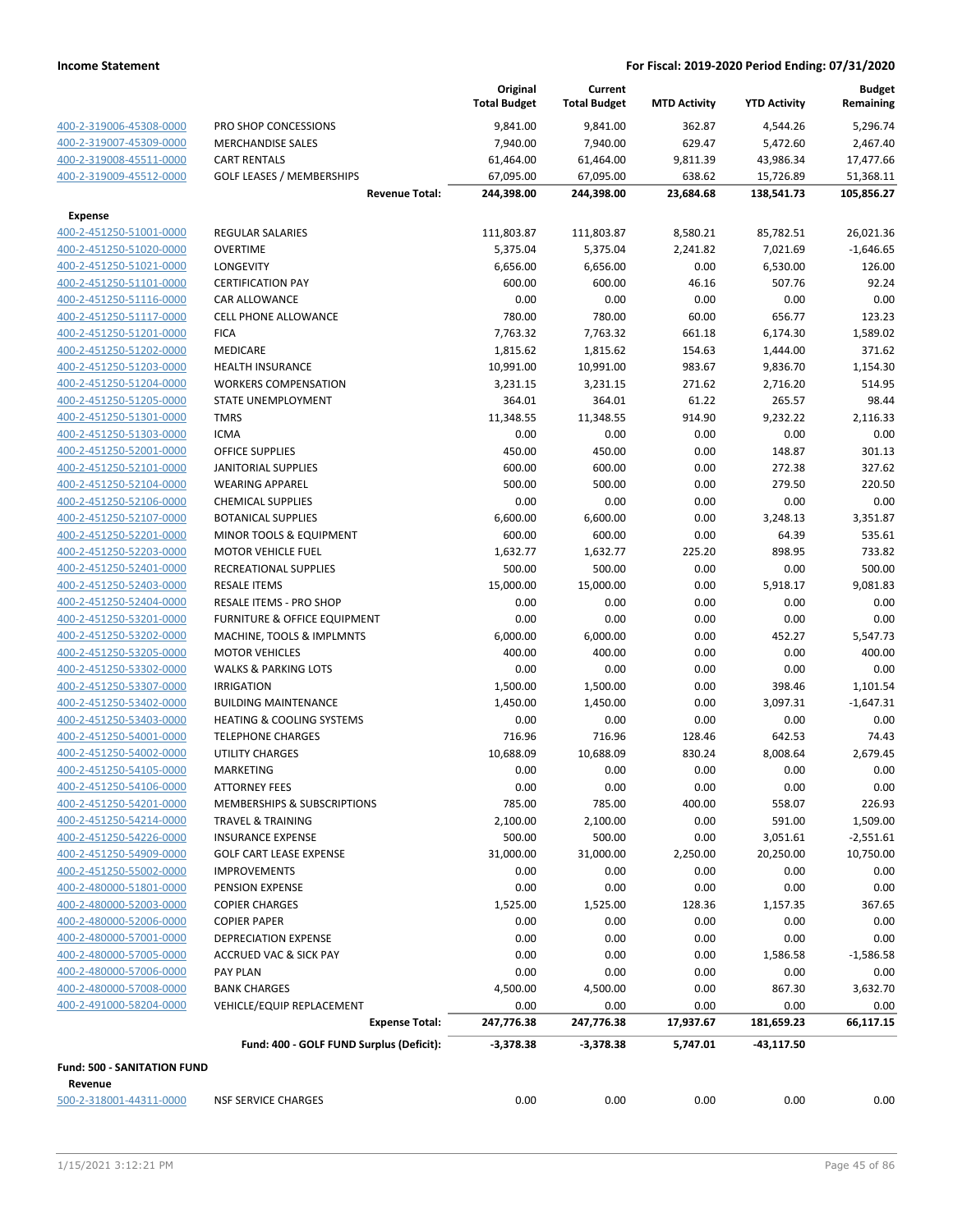|                         |                                                      | Original<br><b>Total Budget</b> | Current<br><b>Total Budget</b> | <b>MTD Activity</b> | <b>YTD Activity</b>  | <b>Budget</b><br>Remaining |
|-------------------------|------------------------------------------------------|---------------------------------|--------------------------------|---------------------|----------------------|----------------------------|
| 500-2-318001-44314-0000 | LATE CHARGES                                         | 101,636.00                      | 101,636.00                     | 3,454.17            | 75,101.20            | 26,534.80                  |
| 500-2-319001-45401-0000 | <b>INTEREST REVENUES</b>                             | 31,250.00                       | 31,250.00                      | 491.36              | 20,720.14            | 10,529.86                  |
| 500-2-319001-45601-0000 | MISCELLANEOUS REVENUES                               | 0.00                            | 0.00                           | 0.00                | 0.00                 | 0.00                       |
| 500-2-319020-44313-0000 | <b>FUEL SURCHARGE</b>                                | 76,888.00                       | 76,888.00                      | 6,570.66            | 67,335.11            | 9,552.89                   |
| 500-2-319020-45107-0000 | <b>COLLECTION CHARGES</b>                            | 4,182,011.00                    | 4,182,011.00                   | 353,608.18          | 3,641,425.32         | 540,585.68                 |
| 500-2-319021-45108-0000 | <b>DISPOSAL CHARGES</b>                              | 380,000.00                      | 380,000.00                     | 28,492.40           | 336,832.52           | 43,167.48                  |
| 500-2-319021-45109-0000 | <b>RECYCLING CHARGES</b>                             | 0.00                            | 0.00                           | 0.00                | 0.00                 | 0.00                       |
| 500-2-319022-45612-0000 | REG HH HAZ WASTE COL CTR                             | 13,923.00                       | 13,923.00                      | 0.00                | 15,090.00            | $-1,167.00$                |
| 500-2-324001-46612-0000 | CA - SANITATION FD COL & FUEL                        | 183,000.00                      | 183,000.00                     | 15,007.45           | 138,161.47           | 44,838.53                  |
| 500-2-324001-46614-0000 | CA - SANITATION FD-DISPOSAL<br><b>Revenue Total:</b> | 0.00<br>4,968,708.00            | 0.00<br>4,968,708.00           | 0.00<br>407,624.22  | 0.00<br>4,294,665.76 | 0.00<br>674,042.24         |
| Expense                 |                                                      |                                 |                                |                     |                      |                            |
| 500-2-432100-54106-0000 | <b>ATTORNEY FEES</b>                                 | 0.00                            | 0.00                           | 0.00                | 0.00                 | 0.00                       |
| 500-2-432100-54405-0000 | <b>MOWING SERVICES</b>                               | 0.00                            | 0.00                           | 0.00                | 0.00                 | 0.00                       |
| 500-2-432300-45109-0000 | <b>RECYCLING CHARGES</b>                             | 0.00                            | 0.00                           | 0.00                | 0.00                 | 0.00                       |
| 500-2-432300-54412-0000 | <b>COLLECTION CHARGES</b>                            | 4,559,104.00                    | 4,559,104.00                   | 376,473.35          | 3,377,686.19         | 1,181,417.81               |
| 500-2-432400-54403-0000 | <b>DISPOSAL CHARGES</b>                              | 0.00                            | 0.00                           | 0.00                | 0.00                 | 0.00                       |
| 500-2-432500-51401-0000 | <b>CONTRA - SALARIES</b>                             | 0.00                            | 0.00                           | 0.00                | 0.00                 | 0.00                       |
| 500-2-432500-52001-0000 | <b>OFFICE SUPPLIES</b>                               | 0.00                            | 0.00                           | 0.00                | 0.00                 | 0.00                       |
| 500-2-432500-52002-0000 | POSTAGE / FREIGHT                                    | 0.00                            | 0.00                           | 0.00                | 0.00                 | 0.00                       |
| 500-2-432500-52112-0000 | <b>OTHER SUPPLIES</b>                                | 0.00                            | 0.00                           | 0.00                | 0.00                 | 0.00                       |
| 500-2-432500-52201-0000 | <b>MINOR TOOLS &amp; EQUIPMENT</b>                   | 0.00                            | 0.00                           | 0.00                | 0.00                 | 0.00                       |
| 500-2-432500-52301-0000 | <b>SAFETY SUPPLIES</b>                               | 0.00                            | 0.00                           | 0.00                | 0.00                 | 0.00                       |
| 500-2-432500-52303-0000 | <b>TRAINING SUPPLIES</b>                             | 0.00                            | 0.00                           | 0.00                | 0.00                 | 0.00                       |
| 500-2-432500-52305-0000 | PUBLIC EDUCATION                                     | 0.00                            | 0.00                           | 0.00                | 0.00                 | 0.00                       |
| 500-2-432500-54002-0000 | <b>UTILITY CHARGES</b>                               | 2,290.34                        | 2,290.34                       | 194.20              | 1,945.67             | 344.67                     |
| 500-2-432500-54106-0000 | <b>ATTORNEY FEES</b>                                 | 0.00                            | 0.00                           | 0.00                | 0.00                 | 0.00                       |
| 500-2-432500-54212-0000 | PRINTING                                             | 0.00                            | 0.00                           | 0.00                | 0.00                 | 0.00                       |
| 500-2-432500-54214-0000 | <b>TRAVEL &amp; TRAINING</b>                         | 0.00                            | 0.00                           | 0.00                | 0.00                 | 0.00                       |
| 500-2-432500-54403-0000 | <b>DISPOSAL CHARGES</b>                              | 24,500.00                       | 24,500.00                      | 0.00                | 1,095.34             | 23,404.66                  |
| 500-2-442200-51001-0000 | <b>REGULAR SALARIES</b>                              | 141,214.33                      | 141,214.33                     | 9,733.12            | 108,536.67           | 32,677.66                  |
| 500-2-442200-51020-0000 | <b>OVERTIME</b>                                      | 0.00                            | 0.00                           | 0.00                | 0.00                 | 0.00                       |
| 500-2-442200-51021-0000 | <b>LONGEVITY</b>                                     | 3,242.00                        | 3,242.00                       | 0.00                | 2,846.00             | 396.00                     |
| 500-2-442200-51101-0000 | <b>CERTIFICATION PAY</b>                             | 1,200.00                        | 1,200.00                       | 92.30               | 1,015.30             | 184.70                     |
| 500-2-442200-51117-0000 | <b>CELL PHONE ALLOWANCE</b>                          | 0.00                            | 0.00                           | 0.00                | 0.00                 | 0.00                       |
| 500-2-442200-51201-0000 | <b>FICA</b>                                          | 9,030.69                        | 9,030.69                       | 608.73              | 6,977.28             | 2,053.41                   |
| 500-2-442200-51202-0000 | <b>MEDICARE</b>                                      | 2,112.02                        | 2,112.02                       | 142.36              | 1,631.74             | 480.28                     |
| 500-2-442200-51203-0000 | <b>HEALTH INSURANCE</b>                              | 10,991.00                       | 10,991.00                      | 915.92              | 9,159.20             | 1,831.80                   |
| 500-2-442200-51204-0000 | <b>WORKERS COMPENSATION</b>                          | 3,355.92                        | 3,355.92                       | 282.32              | 2,823.20             | 532.72                     |
| 500-2-442200-51205-0000 | STATE UNEMPLOYMENT                                   | 514.80                          | 514.80                         | 94.39               | 503.96               | 10.84                      |
| 500-2-442200-51301-0000 | <b>TMRS</b>                                          | 16,317.15                       | 16,317.15                      | 1,105.34            | 12,596.16            | 3,720.99                   |
| 500-2-442200-51401-0000 | <b>CONTRA - SALARIES</b>                             | 0.00                            | 0.00                           | 0.00                | 0.00                 | 0.00                       |
| 500-2-442200-52104-0000 | <b>WEARING APPAREL</b>                               | 3,646.00                        | 3,646.00                       | 1,661.75            | 2,722.15             | 923.85                     |
| 500-2-442200-52203-0000 | <b>MOTOR VEHICLE FUEL</b>                            | 2,311.41                        | 2,311.41                       | 411.23              | 4,247.07             | $-1,935.66$                |
| 500-2-442200-53202-0000 | MACHINE, TOOLS & IMPLMNTS                            | 1,600.00                        | 1,600.00                       | 90.45               | 2,729.17             | $-1,129.17$                |
| 500-2-442200-53205-0000 | <b>MOTOR VEHICLES</b>                                | 900.00                          | 900.00                         | 24.00               | 341.15               | 558.85                     |
| 500-2-442200-55201-0000 | <b>EQUIPMENT PURCHASES</b>                           | 0.00                            | 0.00                           | 0.00                | 0.00                 | 0.00                       |
| 500-2-480000-51801-0000 | PENSION EXPENSE                                      | 0.00                            | 0.00                           | 0.00                | 0.00                 | 0.00                       |
| 500-2-480000-52305-0000 | PUBLIC EDUCATION                                     | 0.00                            | 0.00                           | 0.00                | 0.00                 | 0.00                       |
| 500-2-480000-54413-0000 | <b>BULK WASTE PICK-UP</b>                            | 68,000.00                       | 68,000.00                      | 10,560.00           | 28,380.00            | 39,620.00                  |
| 500-2-480000-54414-0000 | <b>HOUSEHOLD HAZARDOUS WASTE</b>                     | 0.00                            | 0.00                           | 0.00                | 0.00                 | 0.00                       |
| 500-2-480000-54901-0000 | <b>RENTALS / LEASES</b>                              | 53,692.13                       | 53,692.13                      | 0.00                | 51,310.68            | 2,381.45                   |
| 500-2-480000-57002-0000 | <b>BAD DEBT EXPENSE</b>                              | 0.00                            | 0.00                           | 0.00                | 0.00                 | 0.00                       |
| 500-2-480000-57005-0000 | <b>ACCRUED VAC &amp; SICK PAY</b>                    | 0.00                            | 0.00                           | 0.00                | 211.14               | $-211.14$                  |
| 500-2-480000-57007-0000 | <b>COMMUNITY SERVICES</b>                            | 42,400.00                       | 42,400.00                      | 8,905.82            | 23,405.82            | 18,994.18                  |
| 500-2-480000-57008-0000 | <b>BANK CHARGES</b>                                  | 10,000.00                       | 10,000.00                      | 1,146.36            | 9,927.22             | 72.78                      |
| 500-2-480000-57015-0000 | <b>CONTINGENCY EXPENSE</b>                           | 0.00                            | 0.00                           | 0.00                | 0.00                 | 0.00                       |
| 500-2-480000-59702-0000 | <b>BAD DEBT EXPENSE</b>                              | 0.00                            | 0.00                           | 0.00                | 0.00                 | 0.00                       |
| 500-2-491000-58001-0000 | XFR - GENERAL FUND                                   | 285,000.00                      | 285,000.00                     | 46,261.18           | 444,742.21           | $-159,742.21$              |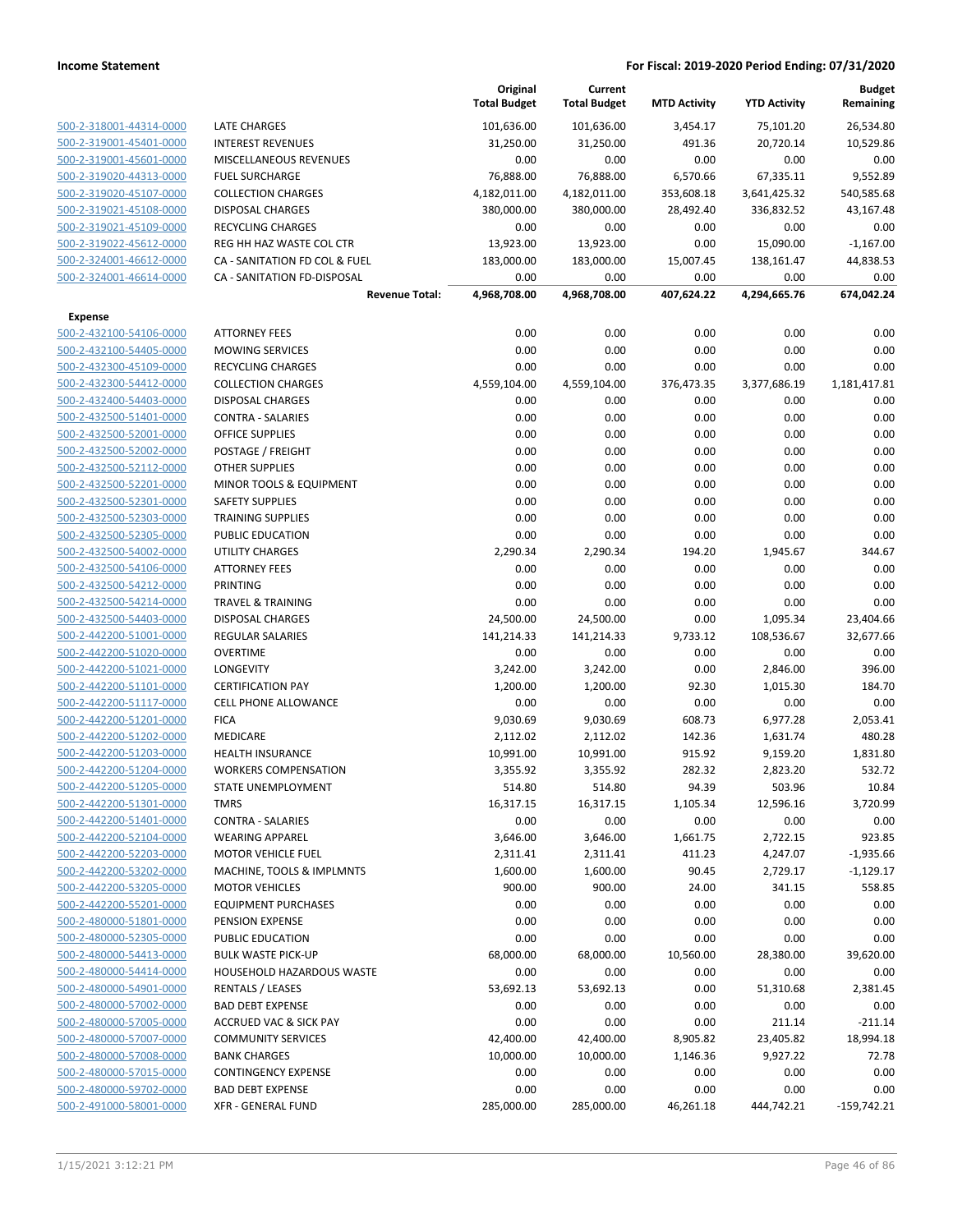|                                         |                                                                    | Original<br><b>Total Budget</b> | Current<br><b>Total Budget</b> | <b>MTD Activity</b> | <b>YTD Activity</b> | <b>Budget</b><br>Remaining |
|-----------------------------------------|--------------------------------------------------------------------|---------------------------------|--------------------------------|---------------------|---------------------|----------------------------|
| 500-2-491000-58204-0000                 | XFR - VEHICLE/EQUIP REPLACEMENT                                    | 0.00                            | 0.00                           | 0.00                | 0.00                | 0.00                       |
| 500-2-495000-58501-0000                 | CA - GENERAL FUND                                                  | 33,493.00                       | 33,493.00                      | 2,791.08            | 27,910.80           | 5,582.20                   |
| 500-2-495000-58701-0000                 | <b>CA - CENTRAL SERVICE FUND</b>                                   | 2,428.00                        | 2,428.00                       | 202.33              | 2,023.30            | 404.70                     |
| 500-2-495000-58710-0000                 | CA - INSURANCE FUND                                                | 484.00                          | 484.00                         | 40.33               | 403.30              | 80.70                      |
| 500-2-495000-58720-0000                 | CA - MIS FUN                                                       | 5,141.00                        | 5,141.00                       | 428.42              | 4,284.20            | 856.80                     |
| 500-2-495000-58900-0000                 | <b>CA - ELECTRIC FUND</b>                                          | 109,481.00                      | 109,481.00                     | 9,123.42            | 91,234.20           | 18,246.80                  |
|                                         | <b>Expense Total:</b>                                              | 5,392,448.79                    | 5,392,448.79                   | 471,288.40          | 4,220,689.12        | 1,171,759.67               |
|                                         | Fund: 500 - SANITATION FUND Surplus (Deficit):                     | -423,740.79                     | -423,740.79                    | $-63,664.18$        | 73,976.64           |                            |
|                                         | Fund: 561 - REGINAL HOUSEHOLD HAZARDOUS WASTE GRANT                |                                 |                                |                     |                     |                            |
| Revenue<br>561-2-000000-43101-0000      | <b>FED GRANT REVENUE</b>                                           | 0.00                            | 0.00                           | 0.00                | 0.00                | 0.00                       |
| 561-2-000000-45401-0000                 | <b>INTEREST REVENUES</b>                                           | 0.00                            | 0.00                           | 0.00                | 0.00                | 0.00                       |
| 561-2-000000-45601-0000                 | MISCELLANEOUS REVENUES                                             | 0.00                            | 0.00                           | 0.00                | 0.00                | 0.00                       |
|                                         | <b>Revenue Total:</b>                                              | 0.00                            | 0.00                           | 0.00                | 0.00                | 0.00                       |
| Expense                                 |                                                                    |                                 |                                |                     |                     |                            |
| 561-2-432500-52001-0000                 | <b>OFFICE SUPPLIES</b>                                             | 0.00                            | 0.00                           | 0.00                | 0.00                | 0.00                       |
| 561-2-432500-52002-0000                 | POSTAGE / FREIGHT                                                  | 0.00                            | 0.00                           | 0.00                | 0.00                | 0.00                       |
| 561-2-432500-52112-0000                 | <b>OTHER SUPPLIES</b>                                              | 0.00                            | 0.00                           | 0.00                | 0.00                | 0.00                       |
| 561-2-432500-52201-0000                 | MINOR TOOLS & EQUIPMENT                                            | 0.00                            | 0.00                           | 0.00                | 0.00                | 0.00                       |
| 561-2-432500-52301-0000                 | <b>SAFETY SUPPLIES</b>                                             | 0.00                            | 0.00                           | 0.00                | 0.00                | 0.00                       |
| 561-2-432500-52303-0000                 | <b>TRAINING SUPPLIES</b>                                           | 0.00                            | 0.00                           | 0.00                | 0.00                | 0.00                       |
| 561-2-432500-54002-0000                 | <b>UTILITY CHARGES</b>                                             | 0.00                            | 0.00                           | 0.00                | 0.00                | 0.00                       |
| 561-2-432500-54105-0000                 | <b>MARKETING</b>                                                   | 0.00                            | 0.00                           | 0.00                | 0.00                | 0.00                       |
| 561-2-432500-54211-0000                 | ADVERTISING                                                        | 0.00                            | 0.00                           | 0.00                | 0.00                | 0.00                       |
| 561-2-432500-54212-0000                 | <b>PRINTING</b>                                                    | 0.00                            | 0.00                           | 0.00                | 0.00                | 0.00                       |
| 561-2-432500-54214-0000                 | <b>TRAVEL &amp; TRAINING</b>                                       | 0.00                            | 0.00                           | 0.00                | 0.00                | 0.00                       |
| 561-2-432500-54403-0000                 | <b>DISPOSAL CHARGES</b>                                            | 0.00                            | 0.00                           | 0.00                | 0.00                | 0.00                       |
| 561-2-432500-55007-0000                 | CWIP / ENG/ARCHITECTS/MGMT                                         | 0.00                            | 0.00                           | 0.00                | 0.00                | 0.00                       |
| 561-2-432500-55012-0000                 | <b>CWIP / CONSTRUCTION</b>                                         | 0.00                            | 0.00                           | 0.00                | 0.00                | 0.00                       |
| 561-2-432500-55201-0000                 | <b>EQUIPMENT PURCHASES</b>                                         | 0.00                            | 0.00                           | 0.00                | 0.00                | 0.00                       |
| 561-2-480000-57008-0000                 | <b>BANK CHARGES</b>                                                | 0.00                            | 0.00                           | 0.00                | 0.00                | 0.00                       |
|                                         | <b>Expense Total:</b>                                              | 0.00                            | 0.00                           | 0.00                | 0.00                | 0.00                       |
|                                         | Fund: 561 - REGINAL HOUSEHOLD HAZARDOUS WASTE GRANT Surplus (Defic | 0.00                            | 0.00                           | 0.00                | 0.00                |                            |
| <b>Fund: 601 - CENTRAL SERVICE FUND</b> |                                                                    |                                 |                                |                     |                     |                            |
| Revenue<br>601-2-000000-45506-4571      | <b>AUDITORIUM RENTALS</b>                                          | 0.00                            | 0.00                           | 0.00                | 0.00                | 0.00                       |
| 601-2-000000-46806-2703                 | <b>GBOD</b>                                                        | 0.00                            | 0.00                           | 0.00                | 0.00                | 0.00                       |
| 601-2-000000-93691-2707                 | 4A EDC                                                             | 0.00                            | 0.00                           | 0.00                | 0.00                | 0.00                       |
| 601-2-319001-43211-0000                 | PRIOR YEAR INS REIMB                                               | 0.00                            | 0.00                           | 0.00                | 0.00                | 0.00                       |
| 601-2-319001-43212-0000                 | <b>INSURANCE REIMBURSEMENTS</b>                                    | 0.00                            | 0.00                           | 0.00                | 0.00                | 0.00                       |
| 601-2-319001-45401-0000                 | <b>INTEREST REVENUES</b>                                           | 0.00                            | 0.00                           | 0.00                | 0.00                | 0.00                       |
| 601-2-319001-45505-0000                 | <b>CIVIC CENTER RENTALS</b>                                        | 0.00                            | 0.00                           | 0.00                | 0.00                | 0.00                       |
| 601-2-319001-45601-0000                 | MISCELLANEOUS REVENUES                                             | 0.00                            | 0.00                           | 0.00                | 0.00                | 0.00                       |
| 601-2-319001-45610-0000                 | POOL CAR REIMBURSEMENT                                             | 0.00                            | 0.00                           | 0.00                | 0.00                | 0.00                       |
| 601-2-323001-46005-0000                 | XFR - EXCHANGE PROP FUND                                           | 0.00                            | 0.00                           | 0.00                | 0.00                | 0.00                       |
| 601-2-323001-46008-0000                 | <b>XFR - TOURISM FUND</b>                                          | 0.00                            | 0.00                           | 0.00                | 0.00                | 0.00                       |
| 601-2-323001-46100-0000                 | <b>XFR - UTILITY FUND</b>                                          | 0.00                            | 0.00                           | 0.00                | 0.00                | 0.00                       |
| 601-2-323001-46107-0000                 | <b>XFR - AIRPORT FUND</b>                                          | 0.00                            | 0.00                           | 0.00                | 0.00                | 0.00                       |
| 601-2-323001-46111-0000                 | <b>XFR - GOLF COURSE FUND</b>                                      | 0.00                            | 0.00                           | 0.00                | 0.00                | 0.00                       |
| 601-2-323001-46113-0000                 | <b>XFR - SANITATION FUND</b>                                       | 0.00                            | 0.00                           | 0.00                | 0.00                | 0.00                       |
| 601-2-323001-46115-0000                 | <b>XFR - ELECTRIC FUND</b>                                         | 0.00                            | 0.00                           | 0.00                | 0.00                | 0.00                       |
| 601-2-324001-46501-0000                 | CA - GENERAL FUND                                                  | 592,859.00                      | 592,859.00                     | 49,404.92           | 494,049.19          | 98,809.81                  |
| 601-2-324001-46506-0000                 | CA - RECREATION FUND                                               | 562.00                          | 562.00                         | 46.83               | 468.30              | 93.70                      |
| 601-2-324001-46509-0000                 | CA - VENUE MGMT FUND                                               | 258.00                          | 258.00                         | 21.50               | 215.00              | 43.00                      |
| 601-2-324001-46611-0000                 | <b>CA - UTILITY FUND</b>                                           | 206,641.00                      | 206,641.00                     | 17,220.08           | 172,200.80          | 34,440.20                  |
| 601-2-324001-46614-0000                 | CA - SANITATION FUND COLLECTION                                    | 2,428.00                        | 2,428.00                       | 202.33              | 2,023.30            | 404.70                     |
| 601-2-324001-46806-0000                 | CA - GBOD                                                          | 0.00                            | 0.00                           | 0.00                | 0.00                | 0.00                       |
| 601-2-324009-46901-0000                 | CA - ELECTRIC UTILITY                                              | 82,159.00                       | 82,159.00                      | 6,846.58            | 68,465.80           | 13,693.20                  |
|                                         |                                                                    |                                 |                                |                     |                     |                            |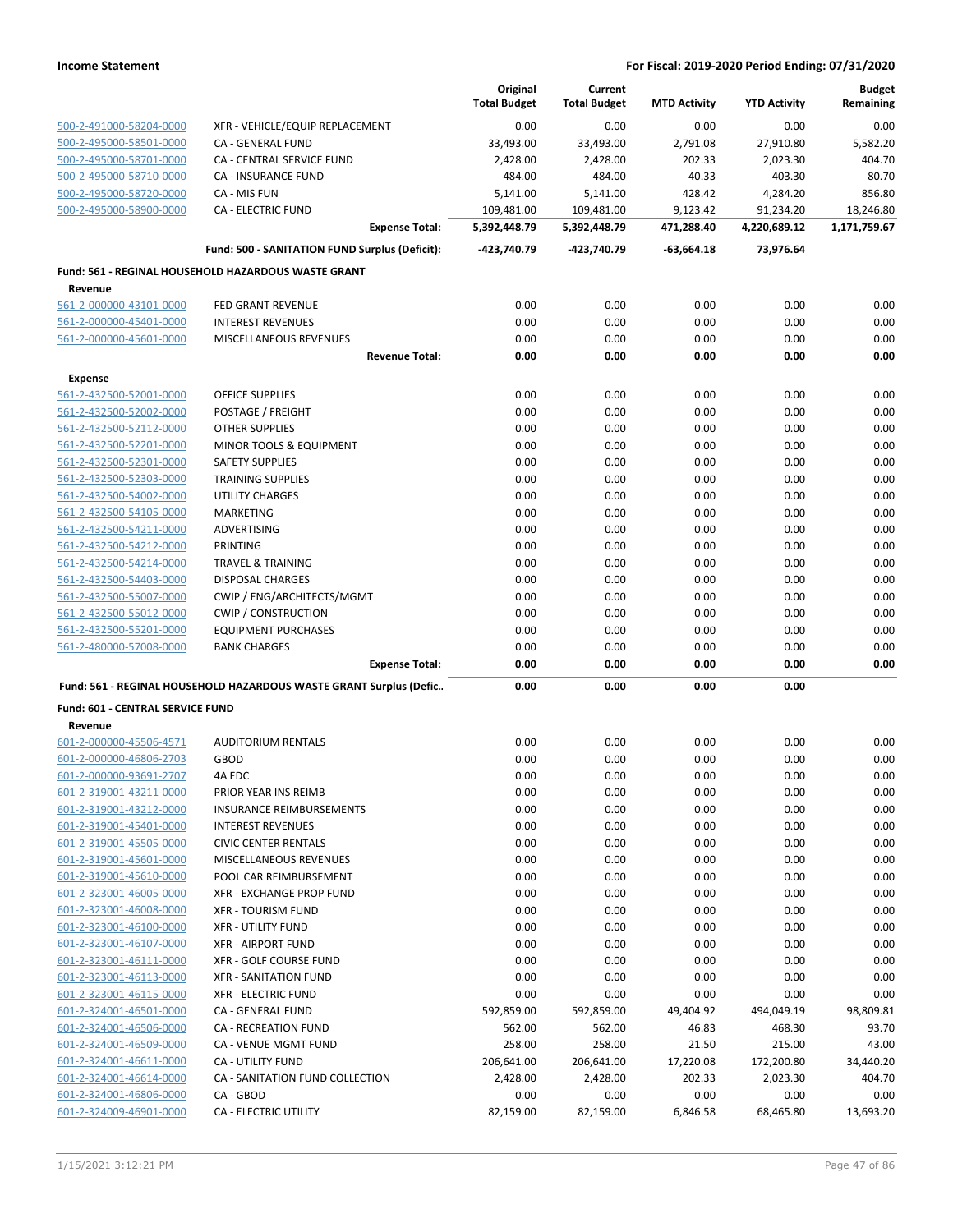|                         |                                         |                       | Original<br><b>Total Budget</b> | Current<br><b>Total Budget</b> | <b>MTD Activity</b> | <b>YTD Activity</b> | <b>Budget</b><br>Remaining |
|-------------------------|-----------------------------------------|-----------------------|---------------------------------|--------------------------------|---------------------|---------------------|----------------------------|
| 601-2-324009-46906-0000 | <b>CA - CABLE UTILITY</b>               |                       | 12,622.00                       | 12,622.00                      | 1.051.83            | 10.518.30           | 2,103.70                   |
| 601-2-324009-49905-0000 | XFER FROM 905 / GEUS C/I                |                       | 0.00                            | 0.00                           | 0.00                | 0.00                | 0.00                       |
|                         |                                         | <b>Revenue Total:</b> | 897,529.00                      | 897,529.00                     | 74,794.07           | 747,940.69          | 149,588.31                 |
| <b>Expense</b>          |                                         |                       |                                 |                                |                     |                     |                            |
| 601-2-461100-51001-0000 | <b>REGULAR SALARIES</b>                 |                       | 272,623.83                      | 272,623.83                     | 20,950.83           | 224,091.58          | 48,532.25                  |
| 601-2-461100-51020-0000 | <b>OVERTIME</b>                         |                       | 10,811.64                       | 10,811.64                      | 1,585.61            | 9,248.89            | 1,562.75                   |
| 601-2-461100-51021-0000 | LONGEVITY                               |                       | 5,996.00                        | 5,996.00                       | 0.00                | 5,648.00            | 348.00                     |
| 601-2-461100-51101-0000 | <b>CERTIFICATION PAY</b>                |                       | 1,200.00                        | 1,200.00                       | 92.32               | 1,015.52            | 184.48                     |
| 601-2-461100-51102-0000 | <b>BILINGUAL PAY</b>                    |                       | 0.00                            | 0.00                           | 0.00                | 0.00                | 0.00                       |
| 601-2-461100-51117-0000 | <b>CELL PHONE ALLOWANCE</b>             |                       | 780.00                          | 780.00                         | 60.00               | 646.61              | 133.39                     |
| 601-2-461100-51201-0000 | <b>FICA</b>                             |                       | 18,067.51                       | 18,067.51                      | 1,338.85            | 14,287.10           | 3,780.41                   |
| 601-2-461100-51202-0000 | <b>MEDICARE</b>                         |                       | 4,225.47                        | 4,225.47                       | 313.12              | 3,341.34            | 884.13                     |
| 601-2-461100-51203-0000 | <b>HEALTH INSURANCE</b>                 |                       | 93,423.50                       | 93,423.50                      | 7,785.29            | 77,852.90           | 15,570.60                  |
| 601-2-461100-51204-0000 | <b>WORKERS COMPENSATION</b>             |                       | 8,841.22                        | 8,841.22                       | 743.51              | 7,435.10            | 1,406.12                   |
| 601-2-461100-51205-0000 | STATE UNEMPLOYMENT                      |                       | 611.33                          | 611.33                         | 16.47               | 546.43              | 64.90                      |
| 601-2-461100-51301-0000 | <b>TMRS</b>                             |                       | 31,228.07                       | 31,228.07                      | 2,436.71            | 25,583.79           | 5,644.28                   |
| 601-2-461100-51401-0000 | <b>CONTRA - SALARIES</b>                |                       | $-5,000.00$                     | $-5,000.00$                    | 0.00                | $-2,156.65$         | $-2,843.35$                |
| 601-2-461100-52001-0000 | <b>OFFICE SUPPLIES</b>                  |                       | 160.00                          | 160.00                         | 0.00                | 16.07               | 143.93                     |
| 601-2-461100-52002-0000 | POSTAGE / FREIGHT                       |                       | 20.00                           | 20.00                          | 0.00                | 29.94               | $-9.94$                    |
| 601-2-461100-52101-0000 | JANITORIAL/CLEANING                     |                       | 26,000.00                       | 26,000.00                      | 1,694.24            | 13,021.61           | 12,978.39                  |
| 601-2-461100-52104-0000 | <b>WEARING APPAREL</b>                  |                       | 4,500.00                        | 4,500.00                       | 243.52              | 6,154.45            | $-1,654.45$                |
| 601-2-461100-52201-0000 | MINOR TOOLS & EQUIPMENT                 |                       | 1,500.00                        | 1,500.00                       | 158.74              | 1,429.37            | 70.63                      |
| 601-2-461100-52203-0000 | <b>MOTOR VEHICLE FUEL</b>               |                       | 2,899.48                        | 2,899.48                       | 338.46              | 2,900.09            | $-0.61$                    |
| 601-2-461100-53201-0000 | <b>FURNITURE &amp; OFFICE EQUIPMENT</b> |                       | 0.00                            | 0.00                           | 0.00                | 11.25               | $-11.25$                   |
| 601-2-461100-53202-0000 | MACHINE, TOOLS & IMPLMNTS               |                       | 0.00                            | 0.00                           | 0.00                | 0.00                | 0.00                       |
| 601-2-461100-53205-0000 | <b>MOTOR VEHICLES</b>                   |                       | 1,100.00                        | 1,137.43                       | 270.53              | 1,436.31            | $-298.88$                  |
| 601-2-461100-53302-0000 | <b>WALKS &amp; PARKING LOTS</b>         |                       | 9,100.00                        | 9,100.00                       | 240.00              | 6,001.38            | 3,098.62                   |
| 601-2-461100-53403-0000 | <b>HEATING &amp; COOLING SYSTEMS</b>    |                       | 0.00                            | 0.00                           | 0.00                | 0.00                | 0.00                       |
| 601-2-461100-53405-0000 | <b>ENERGY CONS-SENATE BILL 5</b>        |                       | 0.00                            | 0.00                           | 0.00                | 0.00                | 0.00                       |
| 601-2-461100-53406-0000 | <b>CITY HALL</b>                        |                       | 33,000.00                       | 33,000.00                      | 963.41              | 21,547.29           | 11,452.71                  |
| 601-2-461100-53407-0000 | <b>ANIMAL SHELTER</b>                   |                       | 5,000.00                        | 5,000.00                       | 2,504.95            | 4,678.30            | 321.70                     |
| 601-2-461100-53408-0000 | <b>FLEET MAINTENANCE</b>                |                       | 2,000.00                        | 2,000.00                       | 1,211.00            | 2,310.22            | $-310.22$                  |
| 601-2-461100-53501-0000 | POLICE & COURTS BLDG                    |                       | 30,000.00                       | 30,000.00                      | 2,727.02            | 26,119.88           | 3,880.12                   |
| 601-2-461100-53502-0000 | POLICE STORE FRONT                      |                       | 0.00                            | 0.00                           | 0.00                | 0.00                | 0.00                       |
| 601-2-461100-53503-0000 | FIRE ADMINISTRATION                     |                       | 750.00                          | 750.00                         | 34.95               | 731.48              | 18.52                      |
| 601-2-461100-53504-0000 | <b>FIRE STATION 1</b>                   |                       | 1,350.00                        | 1,350.00                       | 859.95              | 6,804.35            | $-5,454.35$                |
| 601-2-461100-53505-0000 | <b>FIRE STATION 2</b>                   |                       | 19,500.00                       | 19,500.00                      | 34.95               | 12,792.28           | 6,707.72                   |
| 601-2-461100-53506-0000 | <b>FIRE STATION 3</b>                   |                       | 19,800.00                       | 19,800.00                      | 34.95               | 10,477.79           | 9,322.21                   |
| 601-2-461100-53507-0000 | <b>FIRE STATION 4</b>                   |                       | 19,500.00                       | 19,500.00                      | 48.61               | 13,164.57           | 6,335.43                   |
| 601-2-461100-53508-0000 | <b>AUSTIN SCHOOL BLDG</b>               |                       | 0.00                            | 0.00                           | 0.00                | 0.00                | 0.00                       |
| 601-2-461100-53601-0000 | ANNEX                                   |                       | 2,000.00                        | 2,000.00                       | 4,308.33            | 10,225.40           | $-8,225.40$                |
| 601-2-461100-53602-0000 | SERVICE CENTER                          |                       | 6,000.00                        | 6,000.00                       | 124.74              | 10,059.29           | $-4,059.29$                |
| 601-2-461100-53603-0000 | WATER TREATMENT BLDG                    |                       | 400.00                          | 400.00                         | 0.00                | 4,076.31            | $-3,676.31$                |
| 601-2-461100-53604-0000 | WASTEWATER TRTMNT BLDG                  |                       | 300.00                          | 300.00                         | 0.00                | 2,148.22            | $-1,848.22$                |
| 601-2-461100-53701-0000 | LIBRARY                                 |                       | 17,000.00                       | 17,000.00                      | 8,969.53            | 16,736.78           | 263.22                     |
| 601-2-461100-53702-0000 | <b>AUDTIORIUM</b>                       |                       | 0.00                            | 0.00                           | 0.00                | 0.00                | 0.00                       |
| 601-2-461100-53703-0000 | REECY DAVIS REC CENTER                  |                       | 12,000.00                       | 12,000.00                      | 247.45              | 19,616.84           | $-7,616.84$                |
| 601-2-461100-53704-0000 | <b>CIVIC CENTER</b>                     |                       | 7,500.00                        | 7,500.00                       | 6,840.00            | 6,840.00            | 660.00                     |
| 601-2-461100-53705-0000 | <b>GOLF COURSE</b>                      |                       | 0.00                            | 0.00                           | 0.00                | 0.00                | 0.00                       |
| 601-2-461100-53706-0000 | SPORTSPARK                              |                       | 28,000.00                       | 28,000.00                      | 1,606.06            | 7,201.07            | 20,798.93                  |
| 601-2-461100-54001-0000 | <b>TELEPHONE CHARGES</b>                |                       | 4,606.48                        | 4,606.48                       | 508.26              | 3,102.32            | 1,504.16                   |
| 601-2-461100-54002-0000 | <b>UTILITY CHARGES</b>                  |                       | 107,250.16                      | 107,250.16                     | 8,646.22            | 89,927.22           | 17,322.94                  |
| 601-2-461100-54005-0000 | <b>CIVIC CENTER UTILITY CHARGES</b>     |                       | 0.00                            | 0.00                           | 0.00                | 0.00                | 0.00                       |
| 601-2-461100-54101-0000 | PROFESSIONAL SERVICES                   |                       | 0.00                            | 0.00                           | 0.00                | 0.00                | 0.00                       |
| 601-2-461100-54112-0000 | <b>ALARM MONITOR SERVICE</b>            |                       | 300.00                          | 300.00                         | 0.00                | 0.00                | 300.00                     |
| 601-2-461100-54201-0000 | MEMBERSHIPS & SUBSCRIPTIONS             |                       | 0.00                            | 0.00                           | 0.00                | 0.00                | 0.00                       |
| 601-2-461100-54212-0000 | PRINTING                                |                       | 0.00                            | 0.00                           | 0.00                | 0.00                | 0.00                       |
| 601-2-461100-54214-0000 | <b>TRAVEL &amp; TRAINING</b>            |                       | 0.00                            | 0.00                           | 0.00                | 0.00                | 0.00                       |
| 601-2-461100-54901-0000 | <b>RENTALS / LEASES</b>                 |                       | 0.00                            | 0.00                           | 0.00                | 0.00                | 0.00                       |
|                         |                                         |                       |                                 |                                |                     |                     |                            |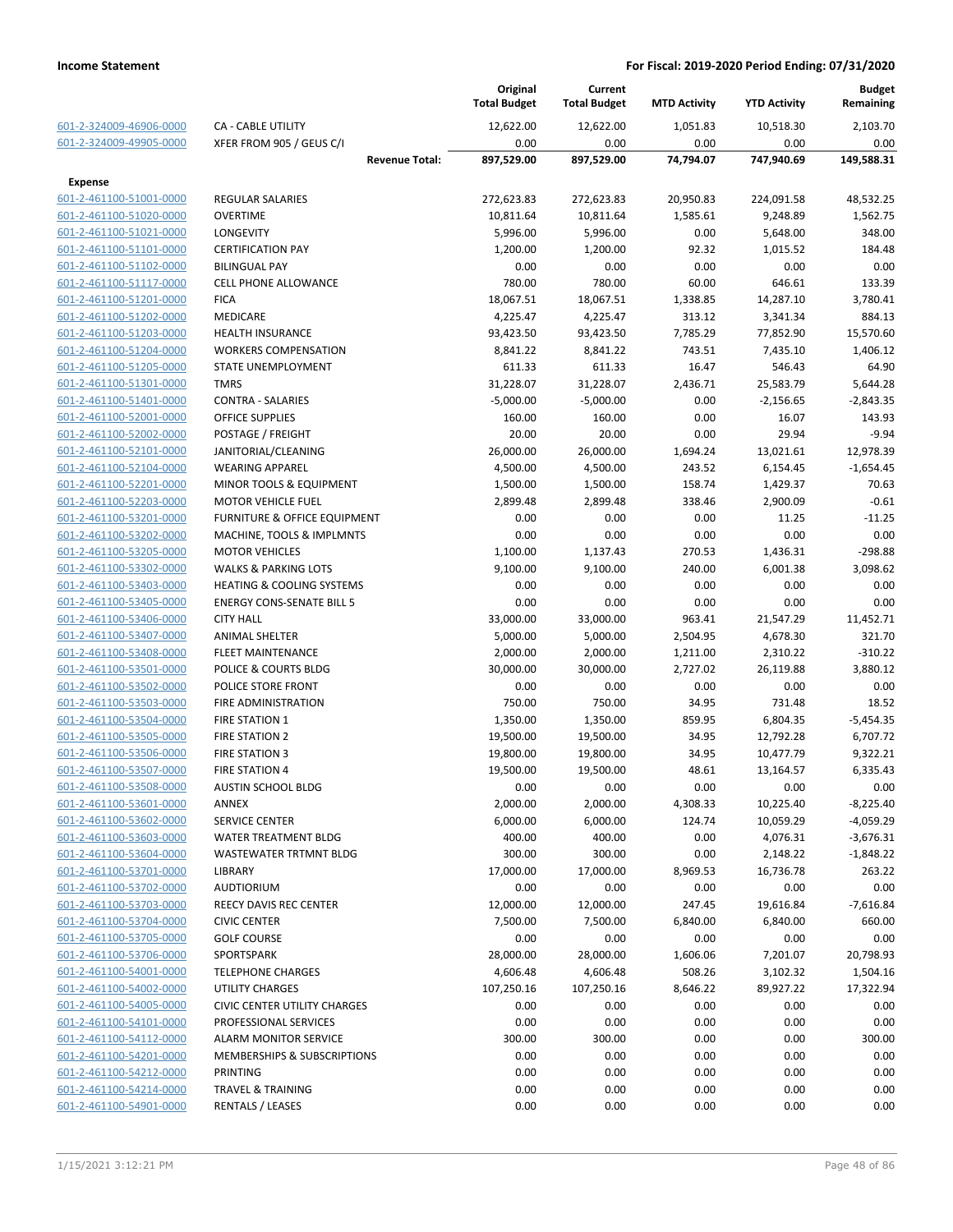| 601-2-461100-55203-0000         |
|---------------------------------|
| 601-2-461200-51001-0000         |
| 601-2-461200-51020-0000         |
| 601-2-461200-51021-0000         |
| 601-2-461200-51101-0000         |
| 601-2-461200-51117-0000         |
| 601-2-461200-51201-0000         |
| 601-2-461200-51202-0000         |
| 601-2-461200-51203-0000         |
| 601-2-461200-51204-0000         |
| 601-2-461200-51205-0000         |
| -2-461200-51301-0000<br>$601 -$ |
| 601-2-461200-51401-0000         |
| 601-2-461200-52001-0000         |
| 601-2-461200-52002-0000         |
| 601-2-461200-52101-0000         |
| 601-2-461200-52104-0000         |
| 601-2-461200-52106-0000         |
| 601-2-461200-52201-0000         |
| 601-2-461200-52202-0000         |
| 601-2-461200-52203-0000         |
| 601-2-461200-53202-0000         |
| 601-2-461200-53205-0000         |
| 601-2-461200-53402-0000         |
| 601-2-461200-54001-0000         |
| 601-2-461200-54002-0000         |
| 601-2-461200-54101-0000         |
| 601-2-461200-54201-0000         |
| 601-2-461200-54214-0000         |
| 601-2-461200-54403-0000         |
| 601-2-461200-55202-0000         |
| 601-2-462100-54408-0000         |
| 601-2-480000-51801-0000         |
| 601-2-480000-52006-0000         |
| 601-2-480000-52299-0000         |
| 601-2-480000-53299-0000         |
| 601-2-480000-55099-0000         |
| 601-2-480000-55499-0000         |
| 601-2-480000-57001-0000         |
| 601-2-480000-57004-0000         |
| 601-2-480000-57005-0000         |
| 601-2-480000-57006-0000         |
| 601-2-480000-57008-0000         |
| 601-2-491000-58220-0000         |
|                                 |

|                            |                                                     | Original<br><b>Total Budget</b> | Current<br><b>Total Budget</b> | <b>MTD Activity</b> | <b>YTD Activity</b> | <b>Budget</b><br>Remaining |
|----------------------------|-----------------------------------------------------|---------------------------------|--------------------------------|---------------------|---------------------|----------------------------|
| 601-2-461100-55203-0000    | <b>FURNITURE/OFFICE EQUIP</b>                       | 0.00                            | 0.00                           | 0.00                | 0.00                | 0.00                       |
| 601-2-461200-51001-0000    | <b>REGULAR SALARIES</b>                             | 154,376.10                      | 154,376.10                     | 11,875.20           | 130,650.28          | 23,725.82                  |
| 601-2-461200-51020-0000    | <b>OVERTIME</b>                                     | 6,548.76                        | 6,548.76                       | 593.93              | 5,928.94            | 619.82                     |
| 601-2-461200-51021-0000    | <b>LONGEVITY</b>                                    | 2,824.00                        | 2,824.00                       | 0.00                | 2,824.00            | 0.00                       |
| 601-2-461200-51101-0000    | <b>CERTIFICATION PAY</b>                            | 1,800.00                        | 1,800.00                       | 138.48              | 1,523.28            | 276.72                     |
| 601-2-461200-51117-0000    | <b>CELL PHONE ALLOWANCE</b>                         | 2,520.00                        | 2,520.00                       | 193.84              | 2,111.47            | 408.53                     |
| 601-2-461200-51201-0000    | <b>FICA</b>                                         | 10,420.27                       | 10,420.27                      | 734.62              | 8,281.45            | 2,138.82                   |
| 601-2-461200-51202-0000    | <b>MEDICARE</b>                                     | 2,437.00                        | 2,437.00                       | 171.81              | 1,936.79            | 500.21                     |
| 601-2-461200-51203-0000    | <b>HEALTH INSURANCE</b>                             | 43,964.00                       | 43,964.00                      | 3,663.67            | 36,636.70           | 7,327.30                   |
| 601-2-461200-51204-0000    | <b>WORKERS COMPENSATION</b>                         | 7,657.49                        | 7,657.49                       | 643.87              | 6,438.70            | 1,218.79                   |
| 601-2-461200-51205-0000    | <b>STATE UNEMPLOYMENT</b>                           | 257.40                          | 257.40                         | 0.00                | 120.16              | 137.24                     |
| 601-2-461200-51301-0000    | <b>TMRS</b>                                         | 18,827.91                       | 18,827.91                      | 1,440.16            | 16,000.34           | 2,827.57                   |
| 601-2-461200-51401-0000    | <b>CONTRA - SALARIES</b>                            | 0.00                            | 0.00                           | 0.00                | 0.00                | 0.00                       |
| 601-2-461200-52001-0000    | <b>OFFICE SUPPLIES</b>                              | 100.00                          | 100.00                         | 0.00                | 0.00                | 100.00                     |
| 601-2-461200-52002-0000    | POSTAGE / FREIGHT                                   | 50.00                           | 50.00                          | 0.00                | 13.75               | 36.25                      |
| 601-2-461200-52101-0000    | <b>JANITORIAL SUPPLIES</b>                          | 0.00                            | 0.00                           | 0.00                | 0.00                | 0.00                       |
| 601-2-461200-52104-0000    | <b>WEARING APPAREL</b>                              | 4,200.00                        | 4,200.00                       | 0.00                | 3,307.58            | 892.42                     |
| 601-2-461200-52106-0000    | <b>CHEMICAL SUPPLIES</b>                            | 250.00                          | 250.00                         | 0.00                | 0.00                | 250.00                     |
| 601-2-461200-52201-0000    | MINOR TOOLS & EQUIPMENT                             | 3,000.00                        | 3,000.00                       | 169.00              | 1,733.31            | 1,266.69                   |
| 601-2-461200-52202-0000    | <b>MECHANICAL SUPPLIES</b>                          | 12,000.00                       | 12,000.00                      | 2,599.99            | 12,568.71           | $-568.71$                  |
| 601-2-461200-52203-0000    | <b>MOTOR VEHICLE FUEL</b>                           | 4,249.31                        | 4,249.31                       | 156.22              | 3,824.79            | 424.52                     |
| 601-2-461200-53202-0000    | MACHINE, TOOLS & IMPLMNTS                           | 2,000.00                        | 2,000.00                       | 0.00                | 0.00                | 2,000.00                   |
| 601-2-461200-53205-0000    | <b>MOTOR VEHICLES</b>                               | 800.00                          | 800.00                         | 200.40              | 638.70              | 161.30                     |
| 601-2-461200-53402-0000    | <b>BUILDING MAINTENANCE</b>                         | 250.00                          | 250.00                         | 0.00                | 117.96              | 132.04                     |
| 601-2-461200-54001-0000    | <b>TELEPHONE CHARGES</b>                            | 1,483.43                        | 1,483.43                       | 223.46              | 1,177.28            | 306.15                     |
| 601-2-461200-54002-0000    | UTILITY CHARGES                                     | 11,601.12                       | 11,601.12                      | 692.16              | 8,948.39            | 2,652.73                   |
| 601-2-461200-54101-0000    | PROFESSIONAL SERVICES                               | 0.00                            | 0.00                           | 0.00                | 0.00                | 0.00                       |
| 601-2-461200-54201-0000    | MEMBERSHIPS & SUBSCRIPTIONS                         | 1,500.00                        | 1,500.00                       | 0.00                | 0.00                | 1,500.00                   |
| 601-2-461200-54214-0000    | <b>TRAVEL &amp; TRAINING</b>                        | 2,000.00                        | 2,000.00                       | 89.09               | 834.98              | 1,165.02                   |
| 601-2-461200-54403-0000    | <b>DISPOSAL CHARGES</b>                             | 0.00                            | 0.00                           | 0.00                | 0.00                | 0.00                       |
| 601-2-461200-55202-0000    | <b>VEHICLES</b>                                     | 0.00                            | 0.00                           | 0.00                | 0.00                | 0.00                       |
| 601-2-462100-54408-0000    | OTHER / INSURANCE EXPENSE                           | 0.00                            | 0.00                           | 0.00                | 0.00                | 0.00                       |
| 601-2-480000-51801-0000    | PENSION EXPENSE                                     | 0.00                            | 0.00                           | 0.00                | 0.00                | 0.00                       |
| 601-2-480000-52006-0000    | <b>COPIER PAPER</b>                                 | 0.00                            | 0.00                           | 0.00                | 0.00                | 0.00                       |
| 601-2-480000-52299-0000    | FLEET FUEL CLEARING                                 | 0.00                            | 0.00                           | 0.00                | 0.00                | 0.00                       |
| 601-2-480000-53299-0000    | FLEET MAINT CLEARING                                | 0.00                            | 0.00                           | 0.00                | 0.00                | 0.00                       |
| 601-2-480000-55099-0000    | PROJ BUDGET - NO EXPENSES                           | 0.00                            | 0.00                           | 0.00                | 0.00                | 0.00                       |
| 601-2-480000-55499-0000    | CONTRA / CAPITAL OUTLAY                             | 0.00                            | 0.00                           | 0.00                | 0.00                | 0.00                       |
| 601-2-480000-57001-0000    | <b>DEPRECIATION EXPENSE</b>                         | 0.00                            | 0.00                           | 0.00                | 0.00                | 0.00                       |
| 601-2-480000-57004-0000    | <b>INVENTORY LOSS/GAIN</b>                          | 0.00                            | 0.00                           | $-492.11$           | $-3,046.46$         | 3,046.46                   |
| 601-2-480000-57005-0000    | <b>ACCRD VAC/SICK PAY EXP</b>                       | 0.00                            | 0.00                           | 0.00                | 954.40              | -954.40                    |
| 601-2-480000-57006-0000    | <b>PAY PLAN</b>                                     | 0.00                            | 0.00                           | 0.00                | 0.00                | 0.00                       |
| 601-2-480000-57008-0000    | <b>BANK CHARGES</b>                                 | 0.00                            | 0.00                           | 0.00                | 0.00                | 0.00                       |
| 601-2-491000-58220-0000    | XFR - MIS FUND                                      | 0.00                            | 0.00                           | 0.00                | 0.00                | 0.00                       |
|                            | <b>Expense Total:</b>                               | 1,099,461.48                    | 1,099,498.91                   | 101,032.37          | 910,626.19          | 188,872.72                 |
|                            | Fund: 601 - CENTRAL SERVICE FUND Surplus (Deficit): | $-201,932.48$                   | $-201,969.91$                  | $-26,238.30$        | $-162,685.50$       |                            |
| Fund: 602 - INSURANCE FUND |                                                     |                                 |                                |                     |                     |                            |
| Revenue                    |                                                     |                                 |                                |                     |                     |                            |
| 602-2-000000-43201-2401    | AFLAC INSURANCE                                     | 0.00                            | 0.00                           | 0.00                | 0.00                | 0.00                       |
| 602-2-000000-43201-2402    | <b>VISION PLAN</b>                                  | 0.00                            | 0.00                           | 0.00                | 0.00                | 0.00                       |
| 602-2-000000-43201-2403    | AIG ACCIDENT                                        | 0.00                            | 0.00                           | 0.00                | 0.00                | 0.00                       |
| 602-2-000000-43201-2404    | <b>ALLSTATE CANCER</b>                              | 0.00                            | 0.00                           | 0.00                | 0.00                | 0.00                       |
| 602-2-000000-43201-2405    | LIFE INSURANCE                                      | 0.00                            | 0.00                           | 0.00                | 0.00                | 0.00                       |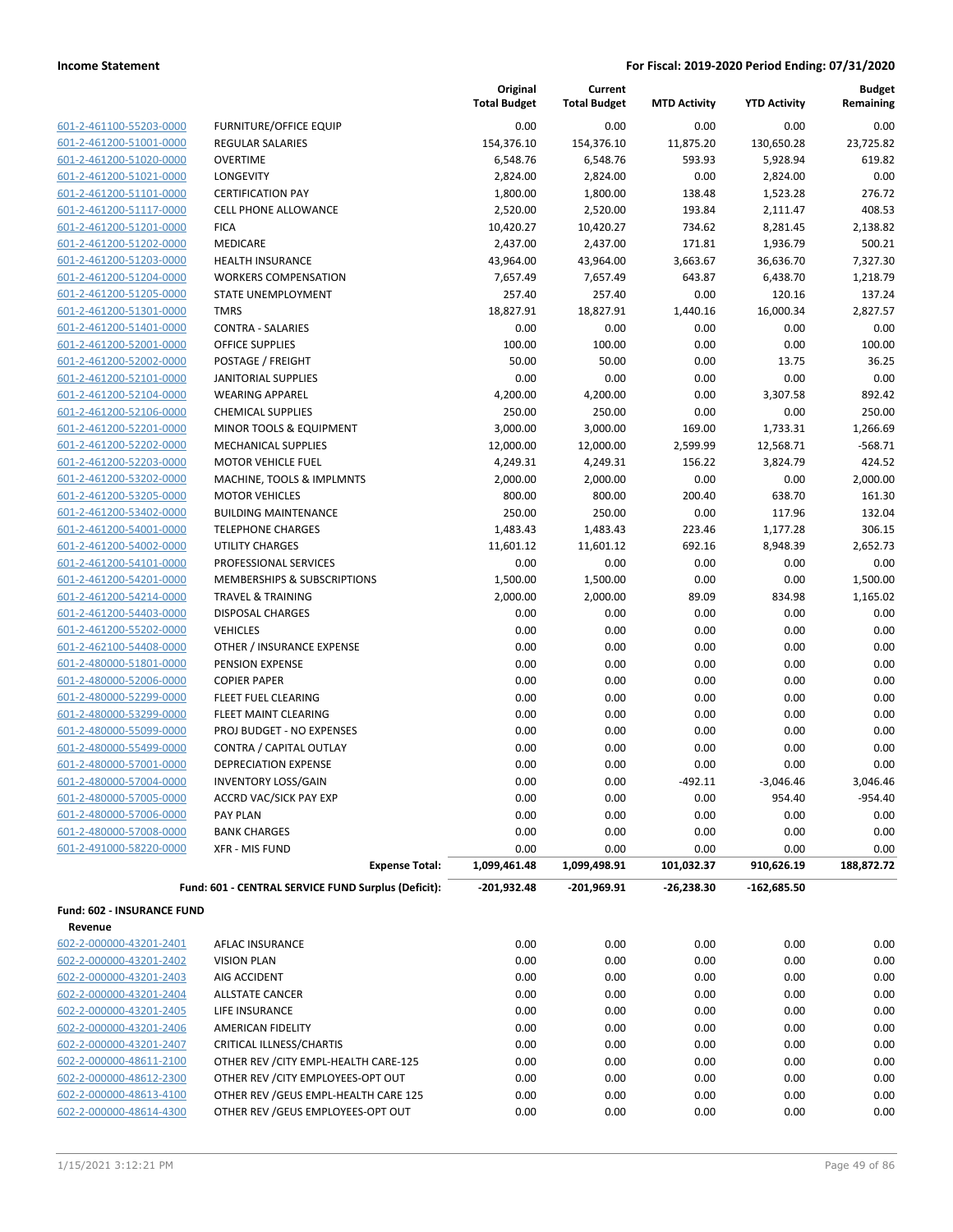|                         |                                      | Original<br><b>Total Budget</b> | Current<br><b>Total Budget</b> | <b>MTD Activity</b> | <b>YTD Activity</b> | <b>Budget</b><br>Remaining |
|-------------------------|--------------------------------------|---------------------------------|--------------------------------|---------------------|---------------------|----------------------------|
| 602-2-000000-93662-4200 | OTHER REV / GEUS EMPL-DEPENDENT CARE | 0.00                            | 0.00                           | 0.00                | 0.00                | 0.00                       |
| 602-2-000000-Z3680-0000 | REIMBURSEMENTS                       | 0.00                            | 0.00                           | 0.00                | 0.00                | 0.00                       |
| 602-2-319001-43211-0000 | PRIOR YEAR INS REIMB                 | 4,560.00                        | 4,560.00                       | 0.00                | 0.00                | 4,560.00                   |
| 602-2-319001-45401-0000 | <b>INTEREST REVENUES</b>             | 2,410.00                        | 2,410.00                       | 147.08              | 5,037.22            | $-2,627.22$                |
| 602-2-319001-45601-0000 | MISCELLANEOUS REVENUES               | 0.00                            | 0.00                           | 0.00                | 0.00                | 0.00                       |
| 602-2-319001-45602-0000 | REIMBURSEMENTS / PRIOR YEAR REIMB    | 0.00                            | 0.00                           | 0.00                | 0.00                | 0.00                       |
| 602-2-322001-43201-0000 | <b>EMPLOYEE PORTION</b>              | 656,109.00                      | 656,109.00                     | 45,683.70           | 452,644.58          | 203,464.42                 |
| 602-2-322001-43202-0000 | <b>CITY PORTION-HEALTH</b>           | 2,946,401.50                    | 2,946,401.50                   | 247,494.52          | 2,474,580.84        | 471,820.66                 |
| 602-2-322001-43203-0000 | <b>CITY PORTION-WORK COMP</b>        | 367,317.38                      | 367,317.38                     | 30,678.00           | 306,780.03          | 60,537.35                  |
| 602-2-322001-43204-0000 | <b>CITY PORTION-TWC FUTA</b>         | 231.00                          | 231.00                         | 19.26               | 192.60              | 38.40                      |
| 602-2-322001-43205-0000 | <b>GEUS EMPLOYEE PORTION</b>         | 302,563.00                      | 302,563.00                     | 22,491.72           | 221,079.12          | 81,483.88                  |
| 602-2-322001-43206-0000 | <b>GEUS PORTION-HEALTH</b>           | 1,396,823.00                    | 1,396,823.00                   | 116,401.92          | 1,164,019.17        | 232,803.83                 |
| 602-2-322001-43207-0000 | <b>GEUS PORTION-WORK COMP</b>        | 150,442.00                      | 150,442.00                     | 12,536.83           | 125,368.30          | 25,073.70                  |
| 602-2-322001-43208-0000 | <b>GEUS PORTION-TWC FUTA</b>         | 0.00                            | 0.00                           | 0.00                | 0.00                | 0.00                       |
| 602-2-322001-43209-0000 | <b>COBRA HEALTH CARE</b>             | 0.00                            | 0.00                           | 0.00                | 0.00                | 0.00                       |
| 602-2-322001-43210-0000 | RETIREE HEALTH CARE                  | 0.00                            | 0.00                           | 0.00                | 0.00                | 0.00                       |
| 602-2-322001-48610-0000 | OTHER REV / CITY EMPL-DEPENDENT CARE | 26,199.00                       | 26,199.00                      | 2,659.40            | 24,976.88           | 1,222.12                   |
| 602-2-323001-46001-0000 | <b>XFR - GENERAL FUND</b>            | 0.00                            | 0.00                           | 0.00                | 0.00                | 0.00                       |
| 602-2-323001-46100-0000 | <b>XFR - UTILITY FUND</b>            | 0.00                            | 0.00                           | 0.00                | 0.00                | 0.00                       |
| 602-2-324001-46501-0000 | <b>CA - GENERAL FUND</b>             | 199,469.00                      | 199,469.00                     | 16,622.42           | 166,224.20          | 33,244.80                  |
| 602-2-324001-46506-0000 | <b>CA - RECREATION FUND</b>          | 124.00                          | 124.00                         | 10.33               | 103.30              | 20.70                      |
| 602-2-324001-46509-0000 | CA - VENUE MGMT FUND                 | 253.00                          | 253.00                         | 21.08               | 210.80              | 42.20                      |
| 602-2-324001-46611-0000 | CA - UTILITY FUND                    | 87,018.00                       | 87,018.00                      | 7,251.50            | 72,515.00           | 14,503.00                  |
| 602-2-324001-46614-0000 | CA - SANITATION FUND COLLECTION      | 484.00                          | 484.00                         | 40.33               | 403.30              | 80.70                      |
| 602-2-324001-46806-0000 | CA - GBOD                            | 0.00                            | 0.00                           | 0.00                | 0.00                | 0.00                       |
| 602-2-324009-46612-0000 | <b>CA - ELECTRIC UTILITY</b>         | 19,890.00                       | 19,890.00                      | 1,657.50            | 16,575.00           | 3,315.00                   |
| 602-2-324009-46613-0000 | <b>CA - CABLE UTILITY</b>            | 2,993.00                        | 2,993.00                       | 249.42              | 2,494.20            | 498.80                     |
|                         | <b>Revenue Total:</b>                | 6,163,286.88                    | 6,163,286.88                   | 503,965.01          | 5,033,204.54        | 1,130,082.34               |
| Expense                 |                                      |                                 |                                |                     |                     |                            |
| 602-2-000000-97810-4699 | HEALTH CLAIM CLEARING                | 0.00                            | 0.00                           | 0.00                | 0.00                | 0.00                       |
| 602-2-462100-54101-0000 | PROFESSIONAL SERVICES                | 29,000.00                       | 29,000.00                      | 0.00                | 12,005.32           | 16,994.68                  |
| 602-2-462100-54801-0000 | <b>WELLNESS PROGRAM</b>              | 10,000.00                       | 10,000.00                      | 0.00                | 2,725.00            | 7,275.00                   |
| 602-2-462100-54802-0000 | MEDICAL CLAIMS                       | 0.00                            | 0.00                           | 0.00                | 0.00                | 0.00                       |
| 602-2-462100-54803-0000 | PRESCRIPTION CLAIMS                  | 0.00                            | 0.00                           | 0.00                | 0.00                | 0.00                       |
| 602-2-462100-54804-0000 | <b>DENTAL CLAIMS</b>                 | 0.00                            | 0.00                           | 0.00                | 0.00                | 0.00                       |
| 602-2-462100-54805-0000 | RETIREE MEDICAL CLAIMS               | 0.00                            | 0.00                           | 0.00                | 0.00                | 0.00                       |
| 602-2-462100-54806-0000 | RETIREE PRESCRIPTION CLMS            | 0.00                            | 0.00                           | 0.00                | 0.00                | 0.00                       |
|                         |                                      |                                 |                                |                     |                     |                            |
| 602-2-462100-54807-0000 | RETIREE DENTAL CLAIMS                | 0.00                            | 0.00                           | 0.00                | 0.00                | 0.00                       |
| 602-2-462100-54808-0000 | <b>ADMINISTRATIVE FEES</b>           | 0.00                            | 0.00                           | 0.00                | 0.00                | 0.00                       |
| 602-2-462100-54809-0000 | <b>HEALTH AND DENTAL / PREMIUMS</b>  | 5,703,297.00                    | 5,703,297.00                   | 878,211.43          | 4,504,835.58        | 1,198,461.42               |
| 602-2-462100-54810-0000 | RETIREE INSURANCE PREMIUM            | 100,000.00                      | 100,000.00                     | 4,443.90            | 38,908.63           | 61,091.37                  |
| 602-2-462100-54811-0000 | REINSURANCE PREMIUM                  | 0.00                            | 0.00                           | 0.00                | 0.00                | 0.00                       |
| 602-2-462100-54812-0000 | LONG TERM DISABILITY                 | 53,500.00                       | 53,500.00                      | 4,967.38            | 44,125.91           | 9,374.09                   |
| 602-2-462100-54813-0000 | LIFE / AD & D INSURANCE              | 28,000.00                       | 28,000.00                      | 3,065.22            | 18,939.24           | 9,060.76                   |
| 602-2-462100-54814-0000 | <b>AFLAC PAYMENTS</b>                | 0.00                            | 0.00                           | 0.00                | 0.00                | 0.00                       |
| 602-2-462100-54815-0000 | <b>VISION PLAN PAYMENTS</b>          | 0.00                            | 0.00                           | 0.00                | 0.00                | 0.00                       |
| 602-2-462100-54816-0000 | AIG ACCIDENT PAYMENT                 | 0.00                            | 0.00                           | 0.00                | 0.00                | 0.00                       |
| 602-2-462100-54817-0000 | ALLSTATE CANCER PAYMENT              | 0.00                            | 0.00                           | 0.00                | 0.00                | 0.00                       |
| 602-2-462100-54818-0000 | AMERICAN FIDELITY                    | 0.00                            | 0.00                           | 0.00                | 0.00                | 0.00                       |
| 602-2-462100-54819-0000 | CRITICAL ILLNESS/CHARTIS             | 0.00                            | 0.00                           | 0.00                | 0.00                | 0.00                       |
| 602-2-462100-54820-0000 | AIR EVAC PREMIUMS                    | 21,000.00                       | 21,000.00                      | 59.00               | 20,390.00           | 610.00                     |
| 602-2-462100-54821-0000 | <b>WORKERS' COMPENSATION</b>         | 470,850.00                      | 470,850.00                     | 14,548.00           | 419,536.96          | 51,313.04                  |
| 602-2-462100-54822-0000 | STATE UNEMPLOYMENT INS.              | 0.00                            | 0.00                           | $-0.07$             | $-0.59$             | 0.59                       |
| 602-2-462100-54823-0000 | HEALTH CARE-125 FLEX PLAN & HSA      | 16,000.00                       | 16,000.00                      | 902.07              | $-15,237.31$        | 31,237.31                  |
| 602-2-462100-54824-0000 | CONTRA--REINSURANCE                  | 0.00                            | 0.00                           | 0.00                | 0.00                | 0.00                       |
| 602-2-462100-54825-0000 | CONTRA--REFUNDS                      | 0.00                            | 0.00                           | 0.00                | 0.00                | 0.00                       |
| 602-2-480000-54101-0000 | PROFESSIONAL SERVICES                | 129,711.00                      | 129,711.00                     | 5,827.75            | 113,392.95          | 16,318.05                  |
| 602-2-480000-54226-0000 | PROP INSURANCE EXP                   | 285,000.00                      | 285,000.00                     | 833.00              | 351,755.03          | $-66,755.03$               |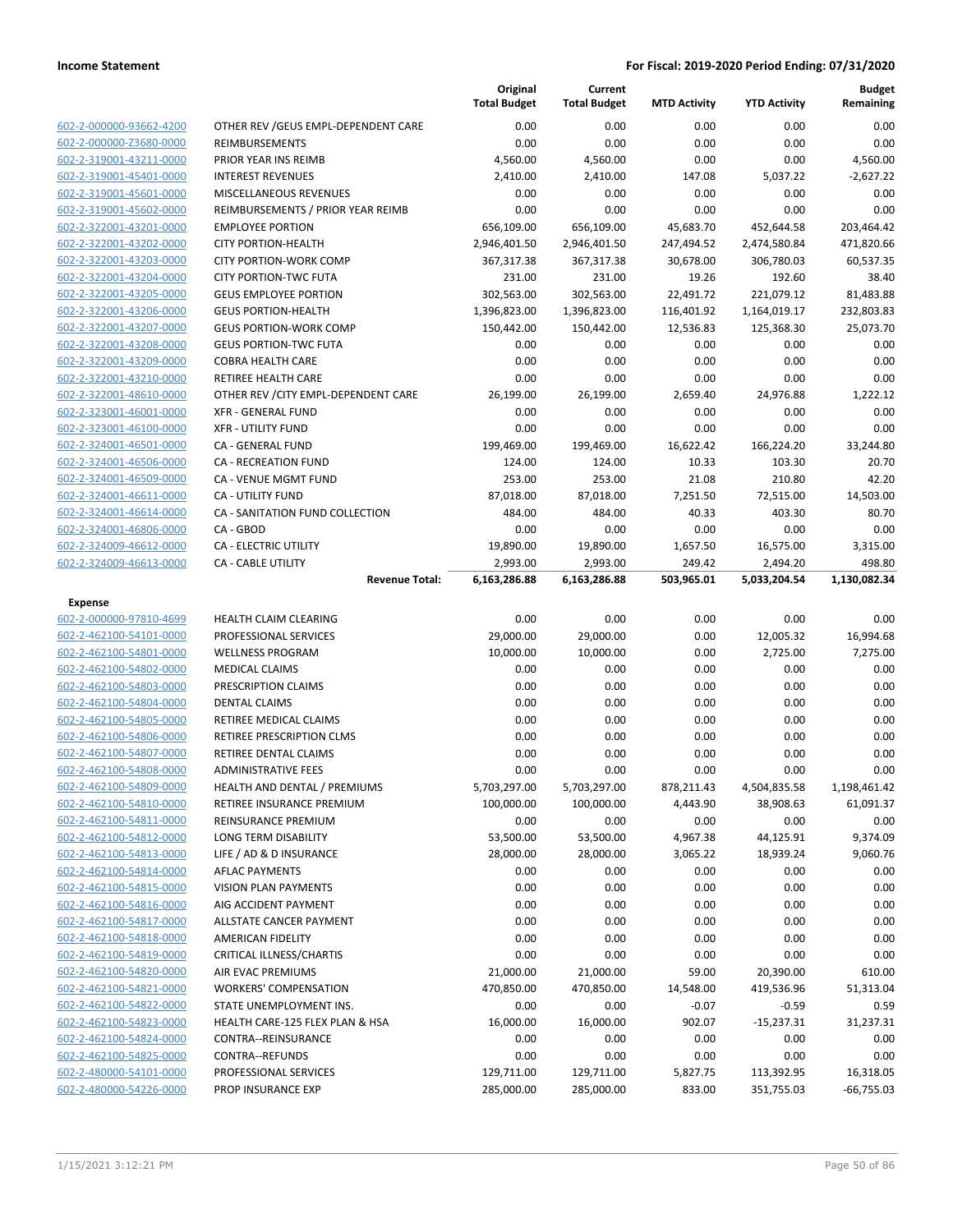|                         |                                               | Original<br><b>Total Budget</b> | Current<br><b>Total Budget</b> | <b>MTD Activity</b> | <b>YTD Activity</b> | <b>Budget</b><br>Remaining |
|-------------------------|-----------------------------------------------|---------------------------------|--------------------------------|---------------------|---------------------|----------------------------|
| 602-2-480000-57008-0000 | <b>BANK CHARGES</b>                           | 175.00                          | 175.00                         | 31.22               | 151.09              | 23.91                      |
|                         | <b>Expense Total:</b>                         | 6,846,533.00                    | 6,846,533.00                   | 912,888.90          | 5,511,527.81        | 1,335,005.19               |
|                         | Fund: 602 - INSURANCE FUND Surplus (Deficit): | $-683,246.12$                   | $-683,246.12$                  | -408,923.89         | -478,323.27         |                            |
| Fund: 604 - MIS FUND    |                                               |                                 |                                |                     |                     |                            |
| Revenue                 |                                               |                                 |                                |                     |                     |                            |
| 604-2-000000-47205-0000 | EQUIPMENT LEASES / GENERAL FUND               | 0.00                            | 0.00                           | 0.00                | 0.00                | 0.00                       |
| 604-2-000000-93691-2707 | 4A EDC                                        | 0.00                            | 0.00                           | 0.00                | 0.00                | 0.00                       |
| 604-2-319001-43212-0000 | <b>INSURANCE REIMBURSEMENTS</b>               | 0.00                            | 0.00                           | 0.00                | 0.00                | 0.00                       |
| 604-2-319001-45401-0000 | <b>INTEREST REVENUES</b>                      | 0.00                            | 0.00                           | 0.00                | 0.00                | 0.00                       |
| 604-2-319001-45601-0000 | <b>MISCELLANEOUS REVENUES</b>                 | 0.00                            | 0.00                           | 0.00                | 0.00                | 0.00                       |
| 604-2-322001-43310-0000 | MISC SALES / LEASES                           | 0.00                            | 0.00                           | 0.00                | 0.00                | 0.00                       |
| 604-2-322001-47205-0000 | EQUIPMENT LEASES / GENERAL FUND               | 0.00                            | 0.00                           | 0.00                | 0.00                | 0.00                       |
| 604-2-323001-46005-0000 | XFR - EXCHANGE PROP FUND                      | 0.00                            | 0.00                           | 0.00                | 0.00                | 0.00                       |
| 604-2-323001-46023-0000 | XFR - GENERAL CIP FUND                        | 0.00                            | 0.00                           | 0.00                | 0.00                | 0.00                       |
| 604-2-323001-46100-0000 | <b>XFR - UTILITY FUND</b>                     | 0.00                            | 0.00                           | 0.00                | 0.00                | 0.00                       |
| 604-2-323001-46105-0000 | <b>XFR - UTILITY CIP FUND</b>                 | 0.00                            | 0.00                           | 0.00                | 0.00                | 0.00                       |
| 604-2-323001-46107-0000 | <b>XFR - AIRPORT FUND</b>                     | 0.00                            | 0.00                           | 0.00                | 0.00                | 0.00                       |
| 604-2-323001-46111-0000 | <b>XFR - GOLF COURSE FUND</b>                 | 0.00                            | 0.00                           | 0.00                | 0.00                | 0.00                       |
| 604-2-323001-46113-0000 | <b>XFR - SANITATION FUND</b>                  | 0.00                            | 0.00                           | 0.00                | 0.00                | 0.00                       |
| 604-2-323001-46201-0000 | XFR - CENTRAL SERVICE FUNDS                   | 0.00                            | 0.00                           | 0.00                | 0.00                | 0.00                       |
| 604-2-323001-46401-0000 | <b>XFR - ELECTRIC FUND</b>                    | 105,000.00                      | 105,000.00                     | 8,750.00            | 87,500.00           | 17,500.00                  |
| 604-2-324001-46501-0000 | CA - GENERAL FUND                             | 240,640.00                      | 240,640.00                     | 20,053.33           | 200,533.30          | 40,106.70                  |
| 604-2-324001-46506-0000 | <b>CA - RECREATION FUND</b>                   | 501.00                          | 501.00                         | 41.75               | 417.50              | 83.50                      |
| 604-2-324001-46509-0000 | CA - VENUE MGMT FUND                          | 1,385.00                        | 1,385.00                       | 115.42              | 1,154.20            | 230.80                     |
| 604-2-324001-46611-0000 | <b>CA - UTILITY FUND</b>                      | 73,708.00                       | 73,708.00                      | 6,142.33            | 61,423.30           | 12,284.70                  |
| 604-2-324001-46614-0000 | CA - SANITATION FUND COLLECTION               | 5,141.00                        | 5,141.00                       | 428.42              | 4,284.20            | 856.80                     |
| 604-2-324001-46806-0000 | CA - GBOD                                     | 0.00                            | 0.00                           | 0.00                | 0.00                | 0.00                       |
| 604-2-324009-46901-0000 | <b>CA - ELECTRIC UTILITY</b>                  | 65,953.00                       | 65,953.00                      | 5,496.08            | 54,960.80           | 10,992.20                  |
| 604-2-324009-46906-0000 | <b>CA - CABLE UTILITY</b>                     | 9,986.00                        | 9,986.00                       | 832.17              | 8,321.70            | 1,664.30                   |
|                         | <b>Revenue Total:</b>                         | 502,314.00                      | 502,314.00                     | 41,859.50           | 418,595.00          | 83,719.00                  |
| <b>Expense</b>          |                                               |                                 |                                |                     |                     |                            |
| 604-2-441400-51001-0000 | <b>REGULAR SALARIES</b>                       | 0.00                            | 0.00                           | 0.00                | 0.00                | 0.00                       |
| 604-2-441400-51020-0000 | <b>OVERTIME</b>                               | 0.00                            | 0.00                           | 0.00                | 0.00                | 0.00                       |
| 604-2-441400-51021-0000 | <b>LONGEVITY</b>                              | 0.00                            | 0.00                           | 0.00                | 0.00                | 0.00                       |
| 604-2-441400-51201-0000 | <b>FICA</b>                                   | 0.00                            | 0.00                           | 0.00                | 0.00                | 0.00                       |
| 604-2-441400-51202-0000 | <b>MEDICARE</b>                               | 0.00                            | 0.00                           | 0.00                | 0.00                | 0.00                       |
| 604-2-441400-51203-0000 | <b>HEALTH INSURANCE</b>                       | 0.00                            | 0.00                           | 0.00                | 0.00                | 0.00                       |
| 604-2-441400-51204-0000 | <b>WORKERS COMPENSATION</b>                   | 0.00                            | 0.00                           | 0.00                | 0.00                | 0.00                       |
| 604-2-441400-51205-0000 | STATE UNEMPLOYMENT                            | 0.00                            | 0.00                           | 0.00                | 0.00                | 0.00                       |
| 604-2-441400-51301-0000 | <b>TMRS</b>                                   | 0.00                            | 0.00                           | 0.00                | 0.00                | 0.00                       |
| 604-2-441400-51401-0000 | <b>CONTRA - SALARIES</b>                      | 0.00                            | 0.00                           | 0.00                | 0.00                | 0.00                       |
| 604-2-441400-52001-0000 | <b>OFFICE SUPPLIES</b>                        | 0.00                            | 0.00                           | 0.00                | 0.00                | 0.00                       |
| 604-2-441400-52002-0000 | POSTAGE / FREIGHT                             | 0.00                            | 0.00                           | 0.00                | 0.00                | 0.00                       |
| 604-2-441400-52102-0000 | <b>BOOKS / REF SUPPLIES</b>                   | 0.00                            | 0.00                           | 0.00                | 0.00                | 0.00                       |
| 604-2-441400-52201-0000 | MINOR TOOLS & EQUIPMENT                       | 0.00                            | 0.00                           | 0.00                | 0.00                | 0.00                       |
|                         |                                               |                                 |                                |                     |                     |                            |
| 604-2-441400-53209-0000 | HARDWARE/SOFTWARE<br><b>TELEPHONE CHARGES</b> | 0.00                            | 0.00                           | 0.00                | 0.00                | 0.00                       |
| 604-2-441400-54001-0000 |                                               | 362.77                          | 362.77                         | 72.46               | 362.40              | 0.37                       |
| 604-2-441400-54002-0000 | UTILITY CHARGES                               | 843.15                          | 843.15                         | 10.01               | 590.71              | 252.44                     |
| 604-2-441400-54101-0000 | PROFESSIONAL SERVICES                         | 0.00                            | 0.00                           | 0.00                | 0.00                | 0.00                       |
| 604-2-441400-54103-0000 | CONSULTING                                    | 0.00                            | 0.00                           | 0.00                | 0.00                | 0.00                       |
| 604-2-441400-54201-0000 | MEMBERSHIPS & SUBSCRIPTIONS                   | 0.00                            | 0.00                           | 0.00                | 0.00                | 0.00                       |
| 604-2-441400-54214-0000 | <b>TRAVEL &amp; TRAINING</b>                  | 0.00                            | 0.00                           | 0.00                | 0.00                | 0.00                       |
| 604-2-465100-51001-0000 | <b>REGULAR SALARIES</b>                       | 236,042.88                      | 236,042.88                     | 16,460.00           | 182,830.42          | 53,212.46                  |
| 604-2-465100-51020-0000 | <b>OVERTIME</b>                               | 5,739.09                        | 5,739.09                       | 628.54              | 14,473.33           | $-8,734.24$                |
| 604-2-465100-51021-0000 | <b>LONGEVITY</b>                              | 4,582.00                        | 4,582.00                       | 0.00                | 4,510.00            | 72.00                      |
| 604-2-465100-51116-0000 | <b>CAR ALLOWANCE</b>                          | 1,800.00                        | 1,800.00                       | 276.92              | 3,046.12            | $-1,246.12$                |
| 604-2-465100-51117-0000 | <b>CELL PHONE ALLOWANCE</b>                   | 1,440.00                        | 1,440.00                       | 221.52              | 2,436.72            | $-996.72$                  |
| 604-2-465100-51201-0000 | <b>FICA</b>                                   | 15,475.45                       | 15,475.45                      | 1,013.03            | 12,063.49           | 3,411.96                   |
|                         |                                               |                                 |                                |                     |                     |                            |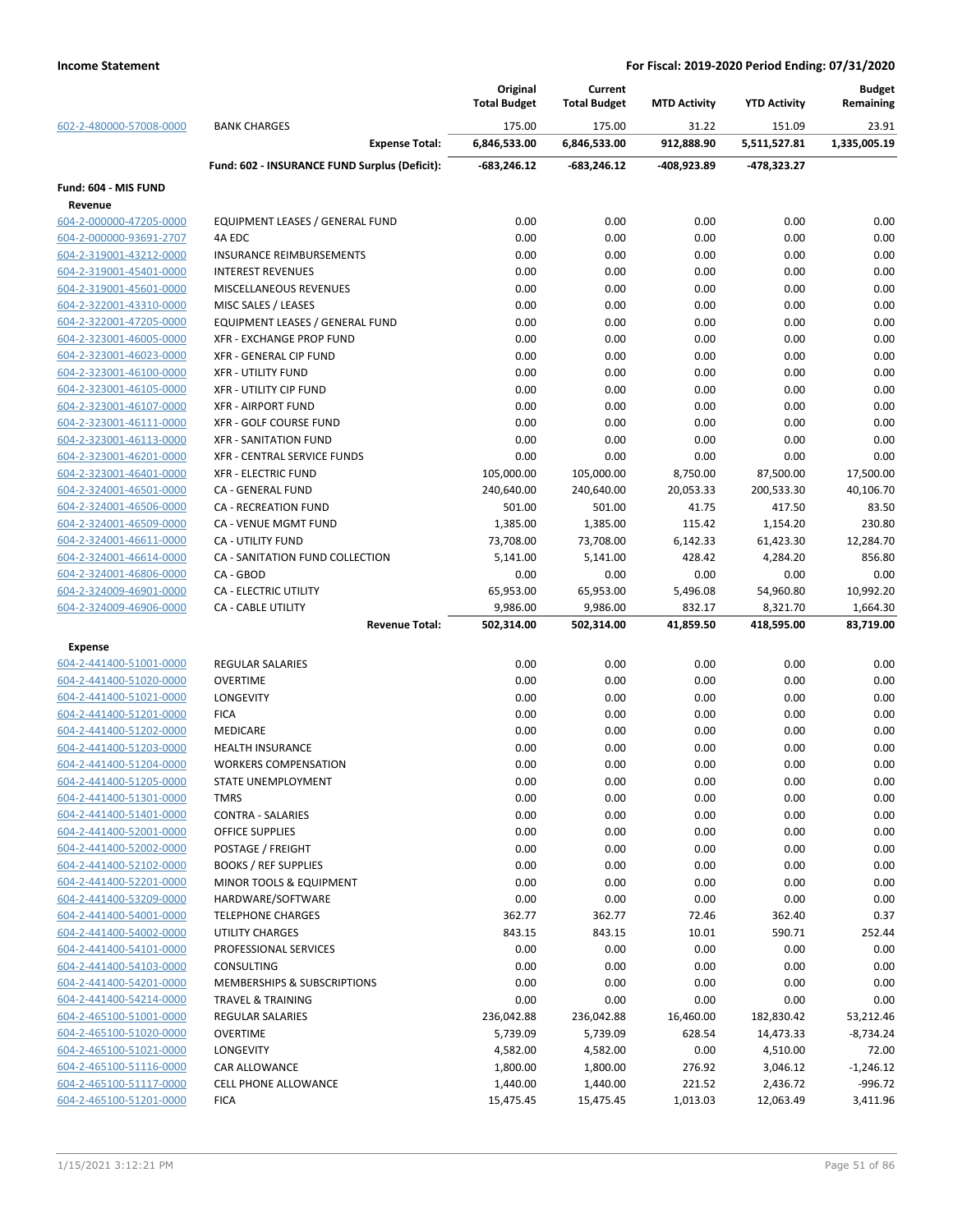**Budget Remaining**

**MTD Activity YTD Activity**

**Current Total Budget**

**Original Total Budget**

|                                                    | Fund: 604 - MIS FUND Surplus (Deficit):       | $-665,536.06$   | $-665,776.06$     | $-1,854.63$    | -386,856.03     |                  |
|----------------------------------------------------|-----------------------------------------------|-----------------|-------------------|----------------|-----------------|------------------|
|                                                    | <b>Expense Total:</b>                         | 1,167,850.06    | 1,168,090.06      | 43,714.13      | 805,451.03      | 362,639.03       |
| 604-2-491000-58037-0000                            | <b>XFR - DEBT SERVICE FUND</b>                | 0.00            | 0.00              | 0.00           | 0.00            | 0.00             |
| 604-2-491000-58001-0000                            | <b>XFR - GENERAL FUND</b>                     | 0.00            | 0.00              | 0.00           | 0.00            | 0.00             |
| 604-2-480000-59703-0000                            | <b>DEPRECIATION EXPENSE</b>                   | 0.00            | 0.00              | 0.00           | 0.00            | 0.00             |
| 604-2-480000-57006-0000                            | <b>PAY PLAN</b>                               | 0.00            | 0.00              | 0.00           | 0.00            | 0.00             |
| 604-2-480000-57005-0000                            | <b>ACCRUED VAC &amp; SICK PAY</b>             | 0.00            | 0.00              | 0.00           | 0.00            | 0.00             |
| 604-2-480000-57004-0000                            | <b>INVENTORY LOSS/GAIN</b>                    | 0.00            | 0.00              | 0.00           | 0.00            | 0.00             |
| 604-2-480000-57001-0000                            | <b>DEPRECIATION EXPENSE</b>                   | 0.00            | 0.00              | 0.00           | 0.00            | 0.00             |
| 604-2-480000-55499-0000                            | CONTRA / CAPITAL OUTLAY                       | 0.00            | 0.00              | 0.00           | 0.00            | 0.00             |
| 604-2-480000-55205-0000                            | <b>COMPUTER EQUIPMENT</b>                     | 50,000.00       | 50,000.00         | 13,000.43      | 36,296.37       | 13,703.63        |
| 604-2-480000-54910-0000                            | LEASE PURCHASE / CONTRA                       | 0.00            | 0.00              | 0.00           | 0.00            | 0.00             |
| 604-2-480000-51801-0000                            | PENSION EXPENSE                               | 0.00            | 0.00              | 0.00           | 0.00            | 0.00             |
| 604-2-475100-56002-0000                            | MISCELLANEOUS DEBT EXP / AGENT FEE            | 0.00            | 0.00              | 0.00           | 0.00            | 0.00             |
| 604-2-465100-55215-0000                            | CAPITAL EXPENSE / NEW PRINTERS                | 0.00            | 0.00              | 0.00           | 0.00            | 0.00             |
| 604-2-465100-55207-0000                            | RADIO COMMUNICATION EQUIP                     | 0.00            | 0.00              | 0.00           | 0.00            | 0.00             |
| 604-2-465100-55205-0000                            | COMPUTER EQUIPMENT / SOFTWARE                 | 8,250.00        | 8,250.00          | 0.00           | 1,165.44        | 7,084.56         |
| 604-2-465100-55203-0000                            | <b>FURNITURE/OFFICE EQUIP</b>                 | 0.00            | 0.00              | 0.00           | 0.00            | 0.00             |
| 604-2-465100-55099-0000                            | PROJ BUDGET - NO EXPENSES                     | 0.00            | 0.00              | 0.00           | 0.00            | 0.00             |
| 604-2-465100-55002-0000                            | <b>IMPROVEMENTS</b>                           | 0.00            | 0.00              | 0.00           | 0.00            | 0.00             |
| 604-2-465100-54908-0000                            | LEASE PURCHASE PAYMENTS                       | 25,000.00       | 25,000.00         | 0.00           | 23,938.14       | 1,061.86         |
| 604-2-465100-54901-0000                            | <b>RENTALS / LEASES</b>                       | 25,000.00       | 25,000.00         | 1,783.93       | 17,867.20       | 7,132.80         |
| 604-2-465100-54410-0000                            | PERMITS/FEES                                  | 0.00            | 0.00              | 0.00           | 0.00            | 0.00             |
| 604-2-465100-54214-0000                            | <b>TRAVEL &amp; TRAINING</b>                  | 5,000.00        | 5,000.00          | 0.00           | 5,518.13        | $-518.13$        |
| 604-2-465100-54201-0000                            | <b>MEMBERSHIPS &amp; SUBSCRIPTIONS</b>        | 0.00            | 0.00              | 0.00           | 12.99           | $-12.99$         |
| 604-2-465100-54107-0000                            | <b>MEDICAL</b>                                | 0.00            | 0.00              | 0.00           | 0.00            | 0.00             |
| 604-2-465100-54103-0000                            | <b>CONSULTING</b>                             | 0.00            | 0.00              | 0.00           | 0.00            | 0.00             |
| 604-2-465100-54101-0000                            | PROFESSIONAL SERVICES                         | 5,000.00        | 5,000.00          | 0.00           | 285.00          | 4,715.00         |
| 604-2-465100-54001-0000                            | HARDWARE/SOFTWARE<br><b>TELEPHONE CHARGES</b> | 10,797.30       | 10,797.30         | 1,431.44       | 9,749.68        | 1,047.62         |
| 604-2-465100-53205-0000<br>604-2-465100-53209-0000 | <b>MOTOR VEHICLES</b>                         | 704,703.00      | 700,943.00        | 3,578.16       | 435,928.36      | 265,014.64       |
| 604-2-465100-53201-0000                            | FURNITURE & OFFICE EQUIPMENT                  | 0.00<br>800.00  | 0.00<br>800.00    | 0.00<br>200.40 | 0.00<br>348.42  | 0.00<br>451.58   |
| 604-2-465100-52303-0000                            | <b>TRAINING SUPPLIES</b>                      | 0.00            | 0.00              | 0.00           | 0.00            | 0.00             |
| 604-2-465100-52203-0000                            | <b>MOTOR VEHICLE FUEL</b>                     | 291.78          | 291.78            | 19.70          | 122.19          | 169.59           |
| 604-2-465100-52201-0000                            | MINOR TOOLS & EQUIPMENT                       | 250.00          | 250.00            | 0.00           | 22.97           | 227.03           |
| 604-2-465100-52004-0000                            | <b>COMPUTER SUPPLIES</b>                      | 1,000.00        | 1,000.00          | 0.00           | 0.00            | 1,000.00         |
| 604-2-465100-52003-0000                            | <b>COPIER CHARGES</b>                         | 0.00            | 0.00              | 0.00           | 0.00            | 0.00             |
| 604-2-465100-52002-0000                            | POSTAGE / FREIGHT                             | 25.00           | 25.00             | 0.00           | $-267.18$       |                  |
| 604-2-465100-52001-0000                            | <b>OFFICE SUPPLIES</b>                        | 150.00          | 4,150.00          |                | 89.94           | 292.18           |
| 604-2-465100-51401-0000                            |                                               |                 |                   | 0.00           |                 | 4.060.06         |
| 604-2-465100-51301-0000                            | <b>CONTRA - SALARIES</b>                      | 0.00            | 27,961.88<br>0.00 | 0.00           | 0.00            | 4,771.31<br>0.00 |
|                                                    | STATE UNEMPLOYMENT<br><b>TMRS</b>             | 27,961.88       |                   | 1,978.54       | 23,190.57       | 69.53            |
| 604-2-465100-51204-0000<br>604-2-465100-51205-0000 | <b>WORKERS COMPENSATION</b>                   | 646.97<br>96.53 | 646.97<br>96.53   | 54.38<br>0.00  | 543.80<br>27.00 | 103.17           |
| 604-2-465100-51203-0000                            | <b>HEALTH INSURANCE</b>                       | 32,973.00       | 32,973.00         | 2,747.75       | 27,477.50       | 5,495.50         |
| 604-2-465100-51202-0000                            | <b>MEDICARE</b>                               | 3,619.26        | 3,619.26          | 236.92         | 2,821.32        | 797.94           |
|                                                    |                                               |                 |                   |                |                 |                  |

| 660-2-000000-46305-1721 | <b>POLICE SEIZURES</b>                | 0.00      | 0.00      | 0.00   | 0.00     | 0.00     |
|-------------------------|---------------------------------------|-----------|-----------|--------|----------|----------|
| 660-2-000000-93664-1500 | OTHER REV / CITY PORTION-EQUIP LEASE  | 0.00      | 0.00      | 0.00   | 0.00     | 0.00     |
| 660-2-000000-93932-7001 | <b>CAPITAL LEASES</b>                 | 0.00      | 0.00      | 0.00   | 0.00     | 0.00     |
| 660-2-000000-93933-7099 | <b>CONTRA CAPITAL LEASES</b>          | 0.00      | 0.00      | 0.00   | 0.00     | 0.00     |
| 660-2-310002-45611-0000 | <b>DONATIONS</b>                      | 0.00      | 0.00      | 0.00   | 0.00     | 0.00     |
| 660-2-310003-45305-0000 | <b>AUCTION PROCEEDS</b>               | 0.00      | 0.00      | 0.00   | 0.00     | 0.00     |
| 660-2-319001-43212-0000 | INSURANCE REIMBURSEMENTS              | 0.00      | 0.00      | 0.00   | 0.00     | 0.00     |
| 660-2-319001-45401-0000 | <b>INTEREST REVENUES</b>              | 17,000.00 | 17.000.00 | 165.32 | 9.360.54 | 7,639.46 |
| 660-2-319001-45601-0000 | <b>MISCELLANEOUS REVENUES</b>         | 0.00      | 0.00      | 0.00   | 0.00     | 0.00     |
| 660-2-319001-45605-0000 | <b>REIMB MOBILIZATION</b>             | 0.00      | 0.00      | 0.00   | 0.00     | 0.00     |
| 660-2-322001-47205-0000 | EQUIPMENT LEASES / GENERAL FUND       | 0.00      | 0.00      | 0.00   | 0.00     | 0.00     |
| 660-2-322001-47206-0000 | <b>EQUIPMENT LEASE / UTILITY FUND</b> | 0.00      | 0.00      | 0.00   | 0.00     | 0.00     |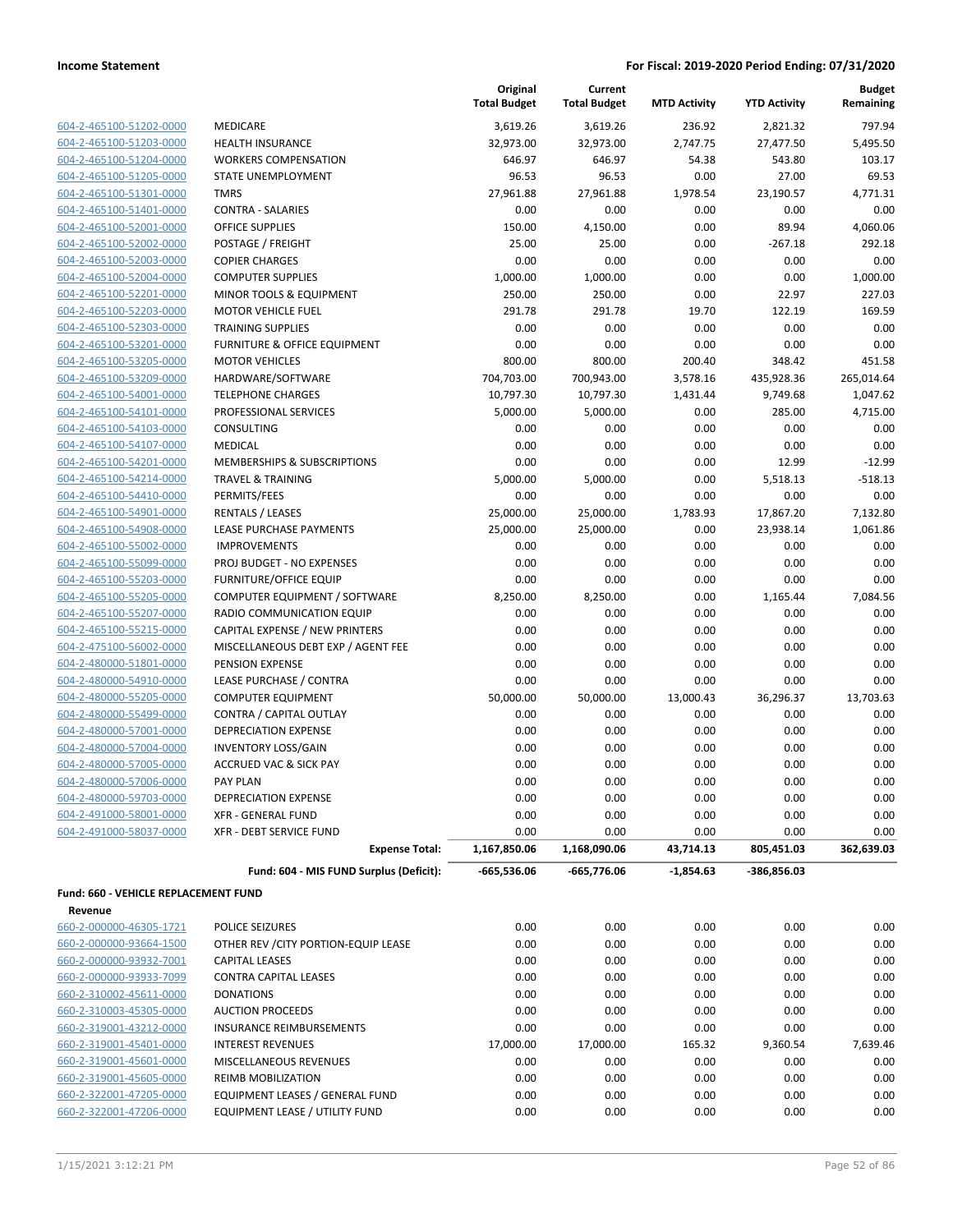|                         |                                     | Original<br><b>Total Budget</b> | Current<br><b>Total Budget</b> | <b>MTD Activity</b> | <b>YTD Activity</b> | <b>Budget</b><br>Remaining |
|-------------------------|-------------------------------------|---------------------------------|--------------------------------|---------------------|---------------------|----------------------------|
| 660-2-322001-49270-0000 | OTHER REVENUES / OTHER GAINS/LOSSES | 0.00                            | 0.00                           | 0.00                | 0.00                | 0.00                       |
| 660-2-323001-46001-0000 | <b>XFR - GENERAL FUND</b>           | 210,000.00                      | 210,000.00                     | 38,333.33           | 383,333.30          | $-173,333.30$              |
| 660-2-323001-46023-0000 | XFR - GENERAL CIP FUND              | 0.00                            | 0.00                           | 0.00                | 0.00                | 0.00                       |
| 660-2-323001-46030-0000 | XFR - DEBT SERVICE FUND             | 0.00                            | 0.00                           | 0.00                | 0.00                | 0.00                       |
| 660-2-323001-46037-0000 | <b>XFR - 2013 CO FUND</b>           | 0.00                            | 0.00                           | 0.00                | 0.00                | 0.00                       |
| 660-2-323001-46100-0000 | <b>XFR - UTILITY FUND</b>           | 0.00                            | 0.00                           | 0.00                | 0.00                | 0.00                       |
| 660-2-323001-46105-0000 | XFR - UTILITY CIP FUND              | 0.00                            | 0.00                           | 0.00                | 0.00                | 0.00                       |
| 660-2-323001-46107-0000 | <b>XFR - AIRPORT FUND</b>           | 0.00                            | 0.00                           | 0.00                | 0.00                | 0.00                       |
| 660-2-323001-46111-0000 | <b>XFR - GOLF COURSE FUND</b>       | 0.00                            | 0.00                           | 0.00                | 0.00                | 0.00                       |
| 660-2-323001-46113-0000 | <b>XFR - SANITATION FUND</b>        | 0.00                            | 0.00                           | 0.00                | 0.00                | 0.00                       |
| 660-2-323001-46201-0000 | XFR - CENTRAL SERVICE FUNDS         | 0.00                            | 0.00                           | 0.00                | 0.00                | 0.00                       |
|                         | <b>Revenue Total:</b>               | 227,000.00                      | 227,000.00                     | 38,498.65           | 392,693.84          | -165,693.84                |
| <b>Expense</b>          |                                     |                                 |                                |                     |                     |                            |
| 660-2-000000-96125-5301 | <b>SPORTS EQUIPMENT</b>             | 0.00                            | 0.00                           | 0.00                | 0.00                | 0.00                       |
| 660-2-421210-55201-0000 | <b>EQUIPMENT PURCHASES</b>          | 0.00                            | 0.00                           | 0.00                | 0.00                | 0.00                       |
| 660-2-421210-55202-0000 | <b>VEHICLES</b>                     | 3,500.00                        | 3,500.00                       | 2,455.66            | 17,883.68           | $-14,383.68$               |
| 660-2-421230-55201-0000 | <b>EQUIPMENT PURCHASES</b>          | 0.00                            | 0.00                           | 0.00                | 0.00                | 0.00                       |
| 660-2-421230-55202-0000 | <b>VEHICLES</b>                     | 75,800.00                       | 75,800.00                      | 2,539.65            | 44,841.99           | 30,958.01                  |
| 660-2-421300-55202-0000 | <b>VEHICLES</b>                     | 0.00                            | 0.00                           | 0.00                | 0.00                | 0.00                       |
| 660-2-421600-55202-0000 | <b>VEHICLES</b>                     | 0.00                            | 0.00                           | 0.00                | 0.00                | 0.00                       |
| 660-2-422200-54908-0000 | LEASE PURCHASE PAYMENTS             | 0.00                            | 0.00                           | 0.00                | 0.00                | 0.00                       |
| 660-2-422200-55201-0000 | <b>EQUIPMENT PURCHASES</b>          | 0.00                            | 0.00                           | 0.00                | 0.00                | 0.00                       |
| 660-2-422200-55202-0000 | <b>VEHICLES</b>                     | 250,000.00                      | 250,000.00                     | 0.00                | 728,896.15          | -478,896.15                |
| 660-2-422300-55202-0000 | <b>VEHICLES</b>                     | 0.00                            | 0.00                           | 0.00                | 0.00                | 0.00                       |
| 660-2-431100-55201-0000 | <b>EQUIPMENT PURCHASES</b>          | 0.00                            | 0.00                           | 0.00                | 0.00                | 0.00                       |
| 660-2-431200-54908-0000 | LEASE PURCHASE PAYMENTS             | 0.00                            | 0.00                           | 0.00                | 0.00                | 0.00                       |
| 660-2-431200-55201-0000 | <b>EQUIPMENT PURCHASES</b>          | 0.00                            | 0.00                           | 766.74              | 6,668.78            | $-6,668.78$                |
| 660-2-431200-55202-0000 | <b>VEHICLES</b>                     | 19,500.00                       | 19,500.00                      | 1,267.92            | 71,266.43           | $-51,766.43$               |
| 660-2-431600-55201-0000 | <b>EQUIPMENT PURCHASES</b>          | 0.00                            | 0.00                           | 0.00                | 0.00                | 0.00                       |
| 660-2-431600-55202-0000 | <b>VEHICLES</b>                     | 40,000.00                       | 40,000.00                      | 0.00                | 6,826.70            | 33,173.30                  |
| 660-2-431700-55202-0000 | <b>VEHICLES</b>                     | 15,500.00                       | 15,500.00                      | 1,054.18            | 5,025.82            | 10,474.18                  |
| 660-2-436200-55201-0000 | <b>EQUIPMENT PURCHASES</b>          | 0.00                            | 0.00                           | 0.00                | 0.00                | 0.00                       |
| 660-2-436200-55202-0000 | <b>VEHICLES</b>                     | 0.00                            | 0.00                           | 0.00                | 0.00                | 0.00                       |
| 660-2-436300-54908-0000 | LEASE PURCHASE PAYMENTS             | 0.00                            | 0.00                           | 0.00                | 0.00                | 0.00                       |
| 660-2-436300-55201-0000 | <b>EQUIPMENT PURCHASES</b>          | 0.00                            | 0.00                           | 0.00                | 0.00                | 0.00                       |
| 660-2-436300-55202-0000 | <b>VEHICLES</b>                     | 0.00                            | 0.00                           | 0.00                | 0.00                | 0.00                       |
| 660-2-437200-54908-0000 | LEASE PURCHASE PAYMENTS             | 0.00                            | 0.00                           | 0.00                | 0.00                | 0.00                       |
| 660-2-437200-55201-0000 | <b>EQUIPMENT PURCHASES</b>          | 0.00                            | 0.00                           | 0.00                | 0.00                | 0.00                       |
| 660-2-437200-55202-0000 | <b>VEHICLES</b>                     | 0.00                            | 0.00                           | 0.00                | 0.00                | 0.00                       |
| 660-2-437300-55201-0000 | <b>EQUIPMENT PURCHASES</b>          | 0.00                            | 0.00                           | 0.00                | 0.00                | 0.00                       |
| 660-2-437300-55202-0000 | <b>VEHICLES</b>                     | 0.00                            | 0.00                           | 0.00                | 0.00                | 0.00                       |
| 660-2-438100-55201-0000 | <b>EQUIPMENT PURCHASES</b>          | 0.00                            | 0.00                           | 0.00                | 0.00                | 0.00                       |
| 660-2-438100-55202-0000 | <b>VEHICLES</b>                     | 0.00                            | 0.00                           | 0.00                | 0.00                | 0.00                       |
| 660-2-441100-55201-0000 | <b>EQUIPMENT PURCHASES</b>          | 0.00                            | 0.00                           | 0.00                | 0.00                | 0.00                       |
| 660-2-441300-55201-0000 | <b>EQUIPMENT PURCHASES</b>          | 11,200.00                       | 11,200.00                      | 0.00                | 0.00                | 11,200.00                  |
| 660-2-441300-55202-0000 | <b>VEHICLES</b>                     | 0.00                            | 0.00                           | 866.00              | 4,175.96            | $-4,175.96$                |
| 660-2-442200-55201-0000 | <b>EQUIPMENT PURCHASES</b>          | 0.00                            | 0.00                           | 0.00                | 0.00                | 0.00                       |
| 660-2-443200-54908-0000 | LEASE PURCHASE PAYMENTS             | 0.00                            | 0.00                           | 0.00                | 0.00                | 0.00                       |
| 660-2-443200-55201-0000 | <b>EQUIPMENT PURCHASES</b>          | 0.00                            | 0.00                           | 0.00                | 0.00                | 0.00                       |
| 660-2-443200-55202-0000 | <b>VEHICLES</b>                     | 8,500.00                        | 8,500.00                       | 659.01              | 4,569.59            | 3,930.41                   |
| 660-2-451100-54908-0000 | <b>LEASE PURCHASE PAYMENTS</b>      | 0.00                            | 0.00                           | 0.00                | 0.00                | 0.00                       |
| 660-2-451100-55201-0000 | <b>EQUIPMENT PURCHASES</b>          | 0.00                            | 0.00                           | 0.00                | 0.00                | 0.00                       |
| 660-2-451100-55202-0000 | <b>VEHICLES</b>                     | 22,000.00                       | 22,000.00                      | 3,279.11            | 12,282.40           | 9,717.60                   |
| 660-2-451250-55201-0000 | <b>EQUIPMENT PURCHASES</b>          | 0.00                            | 0.00                           | 0.00                | 0.00                | 0.00                       |
| 660-2-461100-55201-0000 | <b>EQUIPMENT PURCHASES</b>          | 14,000.00                       | 13,962.57                      | 520.44              | 13,047.14           | 915.43                     |
| 660-2-461200-55201-0000 | <b>EQUIPMENT PURCHASES</b>          | 0.00                            | 0.00                           | 1,090.42            | 1,090.42            | $-1,090.42$                |
| 660-2-480000-54901-8999 | LEASE PURCHASE CONTRA               | 0.00                            | 0.00                           | 0.00                | 0.00                | 0.00                       |
| 660-2-480000-55499-0000 | <b>CAPITAL OUTLAY</b>               | 0.00                            | 0.00                           | 0.00                | 0.00                | 0.00                       |
| 660-2-480000-57001-0000 | DEPRECIATION EXPENSE                | 0.00                            | 0.00                           | 0.00                | 0.00                | 0.00                       |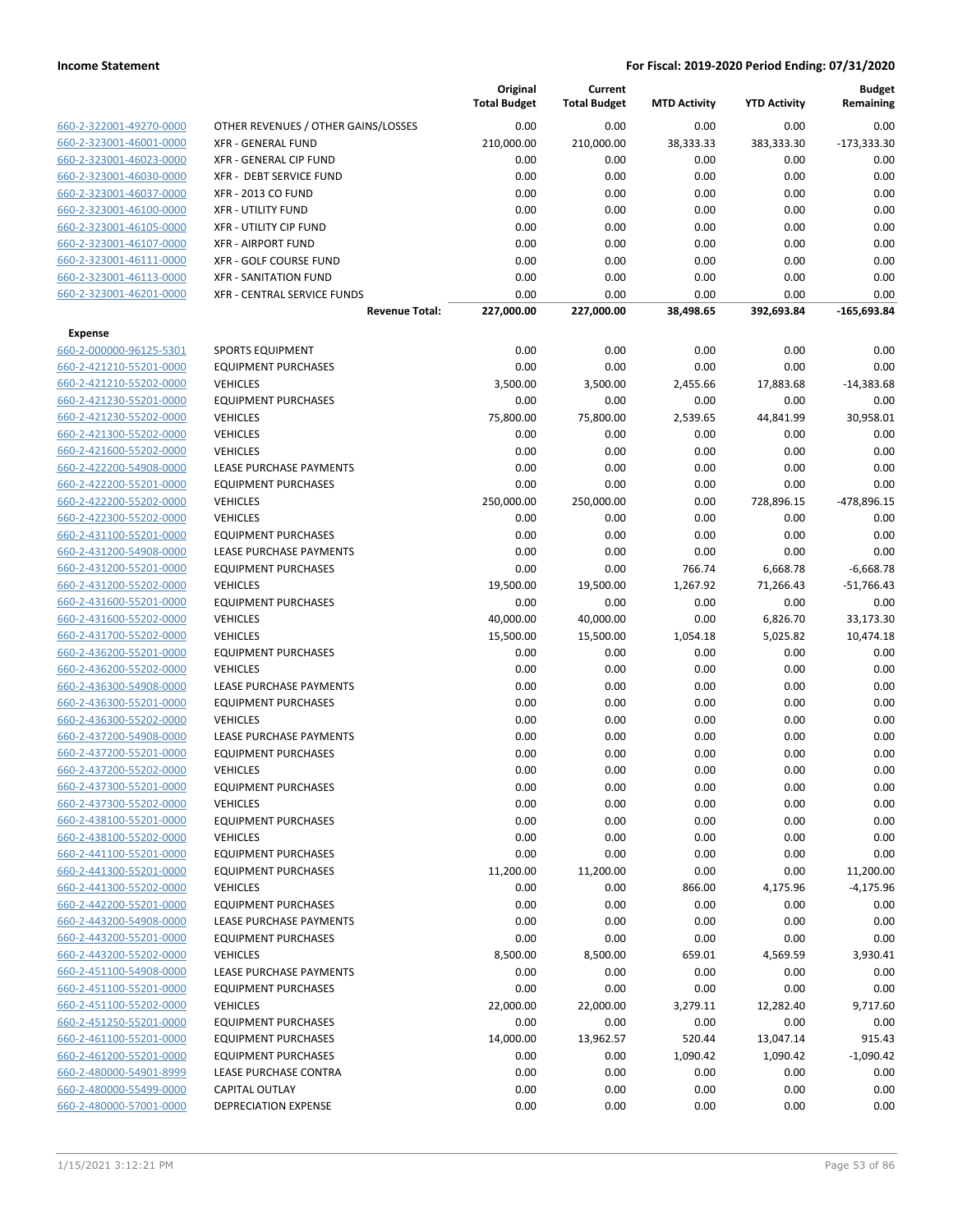|                                                    |                                                         | Original<br><b>Total Budget</b> | Current<br><b>Total Budget</b> | <b>MTD Activity</b> | <b>YTD Activity</b> | <b>Budget</b><br>Remaining |
|----------------------------------------------------|---------------------------------------------------------|---------------------------------|--------------------------------|---------------------|---------------------|----------------------------|
| 660-2-480000-57008-0000                            | <b>BANK CHARGES</b>                                     | 0.00                            | 0.00                           | 0.00                | 38.69               | $-38.69$                   |
| 660-2-480000-57015-0000                            | <b>CONTINGENCY EXPENSE</b>                              | 0.00                            | 0.00                           | 0.00                | 0.00                | 0.00                       |
| 660-2-491000-58040-0000                            | XFR - GENERAL CIP FUND                                  | 0.00                            | 0.00                           | 0.00                | 0.00                | 0.00                       |
|                                                    | <b>Expense Total:</b>                                   | 460,000.00                      | 459,962.57                     | 14,499.13           | 916,613.75          | $-456,651.18$              |
|                                                    | Fund: 660 - VEHICLE REPLACEMENT FUND Surplus (Deficit): | $-233,000.00$                   | -232,962.57                    | 23,999.52           | -523,919.91         |                            |
| Fund: 701 - FIREMEN'S PENSION                      |                                                         |                                 |                                |                     |                     |                            |
| <b>Expense</b>                                     |                                                         |                                 |                                |                     |                     |                            |
| 701-1-000000-52002-0000                            | POSTAGE/FREIGHT                                         | 0.00                            | 0.00                           | 0.00                | 0.00                | 0.00                       |
|                                                    | <b>Expense Total:</b>                                   | 0.00                            | 0.00                           | 0.00                | 0.00                | 0.00                       |
|                                                    | Fund: 701 - FIREMEN'S PENSION Total:                    | 0.00                            | 0.00                           | 0.00                | 0.00                |                            |
| Fund: 800 - SPENCE FUND                            |                                                         |                                 |                                |                     |                     |                            |
| Revenue                                            |                                                         |                                 |                                |                     |                     |                            |
| 800-3-319001-45401-0000                            | <b>INTEREST REVENUES</b>                                | 10,210.00                       | 10,210.00                      | 109.73              | 5,717.12            | 4,492.88                   |
|                                                    | <b>Revenue Total:</b>                                   | 10,210.00                       | 10,210.00                      | 109.73              | 5,717.12            | 4,492.88                   |
| <b>Expense</b>                                     |                                                         |                                 |                                |                     |                     |                            |
| 800-3-480000-55012-0000                            | <b>CONSTRUCTION</b>                                     | 0.00                            | 0.00                           | 0.00                | 0.00                | 0.00                       |
| 800-3-480000-57008-0000<br>800-3-495000-58501-0000 | <b>BANK CHARGES</b><br>CA - GENERAL FUND                | 0.00<br>600.00                  | 0.00<br>600.00                 | 0.00<br>50.00       | 0.00<br>500.00      | 0.00<br>100.00             |
|                                                    | <b>Expense Total:</b>                                   | 600.00                          | 600.00                         | 50.00               | 500.00              | 100.00                     |
|                                                    | Fund: 800 - SPENCE FUND Surplus (Deficit):              | 9,610.00                        | 9,610.00                       | 59.73               | 5,217.12            |                            |
|                                                    |                                                         |                                 |                                |                     |                     |                            |
| Fund: 801 - JONES LIBRARY TRUST<br>Revenue         |                                                         |                                 |                                |                     |                     |                            |
| 801-3-319001-45401-0000                            | <b>INTEREST REVENUES</b>                                | 0.00                            | 0.00                           | 5.07                | 261.75              | $-261.75$                  |
|                                                    | <b>Revenue Total:</b>                                   | 0.00                            | 0.00                           | 5.07                | 261.75              | -261.75                    |
| <b>Expense</b>                                     |                                                         |                                 |                                |                     |                     |                            |
| 801-3-480000-52102-0000                            | <b>BOOKS / REF SUPPLIES</b>                             | 0.00                            | 0.00                           | 0.00                | 0.00                | 0.00                       |
| 801-3-480000-57008-0000                            | <b>BANK CHARGES</b>                                     | 0.00                            | 0.00                           | 4.85                | 8.82                | $-8.82$                    |
|                                                    | <b>Expense Total:</b>                                   | 0.00                            | 0.00                           | 4.85                | 8.82                | $-8.82$                    |
|                                                    | Fund: 801 - JONES LIBRARY TRUST Surplus (Deficit):      | 0.00                            | 0.00                           | 0.22                | 252.93              |                            |
| Fund: 802 - PROJECT CARE                           |                                                         |                                 |                                |                     |                     |                            |
| Revenue                                            |                                                         |                                 |                                |                     |                     |                            |
| 802-3-319001-45401-0000                            | <b>INTEREST REVENUES</b>                                | 0.00                            | 0.00                           | 0.00                | 0.00                | 0.00                       |
| 802-3-319001-45601-0000                            | MISCELLANEOUS REVENUES                                  | 0.00                            | 0.00                           | 0.00                | 0.00                | 0.00                       |
|                                                    | <b>Revenue Total:</b>                                   | 0.00                            | 0.00                           | 0.00                | 0.00                | 0.00                       |
| <b>Expense</b>                                     |                                                         |                                 |                                |                     |                     |                            |
| 802-3-480000-54204-0000                            | PUBLIC RELATIONS                                        | 0.00                            | 0.00                           | 0.00                | 0.00                | 0.00                       |
| 802-3-480000-57008-0000                            | <b>BANK CHARGES</b>                                     | 0.00<br>0.00                    | 0.00<br>0.00                   | 0.00<br>0.00        | 0.00<br>0.00        | 0.00<br>0.00               |
|                                                    | <b>Expense Total:</b>                                   |                                 |                                |                     |                     |                            |
|                                                    | Fund: 802 - PROJECT CARE Surplus (Deficit):             | 0.00                            | 0.00                           | 0.00                | 0.00                |                            |
| Fund: 803 - GREENVILLE BOARD OF DEVELOPMENT        |                                                         |                                 |                                |                     |                     |                            |
| Revenue<br>803-3-000000-45401-0000                 | <b>INTEREST REVENUES</b>                                | 0.00                            | 0.00                           | 0.00                | 0.00                | 0.00                       |
| 803-3-000000-45620-0000                            | <b>FUND BALANCE</b>                                     | 0.00                            | 0.00                           | 0.00                | 0.00                | 0.00                       |
| 803-3-000000-46401-0000                            | <b>ELECTRIC FUND</b>                                    | 0.00                            | 0.00                           | 0.00                | 0.00                | 0.00                       |
| 803-3-000000-46405-0000                            | <b>GEUS CABLE INTERNET</b>                              | 0.00                            | 0.00                           | 0.00                | 0.00                | 0.00                       |
| 803-3-310002-45608-0000                            | PROJ REIMBURSEMENTS                                     | 0.00                            | 0.00                           | 0.00                | 0.00                | 0.00                       |
|                                                    | <b>Revenue Total:</b>                                   | 0.00                            | 0.00                           | 0.00                | 0.00                | 0.00                       |
| <b>Expense</b>                                     |                                                         |                                 |                                |                     |                     |                            |
| 803-3-480000-51000-0000                            | <b>REGULAR</b>                                          | 0.00                            | 0.00                           | 0.00                | 0.00                | 0.00                       |
| 803-3-480000-51020-0000                            | <b>OVERTIME</b>                                         | 0.00                            | 0.00                           | 0.00                | 0.00                | 0.00                       |
| 803-3-480000-51021-0000                            | <b>LONGEVITY</b>                                        | 0.00                            | 0.00                           | 0.00                | 0.00                | 0.00                       |
| 803-3-480000-51116-0000                            | CAR ALLOWANCE                                           | 0.00                            | 0.00                           | 0.00                | 0.00                | 0.00                       |
| 803-3-480000-51117-0000<br>803-3-480000-51201-0000 | <b>CELL PHONE ALLOWANCE</b><br><b>FICA</b>              | 0.00<br>0.00                    | 0.00<br>0.00                   | 0.00<br>0.00        | 0.00<br>0.00        | 0.00<br>0.00               |
| 803-3-480000-51202-0000                            | MEDICARE                                                | 0.00                            | 0.00                           | 0.00                | 0.00                | 0.00                       |
|                                                    |                                                         |                                 |                                |                     |                     |                            |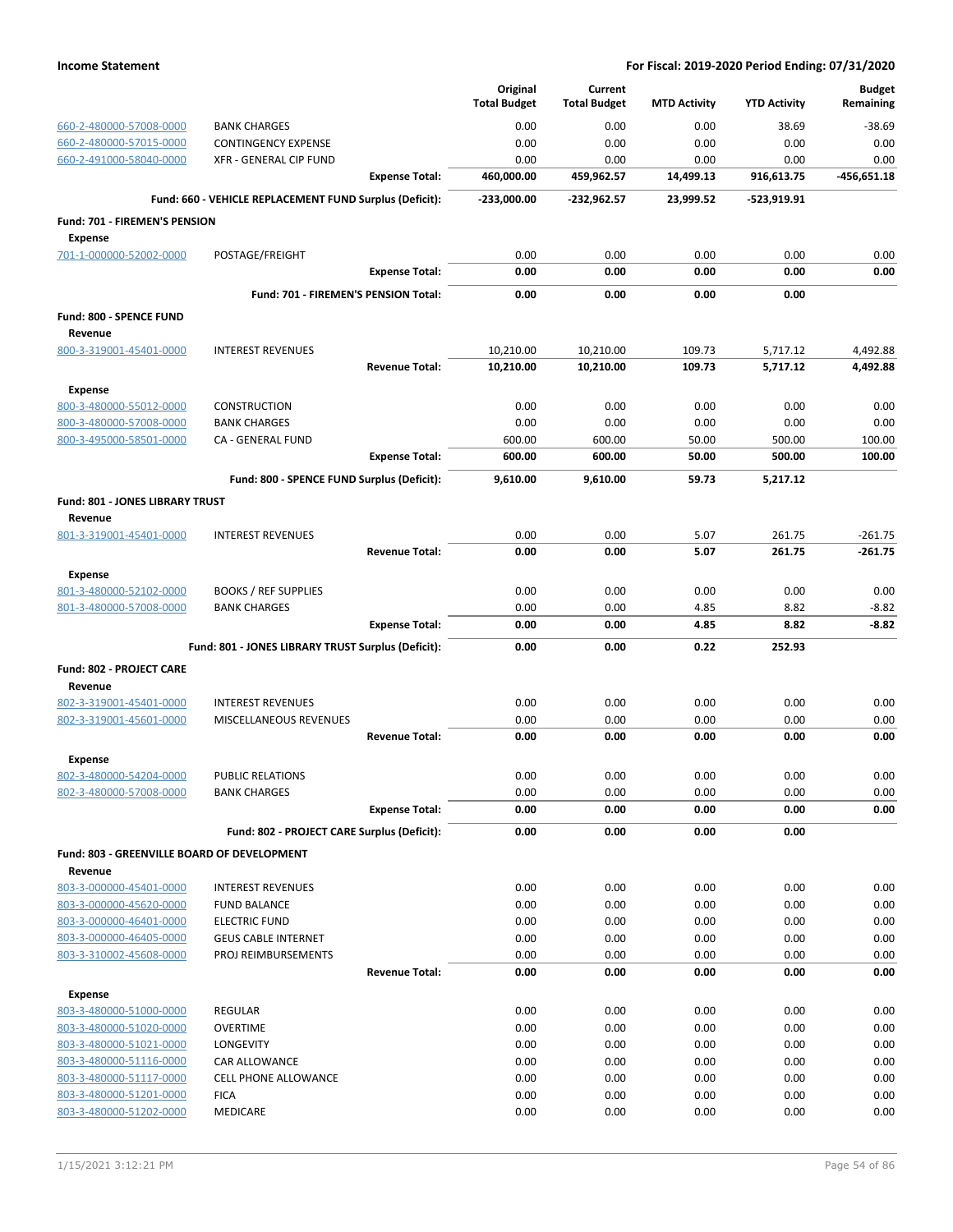|                           |                                                                | Original<br><b>Total Budget</b> | Current<br><b>Total Budget</b> | <b>MTD Activity</b> | <b>YTD Activity</b> | <b>Budget</b> |
|---------------------------|----------------------------------------------------------------|---------------------------------|--------------------------------|---------------------|---------------------|---------------|
|                           |                                                                |                                 |                                |                     |                     | Remaining     |
| 803-3-480000-51203-0000   | <b>HEALTH INSURANCE</b>                                        | 0.00                            | 0.00                           | 0.00                | 0.00                | 0.00          |
| 803-3-480000-51204-0000   | <b>WORKERS COMPENSATION</b>                                    | 0.00                            | 0.00                           | 0.00                | 0.00                | 0.00          |
| 803-3-480000-51205-0000   | <b>UNEMPLOYMENT</b>                                            | 0.00                            | 0.00                           | 0.00                | 0.00                | 0.00          |
| 803-3-480000-51301-0000   | <b>TMRS</b>                                                    | 0.00                            | 0.00                           | 0.00                | 0.00                | 0.00          |
| 803-3-480000-52001-0000   | <b>OFFICE SUPPLIES</b>                                         | 0.00                            | 0.00                           | 0.00                | 0.00                | 0.00          |
| 803-3-480000-52002-0000   | POSTAGE / FREIGHT                                              | 0.00                            | 0.00                           | 0.00                | 0.00                | 0.00          |
| 803-3-480000-52003-0000   | <b>COPIER CHARGES</b>                                          | 0.00                            | 0.00                           | 0.00                | 0.00                | 0.00          |
| 803-3-480000-52005-0000   | PRINTED MATERIALS                                              | 0.00                            | 0.00                           | 0.00                | 0.00                | 0.00          |
| 803-3-480000-52102-0000   | <b>BOOKS / REF SUPPLIES</b>                                    | 0.00                            | 0.00                           | 0.00                | 0.00                | 0.00          |
| 803-3-480000-52103-0000   | <b>MEETING SUPPLIES</b>                                        | 0.00                            | 0.00                           | 0.00                | 0.00                | 0.00          |
| 803-3-480000-52112-0000   | <b>OTHER SUPPLIES</b>                                          | 0.00                            | 0.00                           | 0.00                | 0.00                | 0.00          |
| 803-3-480000-54001-0000   | <b>TELEPHONE CHARGES</b>                                       | 0.00                            | 0.00                           | 0.00                | 0.00                | 0.00          |
| 803-3-480000-54002-0000   | <b>UTILITY CHARGES</b>                                         | 0.00                            | 0.00                           | 0.00                | 0.00                | 0.00          |
| 803-3-480000-54101-0000   | PROFESSIONAL SERVICES                                          | 0.00                            | 0.00                           | 0.00                | 0.00                | 0.00          |
| 803-3-480000-54103-0000   | <b>CONSULTING</b>                                              | 0.00                            | 0.00                           | 0.00                | 0.00                | 0.00          |
| 803-3-480000-54105-0000   | <b>MARKETING</b>                                               | 0.00                            | 0.00                           | 0.00                | 0.00                | 0.00          |
| 803-3-480000-54106-0000   | <b>ATTORNEY FEES</b>                                           | 0.00                            | 0.00                           | 0.00                | 0.00                | 0.00          |
| 803-3-480000-54201-0000   | <b>MEMBERSHIPS &amp; SUBSCRIPTIONS</b>                         | 0.00                            | 0.00                           | 0.00                | 0.00                | 0.00          |
| 803-3-480000-54204-0000   | <b>PUBLIC RELATIONS</b>                                        | 0.00                            | 0.00                           | 0.00                | 0.00                | 0.00          |
| 803-3-480000-54205-0000   | <b>BUSINESS MEALS</b>                                          | 0.00                            | 0.00                           | 0.00                | 0.00                | 0.00          |
| 803-3-480000-54211-0000   | ADVERTISING                                                    | 0.00                            | 0.00                           | 0.00                | 0.00                | 0.00          |
| 803-3-480000-54214-0000   | <b>TRAVEL &amp; TRAINING</b>                                   | 0.00                            | 0.00                           | 0.00                | 0.00                | 0.00          |
| 803-3-480000-54405-0000   | <b>MOWING SERVICES</b>                                         | 0.00                            | 0.00                           | 0.00                | 0.00                | 0.00          |
| 803-3-480000-54901-0000   | <b>RENTALS / LEASES</b>                                        | 0.00                            | 0.00                           | 0.00                | 0.00                | 0.00          |
| 803-3-480000-55001-0000   | LAND                                                           | 0.00                            | 0.00                           | 0.00                | 0.00                | 0.00          |
| 803-3-480000-55105-0000   | <b>WATER MAINS</b>                                             | 0.00                            | 0.00                           | 0.00                | 0.00                | 0.00          |
| 803-3-480000-57005-0000   | <b>OTHER</b>                                                   | 0.00                            | 0.00                           | 0.00                | 0.00                | 0.00          |
| 803-3-480000-58501-0000   | <b>GENERAL FUND</b>                                            | 0.00                            | 0.00                           | 0.00                | 0.00                | 0.00          |
| 803-3-480000-58701-0000   | <b>CENTRAL SERVICE FUND</b>                                    | 0.00                            | 0.00                           | 0.00                | 0.00                | 0.00          |
| 803-3-480000-58720-0000   | NON DEPT COST ALLOCATION / MIS FUN                             | 0.00                            | 0.00                           | 0.00                | 0.00                | 0.00          |
|                           | <b>Expense Total:</b>                                          | 0.00                            | 0.00                           | 0.00                | 0.00                | 0.00          |
|                           | Fund: 803 - GREENVILLE BOARD OF DEVELOPMENT Surplus (Deficit): | 0.00                            | 0.00                           | 0.00                | 0.00                |               |
| <b>Fund: 807 - 4A-EDC</b> |                                                                |                                 |                                |                     |                     |               |
| Revenue                   |                                                                |                                 |                                |                     |                     |               |
| 807-3-000000-41102-0000   | <b>DELINQUENT TAXES</b>                                        | 0.00                            | 0.00                           | 0.00                | 0.00                | 0.00          |
| 807-3-000000-45401-0000   | <b>INTEREST REVENUES</b>                                       | 0.00                            | 0.00                           | 0.00                | 0.00                | 0.00          |
| 807-3-000000-45602-0000   | REIMBURSEMENTS / PRIOR YEAR REIMB                              | 0.00                            | 0.00                           | 0.00                | 0.00                | 0.00          |
| 807-3-000000-45620-0000   | <b>FUND BALANCE</b>                                            | 0.00                            | 0.00                           | 0.00                | 0.00                | 0.00          |
| 807-3-310002-45608-0000   | PROJ REIMBURSEMENTS                                            | 0.00                            | 0.00                           | 0.00                | 0.00                | 0.00          |
| 807-3-319001-45601-0000   |                                                                |                                 |                                |                     |                     |               |
|                           | MISCELLANEOUS REVENUES<br><b>Revenue Total:</b>                | 0.00<br>0.00                    | 0.00<br>0.00                   | 0.00<br>0.00        | 0.00<br>0.00        | 0.00<br>0.00  |
|                           |                                                                |                                 |                                |                     |                     |               |
| <b>Expense</b>            |                                                                |                                 |                                |                     |                     |               |
| 807-3-471100-56307-0000   | <b>TEXAS LEVERAGE FUND PRINC</b>                               | 0.00                            | 0.00                           | 0.00                | 0.00                | 0.00          |
| 807-3-471200-56407-0000   | TEXAS LEVERAGE FUND INT                                        | 0.00                            | 0.00                           | 0.00                | 0.00                | 0.00          |
| 807-3-480000-54103-0000   | <b>CONSULTING</b>                                              | 0.00                            | 0.00                           | 0.00                | 0.00                | 0.00          |
| 807-3-480000-54211-0000   | ADVERTISING                                                    | 0.00                            | 0.00                           | 0.00                | 0.00                | 0.00          |
| 807-3-480000-55006-0000   | <b>CWIP / AQUISITION</b>                                       | 0.00                            | 0.00                           | 0.00                | 0.00                | 0.00          |
| 807-3-480000-55007-0000   | CWIP / ENG/ARCHITECTS/MGMT                                     | 0.00                            | 0.00                           | 0.00                | 0.00                | 0.00          |
| 807-3-480000-55008-0000   | <b>CWIP / SURVEYING</b>                                        | 0.00                            | 0.00                           | 0.00                | 0.00                | 0.00          |
| 807-3-480000-55009-0000   | <b>CWIP / LIAISON</b>                                          | 0.00                            | 0.00                           | 0.00                | 0.00                | 0.00          |
| 807-3-480000-55010-0000   | CWIP / ENVIRONMENTAL ASSESSMENT                                | 0.00                            | 0.00                           | 0.00                | 0.00                | 0.00          |
| 807-3-480000-55011-0000   | <b>CWIP / CONSTRUCTION TESTING</b>                             | 0.00                            | 0.00                           | 0.00                | 0.00                | 0.00          |
| 807-3-480000-55012-0000   | <b>CWIP / CONSTRUCTION</b>                                     | 0.00                            | 0.00                           | 0.00                | 0.00                | 0.00          |
| 807-3-480000-55013-0000   | <b>CWIP / CONSTRUCTION INSPECTION</b>                          | 0.00                            | 0.00                           | 0.00                | 0.00                | 0.00          |
| 807-3-480000-55014-0000   | CWIP / MISCELLANEOUS                                           | 0.00                            | 0.00                           | 0.00                | 0.00                | 0.00          |
| 807-3-480000-55099-0000   | CWIP / PROJ BUDGET - NO EXPENSES                               | 0.00                            | 0.00                           | 0.00                | 0.00                | 0.00          |
| 807-3-480000-55102-0000   | <b>STREETS</b>                                                 | 0.00                            | 0.00                           | 0.00                | 0.00                | 0.00          |
| 807-3-480000-55110-0000   | <b>LIFT STATIONS</b>                                           | 0.00                            | 0.00                           | 0.00                | 0.00                | 0.00          |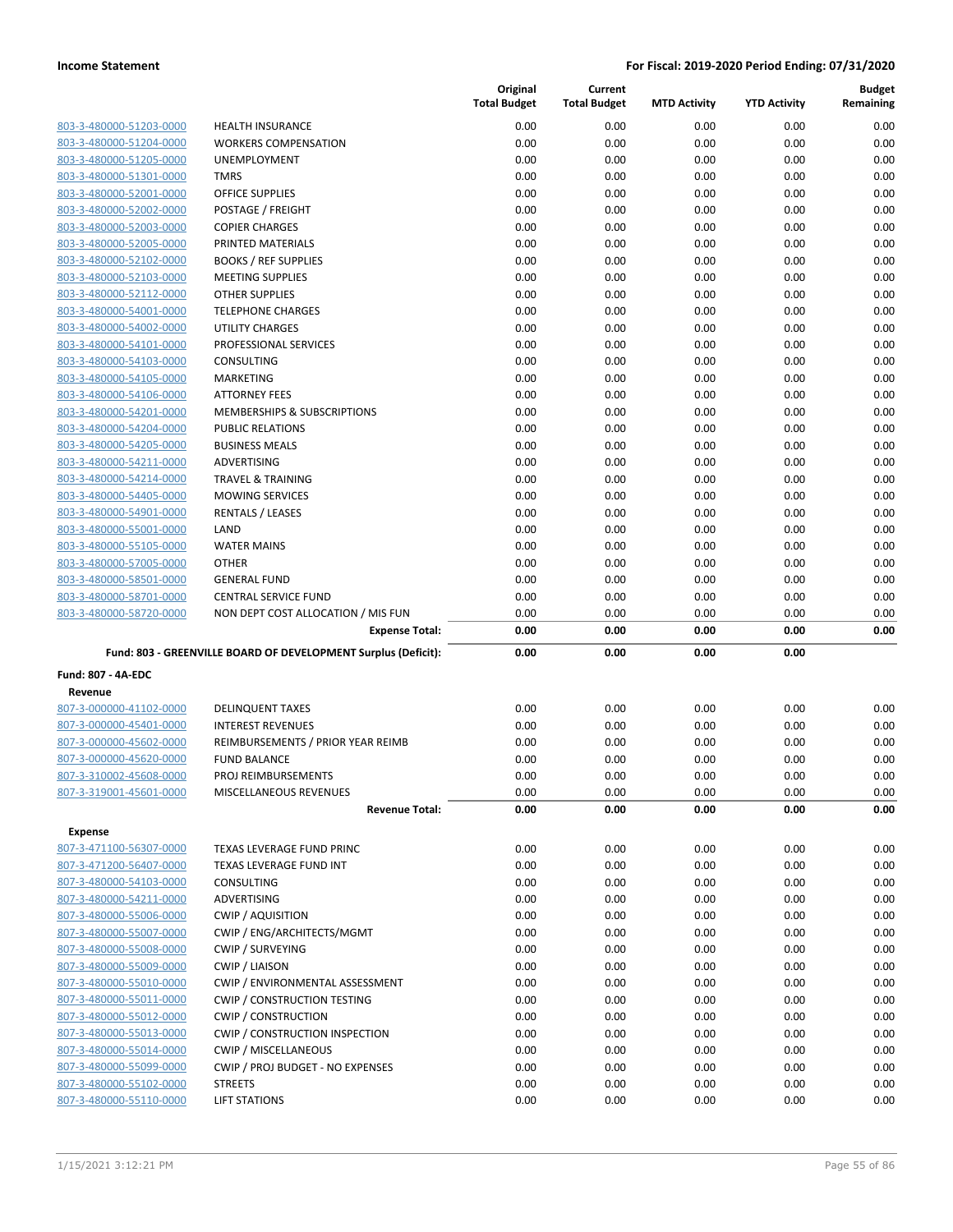|                                         |                                                            | Original<br><b>Total Budget</b> | Current<br><b>Total Budget</b> | <b>MTD Activity</b> | <b>YTD Activity</b> | <b>Budget</b><br>Remaining |
|-----------------------------------------|------------------------------------------------------------|---------------------------------|--------------------------------|---------------------|---------------------|----------------------------|
| 807-3-480000-55203-0000                 | <b>FURNITURE/OFFICE EQUIP</b>                              | 0.00                            | 0.00                           | 0.00                | 0.00                | 0.00                       |
| 807-3-480000-55206-0000                 | MACHINE, TOOLS, & IMPLMNT                                  | 0.00                            | 0.00                           | 0.00                | 0.00                | 0.00                       |
| 807-3-480000-55214-0000                 | <b>CWIP / SPORTS EQUIPMENT</b>                             | 0.00                            | 0.00                           | 0.00                | 0.00                | 0.00                       |
| 807-3-495000-58501-0000                 | <b>GENERAL FUND</b>                                        | 0.00                            | 0.00                           | 0.00                | 0.00                | 0.00                       |
| 807-3-495000-58701-0000                 | <b>CENTRAL SERVICE FUND</b>                                | 0.00                            | 0.00                           | 0.00                | 0.00                | 0.00                       |
| 807-3-495000-58720-0000                 | NON DEPT COST ALLOCATION / MIS FUN                         | 0.00                            | 0.00                           | 0.00                | 0.00                | 0.00                       |
|                                         | <b>Expense Total:</b>                                      | 0.00                            | 0.00                           | 0.00                | 0.00                | 0.00                       |
|                                         | Fund: 807 - 4A-EDC Surplus (Deficit):                      | 0.00                            | 0.00                           | 0.00                | 0.00                |                            |
| Fund: 809 - GREENVILLE IDC (L-3)        |                                                            |                                 |                                |                     |                     |                            |
| Revenue<br>809-3-319001-45609-0000      | INTERGOVERNMENTAL / IDC GREENVILLE                         | 0.00                            | 0.00                           | 0.00                | 1,073,848.79        | $-1,073,848.79$            |
|                                         | <b>Revenue Total:</b>                                      | 0.00                            | 0.00                           | 0.00                | 1,073,848.79        | $-1,073,848.79$            |
| <b>Expense</b>                          |                                                            |                                 |                                |                     |                     |                            |
| 809-3-438100-55307-0000                 | FLIGHT LINE SHELTER 14-16                                  | 0.00                            | 0.00                           | 0.00                | 0.00                | 0.00                       |
| 809-3-438100-55308-0000                 | BLDG 110 NE QUAD RENOVAT                                   | 0.00                            | 0.00                           | 0.00                | 0.00                | 0.00                       |
| 809-3-438100-55309-0000                 | BLDG 412 EXPANSION P#773                                   | 0.00                            | 0.00                           | 0.00                | 0.00                | 0.00                       |
| 809-3-438100-55310-0000                 | <b>HANGAR 154 RENOVATIONS</b>                              | 0.00                            | 0.00                           | 0.00                | 0.00                | 0.00                       |
| 809-3-438100-55311-0000                 | BLDG 102 HANGAR BAY 1 RENOVATION                           | 0.00                            | 0.00                           | 0.00                | 0.00                | 0.00                       |
| 809-3-438100-55312-0000                 | FLIGHT LINE SHELTER& B 160                                 | 0.00                            | 0.00                           | 0.00                | 0.00                | 0.00                       |
| 809-3-438100-55313-0000                 | <b>BLDG 143 CONSTRUCTION</b>                               | 0.00                            | 0.00                           | 0.00                | 0.00                | 0.00                       |
| 809-3-438100-55314-0000                 | BLDG 113-2 REMODEL                                         | 0.00                            | 0.00                           | 0.00                | 0.00                | 0.00                       |
| 809-3-438100-55315-0000                 | BLDG 110 REMODEL                                           | 0.00                            | 0.00                           | 0.00                | 0.00                | 0.00                       |
| 809-3-438100-55320-0000                 | <b>CONSTRUCTION PROJECTS</b>                               | 0.00                            | 0.00                           | 0.00                | 193,233.74          | $-193,233.74$              |
| 809-3-480000-55499-0000                 | CAPITAL OUTLAY                                             | 0.00                            | 0.00                           | 0.00                | 0.00                | 0.00                       |
| 809-3-491000-58125-0000                 | <b>XFR - AIRPORT FUND</b>                                  | 0.00                            | 0.00                           | 0.00                | 0.00                | 0.00                       |
|                                         | <b>Expense Total:</b>                                      | 0.00                            | 0.00                           | 0.00                | 193,233.74          | $-193,233.74$              |
|                                         | Fund: 809 - GREENVILLE IDC (L-3) Surplus (Deficit):        | 0.00                            | 0.00                           | 0.00                | 880,615.05          |                            |
| Fund: 810 - SEIZURE FUNDS - STATE RULES |                                                            |                                 |                                |                     |                     |                            |
| Revenue                                 |                                                            |                                 |                                |                     |                     |                            |
| 810-3-319001-45401-0000                 | <b>INTEREST REVENUES</b>                                   | 3,000.00                        | 3,000.00                       | 81.57               | 2,907.01            | 92.99                      |
| 810-3-319001-45402-0000                 | <b>HB65 SEIZURES-INTEREST</b>                              | 0.00                            | 0.00                           | 0.00                | 0.00                | 0.00                       |
| 810-3-322001-46802-0000                 | HB65 SEIZURES-CONTRIBUTNS                                  | 0.00                            | 0.00                           | 0.00                | $-7,700.00$         | 7,700.00                   |
|                                         | <b>Revenue Total:</b>                                      | 3,000.00                        | 3,000.00                       | 81.57               | -4,792.99           | 7,792.99                   |
| <b>Expense</b>                          |                                                            |                                 |                                |                     |                     |                            |
| 810-3-421210-54214-0000                 | <b>TRAVEL &amp; TRAINING</b>                               | 0.00                            | 0.00                           | 0.00                | 150.00              | $-150.00$                  |
| 810-3-421210-55205-0000                 | COMPUTER EQUIPMENT / SOFTWARE                              | 0.00                            | 0.00                           | 0.00                | 0.00                | 0.00                       |
| 810-3-421230-52111-0000                 | <b>AMMUNITION</b>                                          | 0.00                            | 0.00                           | 0.00                | 0.00                | 0.00                       |
| 810-3-421230-52201-0000                 | <b>MINOR TOOLS &amp; EQUIPMENT</b>                         | 0.00                            | 0.00                           | 0.00                | 0.00                | 0.00                       |
| 810-3-421230-53205-0000                 | <b>MOTOR VEHICLES</b>                                      | 0.00                            | 0.00                           | 0.00                | 0.00                | 0.00                       |
| 810-3-421230-54101-0000                 | PROFESSIONAL SERVICES                                      | 0.00                            | 0.00                           | 0.00                | 0.00                | 0.00                       |
| 810-3-421230-54108-0000                 | <b>VETERINARY SERVICES</b>                                 | 0.00                            | 0.00                           | 0.00                | 0.00                | 0.00                       |
| 810-3-421230-54201-0000                 | MEMBERSHIPS & SUBSCRIPTIONS                                | 0.00                            | 0.00                           | 0.00                | 0.00                | 0.00                       |
| 810-3-421230-54211-0000                 | ADVERTISING                                                | 0.00                            | 0.00                           | 0.00                | 0.00                | 0.00                       |
| 810-3-421230-54214-0000                 | <b>TRAVEL &amp; TRAINING</b>                               | 0.00                            | 0.00                           | 0.00                | 0.00                | 0.00                       |
| 810-3-421230-54215-0000                 | <b>EVIDENCE PURCHASES</b>                                  | 0.00                            | 0.00                           | 0.00                | 0.00                | 0.00                       |
| 810-3-421230-54216-0000                 | <b>INFORMANT EXPENSES</b>                                  | 0.00                            | 0.00                           | 0.00                | 0.00                | 0.00                       |
| 810-3-421230-55201-0000                 | <b>EQUIPMENT PURCHASES</b>                                 | 0.00                            | 0.00                           | 0.00                | 18,050.00           | $-18,050.00$               |
| 810-3-421230-55501-0000                 | SERVICE ANIMALS                                            | 0.00                            | 0.00                           | 0.00                | 0.00                | 0.00                       |
| 810-3-421240-55207-0000                 | RADIO COMMUNICATION EQUIP                                  | 0.00                            | 0.00                           | 0.00                | 0.00                | 0.00                       |
| 810-3-421600-55201-0000                 | <b>EQUIPMENT PURCHASES</b>                                 | 0.00                            | 0.00                           | 0.00                | 0.00                | 0.00                       |
| 810-3-480000-55499-0000                 | CAPITAL OUTLAY                                             | 0.00                            | 0.00                           | 0.00                | 0.00                | 0.00                       |
| 810-3-480000-57001-0000                 | DEPRECIATION EXPENSE                                       | 0.00                            | 0.00                           | 0.00                | 0.00                | 0.00                       |
| 810-3-480000-57008-0000                 | <b>BANK CHARGES</b>                                        | 220.00                          | 220.00                         | 17.07               | 83.54               | 136.46                     |
| 810-3-491000-58204-0000                 | VEHICLE/EQUIP REPLACEMENT                                  | 0.00                            | 0.00                           | 0.00                | 0.00                | 0.00                       |
|                                         | <b>Expense Total:</b>                                      | 220.00                          | 220.00                         | 17.07               | 18,283.54           | $-18,063.54$               |
|                                         | Fund: 810 - SEIZURE FUNDS - STATE RULES Surplus (Deficit): | 2,780.00                        | 2,780.00                       | 64.50               | -23,076.53          |                            |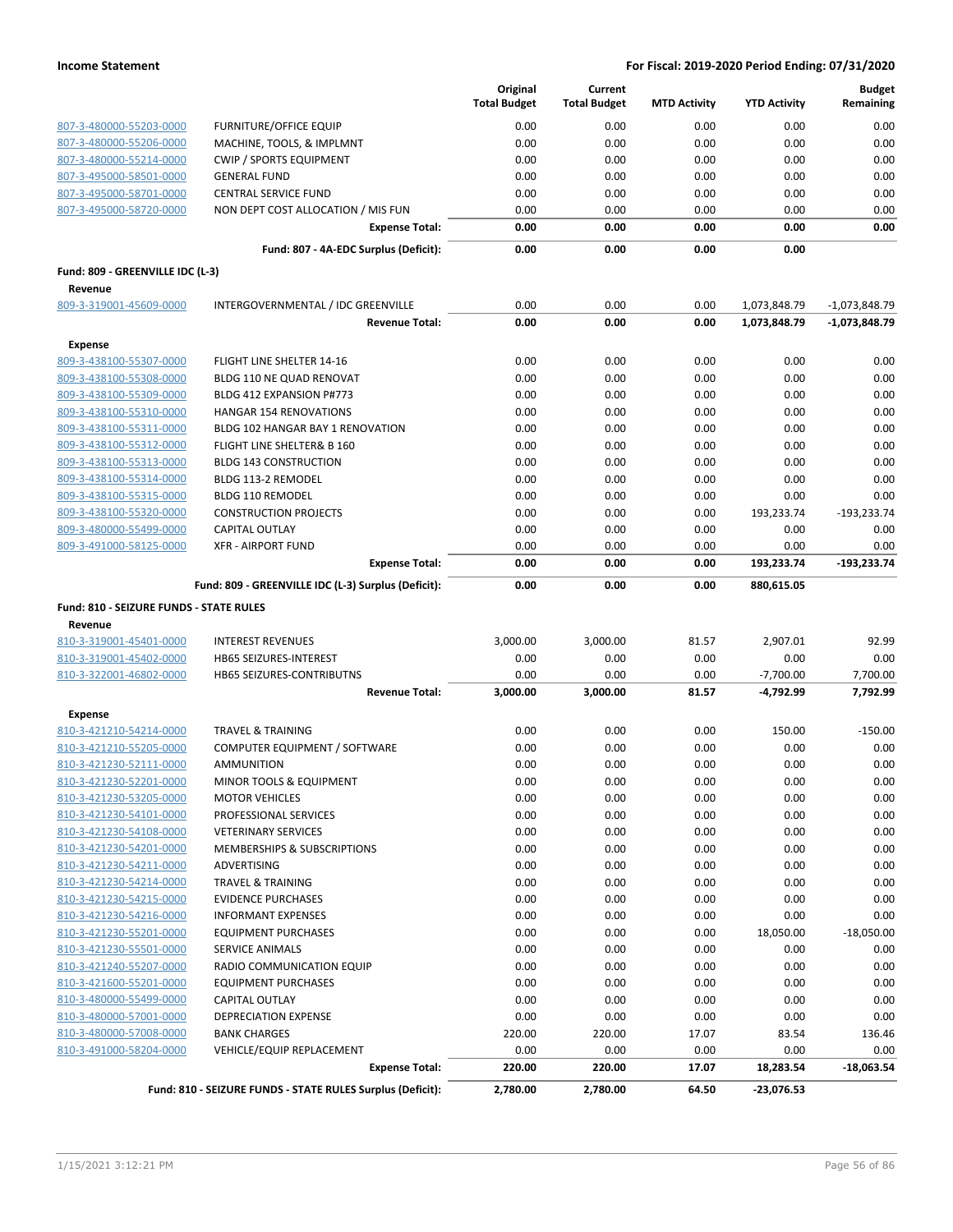|                                                    |                                                                            | Original<br><b>Total Budget</b> | Current<br><b>Total Budget</b> | <b>MTD Activity</b> | <b>YTD Activity</b> | <b>Budget</b><br>Remaining |
|----------------------------------------------------|----------------------------------------------------------------------------|---------------------------------|--------------------------------|---------------------|---------------------|----------------------------|
| Fund: 811 - SEIZURE FUNDS - FED RULES              |                                                                            |                                 |                                |                     |                     |                            |
| Revenue                                            |                                                                            |                                 |                                |                     |                     |                            |
| 811-3-319001-45401-0000                            | <b>INTEREST REVENUES</b>                                                   | 3,900.00                        | 3,900.00                       | 70.00               | 2,490.57            | 1,409.43                   |
| 811-3-319001-45404-0000                            | FED SEIZURES-INTEREST                                                      | 0.00                            | 0.00                           | 0.00                | 0.00                | 0.00                       |
| 811-3-322001-46803-0000                            | FED SEIZURES-CONTRIBUTION                                                  | 0.00                            | 0.00                           | 0.00                | 773.27              | -773.27                    |
|                                                    | <b>Revenue Total:</b>                                                      | 3,900.00                        | 3,900.00                       | 70.00               | 3,263.84            | 636.16                     |
| Expense                                            |                                                                            |                                 |                                |                     |                     |                            |
| 811-3-421100-54214-0000                            | TRAVEL/TRAINING EXPENSE                                                    | 0.00                            | 0.00                           | 0.00                | 0.00                | 0.00                       |
| 811-3-421210-52201-0000                            | <b>MINOR TOOLS &amp; EQUIPMENT</b>                                         | 0.00                            | 0.00                           | 0.00                | 0.00                | 0.00                       |
| 811-3-421210-54215-0000                            | <b>EVIDENCE PURCHASES</b>                                                  | 0.00                            | 0.00                           | 0.00                | 0.00                | 0.00                       |
| 811-3-421210-54216-0000                            | <b>INFORMANT EXPENSES</b>                                                  | 0.00                            | 0.00                           | 0.00                | 0.00                | 0.00                       |
| 811-3-421210-55201-0000                            | <b>EQUIPMENT PURCHASES</b>                                                 | 0.00                            | 0.00                           | 0.00                | 0.00                | 0.00                       |
| 811-3-421230-52111-0000                            | AMMUNITION                                                                 | 0.00                            | 0.00                           | 0.00                | 0.00                | 0.00                       |
| 811-3-421230-52201-0000                            | <b>MINOR TOOLS &amp; EQUIPMENT</b>                                         | 0.00                            | 0.00                           | 0.00                | 0.00                | 0.00                       |
| 811-3-421230-54214-0000                            | TRAVEL & TRAINING                                                          | 0.00                            | 0.00                           | 0.00                | 0.00                | 0.00                       |
| 811-3-421230-55201-0000                            | <b>EQUIPMENT PURCHASES</b>                                                 | 0.00                            | 0.00                           | 0.00                | 29,750.00           | $-29,750.00$               |
| 811-3-421600-55201-0000                            | <b>EQUIPMENT PURCHASES</b>                                                 | 0.00                            | 0.00                           | 0.00                | 0.00                | 0.00                       |
| 811-3-480000-55499-0000                            | <b>CAPITAL OUTLAY</b>                                                      | 0.00                            | 0.00                           | 0.00                | 0.00                | 0.00                       |
| 811-3-480000-57001-0000                            | <b>DEPRECIATION EXPENSE</b>                                                | 0.00                            | 0.00                           | 0.00                | 0.00                | 0.00                       |
| 811-3-480000-57008-0000                            | <b>BANK CHARGES</b>                                                        | 125.00                          | 125.00                         | 14.63               | 71.49               | 53.51                      |
|                                                    | <b>Expense Total:</b>                                                      | 125.00                          | 125.00                         | 14.63               | 29,821.49           | $-29,696.49$               |
|                                                    | Fund: 811 - SEIZURE FUNDS - FED RULES Surplus (Deficit):                   | 3,775.00                        | 3,775.00                       | 55.37               | -26,557.65          |                            |
|                                                    | Fund: 820 - TIRZ FUND (Tax Increment Reinvestment Zone)                    |                                 |                                |                     |                     |                            |
| Revenue                                            |                                                                            |                                 |                                |                     |                     |                            |
| 820-3-311001-41101-0000                            | REAL PROPERTY TAXES - CITY                                                 | 479,286.82                      | 479,286.82                     | 313.74              | 459,337.77          | 19,949.05                  |
| 820-3-311001-41111-0000                            | REAL PROPERTY TAXES - COUNTY                                               | 191,031.58                      | 191,031.58                     | 0.00                | 28,593.18           | 162,438.40                 |
| 820-3-311001-41112-0000                            | REAL PROPERTY TAXES - HOSPITAL                                             | 87,910.52                       | 87,910.52                      | 0.00                | 0.00                | 87,910.52                  |
| 820-3-311002-41102-0000<br>820-3-319001-45401-0000 | <b>DELINQUENT TAXES</b><br><b>INTEREST REVENUES</b>                        | 8,000.00<br>8,000.00            | 8,000.00<br>8,000.00           | 6.73<br>847.81      | 341.30<br>28,211.61 | 7,658.70<br>$-20,211.61$   |
| 820-3-319001-45601-0000                            | MISCELLANEOUS REVENUES                                                     | 0.00                            | 0.00                           | 0.00                | 0.00                | 0.00                       |
|                                                    | <b>Revenue Total:</b>                                                      | 774,228.92                      | 774,228.92                     | 1,168.28            | 516,483.86          | 257,745.06                 |
|                                                    |                                                                            |                                 |                                |                     |                     |                            |
| Expense                                            | <b>BOOKS / REF SUPPLIES</b>                                                | 0.00                            | 0.00                           | 0.00                | 0.00                | 0.00                       |
| 820-3-416100-52102-0000<br>820-3-416100-54101-0000 | PROFESSIONAL SERVICES                                                      | 8,500.00                        | 8,500.00                       | 0.00                | 22,778.50           | $-14,278.50$               |
| 820-3-416100-54103-0000                            | <b>CONSULTING</b>                                                          | 0.00                            | 0.00                           | 0.00                | 0.00                | 0.00                       |
| 820-3-416100-54214-0000                            | TRAVEL/TRAINING EXPENSE                                                    | 0.00                            | 0.00                           | 0.00                | 0.00                | 0.00                       |
| 820-3-416100-55002-0000                            | <b>IMPROVEMENTS</b>                                                        | 135,000.00                      | 135,000.00                     | 0.00                | 0.00                | 135,000.00                 |
| 820-3-480000-57008-0000                            | <b>BANK CHARGES</b>                                                        | 725.00                          | 725.00                         | 176.41              | 794.83              | $-69.83$                   |
|                                                    | <b>Expense Total:</b>                                                      | 144,225.00                      | 144,225.00                     | 176.41              | 23,573.33           | 120,651.67                 |
|                                                    | Fund: 820 - TIRZ FUND (Tax Increment Reinvestment Zone) Surplus (Deficit): | 630,003.92                      | 630,003.92                     | 991.87              | 492,910.53          |                            |
| Fund: 890 - GRNVL IDC (L-3) FIXED ASSETS           |                                                                            |                                 |                                |                     |                     |                            |
| <b>Expense</b>                                     |                                                                            |                                 |                                |                     |                     |                            |
| 890-3-430000-57001-0000                            | DEPRECIATION EXPENSE                                                       | 0.00                            | 0.00                           | 0.00                | 0.00                | 0.00                       |
|                                                    | <b>Expense Total:</b>                                                      | 0.00                            | 0.00                           | 0.00                | 0.00                | 0.00                       |
|                                                    | Fund: 890 - GRNVL IDC (L-3) FIXED ASSETS Total:                            | 0.00                            | 0.00                           | 0.00                | 0.00                |                            |
| Fund: 899 - POOLED CASH                            |                                                                            |                                 |                                |                     |                     |                            |
| Revenue                                            |                                                                            |                                 |                                |                     |                     |                            |
| 899-8-319001-45401-0000                            | <b>INTEREST REVENUES</b>                                                   | 0.00                            | 0.00                           | $-0.02$             | $-3,646.47$         | 3,646.47                   |
|                                                    | <b>Revenue Total:</b>                                                      | 0.00                            | 0.00                           | $-0.02$             | $-3,646.47$         | 3,646.47                   |
|                                                    |                                                                            |                                 |                                |                     |                     |                            |
|                                                    | Fund: 899 - POOLED CASH Total:                                             | 0.00                            | 0.00                           | $-0.02$             | $-3,646.47$         |                            |
| <b>Fund: 910 - ELECTRIC OPERATING FUND</b>         |                                                                            |                                 |                                |                     |                     |                            |
| Revenue                                            |                                                                            |                                 |                                |                     |                     |                            |
| 910-9-000000-49001-4400                            | METERED SALES - RESIDENTIAL                                                | 12,663,696.00                   | 12,663,696.00                  | 1,572,441.39        | 10,142,590.41       | 2,521,105.59               |
| 910-9-000000-49010-4421                            | METERED SALES - GS-NO DEMAND                                               | 797,380.00                      | 797,380.00                     | 85,470.59           | 660,713.51          | 136,666.49                 |
| 910-9-000000-49020-4422                            | METERED SALES - GS-DEMAND                                                  | 18,252,573.00                   | 18,252,573.00                  | 1,514,993.53        | 13,679,325.73       | 4,573,247.27               |
| 910-9-000000-49030-4424                            | METERED SALES - GS-PRIMARY                                                 | 375,005.00                      | 375,005.00                     | 24,762.09           | 247,263.10          | 127,741.90                 |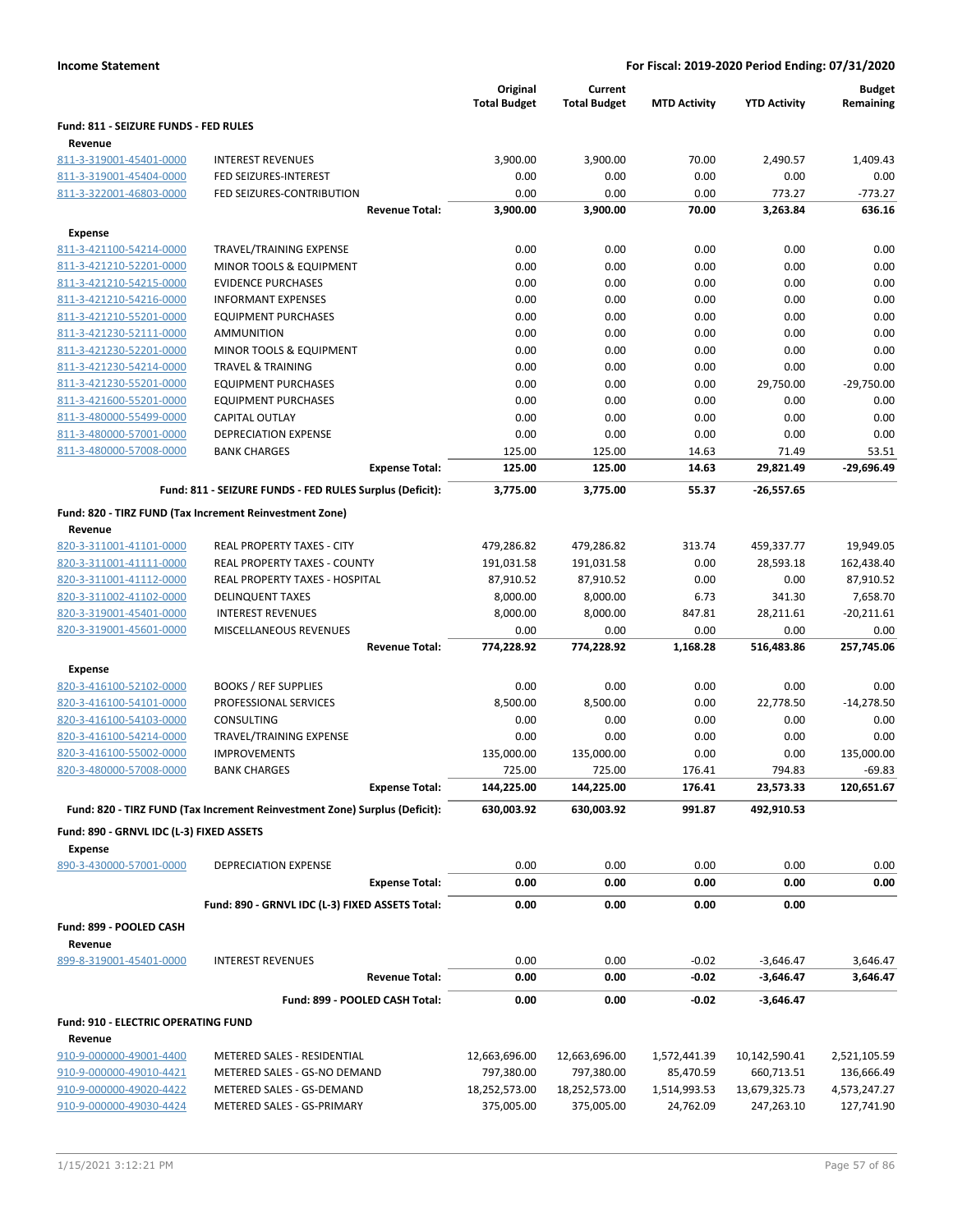|                                                    |                                                                  | Original<br><b>Total Budget</b> | Current<br><b>Total Budget</b> | <b>MTD Activity</b> | <b>YTD Activity</b>   | <b>Budget</b><br>Remaining |
|----------------------------------------------------|------------------------------------------------------------------|---------------------------------|--------------------------------|---------------------|-----------------------|----------------------------|
| 910-9-000000-49040-4440                            | METERED SALES - STREET LIGHTS                                    | 228,307.00                      | 228,307.00                     | 19,536.36           | 193,391.37            | 34,915.63                  |
| 910-9-000000-49050-4400                            | FUEL ADJUSTMENT                                                  | 19,781,707.00                   | 19,781,707.00                  | 1,692,741.94        | 13,350,539.98         | 6,431,167.02               |
| 910-9-000000-49057-4490                            | POWER COST RECOVERY                                              | $-756.00$                       | $-756.00$                      | 0.00                | $-362.19$             | $-393.81$                  |
| 910-9-000000-49058-4400                            | <b>REGULATORY CHARGE</b>                                         | 3,242,423.00                    | 3,242,423.00                   | 76,430.97           | 605,817.67            | 2,636,605.33               |
| 910-9-000000-49140-4490                            | <b>VAPOR LIGHT REVENUES</b>                                      | 156,609.00                      | 156,609.00                     | 13,223.89           | 131,248.16            | 25,360.84                  |
| 910-9-000000-49160-4490                            | OTHER UNMETERED SALES                                            | 0.00                            | 0.00                           | 0.00                | 0.00                  | 0.00                       |
| 910-9-000000-49170-4490                            | SURGE PROTECTION REVENUES                                        | 0.00                            | 0.00                           | 0.00                | 0.00                  | 0.00                       |
| 910-9-000000-49201-4510                            | <b>LATE CHARGES</b>                                              | 236,013.00                      | 236,013.00                     | 11.00               | 178,261.05            | 57,751.95                  |
| 910-9-000000-49209-4511                            | SERVICE CHARGES - CLEARING                                       | 988.00                          | 988.00                         | 0.00                | 60.00                 | 928.00                     |
| 910-9-000000-49210-4511                            | <b>ELECTRIC SERVICE CHARGES</b>                                  | 81,068.00                       | 81,068.00                      | 3,052.81            | 47,438.70             | 33,629.30                  |
| 910-9-000000-49211-4511                            | VAPOR LIGHT SERVICE CHARGES                                      | 421.00                          | 421.00                         | $-21.22$            | 378.78                | 42.22                      |
| 910-9-000000-49212-4511                            | SAW POLES SERVICE CHARGES                                        | 1,369.00                        | 1,369.00                       | 440.00              | 2,200.00              | $-831.00$                  |
| 910-9-000000-49213-4511                            | <b>AMPY SERVICE CHARGES</b>                                      | 40,394.00                       | 40,394.00                      | $-317.21$           | 3,932.95              | 36,461.05                  |
| 910-9-000000-49220-4512                            | <b>RE-READ CHARGES</b>                                           | 51.00                           | 51.00                          | 0.00                | 10.00                 | 41.00                      |
| 910-9-000000-49230-4512                            | <b>METER TESTING CHARGES</b>                                     | 0.00                            | 0.00                           | 0.00                | 0.00                  | 0.00                       |
| 910-9-000000-49240-4490                            | <b>BAD DEBT PAYMENTS</b>                                         | 0.00                            | 0.00                           | 0.00                | 0.00                  | 0.00                       |
| 910-9-000000-49301-4490                            | METERED SALES - 5% XFER to GENERAL FUND                          | 2,833,866.00                    | 2,833,866.00                   | 249,929.64          | 1,950,085.03          | 883,780.97                 |
| 910-9-000000-49307-4490                            | METERED SALES - 1% XFER to GBOD                                  | 566,773.00                      | 566,773.00                     | 49,988.43           | 390,043.40            | 176,729.60                 |
| 910-9-000000-49410-4564                            | <b>CUSTOMER AID TO CONSTRUCTION</b>                              | 129,203.00                      | 129,203.00                     | 0.00                | 44,522.73             | 84,680.27                  |
| 910-9-000000-49420-4564                            | UNDERGROUND SERVICE                                              | 23,870.00                       | 23,870.00                      | 2,458.50            | 58,495.68             | $-34,625.68$               |
| 910-9-000000-49430-4564                            | <b>RELOCATION OF SERVICE</b>                                     | 7,429.00                        | 7,429.00                       | 0.00                | 0.00                  | 7,429.00                   |
| 910-9-000000-49440-4564                            | <b>OVERTIME SERVICES</b>                                         | 0.00                            | 0.00                           | 0.00                | 0.00                  | 0.00                       |
| 910-9-000000-49450-4564                            | <b>ACCIDENTS</b>                                                 | 12,427.00                       | 12,427.00                      | 0.00                | 17,427.91             | $-5,000.91$                |
| 910-9-000000-49455-4564                            | <b>INSURANCE REIMBURSEMENTS</b>                                  | 235,136.00                      | 235,136.00                     | 0.00                | 0.00                  | 235,136.00                 |
| 910-9-000000-49460-4564                            | <b>METER DAMAGE</b>                                              | 195.00                          | 195.00                         | 0.00                | 0.00                  | 195.00                     |
| 910-9-000000-49470-4564                            | OTHER REIMBURSEMENTS                                             | 8,407.00                        | 8,407.00                       | 0.00                | 7,456.60              | 950.40                     |
| 910-9-000000-49480-4564                            | <b>METER BASES</b>                                               | 4,189.00                        | 4,189.00                       | 0.00                | 1,558.71              | 2,630.29                   |
| 910-9-000000-49490-4564                            | <b>MATERIAL SALES</b>                                            | 15,108.00                       | 15,108.00                      | 3,366.28            | 9,162.15              | 5,945.85                   |
| 910-9-000000-49520-4470                            | <b>ENERGY SALES</b>                                              | 5,689,160.00                    | 5,689,160.00                   | 1,171,934.93        | 6,239,297.23          | $-550,137.23$              |
| 910-9-000000-49521-4470                            | <b>RUC REVENUES</b>                                              | 715.00                          | 715.00                         | 108.54              | 1,474.26              | $-759.26$                  |
| 910-9-000000-49522-4470                            | <b>ANCILLARY SERVICES</b>                                        | 0.00                            | 0.00                           | 0.00                | 0.00                  | 0.00                       |
| 910-9-000000-49523-4470                            | RENEWABLE ENERGY CREDITS                                         | 42,360.00                       | 42,360.00                      | 0.00                | 25,597.64             | 16,762.36                  |
| 910-9-000000-49530-4572                            | TCR AUCTION PROCEEDS                                             | 675,831.00                      | 675,831.00                     | 85,976.14           | 699,540.62            | $-23,709.62$               |
| 910-9-000000-49540-4572                            | <b>BLACK START REVENUES</b>                                      | 128,308.00                      | 128,308.00                     | $-826.86$           | 124,042.26            | 4,265.74                   |
| 910-9-000000-49560-4571                            | <b>TCOS REVENUES</b>                                             | 176,482.00                      | 176,482.00                     | 21,850.40           | 222,087.59            | $-45,605.59$               |
| 910-9-000000-49601-4540                            | POLE USE REVENUES                                                | 49,879.00                       | 49,879.00                      | 0.00                | 705.00                | 49,174.00                  |
| 910-9-000000-49602-4118                            | EPA ALLOWANCE SALES                                              | 1.00                            | 1.00                           | 0.00                | 0.21                  | 0.79                       |
| 910-9-000000-49603-8009                            | 2008 BOND ISSUE REFUND                                           | 0.00                            | 0.00                           | 0.00                | 0.00                  | 0.00                       |
| 910-9-000000-49604-8001                            | <b>AMPY CLEARING</b>                                             | 0.00                            | 0.00                           | 0.00                | 0.00                  | 0.00                       |
| 910-9-000000-49605-9000                            | OVER/SHORT                                                       | 0.00                            | 0.00                           | 0.00                | 0.00                  | 0.00                       |
| 910-9-000000-49669-4116                            | AMPY DEPOSIT ERROR                                               | 0.00                            | 0.00                           | 0.00                | 0.00                  | 0.00                       |
| 910-9-000000-49670-4116                            | ROUNDUP PROGRAM                                                  | 0.00                            | 0.00                           | 2.96                | 4.52                  | $-4.52$                    |
| 910-9-000000-49699-4116                            | OTHER GAINS/LOSSES<br>REDEMPTION OF LONG TERM DEBT               | 19,259.00                       | 19,259.00                      | 0.00                | 0.00                  | 19,259.00                  |
| 910-9-000000-49700-4990<br>910-9-000000-49701-4567 | XFER FROM COG - GEN FUND                                         | 0.00<br>726,588.00              | 0.00                           | 0.00<br>60,549.00   | 0.00<br>605,490.00    | 0.00<br>121,098.00         |
| 910-9-000000-49711-4991                            | XFER FROM 911                                                    | 0.00                            | 726,588.00<br>0.00             | 0.00                | 0.00                  | 0.00                       |
|                                                    |                                                                  | 0.00                            |                                |                     |                       | 0.00                       |
| 910-9-000000-49713-4993<br>910-9-000000-49716-4996 | XFER FROM 913<br>XFER FROM 916                                   |                                 | 0.00                           | 0.00                | 0.00                  | 0.00                       |
| 910-9-000000-49731-4993                            | XFER FROM 913 - NOT CAPITAL                                      | 0.00                            | 0.00                           | 0.00                | 0.00                  | 0.00                       |
| 910-9-000000-49754-4994                            |                                                                  | 0.00                            | 0.00                           | 0.00                | 0.00                  | 10,304.70                  |
|                                                    | XFER FROM 950 - BILLING                                          | 61,828.00                       | 61,828.00                      | 5,152.33            | 51,523.30             |                            |
| 910-9-000000-49755-4995                            | XFER FROM 950 - CASHIERS                                         | 78,306.00                       | 78,306.00                      | 6,525.50            | 65,255.00             | 13,051.00                  |
| 910-9-000000-49759-4545                            | XFER FROM 950 FOR POLE USE                                       | 30,000.00                       | 30,000.00                      | 0.00                | 30,000.00             | 0.00                       |
| 910-9-000000-49801-4190<br>910-9-000000-49809-4190 | <b>INTEREST INCOME</b>                                           | 69,489.00                       | 69,489.00                      | 8,595.26            | 392,518.04            | $-323,029.04$              |
| 910-9-000000-49900-4171                            | INTEREST ON ERCOT COLLATERAL<br><b>ENERGY EFFICIENCY CREDITS</b> | 61.00                           | 61.00                          | 0.00                | 2,295.78              | $-2,234.78$<br>0.00        |
|                                                    | <b>Revenue Total:</b>                                            | 0.00<br>67,442,118.00           | 0.00<br>67,442,118.00          | 0.00                | 0.00<br>50,181,392.88 |                            |
|                                                    |                                                                  |                                 |                                | 6,668,377.19        |                       | 17,260,725.12              |
| <b>Expense</b>                                     |                                                                  |                                 |                                |                     |                       |                            |
| 910-9-901000-51001-5000                            | REGULAR SALARIES                                                 | 455,441.00                      | 455,441.00                     | 32,073.33           | 362,486.79            | 92,954.21                  |
| 910-9-901000-51010-5000                            | PART TIME REGULAR                                                | 0.00                            | 0.00                           | 0.00                | 0.00                  | 0.00                       |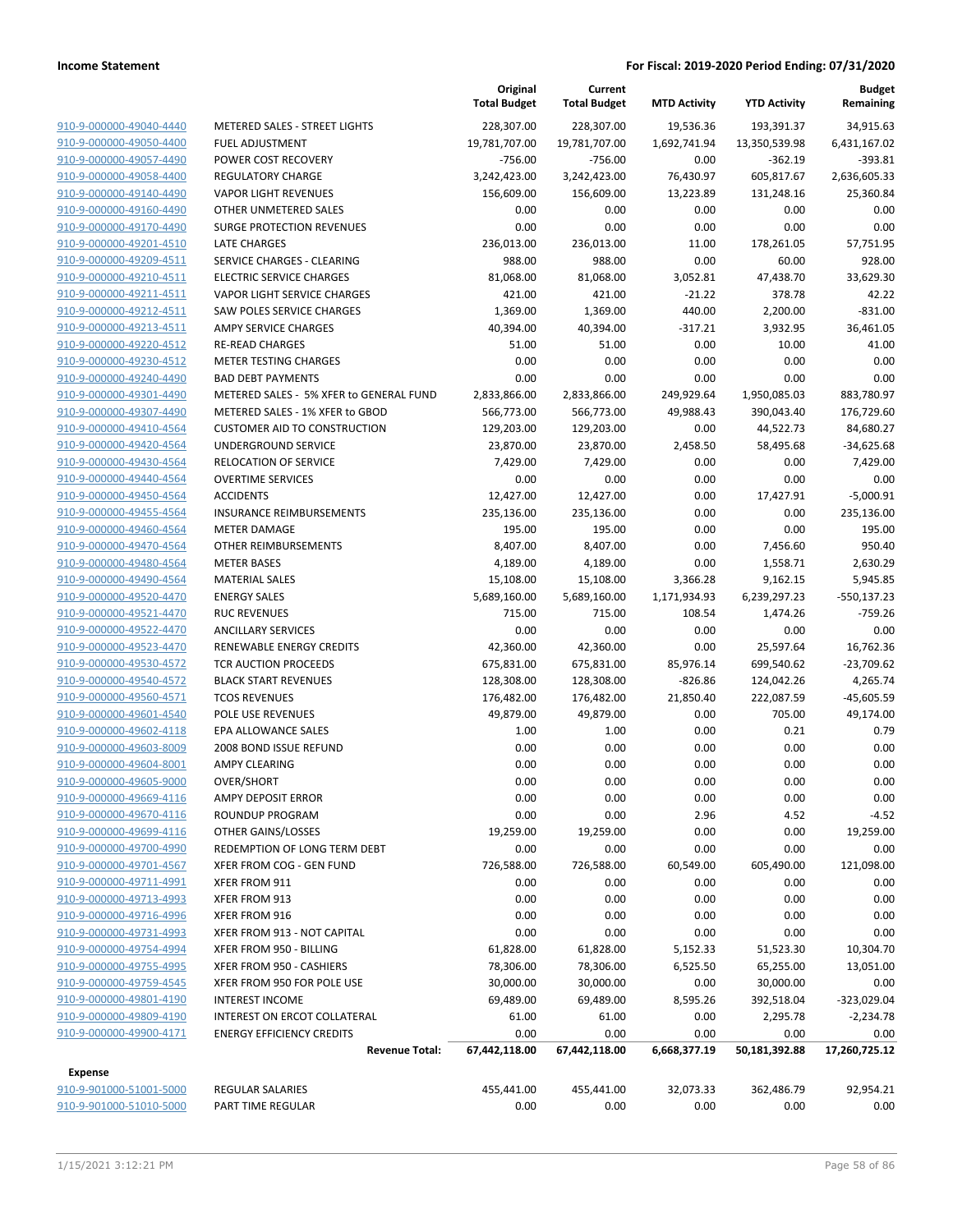| 910-9-901000-51011-5000        |
|--------------------------------|
| 910-9-901000-51020-5000        |
| 910-9-901000-51115-5000        |
| <u>910-9-901000-51116-5000</u> |
| 910-9-901000-51117-5000        |
| 910-9-901000-51201-5000        |
| 910-9-901000-51202-5000        |
| 910-9-901000-51203-5000        |
| 910-9-901000-51204-5000        |
| 910-9-901000-51205-5000        |
| 910-9-901000-51301-5000        |
| 910-9-901000-51401-5000        |
| 910-9-901001-59020-5010        |
| <u>910-9-901001-59021-5010</u> |
| 910-9-901008-59110-5030        |
| 910-9-901008-59110-5080        |
| 910-9-901008-59112-5080        |
| 910-9-901008-59121-5080        |
| <u>910-9-901008-59122-5080</u> |
| 910-9-901008-59125-5080        |
| 910-9-901008-59141-5080        |
| 910-9-901008-59144-5080        |
| 910-9-901008-59145-5080        |
| <u>910-9-901008-59146-5080</u> |
| 910-9-901008-59148-5080        |
| 910-9-901015-51001-5150        |
|                                |
| 910-9-901015-51010-5150        |
| 910-9-901015-51011-5150        |
| 910-9-901015-51020-5150        |
| 910-9-901015-51115-5150        |
| 910-9-901015-51116-5150        |
| 910-9-901015-51117-5150        |
| 910-9-901015-51201-5150        |
| 910-9-901015-51202-5150        |
| 910-9-901015-51203-5150        |
| 910-9-901015-51204-5150        |
| 910-9-901015-51205-5150        |
| 910-9-901015-51301-5150        |
| 910-9-901015-51401-5150        |
| 910-9-901015-59201-5150        |
| 910-9-901015-59205-5150        |
| 910-9-901015-59290-5150        |
| 910-9-901015-59291-5150        |
| 910-9-901015-59292-5150        |
| 910-9-901015-59293-5150        |
| 910-9-901090-59311-9900        |
| 910-9-901090-59312-9900        |
| <u>910-9-901090-59314-9900</u> |
| 910-9-901090-59315-9900        |
| 910-9-901090-59316-9900        |
| 910-9-901090-59391-9900        |
| 910-9-901090-59396-9900        |
| 910-9-901146-51001-5460        |
| <u>910-9-901146-51010-5460</u> |
| 910-9-901146-51011-5460        |
| 910-9-901146-51020-5460        |
| 910-9-901146-51115-5460        |
| 910-9-901146-51116-5460        |
| 910-9-901146-51117-5460        |
|                                |

|                                                    |                                                            | Original<br><b>Total Budget</b> | Current<br><b>Total Budget</b> | <b>MTD Activity</b> | <b>YTD Activity</b>  | <b>Budget</b><br>Remaining |
|----------------------------------------------------|------------------------------------------------------------|---------------------------------|--------------------------------|---------------------|----------------------|----------------------------|
| 910-9-901000-51011-5000                            | PART TIME TEMPORARY                                        | 0.00                            | 0.00                           | 0.00                | 0.00                 | 0.00                       |
| 910-9-901000-51020-5000                            | <b>OVERTIME</b>                                            | 61,296.00                       | 61,296.00                      | 5,392.91            | 52,241.19            | 9,054.81                   |
| 910-9-901000-51115-5000                            | <b>CLOTHING ALLOWANCE</b>                                  | 2,052.00                        | 2,052.00                       | 16.13               | 3,733.18             | $-1,681.18$                |
| 910-9-901000-51116-5000                            | CAR ALLOWANCE                                              | 975.00                          | 975.00                         | 150.00              | 1,650.00             | $-675.00$                  |
| 910-9-901000-51117-5000                            | <b>CELL PHONE ALLOWANCE</b>                                | 623.00                          | 623.00                         | 47.92               | 527.12               | 95.88                      |
| 910-9-901000-51201-5000                            | <b>FICA</b>                                                | 32,137.00                       | 32,137.00                      | 2,007.68            | 23,604.92            | 8,532.08                   |
| 910-9-901000-51202-5000                            | MEDICARE                                                   | 7,516.00                        | 7,516.00                       | 469.54              | 5,520.50             | 1,995.50                   |
| 910-9-901000-51203-5000                            | <b>HEALTH INSURANCE</b>                                    | 70,428.00                       | 70,428.00                      | 5,869.00            | 58,690.00            | 11,738.00                  |
| 910-9-901000-51204-5000                            | <b>WORKERS COMPENSATION</b>                                | 9,121.00                        | 9,121.00                       | 760.08              | 7,600.80             | 1,520.20                   |
| 910-9-901000-51205-5000                            | <b>UNEMPLOYMENT</b>                                        | 1,080.00                        | 1,080.00                       | 0.00                | 67.67                | 1,012.33                   |
| 910-9-901000-51301-5000                            | <b>TMRS</b>                                                | 58,066.00                       | 58,066.00                      | 4,237.22            | 48,466.86            | 9,599.14                   |
| 910-9-901000-51401-5000                            | <b>CONTRA - SALARIES</b>                                   | 0.00                            | 0.00                           | 0.00                | 0.00                 | 0.00                       |
| 910-9-901001-59020-5010                            | <b>NATURAL GAS</b>                                         | 347,981.00                      | 347,981.00                     | 37,653.81           | 97,399.87            | 250,581.13                 |
| 910-9-901001-59021-5010                            | <b>FUEL OIL</b>                                            | 0.00                            | 0.00                           | 0.00                | 0.00                 | 0.00                       |
| 910-9-901008-59110-5030                            | <b>GEUS OPERATIONS</b>                                     | 0.00                            | 0.00                           | 0.00                | 0.00                 | 0.00                       |
| 910-9-901008-59110-5080                            | <b>GEUS OPERATIONS</b>                                     | 23,450.00                       | 23,450.00                      | 1,158.21            | 14,388.27            | 9,061.73                   |
| 910-9-901008-59112-5080                            | SAFETY                                                     | 10,250.00                       | 10,250.00                      | 0.00                | 1,426.59             | 8,823.41                   |
| 910-9-901008-59121-5080                            | MECHANICAL SUPPLIES                                        | 10,250.00                       | 15,250.00                      | 60.65               | 14,807.45            | 442.55                     |
| 910-9-901008-59122-5080                            | <b>ELECTRICAL SUPPLIES</b>                                 | 10,250.00                       | 10,250.00                      | 546.73              | 1,954.89             | 8,295.11                   |
| 910-9-901008-59125-5080                            | CHEMICAL & LABORATORY SUPPLIES                             | 45,500.00                       | 45,500.00                      | 2,588.82            | 14,744.22            | 30,755.78                  |
| 910-9-901008-59141-5080                            | <b>UTILITY BILLS</b>                                       | 250,000.00                      | 250,000.00                     | 6,575.81            | 154,957.02           | 95,042.98                  |
| 910-9-901008-59144-5080                            | MISCELLANEOUS SERVICES                                     | 60,250.00                       | 60,250.00                      | 780.00              | 32,040.49            | 28,209.51                  |
| 910-9-901008-59145-5080                            | <b>ENVIRONMENTAL SERVICES</b>                              | 159,400.00                      | 159,400.00                     | 3,194.78            | 53,863.50            | 105,536.50                 |
| 910-9-901008-59146-5080                            | TRAINING AND/OR TRAVEL                                     | 26,000.00                       | 26,000.00                      | 0.00                | 526.23               | 25,473.77                  |
| 910-9-901008-59148-5080                            | <b>FUEL</b>                                                | 2,000.00                        | 2,000.00                       | 121.22              | 669.76               | 1,330.24                   |
| 910-9-901015-51001-5150                            | <b>REGULAR SALARIES</b>                                    | 248,778.00                      | 248,778.00                     | 20,827.88           | 210,249.87           | 38,528.13                  |
| 910-9-901015-51010-5150                            | PART TIME REGULAR                                          | 0.00                            | 0.00                           | 0.00                | 0.00                 | 0.00                       |
| 910-9-901015-51011-5150                            | PART TIME TEMPORARY                                        | 0.00                            | 0.00                           | 0.00                | 0.00                 | 0.00                       |
| 910-9-901015-51020-5150                            | <b>OVERTIME</b>                                            | 30,339.00                       | 30,339.00                      | 4,702.20            | 17,534.35            | 12,804.65                  |
| 910-9-901015-51115-5150                            | <b>CLOTHING ALLOWANCE</b>                                  | 2,269.00                        | 2,269.00                       | 16.13               | 3,447.06             | $-1,178.06$                |
| 910-9-901015-51116-5150                            | CAR ALLOWANCE                                              | 975.00                          | 975.00                         | 0.00                | 375.00               | 600.00                     |
| 910-9-901015-51117-5150                            | CELL PHONE ALLOWANCE                                       | 216.00                          | 216.00                         | 0.00                | 41.55                | 174.45                     |
| 910-9-901015-51201-5150                            | <b>FICA</b>                                                | 17,379.00                       | 17,379.00                      | 1,421.81            | 13,884.68            | 3,494.32                   |
| 910-9-901015-51202-5150                            | MEDICARE                                                   | 4,064.00                        | 4,064.00                       | 332.52              | 3,247.25             | 816.75                     |
| 910-9-901015-51203-5150                            | <b>HEALTH INSURANCE</b>                                    | 41,083.00                       | 41,083.00                      | 3,423.58            | 34,235.80            | 6,847.20                   |
| 910-9-901015-51204-5150                            | <b>WORKERS COMPENSATION</b>                                | 5,215.00                        | 5,215.00                       | 434.58              | 4,345.80             | 869.20                     |
| 910-9-901015-51205-5150                            | UNEMPLOYMENT                                               | 630.00                          | 630.00                         | 23.26               | 81.13                | 548.87                     |
| 910-9-901015-51301-5150                            | <b>TMRS</b>                                                | 31,402.00                       | 31,402.00                      | 2,586.96            | 25,379.53            | 6,022.47                   |
| 910-9-901015-51401-5150                            | <b>CONTRA - SALARIES</b>                                   | 0.00                            | 0.00                           | 0.00                | 0.00                 | 0.00                       |
| 910-9-901015-59201-5150                            | <b>BUILDING MAINTENANCE</b>                                | 20,000.00                       | 20,000.00                      | 1,584.15            | 23,080.79            | $-3,080.79$                |
| 910-9-901015-59205-5150                            | <b>EQUIPMENT MAINTENANCE</b>                               | 7,100.00                        | 7,100.00                       | 149.65              | 943.51               | 6,156.49                   |
| 910-9-901015-59290-5150                            | <b>GENERAL PLANT EQUIPMENT MAINTENANCE</b>                 | 27,500.00                       | 27,500.00                      | 0.00                | 2,518.18             | 24,981.82                  |
| 910-9-901015-59291-5150                            | UNIT 1 MAINTENANCE                                         | 17,300.00                       | 17,300.00                      | 17,084.68           | 64,173.44            | $-46,873.44$               |
| 910-9-901015-59292-5150<br>910-9-901015-59293-5150 | UNIT 2 MAINTENANCE                                         | 207,100.00                      | 202,100.00<br>251,100.00       | 14,153.08           | 100,366.99           | 101,733.01                 |
| 910-9-901090-59311-9900                            | <b>UNIT 3 MAINTENANCE</b><br><b>STEAM PLANT STRUCTURES</b> | 251,100.00<br>0.00              | 0.00                           | 17,322.00<br>0.00   | 100,097.76<br>0.00   | 151,002.24<br>0.00         |
| 910-9-901090-59312-9900                            |                                                            |                                 | 1,380,454.58                   |                     |                      |                            |
| 910-9-901090-59314-9900                            | <b>BOILER PLANT EQUIPMENT</b><br><b>GENERATORS</b>         | 0.00<br>0.00                    | 0.00                           | 0.00<br>0.00        | 1,328,849.06<br>0.00 | 51,605.52<br>0.00          |
| 910-9-901090-59315-9900                            | <b>ACCESSORY ELECTRIC EQUIPMENT</b>                        | 240,000.00                      | 240,000.00                     | 0.00                | 0.00                 | 240,000.00                 |
| 910-9-901090-59316-9900                            | MISC POWER PLANT EQUIP                                     | 0.00                            | 0.00                           | 0.00                | 0.00                 | 0.00                       |
| 910-9-901090-59391-9900                            | <b>FURNITURE &amp; OFFICE EQUIPMENT</b>                    | 0.00                            | 0.00                           | 0.00                | 0.00                 | 0.00                       |
| 910-9-901090-59396-9900                            | POWER OPERATED EQUIPMENT                                   | 0.00                            | 0.00                           | 0.00                | 0.00                 | 0.00                       |
|                                                    |                                                            |                                 |                                |                     |                      |                            |
| 910-9-901146-51001-5460<br>910-9-901146-51010-5460 | REGULAR SALARIES<br>PART TIME REGULAR                      | 455,441.00<br>0.00              | 455,441.00<br>0.00             | 32,073.32<br>0.00   | 362,286.73<br>0.00   | 93,154.27<br>0.00          |
| 910-9-901146-51011-5460                            | PART TIME TEMPORARY                                        | 0.00                            | 0.00                           | 0.00                | 0.00                 | 0.00                       |
| 910-9-901146-51020-5460                            | <b>OVERTIME</b>                                            | 61,296.00                       | 61,296.00                      | 5,392.92            | 52,241.15            | 9,054.85                   |
| 910-9-901146-51115-5460                            | <b>CLOTHING ALLOWANCE</b>                                  | 2,056.00                        | 2,056.00                       | 16.13               | 3,733.18             | $-1,677.18$                |
| 910-9-901146-51116-5460                            | CAR ALLOWANCE                                              | 975.00                          | 975.00                         | 0.00                | 0.00                 | 975.00                     |
| 910-9-901146-51117-5460                            | <b>CELL PHONE ALLOWANCE</b>                                | 623.00                          | 623.00                         | 47.88               | 526.68               | 96.32                      |
|                                                    |                                                            |                                 |                                |                     |                      |                            |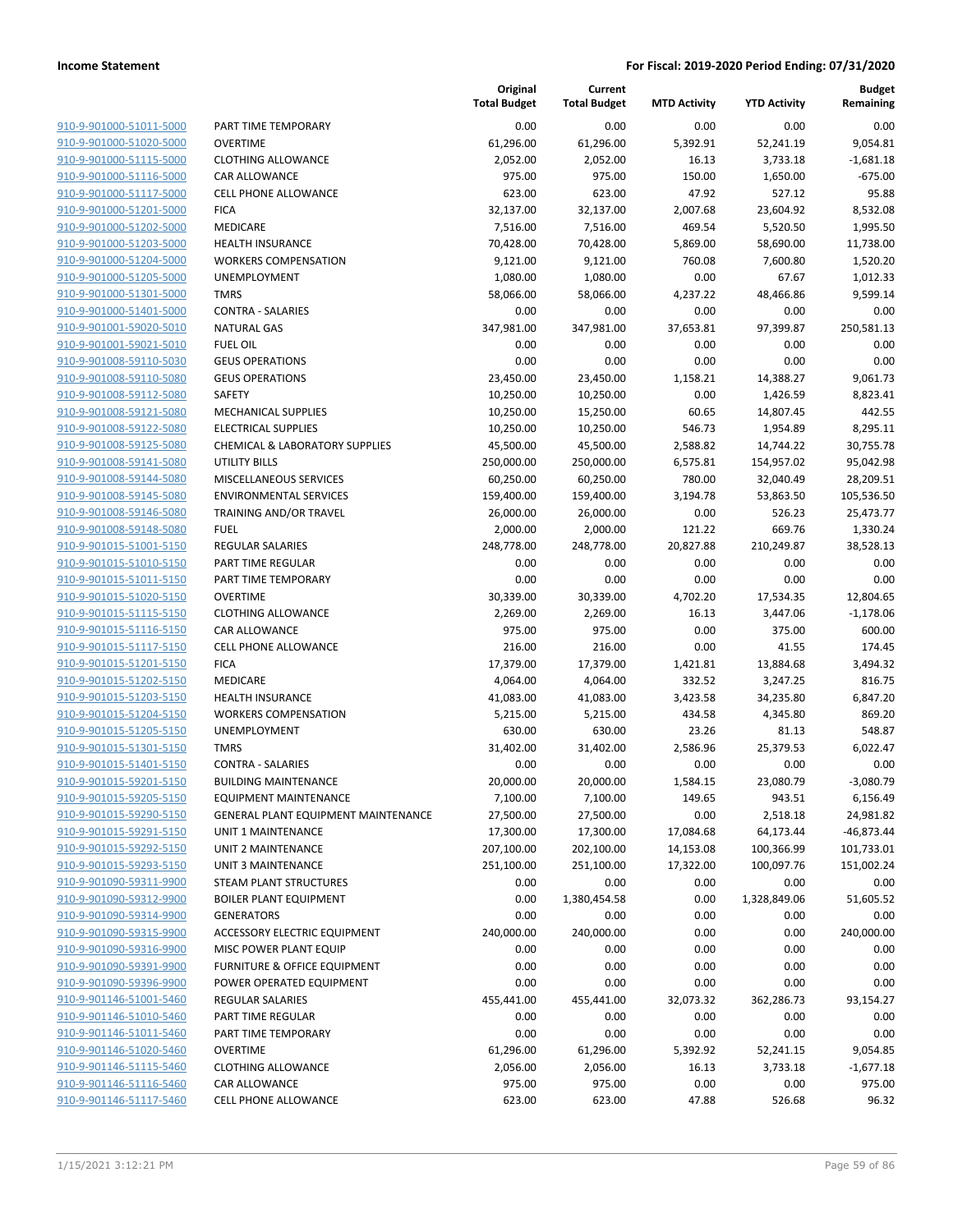|                         |                                     | Original<br><b>Total Budget</b> | Current<br><b>Total Budget</b> | <b>MTD Activity</b> | <b>YTD Activity</b> | <b>Budget</b><br>Remaining |
|-------------------------|-------------------------------------|---------------------------------|--------------------------------|---------------------|---------------------|----------------------------|
| 910-9-901146-51201-5460 | <b>FICA</b>                         | 32,137.00                       | 32,137.00                      | 2,325.87            | 25,733.34           | 6,403.66                   |
| 910-9-901146-51202-5460 | MEDICARE                            | 7,516.00                        | 7,516.00                       | 543.96              | 6,018.30            | 1,497.70                   |
| 910-9-901146-51203-5460 | <b>HEALTH INSURANCE</b>             | 70,428.00                       | 70,428.00                      | 5,869.00            | 58,690.00           | 11,738.00                  |
| 910-9-901146-51204-5460 | <b>WORKERS COMPENSATION</b>         | 9,121.00                        | 9,121.00                       | 760.08              | 7,600.80            | 1,520.20                   |
| 910-9-901146-51205-5460 | <b>UNEMPLOYMENT</b>                 | 1,080.00                        | 1,080.00                       | 0.00                | 51.14               | 1,028.86                   |
| 910-9-901146-51301-5460 | <b>TMRS</b>                         | 58,066.00                       | 58,066.00                      | 4,220.34            | 46,434.33           | 11,631.67                  |
| 910-9-901146-51401-5460 | <b>CONTRA - SALARIES</b>            | 0.00                            | 0.00                           | 0.00                | 0.00                | 0.00                       |
| 910-9-901146-51501-5460 | <b>ENGINE OPERATIONS</b>            | 0.00                            | 0.00                           | 0.00                | 0.00                | 0.00                       |
| 910-9-901147-59020-5470 | <b>NATURAL GAS</b>                  | 773,944.00                      | 773,944.00                     | 43,488.37           | 368,540.13          | 405,403.87                 |
| 910-9-901151-59110-5501 | <b>GEUS OPERATIONS</b>              | 4,500.00                        | 4,500.00                       | 215.09              | 1,718.09            | 2,781.91                   |
| 910-9-901151-59112-5501 | <b>SAFETY PROGRAM</b>               | 2,350.00                        | 2,350.00                       | 0.00                | 1,080.99            | 1,269.01                   |
| 910-9-901151-59121-5501 | <b>MECHANICAL SUPPLIES</b>          | 7,500.00                        | 7,500.00                       | 0.00                | 5,860.58            | 1,639.42                   |
| 910-9-901151-59122-5501 | <b>ELECTRICAL SUPPLIES</b>          | 3,000.00                        | 3,000.00                       | 0.00                | 566.01              | 2,433.99                   |
| 910-9-901151-59125-5501 | <b>CHEMICAL &amp; LABORATORY</b>    | 17,500.00                       | 17,500.00                      | 0.00                | 2,840.00            | 14,660.00                  |
| 910-9-901151-59127-5501 | <b>DEDICATION</b>                   | 0.00                            | 0.00                           | 0.00                | 0.00                | 0.00                       |
| 910-9-901151-59141-5501 | UTILITY BILLS                       | 200.00                          | 200.00                         | 0.00                | 76.42               | 123.58                     |
| 910-9-901151-59144-5501 | MISCELLANEOUS SERVICES              | 6,750.00                        | 6,750.00                       | 0.00                | 1,795.19            | 4,954.81                   |
| 910-9-901151-59145-5501 | <b>ENVIRONMENTAL SERVICES</b>       | 29,500.00                       | 29,500.00                      | 330.00              | 7,380.25            | 22,119.75                  |
| 910-9-901151-59146-5501 | TRAINING AND/OR TRAVEL              | 26,000.00                       | 26,000.00                      | 0.00                | 0.00                | 26,000.00                  |
| 910-9-901151-59148-5501 | <b>SECURITY</b>                     | 0.00                            | 0.00                           | 0.00                | 0.00                | 0.00                       |
| 910-9-901154-51001-5541 | REGULAR SALARIES                    | 248,778.00                      | 248,778.00                     | 20,827.89           | 210,049.91          | 38,728.09                  |
| 910-9-901154-51010-5541 | PART TIME REGULAR                   | 0.00                            | 0.00                           | 0.00                | 0.00                | 0.00                       |
| 910-9-901154-51011-5541 | PART TIME TEMPORARY                 | 0.00                            | 0.00                           | 0.00                | 0.00                | 0.00                       |
| 910-9-901154-51020-5541 | <b>OVERTIME</b>                     | 30,339.00                       | 30,339.00                      | 4,702.18            | 17,533.75           | 12,805.25                  |
| 910-9-901154-51115-5541 | <b>CLOTHING ALLOWANCE</b>           | 2,266.00                        | 2,266.00                       | 16.14               | 3,447.07            | $-1,181.07$                |
| 910-9-901154-51116-5541 | CAR ALLOWANCE                       | 975.00                          | 975.00                         | 0.00                | 0.00                | 975.00                     |
| 910-9-901154-51117-5541 | <b>CELL PHONE ALLOWANCE</b>         | 216.00                          | 216.00                         | 0.00                | 41.50               | 174.50                     |
| 910-9-901154-51201-5541 | <b>FICA</b>                         | 17,379.00                       | 17,379.00                      | 1,582.87            | 14,112.76           | 3,266.24                   |
| 910-9-901154-51202-5541 | MEDICARE                            | 4,064.00                        | 4,064.00                       | 370.19              | 3,300.59            | 763.41                     |
| 910-9-901154-51203-5541 | <b>HEALTH INSURANCE</b>             | 41,083.00                       | 41,083.00                      | 3,423.58            | 34,235.80           | 6,847.20                   |
| 910-9-901154-51204-5541 | <b>WORKERS COMPENSATION</b>         | 5,215.00                        | 5,215.00                       | 434.58              | 4,345.80            | 869.20                     |
| 910-9-901154-51205-5541 | UNEMPLOYMENT                        | 630.00                          | 630.00                         | 23.26               | 76.66               | 553.34                     |
| 910-9-901154-51301-5541 | <b>TMRS</b>                         | 31,402.00                       | 31,402.00                      | 2,586.97            | 23,188.00           | 8,214.00                   |
| 910-9-901154-59201-5541 | <b>BUILDINGS MAINTENANCE</b>        | 33,100.00                       | 33,100.00                      | 1,322.16            | 12,829.11           | 20,270.89                  |
| 910-9-901154-59205-5541 | <b>EQUIPMENT MAINTENANCE</b>        | 14,500.00                       | 14,500.00                      | 0.00                | 5,081.82            | 9,418.18                   |
| 910-9-901154-59206-5541 | <b>GENERATOR MAINTENANCE</b>        | 2,500.00                        | 2,500.00                       | 0.00                | 0.00                | 2,500.00                   |
| 910-9-901154-59290-5541 | GENERAL PLANT EQUIPMENT MAINTENANCE | 68,000.00                       | 68,000.00                      | 0.00                | 2,746.65            | 65,253.35                  |
| 910-9-901154-59291-5541 | <b>UNIT 1 MAINTENANCE</b>           | 105,500.00                      | 105,500.00                     | 8,836.89            | 27,813.59           | 77,686.41                  |
| 910-9-901154-59292-5541 | UNIT 2 MAINTENANCE                  | 105,500.00                      | 105,500.00                     | 8,836.90            | 28,342.59           | 77,157.41                  |
| 910-9-901154-59293-5541 | UNIT 3 MAINTENANCE                  | 105,500.00                      | 105,500.00                     | 8,969.20            | 28,122.91           | 77,377.09                  |
| 910-9-901190-59341-9900 | <b>ENGINE PLANT STRUCTURES</b>      | 0.00                            | 0.00                           | 0.00                | 0.00                | 0.00                       |
| 910-9-901190-59344-9900 | <b>ENGINE PLANT GENERATORS</b>      | 760,000.00                      | 7,690.00                       | 0.00                | 0.00                | 7,690.00                   |
| 910-9-901190-59345-9900 | EP ACCESSORY ELEC EQUIPMENT         | 0.00                            | 0.00                           | 0.00                | 253,908.20          | -253,908.20                |
| 910-9-901190-59346-9900 | EP MISCELLANEOUS POWER PLANT EQUIPM | 0.00                            | 0.00                           | 0.00                | 0.00                | 0.00                       |
| 910-9-901190-59394-9900 | <b>TOOLS</b>                        | 0.00                            | 0.00                           | 0.00                | 0.00                | 0.00                       |
| 910-9-901200-59110-5502 | <b>GEUS OPERATIONS</b>              | 0.00                            | 0.00                           | 0.00                | 0.00                | 0.00                       |
| 910-9-901500-59040-5550 | TMPA FIXED COST                     | 1,611,541.00                    | 1,611,541.00                   | 134,477.67          | 1,344,961.97        | 266,579.03                 |
| 910-9-901500-59041-5550 | AMORTIZE PREPAID SCRUBBER           | 0.00                            | 0.00                           | 0.00                | 0.00                | 0.00                       |
| 910-9-901500-59043-5550 | AMORTIZE PREPAID TMPA FIXED         | 0.00                            | 0.00                           | 0.00                | 0.00                | 0.00                       |
| 910-9-901500-59045-5550 | <b>GCSES ENERGY</b>                 | 0.00                            | 0.00                           | 0.00                | 0.00                | 0.00                       |
| 910-9-901500-59050-5550 | <b>DUKE WIND ENERGY</b>             | 3,129,447.00                    | 3,129,447.00                   | 348,341.82          | 2,709,558.88        | 419,888.12                 |
| 910-9-901500-59051-5550 | <b>SOLAR ENERGY</b>                 | 1,321,375.00                    | 1,321,375.00                   | 160,057.64          | 1,155,621.49        | 165,753.51                 |
| 910-9-901500-59052-5550 | OFF-SYSTEM NET PURCHASES            | 12,224,851.00                   | 11,590,396.42                  | 778,125.00          | 8,345,284.20        | 3,245,112.22               |
| 910-9-901500-59053-5550 | <b>ERCOT BALANCING ENERGY</b>       | 6,567,679.00                    | 6,567,679.00                   | 1,356,569.30        | 6,170,983.38        | 396,695.62                 |
| 910-9-901500-59054-5550 | <b>ANCILLARY SERVICES</b>           | 489,578.00                      | 489,578.00                     | 15,572.74           | 170,588.44          | 318,989.56                 |
| 910-9-901500-59055-5550 | <b>CONTROL CENTER COSTS</b>         | 237,000.00                      | 237,000.00                     | 19,750.00           | 197,500.00          | 39,500.00                  |
| 910-9-901500-59057-5550 | <b>ERCOT UPLIFT</b>                 | 421,580.00                      | 421,580.00                     | 33,975.48           | 328,980.54          | 92,599.46                  |
| 910-9-901500-59058-5550 | UPLIFT OF DEFAULT COSTS             | 0.00                            | 0.00                           | 0.00                | 0.00                | 0.00                       |
| 910-9-901500-59059-5550 | <b>EILS</b>                         | 80,000.00                       | 80,000.00                      | 0.00                | 43,407.78           | 36,592.22                  |
|                         |                                     |                                 |                                |                     |                     |                            |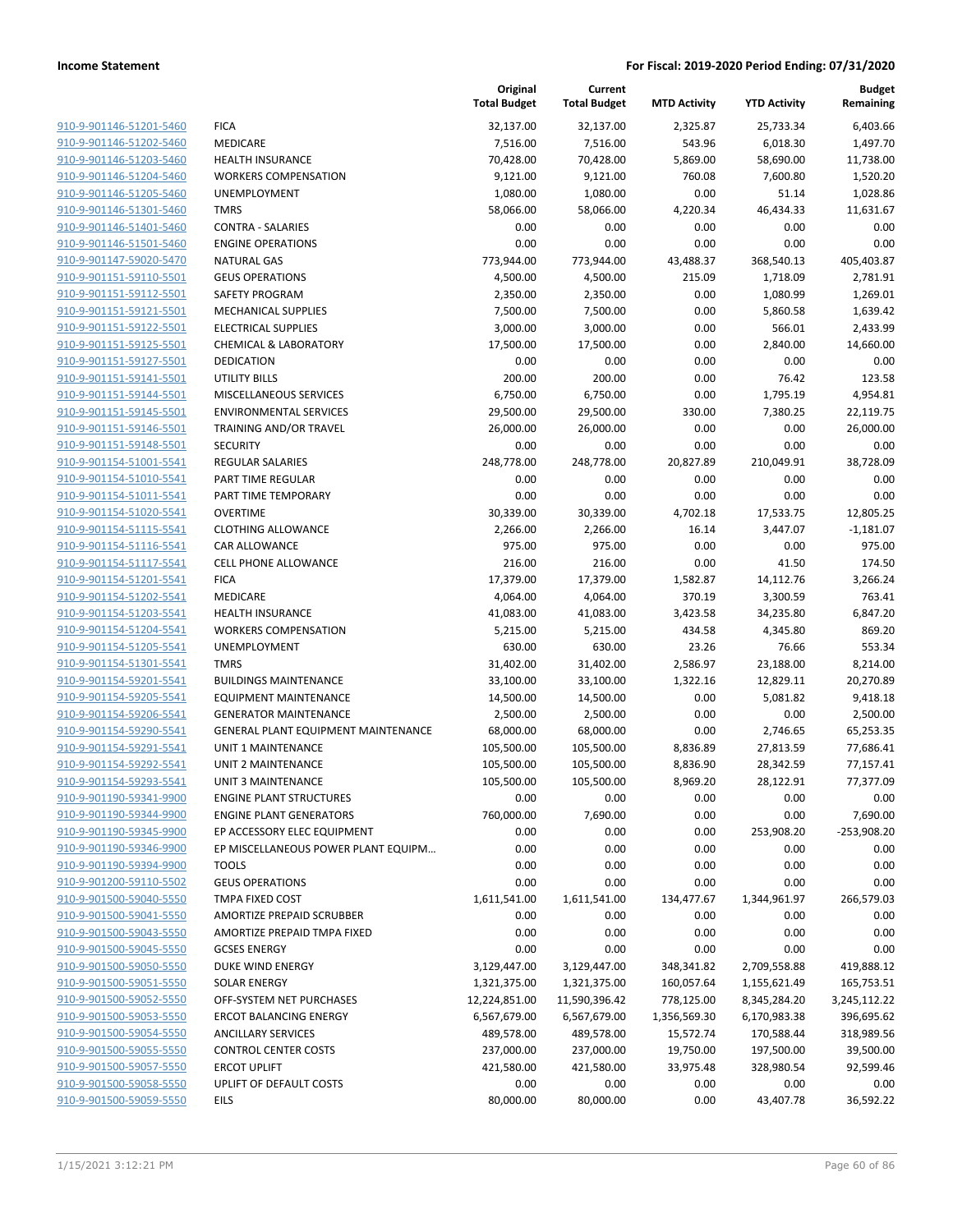| 910-9-901500-59063-5550        | E |
|--------------------------------|---|
| 910-9-901500-59080-5550        | C |
| 910-9-901500-59099-5550        | C |
| 910-9-901500-59405-5550        | c |
| 910-9-901600-51001-5750        | F |
| 910-9-901600-51020-5750        | C |
| 910-9-901600-51103-5750        | C |
| 910-9-901600-51115-5750        | C |
| 910-9-901600-51116-5750        | C |
| 910-9-901600-51117-5750        | C |
| 910-9-901600-51201-5750        | F |
| 910-9-901600-51202-5750        | Ŋ |
| 910-9-901600-51203-5750        | ŀ |
| 910-9-901600-51204-5750        | ١ |
| 910-9-901600-51205-5750        | ι |
| 910-9-901600-51301-5750        | T |
| 910-9-901600-59110-5750        | c |
| 910-9-901600-59146-5750        | T |
| <u>910-9-901690-59303-9900</u> | Ν |
| 910-9-910120-51001-9200        | F |
| 910-9-910120-51011-9200        | F |
| 910-9-910120-51020-9200        | C |
| 910-9-910120-51115-9200        | C |
| 910-9-910120-51116-9200        | C |
|                                | C |
| 910-9-910120-51117-9200        | F |
| 910-9-910120-51201-9200        |   |
| 910-9-910120-51202-9200        | Ņ |
| 910-9-910120-51203-9200        | ŀ |
| 910-9-910120-51204-9200        | ١ |
| 910-9-910120-51205-9200        | ι |
| 910-9-910120-51301-9200        | ı |
| 910-9-910121-59110-9210        | c |
| 910-9-910121-59116-9210        | Ε |
| 910-9-910121-59141-9210        | ι |
| 910-9-910121-59143-9210        | P |
| 910-9-910121-59143-9230        | L |
| 910-9-910121-59144-9210        | Ņ |
| 910-9-910121-59145-9210        | E |
| 910-9-910121-59148-9210        | F |
| 910-9-910121-59193-9210        | C |
| 910-9-910121-59198-9210        | C |
| 910-9-910132-59110-9302        | c |
| 910-9-910132-59142-9302        | ٨ |
| 910-9-910132-59146-9302        | ı |
| 910-9-910135-59200-9350        | L |
| 910-9-910135-59201-9350        | E |
| 910-9-910135-59205-9350        | Е |
| 910-9-910190-59389-9900        | L |
| 910-9-910190-59390-9900        | S |
| 910-9-910190-59391-9900        | F |
| 910-9-910190-59392-9900        | ı |
| 910-9-910190-59398-9900        | ٨ |
|                                |   |
| <u>910-9-911120-51001-9201</u> | F |
| <u>910-9-911120-51011-9201</u> | F |
| 910-9-911120-51020-9201        | c |
| 910-9-911120-51102-9201        | E |
| 910-9-911120-51115-9201        | c |
| 910-9-911120-51116-9201        | c |
| 910-9-911120-51117-9201        | c |
|                                |   |

|                                                 | Total B      |
|-------------------------------------------------|--------------|
| <b>RCOT CONGESTION RIGHTS</b>                   | $-30,3$      |
| <b>DEMAND SIDE RESPONSE</b>                     |              |
| GARLAND CLEARING ACCOUNT                        |              |
| <b>GCSES ENERGY</b>                             |              |
| REGULAR SALARIES                                | 198,0        |
| <b>DVERTIME</b>                                 |              |
| LLOTHING ALLOWANCE                              |              |
| LOTHING ALLOWANCE                               |              |
| CAR ALLOWANCE<br><b>CELL PHONE ALLOWANCE</b>    | 1,9<br>1,2   |
| <b>ICA</b>                                      | 11,7         |
| MEDICARE                                        | 2,9          |
| <b>IEALTH INSURANCE</b>                         | 23,4         |
| <b><i>NORKERS COMPENSATION</i></b>              | 3,7          |
| JNEMPLOYMENT                                    | 5            |
| <b>MRS</b>                                      | 22,5         |
| <b>GEUS OPERATIONS</b>                          | 53,1         |
| RAINING AND/OR TRAVEL                           | 3,0          |
| <b>MISC INTANGIBLE</b>                          | 125,0        |
| <b>REGULAR SALARIES</b>                         | 269,9        |
| <b>PART TIME TEMPORARY</b>                      |              |
| <b>DVERTIME</b>                                 |              |
| <b>LOTHING ALLOWANCE</b>                        | 2            |
| CAR ALLOWANCE                                   | 5,6          |
| <b>CELL PHONE ALLOWANCE</b>                     | 1,2          |
| <b>ICA</b>                                      | 13,8         |
| MEDICARE<br><b>IEALTH INSURANCE</b>             | 4,0<br>35,2  |
| <b><i>NORKERS COMPENSATION</i></b>              | 5,5          |
| JNEMPLOYMENT                                    | 5            |
| <b>MRS</b>                                      | 30,9         |
| <b>GEUS OPERATIONS</b>                          | 6,7          |
| <b>BUILDING OPERATIONS</b>                      | 4,0          |
| JTILITY BILLS                                   | 81,0         |
| <b>PROFESSIONAL SERVICES</b>                    | 186,0        |
| <b>EGISLATIVE SUPPORT</b>                       |              |
| <b>MISCELLANEOUS SERVICES</b>                   | 16,0         |
| NGINE PROJECT                                   |              |
| <b>UEL</b>                                      | 5            |
| <b>GEUS INTERNET SERVICE</b>                    | 38,0         |
| COLOCATION CHARGES                              | 10,1         |
| SEUS OPERATIONS                                 | 10,0         |
| <b>MEMBERSHIP FEES</b>                          | 59,8         |
| RAINING AND/OR TRAVEL<br>ANDSCAPING MAINTENANCE | 6,0          |
| <b>BUILDING MAINTENANCE</b>                     | 18,5<br>33,5 |
| QUIPMENT MAINTENANCE                            | 5            |
| AND.                                            |              |
| TRUCTURES & IMPROVEMENTS                        | 85,0         |
| URNITURE & OFFICE EQUIPMENT                     |              |
| <b>RANSPORTATION EQUIPMENT</b>                  |              |
| <b>MISCELLANEOUS EQUIPMENT</b>                  |              |
| REGULAR SALARIES                                | 394,1        |
| <b>PART TIME TEMPORARY</b>                      |              |
| <b>DVERTIME</b>                                 | 5            |
| BILINGUAL PAY                                   | 1,8          |
| LLOTHING ALLOWANCE                              | 4            |
| CAR ALLOWANCE                                   |              |
| <b>ELL PHONE ALLOWANCE</b>                      | 1,4          |

|                                                    |                                                     | Original<br><b>Total Budget</b> | Current<br><b>Total Budget</b> | <b>MTD Activity</b> | <b>YTD Activity</b> | <b>Budget</b><br>Remaining |
|----------------------------------------------------|-----------------------------------------------------|---------------------------------|--------------------------------|---------------------|---------------------|----------------------------|
| 910-9-901500-59063-5550                            | <b>ERCOT CONGESTION RIGHTS</b>                      | $-30,329.00$                    | $-30,329.00$                   | 25,702.24           | 62,126.12           | $-92.455.12$               |
| 910-9-901500-59080-5550                            | DEMAND SIDE RESPONSE                                | 0.00                            | 0.00                           | 0.00                | 0.00                | 0.00                       |
| 910-9-901500-59099-5550                            | <b>GARLAND CLEARING ACCOUNT</b>                     | 0.00                            | 0.00                           | 53,045.59           | $-147,255.54$       | 147,255.54                 |
| 910-9-901500-59405-5550                            | <b>GCSES ENERGY</b>                                 | 0.00                            | 0.00                           | 0.00                | 0.00                | 0.00                       |
| 910-9-901600-51001-5750                            | <b>REGULAR SALARIES</b>                             | 198,058.00                      | 198,058.00                     | 15,235.20           | 183,857.80          | 14,200.20                  |
| 910-9-901600-51020-5750                            | <b>OVERTIME</b>                                     | 0.00                            | 0.00                           | 0.00                | 43.81               | $-43.81$                   |
| 910-9-901600-51103-5750                            | <b>CLOTHING ALLOWANCE</b>                           | 0.00                            | 0.00                           | 0.00                | 0.00                | 0.00                       |
| 910-9-901600-51115-5750                            | <b>CLOTHING ALLOWANCE</b>                           | 0.00                            | 0.00                           | 0.00                | 0.00                | 0.00                       |
| 910-9-901600-51116-5750                            | <b>CAR ALLOWANCE</b>                                | 1,950.00                        | 1,950.00                       | 150.00              | 1,650.00            | 300.00                     |
| 910-9-901600-51117-5750                            | <b>CELL PHONE ALLOWANCE</b>                         | 1,272.00                        | 1,272.00                       | 97.84               | 1,168.05            | 103.95                     |
| 910-9-901600-51201-5750                            | <b>FICA</b>                                         | 11,728.00                       | 11,728.00                      | 957.86              | 11,058.42           | 669.58                     |
| 910-9-901600-51202-5750                            | MEDICARE                                            | 2,919.00                        | 2,919.00                       | 224.02              | 2,641.23            | 277.77                     |
| 910-9-901600-51203-5750                            | <b>HEALTH INSURANCE</b>                             | 23,476.00                       | 23,476.00                      | 1,956.33            | 19,563.30           | 3,912.70                   |
| 910-9-901600-51204-5750                            | <b>WORKERS COMPENSATION</b>                         | 3,745.00                        | 3,745.00                       | 312.08              | 3,120.80            | 624.20                     |
| 910-9-901600-51205-5750                            | UNEMPLOYMENT                                        | 540.00                          | 540.00                         | 0.00                | 27.01               | 512.99                     |
| 910-9-901600-51301-5750                            | <b>TMRS</b>                                         | 22,548.00                       | 22,548.00                      | 1,741.84            | 20,676.74           | 1,871.26                   |
| 910-9-901600-59110-5750                            | <b>GEUS OPERATIONS</b>                              | 53,100.00                       | 67,100.00                      | 12,262.55           | 58,000.47           | 9,099.53                   |
| 910-9-901600-59146-5750                            | TRAINING AND/OR TRAVEL                              | 3,000.00                        | 3,000.00                       | 0.00                | 2,699.60            | 300.40                     |
| 910-9-901690-59303-9900                            | <b>MISC INTANGIBLE</b>                              | 125,000.00                      | 125,000.00                     | 39,758.75           | 79,508.75           | 45,491.25                  |
| 910-9-910120-51001-9200                            | <b>REGULAR SALARIES</b>                             | 269,909.00                      | 269,909.00                     | 18,302.84           | 204,881.22          | 65,027.78                  |
| 910-9-910120-51011-9200                            | PART TIME TEMPORARY                                 | 0.00                            | 0.00                           | 0.00                | 0.00                | 0.00                       |
| 910-9-910120-51020-9200                            | <b>OVERTIME</b>                                     | 0.00                            | 0.00                           | 0.00                | 292.51              | $-292.51$                  |
| 910-9-910120-51115-9200                            | <b>CLOTHING ALLOWANCE</b>                           | 256.00                          | 256.00                         | 0.00                | 484.60              | $-228.60$                  |
| 910-9-910120-51116-9200                            | <b>CAR ALLOWANCE</b>                                | 5,600.00                        | 5,600.00                       | 538.46              | 5,923.06            | $-323.06$                  |
| 910-9-910120-51117-9200                            | <b>CELL PHONE ALLOWANCE</b>                         | 1,208.00                        | 1,208.00                       | 80.72               | 887.92              | 320.08                     |
| 910-9-910120-51201-9200                            | <b>FICA</b>                                         | 13,855.00                       | 13,855.00                      | 1,095.26            | 10,109.97           | 3,745.03                   |
| 910-9-910120-51202-9200                            | MEDICARE                                            | 4,012.00                        | 4,012.00                       | 256.15              | 2,960.03            | 1,051.97                   |
| 910-9-910120-51203-9200                            | <b>HEALTH INSURANCE</b>                             | 35,214.00                       | 35,214.00                      | 2,934.50            | 29,345.00           | 5,869.00                   |
| 910-9-910120-51204-9200                            | <b>WORKERS COMPENSATION</b>                         | 5,543.00                        | 5,543.00                       | 461.92              | 4,515.37            | 1,027.63                   |
| 910-9-910120-51205-9200                            | UNEMPLOYMENT                                        | 540.00                          | 540.00                         | 0.00                | 78.01               | 461.99                     |
| 910-9-910120-51301-9200                            | <b>TMRS</b>                                         | 30,999.00                       | 30,999.00                      | 2,128.72            | 24,053.46           | 6,945.54                   |
| 910-9-910121-59110-9210                            | <b>GEUS OPERATIONS</b>                              | 6,700.00                        | 6,700.00                       | 935.68              | 4,595.66            | 2,104.34                   |
| 910-9-910121-59116-9210                            | <b>BUILDING OPERATIONS</b>                          | 4,000.00                        | 4,000.00                       | 230.63              | 4,554.07            | $-554.07$                  |
| 910-9-910121-59141-9210                            | <b>UTILITY BILLS</b>                                | 81,000.00                       | 81,000.00                      | 5,565.09            | 60,739.73           | 20,260.27                  |
| 910-9-910121-59143-9210<br>910-9-910121-59143-9230 | PROFESSIONAL SERVICES<br><b>LEGISLATIVE SUPPORT</b> | 186,000.00<br>0.00              | 186,000.00<br>0.00             | 27,775.30<br>0.00   | 132,656.55<br>0.00  | 53,343.45<br>0.00          |
| 910-9-910121-59144-9210                            | <b>MISCELLANEOUS SERVICES</b>                       | 16,000.00                       | 16,000.00                      | 0.00                | 9,128.61            | 6,871.39                   |
| 910-9-910121-59145-9210                            | <b>ENGINE PROJECT</b>                               | 0.00                            | 0.00                           | 0.00                | 0.00                | 0.00                       |
| 910-9-910121-59148-9210                            | <b>FUEL</b>                                         | 500.00                          | 500.00                         | 19.74               | 172.16              | 327.84                     |
| 910-9-910121-59193-9210                            | <b>GEUS INTERNET SERVICE</b>                        | 38,000.00                       | 38,000.00                      | 0.00                | 38,000.00           | 0.00                       |
| 910-9-910121-59198-9210                            | <b>COLOCATION CHARGES</b>                           | 10,189.00                       | 10,189.00                      | 0.00                | 10,189.00           | 0.00                       |
| 910-9-910132-59110-9302                            | <b>GEUS OPERATIONS</b>                              | 10,000.00                       | 10,000.00                      | 462.95              | 4,141.81            | 5,858.19                   |
| 910-9-910132-59142-9302                            | <b>MEMBERSHIP FEES</b>                              | 59,850.00                       | 59,850.00                      | 28,942.79           | 32,046.91           | 27,803.09                  |
| 910-9-910132-59146-9302                            | <b>TRAINING AND/OR TRAVEL</b>                       | 6,000.00                        | 6,000.00                       | 0.00                | 249.02              | 5,750.98                   |
| 910-9-910135-59200-9350                            | LANDSCAPING MAINTENANCE                             | 18,500.00                       | 18,500.00                      | 1,600.00            | 8,000.00            | 10,500.00                  |
| 910-9-910135-59201-9350                            | <b>BUILDING MAINTENANCE</b>                         | 33,500.00                       | 33,500.00                      | 3,891.93            | 14,615.85           | 18,884.15                  |
| 910-9-910135-59205-9350                            | <b>EQUIPMENT MAINTENANCE</b>                        | 500.00                          | 500.00                         | 0.00                | 227.66              | 272.34                     |
| 910-9-910190-59389-9900                            | LAND                                                | 0.00                            | 0.00                           | 0.00                | 0.00                | 0.00                       |
| 910-9-910190-59390-9900                            | <b>STRUCTURES &amp; IMPROVEMENTS</b>                | 85,000.00                       | 85,000.00                      | 0.00                | 117,041.43          | $-32,041.43$               |
| 910-9-910190-59391-9900                            | FURNITURE & OFFICE EQUIPMENT                        | 0.00                            | 0.00                           | 0.00                | 0.00                | 0.00                       |
| 910-9-910190-59392-9900                            | <b>TRANSPORTATION EQUIPMENT</b>                     | 0.00                            | 0.00                           | 0.00                | 0.00                | 0.00                       |
| 910-9-910190-59398-9900                            | MISCELLANEOUS EQUIPMENT                             | 0.00                            | 0.00                           | 0.00                | 0.00                | 0.00                       |
| 910-9-911120-51001-9201                            | <b>REGULAR SALARIES</b>                             | 394,108.00                      | 394,108.00                     | 30,263.14           | 331,586.87          | 62,521.13                  |
| 910-9-911120-51011-9201                            | PART TIME TEMPORARY                                 | 0.00                            | 0.00                           | 0.00                | 0.00                | 0.00                       |
| 910-9-911120-51020-9201                            | <b>OVERTIME</b>                                     | 518.00                          | 518.00                         | 50.61               | 100.88              | 417.12                     |
| 910-9-911120-51102-9201                            | <b>BILINGUAL PAY</b>                                | 1,872.00                        | 1,872.00                       | 46.16               | 507.76              | 1,364.24                   |
| 910-9-911120-51115-9201                            | <b>CLOTHING ALLOWANCE</b>                           | 410.00                          | 410.00                         | 0.00                | 816.34              | $-406.34$                  |
| 910-9-911120-51116-9201                            | <b>CAR ALLOWANCE</b>                                | 0.00                            | 0.00                           | 150.00              | 1,575.00            | $-1,575.00$                |
| 910-9-911120-51117-9201                            | <b>CELL PHONE ALLOWANCE</b>                         | 1,435.00                        | 1,435.00                       | 110.38              | 1,214.18            | 220.82                     |
|                                                    |                                                     |                                 |                                |                     |                     |                            |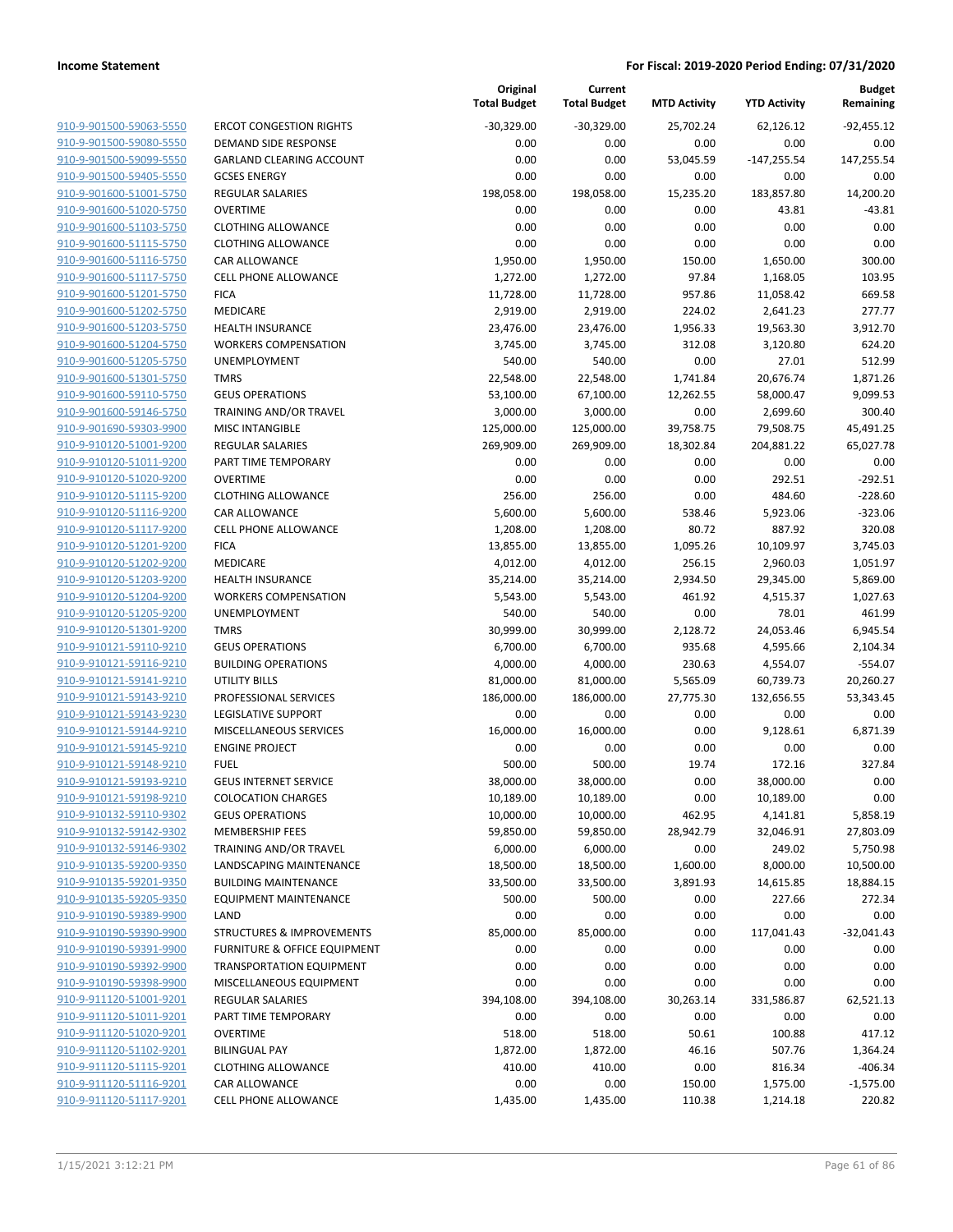|                                                    |                                             | Original<br><b>Total Budget</b> | Current<br><b>Total Budget</b> | <b>MTD Activity</b> | <b>YTD Activity</b> | <b>Budget</b><br>Remaining |
|----------------------------------------------------|---------------------------------------------|---------------------------------|--------------------------------|---------------------|---------------------|----------------------------|
| 910-9-911120-51201-9201                            | <b>FICA</b>                                 | 23,988.00                       | 23,988.00                      | 1,814.16            | 19,930.58           | 4,057.42                   |
| 910-9-911120-51202-9201                            | MEDICARE                                    | 5,770.00                        | 5,770.00                       | 424.28              | 4,661.17            | 1,108.83                   |
| 910-9-911120-51203-9201                            | <b>HEALTH INSURANCE</b>                     | 82,166.00                       | 82,166.00                      | 6,847.17            | 68,471.70           | 13,694.30                  |
| 910-9-911120-51204-9201                            | <b>WORKERS COMPENSATION</b>                 | 8,029.00                        | 8,029.00                       | 669.08              | 6,690.80            | 1,338.20                   |
| 910-9-911120-51205-9201                            | UNEMPLOYMENT                                | 1,260.00                        | 1,260.00                       | 0.00                | 119.28              | 1,140.72                   |
| 910-9-911120-51301-9201                            | <b>TMRS</b>                                 | 44,578.00                       | 44,578.00                      | 3,444.80            | 37,485.68           | 7,092.32                   |
| 910-9-911120-51401-9201                            | <b>CONTRA - SALARIES</b>                    | 0.00                            | 0.00                           | 0.00                | 0.00                | 0.00                       |
| 910-9-911121-59110-9211                            | <b>GEUS OPERATIONS</b>                      | 28,200.00                       | 28,200.00                      | 109.44              | 23,334.47           | 4,865.53                   |
| 910-9-911121-59111-9211                            | MISCELLANEOUS OFFICE EXPENSES               | 0.00                            | 0.00                           | 0.00                | 0.00                | 0.00                       |
| 910-9-911121-59117-9211                            | TO OUTSIDE ENTITIES                         | 0.00                            | 0.00                           | 0.00                | 0.00                | 0.00                       |
| 910-9-911121-59142-9211                            | <b>MEMBERSHIP FEES</b>                      | 4,260.00                        | 4,260.00                       | 0.00                | 1,873.00            | 2,387.00                   |
| 910-9-911121-59146-9211                            | TRAINING AND/OR TRAVEL                      | 8,500.00                        | 8,500.00                       | 0.00                | 3,568.76            | 4,931.24                   |
| 910-9-911121-59148-9211                            | <b>FUEL</b>                                 | 500.00                          | 500.00                         | 0.66                | 205.22              | 294.78                     |
| 910-9-911121-59187-9211                            | <b>EMPLOYEE RELATIONS</b>                   | 0.00                            | 0.00                           | 0.00                | 0.00                | 0.00                       |
| 910-9-911135-59205-9351                            | <b>EQUIPMENT MAINTENANCE</b>                | 6,000.00                        | 6,000.00                       | 0.00                | 1,169.58            | 4,830.42                   |
| 910-9-911190-59391-9900                            | FURNITURE & OFFICE EQUIPMENT                | 0.00                            | 0.00                           | 0.00                | 0.00                | 0.00                       |
| 910-9-911190-59393-9900                            | <b>WAREHOUSE EQUIPMENT</b>                  | 5,000.00                        | 5,000.00                       | 0.00                | 0.00                | 5,000.00                   |
| 910-9-913101-51001-9301                            | <b>REGULAR SALARIES</b>                     | 212,118.00                      | 212,118.00                     | 16,633.61           | 182,796.43          | 29,321.57                  |
| 910-9-913101-51010-9301                            | <b>PART TIME REGULAR</b>                    | 0.00                            | 0.00                           | 0.00                | 0.00                | 0.00                       |
| 910-9-913101-51011-9301                            | PART TIME SEASONAL                          | 0.00                            | 0.00                           | 0.00                | 0.00                | 0.00                       |
| 910-9-913101-51020-9301                            | <b>OVERTIME</b>                             | 0.00                            | 0.00                           | 14.18               | 77.97               | $-77.97$                   |
| 910-9-913101-51115-9301                            | <b>CLOTHING ALLOWANCE</b>                   | 318.00                          | 318.00                         | 0.00                | 0.00                | 318.00                     |
| 910-9-913101-51117-9301                            | <b>CELL PHONE ALLOWANCE</b>                 | 1,068.00                        | 1,068.00                       | 97.84               | 1,100.70            | $-32.70$                   |
| 910-9-913101-51201-9301                            | <b>FICA</b>                                 | 13,218.00                       | 13,218.00                      | 998.68              | 10,983.77           | 2,234.23                   |
| 910-9-913101-51201-9302                            | <b>FICA</b>                                 | 0.00                            | 0.00                           | 0.00                | 0.00                | 0.00                       |
| 910-9-913101-51202-9301                            | MEDICARE                                    | 3,091.00                        | 3,091.00                       | 233.56              | 2,568.78            | 522.22                     |
| 910-9-913101-51203-9301                            | <b>HEALTH INSURANCE</b>                     | 41,083.00                       | 41,083.00                      | 3,423.58            | 34,235.80           | 6,847.20                   |
| 910-9-913101-51204-9301                            | <b>WORKERS COMPENSATION</b>                 | 5,030.00                        | 5,030.00                       | 419.17              | 4,191.70            | 838.30                     |
| 910-9-913101-51205-9301                            | UNEMPLOYMENT                                | 630.00                          | 630.00                         | 0.00                | 48.50               | 581.50                     |
| 910-9-913101-51301-9301                            | <b>TMRS</b>                                 | 23,882.00                       | 23,882.00                      | 1,883.88            | 20,583.40           | 3,298.60                   |
| 910-9-913101-59110-9301                            | <b>GEUS OPERATIONS</b>                      | 13,980.00                       | 13,980.00                      | 193.83              | 5,290.19            | 8,689.81                   |
| 910-9-913101-59112-9301                            | SAFETY                                      | 3,175.00                        | 3,175.00                       | 0.00                | 216.00              | 2,959.00                   |
| 910-9-913101-59113-9301<br>910-9-913101-59131-9301 | <b>MARKETING</b><br>NON-BAD DEBT WRITE OFFS | 0.00                            | 0.00<br>3,000.00               | 0.00<br>0.00        | 0.00<br>15.01       | 0.00                       |
| 910-9-913101-59146-9301                            | <b>TRAINING AND/OR TRAVEL</b>               | 3,000.00<br>2,000.00            | 2,000.00                       | 0.00                | 2,810.51            | 2,984.99<br>$-810.51$      |
| 910-9-913101-59160-9301                            | ADVERTISING                                 | 49,800.00                       | 49,800.00                      | 1,022.94            | 24,334.21           | 25,465.79                  |
| 910-9-913101-59164-9301                            | <b>CONSUMER INFORMATION</b>                 | 0.00                            | 0.00                           | 0.00                | 1,713.96            | $-1,713.96$                |
| 910-9-913101-59167-9301                            | <b>ENERGY EFFICIENCY OPERATIONS</b>         | 10,000.00                       | 10,000.00                      | 282.00              | 1,863.88            | 8,136.12                   |
| 910-9-913101-59168-9301                            | <b>AUDIT/SURGE PROTECTION</b>               | 0.00                            | 0.00                           | 0.00                | 0.00                | 0.00                       |
| 910-9-913101-59180-9301                            | APPLIANCE REBATE PROGRAM                    | 0.00                            | 0.00                           | 0.00                | 0.00                | 0.00                       |
| 910-9-913101-59195-9301                            | PUBLIC SERVICE BY GEUS C/I                  | 15,000.00                       | 15,000.00                      | 0.00                | 15,000.00           | 0.00                       |
| 910-9-913102-51001-9020                            | <b>REGULAR SALARIES</b>                     | 309,333.00                      | 309,333.00                     | 20,088.75           | 215,621.62          | 93,711.38                  |
| 910-9-913102-51020-9020                            | <b>OVERTIME</b>                             | 21,384.00                       | 21,384.00                      | 1,495.66            | 19,440.35           | 1,943.65                   |
| 910-9-913102-51102-9020                            | <b>BILINGUAL PAY</b>                        | 0.00                            | 0.00                           | 0.00                | 0.00                | 0.00                       |
| 910-9-913102-51103-9020                            | <b>CLOTHING ALLOWANCE</b>                   | 0.00                            | 0.00                           | 0.00                | 0.00                | 0.00                       |
| 910-9-913102-51115-9020                            | <b>CLOTHING ALLOWANCE</b>                   | 3,255.00                        | 3,255.00                       | 0.00                | 3,892.43            | $-637.43$                  |
| 910-9-913102-51117-9020                            | <b>CELL PHONE ALLOWANCE</b>                 | 1,296.00                        | 1,296.00                       | 66.44               | 896.94              | 399.06                     |
| 910-9-913102-51201-9020                            | <b>FICA</b>                                 | 20,585.00                       | 20,585.00                      | 1,213.59            | 13,179.41           | 7,405.59                   |
| 910-9-913102-51202-9020                            | MEDICARE                                    | 4,814.00                        | 4,814.00                       | 283.82              | 3,082.25            | 1,731.75                   |
| 910-9-913102-51203-9020                            | <b>HEALTH INSURANCE</b>                     | 93,904.00                       | 93,904.00                      | 7,825.34            | 78,253.36           | 15,650.64                  |
| 910-9-913102-51204-9020                            | <b>WORKERS COMPENSATION</b>                 | 5,939.00                        | 5,939.00                       | 494.92              | 4,949.20            | 989.80                     |
| 910-9-913102-51205-9020                            | UNEMPLOYMENT                                | 1,440.00                        | 1,440.00                       | 58.40               | 310.57              | 1,129.43                   |
| 910-9-913102-51301-9020                            | <b>TMRS</b>                                 | 37,194.00                       | 37,194.00                      | 2,435.72            | 26,454.78           | 10,739.22                  |
| 910-9-913102-51401-9020                            | <b>CONTRA - SALARIES</b>                    | 0.00                            | 0.00                           | 0.00                | 0.00                | 0.00                       |
| 910-9-913102-59110-9020                            | <b>GEUS OPERATIONS</b>                      | 38,000.00                       | 38,000.00                      | 454.69              | 26,547.20           | 11,452.80                  |
| 910-9-913102-59146-9020                            | TRAINING AND/OR TRAVEL                      | 0.00                            | 0.00                           | 0.00                | 0.00                | 0.00                       |
| 910-9-913102-59148-9020                            | <b>FUEL</b>                                 | 16,000.00                       | 16,000.00                      | 604.23              | 5,813.74            | 10,186.26                  |
| 910-9-913102-59169-9020                            | PRE PAID METER COSTS                        | 5,100.00                        | 5,100.00                       | $-25.00$            | 3,708.12            | 1,391.88                   |
| 910-9-913102-59196-4350                            | <b>AMPY Losses</b>                          | 0.00                            | 0.00                           | 0.00                | 0.00                | 0.00                       |
|                                                    |                                             |                                 |                                |                     |                     |                            |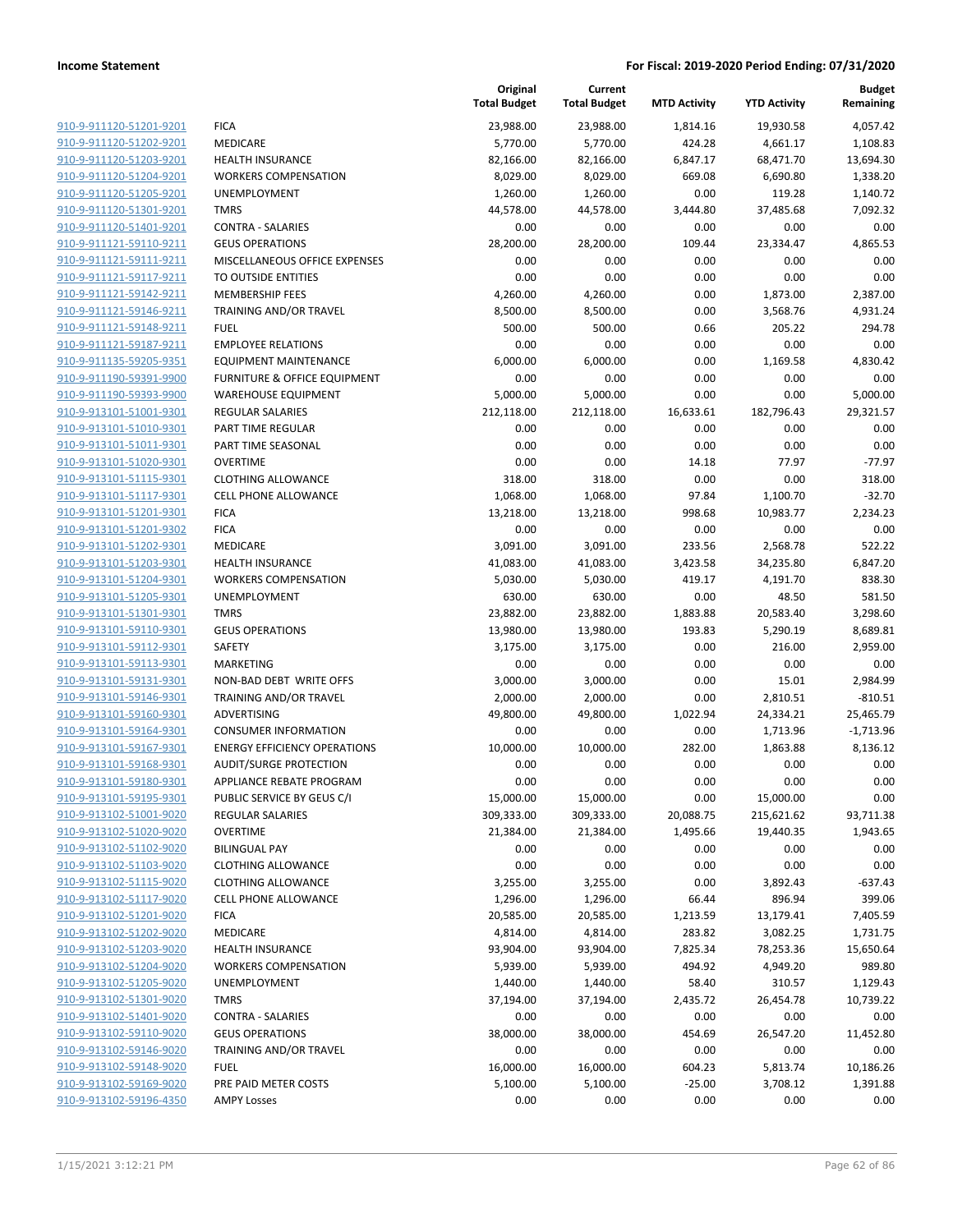| 910-9-913103-51001-9303        |
|--------------------------------|
| 910-9-913103-51020-9303        |
| <u>910-9-913103-51115-9303</u> |
| 910-9-913103-51117-9303        |
| 910-9-913103-51201<br>-9303    |
| 910-9-913103-51202-9303        |
| 910-9-913103-51203-9303        |
| <u>910-9-913103-51204-9303</u> |
| 910-9-913103-51205-9303        |
| 910-9-913103-51301<br>-9303    |
| 910-9-913103-59110-9303        |
| 910-9-913103-59112-9303        |
| <u>910-9-913103-59146-9303</u> |
| 910-9-913103-59160-9303        |
| 910-9-913103-59167-9303        |
| 910-9-913103-59392-9303        |
| 910-9-913130-51001-9030        |
| <u>910-9-913130-51003-9030</u> |
| 910-9-913130-51010-9030        |
| 910-9-913130-51011<br>-9030    |
| 910-9-913130-51020-9030        |
| 910-9-913130-51102-9030        |
| 910-9-913130-51115-9030        |
| 910-9-913130-51117-9303        |
| 910-9-913130-51201<br>-9030    |
| 910-9-913130-51202-9030        |
| 910-9-913130-51203-9030        |
| <u>910-9-913130-51204-9030</u> |
| 910-9-913130-51205-9030        |
| 910-9-913130-51301<br>-9030    |
| 910-9-913130-59110-9030        |
| 910-9-913130-59146-9030        |
| <u>910-9-913130-59166-9030</u> |
| 910-9-913131-51001-9031        |
| 910-9-913131-51020-9031        |
| 910-9-913131-51102-9031        |
| 910-9-913131-51103-9031        |
| <u>910-9-913131-51115-9031</u> |
| 910-9-913131-51201-9031        |
| 910-9-913131-<br>51202-9031    |
| 910-9-913131-51203-9031        |
| 910-9-913131-51204-9031        |
| <u>910-9-913131-51205-9031</u> |
| 910-9-913131-51301-9031        |
| 910-9-913131-59110-9031        |
| 910-9-913131-59146-9031        |
| 910-9-913134-51001-9034        |
| <u>910-9-913134-51020-9034</u> |
| 910-9-913134-51102-9034        |
| 910-9-913134-51103-9034        |
| 910-9-913134-51115-9034        |
| 910-9-913134-51201-9034        |
| 910-9-913134-51202-9034        |
| 910-9-913134-51203-9034        |
| 910-9-913134-51204-9034        |
| 910-9-913134-51205-9034        |
| 910-9-913134-51301-9034        |
| <u>910-9-913134-51401-9034</u> |
| 910-9-913134-59110-9034        |
|                                |

|                                                    |                                                        | Original<br><b>Total Budget</b> | Current<br><b>Total Budget</b> | <b>MTD Activity</b> | <b>YTD Activity</b> | <b>Budget</b><br>Remaining |
|----------------------------------------------------|--------------------------------------------------------|---------------------------------|--------------------------------|---------------------|---------------------|----------------------------|
| 910-9-913103-51001-9303                            | <b>REGULAR SALARIES</b>                                | 0.00                            | 0.00                           | 0.00                | 0.00                | 0.00                       |
| 910-9-913103-51020-9303                            | <b>OVERTIME</b>                                        | 0.00                            | 0.00                           | 0.00                | 0.00                | 0.00                       |
| 910-9-913103-51115-9303                            | <b>CLOTHING ALLOWANCE</b>                              | 0.00                            | 0.00                           | 0.00                | 0.00                | 0.00                       |
| 910-9-913103-51117-9303                            | <b>CELL PHONE ALLOWANCE</b>                            | 0.00                            | 0.00                           | 0.00                | 0.00                | 0.00                       |
| 910-9-913103-51201-9303                            | <b>FICA</b>                                            | 0.00                            | 0.00                           | 0.00                | 0.00                | 0.00                       |
| 910-9-913103-51202-9303                            | MEDICARE                                               | 0.00                            | 0.00                           | 0.00                | 0.00                | 0.00                       |
| 910-9-913103-51203-9303                            | HEALTH INSURANCE                                       | 0.00                            | 0.00                           | 0.00                | 0.00                | 0.00                       |
| 910-9-913103-51204-9303                            | <b>WORKERS COMPENSATION</b>                            | 0.00                            | 0.00                           | 0.00                | 0.00                | 0.00                       |
| 910-9-913103-51205-9303                            | <b>UNEMPLOYMENT</b>                                    | 0.00                            | 0.00                           | 0.00                | 0.00                | 0.00                       |
| 910-9-913103-51301-9303                            | <b>TMRS</b>                                            | 0.00                            | 0.00                           | 0.00                | 0.00                | 0.00                       |
| 910-9-913103-59110-9303                            | <b>GEUS OPERATIONS</b>                                 | 0.00                            | 0.00                           | 0.00                | 0.00                | 0.00                       |
| 910-9-913103-59112-9303                            | SAFETY                                                 | 0.00                            | 0.00                           | 0.00                | 0.00                | 0.00                       |
| 910-9-913103-59146-9303                            | TRAINING AND/OR TRAVEL                                 | 0.00                            | 0.00                           | 0.00                | 0.00                | 0.00                       |
| 910-9-913103-59160-9303                            | ADVERTISING                                            | 0.00                            | 0.00                           | 0.00                | 0.00                | 0.00                       |
| 910-9-913103-59167-9303                            | <b>ENERGY EFFICIENCY OPERATIONS</b>                    | 0.00                            | 0.00                           | 0.00                | 0.00                | 0.00                       |
| 910-9-913103-59392-9303                            | <b>TRANSPORTATION EQUIPMENT</b>                        | 0.00                            | 0.00                           | 0.00                | 0.00                | 0.00                       |
| 910-9-913130-51001-9030                            | <b>REGULAR SALARIES</b>                                | 298,704.00                      | 298,704.00                     | 21,896.61           | 238,691.44          | 60,012.56                  |
| 910-9-913130-51003-9030                            | <b>CLOTHING ALLOWANCE</b>                              | 0.00                            | 0.00                           | 0.00                | 0.00                | 0.00                       |
| 910-9-913130-51010-9030                            | PART TIME REGULAR                                      | 57,741.00                       | 57,741.00                      | 0.00                | 0.00                | 57,741.00                  |
| 910-9-913130-51011-9030                            | PART TIME TEMPORARY                                    | 0.00                            | 0.00                           | 0.00                | 0.00                | 0.00                       |
| 910-9-913130-51020-9030                            | <b>OVERTIME</b>                                        | 3,975.00                        | 3,975.00                       | 329.19              | 1,728.99            | 2,246.01                   |
| 910-9-913130-51102-9030                            | <b>BILINGUAL PAY</b>                                   | 3,000.00                        | 3,000.00                       | 184.64              | 2,146.44            | 853.56                     |
| 910-9-913130-51115-9030                            | <b>CLOTHING ALLOWANCE</b>                              | 0.00                            | 0.00                           | 0.00                | 0.00                | 0.00                       |
| 910-9-913130-51117-9303                            | <b>CELL PHONE ALLOWANCE</b>                            | 0.00                            | 0.00                           | 0.00                | 0.00                | 0.00                       |
| 910-9-913130-51201-9030                            | <b>FICA</b>                                            | 22,532.00                       | 22,532.00                      | 1,283.16            | 14,223.08           | 8,308.92                   |
| 910-9-913130-51202-9030                            | MEDICARE                                               | 5,270.00                        | 5,270.00                       | 300.10              | 3,326.36            | 1,943.64                   |
| 910-9-913130-51203-9030                            | HEALTH INSURANCE                                       | 93,904.00                       | 93,904.00                      | 7,825.33            | 78,253.36           | 15,650.64                  |
| 910-9-913130-51204-9030                            | <b>WORKERS COMPENSATION</b>                            | 7,023.00                        | 7,023.00                       | 585.25              | 5,852.50            | 1,170.50                   |
| 910-9-913130-51205-9030                            | UNEMPLOYMENT                                           | 1,800.00                        | 1,800.00                       | 23.07               | 439.82              | 1,360.18                   |
| 910-9-913130-51301-9030                            | <b>TMRS</b>                                            | 40,712.00                       | 40,712.00                      | 2,521.19            | 27,123.07           | 13,588.93                  |
| 910-9-913130-59110-9030                            | <b>GEUS OPERATIONS</b>                                 | 15,800.00                       | 15,800.00                      | 71.56               | 13,410.55           | 2,389.45                   |
| 910-9-913130-59146-9030                            | TRAINING AND/OR TRAVEL                                 | 3,000.00                        | 3,000.00                       | 0.00                | 2,033.32            | 966.68                     |
| 910-9-913130-59166-9030<br>910-9-913131-51001-9031 | LOW INCOME ASSISTANCE                                  | 15,000.00                       | 15,000.00                      | 1,625.00            | 9,775.00            | 5,225.00                   |
| 910-9-913131-51020-9031                            | <b>REGULAR SALARIES</b><br><b>OVERTIME</b>             | 47,133.00<br>102.00             | 47,133.00<br>102.00            | 3,625.60<br>0.00    | 39,878.81<br>0.00   | 7,254.19<br>102.00         |
|                                                    |                                                        |                                 |                                |                     |                     |                            |
| 910-9-913131-51102-9031                            | <b>BILINGUAL PAY</b>                                   | 600.00                          | 600.00                         | 46.16               | 507.76              | 92.24                      |
| 910-9-913131-51103-9031<br>910-9-913131-51115-9031 | <b>CLOTHING ALLOWANCE</b><br><b>CLOTHING ALLOWANCE</b> | 0.00                            | 0.00                           | 0.00                | 0.00                | 0.00<br>0.00               |
| 910-9-913131-51201-9031                            | <b>FICA</b>                                            | 0.00                            | 0.00                           | 0.00<br>218.34      | 0.00                | 549.19                     |
| 910-9-913131-51202-9031                            | <b>MEDICARE</b>                                        | 2,966.00<br>694.00              | 2,966.00<br>694.00             | 51.06               | 2,416.81<br>565.18  | 128.82                     |
| 910-9-913131-51203-9031                            | <b>HEALTH INSURANCE</b>                                | 11,738.00                       | 11,738.00                      | 978.17              | 9,781.70            | 1,956.30                   |
| 910-9-913131-51204-9031                            | <b>WORKERS COMPENSATION</b>                            | 890.00                          | 890.00                         | 74.17               | 741.70              | 148.30                     |
| 910-9-913131-51205-9031                            | UNEMPLOYMENT                                           | 180.00                          | 180.00                         | 0.00                | 9.02                | 170.98                     |
| 910-9-913131-51301-9031                            | <b>TMRS</b>                                            | 5,359.00                        | 5,359.00                       | 413.08              | 4,519.14            | 839.86                     |
| 910-9-913131-59110-9031                            | <b>GEUS OPERATIONS</b>                                 | 15,700.00                       | 15,700.00                      | 454.60              | 14,489.73           | 1,210.27                   |
| 910-9-913131-59146-9031                            | TRAINING AND/OR TRAVEL                                 | 750.00                          | 750.00                         | 0.00                | 0.00                | 750.00                     |
| 910-9-913134-51001-9034                            | <b>REGULAR SALARIES</b>                                | 146,582.00                      | 146,582.00                     | 8,765.12            | 96,229.94           | 50,352.06                  |
| 910-9-913134-51020-9034                            | <b>OVERTIME</b>                                        | 1,386.00                        | 1,386.00                       | 0.00                | 145.16              | 1,240.84                   |
| 910-9-913134-51102-9034                            | <b>BILINGUAL PAY</b>                                   | 0.00                            | 0.00                           | 0.00                | 0.00                | 0.00                       |
| 910-9-913134-51103-9034                            | <b>CLOTHING ALLOWANCE</b>                              | 0.00                            | 0.00                           | 0.00                | 0.00                | 0.00                       |
| 910-9-913134-51115-9034                            | <b>CLOTHING ALLOWANCE</b>                              | 0.00                            | 0.00                           | 0.00                | 0.00                | 0.00                       |
| 910-9-913134-51201-9034                            | <b>FICA</b>                                            | 9,174.00                        | 9,174.00                       | 484.40              | 5,540.50            | 3,633.50                   |
| 910-9-913134-51202-9034                            | MEDICARE                                               | 2,146.00                        | 2,146.00                       | 113.28              | 1,295.77            | 850.23                     |
| 910-9-913134-51203-9034                            | <b>HEALTH INSURANCE</b>                                | 41,083.00                       | 41,083.00                      | 3,423.58            | 34,235.80           | 6,847.20                   |
| 910-9-913134-51204-9034                            | <b>WORKERS COMPENSATION</b>                            | 2,991.00                        | 2,991.00                       | 249.25              | 2,492.50            | 498.50                     |
| 910-9-913134-51205-9034                            | UNEMPLOYMENT                                           | 630.00                          | 630.00                         | 0.00                | 114.07              | 515.93                     |
| 910-9-913134-51301-9034                            | <b>TMRS</b>                                            | 16,576.00                       | 16,576.00                      | 986.08              | 10,835.74           | 5,740.26                   |
| 910-9-913134-51401-9034                            | <b>CONTRA - SALARIES</b>                               | 0.00                            | 0.00                           | 0.00                | 0.00                | 0.00                       |
| 910-9-913134-59110-9034                            | <b>GEUS OPERATIONS</b>                                 | 106,048.68                      | 106,048.68                     | 7,869.42            | 70,577.56           | 35,471.12                  |
|                                                    |                                                        |                                 |                                |                     |                     |                            |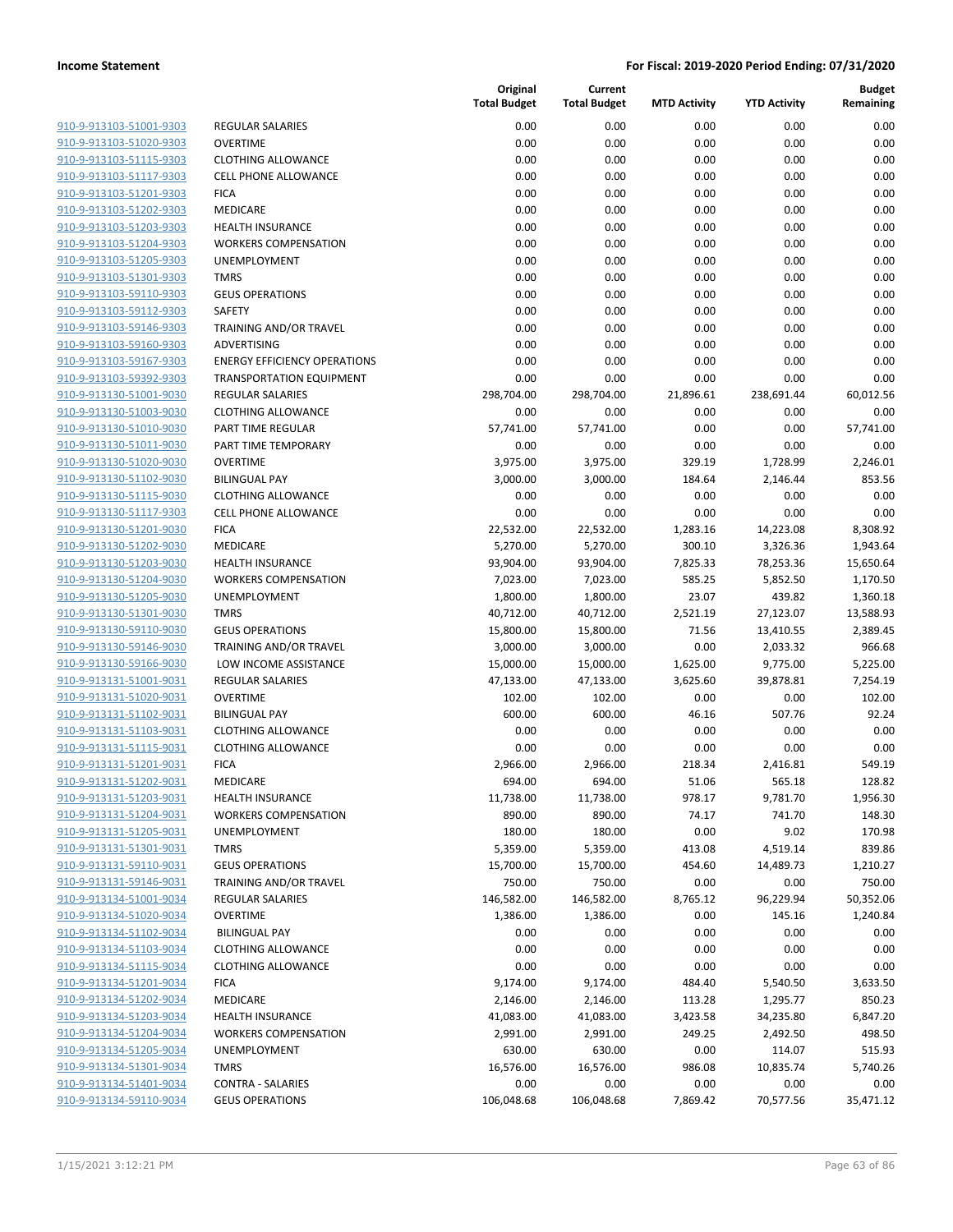**Budget Remaining**

**MTD Activity YTD Activity**

**Current**

**Original**

| 910-9-913134-59146-9034        |
|--------------------------------|
| 910-9-913135-51001-9035        |
| 910-9-913135-51010-9035        |
| 910-9-913135-51020-9035        |
| <u>910-9-913135-51102-9035</u> |
| 910-9-913135-51103-9035        |
| 910-9-913135-51115-9035        |
| 910-9-913135-51201-9035        |
| 910-9-913135-51202-9035        |
| <u>910-9-913135-51203-9035</u> |
| 910-9-913135-51204-9035        |
| 910-9-913135-51205-9035        |
| 910-9-913135-51301-9035        |
| 910-9-913135-51401-9035        |
|                                |
| <u>910-9-913135-59146-9035</u> |
| 910-9-913135-59170-9035        |
| 910-9-913135-59171-9035        |
| 910-9-913135-59172-9035        |
| 910-9-913135-59173-9035        |
| <u>910-9-913135-59174-9035</u> |
| 910-9-913135-59175-9035        |
| 910-9-913135-59179-9035        |
| 910-9-913136-51001-9036        |
| 910-9-913136-51020-9036        |
| 910-9-913136-51103-9036        |
| 910-9-913136-51115-9036        |
| 910-9-913136-51201-9036        |
| 910-9-913136-51202-9036        |
| 910-9-913136-51203-9036        |
| <u>910-9-913136-51204-9036</u> |
| 910-9-913136-51205-9036        |
| 910-9-913136-51301-9036        |
| 910-9-913136-59110-9036        |
| <u>910-9-913136-59141-9036</u> |
| <u>910-9-913139-59780-9240</u> |
| 910-9-913139-59781-9250        |
| 910-9-913139-59902-9301        |
|                                |
| 910-9-913139-59904-9301        |
| 910-9-913139-59911-9999        |
| 910-9-913139-59926-9301        |
| 910-9-913139-59927-9301        |
| 910-9-913139-59928-9301        |
| 910-9-913139-59929-9301        |
| 910-9-913159-59200-9353        |
| 910-9-913159-59201-9353        |
| 910-9-913159-59205-9353        |
| 910-9-913159-59269-9353        |
| 910-9-913159-59395-9353        |
| <u>910-9-913159-59914-9301</u> |
| <u>910-9-913159-59915-9301</u> |
| <u>910-9-913159-59928-9301</u> |
| 910-9-913190-59390-9301        |
| 910-9-913190-59390-9900        |
| <u>910-9-913190-59391-9301</u> |
| <u>910-9-913190-59391-9303</u> |
|                                |
| <u>910-9-913190-59391-9900</u> |
| <u>910-9-913190-59392-9301</u> |
| <u>910-9-913190-59392-9900</u> |
| <u>910-9-913190-59395-9900</u> |

|                                                    |                                                               | <b>Total Budget</b> | <b>Total Budget</b> | <b>MTD Activity</b> | <b>YTD Activity</b> | Remaining        |
|----------------------------------------------------|---------------------------------------------------------------|---------------------|---------------------|---------------------|---------------------|------------------|
| 910-9-913134-59146-9034                            | TRAINING AND/OR TRAVEL                                        | 3,500.00            | 3,500.00            | 0.00                | 691.93              | 2,808.07         |
| 910-9-913135-51001-9035                            | <b>REGULAR SALARIES</b>                                       | 162,282.00          | 162,282.00          | 12,105.72           | 127,229.70          | 35,052.30        |
| 910-9-913135-51010-9035                            | PART TIME REGULAR                                             | 0.00                | 0.00                | 0.00                | 0.00                | 0.00             |
| 910-9-913135-51020-9035                            | <b>OVERTIME</b>                                               | 4,588.00            | 4,588.00            | 667.41              | 4,131.45            | 456.55           |
| 910-9-913135-51102-9035                            | <b>BILINGUAL PAY</b>                                          | 600.00              | 600.00              | 46.16               | 507.76              | 92.24            |
| 910-9-913135-51103-9035                            | <b>CLOTHING ALLOWANCE</b>                                     | 0.00                | 0.00                | 0.00                | 0.00                | 0.00             |
| 910-9-913135-51115-9035                            | <b>CLOTHING ALLOWANCE</b>                                     | 0.00                | 0.00                | 0.00                | 0.00                | 0.00             |
| 910-9-913135-51201-9035                            | <b>FICA</b>                                                   | 10,383.00           | 10,383.00           | 737.93              | 7,778.12            | 2,604.88         |
| 910-9-913135-51202-9035                            | MEDICARE                                                      | 2,428.00            | 2,428.00            | 172.58              | 1,819.07            | 608.93           |
| 910-9-913135-51203-9035                            | <b>HEALTH INSURANCE</b>                                       | 46,952.00           | 46,952.00           | 3,912.67            | 39,126.70           | 7,825.30         |
| 910-9-913135-51204-9035                            | <b>WORKERS COMPENSATION</b>                                   | 3,116.00            | 3,116.00            | 259.67              | 2,596.70            | 519.30           |
| 910-9-913135-51205-9035                            | UNEMPLOYMENT                                                  | 720.00              | 720.00              | 39.17               | 245.16              | 474.84           |
| 910-9-913135-51301-9035                            | <b>TMRS</b>                                                   | 18,761.00           | 18,761.00           | 1,166.76            | 13,523.69           | 5,237.31         |
| 910-9-913135-51401-9035                            | <b>CONTRA - SALARIES</b>                                      | 0.00                | 0.00                | 0.00                | 0.00                | 0.00             |
| 910-9-913135-59146-9035                            | TRAINING AND/OR TRAVEL                                        | 1,500.00            | 1,500.00            | 0.00                | 995.66              | 504.34           |
| 910-9-913135-59170-9035                            | <b>CREDIT CARD FEES</b>                                       | 90,000.00           | 90,000.00           | 9,690.70            | 83,369.27           | 6,630.73         |
| 910-9-913135-59171-9035                            | <b>LOCKBOX FEES</b>                                           | 0.00                | 0.00                | 0.00                | 0.00                | 0.00             |
| 910-9-913135-59172-9035<br>910-9-913135-59173-9035 | <b>LOCKBOX OVER/SHORT</b><br><b>ONLINE PAYMENT OVER/SHORT</b> | 500.00<br>500.00    | 500.00<br>500.00    | 0.00<br>0.00        | 0.00                | 500.00<br>500.00 |
| 910-9-913135-59174-9035                            | <b>BANK RECS OVER/SHORT</b>                                   | 100.00              | 100.00              | $-741,973.09$       | 0.00<br>-741,973.09 | 742,073.09       |
| 910-9-913135-59175-9035                            | <b>CASHIERS OVER/SHORT</b>                                    | 100.00              | 100.00              | $-617.62$           | $-3,285.02$         | 3,385.02         |
| 910-9-913135-59179-9035                            | <b>AMPY OVER/SHORT</b>                                        | 0.00                | 0.00                | 0.00                | 0.00                | 0.00             |
| 910-9-913136-51001-9036                            | <b>REGULAR SALARIES</b>                                       | 31,866.00           | 31,866.00           | 2,451.20            | 26,951.20           | 4,914.80         |
| 910-9-913136-51020-9036                            | <b>OVERTIME</b>                                               | 115.00              | 115.00              | 0.00                | 0.00                | 115.00           |
| 910-9-913136-51103-9036                            | <b>CLOTHING ALLOWANCE</b>                                     | 0.00                | 0.00                | 0.00                | 0.00                | 0.00             |
| 910-9-913136-51115-9036                            | <b>CLOTHING ALLOWANCE</b>                                     | 256.00              | 256.00              | 0.00                | 271.85              | $-15.85$         |
| 910-9-913136-51201-9036                            | <b>FICA</b>                                                   | 1,983.00            | 1,983.00            | 119.02              | 1,342.31            | 640.69           |
| 910-9-913136-51202-9036                            | MEDICARE                                                      | 464.00              | 464.00              | 27.84               | 313.95              | 150.05           |
| 910-9-913136-51203-9036                            | <b>HEALTH INSURANCE</b>                                       | 11,738.00           | 11,738.00           | 978.17              | 9,781.70            | 1,956.30         |
| 910-9-913136-51204-9036                            | <b>WORKERS COMPENSATION</b>                                   | 595.00              | 595.00              | 49.58               | 495.80              | 99.20            |
| 910-9-913136-51205-9036                            | UNEMPLOYMENT                                                  | 180.00              | 180.00              | 0.00                | 52.10               | 127.90           |
| 910-9-913136-51301-9036                            | <b>TMRS</b>                                                   | 3,583.00            | 3,583.00            | 275.76              | 3,015.72            | 567.28           |
| 910-9-913136-59110-9036                            | <b>GEUS OPERATIONS</b>                                        | 21,755.00           | 21,755.00           | 853.71              | 11,803.97           | 9,951.03         |
| 910-9-913136-59141-9036                            | <b>UTILITY BILLS</b>                                          | 51,000.00           | 51,000.00           | 4,767.69            | 41,281.82           | 9,718.18         |
| 910-9-913139-59780-9240                            | PROPERTY INSURANCE                                            | 9,466.00            | 9,466.00            | 0.00                | 7,565.54            | 1,900.46         |
| 910-9-913139-59781-9250                            | <b>LIABILITY INSURANCE</b>                                    | 4,559.00            | 4,559.00            | 0.00                | 7,842.69            | $-3,283.69$      |
| 910-9-913139-59902-9301                            | XFER to COG - ADMIN EXPENSES                                  | 84,001.00           | 84,001.00           | 7,000.08            | 70,000.80           | 14,000.20        |
| 910-9-913139-59904-9301                            | XFER TO COG - POLICE                                          | 0.00                | 0.00                | 0.00                | 0.00                | 0.00             |
| 910-9-913139-59911-9999                            | XFER TO GEUS 911 - SAVINGS                                    | 0.00                | 0.00                | 0.00                | 0.00                | 0.00             |
| 910-9-913139-59926-9301                            | XFER to COG - GARAGE                                          | 19,276.00           | 19,276.00           | 1,606.33            | 16,063.30           | 3,212.70         |
| 910-9-913139-59927-9301                            | XFER to COG - INSURANCE                                       | 4,667.00            | 4,667.00            | 388.92              | 3,889.20            | 777.80           |
| 910-9-913139-59928-9301                            | XFER to COG - IT                                              | 15,474.00           | 15,474.00           | 7,134.50            | 71,345.00           | $-55,871.00$     |
| 910-9-913139-59929-9301                            | XFER TO COG - CITY HALL                                       | 0.00                | 0.00                | 0.00                | 0.00                | 0.00             |
| 910-9-913159-59200-9353                            | LANDSCAPING MAINTENANCE                                       | 2,500.00            | 2,500.00            | 384.00              | 1,920.00            | 580.00           |
| 910-9-913159-59201-9353                            | <b>BUILDINGS MAINTENANCE</b>                                  | 19,500.00           | 19,500.00           | 364.50              | 11,936.96           | 7,563.04         |
| 910-9-913159-59205-9353                            | <b>EQUIPMENT MAINTENANCE</b>                                  | 4,000.00            | 4,000.00            | 28.50               | 1,260.54            | 2,739.46         |
| 910-9-913159-59269-9353                            | PREPAID METERS MAINTENANCE                                    | 0.00                | 0.00                | 0.00                | 0.00                | 0.00             |
| 910-9-913159-59395-9353                            | LABORATORY EQUIPMENT                                          | 0.00                | 0.00                | 0.00                | 0.00                | 0.00             |
| 910-9-913159-59914-9301<br>910-9-913159-59915-9301 | GENERAL FUND / GENERAL FUND/POLICE                            | 0.00<br>0.00        | 0.00<br>0.00        | 0.00                | 0.00                | 0.00<br>0.00     |
|                                                    | INSURANCE/CITY HALL RENT                                      |                     |                     | 0.00                | 0.00                |                  |
| 910-9-913159-59928-9301<br>910-9-913190-59390-9301 | MIS<br>STRUCTURES & IMPROVEMENTS                              | 0.00<br>0.00        | 0.00<br>0.00        | 0.00<br>0.00        | 0.00<br>0.00        | 0.00<br>0.00     |
| 910-9-913190-59390-9900                            | <b>STRUCTURES &amp; IMPROVEMENTS</b>                          | 43,500.00           | 35,810.00           | 0.00                | 0.00                | 35,810.00        |
| 910-9-913190-59391-9301                            | <b>FURNITURE &amp; OFFICE EQUIPMENT</b>                       | 0.00                | 0.00                | 0.00                | 0.00                | 0.00             |
| 910-9-913190-59391-9303                            | FURNITURE & OFFICE EQUIPMENT                                  | 0.00                | 0.00                | 0.00                | 0.00                | 0.00             |
| 910-9-913190-59391-9900                            | <b>FURNITURE &amp; OFFICE EQUIPMENT</b>                       | 7,000.00            | 7,000.00            | 0.00                | 6,125.00            | 875.00           |
| 910-9-913190-59392-9301                            | <b>TRANSPORTATION EQUIPMENT</b>                               | 0.00                | 0.00                | 0.00                | 0.00                | 0.00             |
| 910-9-913190-59392-9900                            | <b>TRANSPORTATION EQUIPMENT</b>                               | 0.00                | 0.00                | 0.00                | 0.00                | 0.00             |
| 910-9-913190-59395-9900                            | LABORATORY EQUIPMENT                                          | 0.00                | 0.00                | 0.00                | 0.00                | 0.00             |
|                                                    |                                                               |                     |                     |                     |                     |                  |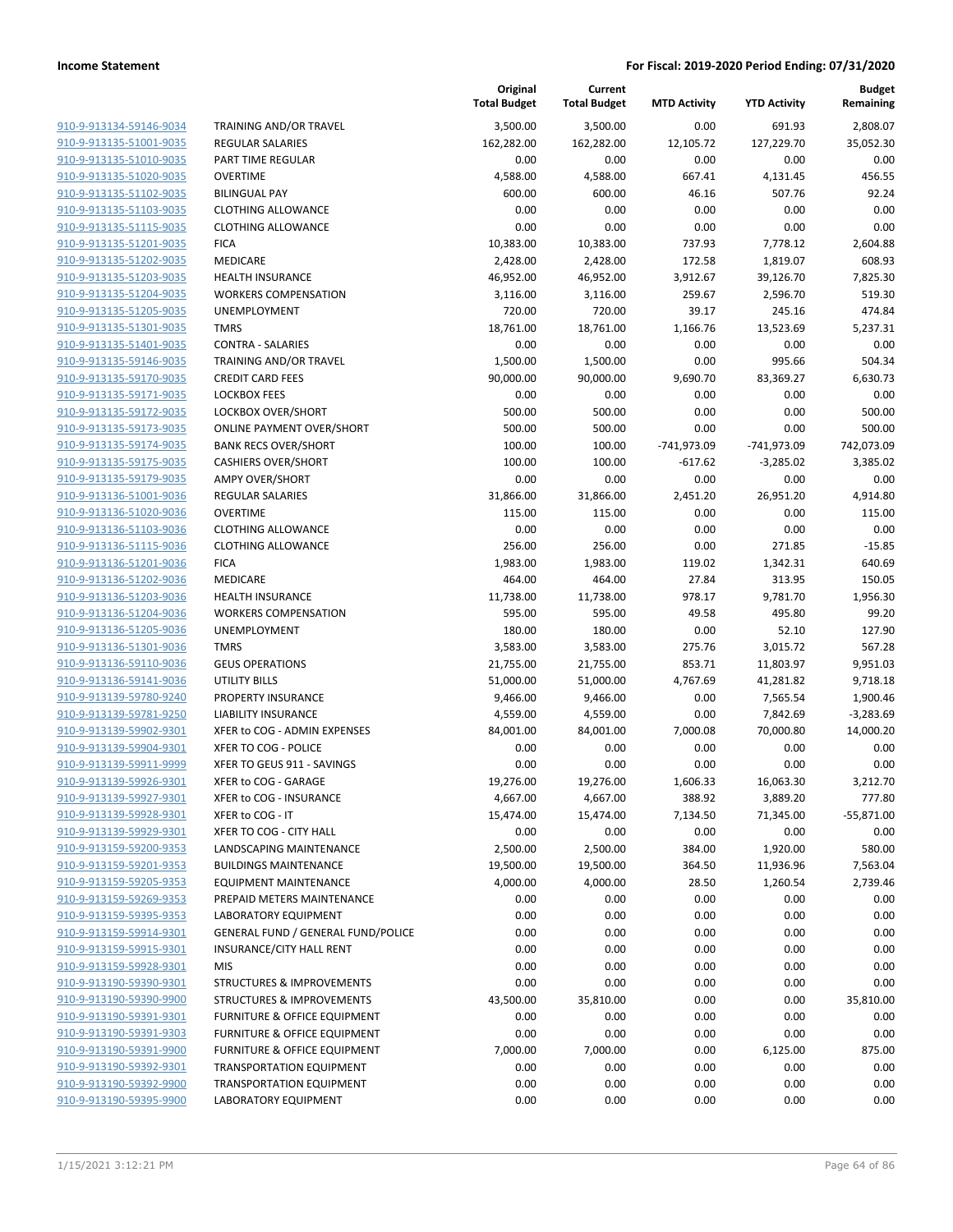| 910-9-930000-59060-5650        |
|--------------------------------|
| 910-9-930000-59110-5600        |
| 910-9-930161-51001-5610        |
| 910-9-930161-51008-5610        |
| <u>910-9-930161-51011-5610</u> |
| 910-9-930161-51020-5610        |
| 910-9-930161-51103-5610        |
| 910-9-930161-51104-5610        |
| 910-9-930161-51115-5610        |
| 910-9-930161-51116-5610        |
| 910-9-930161-51117-5610        |
| 910-9-930161-51201-5610        |
| 910-9-930161-51202-5610        |
|                                |
| 910-9-930161-51203-5610        |
| <u>910-9-930161-51204-5610</u> |
| 910-9-930161-51205-5610        |
| 910-9-930161-51301-5610        |
| 910-9-930161-59110-5610        |
| 910-9-930161-59129-5610        |
| 910-9-930161-59146-5610        |
| 910-9-930161-59205-5730        |
| 910-9-930181-51001-5810        |
| 910-9-930181-51008-5810        |
| 910-9-930181-51011-5810        |
| <u>910-9-930181-51015-5810</u> |
| 910-9-930181-51020-5810        |
| 910-9-930181-51103-5810        |
| 910-9-930181-51115-5810        |
|                                |
| 910-9-930181-51116-5810        |
| <u>910-9-930181-51117-5810</u> |
| 910-9-930181-51201-5810        |
| 910-9-930181-51202-5810        |
| 910-9-930181-51203-5810        |
| 910-9-930181-51204-5810        |
| <u>910-9-930181-51205-5810</u> |
| 910-9-930181-51301-5810        |
| 910-9-930181-59110-5810        |
| 910-9-930181-95819-2061        |
| 910-9-930190-59390-9900        |
| 910-9-930190-59391-9900        |
| 910-9-931080-51001-5800        |
| 910-9-931080-51010-5800        |
| <u>910-9-931080-51011-5800</u> |
| <u>910-9-931080-51020-5800</u> |
|                                |
| 910-9-931080-51115-5800        |
| <u>910-9-931080-51116-5800</u> |
| 910-9-931080-51117-5800        |
| 910-9-931080-51201-5800        |
| <u>910-9-931080-51202-5800</u> |
| <u>910-9-931080-51203-5800</u> |
| <u>910-9-931080-51204-5800</u> |
| 910-9-931080-51205-5800        |
| 910-9-931080-51301-5800        |
| <u>910-9-931080-51401-5800</u> |
| <u>910-9-931080-59110-5800</u> |
| <u>910-9-931080-59146-5800</u> |
| 910-9-931080-59148-5800        |
| <u>910-9-931080-59205-5800</u> |
| 910-9-931088-51001-5880        |
|                                |

| <b>FRANSMISSION COSTS</b>                                |
|----------------------------------------------------------|
| <b>GEUS OPERATIONS</b>                                   |
| REGULAR SALARIES                                         |
| OVERTIME                                                 |
| <b>PART TIME TEMPORARY</b>                               |
| OVERTIME                                                 |
| CLOTHING ALLOWANCE                                       |
| CAR ALLOWANCE                                            |
| CLOTHING ALLOWANCE                                       |
| CAR ALLOWANCE<br>CELL PHONE ALLOWANCE                    |
| FICA                                                     |
| MEDICARE                                                 |
| HEALTH INSURANCE                                         |
| WORKERS COMPENSATION                                     |
| JNEMPLOYMENT                                             |
| <b>TMRS</b>                                              |
| GEUS OPERATIONS                                          |
| COBISA                                                   |
| FRAINING AND/OR TRAVEL                                   |
| EQUIPMENT MAINTENANCE                                    |
| <b>REGULAR SALARIES</b>                                  |
| <b>OVERTIME</b>                                          |
| <b>PART TIME TEMPORARY</b>                               |
| <b>PART TIME AGENCY</b>                                  |
| OVERTIME<br>CLOTHING ALLOWANCE                           |
| CLOTHING ALLOWANCE                                       |
| CAR ALLOWANCE                                            |
| CELL PHONE ALLOWANCE                                     |
| FICA                                                     |
| MEDICARE                                                 |
| HEALTH INSURANCE                                         |
| WORKERS COMPENSATION                                     |
| JNEMPLOYMENT                                             |
| TMRS                                                     |
| GEUS OPERATIONS                                          |
| VIISCELLANEOUS                                           |
| STRUCTURES & IMPROVEMENTS<br>URNITURE & OFFICE EQUIPMENT |
| REGULAR SALARIES                                         |
| <b>PART TIME REGULAR</b>                                 |
| <b>PART TIME TEMPORARY</b>                               |
| <b>OVERTIME</b>                                          |
| <b>CLOTHING ALLOWANCE</b>                                |
| CAR ALLOWANCE                                            |
| CELL PHONE ALLOWANCE                                     |
| <b>ICA</b>                                               |
| <b>MEDICARE</b>                                          |
| HEALTH INSURANCE                                         |
| <b><i>NORKERS COMPENSATION</i></b>                       |
| <b>JNEMPLOYMENT</b>                                      |
| <b>TMRS</b><br>CONTRA - SALARIES                         |
| <b>GEUS OPERATIONS</b>                                   |
| <b>FRAINING AND/OR TRAVEL</b>                            |
| FUEL                                                     |
| <b>EQUIPMENT MAINTENANCE</b>                             |
| REGULAR SALARIES                                         |

|                                                    |                                                    | Original<br><b>Total Budget</b> | Current<br><b>Total Budget</b> | <b>MTD Activity</b> | <b>YTD Activity</b> | <b>Budget</b><br>Remaining |
|----------------------------------------------------|----------------------------------------------------|---------------------------------|--------------------------------|---------------------|---------------------|----------------------------|
| 910-9-930000-59060-5650                            | <b>TRANSMISSION COSTS</b>                          | 3,418,905.00                    | 3,418,905.00                   | 262,806.43          | 2,919,735.81        | 499,169.19                 |
| 910-9-930000-59110-5600                            | <b>GEUS OPERATIONS</b>                             | 100,800.00                      | 100,800.00                     | 7,291.44            | 64,520.16           | 36,279.84                  |
| 910-9-930161-51001-5610                            | REGULAR SALARIES                                   | 257,306.00                      | 257,306.00                     | 17,331.12           | 210,595.71          | 46,710.29                  |
| 910-9-930161-51008-5610                            | <b>OVERTIME</b>                                    | 0.00                            | 0.00                           | 0.00                | 0.00                | 0.00                       |
| 910-9-930161-51011-5610                            | PART TIME TEMPORARY                                | 0.00                            | 0.00                           | 0.00                | 0.00                | 0.00                       |
| 910-9-930161-51020-5610                            | <b>OVERTIME</b>                                    | 18,768.00                       | 18,768.00                      | 2,351.20            | 28,522.69           | $-9,754.69$                |
| 910-9-930161-51103-5610                            | <b>CLOTHING ALLOWANCE</b>                          | 0.00                            | 0.00                           | 0.00                | 0.00                | 0.00                       |
| 910-9-930161-51104-5610                            | CAR ALLOWANCE                                      | 0.00                            | 0.00                           | 0.00                | 0.00                | 0.00                       |
| 910-9-930161-51115-5610                            | <b>CLOTHING ALLOWANCE</b>                          | 0.00                            | 0.00                           | 0.00                | 59.86               | $-59.86$                   |
| 910-9-930161-51116-5610                            | <b>CAR ALLOWANCE</b>                               | 1,950.00                        | 1,950.00                       | 150.00              | 1,650.00            | 300.00                     |
| 910-9-930161-51117-5610                            | <b>CELL PHONE ALLOWANCE</b>                        | 432.00                          | 432.00                         | 33.22               | 365.42              | 66.58                      |
| 910-9-930161-51201-5610                            | <b>FICA</b>                                        | 17,264.00                       | 17,264.00                      | 1,126.05            | 13,991.42           | 3,272.58                   |
| 910-9-930161-51202-5610                            | MEDICARE                                           | 4,038.00                        | 4,038.00                       | 263.35              | 3,272.21            | 765.79                     |
| 910-9-930161-51203-5610                            | <b>HEALTH INSURANCE</b>                            | 39,616.00                       | 39,616.00                      | 3,301.33            | 33,013.30           | 6,602.70                   |
| 910-9-930161-51204-5610                            | <b>WORKERS COMPENSATION</b>                        | 5,181.00                        | 5,181.00                       | 431.75              | 4,317.50            | 863.50                     |
| 910-9-930161-51205-5610                            | UNEMPLOYMENT                                       | 608.00                          | 608.00                         | 0.00                | 32.64               | 575.36                     |
| 910-9-930161-51301-5610                            | <b>TMRS</b>                                        | 31,194.00                       | 31,194.00                      | 2,234.87            | 27,214.20           | 3,979.80                   |
| 910-9-930161-59110-5610                            | <b>GEUS OPERATIONS</b>                             | 16,900.00                       | 16,900.00                      | 7,638.35            | 13,133.31           | 3,766.69                   |
| 910-9-930161-59129-5610                            | <b>COBISA</b>                                      | 0.00                            | 0.00                           | 0.00                | 0.00                | 0.00                       |
| 910-9-930161-59146-5610                            | TRAINING AND/OR TRAVEL                             | 44,000.00                       | 44,000.00                      | 4,100.00            | 22,203.49           | 21,796.51                  |
| 910-9-930161-59205-5730                            | <b>EQUIPMENT MAINTENANCE</b>                       | 0.00                            | 0.00                           | 0.00                | 0.00                | 0.00                       |
| 910-9-930181-51001-5810                            | <b>REGULAR SALARIES</b>                            | 153,347.00                      | 153,347.00                     | 9,334.96            | 122,438.45          | 30.908.55                  |
| 910-9-930181-51008-5810                            | <b>OVERTIME</b>                                    | 0.00                            | 0.00                           | 0.00                | 0.00                | 0.00                       |
| 910-9-930181-51011-5810<br>910-9-930181-51015-5810 | PART TIME TEMPORARY<br><b>PART TIME AGENCY</b>     | 0.00<br>0.00                    | 0.00<br>0.00                   | 0.00<br>0.00        | 0.00<br>0.00        | 0.00<br>0.00               |
| 910-9-930181-51020-5810                            | <b>OVERTIME</b>                                    | 18,768.00                       | 18,768.00                      | 2,351.19            | 28,522.59           | $-9,754.59$                |
| 910-9-930181-51103-5810                            | <b>CLOTHING ALLOWANCE</b>                          | 0.00                            | 0.00                           | 0.00                | 0.00                | 0.00                       |
| 910-9-930181-51115-5810                            | <b>CLOTHING ALLOWANCE</b>                          | 0.00                            | 0.00                           | 0.00                | 843.40              | $-843.40$                  |
| 910-9-930181-51116-5810                            | CAR ALLOWANCE                                      | 0.00                            | 0.00                           | 0.00                | 0.00                | 0.00                       |
| 910-9-930181-51117-5810                            | <b>CELL PHONE ALLOWANCE</b>                        | 0.00                            | 0.00                           | 0.00                | 0.00                | 0.00                       |
| 910-9-930181-51201-5810                            | <b>FICA</b>                                        | 10,671.00                       | 10,671.00                      | 724.54              | 9,359.61            | 1,311.39                   |
| 910-9-930181-51202-5810                            | MEDICARE                                           | 2,496.00                        | 2,496.00                       | 169.45              | 2,188.93            | 307.07                     |
| 910-9-930181-51203-5810                            | <b>HEALTH INSURANCE</b>                            | 27,878.00                       | 27,878.00                      | 2,323.17            | 23,231.70           | 4,646.30                   |
| 910-9-930181-51204-5810                            | <b>WORKERS COMPENSATION</b>                        | 3,202.00                        | 3,202.00                       | 266.83              | 2,668.30            | 533.70                     |
| 910-9-930181-51205-5810                            | UNEMPLOYMENT                                       | 428.00                          | 428.00                         | 0.00                | 19.43               | 408.57                     |
| 910-9-930181-51301-5810                            | <b>TMRS</b>                                        | 19,281.00                       | 19,281.00                      | 1,314.68            | 16,889.43           | 2,391.57                   |
| 910-9-930181-59110-5810                            | <b>GEUS OPERATIONS</b>                             | 12,500.00                       | 12,500.00                      | $-2,851.37$         | 1,896.64            | 10,603.36                  |
| 910-9-930181-95819-2061                            | MISCELLANEOUS                                      | 0.00                            | 0.00                           | 0.00                | 0.00                | 0.00                       |
| 910-9-930190-59390-9900                            | <b>STRUCTURES &amp; IMPROVEMENTS</b>               | 0.00                            | 0.00                           | 0.00                | 0.00                | 0.00                       |
| 910-9-930190-59391-9900                            | FURNITURE & OFFICE EQUIPMENT                       | 100,000.00                      | 100,000.00                     | 0.00                | 0.00                | 100,000.00                 |
| 910-9-931080-51001-5800                            | <b>REGULAR SALARIES</b>                            | 681,691.00                      | 681,691.00                     | 55,811.54           | 579,913.06          | 101,777.94                 |
| 910-9-931080-51010-5800                            | PART TIME REGULAR                                  | 75,490.00                       | 75,490.00                      | 0.00                | 0.00                | 75,490.00                  |
| 910-9-931080-51011-5800                            | PART TIME TEMPORARY                                | 0.00                            | 0.00                           | 0.00                | 0.00                | 0.00                       |
| 910-9-931080-51020-5800                            | <b>OVERTIME</b>                                    | 1,980.00                        | 1,980.00                       | 482.34              | 1,085.20            | 894.80                     |
| 910-9-931080-51115-5800                            | <b>CLOTHING ALLOWANCE</b>                          | 513.00                          | 513.00                         | 0.00                | 849.85              | $-336.85$                  |
| 910-9-931080-51116-5800                            | CAR ALLOWANCE                                      | 3,900.00                        | 3,900.00                       | 300.00              | 3,300.00            | 600.00                     |
| 910-9-931080-51117-5800                            | <b>CELL PHONE ALLOWANCE</b>                        | 4,070.00                        | 4,070.00                       | 313.08              | 3,272.66            | 797.34                     |
| 910-9-931080-51201-5800                            | <b>FICA</b>                                        | 44,660.00                       | 44,660.00                      | 3,361.80            | 34,311.52           | 10,348.48                  |
| 910-9-931080-51202-5800                            | MEDICARE                                           | 11,123.00                       | 11,123.00                      | 786.23              | 8,155.80            | 2,967.20                   |
| 910-9-931080-51203-5800                            | <b>HEALTH INSURANCE</b>                            | 93,904.00                       | 93,904.00                      | 7,825.33            | 78,253.35           | 15,650.65                  |
| 910-9-931080-51204-5800                            | <b>WORKERS COMPENSATION</b>                        | 15,317.00                       | 15,317.00                      | 1,276.42            | 12,764.20           | 2,552.80                   |
| 910-9-931080-51205-5800                            | UNEMPLOYMENT                                       | 1,800.00                        | 1,800.00                       | 4.69                | 117.64              | 1,682.36                   |
| 910-9-931080-51301-5800                            | <b>TMRS</b>                                        | 85,938.00                       | 85,938.00                      | 5,989.75            | 61,046.48           | 24,891.52                  |
| 910-9-931080-51401-5800                            | <b>CONTRA - SALARIES</b><br><b>GEUS OPERATIONS</b> | 0.00                            | 0.00                           | 0.00                | 0.00                | 0.00                       |
| 910-9-931080-59110-5800<br>910-9-931080-59146-5800 | TRAINING AND/OR TRAVEL                             | 8,780.00<br>14,600.00           | 8,780.00<br>14,600.00          | 1,555.81<br>0.00    | 10,497.93<br>885.76 | $-1,717.93$<br>13,714.24   |
| 910-9-931080-59148-5800                            | <b>FUEL</b>                                        | 4,000.00                        | 4,000.00                       | 417.75              | 3,544.63            | 455.37                     |
| 910-9-931080-59205-5800                            | <b>EQUIPMENT MAINTENANCE</b>                       | 3,550.00                        | 3,550.00                       | 975.86              | 1,259.95            | 2,290.05                   |
| 910-9-931088-51001-5880                            | REGULAR SALARIES                                   | 43,846.00                       | 43,846.00                      | 7,489.60            | 75,627.32           | $-31,781.32$               |
|                                                    |                                                    |                                 |                                |                     |                     |                            |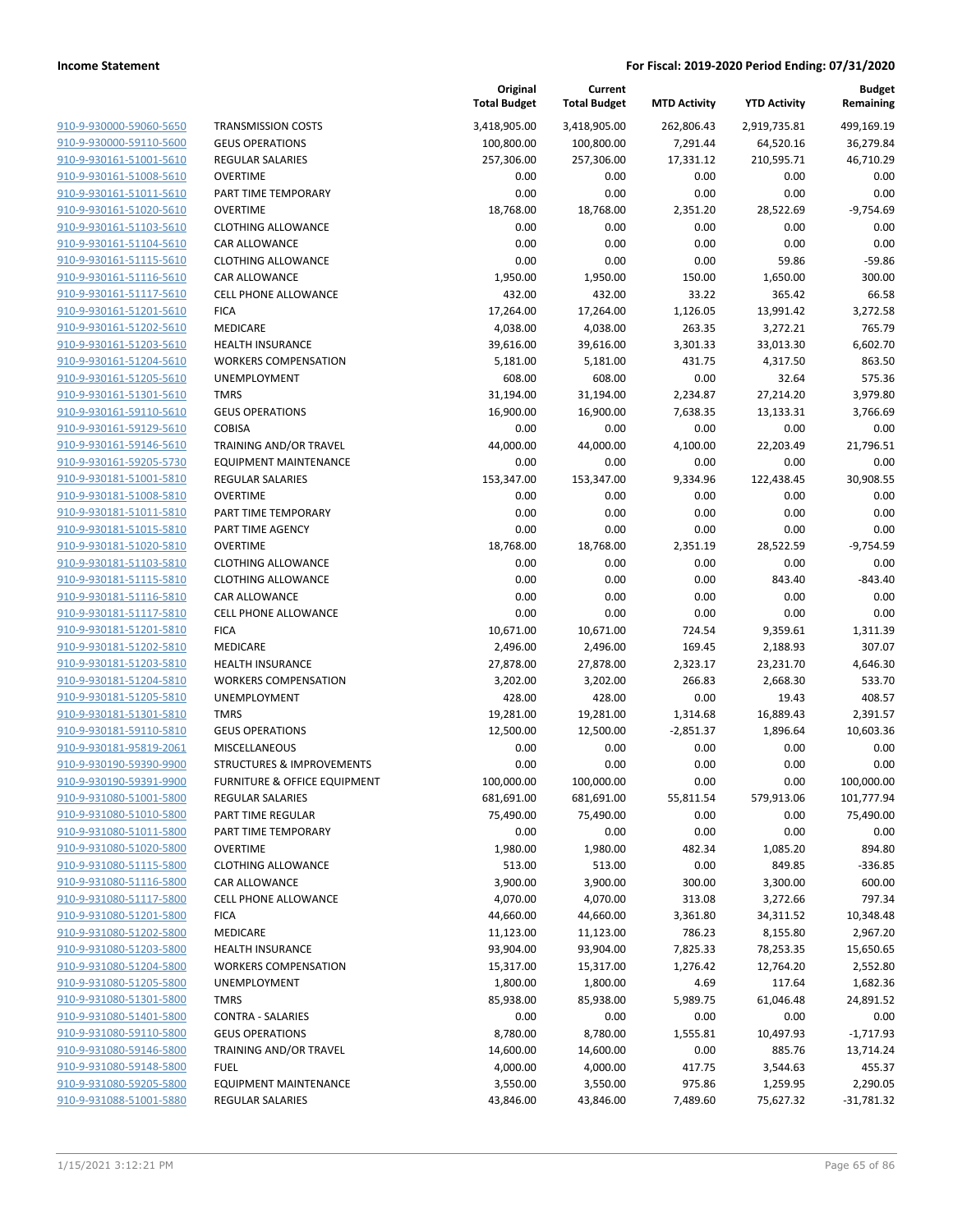| 910-9-931088-51011-5880             |
|-------------------------------------|
| 910-9-931088-51015-5880             |
| 910-9-931088-51020-5880             |
| <u>910-9-931088-51115-5880</u>      |
| 910-9-931088-51117-5880             |
| 910-9-931088-51201-5880             |
| 910-9-931088-51202-5880             |
|                                     |
| <u>910-9-931088-51203-5880</u>      |
| <u>910-9-931088-51204-5880</u>      |
| 910-9-931088-51205-5880             |
| 910-9-931088-51301-5880             |
| 910-9-931088-59110-5880             |
| 910-9-931088-59146-5880             |
| <u>910-9-931092-51001-9202</u>      |
| 910-9-931092-51020-9202             |
| 910-9-931092-51115-9202             |
| 910-9-931092-51116-9202             |
| 910-9-931092-51117-9202             |
|                                     |
| <u>910-9-931092-51201-9202</u>      |
| 910-9-931092-51202-9202             |
| 910-9-931092-51203-9202             |
| 910-9-931092-51204-9202             |
| 910-9-931092-51205-9202             |
| <u>910-9-931092-51301-9202</u>      |
| 910-9-931092-59110-9210             |
| 910-9-931092-59110-9212             |
| 910-9-931092-59130-9212             |
| <u>910-9-931092-59133-9212</u>      |
| <u>910-9-931092-59146-9212</u>      |
| 910-9-931092-59198-9212             |
| 910-9-931093-59205-9352             |
| 910-9-931099-59391-9900             |
|                                     |
| <u>910-9-931099-59392-9900</u>      |
| <u>910-9-931099-59395-9900</u>      |
| 910-9-931099-59398-9900             |
| 910-9-931462-51001-5620             |
| 910-9-931462-51003-5620             |
| 910-9-931462-51115-5620             |
| <u>910-9-931462-51117-5620</u>      |
| 910-9-931462-51201-5620             |
| 910-9-931462-51202-5620             |
| 910-9-931462-51203-5620             |
|                                     |
| 910-9-931462-51204-5620             |
|                                     |
| <u>910-9-931462-51205-5620</u>      |
| 910-9-931462-51301-5620             |
| 910-9-931462-59110-5620             |
| 910-9-931462-59146-5620             |
| 910-9-931462-59148-5620             |
| <u>910-9-931462-59198-5620</u>      |
| <u>910-9-931462-59199-5620</u>      |
| 910-9-931470-51001-5700             |
| 910-9-931470-51003-5700             |
| 910-9-931470-51020-5700             |
| <u>910-9-931470-51115-5700</u>      |
| <u>910-9-931470-51117-5700</u>      |
| 910-9-931470-51201-<br><u>5700-</u> |
| 910-9-931470-51202-5700             |
| 910-9-931470-51203-5700             |
| <u>910-9-931470-51204-5700</u>      |

|                         |                                 | Original<br><b>Total Budget</b> | Current<br><b>Total Budget</b> | <b>MTD Activity</b> | <b>YTD Activity</b> | <b>Budget</b><br>Remaining |
|-------------------------|---------------------------------|---------------------------------|--------------------------------|---------------------|---------------------|----------------------------|
| 910-9-931088-51011-5880 | PART TIME TEMPORARY             | 0.00                            | 0.00                           | 0.00                | 0.00                | 0.00                       |
| 910-9-931088-51015-5880 | <b>PART TIME AGENCY</b>         | 0.00                            | 0.00                           | 0.00                | 0.00                | 0.00                       |
| 910-9-931088-51020-5880 | <b>OVERTIME</b>                 | 0.00                            | 0.00                           | 0.00                | 0.00                | 0.00                       |
| 910-9-931088-51115-5880 | <b>CLOTHING ALLOWANCE</b>       | 0.00                            | 0.00                           | 0.00                | 0.00                | 0.00                       |
| 910-9-931088-51117-5880 | <b>CELL PHONE ALLOWANCE</b>     | 0.00                            | 0.00                           | 73.84               | 516.88              | $-516.88$                  |
| 910-9-931088-51201-5880 | <b>FICA</b>                     | 2,718.00                        | 2,718.00                       | 423.62              | 4,248.24            | $-1,530.24$                |
| 910-9-931088-51202-5880 | MEDICARE                        | 636.00                          | 636.00                         | 99.08               | 993.58              | $-357.58$                  |
| 910-9-931088-51203-5880 | <b>HEALTH INSURANCE</b>         | 11,738.00                       | 11,738.00                      | 978.17              | 9,781.70            | 1,956.30                   |
| 910-9-931088-51204-5880 | <b>WORKERS COMPENSATION</b>     | 816.00                          | 816.00                         | 68.00               | 680.00              | 136.00                     |
| 910-9-931088-51205-5880 | UNEMPLOYMENT                    | 180.00                          | 180.00                         | 0.00                | 29.08               | 150.92                     |
| 910-9-931088-51301-5880 | <b>TMRS</b>                     | 4,912.00                        | 4,912.00                       | 850.88              | 8,521.10            | $-3,609.10$                |
| 910-9-931088-59110-5880 | <b>GEUS OPERATIONS</b>          | 3,850.00                        | 3,850.00                       | 1,831.32            | 3,853.09            | $-3.09$                    |
| 910-9-931088-59146-5880 | TRAINING AND/OR TRAVEL          | 3,000.00                        | 3,000.00                       | 0.00                | 0.00                | 3,000.00                   |
| 910-9-931092-51001-9202 | <b>REGULAR SALARIES</b>         | 191,878.00                      | 191,878.00                     | 8,948.88            | 108,311.09          | 83,566.91                  |
| 910-9-931092-51020-9202 | <b>OVERTIME</b>                 | 0.00                            | 0.00                           | 0.00                | 904.30              | $-904.30$                  |
| 910-9-931092-51115-9202 | <b>CLOTHING ALLOWANCE</b>       | 0.00                            | 0.00                           | 0.00                | 0.00                | 0.00                       |
| 910-9-931092-51116-9202 | <b>CAR ALLOWANCE</b>            | 0.00                            | 0.00                           | 150.00              | 225.00              | $-225.00$                  |
| 910-9-931092-51117-9202 | <b>CELL PHONE ALLOWANCE</b>     | 2,064.00                        | 2,064.00                       | 99.69               | 1,358.78            | 705.22                     |
| 910-9-931092-51201-9202 | <b>FICA</b>                     | 12,024.00                       | 12,024.00                      | 2,020.22            | 8,051.79            | 3,972.21                   |
| 910-9-931092-51202-9202 | MEDICARE                        | 2,812.00                        | 2,812.00                       | 472.47              | 1,883.05            | 928.95                     |
| 910-9-931092-51203-9202 | <b>HEALTH INSURANCE</b>         | 35,214.00                       | 35,214.00                      | 2,934.50            | 29,345.00           | 5,869.00                   |
| 910-9-931092-51204-9202 | <b>WORKERS COMPENSATION</b>     | 4,002.00                        | 4,002.00                       | 333.50              | 3,335.00            | 667.00                     |
| 910-9-931092-51205-9202 | UNEMPLOYMENT                    | 540.00                          | 540.00                         | 0.00                | 15.74               | 524.26                     |
| 910-9-931092-51301-9202 | <b>TMRS</b>                     | 21,726.00                       | 21,726.00                      | 3,686.43            | 15,050.52           | 6.675.48                   |
| 910-9-931092-59110-9210 | <b>GEUS OPERATIONS</b>          | 0.00                            | 0.00                           | 0.00                | 0.00                | 0.00                       |
| 910-9-931092-59110-9212 | <b>GEUS OPERATIONS</b>          | 15,200.00                       | 15,200.00                      | 485.21              | 9,830.66            | 5,369.34                   |
| 910-9-931092-59130-9212 | PHONE MANAGEMENT SERVICE        | 66,900.00                       | 66,900.00                      | 13,344.00           | 56,712.00           | 10,188.00                  |
| 910-9-931092-59133-9212 | OFFICE 365                      | 10,920.00                       | 10,920.00                      | 1,548.50            | 9,545.00            | 1,375.00                   |
| 910-9-931092-59146-9212 | TRAINING AND/OR TRAVEL          | 5,000.00                        | 5,000.00                       | 0.00                | 3,613.35            | 1,386.65                   |
| 910-9-931092-59198-9212 | <b>COLOCATION CHARGES</b>       | 0.00                            | 0.00                           | 0.00                | 0.00                | 0.00                       |
| 910-9-931093-59205-9352 | EQUIPMENT MAINTENANCE - IT      | 22,500.00                       | 22,500.00                      | 19.04               | 22,037.44           | 462.56                     |
| 910-9-931099-59391-9900 | FURNITURE & OFFICE EQUIPMENT    | 394,400.00                      | 394,400.00                     | 500.05              | 112,331.36          | 282,068.64                 |
| 910-9-931099-59392-9900 | <b>TRANSPORTATION EQUIPMENT</b> | 33,000.00                       | 33,000.00                      | 33,063.00           | 33,063.00           | $-63.00$                   |
| 910-9-931099-59395-9900 | <b>LABORATORY EQUIPMENT</b>     | 0.00                            | 0.00                           | 0.00                | 0.00                | 0.00                       |
| 910-9-931099-59398-9900 | MISCELLANEOUS EQUIPMENT         | 0.00                            | 0.00                           | 0.00                | 0.00                | 0.00                       |
| 910-9-931462-51001-5620 | <b>REGULAR SALARIES</b>         | 63,483.00                       | 63,483.00                      | 3,960.00            | 48,982.46           | 14,500.54                  |
| 910-9-931462-51003-5620 | <b>CLOTHING ALLOWANCE</b>       | 0.00                            | 0.00                           | 0.00                | 0.00                | 0.00                       |
| 910-9-931462-51115-5620 | <b>CLOTHING ALLOWANCE</b>       | 154.00                          | 154.00                         | 0.00                | 0.00                | 154.00                     |
| 910-9-931462-51117-5620 | <b>CELL PHONE ALLOWANCE</b>     | 480.00                          | 480.00                         | 24.46               | 323.53              | 156.47                     |
| 910-9-931462-51201-5620 | <b>FICA</b>                     | 3,924.00                        | 3,924.00                       | 208.46              | 4,930.92            | $-1,006.92$                |
| 910-9-931462-51202-5620 | MEDICARE                        | 927.00                          | 927.00                         | 48.76               | 1,153.24            | $-226.24$                  |
| 910-9-931462-51203-5620 | HEALTH INSURANCE                | 5,869.00                        | 5,869.00                       | 489.08              | 4,890.80            | 978.20                     |
| 910-9-931462-51204-5620 | <b>WORKERS COMPENSATION</b>     | 1,207.00                        | 1,207.00                       | 100.58              | 1,005.80            | 201.20                     |
| 910-9-931462-51205-5620 | UNEMPLOYMENT                    | 89.00                           | 89.00                          | 0.00                | 5.04                | 83.96                      |
| 910-9-931462-51301-5620 | <b>TMRS</b>                     | 7,165.00                        | 7,165.00                       | 448.26              | 9,719.73            | $-2,554.73$                |
| 910-9-931462-59110-5620 | <b>GEUS OPERATIONS</b>          | 11,551.00                       | 11,551.00                      | 1,234.23            | 6,591.90            | 4,959.10                   |
| 910-9-931462-59146-5620 | TRAINING AND/OR TRAVEL          | 3,470.00                        | 3,470.00                       | 0.00                | 263.92              | 3,206.08                   |
| 910-9-931462-59148-5620 | <b>FUEL</b>                     | 1,000.00                        | 1,000.00                       | 195.56              | 1,917.21            | $-917.21$                  |
| 910-9-931462-59198-5620 | <b>COLOCATION CHARGES</b>       | 10,189.00                       | 10,189.00                      | 0.00                | 10,189.00           | 0.00                       |
| 910-9-931462-59199-5620 | LEASE OF DARK FIBER             | 210,857.00                      | 210,857.00                     | 0.00                | 210,857.00          | 0.00                       |
| 910-9-931470-51001-5700 | <b>REGULAR SALARIES</b>         | 110,993.00                      | 110,993.00                     | 5,145.91            | 65,532.36           | 45,460.64                  |
| 910-9-931470-51003-5700 | <b>CLOTHING ALLOWANCE</b>       | 0.00                            | 0.00                           | 0.00                | 0.00                | 0.00                       |
| 910-9-931470-51020-5700 | <b>OVERTIME</b>                 | 3,247.00                        | 3,247.00                       | 267.65              | 2,912.90            | 334.10                     |
| 910-9-931470-51115-5700 | <b>CLOTHING ALLOWANCE</b>       | 525.00                          | 525.00                         | 0.00                | 843.77              | $-318.77$                  |
| 910-9-931470-51117-5700 | <b>CELL PHONE ALLOWANCE</b>     | 648.00                          | 648.00                         | 33.24               | 390.57              | 257.43                     |
| 910-9-931470-51201-5700 | <b>FICA</b>                     | 7,120.00                        | 7,120.00                       | 280.06              | 3,575.41            | 3,544.59                   |
| 910-9-931470-51202-5700 | MEDICARE                        | 1,665.00                        | 1,665.00                       | 65.50               | 836.19              | 828.81                     |
| 910-9-931470-51203-5700 | HEALTH INSURANCE                | 17,607.00                       | 17,607.00                      | 1,467.25            | 14,672.50           | 2,934.50                   |
| 910-9-931470-51204-5700 | <b>WORKERS COMPENSATION</b>     | 2,167.00                        | 2,167.00                       | 180.58              | 1,805.80            | 361.20                     |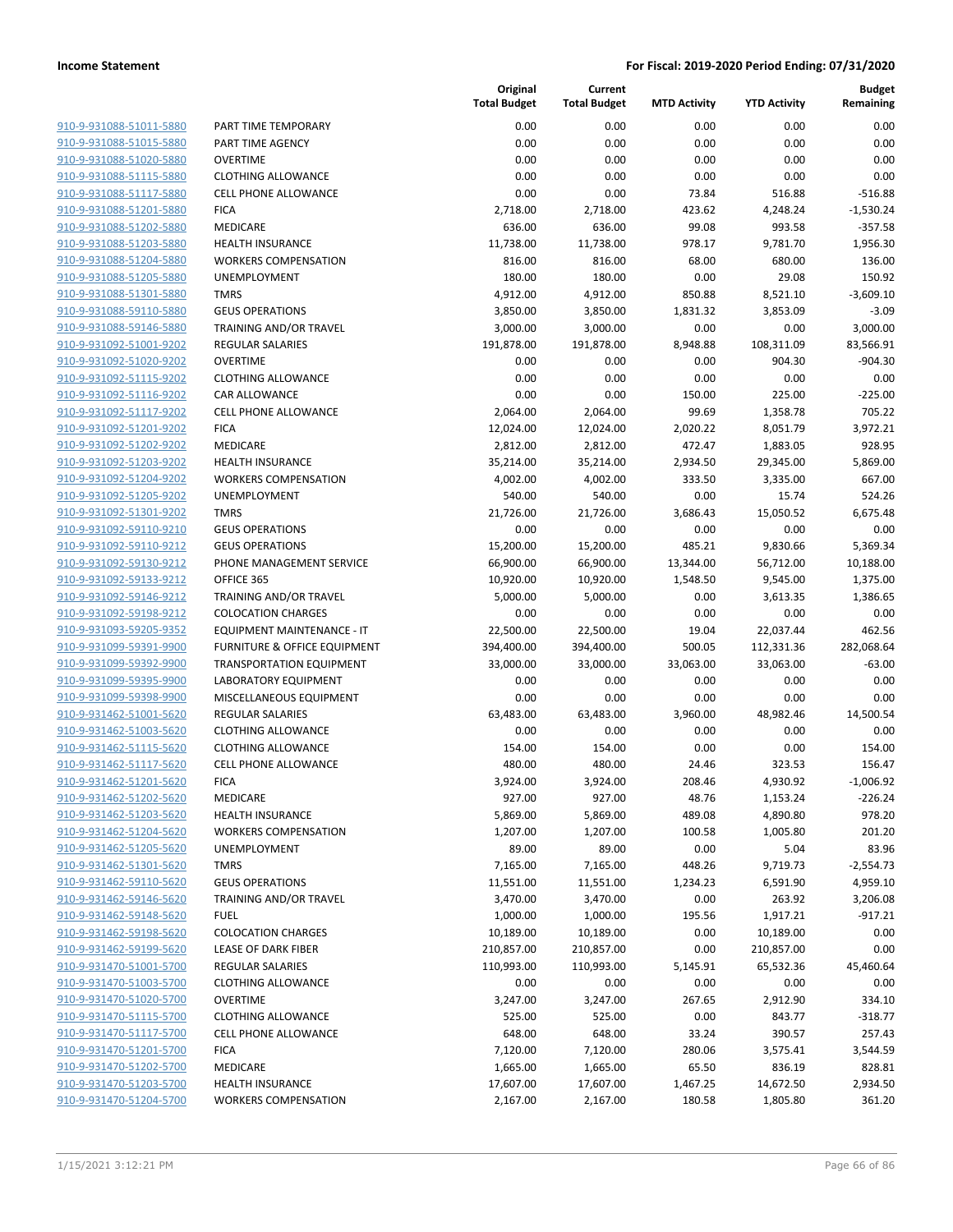|                         |                                         | Original<br><b>Total Budget</b> | Current<br><b>Total Budget</b> | <b>MTD Activity</b> | <b>YTD Activity</b> | <b>Budget</b><br>Remaining |
|-------------------------|-----------------------------------------|---------------------------------|--------------------------------|---------------------|---------------------|----------------------------|
| 910-9-931470-51205-5700 | <b>UNEMPLOYMENT</b>                     | 266.00                          | 266.00                         | 0.00                | 15.32               | 250.68                     |
| 910-9-931470-51301-5700 | <b>TMRS</b>                             | 12,864.00                       | 12,864.00                      | 612.77              | 7,700.46            | 5,163.54                   |
| 910-9-931470-59205-5700 | <b>EQUIPMENT MAINTENANCE</b>            | 4,650.00                        | 4,650.00                       | 130.34              | 336.10              | 4,313.90                   |
| 910-9-931470-59253-5700 | <b>TRANSMISSION SUBSTATION MAINT</b>    | 23,278.00                       | 23,278.00                      | 984.78              | 17,883.89           | 5,394.11                   |
| 910-9-931470-59254-5700 | TRANSMISSION SUBSTATION MAINT           | 0.00                            | 0.00                           | 0.00                | 0.00                | 0.00                       |
| 910-9-931490-59353-9900 | <b>TRANSMISSION SUBSTATIONS</b>         | 694,000.00                      | 694,000.00                     | 16,145.95           | 626,385.75          | 67,614.25                  |
| 910-9-931490-59391-9900 | <b>FURNITURE &amp; OFFICE EQUIPMENT</b> | 0.00                            | 0.00                           | 0.00                | 0.00                | 0.00                       |
| 910-9-931490-59392-9900 | <b>TRANSPORTATION EQUIPMENT</b>         | 0.00                            | 0.00                           | 0.00                | 0.00                | 0.00                       |
| 910-9-931490-59395-9900 | <b>LABORATORY EQUIPMENT</b>             | 0.00                            | 0.00                           | 0.00                | 0.00                | 0.00                       |
| 910-9-931490-59396-9900 | POWER OPERATED EQUIPMENT                | 0.00                            | 0.00                           | 0.00                | 0.00                | 0.00                       |
| 910-9-931491-51001-9911 | <b>REGULAR SALARIES</b>                 | 2,510.00                        | 2,510.00                       | 0.00                | 1,116.36            | 1,393.64                   |
| 910-9-931491-51020-9911 | <b>OVERTIME</b>                         | 0.00                            | 0.00                           | 0.00                | 0.00                | 0.00                       |
| 910-9-931491-51201-9911 | <b>FICA</b>                             | 159.00                          | 159.00                         | 0.00                | 69.21               | 89.79                      |
| 910-9-931491-51202-9911 | MEDICARE                                | 37.00                           | 37.00                          | 0.00                | 16.19               | 20.81                      |
| 910-9-931491-51205-9911 | UNEMPLOYMENT                            | 5.00                            | 5.00                           | 0.00                | 0.00                | 5.00                       |
| 910-9-931491-51301-9911 | <b>TMRS</b>                             | 288.00                          | 288.00                         | 0.00                | 123.46              | 164.54                     |
| 910-9-931528-51001-5820 | <b>REGULAR SALARIES</b>                 | 63,636.00                       | 63,636.00                      | 3,960.00            | 48,782.44           | 14,853.56                  |
| 910-9-931528-51115-5820 | <b>CLOTHING ALLOWANCE</b>               | 154.00                          | 154.00                         | 0.00                | 0.00                | 154.00                     |
| 910-9-931528-51117-5820 | <b>CELL PHONE ALLOWANCE</b>             | 480.00                          | 480.00                         | 24.46               | 323.49              | 156.51                     |
| 910-9-931528-51201-5820 | <b>FICA</b>                             | 3,933.00                        | 3,933.00                       | 247.04              | 3,044.64            | 888.36                     |
| 910-9-931528-51202-5820 | MEDICARE                                | 930.00                          | 930.00                         | 57.78               | 712.08              | 217.92                     |
| 910-9-931528-51203-5820 | <b>HEALTH INSURANCE</b>                 | 5,869.00                        | 5,869.00                       | 489.08              | 4,890.80            | 978.20                     |
| 910-9-931528-51204-5820 | <b>WORKERS COMPENSATION</b>             | 1,207.00                        | 1,207.00                       | 100.58              | 1,005.80            | 201.20                     |
| 910-9-931528-51205-5820 | UNEMPLOYMENT                            | 89.00                           | 89.00                          | 0.00                | 3.96                | 85.04                      |
| 910-9-931528-51301-5820 | <b>TMRS</b>                             | 7,182.00                        | 7,182.00                       | 448.26              | 5,490.90            | 1,691.10                   |
| 910-9-931528-59110-5820 | <b>GEUS OPERATIONS</b>                  | 10,081.00                       | 10,081.00                      | 919.44              | 4,106.36            | 5,974.64                   |
| 910-9-931528-59146-5820 | TRAINING AND/OR TRAVEL                  | 5,970.00                        | 5,970.00                       | 0.00                | 263.92              | 5,706.08                   |
| 910-9-931528-59148-5820 | <b>FUEL</b>                             | 3,000.00                        | 3,000.00                       | 103.30              | 1,608.94            | 1,391.06                   |
| 910-9-931529-51001-5920 | <b>REGULAR SALARIES</b>                 | 111,260.00                      | 111,260.00                     | 5,145.87            | 65,532.13           | 45,727.87                  |
| 910-9-931529-51020-5920 | <b>OVERTIME</b>                         | 3,247.00                        | 3,247.00                       | 267.67              | 2,912.97            | 334.03                     |
| 910-9-931529-51115-5920 | <b>CLOTHING ALLOWANCE</b>               | 525.00                          | 525.00                         | 0.00                | 729.75              | $-204.75$                  |
| 910-9-931529-51117-5920 | <b>CELL PHONE ALLOWANCE</b>             | 648.00                          | 648.00                         | 33.20               | 390.10              | 257.90                     |
| 910-9-931529-51201-5920 | <b>FICA</b>                             | 7,137.00                        | 7,137.00                       | 337.70              | 4,267.79            | 2,869.21                   |
| 910-9-931529-51202-5920 | <b>MEDICARE</b>                         | 1,669.00                        | 1,669.00                       | 78.98               | 998.11              | 670.89                     |
| 910-9-931529-51203-5920 | <b>HEALTH INSURANCE</b>                 | 17,607.00                       | 17,607.00                      | 1,467.25            | 14,672.50           | 2,934.50                   |
| 910-9-931529-51204-5920 | <b>WORKERS COMPENSATION</b>             | 2,167.00                        | 2,167.00                       | 180.58              | 1,805.80            | 361.20                     |
| 910-9-931529-51205-5920 | UNEMPLOYMENT                            | 267.00                          | 267.00                         | 0.00                | 11.67               | 255.33                     |
| 910-9-931529-51301-5920 | <b>TMRS</b>                             | 12,895.00                       | 12,895.00                      | 612.77              | 7,700.38            | 5,194.62                   |
| 910-9-931529-59205-5920 | <b>EQUIPMENT MAINTENANCE</b>            | 6,050.00                        | 6,050.00                       | 0.00                | 527.47              | 5,522.53                   |
| 910-9-931529-59262-5920 | DISTRIBUTION SUBSTATION MAINTENANCE     | 27,278.00                       | 27,278.00                      | 984.78              | 15,280.86           | 11,997.14                  |
| 910-9-931590-59360-9900 | LAND-DISTRIBUTION                       | 0.00                            | 0.00                           | 0.00                | 0.00                | 0.00                       |
| 910-9-931590-59362-9900 | <b>DISTRIBUTION SUBSTATIONS</b>         | 1,494,000.00                    | 1,494,000.00                   | 18,407.57           | 1,429,834.83        | 64,165.17                  |
| 910-9-931590-59391-9900 | <b>FURNITURE &amp; OFFICE EQUIPMENT</b> | 0.00                            | 0.00                           | 0.00                | 0.00                | 0.00                       |
| 910-9-931590-59392-9900 | <b>TRANSPORTATION EQUIPMENT</b>         | 0.00                            | 0.00                           | 0.00                | 0.00                | 0.00                       |
| 910-9-931590-59395-9900 | LABORATORY EQUIPMENT                    | 0.00                            | 0.00                           | 0.00                | 0.00                | 0.00                       |
| 910-9-931590-59396-9900 | POWER OPERATED EQUIPMENT                | 0.00                            | 0.00                           | 0.00                | 0.00                | 0.00                       |
| 910-9-931590-59398-9900 | MISCELLANEOUS EQUIPMENT                 | 0.00                            | 0.00                           | 0.00                | 0.00                | 0.00                       |
| 910-9-931591-51001-9912 | <b>REGULAR SALARIES</b>                 | 2,092.00                        | 2,092.00                       | 0.00                | 11,536.92           | $-9,444.92$                |
| 910-9-931591-51020-9912 | <b>OVERTIME</b>                         | 0.00                            | 0.00                           | 0.00                | 1,172.00            | $-1,172.00$                |
| 910-9-931591-51201-9912 | <b>FICA</b>                             | 132.00                          | 132.00                         | 0.00                | 787.96              | $-655.96$                  |
| 910-9-931591-51202-9912 | MEDICARE                                | 31.00                           | 31.00                          | 0.00                | 184.28              | $-153.28$                  |
| 910-9-931591-51205-9912 | UNEMPLOYMENT                            | 4.00                            | 4.00                           | 0.00                | 0.00                | 4.00                       |
| 910-9-931591-51301-9912 | <b>TMRS</b>                             | 240.00                          | 240.00                         | 0.00                | 1,429.75            | $-1,189.75$                |
| 910-9-932467-51001-5671 | <b>REGULAR SALARIES</b>                 | 62,555.00                       | 62,555.00                      | 4,556.53            | 63,757.39           | $-1,202.39$                |
| 910-9-932467-51003-5671 | <b>CLOTHING ALLOWANCE</b>               | 0.00                            | 0.00                           | 0.00                | 0.00                | 0.00                       |
| 910-9-932467-51010-5671 | PART TIME REGULAR                       | 31,736.00                       | 31,736.00                      | 0.00                | 0.00                | 31,736.00                  |
| 910-9-932467-51011-5671 | PART TIME TEMPORARY                     | 0.00                            | 0.00                           | 0.00                | 0.00                | 0.00                       |
| 910-9-932467-51020-5671 | <b>OVERTIME</b>                         | 8,105.00                        | 8,105.00                       | 432.24              | 5,200.62            | 2,904.38                   |
| 910-9-932467-51115-5671 | <b>CLOTHING ALLOWANCE</b>               | 578.00                          | 578.00                         | 0.00                | 980.60              | $-402.60$                  |
|                         |                                         |                                 |                                |                     |                     |                            |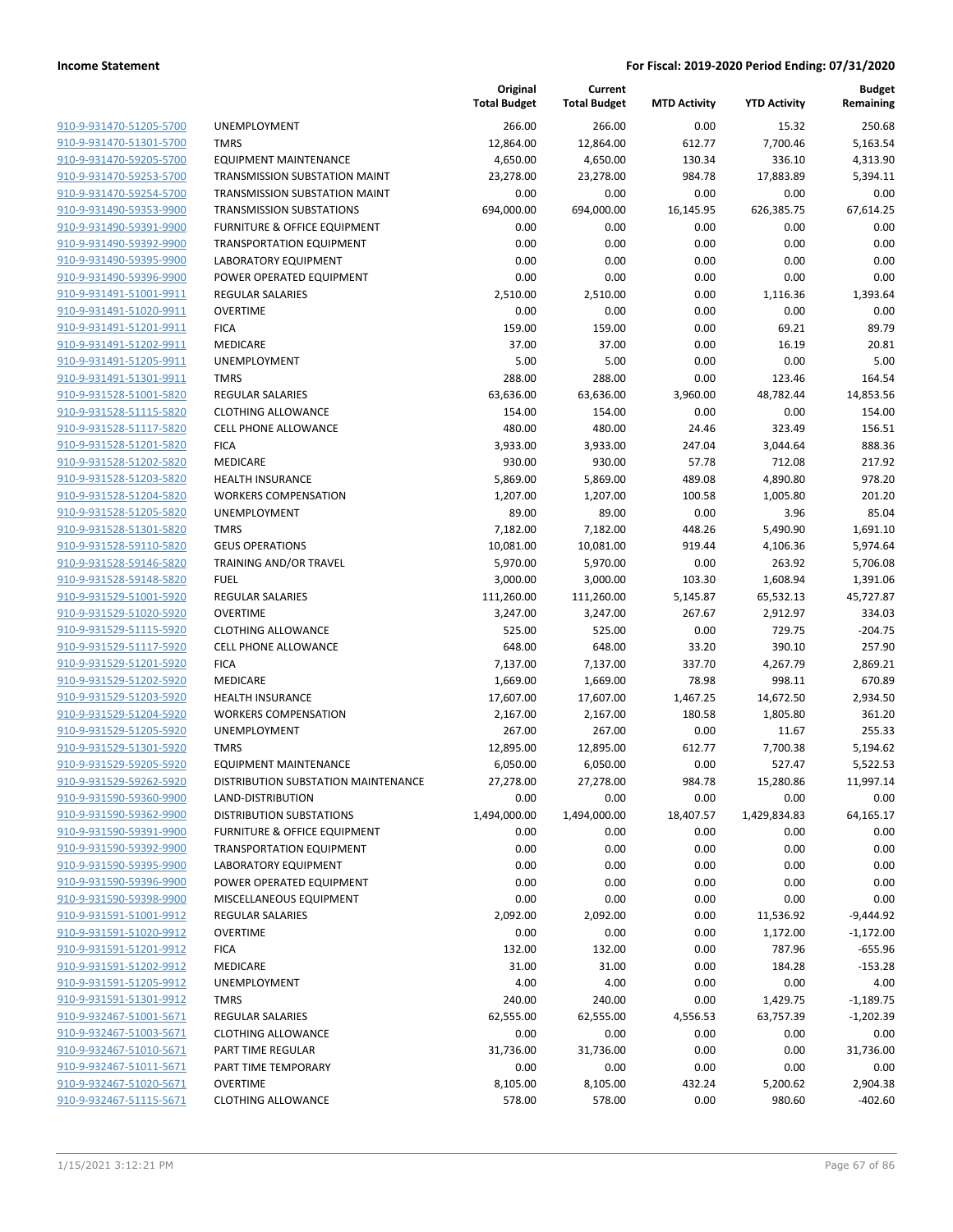|                                                    |                                       | Original<br><b>Total Budget</b> | Current<br><b>Total Budget</b> | <b>MTD Activity</b> | <b>YTD Activity</b> | <b>Budget</b><br>Remaining |
|----------------------------------------------------|---------------------------------------|---------------------------------|--------------------------------|---------------------|---------------------|----------------------------|
| 910-9-932467-51201-5671                            | <b>FICA</b>                           | 6,266.00                        | 6,266.00                       | 276.05              | 4,026.58            | 2,239.42                   |
| 910-9-932467-51202-5671                            | MEDICARE                              | 1,465.00                        | 1,465.00                       | 64.56               | 941.70              | 523.30                     |
| 910-9-932467-51203-5671                            | <b>HEALTH INSURANCE</b>               | 11,738.00                       | 11,738.00                      | 978.17              | 9,781.70            | 1,956.30                   |
| 910-9-932467-51204-5671                            | <b>WORKERS COMPENSATION</b>           | 2,252.00                        | 2,252.00                       | 187.67              | 1,876.70            | 375.30                     |
| 910-9-932467-51205-5671                            | <b>UNEMPLOYMENT</b>                   | 301.00                          | 301.00                         | 0.00                | 21.38               | 279.62                     |
| 910-9-932467-51301-5671                            | <b>TMRS</b>                           | 11,321.00                       | 11,321.00                      | 561.24              | 5,273.11            | 6,047.89                   |
| 910-9-932467-59110-5670                            | <b>GEUS OPERATIONS</b>                | 0.00                            | 0.00                           | 0.00                | 0.00                | 0.00                       |
| 910-9-932467-59110-5671                            | <b>GEUS OPERATIONS</b>                | 3,500.00                        | 3,500.00                       | 28.36               | 840.89              | 2,659.11                   |
| 910-9-932467-59146-5671                            | TRAINING AND/OR TRAVEL                | 1,000.00                        | 1,000.00                       | 0.00                | 0.00                | 1,000.00                   |
| 910-9-932467-59148-5671                            | <b>FUEL</b>                           | 8,500.00                        | 8,500.00                       | 480.39              | 3,721.48            | 4,778.52                   |
| 910-9-932474-51001-5740                            | <b>REGULAR SALARIES</b>               | 56,563.00                       | 56,563.00                      | 3,230.80            | 33,450.42           | 23,112.58                  |
| 910-9-932474-51003-5740                            | <b>CLOTHING ALLOWANCE</b>             | 0.00                            | 0.00                           | 0.00                | 0.00                | 0.00                       |
| 910-9-932474-51020-5740                            | <b>OVERTIME</b>                       | 6,840.00                        | 6,840.00                       | 196.80              | 2,164.80            | 4,675.20                   |
| 910-9-932474-51115-5740                            | <b>CLOTHING ALLOWANCE</b>             | 578.00                          | 578.00                         | 0.00                | 980.60              | $-402.60$                  |
| 910-9-932474-51201-5740                            | <b>FICA</b>                           | 3,861.00                        | 3,861.00                       | 190.58              | 1,993.68            | 1,867.32                   |
| 910-9-932474-51202-5740                            | MEDICARE                              | 903.00                          | 903.00                         | 44.57               | 466.26              | 436.74                     |
| 910-9-932474-51203-5740                            | HEALTH INSURANCE                      | 11,738.00                       | 11,738.00                      | 978.17              | 9,781.70            | 1,956.30                   |
| 910-9-932474-51204-5740                            | <b>WORKERS COMPENSATION</b>           | 1,388.00                        | 1,388.00                       | 115.67              | 1,156.70            | 231.30                     |
| 910-9-932474-51205-5740                            | UNEMPLOYMENT                          | 150.00                          | 150.00                         | 0.00                | 6.39                | 143.61                     |
| 910-9-932474-51301-5740                            | <b>TMRS</b>                           | 6,976.00                        | 6,976.00                       | 385.61              | 3,987.44            | 2,988.56                   |
| 910-9-932474-59205-5710                            | <b>EQUIPMENT MAINTENANCE</b>          | 0.00                            | 0.00                           | 0.00                | 0.00                | 0.00                       |
| 910-9-932474-59205-5740                            | <b>EQUIPMENT MAINTENANCE</b>          | 3.00                            | 3.00                           | 0.00                | 0.00                | 3.00                       |
| 910-9-932474-59257-5740                            | TRANSMISSION LINE MAINTENANCE         | 49,280.00                       | 49,280.00                      | 0.00                | 35,455.95           | 13,824.05                  |
| 910-9-932490-51103-9900                            | <b>CLOTHING ALLOWANCE</b>             | 0.00                            | 0.00                           | 0.00                | 0.00                | 0.00                       |
| 910-9-932490-59356-9900                            | <b>GEUS TRANSMISSION LINES</b>        | 100,000.00                      | 100,000.00                     | 7,906.58            | 100,703.41          | $-703.41$                  |
| 910-9-932490-59392-9900                            | <b>TRANSPORTATION EQUIPMENT</b>       | 0.00                            | 0.00                           | 0.00                | 25,113.11           | $-25,113.11$               |
| 910-9-932490-59394-9900                            | <b>TOOLS</b>                          | 0.00                            | 0.00                           | 0.00                | 0.00                | 0.00                       |
| 910-9-932490-59396-9900                            | POWER OPERATED EQUIPMENT              | 0.00                            | 0.00                           | 0.00                | 0.00                | 0.00                       |
| 910-9-932490-59398-9900                            | MISCELLANEOUS EQUIPMENT               | 0.00                            | 0.00                           | 0.00                | 0.00                | 0.00                       |
| 910-9-932491-51001-9913                            | <b>REGULAR SALARIES</b>               | 23,549.00                       | 23,549.00                      | 3,800.60            | 27,644.06           | $-4,095.06$                |
| 910-9-932491-51011-9913                            | PART TIME TEMPORARY                   | 6,274.00                        | 6,274.00                       | 0.00                | 0.00                | 6,274.00                   |
| 910-9-932491-51201-9913                            | <b>FICA</b>                           | 2,002.00                        | 2,002.00                       | 251.72              | 2,064.52            | $-62.52$                   |
| 910-9-932491-51202-9913                            | MEDICARE                              | 468.00                          | 468.00                         | 58.87               | 482.84              | $-14.84$                   |
| 910-9-932491-51205-9913                            | UNEMPLOYMENT                          | 89.00                           | 89.00                          | 0.00                | 3.97                | 85.03                      |
| 910-9-932491-51301-9913                            | <b>TMRS</b>                           | 3,617.00                        | 3,617.00                       | 473.04              | 3,898.81            | $-281.81$                  |
| 910-9-932500-51001-5801                            | <b>REGULAR SALARIES</b>               | 130,125.00                      | 130,125.00                     | 10,009.94           | 109,963.57          | 20,161.43                  |
| 910-9-932500-51115-5801                            | <b>CLOTHING ALLOWANCE</b>             | 256.00                          | 256.00                         | 0.00                | 430.44              | $-174.44$                  |
| 910-9-932500-51117-5801                            | <b>CELL PHONE ALLOWANCE</b>           | 636.00                          | 636.00                         | 48.92               | 538.12              | 97.88                      |
| 910-9-932500-51201-5801                            | <b>FICA</b><br><b>MEDICARE</b>        | 7,961.00                        | 7,961.00                       | 586.68              | 6,479.03            | 1,481.97                   |
| 910-9-932500-51202-5801                            |                                       | 1,896.00                        | 1,896.00                       | 137.20              | 1,515.20            | 380.80                     |
| 910-9-932500-51203-5801                            | <b>HEALTH INSURANCE</b>               | 11,738.00                       | 11,738.00                      | 978.17              | 9,781.70            | 1,956.30                   |
| 910-9-932500-51204-5801                            | <b>WORKERS COMPENSATION</b>           | 2,433.00                        | 2,433.00                       | 202.75              | 2,027.50            | 405.50                     |
| 910-9-932500-51205-5801<br>910-9-932500-51301-5801 | UNEMPLOYMENT                          | 180.00                          | 180.00                         | 0.00                | 9.00                | 171.00                     |
| 910-9-932500-59110-5801                            | <b>TMRS</b><br><b>GEUS OPERATIONS</b> | 14,648.00                       | 14,648.00                      | 1,131.62            | 12,364.78           | 2,283.22                   |
|                                                    |                                       | 4,760.00                        | 4,760.00                       | 514.97              | 2,440.23            | 2,319.77                   |
| 910-9-932500-59112-5801                            | SAFETY<br>TRAINING AND/OR TRAVEL      | 48,970.00                       | 48,970.00                      | 0.00                | 28,439.77           | 20,530.23                  |
| 910-9-932500-59146-5801                            |                                       | 16,200.00                       | 16,200.00                      | 0.00                | 6,984.87            | 9,215.13                   |
| 910-9-932500-59148-5801                            | <b>FUEL</b>                           | 1,800.00                        | 1,800.00                       | 409.26              | 3,625.80            | $-1,825.80$                |
| 910-9-932503-51001-5830                            | REGULAR SALARIES<br><b>OVERTIME</b>   | 121,230.00                      | 121,230.00                     | 10,148.73           | 99,463.84           | 21,766.16                  |
| 910-9-932503-51020-5830                            | <b>CLOTHING ALLOWANCE</b>             | 10,481.00                       | 10,481.00                      | 1,129.37            | 6,611.94            | 3,869.06<br>$-3,064.48$    |
| 910-9-932503-51115-5830<br>910-9-932503-51117-5830 | <b>CELL PHONE ALLOWANCE</b>           | 1,257.00                        | 1,257.00                       | 0.00                | 4,321.48            |                            |
|                                                    |                                       | 318.00                          | 318.00                         | 24.46               | 269.06              | 48.94                      |
| 910-9-932503-51201-5830<br>910-9-932503-51202-5830 | <b>FICA</b>                           | 8,186.00                        | 8,186.00                       | 615.80              | 5,723.80            | 2,462.20                   |
|                                                    | MEDICARE                              | 1,914.00                        | 1,914.00                       | 144.02              | 1,338.62            | 575.38                     |
| 910-9-932503-51203-5830                            | <b>HEALTH INSURANCE</b>               | 23,476.00                       | 23,476.00                      | 1,956.33            | 19,563.30           | 3,912.70                   |
| 910-9-932503-51204-5830                            | <b>WORKERS COMPENSATION</b>           | 3,350.00                        | 3,350.00                       | 279.17              | 2,791.70            | 558.30                     |
| 910-9-932503-51205-5830<br>910-9-932503-51301-5830 | UNEMPLOYMENT                          | 360.00                          | 360.00                         | 0.00                | 15.79               | 344.21                     |
| 910-9-932503-59110-5830                            | <b>TMRS</b>                           | 14,790.00                       | 14,790.00                      | 1,271.52            | 11,901.34           | 2,888.66                   |
|                                                    | <b>GEUS OPERATIONS</b>                | 40,000.00                       | 40,000.00                      | 1,039.64            | 15,577.31           | 24,422.69                  |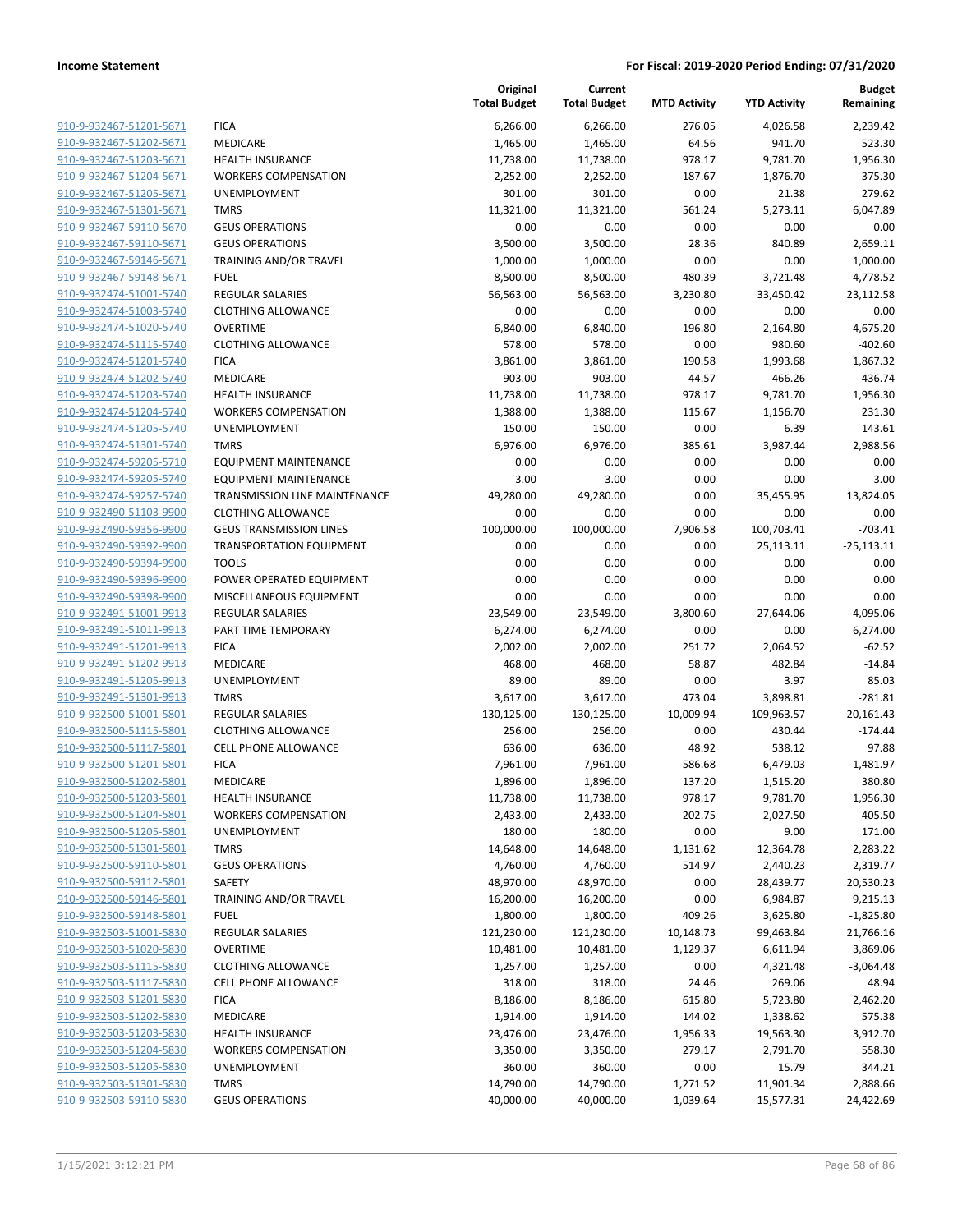| 910-9-932503-59148-5830        |
|--------------------------------|
| 910-9-932504-51001-5840        |
| 910-9-932504-51020-5840        |
| 910-9-932504-51115-5840        |
| 910-9-932504-51117-5840        |
| 910-9-932504-51201-5840        |
| <u>910-9-932504-51202-5840</u> |
| 910-9-932504-51203-5840        |
| 910-9-932504-51204-5840        |
| 910-9-932504-51205-5840        |
| 910-9-932504-51301-5840        |
| 910-9-932504-59110-5840        |
| 910-9-932504-59148-5840        |
| 910-9-932505-51001-5850        |
| 910-9-932505-51020-5850        |
| 910-9-932505-51201-5850        |
| <u>910-9-932505-51202-5850</u> |
| 910-9-932505-51205-5850        |
| 910-9-932505-51301-5850        |
| 910-9-932505-59110-5850        |
| 910-9-932506-51001-5860        |
| 910-9-932506-51020-5860        |
| 910-9-932506-51115-5860        |
| 910-9-932506-51117-5860        |
| 910-9-932506-51201-5860        |
| 910-9-932506-51202-5860        |
| <u>910-9-932506-51203-5860</u> |
| 910-9-932506-51204-5860        |
| 910-9-932506-51205-5860        |
| 910-9-932506-51301-5860        |
| 910-9-932506-59110-5860        |
| 910-9-932506-59148-5860        |
| 910-9-932507-51001-5870        |
| 910-9-932507-51020-5870        |
| 910-9-932507-51102-5870        |
| 910-9-932507-51201-5870        |
| 910-9-932507-51202-5870        |
| 910-9-932507-51205-5870        |
| 910-9-932507-51301-5870        |
| 910-9-932507-59110-5870        |
| 910-9-932509-59147-5890        |
| 910-9-932510-51001-5900        |
| 910-9-932510-51020-5900        |
| 910-9-932510-51102-5900        |
| 910-9-932510-51115-5900        |
| 910-9-932510-51201-5900        |
| 910-9-932510-51202-5900        |
| 910-9-932510-51203-5900        |
| 910-9-932510-51204-5900        |
| 910-9-932510-51205-5900        |
| 910-9-932510-51301-5900        |
| 910-9-932510-59205-5900        |
| 910-9-932514-51001-5941        |
| 910-9-932514-51011-5941        |
| 910-9-932514-51020-5941        |
| 910-9-932514-51102-5941        |
| 910-9-932514-51102-5980        |
| 910-9-932514-51115-5941        |
| 910-9-932514-51201-5941        |
|                                |

|                                                    |                                     | Original<br><b>Total Budget</b> | Current<br><b>Total Budget</b> | <b>MTD Activity</b> | <b>YTD Activity</b> | <b>Budget</b><br>Remaining |
|----------------------------------------------------|-------------------------------------|---------------------------------|--------------------------------|---------------------|---------------------|----------------------------|
| 910-9-932503-59148-5830                            | <b>FUEL</b>                         | 40,000.00                       | 40,000.00                      | 1,591.19            | 17,061.01           | 22,938.99                  |
| 910-9-932504-51001-5840                            | <b>REGULAR SALARIES</b>             | 122,699.00                      | 122,699.00                     | 10,148.70           | 99,463.43           | 23,235.57                  |
| 910-9-932504-51020-5840                            | <b>OVERTIME</b>                     | 10,481.00                       | 10,481.00                      | 1,129.36            | 6,611.91            | 3,869.09                   |
| 910-9-932504-51115-5840                            | <b>CLOTHING ALLOWANCE</b>           | 1,257.00                        | 1,257.00                       | 0.00                | 0.00                | 1,257.00                   |
| 910-9-932504-51117-5840                            | CELL PHONE ALLOWANCE                | 318.00                          | 318.00                         | 24.46               | 269.06              | 48.94                      |
| 910-9-932504-51201-5840                            | <b>FICA</b>                         | 8,276.00                        | 8,276.00                       | 700.75              | 6,593.36            | 1,682.64                   |
| 910-9-932504-51202-5840                            | MEDICARE                            | 1,935.00                        | 1,935.00                       | 163.89              | 1,542.02            | 392.98                     |
| 910-9-932504-51203-5840                            | <b>HEALTH INSURANCE</b>             | 23,476.00                       | 23,476.00                      | 1,956.33            | 19,563.30           | 3,912.70                   |
| 910-9-932504-51204-5840                            | <b>WORKERS COMPENSATION</b>         | 3,350.00                        | 3,350.00                       | 279.17              | 2,791.70            | 558.30                     |
| 910-9-932504-51205-5840                            | UNEMPLOYMENT                        | 360.00                          | 360.00                         | 0.00                | 13.58               | 346.42                     |
| 910-9-932504-51301-5840                            | <b>TMRS</b>                         | 14,956.00                       | 14,956.00                      | 1,271.52            | 11,901.32           | 3,054.68                   |
| 910-9-932504-59110-5840                            | <b>GEUS OPERATIONS</b>              | 48,000.00                       | 48,000.00                      | 3,819.01            | 31,907.54           | 16,092.46                  |
| 910-9-932504-59148-5840                            | <b>FUEL</b>                         | 20,000.00                       | 20,000.00                      | 1,016.03            | 13,267.35           | 6,732.65                   |
| 910-9-932505-51001-5850                            | <b>REGULAR SALARIES</b>             | 817.00                          | 817.00                         | 0.00                | 0.00                | 817.00                     |
| 910-9-932505-51020-5850                            | <b>OVERTIME</b>                     | 104.00                          | 104.00                         | 0.00                | 0.00                | 104.00                     |
| 910-9-932505-51201-5850                            | <b>FICA</b>                         | 56.00                           | 56.00                          | 0.00                | 0.00                | 56.00                      |
| 910-9-932505-51202-5850                            | MEDICARE                            | 14.00                           | 14.00                          | 0.00                | 0.00                | 14.00                      |
| 910-9-932505-51205-5850                            | UNEMPLOYMENT                        | 0.00                            | 0.00                           | 0.00                | 0.00                | 0.00                       |
| 910-9-932505-51301-5850                            | <b>TMRS</b>                         | 103.00                          | 103.00                         | 0.00                | 0.00                | 103.00                     |
| 910-9-932505-59110-5850                            | <b>GEUS OPERATIONS</b>              | 0.00                            | 0.00                           | 0.00                | 0.00                | 0.00                       |
| 910-9-932506-51001-5860                            | <b>REGULAR SALARIES</b>             | 117,219.00                      | 117,219.00                     | 6,561.60            | 72,113.63           | 45,105.37                  |
| 910-9-932506-51020-5860                            | <b>OVERTIME</b>                     | 1,243.00                        | 1,243.00                       | 0.00                | 308.96              | 934.04                     |
| 910-9-932506-51115-5860                            | <b>CLOTHING ALLOWANCE</b>           | 525.00                          | 525.00                         | 0.00                | 498.85              | 26.15                      |
| 910-9-932506-51117-5860                            | <b>CELL PHONE ALLOWANCE</b>         | 432.00                          | 432.00                         | 33.22               | 365.42              | 66.58                      |
| 910-9-932506-51201-5860                            | <b>FICA</b>                         | 7,371.00                        | 7,371.00                       | 408.32              | 4,500.96            | 2,870.04                   |
| 910-9-932506-51202-5860                            | MEDICARE                            | 1,724.00                        | 1,724.00                       | 95.50               | 1,052.67            | 671.33                     |
| 910-9-932506-51203-5860                            | <b>HEALTH INSURANCE</b>             | 17,607.00                       | 17,607.00                      | 1,467.25            | 14,672.50           | 2,934.50                   |
| 910-9-932506-51204-5860                            | <b>WORKERS COMPENSATION</b>         | 2,233.00                        | 2,233.00                       | 186.08              | 1,860.80            | 372.20                     |
| 910-9-932506-51205-5860                            | UNEMPLOYMENT                        | 270.00                          | 270.00                         | 0.00                | 9.01                | 260.99                     |
| 910-9-932506-51301-5860                            | <b>TMRS</b>                         | 13,319.00                       | 13,319.00                      | 741.92              | 8,144.92            | 5,174.08                   |
| 910-9-932506-59110-5860                            | <b>GEUS OPERATIONS</b>              | 123,150.00                      | 123,150.00                     | $-1,070.47$         | 5,605.99            | 117,544.01                 |
| 910-9-932506-59148-5860                            | <b>FUEL</b>                         | 4,000.00                        | 4,000.00                       | 179.37              | 1,910.23            | 2,089.77                   |
| 910-9-932507-51001-5870                            | <b>REGULAR SALARIES</b>             | 798.00                          | 798.00                         | 0.00                | 0.00                | 798.00                     |
| 910-9-932507-51020-5870                            | <b>OVERTIME</b>                     | 95.00                           | 95.00                          | 0.00                | 0.00                | 95.00                      |
| 910-9-932507-51102-5870                            | <b>BILINGUAL PAY</b>                | 9.00                            | 9.00                           | 0.00                | 0.00                | 9.00                       |
| 910-9-932507-51201-5870                            | <b>FICA</b>                         | 56.00                           | 56.00                          | 0.00                | 0.00                | 56.00                      |
| 910-9-932507-51202-5870                            | MEDICARE                            | 13.00                           | 13.00                          | 0.00                | 0.00                | 13.00                      |
| 910-9-932507-51205-5870                            | UNEMPLOYMENT                        | 0.00                            | 0.00                           | 0.00                | 0.00                | 0.00                       |
| 910-9-932507-51301-5870                            | <b>TMRS</b>                         | 100.00                          | 100.00                         | 0.00                | 0.00                | 100.00                     |
| 910-9-932507-59110-5870                            | <b>GEUS OPERATIONS</b>              | 50.00                           | 50.00                          | 0.00                | 0.00                | 50.00                      |
| 910-9-932509-59147-5890                            | <b>RENT</b>                         | 161.00                          | 161.00                         | 160.91              | 160.91              | 0.09                       |
| 910-9-932510-51001-5900<br>910-9-932510-51020-5900 | REGULAR SALARIES<br><b>OVERTIME</b> | 66,602.00                       | 66,602.00                      | 5,099.20            | 56,016.80           | 10,585.20                  |
| 910-9-932510-51102-5900                            | <b>BILINGUAL PAY</b>                | 10,807.00                       | 10,807.00                      | 0.00                | 505.81              | 10,301.19                  |
| 910-9-932510-51115-5900                            | <b>CLOTHING ALLOWANCE</b>           | 600.00<br>525.00                | 600.00<br>525.00               | 46.16<br>0.00       | 507.76<br>0.00      | 92.24<br>525.00            |
| 910-9-932510-51201-5900                            | <b>FICA</b>                         | 4,837.00                        | 4,837.00                       | 268.92              | 3,029.68            | 1,807.32                   |
| 910-9-932510-51202-5900                            | MEDICARE                            | 1,131.00                        | 1,131.00                       | 62.90               | 708.61              | 422.39                     |
| 910-9-932510-51203-5900                            | <b>HEALTH INSURANCE</b>             | 11,738.00                       | 11,738.00                      | 978.17              | 9,781.70            | 1,956.30                   |
| 910-9-932510-51204-5900                            | <b>WORKERS COMPENSATION</b>         | 1,451.00                        | 1,451.00                       | 120.92              | 1,209.20            | 241.80                     |
| 910-9-932510-51205-5900                            | UNEMPLOYMENT                        | 180.00                          | 180.00                         | 0.00                | 8.99                | 171.01                     |
| 910-9-932510-51301-5900                            | <b>TMRS</b>                         | 8,739.00                        | 8,739.00                       | 578.86              | 6,381.71            | 2,357.29                   |
| 910-9-932510-59205-5900                            | <b>EQUIPMENT MAINTENANCE</b>        | 67,000.00                       | 67,000.00                      | 7,466.56            | 36,835.76           | 30,164.24                  |
| 910-9-932514-51001-5941                            | <b>REGULAR SALARIES</b>             | 517,625.00                      | 517,625.00                     | 33,454.98           | 311,888.98          | 205,736.02                 |
| 910-9-932514-51011-5941                            | PART TIME TEMPORARY                 | 0.00                            | 0.00                           | 0.00                | 0.00                | 0.00                       |
| 910-9-932514-51020-5941                            | <b>OVERTIME</b>                     | 54,479.00                       | 54,479.00                      | 3,909.83            | 27,863.17           | 26,615.83                  |
| 910-9-932514-51102-5941                            | <b>BILINGUAL PAY</b>                | 1,185.00                        | 1,185.00                       | 92.32               | 992.44              | 192.56                     |
| 910-9-932514-51102-5980                            | <b>BILINGUAL PAY</b>                | 0.00                            | 0.00                           | 0.00                | 0.00                | 0.00                       |
| 910-9-932514-51115-5941                            | <b>CLOTHING ALLOWANCE</b>           | 5,775.00                        | 5,775.00                       | 0.00                | 12,132.08           | $-6,357.08$                |
| 910-9-932514-51201-5941                            | <b>FICA</b>                         | 35,542.00                       | 35,542.00                      | 2,155.47            | 19,543.25           | 15,998.75                  |
|                                                    |                                     |                                 |                                |                     |                     |                            |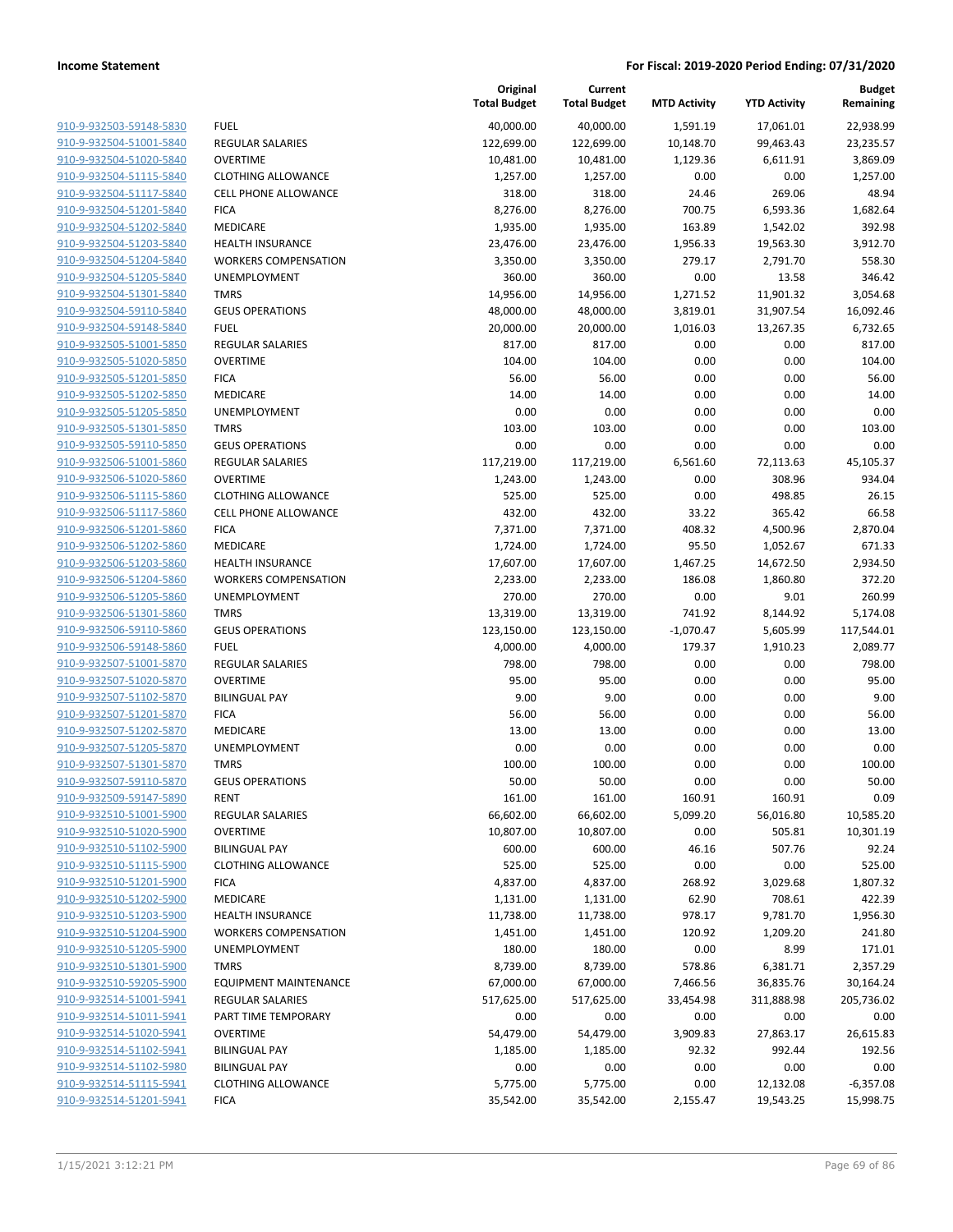|                                                    |                                                            | Original<br><b>Total Budget</b> | Current<br><b>Total Budget</b> | <b>MTD Activity</b> | <b>YTD Activity</b> | <b>Budget</b><br>Remaining |
|----------------------------------------------------|------------------------------------------------------------|---------------------------------|--------------------------------|---------------------|---------------------|----------------------------|
| 910-9-932514-51202-5941                            | <b>MEDICARE</b>                                            | 8,312.00                        | 8,312.00                       | 504.10              | 4,570.59            | 3,741.41                   |
| 910-9-932514-51203-5941                            | <b>HEALTH INSURANCE</b>                                    | 129,118.00                      | 129,118.00                     | 10,759.85           | 107,598.40          | 21,519.60                  |
| 910-9-932514-51204-5941                            | <b>WORKERS COMPENSATION</b>                                | 11,087.00                       | 11,087.00                      | 923.92              | 9,239.20            | 1,847.80                   |
| 910-9-932514-51205-5941                            | UNEMPLOYMENT                                               | 1,980.00                        | 1,980.00                       | 0.00                | 200.44              | 1,779.56                   |
| 910-9-932514-51301-5941                            | <b>TMRS</b>                                                | 64,222.00                       | 64,222.00                      | 4,206.14            | 38,087.72           | 26,134.28                  |
| 910-9-932514-51401-5941                            | <b>CONTRA - SALARIES</b>                                   | 0.00                            | 0.00                           | 0.00                | $-2,054.42$         | 2,054.42                   |
| 910-9-932514-59275-5941                            | POLES, OH, UG & SERVICES MAINTENANCE                       | 266,140.00                      | 266,140.00                     | 6,944.63            | 203,026.54          | 63,113.46                  |
| 910-9-932515-51001-5950                            | <b>REGULAR SALARIES</b>                                    | 579.00                          | 579.00                         | 0.00                | 0.00                | 579.00                     |
| 910-9-932515-51020-5950                            | <b>OVERTIME</b>                                            | 63.00                           | 63.00                          | 0.00                | 0.00                | 63.00                      |
| 910-9-932515-51102-5870                            | <b>BILINGUAL PAY</b>                                       | 6.00                            | 6.00                           | 0.00                | 0.00                | 6.00                       |
| 910-9-932515-51201-5950                            | <b>FICA</b>                                                | 40.00                           | 40.00                          | 0.00                | 0.00                | 40.00                      |
| 910-9-932515-51202-5950                            | MEDICARE                                                   | 9.00                            | 9.00                           | 0.00                | 0.00                | 9.00                       |
| 910-9-932515-51205-5950                            | <b>UNEMPLOYMENT</b>                                        | 0.00                            | 0.00                           | 0.00                | 0.00                | 0.00                       |
| 910-9-932515-51301-5950                            | <b>TMRS</b>                                                | 73.00                           | 73.00                          | 0.00                | 0.00                | 73.00                      |
| 910-9-932515-59282-5950                            | TRANSFORMERS MAINTENANCE                                   | 15,000.00                       | 15,000.00                      | 0.00                | 0.00                | 15,000.00                  |
| 910-9-932516-51001-5960                            | <b>REGULAR SALARIES</b>                                    | 14,010.00                       | 14,010.00                      | 463.75              | 9,331.74            | 4,678.26                   |
| 910-9-932516-51020-5960                            | <b>OVERTIME</b>                                            | 1,532.00                        | 1,532.00                       | 0.00                | 2,548.19            | $-1,016.19$                |
| 910-9-932516-51115-5960                            | <b>CLOTHING ALLOWANCE</b>                                  | 0.00                            | 0.00                           | 0.00                | 0.00                | 0.00                       |
| 910-9-932516-51201-5960                            | <b>FICA</b>                                                | 963.00                          | 963.00                         | 28.75               | 736.44              | 226.56                     |
| 910-9-932516-51202-5960                            | MEDICARE                                                   | 226.00                          | 226.00                         | 6.72                | 172.24              | 53.76                      |
| 910-9-932516-51205-5960                            | UNEMPLOYMENT                                               | 0.00                            | 0.00                           | 0.00                | 2.95                | $-2.95$                    |
| 910-9-932516-51301-5960                            | <b>TMRS</b>                                                | 1,741.00                        | 1,741.00                       | 52.18               | 1,331.41            | 409.59                     |
| 910-9-932516-59284-5960                            | ST LIGHTING & SIGNALS MAINTENANCE                          | 8,000.00                        | 8,000.00                       | 854.37              | 11,389.44           | $-3,389.44$                |
| 910-9-932517-51001-5970                            | REGULAR SALARIES                                           | 35,680.00                       | 35,680.00                      | 2,899.20            | 31,575.06           | 4,104.94                   |
| 910-9-932517-51020-5970                            | <b>OVERTIME</b>                                            | 133.00                          | 133.00                         | 54.36               | 541.62              | $-408.62$                  |
| 910-9-932517-51115-5970                            | <b>CLOTHING ALLOWANCE</b>                                  | 525.00                          | 525.00                         | 0.00                | 992.00              | $-467.00$                  |
| 910-9-932517-51201-5970                            | <b>FICA</b>                                                | 2,219.00                        | 2,219.00                       | 150.76              | 1,689.77            | 529.23                     |
| 910-9-932517-51202-5970                            | MEDICARE                                                   | 518.00                          | 518.00                         | 35.26               | 395.21              | 122.79                     |
| 910-9-932517-51203-5970                            | <b>HEALTH INSURANCE</b>                                    | 11,738.00                       | 11,738.00                      | 978.17              | 9,781.70            | 1,956.30                   |
| 910-9-932517-51204-5970                            | <b>WORKERS COMPENSATION</b>                                | 701.00                          | 701.00                         | 58.42               | 584.20              | 116.80                     |
| 910-9-932517-51205-5970                            | UNEMPLOYMENT                                               | 180.00                          | 180.00                         | 0.00                | 35.13               | 144.87                     |
| 910-9-932517-51301-5970                            | <b>TMRS</b>                                                | 4,012.00                        | 4,012.00                       | 332.28              | 3,594.31            | 417.69                     |
| 910-9-932517-59270-5970                            | <b>METERS MAINTENANCE</b>                                  | 900.00                          | 900.00                         | 0.00                | 253.99              | 646.01                     |
| 910-9-932518-51001-5980                            | <b>REGULAR SALARIES</b>                                    | 1,951.00                        | 1,951.00                       | 237.03              | 1,523.85            | 427.15                     |
| 910-9-932518-51020-5980                            | <b>OVERTIME</b>                                            | 220.00                          | 220.00                         | 99.72               | 817.87              | $-597.87$                  |
| 910-9-932518-51201-5980                            | <b>FICA</b>                                                | 134.00                          | 134.00                         | 20.88               | 145.20              | $-11.20$                   |
| 910-9-932518-51202-5980                            | MEDICARE                                                   | 31.00                           | 31.00                          | 4.88                | 33.95               | $-2.95$                    |
| 910-9-932518-51205-5980                            | UNEMPLOYMENT                                               | 0.00                            | 0.00                           | 0.00                | 0.18                | $-0.18$                    |
| 910-9-932518-51301-5980                            | <b>TMRS</b>                                                | 242.00                          | 242.00                         | 37.89               | 262.15              | $-20.15$                   |
| 910-9-932518-59288-5980                            | <b>VAPOR LIGHTS MAINTENANCE</b><br><b>REGULAR SALARIES</b> | 700.00                          | 700.00                         | 9.74<br>0.00        | 558.30<br>0.00      | 141.70                     |
| 910-9-932519-51001-5990<br>910-9-932519-51117-5990 | <b>CELL PHONE ALLOWANCE</b>                                | 751.00<br>0.00                  | 751.00<br>0.00                 | 0.00                | 0.00                | 751.00<br>0.00             |
| 910-9-932519-51201-5990                            | <b>FICA</b>                                                | 47.00                           | 47.00                          | 0.00                | 0.00                | 47.00                      |
| 910-9-932519-51202-5990                            | MEDICARE                                                   | 11.00                           | 11.00                          | 0.00                | 0.00                | 11.00                      |
| 910-9-932519-51205-5990                            | UNEMPLOYMENT                                               | 0.00                            | 0.00                           | 0.00                | 0.00                | 0.00                       |
| 910-9-932519-51301-5990                            | <b>TMRS</b>                                                | 84.00                           | 84.00                          | 0.00                | 0.00                | 84.00                      |
| 910-9-932590-59360-9900                            | LAND-DISTRIBUTION                                          | 0.00                            | 0.00                           | 0.00                | 0.00                | 0.00                       |
| 910-9-932590-59364-9900                            | <b>POLES</b>                                               | 160,000.00                      | 160,000.00                     | 17,695.45           | 127,779.29          | 32,220.71                  |
| 910-9-932590-59365-9900                            | OH CONDUCTOR & DEVICES                                     | 70,000.00                       | 70,000.00                      | 21,480.47           | 106,524.42          | $-36,524.42$               |
| 910-9-932590-59366-9900                            | UG CONDUIT                                                 | 120,000.00                      | 120,000.00                     | 6,769.90            | 99,469.33           | 20,530.67                  |
| 910-9-932590-59367-9900                            | UG CONDUCTOR & DEVICES                                     | 89,000.00                       | 89,000.00                      | 7,489.37            | 116,712.97          | $-27,712.97$               |
| 910-9-932590-59368-9900                            | <b>TRANSFORMERS &amp; CAPACITORS</b>                       | 170,000.00                      | 170,000.00                     | 19,125.46           | 202,916.10          | $-32,916.10$               |
| 910-9-932590-59369-9900                            | SERVICE CONNECTIONS                                        | 1,000.00                        | 1,000.00                       | 0.00                | 0.00                | 1,000.00                   |
| 910-9-932590-59370-9900                            | <b>METERS</b>                                              | 1,314,895.00                    | 1,314,895.00                   | 12,469.72           | 361,655.74          | 953,239.26                 |
| 910-9-932590-59371-9900                            | <b>VAPOR LIGHTS</b>                                        | 10,000.00                       | 10,000.00                      | 71.48               | 2,007.45            | 7,992.55                   |
| 910-9-932590-59375-9900                            | STREET LIGHTING & SIGNALS                                  | 10,000.00                       | 10,000.00                      | 170.00              | 9,345.01            | 654.99                     |
| 910-9-932590-59391-9900                            | FURNITURE & OFFICE EQUIPMENT                               | 0.00                            | 0.00                           | 0.00                | 0.00                | 0.00                       |
| 910-9-932590-59392-9900                            | <b>TRANSPORTATION EQUIPMENT</b>                            | 365,000.00                      | 365,000.00                     | 0.00                | 166,251.11          | 198,748.89                 |
| 910-9-932590-59395-9900                            | LABORATORY EQUIPMENT                                       | 0.00                            | 0.00                           | 0.00                | 0.00                | 0.00                       |
|                                                    |                                                            |                                 |                                |                     |                     |                            |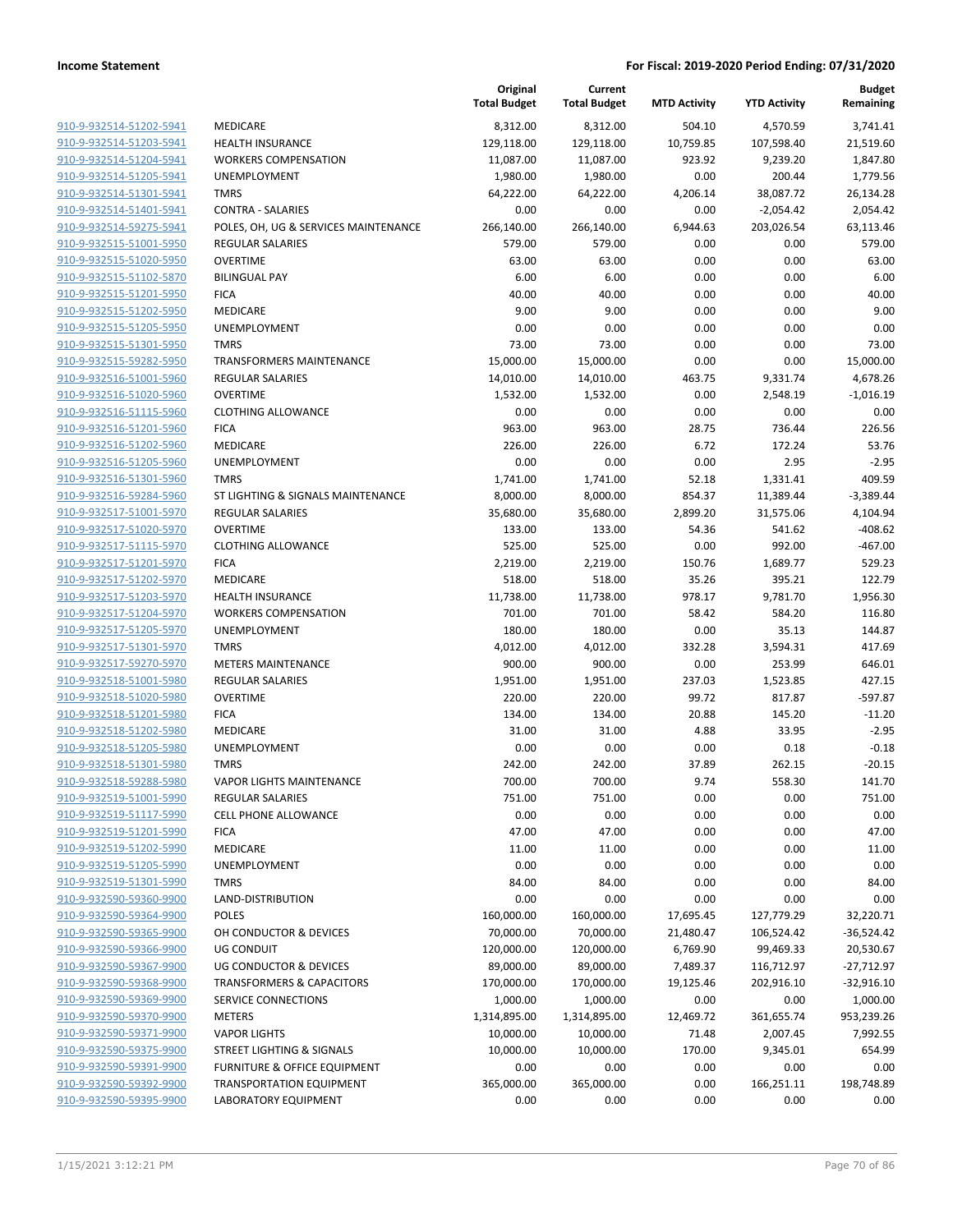| 910-9-932590-59396-9900        |
|--------------------------------|
| 910-9-932590-59398-9900        |
| 910-9-932591-51001-9914        |
| 910-9-932591-51011-9914        |
| 910-9-932591-51020-9914        |
| 910-9-932591-51201-9914        |
| <u>910-9-932591-51202-9914</u> |
| 910-9-932591-51205-9914        |
| 910-9-932591-51301-9914        |
| 910-9-932592-51001-9915        |
| 910-9-932592-51011-9915        |
| 910-9-932592-51020-9915        |
| 910-9-932592-51201-9915        |
| 910-9-932592-51202-9915        |
| 910-9-932592-51205-9915        |
| 910-9-932592-51301-9915        |
| 910-9-932593-51001-9916        |
| 910-9-932593-51020-9916        |
|                                |
| 910-9-932593-51201-9916        |
| 910-9-932593-51202-9916        |
| 910-9-932593-51205-9916        |
| 910-9-932593-51301-9916        |
| 910-9-932594-51001-9917        |
| 910-9-932594-51020-9917        |
| 910-9-932594-51201-9917        |
| 910-9-932594-51202-9917        |
| 910-9-932594-51205-9917        |
| 910-9-932594-51301-9917        |
| 910-9-932595-51001-9918        |
| 910-9-932595-51020-9918        |
| 910-9-932595-51201-9918        |
| 910-9-932595-51202-9918        |
| 910-9-932595-51205-9918        |
| 910-9-932595-51301-9918        |
| 910-9-932596-51001-9919        |
| 910-9-932596-51020-9919        |
| 910-9-932596-51201-9919        |
| 910-9-932596-51202-9919        |
| 910-9-932596-51205-9919        |
| 910-9-932596-51301-9919        |
| <u>910-9-932597-51001-9920</u> |
| <u>910-9-932597-51020-9920</u> |
| 910-9-932597-51201-9920        |
| 910-9-932597-51202-9920        |
|                                |
| 910-9-932597-51205-9920        |
| 910-9-932597-51301-9920        |
| <u>910-9-932598-51001-9921</u> |
| <u>910-9-932598-51020-9921</u> |
| 910-9-932598-51201-9921        |
| 910-9-932598-51202-9921        |
| <u>910-9-932598-51205-9921</u> |
| 910-9-932598-51301-9921        |
| <u>910-9-932599-51001-9922</u> |
| <u>910-9-932599-51020-9922</u> |
| 910-9-932599-51201-9922        |
| <u>910-9-932599-51202-9922</u> |
| <u>910-9-932599-51205-9922</u> |
| <u>910-9-932599-51301-9922</u> |
| 910-9-970000-51801-9260        |
|                                |

|                         |                          | Original<br><b>Total Budget</b> | Current<br><b>Total Budget</b> | <b>MTD Activity</b> | <b>YTD Activity</b> | <b>Budget</b><br>Remaining |
|-------------------------|--------------------------|---------------------------------|--------------------------------|---------------------|---------------------|----------------------------|
| 910-9-932590-59396-9900 | POWER OPERATED EQUIPMENT | 0.00                            | 0.00                           | 0.00                | 0.00                | 0.00                       |
| 910-9-932590-59398-9900 | MISCELLANEOUS EQUIPMENT  | 0.00                            | 0.00                           | 0.00                | 0.00                | 0.00                       |
| 910-9-932591-51001-9914 | REGULAR SALARIES         | 21,289.00                       | 21,289.00                      | 4,462.46            | 49,381.82           | $-28,092.82$               |
| 910-9-932591-51011-9914 | PART TIME TEMPORARY      | 0.00                            | 0.00                           | 0.00                | 0.00                | 0.00                       |
| 910-9-932591-51020-9914 | <b>OVERTIME</b>          | 0.00                            | 0.00                           | 483.78              | 6,247.50            | $-6,247.50$                |
| 910-9-932591-51201-9914 | <b>FICA</b>              | 1,320.00                        | 1,320.00                       | 306.67              | 3,450.70            | $-2,130.70$                |
| 910-9-932591-51202-9914 | <b>MEDICARE</b>          | 309.00                          | 309.00                         | 71.72               | 807.02              | $-498.02$                  |
| 910-9-932591-51205-9914 | <b>UNEMPLOYMENT</b>      | 0.00                            | 0.00                           | 0.00                | 5.52                | $-5.52$                    |
| 910-9-932591-51301-9914 | <b>TMRS</b>              | 2,385.00                        | 2,385.00                       | 556.46              | 6,009.51            | $-3,624.51$                |
| 910-9-932592-51001-9915 | REGULAR SALARIES         | 26,741.00                       | 26,741.00                      | 6,265.37            | 83,586.62           | $-56,845.62$               |
| 910-9-932592-51011-9915 | PART TIME TEMPORARY      | 0.00                            | 0.00                           | 0.00                | 0.00                | 0.00                       |
| 910-9-932592-51020-9915 | <b>OVERTIME</b>          | 0.00                            | 0.00                           | 2,118.33            | 15,684.67           | $-15,684.67$               |
| 910-9-932592-51201-9915 | <b>FICA</b>              | 1,658.00                        | 1,658.00                       | 519.79              | 6,156.26            | $-4,498.26$                |
| 910-9-932592-51202-9915 | MEDICARE                 | 388.00                          | 388.00                         | 121.56              | 1,439.79            | $-1,051.79$                |
| 910-9-932592-51205-9915 | UNEMPLOYMENT             | 0.00                            | 0.00                           | 0.00                | 14.27               | $-14.27$                   |
| 910-9-932592-51301-9915 | <b>TMRS</b>              | 2,996.00                        | 2,996.00                       | 943.18              | 10,913.62           | $-7,917.62$                |
| 910-9-932593-51001-9916 | <b>REGULAR SALARIES</b>  | 32,052.00                       | 32,052.00                      | 1,637.28            | 76,894.18           | $-44,842.18$               |
| 910-9-932593-51020-9916 | <b>OVERTIME</b>          | 0.00                            | 0.00                           | 0.00                | 15,024.65           | $-15,024.65$               |
| 910-9-932593-51201-9916 | <b>FICA</b>              | 1,988.00                        | 1,988.00                       | 101.51              | 5,699.03            | $-3,711.03$                |
| 910-9-932593-51202-9916 | MEDICARE                 | 465.00                          | 465.00                         | 23.74               | 1,332.83            | $-867.83$                  |
| 910-9-932593-51205-9916 | <b>UNEMPLOYMENT</b>      | 0.00                            | 0.00                           | 0.00                | 12.63               | $-12.63$                   |
| 910-9-932593-51301-9916 | <b>TMRS</b>              | 3,590.00                        | 3,590.00                       | 184.20              | 10,294.77           | $-6,704.77$                |
| 910-9-932594-51001-9917 | <b>REGULAR SALARIES</b>  | 14,509.00                       | 14,509.00                      | 3,864.35            | 46,993.19           | $-32,484.19$               |
| 910-9-932594-51020-9917 | <b>OVERTIME</b>          | 0.00                            | 0.00                           | 543.24              | 7,890.99            | $-7,890.99$                |
| 910-9-932594-51201-9917 | <b>FICA</b>              | 900.00                          | 900.00                         | 274.70              | 3,407.26            | $-2,507.26$                |
| 910-9-932594-51202-9917 | MEDICARE                 | 211.00                          | 211.00                         | 64.25               | 796.85              | $-585.85$                  |
| 910-9-932594-51205-9917 | <b>UNEMPLOYMENT</b>      | 0.00                            | 0.00                           | 0.00                | 1.40                | $-1.40$                    |
| 910-9-932594-51301-9917 | <b>TMRS</b>              | 1,625.00                        | 1,625.00                       | 498.43              | 6,165.75            | $-4,540.75$                |
| 910-9-932595-51001-9918 | <b>REGULAR SALARIES</b>  | 1,336.00                        | 1,336.00                       | 209.06              | 3,198.45            | $-1,862.45$                |
| 910-9-932595-51020-9918 | <b>OVERTIME</b>          | 0.00                            | 0.00                           | 199.37              | 956.88              | $-956.88$                  |
| 910-9-932595-51201-9918 | <b>FICA</b>              | 83.00                           | 83.00                          | 25.32               | 260.50              | $-177.50$                  |
| 910-9-932595-51202-9918 | MEDICARE                 | 20.00                           | 20.00                          | 5.92                | 60.89               | $-40.89$                   |
| 910-9-932595-51205-9918 | UNEMPLOYMENT             | 0.00                            | 0.00                           | 0.00                | 0.57                | $-0.57$                    |
| 910-9-932595-51301-9918 | <b>TMRS</b>              | 151.00                          | 151.00                         | 45.95               | 470.84              | $-319.84$                  |
| 910-9-932596-51001-9919 | <b>REGULAR SALARIES</b>  | 671.00                          | 671.00                         | 1,074.22            | 13,005.75           | $-12,334.75$               |
| 910-9-932596-51020-9919 | <b>OVERTIME</b>          | 0.00                            | 0.00                           | 398.88              | 2,342.34            | $-2,342.34$                |
| 910-9-932596-51201-9919 | <b>FICA</b>              | 43.00                           | 43.00                          | 94.28               | 965.07              | $-922.07$                  |
| 910-9-932596-51202-9919 | MEDICARE                 | 10.00                           | 10.00                          | 22.05               | 225.71              | $-215.71$                  |
| 910-9-932596-51205-9919 | UNEMPLOYMENT             | 0.00                            | 0.00                           | 0.00                | 1.55                | $-1.55$                    |
| 910-9-932596-51301-9919 | <b>TMRS</b>              | 75.00                           | 75.00                          | 171.07              | 1,742.97            | $-1,667.97$                |
| 910-9-932597-51001-9920 | REGULAR SALARIES         | 2,225.00                        | 2,225.00                       | 662.50              | 6,857.58            | $-4,632.58$                |
| 910-9-932597-51020-9920 | <b>OVERTIME</b>          | 0.00                            | 0.00                           | 498.42              | 1,672.05            | $-1,672.05$                |
| 910-9-932597-51201-9920 | <b>FICA</b>              | 139.00                          | 139.00                         | 73.41               | 534.56              | $-395.56$                  |
| 910-9-932597-51202-9920 | MEDICARE                 | 33.00                           | 33.00                          | 17.17               | 125.02              | $-92.02$                   |
| 910-9-932597-51205-9920 | UNEMPLOYMENT             | 0.00                            | 0.00                           | 0.00                | 1.63                | $-1.63$                    |
| 910-9-932597-51301-9920 | <b>TMRS</b>              | 250.00                          | 250.00                         | 133.21              | 966.03              | $-716.03$                  |
| 910-9-932598-51001-9921 | <b>REGULAR SALARIES</b>  | 158.00                          | 158.00                         | 66.25               | 226.74              | $-68.74$                   |
| 910-9-932598-51020-9921 | <b>OVERTIME</b>          | 0.00                            | 0.00                           | 0.00                | 0.00                | 0.00                       |
| 910-9-932598-51201-9921 | <b>FICA</b>              | 10.00                           | 10.00                          | 4.11                | 14.06               | $-4.06$                    |
| 910-9-932598-51202-9921 | <b>MEDICARE</b>          | 3.00                            | 3.00                           | 0.96                | 3.29                | $-0.29$                    |
| 910-9-932598-51205-9921 | <b>UNEMPLOYMENT</b>      | 0.00                            | 0.00                           | 0.00                | 0.00                | 0.00                       |
| 910-9-932598-51301-9921 | TMRS                     | 19.00                           | 19.00                          | 7.46                | 25.42               | $-6.42$                    |
| 910-9-932599-51001-9922 | REGULAR SALARIES         | 295.00                          | 295.00                         | 0.00                | 167.88              | 127.12                     |
| 910-9-932599-51020-9922 | <b>OVERTIME</b>          | 0.00                            | 0.00                           | 0.00                | 0.00                | 0.00                       |
| 910-9-932599-51201-9922 | <b>FICA</b>              | 19.00                           | 19.00                          | 0.00                | 10.41               | 8.59                       |
| 910-9-932599-51202-9922 | MEDICARE                 | 4.00                            | 4.00                           | 0.00                | 2.43                | 1.57                       |
| 910-9-932599-51205-9922 | <b>UNEMPLOYMENT</b>      | 0.00                            | 0.00                           | 0.00                | 0.06                | $-0.06$                    |
| 910-9-932599-51301-9922 | <b>TMRS</b>              | 34.00                           | 34.00                          | 0.00                | 18.68               | 15.32                      |
| 910-9-970000-51801-9260 | PENSION EXPENSE          | 0.00                            | 0.00                           | 0.00                | 0.00                | 0.00                       |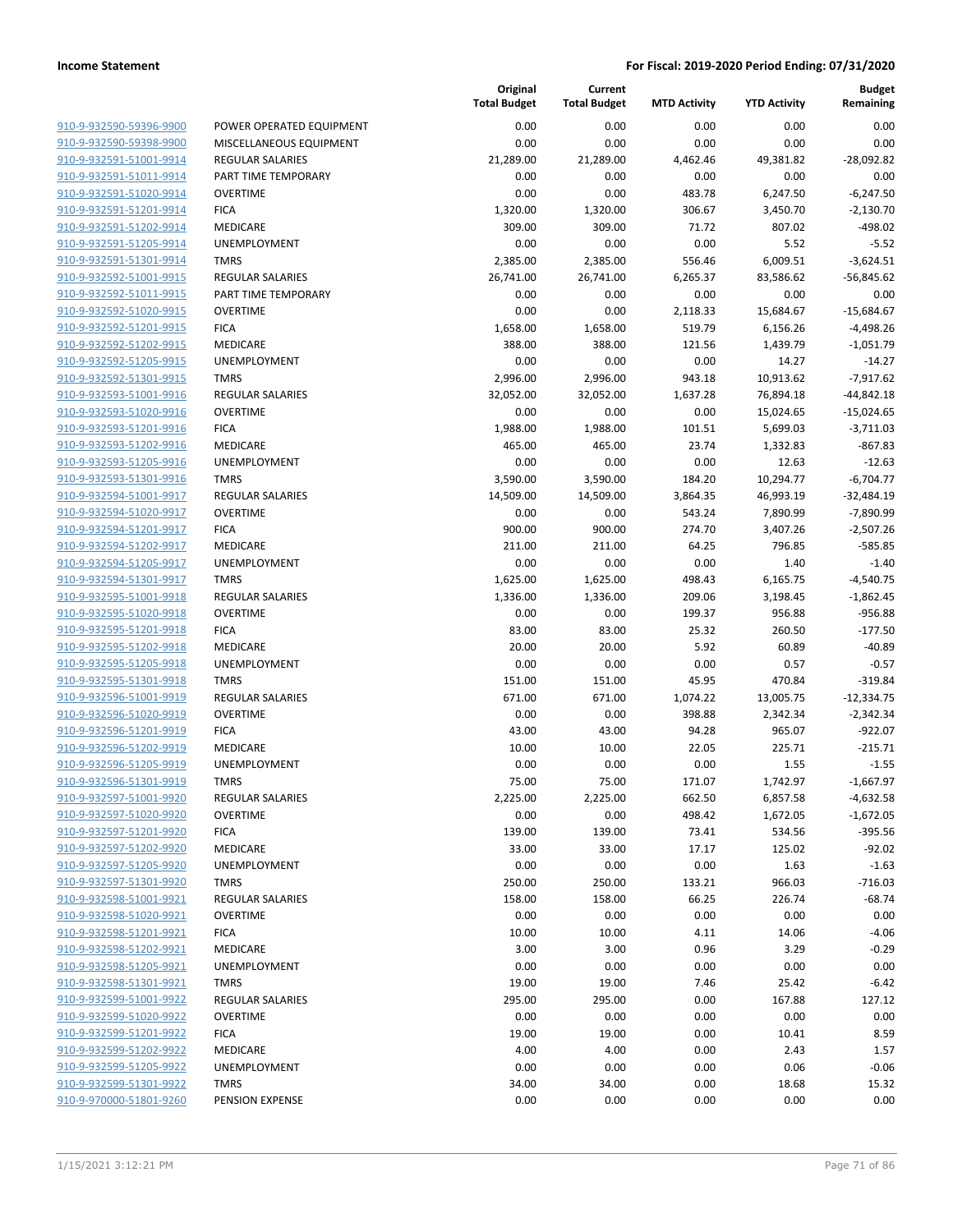|                                            |                                                        | Original<br><b>Total Budget</b> | Current<br><b>Total Budget</b> | <b>MTD Activity</b>  | <b>YTD Activity</b>   | <b>Budget</b><br>Remaining |
|--------------------------------------------|--------------------------------------------------------|---------------------------------|--------------------------------|----------------------|-----------------------|----------------------------|
| 910-9-970000-59041-5550                    | AMORTIZE PREPAID SCRUBBER                              | 0.00                            | 0.00                           | 0.00                 | 0.00                  | 0.00                       |
| 910-9-970000-59043-5550                    | AMORTIZE PREPD TMPA FIXED                              | 0.00                            | 0.00                           | 0.00                 | 0.00                  | 0.00                       |
| 910-9-970000-59111-9211                    | MISCELLANEOUS OFFICE EXPENSES                          | 0.00                            | 0.00                           | 0.00                 | 1,700.29              | $-1,700.29$                |
| 910-9-970000-59117-9211                    | TO OUTSIDE ENTITIES                                    | 0.00                            | 0.00                           | 0.00                 | 0.00                  | 0.00                       |
| 910-9-970000-59187-9211                    | <b>EMPLOYEE RELATIONS</b>                              | 25,000.00                       | 25,000.00                      | 134.43               | 16,360.71             | 8,639.29                   |
| 910-9-970000-59701-9040                    | <b>BAD DEBT</b>                                        | 10,000.00                       | 10,000.00                      | 0.00                 | 0.00                  | 10,000.00                  |
| 910-9-970000-59703-4030                    | DEPRECIATION EXPENSE                                   | 0.00                            | 0.00                           | 0.00                 | 0.00                  | 0.00                       |
| 910-9-970000-59720-9705                    | <b>BANK FEES</b>                                       | 15,000.00                       | 15,000.00                      | 1,630.18             | 7,441.63              | 7,558.37                   |
| 910-9-970000-59730-9250                    | <b>INVENTORY LOSS/GAIN</b>                             | 1,000.00                        | 1,000.00                       | $-1,247.62$          | $-59,765.18$          | 60,765.18                  |
| 910-9-970000-59731-9250                    | <b>GASOLINE LOSSES/GAINS</b>                           | 500.00                          | 500.00                         | 362.40               | 462.68                | 37.32                      |
| 910-9-970000-59732-9250                    | FUEL OIL LOSSES/GAINS                                  | 500.00                          | 500.00                         | 0.00                 | $-729.09$             | 1,229.09                   |
| 910-9-970000-59733-9250                    | <b>SUBSTATION INV LOSSES</b>                           | 0.00                            | 0.00                           | 0.00                 | 0.00                  | 0.00                       |
| 910-9-970000-59734-4210                    | ASSET DISPOSAL LOSSES/GAINS                            | 1,000.00                        | 1,000.00                       | 0.00                 | 0.00                  | 1,000.00                   |
| 910-9-970000-59739-4350                    | EXTRAORDINARY ITEMS / IMPAIRMENTS                      | 0.00                            | 0.00                           | 0.00                 | 0.00                  | 0.00                       |
| 910-9-970000-59740-9250                    | LOSSES DUE TO THEFT                                    | 0.00                            | 0.00                           | 0.00                 | 0.00                  | 0.00                       |
| 910-9-970000-59750-9260                    | <b>ACCRUED PTO PAY</b>                                 | 125,000.00                      | 125,000.00                     | 23,569.65            | 106,442.24            | 18,557.76                  |
| 910-9-970000-59760-4390                    | PRIOR YEAR ADJUSTMENT                                  | 0.00                            | 0.00                           | 0.00                 | 0.00                  | 0.00                       |
| 910-9-970000-59770-9997                    | CONTINGENCY                                            | 350,000.00                      | 350,000.00                     | 514.52               | 31,597.46             | 318,402.54                 |
| 910-9-970000-59771-9997                    | PAYROLL CONTINGENCY                                    | 125,000.00                      | 125,000.00                     | 0.00                 | 0.00                  | 125,000.00                 |
| 910-9-970000-59780-9240                    | PROPERTY INSURANCE                                     | 186,210.00                      | 186,210.00                     | 0.00                 | 192,041.01            | $-5,831.01$                |
| 910-9-970000-59781-9250                    | <b>LIABILITY INSURANCE</b>                             | 81,728.00                       | 81,728.00                      | 0.00                 | 97,923.98             | $-16, 195.98$              |
| 910-9-970000-59790-9970                    | CAPITALIZED                                            | 0.00                            | 0.00                           | 0.00                 | 0.00                  | 0.00                       |
| 910-9-980000-59830-9998                    | <b>ISSUANCE COSTS</b>                                  | 0.00                            | 0.00                           | 0.00                 | 0.00                  | 0.00                       |
| 910-9-980000-59840-4280                    | AMORTIZATION OF D B I C                                | 0.00                            | 0.00                           | 0.00                 | 0.00                  | 0.00                       |
| 910-9-980000-59841-4280                    | AMORTIZATION OF DISCOUNT                               | 0.00                            | 0.00                           | 0.00                 | 0.00                  | 0.00                       |
| 910-9-990000-59901-9270                    | XFER to COG - FRANCHISE FEES                           | 2,891,383.00                    | 2,891,383.00                   | 538,779.16           | 1,676,224.01          | 1,215,158.99               |
| 910-9-990000-59902-9200                    | XFER to COG- ADMIN EXPENSES                            | 274,025.00                      | 274,025.00                     | 22,835.42            | 228,354.20            | 45,670.80                  |
| 910-9-990000-59903-4082                    | XFER to COG - PILOT                                    | 336,332.00                      | 336,332.00                     | 0.00                 | 336,332.28            | $-0.28$                    |
| 910-9-990000-59905-9999                    | XFER TO COG - PRIOR YEAR                               | 0.00                            | 0.00                           | 0.00                 | 0.00                  | 0.00                       |
| 910-9-990000-59906-4261                    | <b>GENERAL FUND - CONTRIBUTION</b>                     | 0.00                            | 0.00                           | 0.00                 | 0.00                  | 0.00                       |
| 910-9-990000-59911-9999                    | XFER TO GEUS 911 - SAVINGS                             | 0.00                            | 0.00                           | 0.00                 | 0.00                  | 0.00                       |
| 910-9-990000-59912-9999                    | XFER TO 912 - DEBT SERVICE                             | 7,843,475.00                    | 7,843,475.00                   | 653,622.92           | 6,536,229.20          | 1,307,245.80               |
| 910-9-990000-59913-9999                    | XFER TO GEUS 913 - CIP                                 | 0.00                            | 0.00                           | 0.00                 | 0.00                  | 0.00                       |
| 910-9-990000-59916-9999                    |                                                        |                                 |                                |                      |                       |                            |
|                                            | XFER TO 916 - ENGINE BOND                              | 0.00<br>62,883.00               | 0.00                           | 0.00                 | 0.00<br>52,402.50     | 0.00<br>10,480.50          |
| 910-9-990000-59926-9330                    | XFER to COG - GARAGE                                   |                                 | 62,883.00                      | 5,240.25             |                       |                            |
| 910-9-990000-59927-9200                    | XFER to COG - INSURANCE                                | 15,223.00                       | 15,223.00                      | 1,268.58             | 12,685.80             | 2,537.20                   |
| 910-9-990000-59928-9200                    | XFER to COG - IT                                       | 50,479.00                       | 50,479.00                      | 6,709.08             | 67,090.80             | $-16,611.80$               |
| 910-9-990000-59930-9270                    | XFER to GBOD                                           | 578,277.00                      | 578,277.00                     | 120,178.45           | 480,371.56            | 97,905.44                  |
| 910-9-990000-59950-9999                    | <b>TRANSFER TO GEUS CI</b><br><b>Expense Total:</b>    | 0.00<br>64,092,352.68           | 0.00<br>64,092,352.68          | 0.00<br>5,122,994.66 | 0.00<br>48,586,197.48 | 0.00<br>15,506,155.20      |
|                                            | Fund: 910 - ELECTRIC OPERATING FUND Surplus (Deficit): | 3.349.765.32                    | 3.349.765.32                   | 1,545,382.53         | 1,595,195.40          |                            |
| <b>Fund: 911 - ELECTRIC DEBT REDUCTION</b> |                                                        |                                 |                                |                      |                       |                            |
| Revenue                                    |                                                        |                                 |                                |                      |                       |                            |
| 911-9-000000-49710-4990                    | TRANSFER FROM 910 - GEUS ELECTRIC OP                   | 0.00                            | 0.00                           | 0.00                 | 0.00                  | 0.00                       |
| 911-9-000000-49750-4990                    | TRANSFER FROM 950 - GEUS C/I                           | 0.00                            | 0.00                           | 0.00                 | 0.00                  | 0.00                       |
| 911-9-000000-49801-4190                    | <b>INTEREST INCOME</b>                                 | 0.00                            | 0.00                           | 2.09                 | 93.41                 | $-93.41$                   |
|                                            | <b>Revenue Total:</b>                                  | 0.00                            | 0.00                           | 2.09                 | 93.41                 | -93.41                     |
| <b>Expense</b>                             |                                                        |                                 |                                |                      |                       |                            |
| 911-9-901190-59344-9900                    | <b>ENGINE PLANT GENERATORS</b>                         | 0.00                            | 0.00                           | 0.00                 | 0.00                  | 0.00                       |
| 911-9-980000-59850-9800                    | 01 GO BONDS - PRINCIPAL                                | 0.00                            | 0.00                           | 0.00                 | 0.00                  | 0.00                       |
| 911-9-980000-59851-4270                    | 01 GO BONDS - INTEREST                                 | 0.00                            | 0.00                           | 0.00                 | 0.00                  | 0.00                       |
| 911-9-990000-59913-9999                    | TRANSFER TO 913 - CIP                                  | 0.00                            | 0.00                           | 0.00                 | 0.00                  | 0.00                       |
| 911-9-990000-59930-4350                    | <b>TRANSFER TO GBOD</b>                                | 0.00                            | 0.00                           | 0.00                 | 0.00                  | 0.00                       |
| 911-9-990000-59950-9999                    | TRANSFER TO 950 - GEUS C/I                             | 0.00                            | 0.00                           | 0.00                 | 0.00                  | 0.00                       |
|                                            | <b>Expense Total:</b>                                  | 0.00                            | 0.00                           | 0.00                 | 0.00                  | 0.00                       |
|                                            | Fund: 911 - ELECTRIC DEBT REDUCTION Surplus (Deficit): | 0.00                            | 0.00                           | 2.09                 | 93.41                 |                            |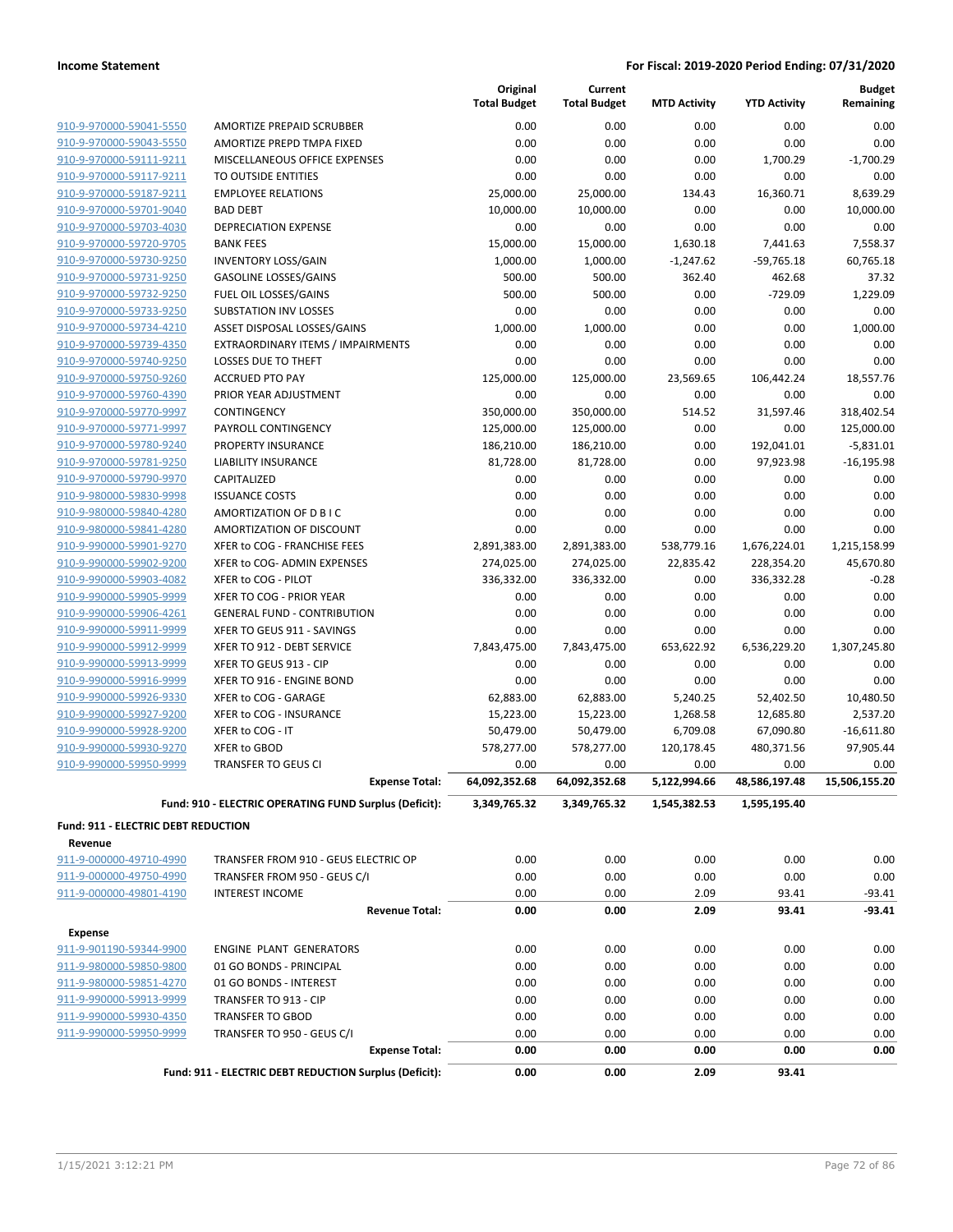|                                                    |                                                                               | Original                     | Current                      |                     |                              | <b>Budget</b>              |
|----------------------------------------------------|-------------------------------------------------------------------------------|------------------------------|------------------------------|---------------------|------------------------------|----------------------------|
|                                                    |                                                                               | <b>Total Budget</b>          | <b>Total Budget</b>          | <b>MTD Activity</b> | <b>YTD Activity</b>          | Remaining                  |
| Fund: 912 - ELECTRIC DEBT SERVICE                  |                                                                               |                              |                              |                     |                              |                            |
| Revenue                                            |                                                                               |                              |                              |                     |                              |                            |
| 912-9-000000-49710-4999                            | TRANFSER FROM GEUS 910 - ELECTRIC OP                                          | 7,843,475.00                 | 7,843,475.00                 | 653,622.92          | 6,536,229.20                 | 1,307,245.80               |
|                                                    | <b>Revenue Total:</b>                                                         | 7,843,475.00                 | 7,843,475.00                 | 653,622.92          | 6,536,229.20                 | 1,307,245.80               |
| Expense                                            |                                                                               |                              |                              |                     |                              |                            |
| 912-9-980000-59801-9800                            | PAYING AGENT FEES                                                             | 900.00                       | 900.00                       | 0.00                | 2,060.00                     | $-1,160.00$                |
| 912-9-980000-59810-9800                            | ARBITRAGE                                                                     | 4,900.00                     | 4,900.00                     | 0.00                | 0.00                         | 4,900.00                   |
| 912-9-980000-59811-9800                            | <b>CONTINUING DISCLOSURE</b>                                                  | 1,000.00                     | 1,000.00                     | 0.00                | 0.00                         | 1,000.00                   |
| 912-9-980000-59820-9800                            | <b>SURETY BOND</b>                                                            | 800.00                       | 800.00                       | 0.00                | 0.00                         | 800.00                     |
| 912-9-980000-59850-9800                            | PRINCIPAL 2001 ISSUE                                                          | 0.00                         | 0.00                         | 0.00                | 0.00                         | 0.00                       |
| 912-9-980000-59851-4270                            | INTEREST 2001 ISSUE                                                           | 0.00                         | 0.00                         | 0.00                | 0.00                         | 0.00                       |
| 912-9-980000-59852-9800                            | PRINCIPAL 2008 ISSUE                                                          | 0.00                         | 0.00                         | 0.00                | 0.00                         | 0.00                       |
| 912-9-980000-59853-4270                            | INTEREST 2008 ISSUE                                                           | 0.00                         | 0.00                         | 0.00                | 0.00                         | 0.00                       |
| 912-9-980000-59854-9800                            | PRINCIPAL BOA 2009-10                                                         | 0.00                         | 0.00                         | 0.00                | 0.00                         | 0.00                       |
| 912-9-980000-59855-4270                            | INTEREST BOA 2009-10                                                          | 0.00                         | 0.00                         | 0.00                | 0.00                         | 0.00                       |
| 912-9-980000-59856-9800                            | PRINCIPAL 2010 ISSUE                                                          | 0.00                         | 0.00                         | 0.00                | 0.00                         | 0.00                       |
| 912-9-980000-59857-4270                            | <b>INTEREST 2010 ISSUE</b>                                                    | 0.00                         | 0.00                         | 0.00                | 0.00                         | 0.00                       |
| 912-9-980000-59858-9800                            | Principal on 2015 Tax-Exempt                                                  | 0.00                         | 0.00                         | 0.00                | 0.00                         | 0.00                       |
| 912-9-980000-59859-4270                            | Interest on 2015 Tax Exempt                                                   | 0.00                         | 0.00                         | 0.00                | 0.00                         | 0.00                       |
| 912-9-980000-59860-9800<br>912-9-980000-59861-4270 | Principal on 2015 Taxable                                                     | 0.00                         | 0.00                         | 0.00                | 0.00                         | 0.00                       |
| 912-9-980000-59862-9800                            | Interest on 2015 Taxable                                                      | 0.00                         | 0.00                         | 0.00                | 0.00                         | 0.00                       |
| 912-9-980000-59863-4270                            | PRINCIPAL 2019A ISSUE<br>INTEREST 2019A ISSUE                                 | 1,935,000.00<br>2,032,125.00 | 1,935,000.00                 | 0.00                | 1,934,590.16<br>1,040,250.00 | 409.84                     |
| 912-9-980000-59864-9800                            | PRINCIPAL 2019B ISSUE                                                         | 3,525,000.00                 | 2,032,125.00<br>3,525,000.00 | 0.00<br>0.00        | $-1,250.00$                  | 991,875.00<br>3,526,250.00 |
| 912-9-980000-59865-4270                            | INTEREST 2019B ISSUE                                                          | 343,750.00                   | 343,750.00                   | 0.00                | 127,875.00                   | 215,875.00                 |
| 912-9-980000-Z9870-0103                            | <b>INTEREST ON DEBT</b>                                                       | 0.00                         | 0.00                         | 0.00                | 0.00                         | 0.00                       |
|                                                    | <b>Expense Total:</b>                                                         | 7,843,475.00                 | 7,843,475.00                 | 0.00                | 3,103,525.16                 | 4,739,949.84               |
|                                                    |                                                                               |                              |                              |                     |                              |                            |
|                                                    | Fund: 912 - ELECTRIC DEBT SERVICE Surplus (Deficit):                          | 0.00                         | 0.00                         | 653,622.92          | 3,432,704.04                 |                            |
| <b>Fund: 913 - ELECTRIC CONSTRUCTION FUND</b>      |                                                                               |                              |                              |                     |                              |                            |
| Revenue                                            |                                                                               |                              |                              |                     |                              |                            |
| 913-9-000000-49499-4572                            | USDA - DMB                                                                    | 0.00                         | 0.00                         | 0.00                | 0.00                         | 0.00                       |
| 913-9-000000-49710-4990                            | FROM ELEC OPERATING FUND                                                      | 0.00                         | 0.00                         | 0.00                | 0.00                         | 0.00                       |
| 913-9-000000-49711-4993                            | DEBT REDUCTION FUND                                                           | 0.00                         | 0.00                         | 0.00                | 0.00                         | 0.00                       |
| 913-9-000000-49801-4190                            | <b>INTEREST INCOME</b>                                                        | 0.00                         | 0.00                         | 26.12               | 1,120.16                     | $-1,120.16$                |
| 913-9-000000-49910-4999                            | XFER FROM GEUS 910 - ELEC OP                                                  | 0.00                         | 0.00                         | 0.00                | 0.00                         | 0.00                       |
| 913-9-000000-49911-4991                            | XFER FROM GEUS FUND 911 - SAVINGS<br><b>Revenue Total:</b>                    | 0.00<br>0.00                 | 0.00<br>0.00                 | 0.00<br>26.12       | 0.00<br>1,120.16             | 0.00<br>$-1,120.16$        |
|                                                    |                                                                               |                              |                              |                     |                              |                            |
| Expense                                            |                                                                               |                              |                              |                     |                              |                            |
| 913-9-901090-59311-9900                            | STEAM PLANT - STRUCTURES                                                      | 0.00                         | 0.00                         | 0.00                | 0.00                         | 0.00                       |
| 913-9-901090-59312-9900<br>913-9-901090-59314-9900 | <b>BOILER PLANT EQUIPMENT</b>                                                 | 0.00                         | 0.00                         | 0.00                | 0.00                         | 0.00                       |
| 913-9-901090-59315-9900                            | STEAM PLANT GENERATORS                                                        | 0.00<br>0.00                 | 0.00<br>0.00                 | 0.00<br>0.00        | 0.00<br>0.00                 | 0.00<br>0.00               |
| 913-9-901290-59344-9900                            | STEAM PLANT - ACCESSORY PLANT EQUIPME<br><b>RENEWABLES - GENERATORS</b>       | 0.00                         | 0.00                         | 0.00                | 0.00                         | 0.00                       |
| 913-9-910190-59390-9900                            | <b>ADMIN - STRUCTURES &amp; IMPROVEMENTS</b>                                  | 0.00                         | 0.00                         | 0.00                | 0.00                         | 0.00                       |
| 913-9-910190-59391-9900                            | <b>FURNITURE &amp; OFFICE EQUIPMENT</b>                                       | 0.00                         | 0.00                         | 0.00                | 0.00                         | 0.00                       |
| 913-9-913190-59390-9900                            | ADMIN - STRUCTURES & IMPROVEMENTS                                             | 0.00                         | 0.00                         | 0.00                | 0.00                         | 0.00                       |
| 913-9-913190-59391-9900                            | FURNITURE & OFFICE EQUIPMENT                                                  | 0.00                         | 0.00                         | 0.00                | 0.00                         | 0.00                       |
| 913-9-931490-59353-9900                            | <b>TRANSMISSION SUBSTATIONS</b>                                               | 0.00                         | 0.00                         | 0.00                | 0.00                         | 0.00                       |
| 913-9-931590-59362-9900                            | DISTRIBUTION SUBSTATIONS                                                      | 0.00                         | 0.00                         | 0.00                | 0.00                         | 0.00                       |
| 913-9-932490-59350-9900                            | <b>TRANSMISSION LAND</b>                                                      | 0.00                         | 0.00                         | 0.00                | 0.00                         | 0.00                       |
| 913-9-932490-59356-9900                            |                                                                               |                              | 0.00                         | 0.00                | 0.00                         | 0.00                       |
| 913-9-932490-59358-9900                            |                                                                               |                              |                              |                     |                              |                            |
|                                                    | <b>TRANSMISSION LINES</b>                                                     | 0.00                         |                              |                     |                              |                            |
|                                                    | HIGHWAY 380 PROJECT                                                           | 0.00                         | 0.00                         | 0.00                | 0.00                         | 0.00                       |
| 913-9-932490-59395-9900                            | LABORATORY EQUIPMENT                                                          | 0.00                         | 0.00                         | 0.00                | 0.00                         | 0.00                       |
| 913-9-932590-59364-9900                            | <b>DISTRIBUTION - POLES</b>                                                   | 0.00                         | 0.00                         | 0.00                | 0.00                         | 0.00                       |
| 913-9-932590-59365-9900                            | DISTRIBUTION - OH CONDUCTOR & DEVICES                                         | 0.00                         | 0.00                         | 0.00                | 0.00                         | 0.00                       |
| 913-9-932590-59366-9900<br>913-9-932590-59367-9900 | DISTRIBUTION - UG CONDUIT                                                     | 0.00                         | 0.00                         | 0.00                | 0.00                         | 0.00                       |
| 913-9-932590-59368-9900                            | DISTRIBUTION - UG CONDUCTOR & DEVICES<br><b>TRANSFORMERS &amp; CAPACITORS</b> | 0.00<br>0.00                 | 0.00<br>0.00                 | 0.00<br>0.00        | 0.00<br>0.00                 | 0.00<br>0.00               |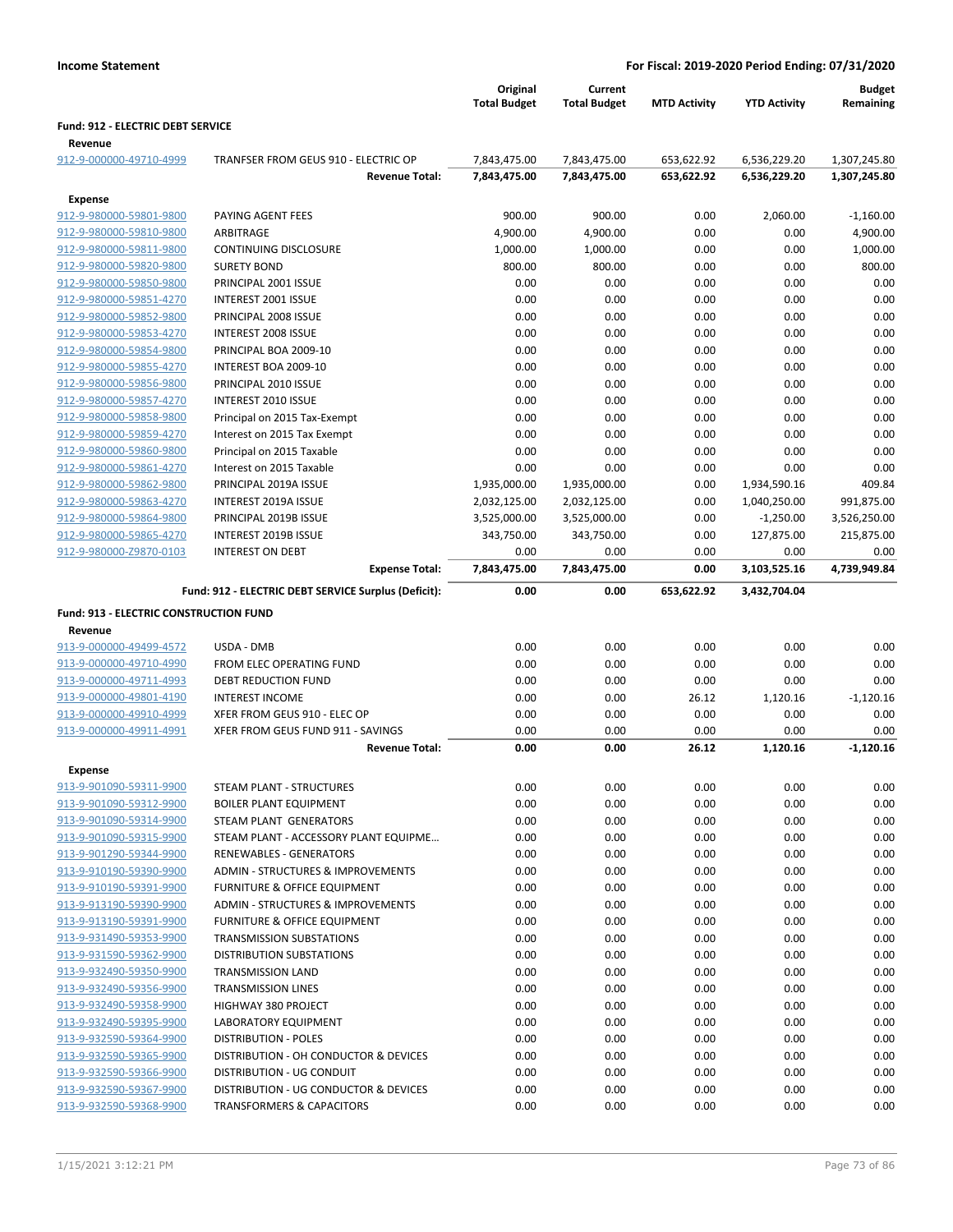|                                     |                                                           | Original<br><b>Total Budget</b> | Current<br><b>Total Budget</b> | <b>MTD Activity</b> | <b>YTD Activity</b>   | <b>Budget</b><br>Remaining |
|-------------------------------------|-----------------------------------------------------------|---------------------------------|--------------------------------|---------------------|-----------------------|----------------------------|
| 913-9-932590-59369-9900             | DISTRIBUTION - SERVICE CONNECTIONS                        | 0.00                            | 0.00                           | 0.00                | 0.00                  | 0.00                       |
| 913-9-932590-59370-9900             | <b>DISTRIBUTION - METERS</b>                              | 0.00                            | 0.00                           | 0.00                | 0.00                  | 0.00                       |
| 913-9-932590-59371-9900             | <b>DISTRIBUTION - VAPOR LIGHTS</b>                        | 0.00                            | 0.00                           | 0.00                | 0.00                  | 0.00                       |
| 913-9-932590-59375-9900             | DISTRIBUTION - ST LIGHTING & SIGNALS                      | 0.00                            | 0.00                           | 0.00                | 0.00                  | 0.00                       |
| 913-9-932590-59380-9900             | HIGHWAY 380 PROJECT                                       | 0.00                            | 0.00                           | 0.00                | 0.00                  | 0.00                       |
| 913-9-932590-59381-9900             | <b>HIGHWAY 380 POLES</b>                                  | 0.00                            | 0.00                           | 0.00                | 0.00                  | 0.00                       |
| 913-9-970000-59790-9970             | CAPITALIZED                                               | 0.00                            | 0.00                           | 0.00                | 0.00                  | 0.00                       |
| 913-9-990000-59910-9999             | XFER TO GEUS 910 - ELECTRIC OPERATING                     | 0.00                            | 0.00                           | 0.00                | 0.00                  | 0.00                       |
| 913-9-990000-59916-9999             | XFER TO GEUS 916 - ENGINE BOND FUND                       | 0.00                            | 0.00                           | 0.00                | 0.00                  | 0.00                       |
|                                     | <b>Expense Total:</b>                                     | 0.00                            | 0.00                           | 0.00                | 0.00                  | 0.00                       |
|                                     | Fund: 913 - ELECTRIC CONSTRUCTION FUND Surplus (Deficit): | 0.00                            | 0.00                           | 26.12               | 1.120.16              |                            |
| Fund: 916 - 08 ENGINE BOND PROCEEDS |                                                           |                                 |                                |                     |                       |                            |
| Revenue                             |                                                           |                                 |                                |                     |                       |                            |
| 916-9-000000-49710-4990             | XFER FROM GEUS 910 - ELECTRIC OPERATING                   | 0.00                            | 0.00                           | 0.00                | 0.00                  | 0.00                       |
| 916-9-000000-49713-4993             | XFER FROM GEUS 913 - CIP                                  | 0.00                            | 0.00                           | 0.00                | 0.00                  | 0.00                       |
| 916-9-000000-49801-0000             | <b>INTEREST REVENUE</b>                                   | 0.00                            | 0.00                           | 0.00                | 0.00                  | 0.00                       |
|                                     | <b>Revenue Total:</b>                                     | 0.00                            | 0.00                           | 0.00                | 0.00                  | 0.00                       |
| Expense                             |                                                           |                                 |                                |                     |                       |                            |
| 916-9-901190-59341-9900             | <b>ENGINE PLANT STRUCTURES</b>                            | 0.00                            | 0.00                           | 0.00                | 0.00                  | 0.00                       |
| 916-9-901190-59344-9900             | <b>ENGINE PLANT GENERATORS</b>                            | 0.00                            | 0.00                           | 0.00                | 0.00                  | 0.00                       |
| 916-9-901190-59345-9900             | ENGINE PLANT ACCESSORY ELEC EQUIPMENT                     | 0.00                            | 0.00                           | 0.00                | 0.00                  | 0.00                       |
| 916-9-910190-59390-9900             | <b>STRUCTURES &amp; IMPROVEMENTS</b>                      | 0.00                            | 0.00                           | 0.00                | 0.00                  | 0.00                       |
| 916-9-913190-59390-9900             | <b>STRUCTURES &amp; IMPROVEMENTS</b>                      | 0.00                            | 0.00                           | 0.00                | 0.00                  | 0.00                       |
| 916-9-931490-59353-9900             | <b>TRANSMISSION SUBSTATIONS</b>                           | 0.00                            | 0.00                           | 0.00                | 0.00                  | 0.00                       |
| 916-9-932490-59356-9900             | <b>GEUS TRANSMISSION LINES</b>                            | 0.00                            | 0.00                           | 0.00                | 0.00                  | 0.00                       |
| 916-9-970000-59790-9970             | CAPITALIZED                                               | 0.00                            | 0.00                           | 0.00                | 0.00                  | 0.00                       |
| 916-9-980000-59830-9800             | <b>ISSUANCE COSTS</b>                                     | 0.00                            | 0.00                           | 0.00                | 0.00                  | 0.00                       |
| 916-9-990000-59901-9999             | TRANSFER TO COG - GEN FUND                                | 0.00                            | 0.00                           | 0.00                | 0.00                  | 0.00                       |
| 916-9-990000-59910-9999             | TRANSFER TO GEUS 910 - ELECTRIC OPERATI                   | 0.00                            | 0.00                           | 0.00                | 0.00                  | 0.00                       |
| 916-9-990000-59912-9999             | <b>TRANSFER TO GEUS 912 - DEBT SERVICE</b>                | 0.00                            | 0.00                           | 0.00                | 0.00                  | 0.00                       |
| 916-9-990000-59913-9999             | TRANSFER TO GEUS 913 - CIP                                | 0.00                            | 0.00                           | 0.00                | 0.00                  | 0.00                       |
|                                     | <b>Expense Total:</b>                                     | 0.00                            | 0.00                           | 0.00                | 0.00                  | 0.00                       |
|                                     | Fund: 916 - 08 ENGINE BOND PROCEEDS Surplus (Deficit):    | 0.00                            | 0.00                           | 0.00                | 0.00                  |                            |
| Fund: 950 - CABLE / INTERNET        |                                                           |                                 |                                |                     |                       |                            |
| Revenue<br>950-9-000000-48001-3950  | <b>CABLE REVENUES</b>                                     |                                 |                                |                     |                       |                            |
| 950-9-000000-48002-3950             | MOVIE PAY-PER-VIEW                                        | 2,555,687.00<br>0.00            | 2,555,687.00<br>0.00           | 217,443.80<br>0.00  | 2,248,623.19<br>1.37  | 307,063.81<br>$-1.37$      |
| 950-9-000000-48003-3950             | SET-TOP                                                   |                                 |                                |                     |                       | 35,737.59                  |
| 950-9-000000-48030-3950             |                                                           | 150,000.00<br>9,600.00          | 150,000.00<br>9,600.00         | 10,793.48           | 114,262.41<br>$-9.21$ | 9,609.21                   |
| 950-9-000000-48040-3950             | <b>CONTRACT CHANNELS</b><br><b>BROADCASTS</b>             | 1,000.00                        | 1,000.00                       | 0.00<br>300.00      | 1,896.67              | $-896.67$                  |
| 950-9-000000-48101-3950             | <b>INTERNET REVENUES</b>                                  | 2,714,637.00                    | 2,714,637.00                   | 237,572.57          | 2,205,139.25          | 509,497.75                 |
| 950-9-000000-48102-3950             | COLOCATION                                                | 0.00                            | 0.00                           | 0.00                | 0.00                  | 0.00                       |
| 950-9-000000-48111-3950             | <b>WIFI REVENUES</b>                                      | 0.00                            | 0.00                           | 0.00                | 0.00                  | 0.00                       |
| 950-9-000000-48201-3950             | <b>LATE CHARGES</b>                                       | 60,000.00                       | 60,000.00                      | 0.00                | 29,680.94             | 30,319.06                  |
| 950-9-000000-48202-3950             | SERVICE CHARGES                                           | 40,000.00                       | 40,000.00                      | 2,389.87            | 36,799.39             | 3,200.61                   |
| 950-9-000000-48203-3950             | LOST/DAMAGED EQUIPMENT                                    | 30,000.00                       | 30,000.00                      | 2,660.00            | 25,805.00             | 4,195.00                   |
| 950-9-000000-48301-3950             | <b>TRANSFER TO COG</b>                                    | 278,046.00                      | 278,046.00                     | 21,557.52           | 215,683.17            | 62,362.83                  |
| 950-9-000000-48307-3950             | <b>TRANSFER TO GBOD</b>                                   | 55,609.00                       | 55,609.00                      | 4,317.96            | 43,114.15             | 12,494.85                  |
| 950-9-000000-48403-3950             | <b>CHANNEL 3</b>                                          | 0.00                            |                                |                     |                       | 0.00                       |
|                                     |                                                           |                                 | 0.00                           | 0.00                | 0.00                  |                            |
| 950-9-000000-48419-3950             | <b>CHANNEL 19</b>                                         | 0.00                            | 0.00                           | 0.00                | 0.00                  | 0.00                       |
| 950-9-000000-48434-3950             | <b>CHANNEL 34</b>                                         | 1,500.00                        | 1,500.00                       | 100.00              | 1,025.00              | 475.00                     |
| 950-9-000000-48488-3950             | AD INSERTIONS                                             | 45,000.00                       | 45,000.00                      | 2,182.03            | 26,375.27             | 18,624.73                  |
| 950-9-000000-48498-3950             | PRODUCTION REVENUES                                       | 75.00                           | 75.00                          | 0.00                | 0.00                  | 75.00                      |
| 950-9-000000-48501-3950             | <b>CUSTOMER AID TO CONSTRUCTION</b>                       | 1,000.00                        | 1,000.00                       | 0.00                | 0.00                  | 1,000.00                   |
| 950-9-000000-48502-3950             | OTHER REIMBURSEMENTS                                      | 500.00                          | 500.00                         | 0.00                | 0.00                  | 500.00                     |
| 950-9-000000-48503-3950             | FIBER MAINTENANCE FEES                                    | 2,772.00                        | 2,772.00                       | 0.00                | 0.00                  | 2,772.00                   |
| 950-9-000000-48801-4190             | INTEREST INCOME                                           | 16,000.00                       | 16,000.00                      | 330.25              | 11,734.55             | 4,265.45                   |
| 950-9-000000-48991-3950             | <b>GEUS ELECTRIC PAYMENT FOR INTERNET</b>                 | 38,000.00                       | 38,000.00                      | 0.00                | 38,000.00             | 0.00                       |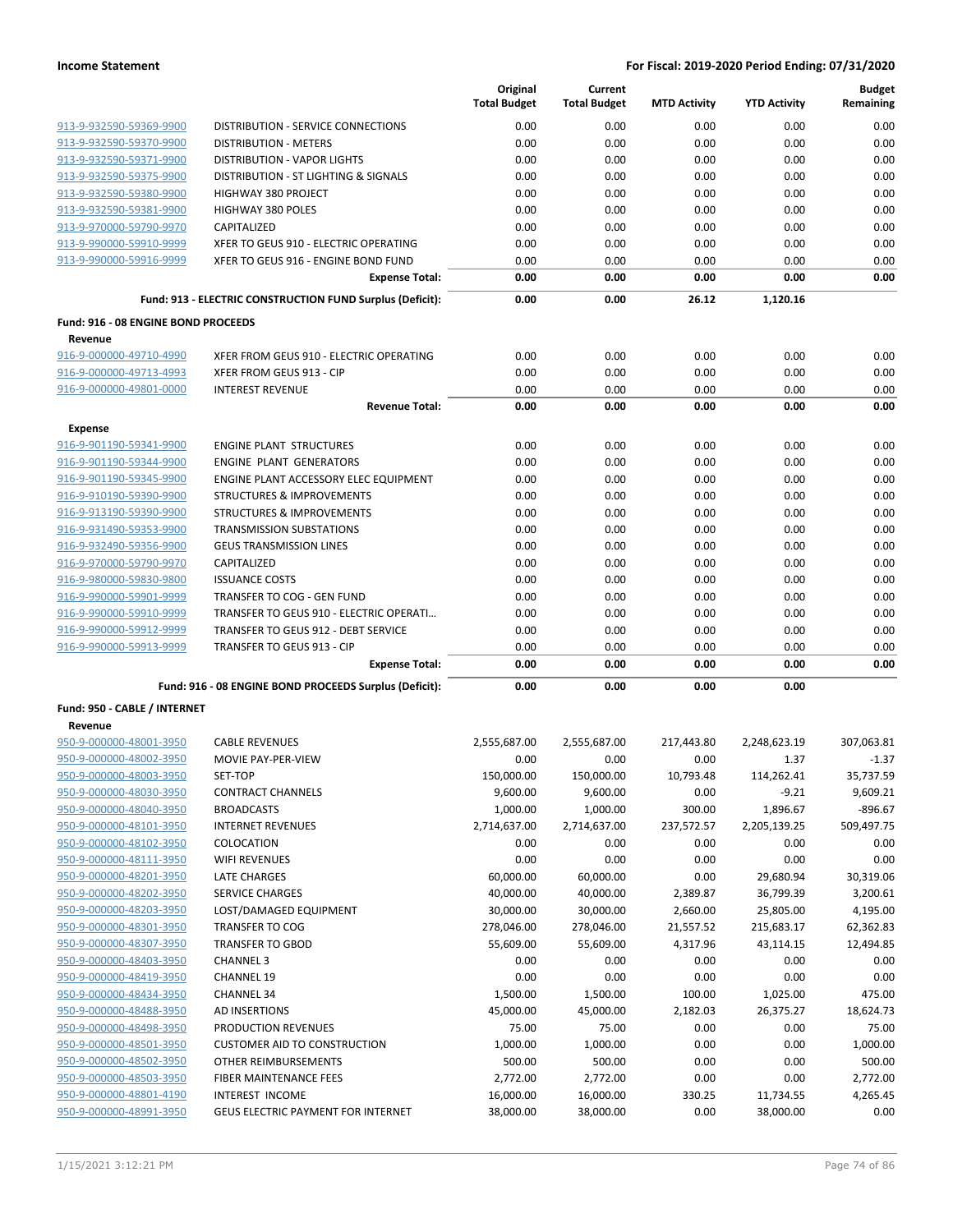|                                                    |                                                      | Original<br><b>Total Budget</b> | Current<br><b>Total Budget</b> | <b>MTD Activity</b> | <b>YTD Activity</b> | <b>Budget</b><br>Remaining |
|----------------------------------------------------|------------------------------------------------------|---------------------------------|--------------------------------|---------------------|---------------------|----------------------------|
| 950-9-000000-48993-3950                            | GEUS ELECTRIC PAYMENT FOR PUBLIC SVC                 | 15,000.00                       | 15,000.00                      | 0.00                | 15,000.00           | 0.00                       |
| 950-9-000000-48994-3950                            | <b>LEASE OF DARK FIBER</b>                           | 210,857.00                      | 210,857.00                     | 0.00                | 210,857.00          | 0.00                       |
| 950-9-000000-48995-3950                            | <b>COLOCATION FOR SCADA &amp; PHONE SYSTEM</b>       | 20,378.00                       | 20,378.00                      | 0.00                | 20,378.00           | 0.00                       |
| 950-9-000000-49270-0000                            | OTHER GAINS/LOSSES                                   | 0.00                            | 0.00                           | 0.00                | 0.00                | 0.00                       |
| 950-9-000000-49699-4116                            | OTHER GAINS/LOSSES                                   | 0.00                            | 0.00                           | 0.00                | 0.00                | 0.00                       |
|                                                    | <b>Revenue Total:</b>                                | 6,245,661.00                    | 6,245,661.00                   | 499,647.48          | 5,244,366.15        | 1,001,294.85               |
| <b>Expense</b>                                     |                                                      |                                 |                                |                     |                     |                            |
| 950-9-951050-51001-8500                            | <b>REGULAR SALARIES</b>                              | 78,283.00                       | 78,283.00                      | 5,409.52            | 56,716.00           | 21,567.00                  |
| 950-9-951050-51003-8500                            | <b>CLOTHING ALLOWANCE</b>                            | 0.00                            | 0.00                           | 0.00                | 0.00                | 0.00                       |
| 950-9-951050-51102-8500                            | <b>BILINGUAL PAY</b>                                 | 0.00                            | 0.00                           | 0.00                | 0.00                | 0.00                       |
| 950-9-951050-51115-8500                            | <b>CLOTHING ALLOWANCE</b>                            | 123.00                          | 123.00                         | 0.00                | 0.00                | 123.00                     |
| 950-9-951050-51116-8500                            | <b>CAR ALLOWANCE</b>                                 | 975.00                          | 975.00                         | 150.00              | 1,650.00            | $-675.00$                  |
| 950-9-951050-51117-8500                            | <b>CELL PHONE ALLOWANCE</b>                          | 504.00                          | 504.00                         | 27.69               | 271.38              | 232.62                     |
| 950-9-951050-51201-8500                            | <b>FICA</b>                                          | 4,945.00                        | 4,945.00                       | 278.21              | 2,985.80            | 1,959.20                   |
| 950-9-951050-51202-8500                            | MEDICARE                                             | 1,157.00                        | 1,157.00                       | 65.06               | 698.32              | 458.68                     |
| 950-9-951050-51203-8500                            | <b>HEALTH INSURANCE</b>                              | 5,869.00                        | 5,869.00                       | 489.08              | 4,890.80            | 978.20                     |
| 950-9-951050-51204-8500                            | <b>WORKERS COMPENSATION</b>                          | 1,090.00                        | 1,090.00                       | 90.83               | 908.30              | 181.70                     |
| 950-9-951050-51205-8500                            | UNEMPLOYMENT                                         | 90.00                           | 90.00                          | 0.00                | 5.28                | 84.72                      |
| 950-9-951050-51301-8500                            | <b>TMRS</b>                                          | 8,935.00                        | 8,935.00                       | 628.57              | 6,561.80            | 2,373.20                   |
| 950-9-951050-59110-8500                            | <b>GEUS OPERATIONS</b>                               | 81,900.00                       | 81,900.00                      | 3,927.73            | 41,728.72           | 40,171.28                  |
| 950-9-951050-59141-8500                            | <b>UTILITY BILLS</b>                                 | 69,600.00                       | 69,600.00                      | 7,931.31            | 71,921.24           | $-2,321.24$                |
| 950-9-951050-59146-8500                            | TRAINING AND/OR TRAVEL                               | 0.00                            | 0.00                           | 0.00                | 0.00                | 0.00                       |
| 950-9-951050-59148-8500                            | <b>FUEL</b>                                          | 10,000.00                       | 10,000.00                      | 739.32              | 5,891.67            | 4,108.33                   |
| 950-9-951050-59191-8500                            | POLE USE                                             | 30,000.00                       | 30,000.00                      | 0.00                | 30,000.00           | 0.00                       |
| 950-9-951051-51001-8510<br>950-9-951051-51003-8510 | <b>REGULAR SALARIES</b><br><b>CLOTHING ALLOWANCE</b> | 66,914.00<br>0.00               | 66,914.00<br>0.00              | 5,247.59            | 58,116.63<br>0.00   | 8,797.37<br>0.00           |
| 950-9-951051-51010-0102                            | PART TIME REGULAR                                    | 0.00                            | 0.00                           | 0.00<br>0.00        | 0.00                | 0.00                       |
| 950-9-951051-51011-0103                            | PART TIME TEMPORARY                                  | 0.00                            | 0.00                           | 0.00                | 0.00                | 0.00                       |
| 950-9-951051-51020-8510                            | <b>OVERTIME</b>                                      | 4,826.00                        | 4,826.00                       | 111.58              | 1,177.50            | 3,648.50                   |
| 950-9-951051-51102-8510                            | <b>BILINGUAL PAY</b>                                 | 0.00                            | 0.00                           | 46.16               | 484.68              | $-484.68$                  |
| 950-9-951051-51115-8510                            | <b>CLOTHING ALLOWANCE</b>                            | 0.00                            | 0.00                           | 0.00                | 0.00                | 0.00                       |
| 950-9-951051-51117-8510                            | <b>CELL PHONE ALLOWANCE</b>                          | 432.00                          | 432.00                         | 33.22               | 365.42              | 66.58                      |
| 950-9-951051-51201-8510                            | <b>FICA</b>                                          | 4,475.00                        | 4,475.00                       | 331.88              | 3,672.27            | 802.73                     |
| 950-9-951051-51202-8510                            | MEDICARE                                             | 1,046.00                        | 1,046.00                       | 77.61               | 858.82              | 187.18                     |
| 950-9-951051-51203-8510                            | <b>HEALTH INSURANCE</b>                              | 23,476.00                       | 23,476.00                      | 1,956.33            | 19,563.30           | 3,912.70                   |
| 950-9-951051-51204-8510                            | <b>WORKERS COMPENSATION</b>                          | 1,343.00                        | 1,343.00                       | 111.92              | 1,007.28            | 335.72                     |
| 950-9-951051-51205-8510                            | UNEMPLOYMENT                                         | 360.00                          | 360.00                         | 0.00                | 87.96               | 272.04                     |
| 950-9-951051-51301-8510                            | <b>TMRS</b>                                          | 8,085.00                        | 8,085.00                       | 611.83              | 6,730.01            | 1,354.99                   |
| 950-9-951051-59110-8510                            | <b>GEUS OPERATIONS</b>                               | 10,100.00                       | 9,900.00                       | 70.44               | 2,185.62            | 7,714.38                   |
| 950-9-951051-59146-8510                            | TRAINING AND/OR TRAVEL                               | 500.00                          | 500.00                         | 0.00                | 0.00                | 500.00                     |
| 950-9-951051-59148-8510                            | <b>FUEL</b>                                          | 0.00                            | 200.00                         | 0.00                | 50.45               | 149.55                     |
| 950-9-951051-59151-8510                            | <b>BASIC PROGRAM EXPENSE</b>                         | 2,711,543.00                    | 2,711,543.00                   | 194,767.31          | 1,803,369.26        | 908,173.74                 |
| 950-9-951051-59152-8510                            | PREMIUM PROGRAM EXPENSE                              | 66,000.00                       | 66,000.00                      | 5,299.00            | 47,731.79           | 18,268.21                  |
| 950-9-951051-59153-8510                            | MOVIE PAY-PER-VIEW EXPENSE                           | 0.00                            | 0.00                           | 0.00                | 0.00                | 0.00                       |
| 950-9-951051-59154-8510                            | <b>TIVO Fees</b>                                     | 29,365.00                       | 29,365.00                      | 2,354.50            | 20,792.10           | 8,572.90                   |
| 950-9-951051-59155-8510                            | OTHER PROGRAM EXPENSE                                | 7,500.00                        | 7,500.00                       | 0.00                | 1,215.61            | 6,284.39                   |
| 950-9-951052-51001-8520                            | <b>REGULAR SALARIES</b>                              | 57,398.00                       | 57,398.00                      | 4,415.20            | 57,117.78           | 280.22                     |
| 950-9-951052-51003-8520                            | <b>CLOTHING ALLOWANCE</b>                            | 0.00                            | 0.00                           | 0.00                | 0.00                | 0.00                       |
| 950-9-951052-51020-8520                            | <b>OVERTIME</b>                                      | 0.00                            | 0.00                           | 0.00                | 226.08              | $-226.08$                  |
| 950-9-951052-51115-8520                            | <b>CLOTHING ALLOWANCE</b>                            | 123.00                          | 123.00                         | 0.00                | 0.00                | 123.00                     |
| 950-9-951052-51116-8520                            | CAR ALLOWANCE                                        | 975.00                          | 975.00                         | 0.00                | 0.00                | 975.00                     |
| 950-9-951052-51117-8520                            | CELL PHONE ALLOWANCE                                 | 216.00                          | 216.00                         | 16.60               | 322.82              | $-106.82$                  |
| 950-9-951052-51201-8520                            | <b>FICA</b>                                          | 3,632.00                        | 3,632.00                       | 274.78              | 3,575.28            | 56.72                      |
| 950-9-951052-51202-8520                            | MEDICARE                                             | 850.00                          | 850.00                         | 64.26               | 836.24              | 13.76                      |
| 950-9-951052-51203-8520                            | <b>HEALTH INSURANCE</b>                              | 5,869.00                        | 5,869.00                       | 489.08              | 4,890.80            | 978.20                     |
| 950-9-951052-51204-8520                            | <b>WORKERS COMPENSATION</b>                          | 1,090.00                        | 1,090.00                       | 90.83               | 908.30              | 181.70                     |
| 950-9-951052-51205-8520                            | UNEMPLOYMENT                                         | 90.00                           | 90.00                          | 0.00                | 5.98                | 84.02                      |
| 950-9-951052-51301-8520                            | <b>TMRS</b>                                          | 6,563.00                        | 6,563.00                       | 498.58              | 6,452.00            | 111.00                     |
| 950-9-951052-51301-8522                            | <b>TMRS</b>                                          | 0.00                            | 0.00                           | 0.00                | 0.00                | 0.00                       |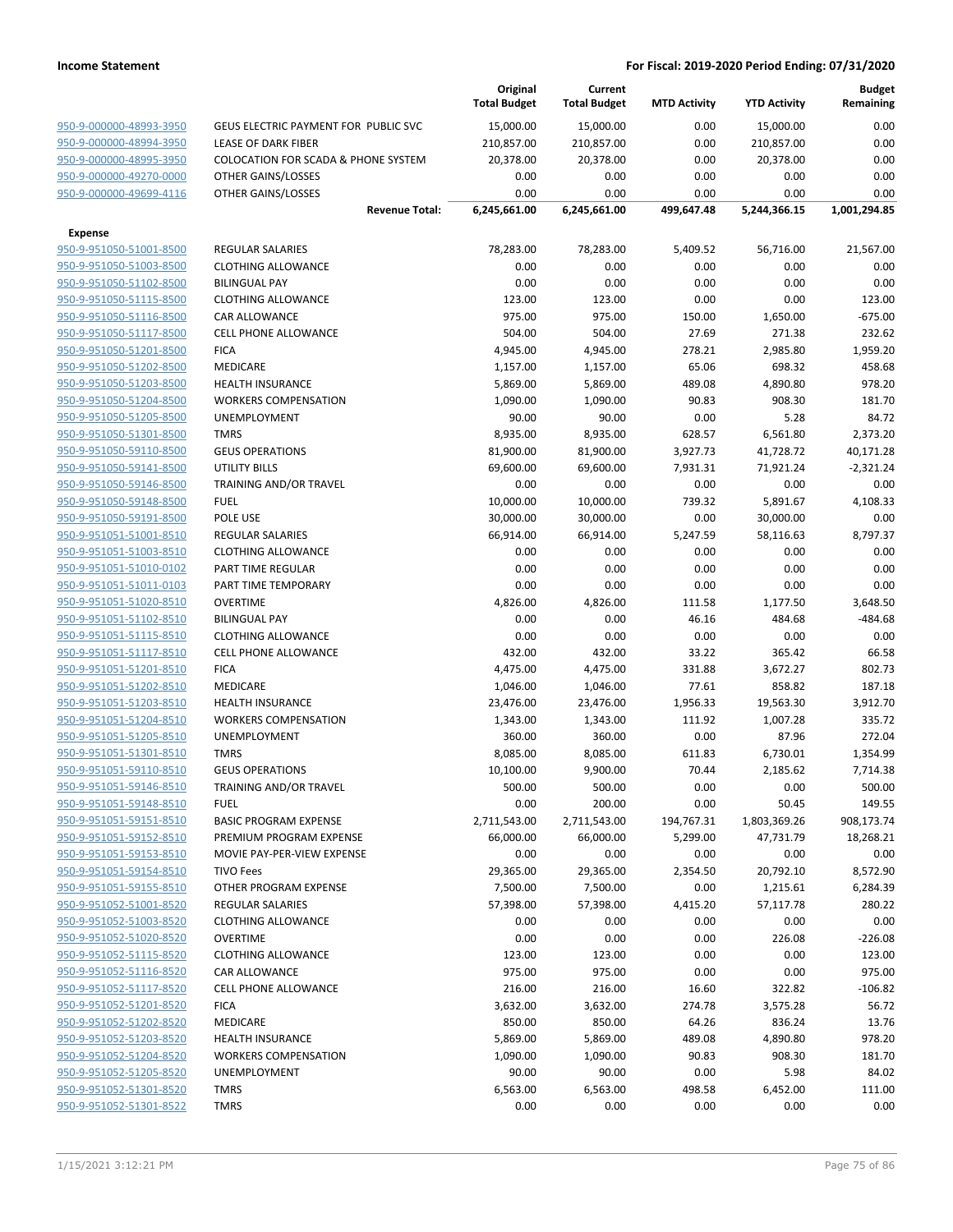| 950-9-951052-59110-8520        | <b>GEUS OPERAT</b>   |
|--------------------------------|----------------------|
| 950-9-951052-59146-8520        | <b>TRAINING ANI</b>  |
| 950-9-951052-59148-8520        | FUEL                 |
| 950-9-951052-59150-8520        | <b>ISP SERVICE E</b> |
| <u>950-9-951053-51001-8530</u> | REGULAR SAL          |
| 950-9-951053-51003-8530        | <b>CLOTHING ALI</b>  |
| 950-9-951053-51020-8530        | OVERTIME             |
| 950-9-951053-51102-8530        | <b>BILINGUAL PA</b>  |
| 950-9-951053-51115-8530        | <b>CLOTHING ALI</b>  |
| 950-9-951053-51117-8530        | <b>CELL PHONE A</b>  |
| <u>950-9-951053-51201-8530</u> | <b>FICA</b>          |
| 950-9-951053-51202-8530        | MEDICARE             |
| 950-9-951053-51203-8530        | <b>HEALTH INSUI</b>  |
| 950-9-951053-51204-8530        | <b>WORKERS CO</b>    |
| 950-9-951053-51205-8530        | <b>UNEMPLOYM</b>     |
| <u>950-9-951053-51301-8530</u> | <b>TMRS</b>          |
| 950-9-951053-59110-8530        | <b>GEUS OPERAT</b>   |
| 950-9-951053-59113-8530        | <b>MARKETING</b>     |
| 950-9-951053-59146-8530        | <b>TRAINING AN</b>   |
| 950-9-951053-59148-8530        | FUEL                 |
| 950-9-951053-59160-8530        | ADVERTISING          |
| 950-9-951053-59164-8530        | CONSUMER IN          |
| 950-9-951054-51001-8540        | <b>REGULAR SAL</b>   |
| 950-9-951054-51003-8540        | <b>CLOTHING ALI</b>  |
| 950-9-951054-51011-8540        | PART TIME TE         |
| 950-9-951054-51020-8540        | OVERTIME             |
| 950-9-951054-51102-8540        | <b>BILINGUAL PA</b>  |
| 950-9-951054-51115-8540        | <b>CLOTHING ALI</b>  |
| 950-9-951054-51117-8540        | <b>CELL PHONE A</b>  |
| 950-9-951054-51201-8540        | <b>FICA</b>          |
| 950-9-951054-51202-8540        | MEDICARE             |
| 950-9-951054-51203-8540        | <b>HEALTH INSUI</b>  |
| 950-9-951054-51204-8540        | <b>WORKERS CO</b>    |
| 950-9-951054-51205-8540        | <b>UNEMPLOYM</b>     |
| 950-9-951054-51301-8540        | <b>TMRS</b>          |
| 950-9-951054-59110-8540        | <b>GEUS OPERAT</b>   |
| 950-9-951054-59146-8540        | <b>TRAINING ANI</b>  |
| 950-9-951054-59156-8550        | <b>APARTMENT</b>     |
| 950-9-951055-51001-8550        | REGULAR SAL          |
| 950-9-951055-51003-8550        | <b>CLOTHING ALI</b>  |
| 950-9-951055-51020-8550        | OVERTIME             |
| 950-9-951055-51102-8550        | <b>BILINGUAL PA</b>  |
| 950-9-951055-51115-8550        | <b>CLOTHING ALI</b>  |
| 950-9-951055-51116-8550        | <b>CAR ALLOWAI</b>   |
| 950-9-951055-51117-8550        | <b>CELL PHONE A</b>  |
| 950-9-951055-51201-8550        | <b>FICA</b>          |
| 950-9-951055-51202-8550        | MEDICARE             |
| 950-9-951055-51203-8550        | <b>HEALTH INSUI</b>  |
| 950-9-951055-51204-8550        | <b>WORKERS CO</b>    |
| 950-9-951055-51205-8550        | <b>UNEMPLOYM</b>     |
| 950-9-951055-51301-8550        | <b>TMRS</b>          |
| 950-9-951055-59110-8550        | <b>GEUS OPERAT</b>   |
| 950-9-951055-59112-8550        | SAFETY               |
| 950-9-951055-59156-8550        | <b>APARTMENT</b>     |
| 950-9-951055-59158-8550        | C/I BILLING          |
| 950-9-951060-51001-8600        | REGULAR SAL          |
| 950-9-951060-51003-8600        | <b>CLOTHING ALI</b>  |
| 950-9-951060-51010-8600        | PART TIME RE         |
| 950-9-951060-51011-8600        | PART TIME TE         |
|                                |                      |

|                                                    |                                       | Original<br><b>Total Budget</b> | Current<br><b>Total Budget</b> | <b>MTD Activity</b> | <b>YTD Activity</b> | <b>Budget</b><br>Remaining |
|----------------------------------------------------|---------------------------------------|---------------------------------|--------------------------------|---------------------|---------------------|----------------------------|
| 950-9-951052-59110-8520                            | <b>GEUS OPERATIONS</b>                | 105,760.00                      | 98,760.00                      | 2,647.02            | 44,339.14           | 54,420.86                  |
| 950-9-951052-59146-8520                            | TRAINING AND/OR TRAVEL                | 0.00                            | 0.00                           | 0.00                | 0.00                | 0.00                       |
| 950-9-951052-59148-8520                            | <b>FUEL</b>                           | 0.00                            | 7,000.00                       | 739.33              | 5,891.68            | 1,108.32                   |
| 950-9-951052-59150-8520                            | <b>ISP SERVICE EXPENSE</b>            | 732,640.00                      | 732,640.00                     | 60,730.30           | 610,747.95          | 121,892.05                 |
| 950-9-951053-51001-8530                            | <b>REGULAR SALARIES</b>               | 111,608.00                      | 111,608.00                     | 3,966.40            | 43,442.85           | 68,165.15                  |
| 950-9-951053-51003-8530                            | <b>CLOTHING ALLOWANCE</b>             | 0.00                            | 0.00                           | 0.00                | 0.00                | 0.00                       |
| 950-9-951053-51020-8530                            | <b>OVERTIME</b>                       | 3,719.00                        | 3,719.00                       | 0.00                | 346.75              | 3,372.25                   |
| 950-9-951053-51102-8530                            | <b>BILINGUAL PAY</b>                  | 0.00                            | 0.00                           | 0.00                | 0.00                | 0.00                       |
| 950-9-951053-51115-8530                            | <b>CLOTHING ALLOWANCE</b>             | 0.00                            | 0.00                           | 0.00                | 0.00                | 0.00                       |
| 950-9-951053-51117-8530                            | <b>CELL PHONE ALLOWANCE</b>           | 909.00                          | 909.00                         | 33.22               | 365.42              | 543.58                     |
| 950-9-951053-51201-8530                            | <b>FICA</b>                           | 7,207.00                        | 7,207.00                       | 244.44              | 2,711.54            | 4,495.46                   |
| 950-9-951053-51202-8530                            | MEDICARE                              | 1,685.00                        | 1,685.00                       | 57.16               | 634.11              | 1,050.89                   |
| 950-9-951053-51203-8530                            | <b>HEALTH INSURANCE</b>               | 17,607.00                       | 17,607.00                      | 1,467.25            | 14,672.50           | 2,934.50                   |
| 950-9-951053-51204-8530                            | <b>WORKERS COMPENSATION</b>           | 1,631.00                        | 1,631.00                       | 135.92              | 1,471.12            | 159.88                     |
| 950-9-951053-51205-8530                            | UNEMPLOYMENT                          | 270.00                          | 270.00                         | 0.00                | 9.00                | 261.00                     |
| 950-9-951053-51301-8530                            | <b>TMRS</b>                           | 13,021.00                       | 13,021.00                      | 449.96              | 4,940.69            | 8,080.31                   |
| 950-9-951053-59110-8530                            | <b>GEUS OPERATIONS</b>                | 6,840.00                        | 6,840.00                       | 4,064.09            | 5,830.00            | 1,010.00                   |
| 950-9-951053-59113-8530                            | MARKETING                             | 0.00                            | 0.00                           | 0.00                | 0.00                | 0.00                       |
| 950-9-951053-59146-8530<br>950-9-951053-59148-8530 | TRAINING AND/OR TRAVEL<br><b>FUEL</b> | 3,500.00<br>0.00                | 3,500.00<br>0.00               | 0.00<br>0.00        | 163.30<br>0.00      | 3,336.70<br>0.00           |
| 950-9-951053-59160-8530                            | <b>ADVERTISING</b>                    | 26,300.00                       | 26,300.00                      | 225.00              | 13,944.41           | 12,355.59                  |
| 950-9-951053-59164-8530                            | <b>CONSUMER INFORMATION</b>           | 3,500.00                        | 3,500.00                       | 0.00                | 0.00                | 3,500.00                   |
| 950-9-951054-51001-8540                            | <b>REGULAR SALARIES</b>               | 83,788.00                       | 83,788.00                      | 9,295.60            | 105,321.06          | $-21,533.06$               |
| 950-9-951054-51003-8540                            | <b>CLOTHING ALLOWANCE</b>             | 0.00                            | 0.00                           | 0.00                | 0.00                | 0.00                       |
| 950-9-951054-51011-8540                            | PART TIME TEMPORARY                   | 0.00                            | 0.00                           | 0.00                | 0.00                | 0.00                       |
| 950-9-951054-51020-8540                            | <b>OVERTIME</b>                       | 6,042.00                        | 6,042.00                       | 173.60              | 1,357.98            | 4,684.02                   |
| 950-9-951054-51102-8540                            | <b>BILINGUAL PAY</b>                  | 0.00                            | 0.00                           | 0.00                | 0.00                | 0.00                       |
| 950-9-951054-51115-8540                            | <b>CLOTHING ALLOWANCE</b>             | 0.00                            | 0.00                           | 0.00                | 0.00                | 0.00                       |
| 950-9-951054-51117-8540                            | <b>CELL PHONE ALLOWANCE</b>           | 216.00                          | 216.00                         | 24.46               | 273.45              | $-57.45$                   |
| 950-9-951054-51201-8540                            | <b>FICA</b>                           | 5,569.00                        | 5,569.00                       | 550.63              | 6,193.69            | $-624.69$                  |
| 950-9-951054-51202-8540                            | MEDICARE                              | 1,303.00                        | 1,303.00                       | 128.77              | 1,448.52            | $-145.52$                  |
| 950-9-951054-51203-8540                            | <b>HEALTH INSURANCE</b>               | 35,214.00                       | 35,214.00                      | 2,934.50            | 29,345.00           | 5,869.00                   |
| 950-9-951054-51204-8540                            | <b>WORKERS COMPENSATION</b>           | 1,409.00                        | 1,409.00                       | 117.42              | 1,174.20            | 234.80                     |
| 950-9-951054-51205-8540                            | UNEMPLOYMENT                          | 540.00                          | 540.00                         | 0.00                | 123.63              | 416.37                     |
| 950-9-951054-51301-8540                            | <b>TMRS</b>                           | 10,063.00                       | 10,063.00                      | 1,068.03            | 11,963.15           | $-1,900.15$                |
| 950-9-951054-59110-8540                            | <b>GEUS OPERATIONS</b>                | 8,000.00                        | 8,000.00                       | 572.97              | 5,172.52            | 2,827.48                   |
| 950-9-951054-59146-8540                            | TRAINING AND/OR TRAVEL                | 0.00                            | 0.00                           | 0.00                | 0.00                | 0.00                       |
| 950-9-951054-59156-8550                            | <b>APARTMENT C&amp;I FACILITIES</b>   | 0.00                            | 0.00                           | 0.00                | 0.00                | 0.00                       |
| 950-9-951055-51001-8550                            | <b>REGULAR SALARIES</b>               | 97,789.00                       | 97,789.00                      | 13,070.45           | 139,053.85          | $-41,264.85$               |
| 950-9-951055-51003-8550                            | <b>CLOTHING ALLOWANCE</b>             | 0.00                            | 0.00                           | 0.00                | 0.00                | 0.00                       |
| 950-9-951055-51020-8550                            | <b>OVERTIME</b>                       | 2,067.00                        | 2,067.00                       | 256.36              | 3,232.04            | $-1,165.04$                |
| 950-9-951055-51102-8550                            | <b>BILINGUAL PAY</b>                  | 0.00                            | 0.00                           | 0.00                | 0.00                | 0.00                       |
| 950-9-951055-51115-8550                            | <b>CLOTHING ALLOWANCE</b>             | 42.00                           | 42.00                          | 0.00                | 0.69                | 41.31                      |
| 950-9-951055-51116-8550                            | CAR ALLOWANCE                         | 1,400.00                        | 1,400.00                       | 0.00                | 0.00                | 1,400.00                   |
| 950-9-951055-51117-8550                            | <b>CELL PHONE ALLOWANCE</b>           | 287.00                          | 287.00                         | 46.56               | 492.07              | $-205.07$                  |
| 950-9-951055-51201-8550                            | <b>FICA</b>                           | 5,470.00                        | 5,470.00                       | 829.15              | 8,216.97            | $-2,746.97$                |
| 950-9-951055-51202-8550                            | MEDICARE                              | 1,472.00                        | 1,472.00                       | 193.91              | 2,070.27            | $-598.27$                  |
| 950-9-951055-51203-8550                            | <b>HEALTH INSURANCE</b>               | 2,935.00                        | 2,935.00                       | 244.58              | 2,445.80            | 489.20                     |
| 950-9-951055-51204-8550                            | <b>WORKERS COMPENSATION</b>           | 337.00                          | 337.00                         | 28.08               | 280.80              | 56.20                      |
| 950-9-951055-51205-8550                            | <b>UNEMPLOYMENT</b>                   | 45.00                           | 45.00                          | 0.00                | 70.59               | $-25.59$                   |
| 950-9-951055-51301-8550                            | <b>TMRS</b>                           | 11,375.00                       | 11,375.00                      | 1,504.50            | 15,984.33           | $-4,609.33$                |
| 950-9-951055-59110-8550                            | <b>GEUS OPERATIONS</b>                | 6,100.00                        | 6,100.00                       | 693.82              | 19,412.09           | $-13,312.09$               |
| 950-9-951055-59112-8550                            | <b>SAFETY</b>                         | 2,480.00                        | 2,480.00                       | 0.00                | 2,396.20            | 83.80                      |
| 950-9-951055-59156-8550                            | APARTMENT C/I FACILITIES              | 0.00                            | 0.00                           | 0.00                | 0.00                | 0.00                       |
| 950-9-951055-59158-8550                            | C/I BILLING                           | 44,500.00                       | 44,500.00                      | 0.00                | 42,700.41           | 1,799.59                   |
| 950-9-951060-51001-8600                            | REGULAR SALARIES                      | 189,697.00                      | 189,697.00                     | 15,676.95           | 170,916.51          | 18,780.49                  |
| 950-9-951060-51003-8600                            | <b>CLOTHING ALLOWANCE</b>             | 0.00                            | 0.00                           | 0.00                | 0.00                | 0.00                       |
| 950-9-951060-51010-8600                            | PART TIME REGULAR                     | 16,110.00                       | 16,110.00                      | 0.00                | 0.00                | 16,110.00                  |
| 950-9-951060-51011-8600                            | PART TIME TEMPORARY                   | 0.00                            | 0.00                           | 0.00                | 0.00                | 0.00                       |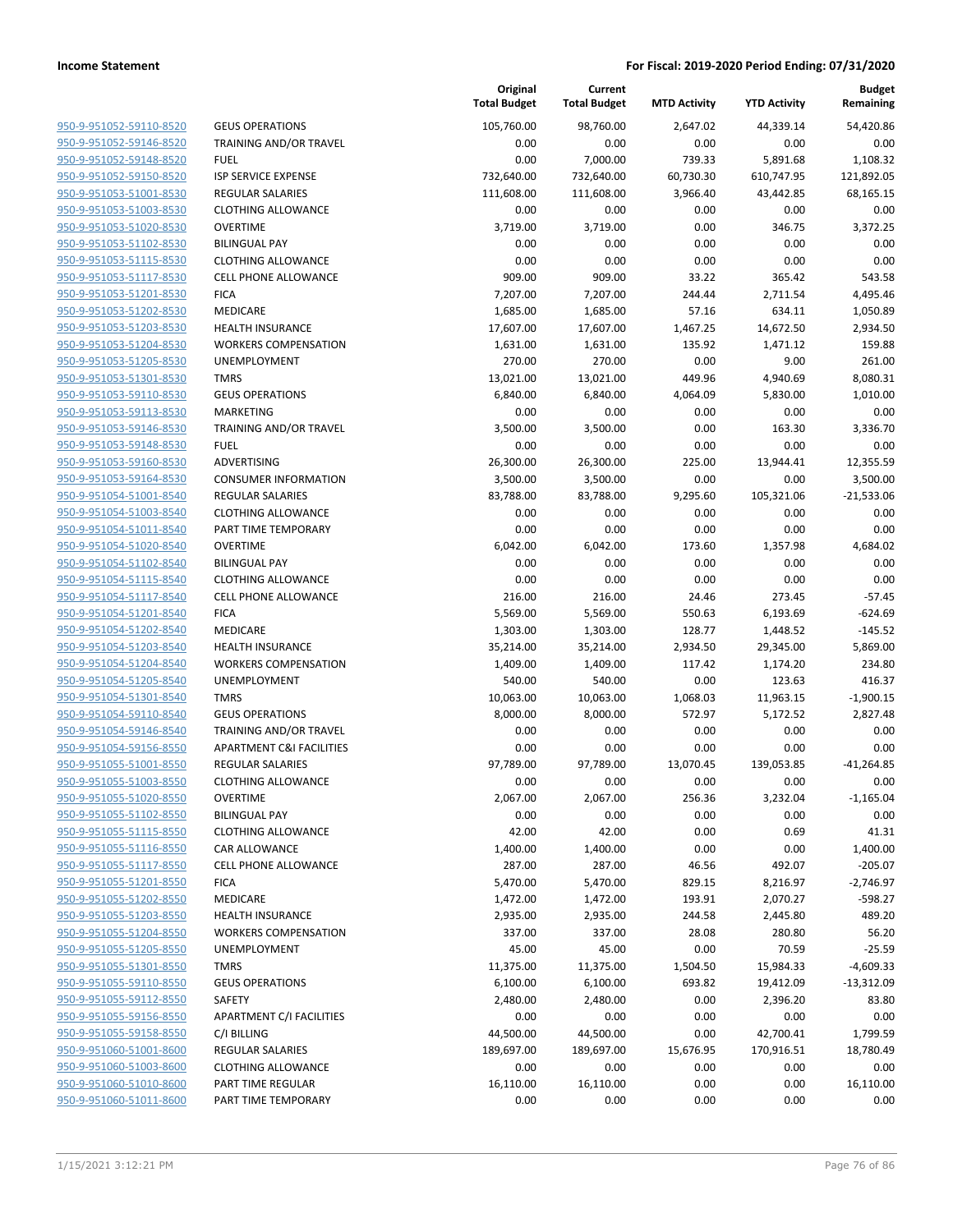| 950-9-951060-51020-8600                            |
|----------------------------------------------------|
| 950-9-951060-51102-8600                            |
| 950-9-951060-51115-8600                            |
| <u>950-9-951060-51116-8600</u>                     |
| 950-9-951060-51117-8600                            |
| 950-9-951060-51201-8600                            |
| 950-9-951060-51202-8600                            |
| 950-9-951060-51203-8600                            |
| <u>950-9-951060-51204-8600</u>                     |
| 950-9-951060-51205-8600                            |
| 950-9-951060-51301-8600                            |
| 950-9-951060-51401-8600                            |
| 950-9-951060-59201-8600                            |
| <u>950-9-951060-59205-8600</u>                     |
| 950-9-951060-59231-8600                            |
| 950-9-951060-59235-8600                            |
| 950-9-951061-51001-8610                            |
| 950-9-951061-51003-8610                            |
| <u>950-9-951061-51011-8610</u>                     |
| 950-9-951061-51020-8610                            |
| 950-9-951061-51102-8610                            |
| 950-9-951061-51115-8610                            |
| 950-9-951061-51116-8610                            |
| <u>950-9-951061-51117-8610</u>                     |
| 950-9-951061-51201-8610                            |
| 950-9-951061-51202-8610                            |
| 950-9-951061-51203-8610                            |
| 950-9-951061-51204-8610                            |
| <u>950-9-951061-51205-8610</u>                     |
| 950-9-951061-51301-8610                            |
| 950-9-951061-59205-8610                            |
| 950-9-951061-59233-8610                            |
| 950-9-951090-59510-9900                            |
| 950-9-951090-59511-9900                            |
| 950-9-951090-59512-9900                            |
| 950-9-951090-59513-9900                            |
| 950-9-951090-59514-9900                            |
| 950-9-951090-59521-9900                            |
| 950-9-951090-59522-9900                            |
| 950-9-951090-59550-9900                            |
| 950-9-951090-59555-9900                            |
| 950-9-951090-59590-0000                            |
| 950-9-951090-59590-9900                            |
| 950-9-951090-59591-9900                            |
| 950-9-951090-59592-9900                            |
| 950-9-951090-59595-9900                            |
| 950-9-951090-59596-9900                            |
| 950-9-951090-59598-9900                            |
| 950-9-951091-51001-9958                            |
|                                                    |
| 950-9-951091-51010-8600<br>950-9-951091-51020-9958 |
| 950-9-951091-51102-9958                            |
|                                                    |
| 950-9-951091-51201-9958                            |
| 950-9-951091-51202-9958                            |
| 950-9-951091-51205-9958                            |
| 950-9-951091-51301-9958                            |
| 950-9-970000-51801-9260                            |
| 950-9-970000-59701-9040                            |
| 950-9-970000-59703-4030                            |

|                                                    |                                              | Original<br><b>Total Budget</b> | Current<br><b>Total Budget</b> | <b>MTD Activity</b> | <b>YTD Activity</b> | Budget<br>Remaining |
|----------------------------------------------------|----------------------------------------------|---------------------------------|--------------------------------|---------------------|---------------------|---------------------|
| 950-9-951060-51020-8600                            | <b>OVERTIME</b>                              | 11,275.00                       | 11,275.00                      | 995.68              | 8,227.42            | 3,047.58            |
| 950-9-951060-51102-8600                            | <b>BILINGUAL PAY</b>                         | 0.00                            | 0.00                           | 0.00                | 0.00                | 0.00                |
| 950-9-951060-51115-8600                            | <b>CLOTHING ALLOWANCE</b>                    | 2,079.00                        | 2,079.00                       | 0.00                | 441.84              | 1,637.16            |
| 950-9-951060-51116-8600                            | <b>CAR ALLOWANCE</b>                         | 1,950.00                        | 1,950.00                       | 300.00              | 3,300.00            | $-1,350.00$         |
| 950-9-951060-51117-8600                            | <b>CELL PHONE ALLOWANCE</b>                  | 1,512.00                        | 1,512.00                       | 116.30              | 1,279.30            | 232.70              |
| 950-9-951060-51201-8600                            | <b>FICA</b>                                  | 13,666.00                       | 13,666.00                      | 916.21              | 9,984.65            | 3,681.35            |
| 950-9-951060-51202-8600                            | MEDICARE                                     | 3,196.00                        | 3,196.00                       | 214.28              | 2,335.12            | 860.88              |
| 950-9-951060-51203-8600                            | <b>HEALTH INSURANCE</b>                      | 41,083.00                       | 41,083.00                      | 3,423.58            | 34,235.80           | 6,847.20            |
| 950-9-951060-51204-8600                            | <b>WORKERS COMPENSATION</b>                  | 3,420.00                        | 3,420.00                       | 285.00              | 2,850.00            | 570.00              |
| 950-9-951060-51205-8600                            | <b>UNEMPLOYMENT</b>                          | 810.00                          | 810.00                         | 8.50                | 74.75               | 735.25              |
| 950-9-951060-51301-8600                            | <b>TMRS</b>                                  | 24,692.00                       | 24,692.00                      | 1,861.67            | 19,895.09           | 4,796.91            |
| 950-9-951060-51401-8600                            | <b>CONTRA - SALARIES</b>                     | 0.00                            | 0.00                           | 0.00                | 0.00                | 0.00                |
| 950-9-951060-59201-8600                            | <b>BUILDINGS MAINTENANCE</b>                 | 23,550.00                       | 23,550.00                      | 0.00                | 14,842.75           | 8,707.25            |
| 950-9-951060-59205-8600                            | <b>EQUIPMENT MAINTENANCE</b>                 | 20,000.00                       | 20,000.00                      | 845.04              | 10,409.57           | 9,590.43            |
| 950-9-951060-59231-8600                            | <b>CABLE PLANT MAINTENANCE</b>               | 22,500.00                       | 22,500.00                      | 909.49              | 4,308.51            | 18,191.49           |
| 950-9-951060-59235-8600                            | FIBER OPTICS PLANT MAINTENANCE               | 20,000.00                       | 20,000.00                      | 11,836.96           | 25,559.26           | $-5,559.26$         |
| 950-9-951061-51001-8610                            | <b>REGULAR SALARIES</b>                      | 189,697.00                      | 189,697.00                     | 15,676.97           | 170,916.30          | 18,780.70           |
| 950-9-951061-51003-8610                            | <b>CLOTHING ALLOWANCE</b>                    | 0.00                            | 0.00                           | 0.00                | 0.00                | 0.00                |
| 950-9-951061-51011-8610                            | PART TIME TEMPORARY                          | 0.00                            | 0.00                           | 0.00                | 0.00                | 0.00                |
| 950-9-951061-51020-8610                            | <b>OVERTIME</b>                              | 11,275.00                       | 11,275.00                      | 995.28              | 8,221.89            | 3,053.11            |
| 950-9-951061-51102-8610                            | <b>BILINGUAL PAY</b>                         | 0.00                            | 0.00                           | 0.00                | 0.00                | 0.00                |
| 950-9-951061-51115-8610                            | <b>CLOTHING ALLOWANCE</b>                    | 2,079.00                        | 2,079.00                       | 0.00                | 441.84              | 1,637.16            |
| 950-9-951061-51116-8610                            | CAR ALLOWANCE                                | 1,950.00                        | 1,950.00                       | 0.00                | 0.00                | 1,950.00            |
| 950-9-951061-51117-8610                            | <b>CELL PHONE ALLOWANCE</b>                  | 1,512.00                        | 1,512.00                       | 116.24              | 1,278.64            | 233.36              |
| 950-9-951061-51201-8610                            | <b>FICA</b>                                  | 12,667.00                       | 12,667.00                      | 1,004.19            | 10,858.13           | 1,808.87            |
| 950-9-951061-51202-8610                            | MEDICARE                                     | 2,962.00                        | 2,962.00                       | 234.86              | 2,539.38            | 422.62              |
| 950-9-951061-51203-8610                            | <b>HEALTH INSURANCE</b>                      | 52,821.00                       | 52,821.00                      | 4,401.75            | 44,017.50           | 8,803.50            |
| 950-9-951061-51204-8610                            | <b>WORKERS COMPENSATION</b>                  | 5,038.00                        | 5,038.00                       | 419.83              | 4,198.30            | 839.70              |
| 950-9-951061-51205-8610<br>950-9-951061-51301-8610 | UNEMPLOYMENT<br><b>TMRS</b>                  | 810.00                          | 810.00<br>22,887.00            | 8.50<br>1,827.85    | 71.31               | 738.69<br>3,361.95  |
| 950-9-951061-59205-8610                            | <b>EQUIPMENT MAINTENANCE</b>                 | 22,887.00<br>100.00             | 100.00                         | 0.00                | 19,525.05<br>0.00   | 100.00              |
| 950-9-951061-59233-8610                            | <b>INTERNET PLANT MAINTENANCE</b>            | 6,000.00                        | 6,000.00                       | 0.00                | 0.00                | 6,000.00            |
| 950-9-951090-59510-9900                            | HEADEND, TRUNK & DISTRIBUTION SYSTEM         | 100,000.00                      | 100,000.00                     | 241.30              | 22,614.21           | 77,385.79           |
| 950-9-951090-59511-9900                            | <b>HEADEND EQUIPMENT</b>                     | 95,000.00                       | 95,000.00                      | 0.00                | 38,353.65           | 56,646.35           |
| 950-9-951090-59512-9900                            | <b>DROPS</b>                                 | 100,000.00                      | 100,000.00                     | 33,881.49           | 134,843.10          | $-34,843.10$        |
| 950-9-951090-59513-9900                            | <b>CUSTOMER PREMISES EQUIPMENT</b>           | 0.00                            | 0.00                           | 0.00                | 0.00                | 0.00                |
| 950-9-951090-59514-9900                            | PRODUCTION EQUIPMENT                         | 0.00                            | 0.00                           | 0.00                | 0.00                | 0.00                |
| 950-9-951090-59521-9900                            | CENTRAL INTERNET EQUIPMENT                   | 0.00                            | 0.00                           | 0.00                | 0.00                | 0.00                |
| 950-9-951090-59522-9900                            | <b>INTERNET CUSTOMER INTERFACE EQUIPMENT</b> | 0.00                            | 0.00                           | 0.00                | 0.00                | 0.00                |
| 950-9-951090-59550-9900                            | BROADBAND POWER LINE EQ                      | 0.00                            | 0.00                           | 0.00                | 0.00                | 0.00                |
| 950-9-951090-59555-9900                            | <b>FIBER OPTICS</b>                          | 0.00                            | 0.00                           | 0.00                | 0.00                | 0.00                |
| 950-9-951090-59590-0000                            | CAPITAL PLANT / STRUCTURES                   | 0.00                            | 0.00                           | 0.00                | 0.00                | 0.00                |
| 950-9-951090-59590-9900                            | <b>STRUCTURES &amp; IMPROVEMENTS</b>         | 0.00                            | 0.00                           | 0.00                | 0.00                | 0.00                |
| 950-9-951090-59591-9900                            | <b>FURNITURE &amp; OFFICE EQUIPMENT</b>      | 5,900.00                        | 5,900.00                       | 0.00                | 4,714.11            | 1,185.89            |
| 950-9-951090-59592-9900                            | <b>TRANSPORTATION EQUIPMENT</b>              | 0.00                            | 0.00                           | 0.00                | 0.00                | 0.00                |
| 950-9-951090-59595-9900                            | LABORATORY EQUIPMENT                         | 0.00                            | 0.00                           | 0.00                | 0.00                | 0.00                |
| 950-9-951090-59596-9900                            | POWER OPERATED EQUIPMENT                     | 0.00                            | 0.00                           | 0.00                | 0.00                | 0.00                |
| 950-9-951090-59598-9900                            | MISCELLANEOUS EQUIPMENT                      | 0.00                            | 0.00                           | 0.00                | 0.00                | 0.00                |
| 950-9-951091-51001-9958                            | <b>REGULAR SALARIES</b>                      | 25,665.00                       | 25,665.00                      | 2,168.83            | 23,389.64           | 2,275.36            |
| 950-9-951091-51010-8600                            | <b>PART TIME REGULAR</b>                     | 0.00                            | 0.00                           | 0.00                | 0.00                | 0.00                |
| 950-9-951091-51020-9958                            | <b>OVERTIME</b>                              | 3,979.00                        | 3,979.00                       | 280.65              | 2,191.74            | 1,787.26            |
| 950-9-951091-51102-9958                            | <b>BILINGUAL PAY</b>                         | 0.00                            | 0.00                           | 0.00                | 0.00                | 0.00                |
| 950-9-951091-51201-9958                            | <b>FICA</b>                                  | 1,864.00                        | 1,864.00                       | 153.11              | 1,599.64            | 264.36              |
| 950-9-951091-51202-9958                            | MEDICARE                                     | 434.00                          | 434.00                         | 35.81               | 374.12              | 59.88               |
| 950-9-951091-51205-9958                            | UNEMPLOYMENT                                 | 0.00                            | 0.00                           | 0.00                | 4.88                | $-4.88$             |
| 950-9-951091-51301-9958                            | <b>TMRS</b>                                  | 3,350.00                        | 3,350.00                       | 277.80              | 2,887.54            | 462.46              |
| 950-9-970000-51801-9260                            | PENSION EXPENSE                              | 0.00                            | 0.00                           | 0.00                | 0.00                | 0.00                |
| 950-9-970000-59701-9040                            | <b>BAD DEBT</b>                              | 0.00                            | 0.00                           | 0.00                | 0.00                | 0.00                |
| 950-9-970000-59703-4030                            | <b>DEPRECIATION EXPENSE</b>                  | 0.00                            | 0.00                           | 0.00                | 0.00                | 0.00                |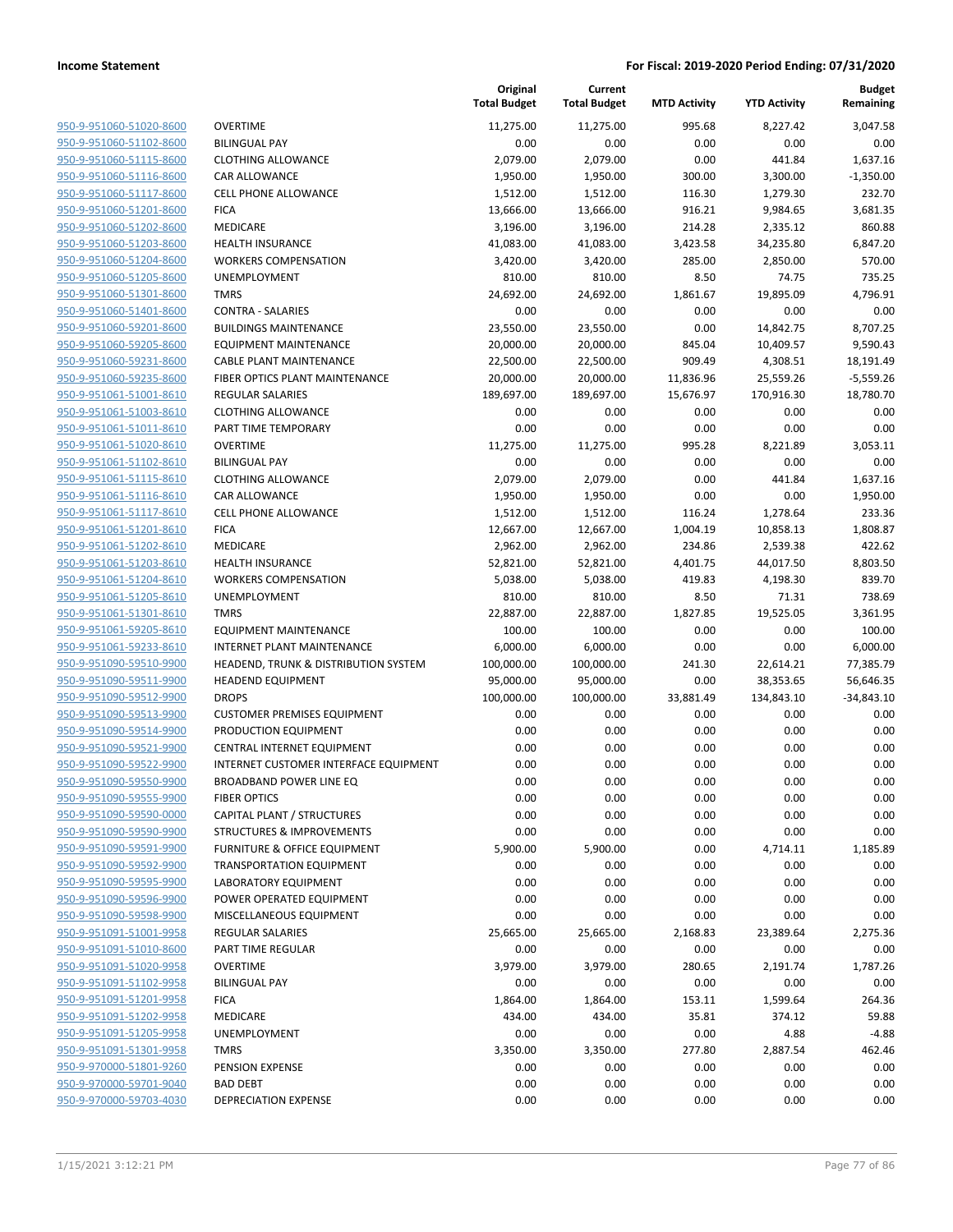|                                         |                                                 | Original<br><b>Total Budget</b> | Current<br><b>Total Budget</b> | <b>MTD Activity</b> | <b>YTD Activity</b> | <b>Budget</b><br>Remaining |
|-----------------------------------------|-------------------------------------------------|---------------------------------|--------------------------------|---------------------|---------------------|----------------------------|
| 950-9-970000-59720-9705                 | <b>CREDIT CARD &amp; BANK FEES</b>              | 15,000.00                       | 15,000.00                      | 1,263.87            | 10,899.79           | 4,100.21                   |
| 950-9-970000-59730-9250                 | <b>INVENTORY LOSS/GAIN</b>                      | 1,000.00                        | 1,000.00                       | $-36.40$            | $-36.40$            | 1,036.40                   |
| 950-9-970000-59734-4210                 | ASSET DISPOSAL LOSSES/GAINS                     | 1,000.00                        | 1,000.00                       | 0.00                | 0.00                | 1,000.00                   |
| 950-9-970000-59750-9260                 | <b>ACCRUED PTO PAY</b>                          | 5,000.00                        | 5,000.00                       | 0.00                | 0.00                | 5,000.00                   |
| 950-9-970000-59760-4390                 | PRIOR YEAR ADJUSTMENT                           | 0.00                            | 0.00                           | 0.00                | 0.00                | 0.00                       |
| 950-9-970000-59770-9970                 | <b>CONTINGENCY</b>                              | 50,000.00                       | 50,000.00                      | 0.00                | 344.28              | 49,655.72                  |
| 950-9-970000-59771-9970                 | PAYROLL CONTINGENCY                             | 11,800.00                       | 11,800.00                      | 0.00                | 0.00                | 11,800.00                  |
| 950-9-970000-59780-9240                 | PROPERTY INSURANCE                              | 15,201.00                       | 15,201.00                      | 0.00                | 16,183.71           | $-982.71$                  |
| 950-9-970000-59781-9250                 | <b>LIABILITY INSURANCE</b>                      | 13,142.00                       | 13,142.00                      | 0.00                | 14,319.76           | $-1,177.76$                |
| 950-9-970000-59790-9970                 | <b>CAPITALIZED</b>                              | 0.00                            | 0.00                           | 0.00                | 0.00                | 0.00                       |
| 950-9-990000-59901-9270                 | TRANSFER to COG - FRANCHISE FEES                | 280,375.00                      | 280,375.00                     | 72,033.95           | 210,716.11          | 69,658.89                  |
| 950-9-990000-59902-9200                 | TRANSFER to COG - ADMIN EXPENSES                | 52,638.00                       | 52,638.00                      | 4,386.50            | 43,865.00           | 8,773.00                   |
| 950-9-990000-59903-4082                 | TRANSFER to COG - PILOT                         | 40,937.00                       | 40,937.00                      | 0.00                | 40,936.89           | 0.11                       |
| 950-9-990000-59905-4390                 | <b>TRANSFER TO COG - PRIOR YEAR</b>             | 0.00                            | 0.00                           | 0.00                | 0.00                | 0.00                       |
| 950-9-990000-59910-9999                 | <b>GEUS ELEC OPER FUND</b>                      | 0.00                            | 0.00                           | 0.00                | 0.00                | 0.00                       |
| 950-9-990000-59911-9999                 | <b>TRANSFER TO 911 - SAVINGS</b>                | 0.00                            | 0.00                           | 0.00                | 0.00                | 0.00                       |
| 950-9-990000-59926-9330                 | TRANSFER to COG - GARAGE                        | 12,622.00                       | 12,622.00                      | 1,051.83            | 10,518.30           | 2,103.70                   |
| 950-9-990000-59927-9200                 | TRANSFER to COG - INSURANCE                     | 2,993.00                        | 2,993.00                       | 249.42              | 2,494.20            | 498.80                     |
| 950-9-990000-59928-9200                 | XFER to COG - IT                                | 9,986.00                        | 9,986.00                       | 1,234.67            | 12,346.70           | $-2,360.70$                |
| 950-9-990000-59930-9270                 | <b>TRANSFER to GBOD</b>                         | 56,075.00                       | 56,075.00                      | 14,406.79           | 42,143.22           | 13,931.78                  |
| 950-9-990000-59954-8559                 | TRANSFER TO 910 - BILLING                       | 61,828.00                       | 61,828.00                      | 5,152.33            | 51,523.30           | 10,304.70                  |
| 950-9-990000-59955-8559                 | TRANSFER TO 910 - CASHIERING                    | 78,306.00                       | 78,306.00                      | 6,525.50            | 65,255.00           | 13,051.00                  |
|                                         | <b>Expense Total:</b>                           | 6,420,315.00                    | 6,420,315.00                   | 548,482.08          | 4,737,424.46        | 1,682,890.54               |
|                                         | Fund: 950 - CABLE / INTERNET Surplus (Deficit): | $-174,654.00$                   | $-174,654.00$                  | -48.834.60          | 506,941.69          |                            |
| <b>Fund: 960 - WEATHERIZATION GRANT</b> |                                                 |                                 |                                |                     |                     |                            |
| Expense                                 |                                                 |                                 |                                |                     |                     |                            |
| 960-9-000000-39130-0000                 | RESERVED - FUND BALANCE                         | 0.00                            | 0.00                           | 0.00                | 0.00                | 0.00                       |
| 960-9-000000-51010-0202                 | PART TIME REGULAR                               | 0.00                            | 0.00                           | 0.00                | 0.00                | 0.00                       |
| 960-9-000000-51201-0201                 | <b>BENEFITS / FICA</b>                          | 0.00                            | 0.00                           | 0.00                | 0.00                | 0.00                       |
| 960-9-000000-51202-0102                 | <b>BENEFITS / MEDICARE</b>                      | 0.00                            | 0.00                           | 0.00                | 0.00                | 0.00                       |
|                                         | <b>Expense Total:</b>                           | 0.00                            | 0.00                           | 0.00                | 0.00                | 0.00                       |
|                                         | <b>Fund: 960 - WEATHERIZATION GRANT Total:</b>  | 0.00                            | 0.00                           | 0.00                | 0.00                |                            |
|                                         | <b>Total Surplus (Deficit):</b>                 | 3,395,325.48                    | 1,963,809.63                   | 576,717.33          | 33,200,940.88       |                            |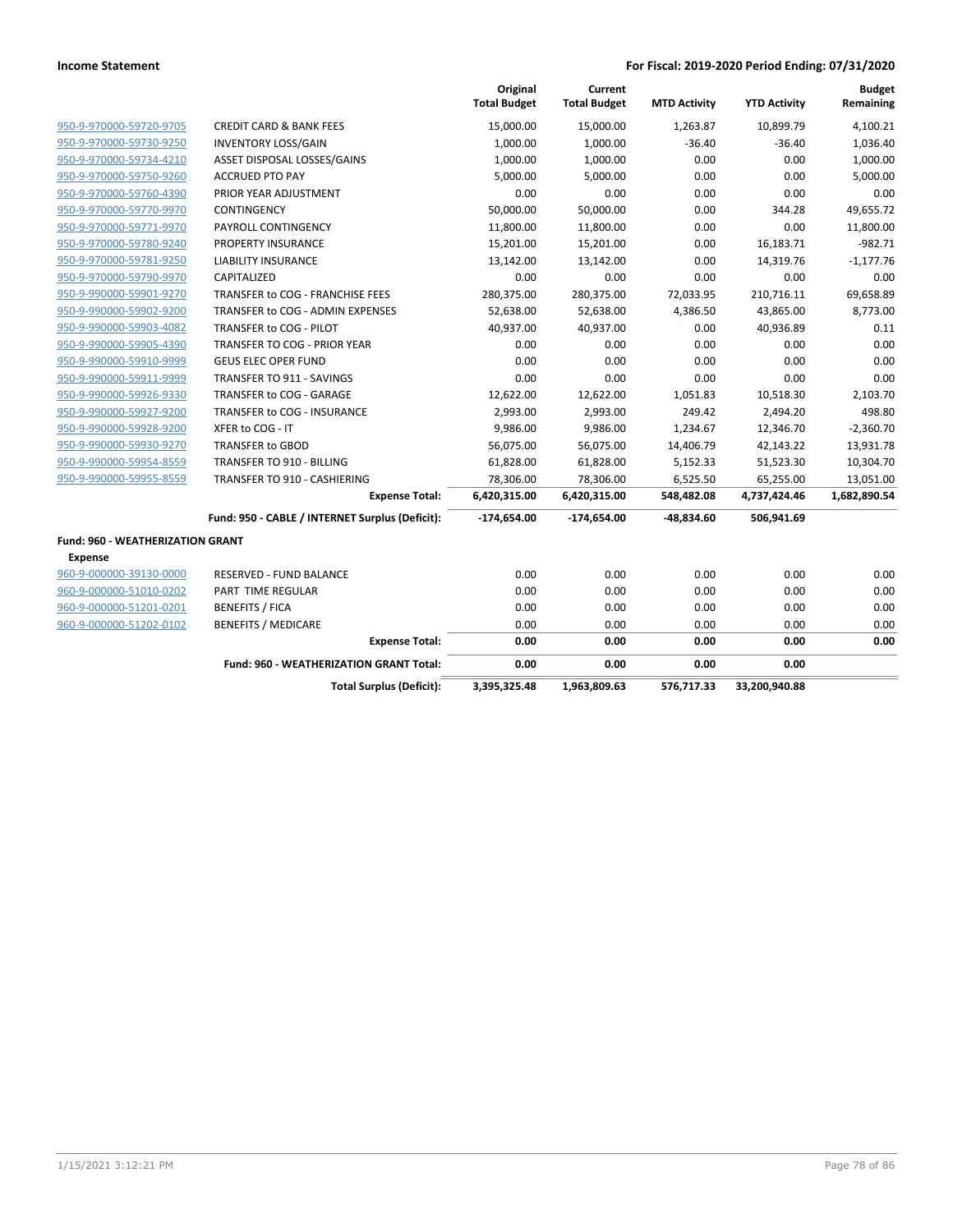# **Group Summary**

| <b>Account Type</b>                                                   | Original<br><b>Total Budget</b> | Current<br><b>Total Budget</b> | <b>MTD Activity</b> | <b>YTD Activity</b> | <b>Budget</b><br>Remaining |
|-----------------------------------------------------------------------|---------------------------------|--------------------------------|---------------------|---------------------|----------------------------|
| Fund: 100 - GENERAL FUND                                              |                                 |                                |                     |                     |                            |
| Revenue                                                               | 25,401,947.17                   | 25,401,947.17                  | 1,014,871.33        | 22,523,502.91       | 2,878,444.26               |
| Expense                                                               | 26,072,457.79                   | 26,076,217.79                  | 1,924,240.65        | 21,371,113.33       | 4,705,104.46               |
| Fund: 100 - GENERAL FUND Surplus (Deficit):                           | $-670,510.62$                   | $-674,270.62$                  | -909,369.32         | 1,152,389.58        | -1,826,660.20              |
| <b>Fund: 101 - MUNICIPAL COURT BUILDING SECURITY FEES</b>             |                                 |                                |                     |                     |                            |
| Revenue                                                               | 0.00                            | 0.00                           | 604.97              | 4,845.07            | $-4,845.07$                |
| Expense                                                               | 0.00                            | 0.00                           | 4.50                | 6.03                | $-6.03$                    |
| Fund: 101 - MUNICIPAL COURT BUILDING SECURITY FEES Surplus (Deficit): | 0.00                            | 0.00                           | 600.47              | 4,839.04            | -4,839.04                  |
| <b>Fund: 102 - MUNICIPAL COURT TECH FUND</b>                          |                                 |                                |                     |                     |                            |
| Revenue                                                               | 0.00                            | 0.00                           | 509.05              | 4,971.21            | $-4,971.21$                |
| Expense                                                               | 0.00                            | 0.00                           | 3.12                | 14.43               | $-14.43$                   |
| Fund: 102 - MUNICIPAL COURT TECH FUND Surplus (Deficit):              | 0.00                            | 0.00                           | 505.93              | 4,956.78            | -4,956.78                  |
| Fund: 103 - MUNICIPAL COURT CHILD SAFETY FUND                         |                                 |                                |                     |                     |                            |
| Revenue                                                               | 27,250.00                       | 27,250.00                      | 3.42                | 10,770.98           | 16,479.02                  |
| Expense                                                               | 25,000.00                       | 25,000.00                      | 3,531.43            | 23,793.87           | 1,206.13                   |
| Fund: 103 - MUNICIPAL COURT CHILD SAFETY FUND Surplus (Deficit):      | 2,250.00                        | 2,250.00                       | $-3,528.01$         | -13,022.89          | 15,272.89                  |
| Fund: 110 - EXCHANGE BUILDING FUND                                    |                                 |                                |                     |                     |                            |
| Revenue                                                               | 0.00                            | 0.00                           | 0.00                | 0.00                | 0.00                       |
| Expense                                                               | 30.37                           | 30.37                          | 0.00                | 0.00                | 30.37                      |
| Fund: 110 - EXCHANGE BUILDING FUND Surplus (Deficit):                 | $-30.37$                        | -30.37                         | 0.00                | 0.00                | $-30.37$                   |
| <b>Fund: 111 - RECREATION ACTIVITIES FUND</b>                         |                                 |                                |                     |                     |                            |
| Revenue                                                               | 268,435.50                      | 268,435.50                     | 6,143.61            | 53,437.01           | 214,998.49                 |
| Expense                                                               | 263,096.93                      | 263,096.93                     | 9,712.16            | 135,574.80          | 127,522.13                 |
| Fund: 111 - RECREATION ACTIVITIES FUND Surplus (Deficit):             | 5,338.57                        | 5,338.57                       | $-3,568.55$         | -82,137.79          | 87,476.36                  |
| <b>Fund: 112 - GUN RANGE FUND</b>                                     |                                 |                                |                     |                     |                            |
| Revenue                                                               | 1,500.00                        | 1,500.00                       | 540.31              | 1,283.08            | 216.92                     |
| Expense                                                               | 1,000.00                        | 1,000.00                       | 216.57              | 866.39              | 133.61                     |
| Fund: 112 - GUN RANGE FUND Surplus (Deficit):                         | 500.00                          | 500.00                         | 323.74              | 416.69              | 83.31                      |
| Fund: 113 - HOTEL / MOTEL OCCUPANCY TAX FUND                          |                                 |                                |                     |                     |                            |
| Revenue                                                               | 578,097.00                      | 578,097.00                     | 47,602.36           | 408,951.13          | 169,145.87                 |
| Expense                                                               | 573,583.98                      | 573,583.98                     | 44,371.20           | 434,928.98          | 138,655.00                 |
| Fund: 113 - HOTEL / MOTEL OCCUPANCY TAX FUND Surplus (Deficit):       | 4,513.02                        | 4,513.02                       | 3,231.16            | $-25,977.85$        | 30,490.87                  |
| <b>Fund: 114 - VENUE MANAGEMENT FUND</b>                              |                                 |                                |                     |                     |                            |
| Revenue                                                               | 341,720.00                      | 341,720.00                     | 16,484.83           | 168,603.85          | 173,116.15                 |
| Expense                                                               | 192,701.04                      | 192,701.04                     | 17,128.28           | 163,146.28          | 29,554.76                  |
| Fund: 114 - VENUE MANAGEMENT FUND Surplus (Deficit):                  | 149,018.96                      | 149,018.96                     | $-643.45$           | 5,457.57            | 143,561.39                 |
| Fund: 115 - TIRZ FUND                                                 |                                 |                                |                     |                     |                            |
| Revenue                                                               | 0.00                            | 0.00                           | 0.00                | 0.00                | 0.00                       |
| Expense                                                               | 0.00                            | 0.00                           | 0.00                | 0.00                | 0.00                       |
| Fund: 115 - TIRZ FUND Surplus (Deficit):                              | 0.00                            | 0.00                           | 0.00                | 0.00                | 0.00                       |
| Fund: 116 - ROADWAY IMPACT FEE 1                                      |                                 |                                |                     |                     |                            |
| Revenue                                                               | 0.00                            | 0.00                           | 0.00                | 0.00                | 0.00                       |
| Expense<br>Fund: 116 - ROADWAY IMPACT FEE 1 Surplus (Deficit):        | 0.00<br>0.00                    | 0.00<br>0.00                   | 0.00<br>0.00        | 0.00<br>0.00        | 0.00<br>0.00               |
|                                                                       |                                 |                                |                     |                     |                            |
| Fund: 117 - ROADWAY IMPACT FEE 2                                      |                                 |                                |                     |                     |                            |
| Revenue                                                               | 0.00                            | 0.00                           | 0.00                | 0.00                | 0.00                       |
| Expense<br>Fund: 117 - ROADWAY IMPACT FEE 2 Surplus (Deficit):        | 0.00<br>0.00                    | 0.00<br>0.00                   | 0.00<br>0.00        | 0.00<br>0.00        | 0.00<br>0.00               |
|                                                                       |                                 |                                |                     |                     |                            |
| <b>Fund: 118 - ROADWAY IMPACT FEE 3</b>                               |                                 |                                |                     |                     |                            |
| Revenue                                                               | 0.00                            | 0.00<br>0.00                   | 0.00                | 0.00<br>0.00        | 0.00                       |
| Expense<br>Fund: 118 - ROADWAY IMPACT FEE 3 Surplus (Deficit):        | 0.00<br>0.00                    | 0.00                           | 0.00<br>0.00        | 0.00                | 0.00<br>0.00               |
|                                                                       |                                 |                                |                     |                     |                            |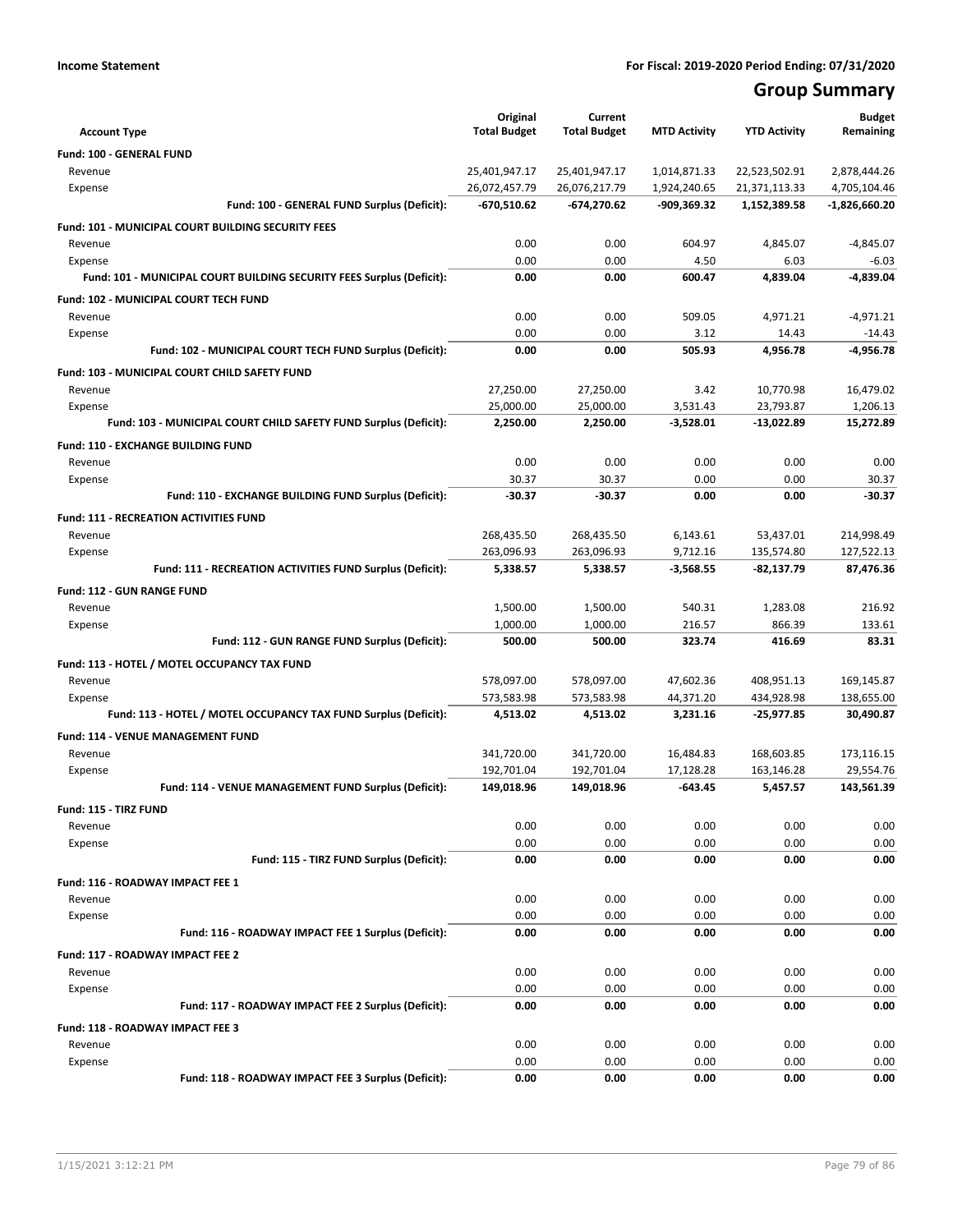|                                                                                 | Original            | Current             |                     |                     | <b>Budget</b>  |
|---------------------------------------------------------------------------------|---------------------|---------------------|---------------------|---------------------|----------------|
| <b>Account Type</b>                                                             | <b>Total Budget</b> | <b>Total Budget</b> | <b>MTD Activity</b> | <b>YTD Activity</b> | Remaining      |
| Fund: 119 - ROADWAY IMPACT FEE 4                                                |                     |                     |                     |                     |                |
| Revenue                                                                         | 0.00                | 0.00                | 0.00                | 0.00                | 0.00           |
| Expense                                                                         | 0.00<br>0.00        | 0.00<br>0.00        | 0.00<br>0.00        | 0.00<br>0.00        | 0.00<br>0.00   |
| Fund: 119 - ROADWAY IMPACT FEE 4 Surplus (Deficit):                             |                     |                     |                     |                     |                |
| <b>Fund: 120 - BROWNSFIELD HAZARDOUS WASTE EPA GRANT</b>                        |                     |                     |                     |                     |                |
| Revenue                                                                         | 0.00                | 0.00                | 0.00                | 0.00                | 0.00           |
| Expense<br>Fund: 120 - BROWNSFIELD HAZARDOUS WASTE EPA GRANT Surplus (Deficit): | 0.00<br>0.00        | 0.00<br>0.00        | 0.00<br>0.00        | 0.00<br>0.00        | 0.00<br>0.00   |
|                                                                                 |                     |                     |                     |                     |                |
| Fund: 121 - BROWNSFIELD PETROLEUM EPA GRANT<br>Revenue                          | 0.00                | 0.00                | 0.00                | 0.00                | 0.00           |
| Expense                                                                         | 0.00                | 0.00                | 0.00                | 0.00                | 0.00           |
| Fund: 121 - BROWNSFIELD PETROLEUM EPA GRANT Surplus (Deficit):                  | 0.00                | 0.00                | 0.00                | 0.00                | 0.00           |
| Fund: 122 - COPS HIRING PROGRAM GRANT 2010UMWX0308                              |                     |                     |                     |                     |                |
| Revenue                                                                         | 0.00                | 0.00                | 0.00                | 0.00                | 0.00           |
| Expense                                                                         | 0.00                | 0.00                | 0.00                | 0.00                | 0.00           |
| Fund: 122 - COPS HIRING PROGRAM GRANT 2010UMWX0308 Surplus (Deficit):           | 0.00                | 0.00                | 0.00                | 0.00                | 0.00           |
| Fund: 123 - PTRAIN - POLICE REIMBURSEMENT GRANTS & CONT EDUCAT                  |                     |                     |                     |                     |                |
| Revenue                                                                         | 0.00                | 0.00                | 2.23                | 3,755.35            | $-3,755.35$    |
| Expense                                                                         | 0.00                | 0.00                | $-179.54$           | 1,510.28            | $-1,510.28$    |
| Fund: 123 - PTRAIN - POLICE REIMBURSEMENT GRANTS & CONT EDUCAT Surp             | 0.00                | 0.00                | 181.77              | 2,245.07            | $-2.245.07$    |
| <b>Fund: 124 - FIRE HAZMAT GRANT</b>                                            |                     |                     |                     |                     |                |
| Revenue                                                                         | 0.00                | 0.00                | 0.00                | 0.00                | 0.00           |
| Expense                                                                         | 0.00                | 0.00                | 0.07                | 0.29                | $-0.29$        |
| Fund: 124 - FIRE HAZMAT GRANT Surplus (Deficit):                                | 0.00                | 0.00                | $-0.07$             | $-0.29$             | 0.29           |
| <b>Fund: 125 - TRAINING &amp; HUMANITIES TEXAS GRANTS</b>                       |                     |                     |                     |                     |                |
| Revenue                                                                         | 0.00                | 0.00                | 0.00                | 0.00                | 0.00           |
| Expense                                                                         | 0.00                | 0.00                | 0.00                | 0.00                | 0.00           |
| Fund: 125 - TRAINING & HUMANITIES TEXAS GRANTS Surplus (Deficit):               | 0.00                | 0.00                | 0.00                | 0.00                | 0.00           |
| <b>Fund: 126 - TIFMAS MOBILIZATION</b>                                          |                     |                     |                     |                     |                |
| Revenue                                                                         | 0.00                | 0.00                | 0.00                | 0.00                | 0.00           |
| Expense                                                                         | 0.00                | 0.00                | 0.00                | 0.00                | 0.00           |
| Fund: 126 - TIFMAS MOBILIZATION Surplus (Deficit):                              | 0.00                | 0.00                | 0.00                | 0.00                | 0.00           |
| Fund: 127 - FIRE GRANT                                                          |                     |                     |                     |                     |                |
| Revenue                                                                         | 0.00                | 0.00                | 0.00                | 0.00                | 0.00           |
| Expense<br>Fund: 127 - FIRE GRANT Surplus (Deficit):                            | 0.00<br>0.00        | 0.00<br>0.00        | 0.00<br>0.00        | 0.00<br>0.00        | 0.00<br>0.00   |
|                                                                                 |                     |                     |                     |                     |                |
| <b>Fund: 128 - RENTAL INSPECTION FUND</b><br>Revenue                            | 0.00                | 0.00                | 0.00                | 0.00                | 0.00           |
| Expense                                                                         | 0.00                | 0.00                | 0.00                | 0.00                | 0.00           |
| Fund: 128 - RENTAL INSPECTION FUND Surplus (Deficit):                           | 0.00                | 0.00                | 0.00                | 0.00                | 0.00           |
| Fund: 140 - DEBT SERVICE FUND                                                   |                     |                     |                     |                     |                |
| Revenue                                                                         | 6,826,247.00        | 6,826,247.00        | 159,401.23          | 6,545,289.54        | 280,957.46     |
| Expense                                                                         | 7,218,192.40        | 7,218,192.40        | 38,778.13           | 6,462,059.38        | 756,133.02     |
| Fund: 140 - DEBT SERVICE FUND Surplus (Deficit):                                | $-391,945.40$       | -391,945.40         | 120,623.10          | 83,230.16           | -475,175.56    |
| Fund: 160 - GENERAL CAPITAL IMPROVEMENT FUND                                    |                     |                     |                     |                     |                |
| Revenue                                                                         | 17,270,151.00       | 17,270,151.00       | 183,747.32          | 16,875,179.35       | 394,971.65     |
| Expense                                                                         | 17,188,433.00       | 17,221,665.00       | 685,266.38          | 1,659,751.09        | 15,561,913.91  |
| Fund: 160 - GENERAL CAPITAL IMPROVEMENT FUND Surplus (Deficit):                 | 81,718.00           | 48,486.00           | -501,519.06         | 15,215,428.26       | -15,166,942.26 |
| Fund: 161 - STREET CONSTRUCTION FUND                                            |                     |                     |                     |                     |                |
| Revenue                                                                         | 14,250.00           | 14,250.00           | 262.11              | 9,596.40            | 4,653.60       |
| Expense                                                                         | 400.00              | 50,400.00           | 2,154.88            | 47,670.90           | 2,729.10       |
| Fund: 161 - STREET CONSTRUCTION FUND Surplus (Deficit):                         | 13,850.00           | $-36,150.00$        | $-1,892.77$         | -38,074.50          | 1,924.50       |
| <b>Fund: 162 - GRAHAM PARK RENOVATIONS FUND</b>                                 |                     |                     |                     |                     |                |
| Revenue                                                                         | 0.00                | 0.00                | 0.00                | 0.00                | 0.00           |
| Expense                                                                         | 0.00                | 0.00                | 0.00                | 0.00                | 0.00           |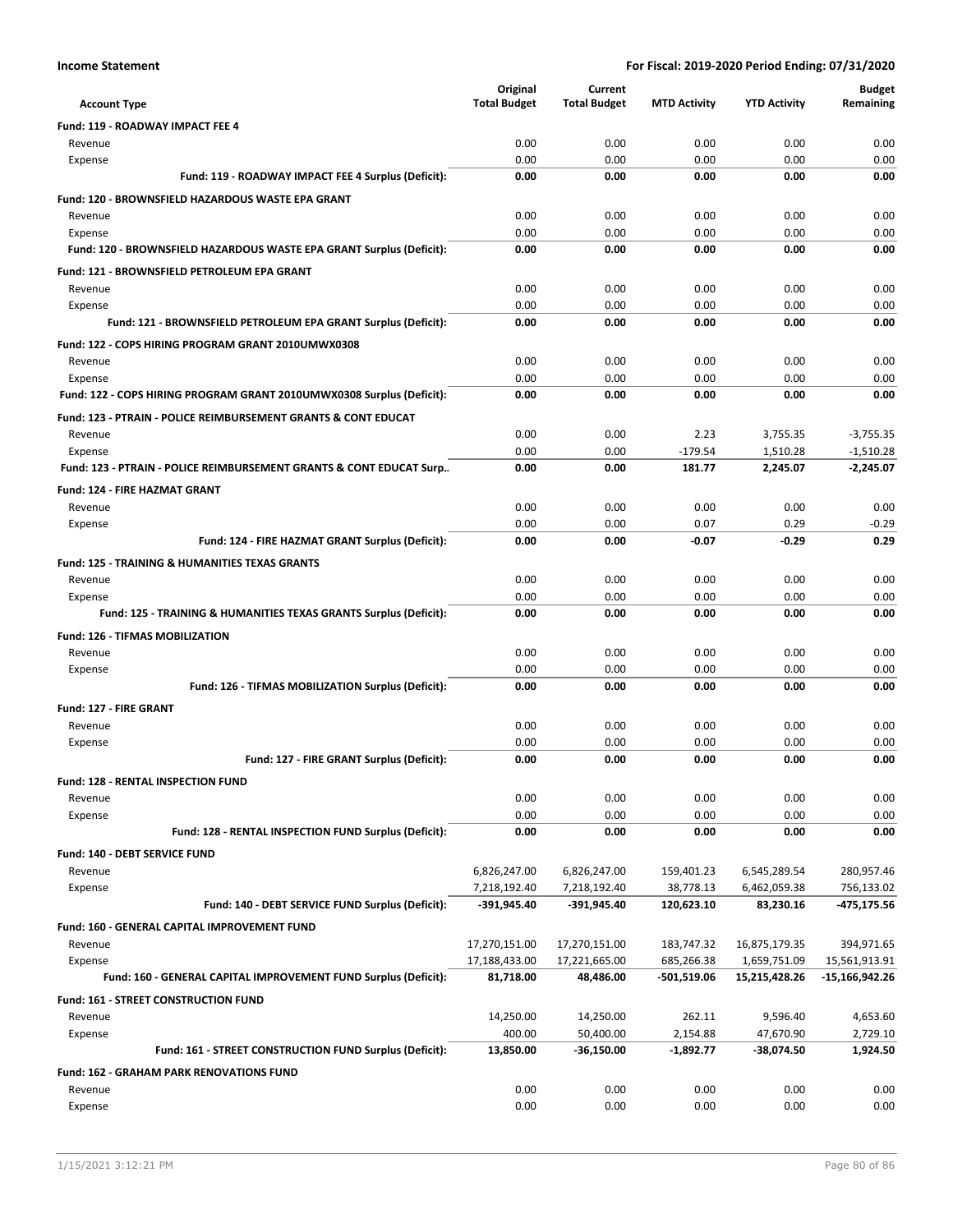| <b>Account Type</b>                                                              | Original<br><b>Total Budget</b> | Current<br><b>Total Budget</b> | <b>MTD Activity</b> | <b>YTD Activity</b> | <b>Budget</b><br>Remaining |
|----------------------------------------------------------------------------------|---------------------------------|--------------------------------|---------------------|---------------------|----------------------------|
| Fund: 162 - GRAHAM PARK RENOVATIONS FUND Surplus (Deficit):                      | 0.00                            | 0.00                           | 0.00                | 0.00                | 0.00                       |
| Fund: 163 - SECO STIMULAS BLOCK GRANT                                            |                                 |                                |                     |                     |                            |
| Revenue                                                                          | 0.00                            | 0.00                           | 0.00                | 0.00                | 0.00                       |
| Expense                                                                          | 0.00                            | 0.00                           | 0.00                | 0.00                | 0.00                       |
| Fund: 163 - SECO STIMULAS BLOCK GRANT Surplus (Deficit):                         | 0.00                            | 0.00                           | 0.00                | 0.00                | 0.00                       |
| Fund: 164 - 2013 CO CAPITAL FUND                                                 |                                 |                                |                     |                     |                            |
| Revenue                                                                          | 450.00                          | 450.00                         | 10.35               | 380.68              | 69.32                      |
| Expense                                                                          | 15.00                           | 15.00                          | 2.16                | 10.30               | 4.70                       |
| Fund: 164 - 2013 CO CAPITAL FUND Surplus (Deficit):                              | 435.00                          | 435.00                         | 8.19                | 370.38              | 64.62                      |
| Fund: 165 - 2014 GO FUND                                                         |                                 |                                |                     |                     |                            |
| Revenue                                                                          | 15,000.00                       | 15,000.00                      | 146.13              | 7,613.37            | 7,386.63                   |
| Expense                                                                          | 0.00                            | 0.00                           | 0.00                | 0.00                | 0.00                       |
| Fund: 165 - 2014 GO FUND Surplus (Deficit):                                      | 15,000.00                       | 15,000.00                      | 146.13              | 7,613.37            | 7,386.63                   |
| <b>Fund: 170 - LAW ENFORCEMENT GRANT - CAPITAL PURCHASES</b>                     |                                 |                                |                     |                     |                            |
| Revenue                                                                          | 0.00<br>0.00                    | 0.00<br>0.00                   | 0.00<br>0.00        | 0.00<br>0.00        | 0.00<br>0.00               |
| Expense<br>Fund: 170 - LAW ENFORCEMENT GRANT - CAPITAL PURCHASES Surplus (Defici | 0.00                            | 0.00                           | 0.00                | 0.00                | 0.00                       |
|                                                                                  |                                 |                                |                     |                     |                            |
| Fund: 171 - MAIN STREET SPECIAL REVENUE<br>Revenue                               | 0.00                            | 0.00                           | 0.00                | 123,366.49          | $-123,366.49$              |
| Expense                                                                          | 0.00                            | 0.00                           | 6,662.50            | 129,360.63          | $-129,360.63$              |
| Fund: 171 - MAIN STREET SPECIAL REVENUE Surplus (Deficit):                       | 0.00                            | 0.00                           | $-6,662.50$         | $-5,994.14$         | 5,994.14                   |
| <b>Fund: 172 - MINOR GRANTS FUND</b>                                             |                                 |                                |                     |                     |                            |
| Revenue                                                                          | 0.00                            | 0.00                           | 0.00                | 3,660.00            | $-3,660.00$                |
| Expense                                                                          | 0.00                            | 0.00                           | 0.00                | 1,413.87            | $-1,413.87$                |
| Fund: 172 - MINOR GRANTS FUND Surplus (Deficit):                                 | 0.00                            | 0.00                           | 0.00                | 2,246.13            | $-2,246.13$                |
| Fund: 173 - FL YOUNG FOUNDATION                                                  |                                 |                                |                     |                     |                            |
| Revenue                                                                          | 0.00                            | 0.00                           | 0.00                | 0.00                | 0.00                       |
| Expense                                                                          | 0.00                            | 0.00                           | 0.00                | 0.00                | 0.00                       |
| Fund: 173 - FL YOUNG FOUNDATION Surplus (Deficit):                               | 0.00                            | 0.00                           | 0.00                | 0.00                | 0.00                       |
| Fund: 174 - FEMA GRANT                                                           |                                 |                                |                     |                     |                            |
| Revenue                                                                          | 0.00                            | 0.00                           | 0.00                | 0.00                | 0.00                       |
| Expense                                                                          | 0.00                            | 0.00                           | 0.00                | 0.00                | 0.00                       |
| Fund: 174 - FEMA GRANT Surplus (Deficit):                                        | 0.00                            | 0.00                           | 0.00                | 0.00                | 0.00                       |
| <b>Fund: 175 - JUSTICE ASSISTANCE GRANT - JAG</b>                                |                                 |                                |                     |                     |                            |
| Revenue                                                                          | 0.00                            | 0.00                           | 0.00                | 11,553.00           | $-11,553.00$               |
| Expense                                                                          | 0.00                            | 0.00                           | 0.00                | 0.00                | 0.00                       |
| Fund: 175 - JUSTICE ASSISTANCE GRANT - JAG Surplus (Deficit):                    | 0.00                            | 0.00                           | 0.00                | 11,553.00           | -11,553.00                 |
| Fund: 176 - HOME GRANT FUND                                                      |                                 |                                |                     |                     |                            |
| Revenue                                                                          | 0.00                            | 0.00                           | 0.00                | 0.00                | 0.00                       |
| Expense<br>Fund: 176 - HOME GRANT FUND Surplus (Deficit):                        | 0.00<br>0.00                    | 0.00<br>0.00                   | 0.00<br>0.00        | 0.00<br>0.00        | 0.00<br>0.00               |
|                                                                                  |                                 |                                |                     |                     |                            |
| Fund: 177 - SAFE ROUTES TO SCHOOL GRANT<br>Revenue                               | 0.00                            | 0.00                           | 0.00                | 0.00                | 0.00                       |
| Expense                                                                          | 0.00                            | 0.00                           | 0.00                | 0.00                | 0.00                       |
| Fund: 177 - SAFE ROUTES TO SCHOOL GRANT Surplus (Deficit):                       | 0.00                            | 0.00                           | 0.00                | 0.00                | 0.00                       |
| Fund: 190 - FIXED ASSETS                                                         |                                 |                                |                     |                     |                            |
| Expense                                                                          | 0.00                            | 0.00                           | 0.00                | 0.00                | 0.00                       |
| Fund: 190 - FIXED ASSETS Total:                                                  | 0.00                            | 0.00                           | 0.00                | 0.00                | 0.00                       |
| <b>Fund: 191 - DEBT</b>                                                          |                                 |                                |                     |                     |                            |
| Expense                                                                          | 0.00                            | 0.00                           | 0.00                | 0.00                | 0.00                       |
| Fund: 191 - DEBT Total:                                                          | 0.00                            | 0.00                           | 0.00                | 0.00                | 0.00                       |
| Fund: 200 - WATER / WASTEWATER FUND                                              |                                 |                                |                     |                     |                            |
| Revenue                                                                          | 14,373,110.00                   | 14,373,110.00                  | 1,629,963.04        | 11,341,951.48       | 3,031,158.52               |
| Expense                                                                          | 12,100,356.36                   | 13,244,640.21                  | 906,958.61          | 10,911,088.28       | 2,333,551.93               |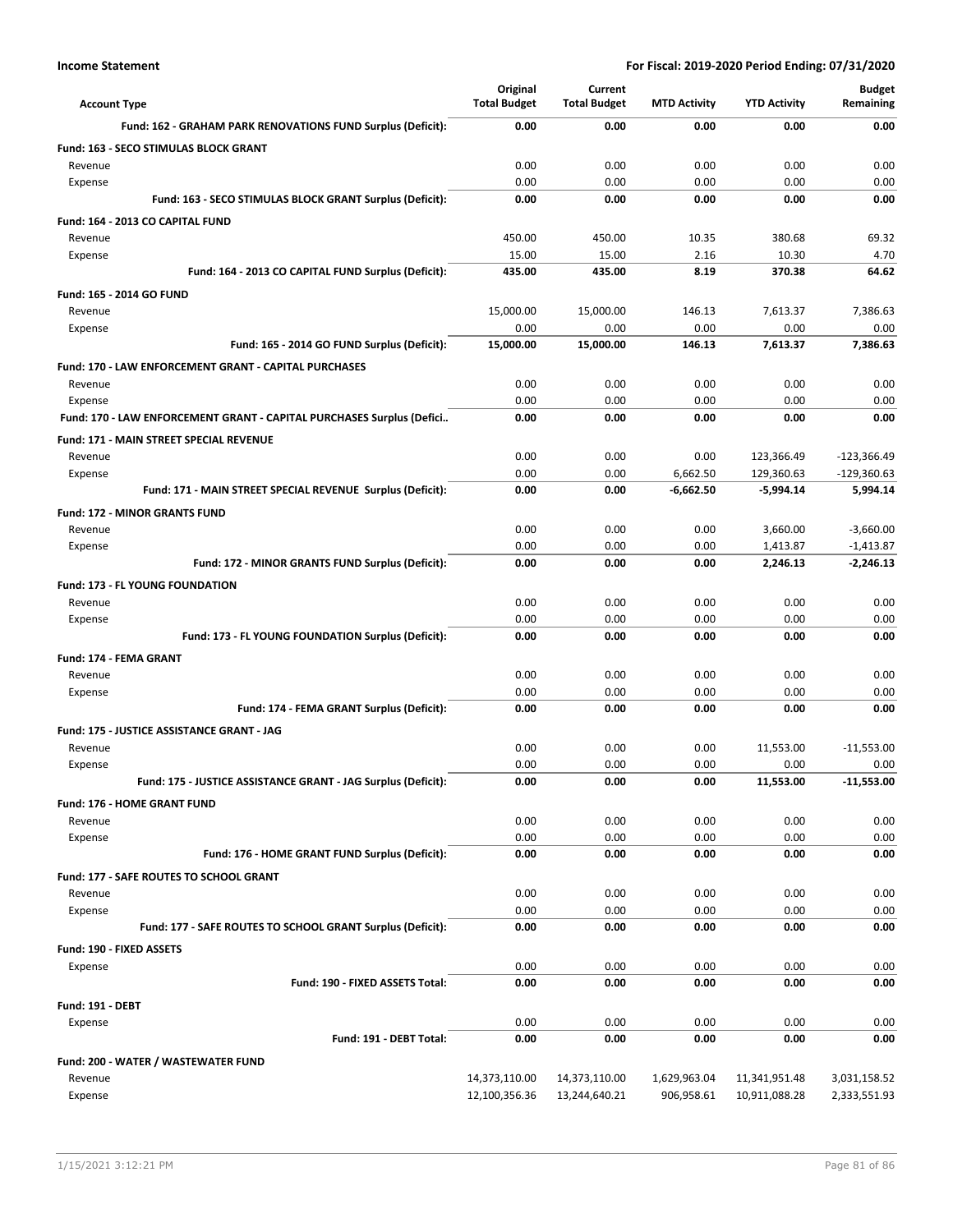| <b>Account Type</b>                                                 | Original<br><b>Total Budget</b> | Current<br><b>Total Budget</b> | <b>MTD Activity</b> | <b>YTD Activity</b> | <b>Budget</b><br>Remaining |
|---------------------------------------------------------------------|---------------------------------|--------------------------------|---------------------|---------------------|----------------------------|
| Fund: 200 - WATER / WASTEWATER FUND Surplus (Deficit):              | 2,272,753.64                    | 1,128,469.79                   | 723,004.43          | 430,863.20          | 697,606.59                 |
| <b>Fund: 210 - WATER IMPACT FEES</b>                                |                                 |                                |                     |                     |                            |
| Revenue                                                             | 0.00                            | 0.00                           | 0.00                | 0.00                | 0.00                       |
| Expense                                                             | 0.00                            | 0.00                           | 0.00                | 0.00                | 0.00                       |
| Fund: 210 - WATER IMPACT FEES Surplus (Deficit):                    | 0.00                            | 0.00                           | 0.00                | 0.00                | 0.00                       |
| <b>Fund: 211 - WASTEWATER IMPACT FEES</b>                           |                                 |                                |                     |                     |                            |
| Revenue                                                             | 0.00                            | 0.00                           | 0.00                | 0.00                | 0.00                       |
| Expense                                                             | 0.00                            | 0.00                           | 0.00                | 0.00                | 0.00                       |
| Fund: 211 - WASTEWATER IMPACT FEES Surplus (Deficit):               | 0.00                            | 0.00                           | 0.00                | 0.00                | 0.00                       |
| Fund: 212 - TX COMMUNITY DEV SWR SYSTEM IMPROV PROG GRANT           |                                 |                                |                     |                     |                            |
| Revenue                                                             | 0.00                            | 0.00                           | 0.00                | 168,130.00          | $-168,130.00$              |
| Expense                                                             | 0.00                            | 0.00                           | 0.00                | 1,255.00            | $-1,255.00$                |
| Fund: 212 - TX COMMUNITY DEV SWR SYSTEM IMPROV PROG GRANT Surplus   | 0.00                            | 0.00                           | 0.00                | 166,875.00          | $-166,875.00$              |
| Fund: 216 - UTILIITY CIP FUND                                       |                                 |                                |                     |                     |                            |
| Revenue                                                             | 314,621.00                      | 314,621.00                     | 5,649.59            | 13,652,753.53       | $-13,338,132.53$           |
| Expense                                                             | 454,000.00                      | 654,000.00                     | 522,213.15          | 3,132,606.30        | $-2,478,606.30$            |
| Fund: 216 - UTILIITY CIP FUND Surplus (Deficit):                    | -139,379.00                     | -339,379.00                    | -516,563.56         | 10,520,147.23       | -10,859,526.23             |
| <b>Fund: 217 - WASTEWATER RECLAMATION FUND</b>                      |                                 |                                |                     |                     |                            |
| Revenue                                                             | 14,000.00                       | 14,000.00                      | 141.76              | 7,385.83            | 6,614.17                   |
| Expense                                                             | 0.00                            | 0.00                           | 0.00                | 0.00                | 0.00                       |
| Fund: 217 - WASTEWATER RECLAMATION FUND Surplus (Deficit):          | 14,000.00                       | 14,000.00                      | 141.76              | 7,385.83            | 6,614.17                   |
| Fund: 300 - AIRPORT FUND                                            |                                 |                                |                     |                     |                            |
| Revenue                                                             | 721,537.30                      | 721,537.30                     | 59,253.61           | 598,788.61          | 122,748.69                 |
| Expense                                                             | 141,387.03                      | 141,387.03                     | 7,075.38            | 121,109.37          | 20,277.66                  |
| Fund: 300 - AIRPORT FUND Surplus (Deficit):                         | 580,150.27                      | 580,150.27                     | 52,178.23           | 477,679.24          | 102,471.03                 |
| <b>Fund: 320 - AIRPORT TXDOT GRANT</b>                              |                                 |                                |                     |                     |                            |
| Revenue                                                             | 0.00                            | 0.00                           | 0.00                | 0.00                | 0.00                       |
| Expense                                                             | 0.00                            | 0.00                           | 0.00                | 0.00                | 0.00                       |
| Fund: 320 - AIRPORT TXDOT GRANT Surplus (Deficit):                  | 0.00                            | 0.00                           | 0.00                | 0.00                | 0.00                       |
| Fund: 360 - AIRPORT CAPITAL FUND                                    |                                 |                                |                     |                     |                            |
| Revenue                                                             | 68,598.00                       | 68,598.00                      | 2,455.85            | 87,017.25           | $-18,419.25$               |
| Expense                                                             | 221,381.00                      | 221,381.00                     | 513.42              | 280,814.21          | $-59,433.21$               |
| Fund: 360 - AIRPORT CAPITAL FUND Surplus (Deficit):                 | $-152,783.00$                   | -152,783.00                    | 1,942.43            | -193,796.96         | 41,013.96                  |
| Fund: 361 - L3-IDC FUND                                             |                                 |                                |                     |                     |                            |
| Revenue                                                             | 0.00                            | 0.00                           | 0.00                | 0.00                | 0.00                       |
| Expense                                                             | 0.00                            | 0.00                           | 0.00                | 0.00                | 0.00                       |
| Fund: 361 - L3-IDC FUND Surplus (Deficit):                          | 0.00                            | 0.00                           | 0.00                | 0.00                | 0.00                       |
| Fund: 362 - AIRPORT FBO FUEL                                        |                                 |                                |                     |                     |                            |
| Revenue                                                             | 0.00                            | 0.00                           | 37,424.44           | 360,117.72          | $-360,117.72$              |
| Expense                                                             | 0.00                            | 0.00                           | 100,283.42          | 234,713.06          | $-234,713.06$              |
| Fund: 362 - AIRPORT FBO FUEL Surplus (Deficit):                     | 0.00                            | 0.00                           | $-62,858.98$        | 125,404.66          | $-125,404.66$              |
| Fund: 400 - GOLF FUND                                               |                                 |                                |                     |                     |                            |
| Revenue                                                             | 244,398.00                      | 244,398.00                     | 23,684.68           | 138,541.73          | 105,856.27                 |
| Expense                                                             | 247,776.38                      | 247,776.38                     | 17,937.67           | 181,659.23          | 66,117.15                  |
| Fund: 400 - GOLF FUND Surplus (Deficit):                            | $-3,378.38$                     | $-3,378.38$                    | 5,747.01            | $-43,117.50$        | 39,739.12                  |
| <b>Fund: 500 - SANITATION FUND</b>                                  |                                 |                                |                     |                     |                            |
| Revenue                                                             | 4,968,708.00                    | 4,968,708.00                   | 407,624.22          | 4,294,665.76        | 674,042.24                 |
| Expense                                                             | 5,392,448.79                    | 5,392,448.79                   | 471,288.40          | 4,220,689.12        | 1,171,759.67               |
| Fund: 500 - SANITATION FUND Surplus (Deficit):                      | -423,740.79                     | -423,740.79                    | $-63,664.18$        | 73,976.64           | -497,717.43                |
| Fund: 561 - REGINAL HOUSEHOLD HAZARDOUS WASTE GRANT                 |                                 |                                |                     |                     |                            |
| Revenue                                                             | 0.00                            | 0.00                           | 0.00                | 0.00                | 0.00                       |
| Expense                                                             | 0.00                            | 0.00                           | 0.00                | 0.00                | 0.00                       |
| Fund: 561 - REGINAL HOUSEHOLD HAZARDOUS WASTE GRANT Surplus (Defici | 0.00                            | 0.00                           | 0.00                | 0.00                | 0.00                       |
| <b>Fund: 601 - CENTRAL SERVICE FUND</b>                             |                                 |                                |                     |                     |                            |
| Revenue                                                             | 897,529.00                      | 897,529.00                     | 74,794.07           | 747,940.69          | 149,588.31                 |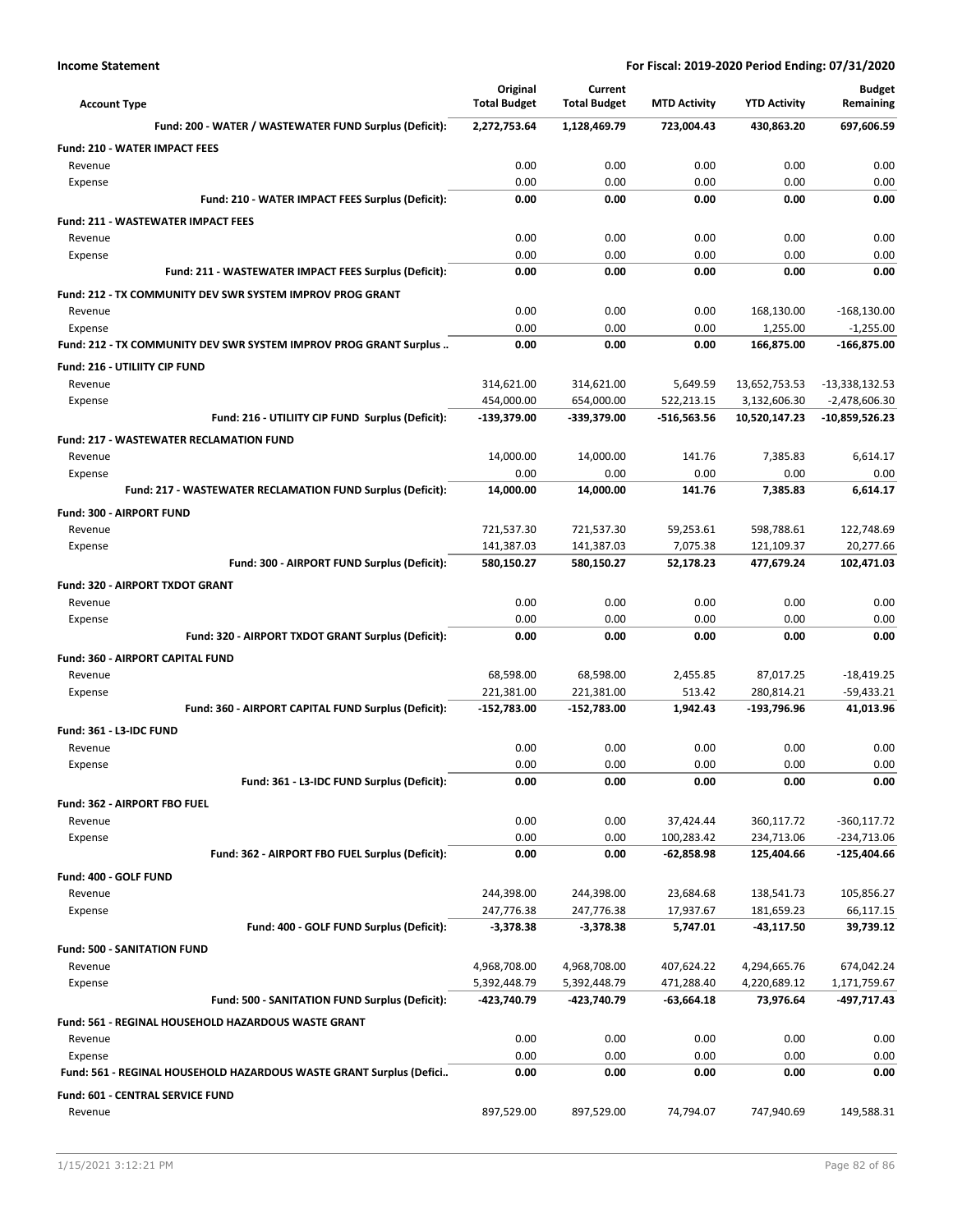| <b>Account Type</b>                                                        | Original<br><b>Total Budget</b> | Current<br><b>Total Budget</b> | <b>MTD Activity</b> | <b>YTD Activity</b> | <b>Budget</b><br>Remaining |
|----------------------------------------------------------------------------|---------------------------------|--------------------------------|---------------------|---------------------|----------------------------|
| Expense                                                                    | 1,099,461.48                    | 1,099,498.91                   | 101,032.37          | 910,626.19          | 188,872.72                 |
| Fund: 601 - CENTRAL SERVICE FUND Surplus (Deficit):                        | $-201,932.48$                   | -201,969.91                    | $-26,238.30$        | $-162,685.50$       | $-39,284.41$               |
| <b>Fund: 602 - INSURANCE FUND</b>                                          |                                 |                                |                     |                     |                            |
| Revenue                                                                    | 6,163,286.88                    | 6,163,286.88                   | 503,965.01          | 5,033,204.54        | 1,130,082.34               |
| Expense                                                                    | 6,846,533.00                    | 6,846,533.00                   | 912,888.90          | 5,511,527.81        | 1,335,005.19               |
| Fund: 602 - INSURANCE FUND Surplus (Deficit):                              | $-683,246.12$                   | $-683,246.12$                  | -408,923.89         | -478,323.27         | -204,922.85                |
| Fund: 604 - MIS FUND                                                       |                                 |                                |                     |                     |                            |
| Revenue                                                                    | 502,314.00                      | 502,314.00                     | 41,859.50           | 418,595.00          | 83,719.00                  |
| Expense                                                                    | 1,167,850.06                    | 1,168,090.06                   | 43,714.13           | 805,451.03          | 362,639.03                 |
| Fund: 604 - MIS FUND Surplus (Deficit):                                    | $-665,536.06$                   | -665,776.06                    | $-1,854.63$         | -386,856.03         | -278,920.03                |
| Fund: 660 - VEHICLE REPLACEMENT FUND                                       |                                 |                                |                     |                     |                            |
| Revenue                                                                    | 227,000.00                      | 227,000.00                     | 38,498.65           | 392,693.84          | $-165,693.84$              |
| Expense                                                                    | 460,000.00                      | 459,962.57                     | 14,499.13           | 916,613.75          | $-456,651.18$              |
| Fund: 660 - VEHICLE REPLACEMENT FUND Surplus (Deficit):                    | -233,000.00                     | $-232,962.57$                  | 23,999.52           | -523,919.91         | 290,957.34                 |
| <b>Fund: 701 - FIREMEN'S PENSION</b>                                       |                                 |                                |                     |                     |                            |
| Expense                                                                    | 0.00                            | 0.00                           | 0.00                | 0.00                | 0.00                       |
| Fund: 701 - FIREMEN'S PENSION Total:                                       | 0.00                            | 0.00                           | 0.00                | 0.00                | 0.00                       |
| Fund: 800 - SPENCE FUND                                                    |                                 |                                |                     |                     |                            |
| Revenue                                                                    | 10,210.00                       | 10,210.00                      | 109.73              | 5,717.12            | 4,492.88                   |
| Expense                                                                    | 600.00                          | 600.00                         | 50.00               | 500.00              | 100.00                     |
| Fund: 800 - SPENCE FUND Surplus (Deficit):                                 | 9,610.00                        | 9,610.00                       | 59.73               | 5,217.12            | 4,392.88                   |
| Fund: 801 - JONES LIBRARY TRUST                                            |                                 |                                |                     |                     |                            |
| Revenue                                                                    | 0.00                            | 0.00                           | 5.07                | 261.75              | $-261.75$                  |
| Expense                                                                    | 0.00                            | 0.00                           | 4.85                | 8.82                | $-8.82$                    |
| Fund: 801 - JONES LIBRARY TRUST Surplus (Deficit):                         | 0.00                            | 0.00                           | 0.22                | 252.93              | $-252.93$                  |
| <b>Fund: 802 - PROJECT CARE</b>                                            |                                 |                                |                     |                     |                            |
| Revenue                                                                    | 0.00                            | 0.00                           | 0.00                | 0.00                | 0.00                       |
| Expense                                                                    | 0.00                            | 0.00                           | 0.00                | 0.00                | 0.00                       |
| Fund: 802 - PROJECT CARE Surplus (Deficit):                                | 0.00                            | 0.00                           | 0.00                | 0.00                | 0.00                       |
| Fund: 803 - GREENVILLE BOARD OF DEVELOPMENT                                |                                 |                                |                     |                     |                            |
| Revenue                                                                    | 0.00                            | 0.00                           | 0.00                | 0.00                | 0.00                       |
| Expense                                                                    | 0.00                            | 0.00                           | 0.00                | 0.00                | 0.00                       |
| Fund: 803 - GREENVILLE BOARD OF DEVELOPMENT Surplus (Deficit):             | 0.00                            | 0.00                           | 0.00                | 0.00                | 0.00                       |
| Fund: 807 - 4A-EDC                                                         |                                 |                                |                     |                     |                            |
| Revenue                                                                    | 0.00                            | 0.00                           | 0.00                | 0.00                | 0.00                       |
| Expense                                                                    | 0.00                            | 0.00                           | 0.00                | 0.00                | 0.00                       |
| Fund: 807 - 4A-EDC Surplus (Deficit):                                      | 0.00                            | 0.00                           | 0.00                | 0.00                | 0.00                       |
| Fund: 809 - GREENVILLE IDC (L-3)                                           |                                 |                                |                     |                     |                            |
| Revenue                                                                    | 0.00                            | 0.00                           | 0.00                | 1,073,848.79        | $-1,073,848.79$            |
| Expense                                                                    | 0.00                            | 0.00                           | 0.00                | 193,233.74          | $-193,233.74$              |
| Fund: 809 - GREENVILLE IDC (L-3) Surplus (Deficit):                        | 0.00                            | 0.00                           | 0.00                | 880,615.05          | $-880,615.05$              |
| Fund: 810 - SEIZURE FUNDS - STATE RULES                                    |                                 |                                |                     |                     |                            |
| Revenue                                                                    | 3,000.00                        | 3,000.00                       | 81.57               | -4,792.99           | 7,792.99                   |
| Expense                                                                    | 220.00                          | 220.00                         | 17.07               | 18,283.54           | $-18,063.54$               |
| Fund: 810 - SEIZURE FUNDS - STATE RULES Surplus (Deficit):                 | 2,780.00                        | 2,780.00                       | 64.50               | -23,076.53          | 25,856.53                  |
| Fund: 811 - SEIZURE FUNDS - FED RULES                                      |                                 |                                |                     |                     |                            |
| Revenue                                                                    | 3,900.00                        | 3,900.00                       | 70.00               | 3,263.84            | 636.16                     |
| Expense                                                                    | 125.00                          | 125.00                         | 14.63               | 29,821.49           | -29,696.49                 |
| Fund: 811 - SEIZURE FUNDS - FED RULES Surplus (Deficit):                   | 3,775.00                        | 3,775.00                       | 55.37               | -26,557.65          | 30,332.65                  |
| Fund: 820 - TIRZ FUND (Tax Increment Reinvestment Zone)                    |                                 |                                |                     |                     |                            |
| Revenue                                                                    | 774,228.92                      | 774,228.92                     | 1,168.28            | 516,483.86          | 257,745.06                 |
| Expense                                                                    | 144,225.00                      | 144,225.00                     | 176.41              | 23,573.33           | 120,651.67                 |
| Fund: 820 - TIRZ FUND (Tax Increment Reinvestment Zone) Surplus (Deficit): | 630,003.92                      | 630,003.92                     | 991.87              | 492,910.53          | 137,093.39                 |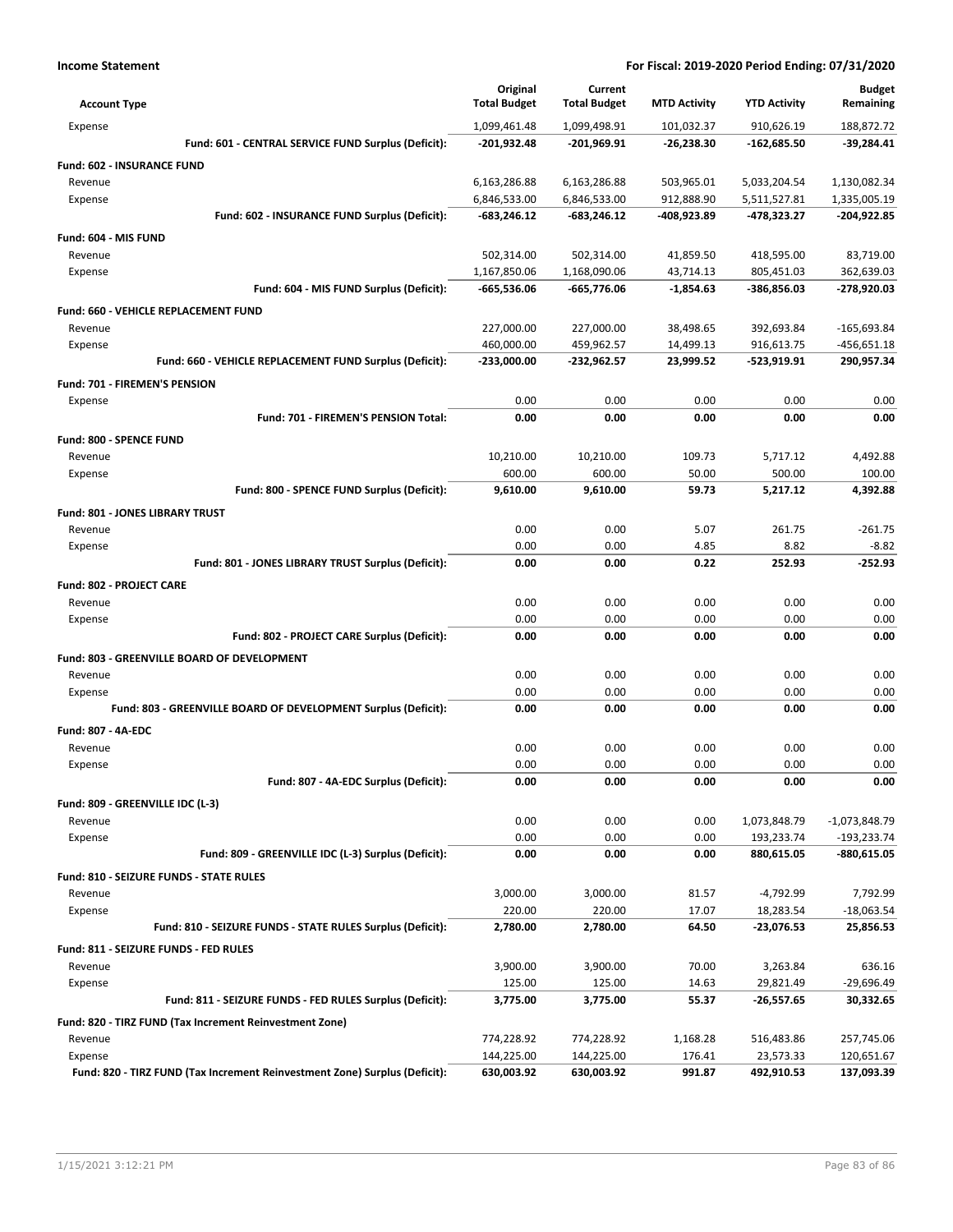| <b>Income Statement</b> | For Fiscal: 2019-2020 Period Ending: 07/31/2020 |
|-------------------------|-------------------------------------------------|
|                         |                                                 |

| <b>Account Type</b>                                       | Original<br><b>Total Budget</b> | Current<br><b>Total Budget</b> | <b>MTD Activity</b> | <b>YTD Activity</b> | <b>Budget</b><br>Remaining |
|-----------------------------------------------------------|---------------------------------|--------------------------------|---------------------|---------------------|----------------------------|
| Fund: 890 - GRNVL IDC (L-3) FIXED ASSETS                  |                                 |                                |                     |                     |                            |
| Expense                                                   | 0.00                            | 0.00                           | 0.00                | 0.00                | 0.00                       |
| Fund: 890 - GRNVL IDC (L-3) FIXED ASSETS Total:           | 0.00                            | 0.00                           | 0.00                | 0.00                | 0.00                       |
|                                                           |                                 |                                |                     |                     |                            |
| Fund: 899 - POOLED CASH                                   |                                 |                                |                     |                     |                            |
| Revenue                                                   | 0.00                            | 0.00                           | $-0.02$             | $-3,646.47$         | 3,646.47                   |
| Fund: 899 - POOLED CASH Total:                            | 0.00                            | 0.00                           | $-0.02$             | $-3,646.47$         | 3,646.47                   |
| <b>Fund: 910 - ELECTRIC OPERATING FUND</b>                |                                 |                                |                     |                     |                            |
| Revenue                                                   | 67,442,118.00                   | 67,442,118.00                  | 6,668,377.19        | 50,181,392.88       | 17,260,725.12              |
| Expense                                                   | 64,092,352.68                   | 64,092,352.68                  | 5,122,994.66        | 48,586,197.48       | 15,506,155.20              |
| Fund: 910 - ELECTRIC OPERATING FUND Surplus (Deficit):    | 3,349,765.32                    | 3,349,765.32                   | 1,545,382.53        | 1,595,195.40        | 1,754,569.92               |
| <b>Fund: 911 - ELECTRIC DEBT REDUCTION</b>                |                                 |                                |                     |                     |                            |
| Revenue                                                   | 0.00                            | 0.00                           | 2.09                | 93.41               | $-93.41$                   |
| Expense                                                   | 0.00                            | 0.00                           | 0.00                | 0.00                | 0.00                       |
| Fund: 911 - ELECTRIC DEBT REDUCTION Surplus (Deficit):    | 0.00                            | 0.00                           | 2.09                | 93.41               | $-93.41$                   |
| <b>Fund: 912 - ELECTRIC DEBT SERVICE</b>                  |                                 |                                |                     |                     |                            |
| Revenue                                                   | 7,843,475.00                    | 7,843,475.00                   | 653,622.92          | 6,536,229.20        | 1,307,245.80               |
| Expense                                                   | 7,843,475.00                    | 7,843,475.00                   | 0.00                | 3,103,525.16        | 4,739,949.84               |
| Fund: 912 - ELECTRIC DEBT SERVICE Surplus (Deficit):      | 0.00                            | 0.00                           | 653,622.92          | 3,432,704.04        | $-3,432,704.04$            |
| <b>Fund: 913 - ELECTRIC CONSTRUCTION FUND</b>             |                                 |                                |                     |                     |                            |
| Revenue                                                   | 0.00                            | 0.00                           | 26.12               | 1,120.16            | $-1,120.16$                |
| Expense                                                   | 0.00                            | 0.00                           | 0.00                | 0.00                | 0.00                       |
| Fund: 913 - ELECTRIC CONSTRUCTION FUND Surplus (Deficit): | 0.00                            | 0.00                           | 26.12               | 1,120.16            | $-1.120.16$                |
| Fund: 916 - 08 ENGINE BOND PROCEEDS                       |                                 |                                |                     |                     |                            |
| Revenue                                                   | 0.00                            | 0.00                           | 0.00                | 0.00                | 0.00                       |
| Expense                                                   | 0.00                            | 0.00                           | 0.00                | 0.00                | 0.00                       |
| Fund: 916 - 08 ENGINE BOND PROCEEDS Surplus (Deficit):    | 0.00                            | 0.00                           | 0.00                | 0.00                | 0.00                       |
| Fund: 950 - CABLE / INTERNET                              |                                 |                                |                     |                     |                            |
| Revenue                                                   | 6,245,661.00                    | 6,245,661.00                   | 499,647.48          | 5,244,366.15        | 1,001,294.85               |
| Expense                                                   | 6,420,315.00                    | 6,420,315.00                   | 548,482.08          | 4,737,424.46        | 1,682,890.54               |
| Fund: 950 - CABLE / INTERNET Surplus (Deficit):           | -174,654.00                     | $-174,654.00$                  | -48,834.60          | 506,941.69          | $-681,595.69$              |
| <b>Fund: 960 - WEATHERIZATION GRANT</b>                   |                                 |                                |                     |                     |                            |
| Expense                                                   | 0.00                            | 0.00                           | 0.00                | 0.00                | 0.00                       |
| <b>Fund: 960 - WEATHERIZATION GRANT Total:</b>            | 0.00                            | 0.00                           | 0.00                | 0.00                | 0.00                       |
| <b>Total Surplus (Deficit):</b>                           | 3,395,325.48                    | 1,963,809.63                   | 576.717.33          | 33,200,940.88       |                            |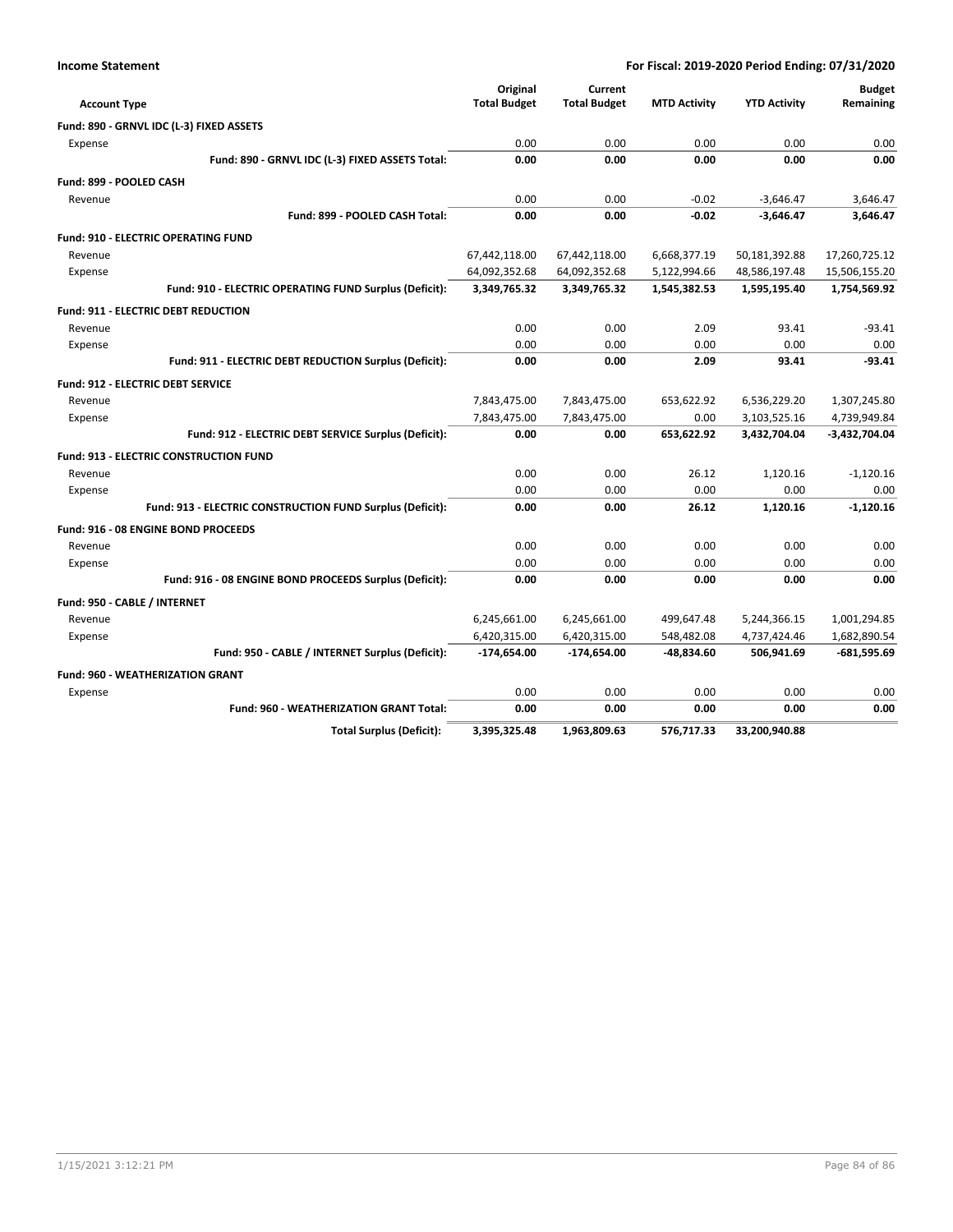# **Fund Summary**

| $-670,510.62$<br>$-674,270.62$<br>$-1,826,660.20$<br>100 - GENERAL FUND<br>-909,369.32<br>1,152,389.58<br>0.00<br>0.00<br>$-4,839.04$<br>101 - MUNICIPAL COURT BUIL<br>600.47<br>4,839.04<br>0.00<br>102 - MUNICIPAL COURT TECH<br>0.00<br>505.93<br>4,956.78<br>$-4,956.78$<br>103 - MUNICIPAL COURT CHILD<br>2,250.00<br>2,250.00<br>$-3,528.01$<br>$-13,022.89$<br>15,272.89<br>110 - EXCHANGE BUILDING F<br>$-30.37$<br>$-30.37$<br>0.00<br>0.00<br>$-30.37$<br>111 - RECREATION ACTIVITIES<br>5,338.57<br>5,338.57<br>$-3,568.55$<br>$-82,137.79$<br>87,476.36<br>500.00<br>112 - GUN RANGE FUND<br>500.00<br>323.74<br>416.69<br>83.31<br>113 - HOTEL / MOTEL OCCUP<br>4,513.02<br>$-25,977.85$<br>30,490.87<br>4,513.02<br>3,231.16<br>114 - VENUE MANAGEMENT F<br>149,018.96<br>149,018.96<br>$-643.45$<br>5,457.57<br>143,561.39<br>115 - TIRZ FUND<br>0.00<br>0.00<br>0.00<br>0.00<br>0.00<br>0.00<br>0.00<br>0.00<br>0.00<br>116 - ROADWAY IMPACT FEE 1<br>0.00<br>0.00<br>117 - ROADWAY IMPACT FEE 2<br>0.00<br>0.00<br>0.00<br>0.00<br>0.00<br>0.00<br>0.00<br>118 - ROADWAY IMPACT FEE 3<br>0.00<br>0.00<br>0.00<br>119 - ROADWAY IMPACT FEE 4<br>0.00<br>0.00<br>0.00<br>0.00<br>0.00<br>0.00<br>0.00<br>0.00<br>0.00<br>120 - BROWNSFIELD HAZARD<br>0.00<br>0.00<br>121 - BROWNSFIELD PETROLE<br>0.00<br>0.00<br>0.00<br>0.00<br>0.00<br>122 - COPS HIRING PROGRAM<br>0.00<br>0.00<br>0.00<br>0.00<br>123 - PTRAIN - POLICE REIMB<br>0.00<br>181.77<br>2,245.07<br>$-2,245.07$<br>0.00<br>124 - FIRE HAZMAT GRANT<br>0.00<br>$-0.07$<br>$-0.29$<br>0.29<br>0.00<br>0.00<br>0.00<br>0.00<br>125 - TRAINING & HUMANITIES<br>0.00<br>0.00<br>0.00<br>0.00<br>0.00<br>0.00<br>126 - TIFMAS MOBILIZATION<br>0.00<br>0.00<br>0.00<br>0.00<br>127 - FIRE GRANT<br>0.00<br>0.00<br>128 - RENTAL INSPECTION FU<br>0.00<br>0.00<br>0.00<br>0.00<br>140 - DEBT SERVICE FUND<br>$-391,945.40$<br>$-391,945.40$<br>120,623.10<br>83,230.16<br>$-475, 175.56$<br>160 - GENERAL CAPITAL IMPR<br>81,718.00<br>48,486.00<br>$-501,519.06$<br>15,215,428.26<br>$-15,166,942.26$<br>$-1,892.77$<br>161 - STREET CONSTRUCTION<br>13,850.00<br>$-36,150.00$<br>$-38,074.50$<br>1,924.50<br>162 - GRAHAM PARK RENOVAT<br>0.00<br>0.00<br>0.00<br>0.00<br>0.00<br>163 - SECO STIMULAS BLOCK<br>0.00<br>0.00<br>0.00<br>0.00<br>0.00<br>164 - 2013 CO CAPITAL FUND<br>435.00<br>435.00<br>8.19<br>370.38<br>64.62<br>15,000.00<br>165 - 2014 GO FUND<br>15,000.00<br>146.13<br>7,613.37<br>7,386.63<br>170 - LAW ENFORCEMENT GR<br>0.00<br>0.00<br>0.00<br>0.00<br>0.00<br>$-6,662.50$<br>$-5,994.14$<br>5,994.14<br>171 - MAIN STREET SPECIAL R<br>0.00<br>0.00<br>0.00<br>172 - MINOR GRANTS FUND<br>0.00<br>0.00<br>2,246.13<br>$-2,246.13$<br>173 - FL YOUNG FOUNDATION<br>0.00<br>0.00<br>0.00<br>0.00<br>0.00<br>0.00<br>0.00<br>0.00<br>174 - FEMA GRANT<br>0.00<br>0.00<br>175 - JUSTICE ASSISTANCE GR<br>0.00<br>0.00<br>0.00<br>11,553.00<br>$-11,553.00$<br>0.00<br>0.00<br>0.00<br>0.00<br>0.00<br>176 - HOME GRANT FUND<br>177 - SAFE ROUTES TO SCHOOL<br>0.00<br>0.00<br>0.00<br>0.00<br>0.00<br>190 - FIXED ASSETS<br>0.00<br>0.00<br>0.00<br>0.00<br>0.00<br>191 - DEBT<br>0.00<br>0.00<br>0.00<br>0.00<br>0.00<br>2,272,753.64<br>1,128,469.79<br>723,004.43<br>430,863.20<br>697,606.59<br>200 - WATER / WASTEWATER<br>0.00<br>0.00<br>0.00<br>0.00<br>0.00<br>210 - WATER IMPACT FEES<br>0.00<br>0.00<br>0.00<br>0.00<br>0.00<br>211 - WASTEWATER IMPACT F<br>212 - TX COMMUNITY DEV SW<br>0.00<br>0.00<br>0.00<br>166,875.00<br>$-166,875.00$<br>$-139,379.00$<br>216 - UTILIITY CIP FUND<br>-339,379.00<br>-516,563.56<br>10,520,147.23<br>-10,859,526.23<br>14,000.00<br>217 - WASTEWATER RECLAMA<br>14,000.00<br>141.76<br>7,385.83<br>6,614.17<br>102,471.03<br>300 - AIRPORT FUND<br>580,150.27<br>580,150.27<br>52,178.23<br>477,679.24<br>320 - AIRPORT TXDOT GRANT<br>0.00<br>0.00<br>0.00<br>0.00<br>0.00<br>360 - AIRPORT CAPITAL FUND<br>$-152,783.00$<br>1,942.43<br>-193,796.96<br>41,013.96<br>-152,783.00<br>361 - L3-IDC FUND<br>0.00<br>0.00<br>0.00<br>0.00<br>0.00<br>362 - AIRPORT FBO FUEL<br>0.00<br>0.00<br>$-62,858.98$<br>125,404.66<br>$-125,404.66$<br>$-3,378.38$<br>$-3,378.38$<br>5,747.01<br>400 - GOLF FUND<br>$-43,117.50$<br>39,739.12<br>-423,740.79<br>-423,740.79<br>73,976.64<br>-497,717.43<br>500 - SANITATION FUND<br>-63,664.18<br>561 - REGINAL HOUSEHOLD H<br>0.00<br>0.00<br>0.00<br>0.00<br>0.00<br>601 - CENTRAL SERVICE FUND<br>$-201,932.48$<br>$-201,969.91$<br>$-26,238.30$<br>$-162,685.50$<br>$-39,284.41$<br>602 - INSURANCE FUND<br>$-683,246.12$<br>$-683,246.12$<br>-408,923.89<br>-478,323.27<br>$-204,922.85$<br>604 - MIS FUND<br>-665,536.06<br>$-665,776.06$<br>$-1,854.63$<br>-386,856.03<br>-278,920.03 |                           | Original            | Current             |                     |                     | <b>Budget</b> |
|-------------------------------------------------------------------------------------------------------------------------------------------------------------------------------------------------------------------------------------------------------------------------------------------------------------------------------------------------------------------------------------------------------------------------------------------------------------------------------------------------------------------------------------------------------------------------------------------------------------------------------------------------------------------------------------------------------------------------------------------------------------------------------------------------------------------------------------------------------------------------------------------------------------------------------------------------------------------------------------------------------------------------------------------------------------------------------------------------------------------------------------------------------------------------------------------------------------------------------------------------------------------------------------------------------------------------------------------------------------------------------------------------------------------------------------------------------------------------------------------------------------------------------------------------------------------------------------------------------------------------------------------------------------------------------------------------------------------------------------------------------------------------------------------------------------------------------------------------------------------------------------------------------------------------------------------------------------------------------------------------------------------------------------------------------------------------------------------------------------------------------------------------------------------------------------------------------------------------------------------------------------------------------------------------------------------------------------------------------------------------------------------------------------------------------------------------------------------------------------------------------------------------------------------------------------------------------------------------------------------------------------------------------------------------------------------------------------------------------------------------------------------------------------------------------------------------------------------------------------------------------------------------------------------------------------------------------------------------------------------------------------------------------------------------------------------------------------------------------------------------------------------------------------------------------------------------------------------------------------------------------------------------------------------------------------------------------------------------------------------------------------------------------------------------------------------------------------------------------------------------------------------------------------------------------------------------------------------------------------------------------------------------------------------------------------------------------------------------------------------------------------------------------------------------------------------------------------------------------------------------------------------------------------------------------------------------------------------------------------------------------------------------------------------------------------------------------------------------------------------------------------------------------------------------------------------------------------------------------------------------------------------------------------------------------------------------------------------------------------------------------------------------------------------------------------------------------------------------------------------------------------------------------------------------------------------------------------------------------------------------------------------------------------------------------------------------------------------------------------------------------------------------------------|---------------------------|---------------------|---------------------|---------------------|---------------------|---------------|
|                                                                                                                                                                                                                                                                                                                                                                                                                                                                                                                                                                                                                                                                                                                                                                                                                                                                                                                                                                                                                                                                                                                                                                                                                                                                                                                                                                                                                                                                                                                                                                                                                                                                                                                                                                                                                                                                                                                                                                                                                                                                                                                                                                                                                                                                                                                                                                                                                                                                                                                                                                                                                                                                                                                                                                                                                                                                                                                                                                                                                                                                                                                                                                                                                                                                                                                                                                                                                                                                                                                                                                                                                                                                                                                                                                                                                                                                                                                                                                                                                                                                                                                                                                                                                                                                                                                                                                                                                                                                                                                                                                                                                                                                                                                                                                                     | Fund                      | <b>Total Budget</b> | <b>Total Budget</b> | <b>MTD Activity</b> | <b>YTD Activity</b> | Remaining     |
|                                                                                                                                                                                                                                                                                                                                                                                                                                                                                                                                                                                                                                                                                                                                                                                                                                                                                                                                                                                                                                                                                                                                                                                                                                                                                                                                                                                                                                                                                                                                                                                                                                                                                                                                                                                                                                                                                                                                                                                                                                                                                                                                                                                                                                                                                                                                                                                                                                                                                                                                                                                                                                                                                                                                                                                                                                                                                                                                                                                                                                                                                                                                                                                                                                                                                                                                                                                                                                                                                                                                                                                                                                                                                                                                                                                                                                                                                                                                                                                                                                                                                                                                                                                                                                                                                                                                                                                                                                                                                                                                                                                                                                                                                                                                                                                     |                           |                     |                     |                     |                     |               |
|                                                                                                                                                                                                                                                                                                                                                                                                                                                                                                                                                                                                                                                                                                                                                                                                                                                                                                                                                                                                                                                                                                                                                                                                                                                                                                                                                                                                                                                                                                                                                                                                                                                                                                                                                                                                                                                                                                                                                                                                                                                                                                                                                                                                                                                                                                                                                                                                                                                                                                                                                                                                                                                                                                                                                                                                                                                                                                                                                                                                                                                                                                                                                                                                                                                                                                                                                                                                                                                                                                                                                                                                                                                                                                                                                                                                                                                                                                                                                                                                                                                                                                                                                                                                                                                                                                                                                                                                                                                                                                                                                                                                                                                                                                                                                                                     |                           |                     |                     |                     |                     |               |
|                                                                                                                                                                                                                                                                                                                                                                                                                                                                                                                                                                                                                                                                                                                                                                                                                                                                                                                                                                                                                                                                                                                                                                                                                                                                                                                                                                                                                                                                                                                                                                                                                                                                                                                                                                                                                                                                                                                                                                                                                                                                                                                                                                                                                                                                                                                                                                                                                                                                                                                                                                                                                                                                                                                                                                                                                                                                                                                                                                                                                                                                                                                                                                                                                                                                                                                                                                                                                                                                                                                                                                                                                                                                                                                                                                                                                                                                                                                                                                                                                                                                                                                                                                                                                                                                                                                                                                                                                                                                                                                                                                                                                                                                                                                                                                                     |                           |                     |                     |                     |                     |               |
|                                                                                                                                                                                                                                                                                                                                                                                                                                                                                                                                                                                                                                                                                                                                                                                                                                                                                                                                                                                                                                                                                                                                                                                                                                                                                                                                                                                                                                                                                                                                                                                                                                                                                                                                                                                                                                                                                                                                                                                                                                                                                                                                                                                                                                                                                                                                                                                                                                                                                                                                                                                                                                                                                                                                                                                                                                                                                                                                                                                                                                                                                                                                                                                                                                                                                                                                                                                                                                                                                                                                                                                                                                                                                                                                                                                                                                                                                                                                                                                                                                                                                                                                                                                                                                                                                                                                                                                                                                                                                                                                                                                                                                                                                                                                                                                     |                           |                     |                     |                     |                     |               |
|                                                                                                                                                                                                                                                                                                                                                                                                                                                                                                                                                                                                                                                                                                                                                                                                                                                                                                                                                                                                                                                                                                                                                                                                                                                                                                                                                                                                                                                                                                                                                                                                                                                                                                                                                                                                                                                                                                                                                                                                                                                                                                                                                                                                                                                                                                                                                                                                                                                                                                                                                                                                                                                                                                                                                                                                                                                                                                                                                                                                                                                                                                                                                                                                                                                                                                                                                                                                                                                                                                                                                                                                                                                                                                                                                                                                                                                                                                                                                                                                                                                                                                                                                                                                                                                                                                                                                                                                                                                                                                                                                                                                                                                                                                                                                                                     |                           |                     |                     |                     |                     |               |
|                                                                                                                                                                                                                                                                                                                                                                                                                                                                                                                                                                                                                                                                                                                                                                                                                                                                                                                                                                                                                                                                                                                                                                                                                                                                                                                                                                                                                                                                                                                                                                                                                                                                                                                                                                                                                                                                                                                                                                                                                                                                                                                                                                                                                                                                                                                                                                                                                                                                                                                                                                                                                                                                                                                                                                                                                                                                                                                                                                                                                                                                                                                                                                                                                                                                                                                                                                                                                                                                                                                                                                                                                                                                                                                                                                                                                                                                                                                                                                                                                                                                                                                                                                                                                                                                                                                                                                                                                                                                                                                                                                                                                                                                                                                                                                                     |                           |                     |                     |                     |                     |               |
|                                                                                                                                                                                                                                                                                                                                                                                                                                                                                                                                                                                                                                                                                                                                                                                                                                                                                                                                                                                                                                                                                                                                                                                                                                                                                                                                                                                                                                                                                                                                                                                                                                                                                                                                                                                                                                                                                                                                                                                                                                                                                                                                                                                                                                                                                                                                                                                                                                                                                                                                                                                                                                                                                                                                                                                                                                                                                                                                                                                                                                                                                                                                                                                                                                                                                                                                                                                                                                                                                                                                                                                                                                                                                                                                                                                                                                                                                                                                                                                                                                                                                                                                                                                                                                                                                                                                                                                                                                                                                                                                                                                                                                                                                                                                                                                     |                           |                     |                     |                     |                     |               |
|                                                                                                                                                                                                                                                                                                                                                                                                                                                                                                                                                                                                                                                                                                                                                                                                                                                                                                                                                                                                                                                                                                                                                                                                                                                                                                                                                                                                                                                                                                                                                                                                                                                                                                                                                                                                                                                                                                                                                                                                                                                                                                                                                                                                                                                                                                                                                                                                                                                                                                                                                                                                                                                                                                                                                                                                                                                                                                                                                                                                                                                                                                                                                                                                                                                                                                                                                                                                                                                                                                                                                                                                                                                                                                                                                                                                                                                                                                                                                                                                                                                                                                                                                                                                                                                                                                                                                                                                                                                                                                                                                                                                                                                                                                                                                                                     |                           |                     |                     |                     |                     |               |
|                                                                                                                                                                                                                                                                                                                                                                                                                                                                                                                                                                                                                                                                                                                                                                                                                                                                                                                                                                                                                                                                                                                                                                                                                                                                                                                                                                                                                                                                                                                                                                                                                                                                                                                                                                                                                                                                                                                                                                                                                                                                                                                                                                                                                                                                                                                                                                                                                                                                                                                                                                                                                                                                                                                                                                                                                                                                                                                                                                                                                                                                                                                                                                                                                                                                                                                                                                                                                                                                                                                                                                                                                                                                                                                                                                                                                                                                                                                                                                                                                                                                                                                                                                                                                                                                                                                                                                                                                                                                                                                                                                                                                                                                                                                                                                                     |                           |                     |                     |                     |                     |               |
|                                                                                                                                                                                                                                                                                                                                                                                                                                                                                                                                                                                                                                                                                                                                                                                                                                                                                                                                                                                                                                                                                                                                                                                                                                                                                                                                                                                                                                                                                                                                                                                                                                                                                                                                                                                                                                                                                                                                                                                                                                                                                                                                                                                                                                                                                                                                                                                                                                                                                                                                                                                                                                                                                                                                                                                                                                                                                                                                                                                                                                                                                                                                                                                                                                                                                                                                                                                                                                                                                                                                                                                                                                                                                                                                                                                                                                                                                                                                                                                                                                                                                                                                                                                                                                                                                                                                                                                                                                                                                                                                                                                                                                                                                                                                                                                     |                           |                     |                     |                     |                     |               |
|                                                                                                                                                                                                                                                                                                                                                                                                                                                                                                                                                                                                                                                                                                                                                                                                                                                                                                                                                                                                                                                                                                                                                                                                                                                                                                                                                                                                                                                                                                                                                                                                                                                                                                                                                                                                                                                                                                                                                                                                                                                                                                                                                                                                                                                                                                                                                                                                                                                                                                                                                                                                                                                                                                                                                                                                                                                                                                                                                                                                                                                                                                                                                                                                                                                                                                                                                                                                                                                                                                                                                                                                                                                                                                                                                                                                                                                                                                                                                                                                                                                                                                                                                                                                                                                                                                                                                                                                                                                                                                                                                                                                                                                                                                                                                                                     |                           |                     |                     |                     |                     |               |
|                                                                                                                                                                                                                                                                                                                                                                                                                                                                                                                                                                                                                                                                                                                                                                                                                                                                                                                                                                                                                                                                                                                                                                                                                                                                                                                                                                                                                                                                                                                                                                                                                                                                                                                                                                                                                                                                                                                                                                                                                                                                                                                                                                                                                                                                                                                                                                                                                                                                                                                                                                                                                                                                                                                                                                                                                                                                                                                                                                                                                                                                                                                                                                                                                                                                                                                                                                                                                                                                                                                                                                                                                                                                                                                                                                                                                                                                                                                                                                                                                                                                                                                                                                                                                                                                                                                                                                                                                                                                                                                                                                                                                                                                                                                                                                                     |                           |                     |                     |                     |                     |               |
|                                                                                                                                                                                                                                                                                                                                                                                                                                                                                                                                                                                                                                                                                                                                                                                                                                                                                                                                                                                                                                                                                                                                                                                                                                                                                                                                                                                                                                                                                                                                                                                                                                                                                                                                                                                                                                                                                                                                                                                                                                                                                                                                                                                                                                                                                                                                                                                                                                                                                                                                                                                                                                                                                                                                                                                                                                                                                                                                                                                                                                                                                                                                                                                                                                                                                                                                                                                                                                                                                                                                                                                                                                                                                                                                                                                                                                                                                                                                                                                                                                                                                                                                                                                                                                                                                                                                                                                                                                                                                                                                                                                                                                                                                                                                                                                     |                           |                     |                     |                     |                     |               |
|                                                                                                                                                                                                                                                                                                                                                                                                                                                                                                                                                                                                                                                                                                                                                                                                                                                                                                                                                                                                                                                                                                                                                                                                                                                                                                                                                                                                                                                                                                                                                                                                                                                                                                                                                                                                                                                                                                                                                                                                                                                                                                                                                                                                                                                                                                                                                                                                                                                                                                                                                                                                                                                                                                                                                                                                                                                                                                                                                                                                                                                                                                                                                                                                                                                                                                                                                                                                                                                                                                                                                                                                                                                                                                                                                                                                                                                                                                                                                                                                                                                                                                                                                                                                                                                                                                                                                                                                                                                                                                                                                                                                                                                                                                                                                                                     |                           |                     |                     |                     |                     |               |
|                                                                                                                                                                                                                                                                                                                                                                                                                                                                                                                                                                                                                                                                                                                                                                                                                                                                                                                                                                                                                                                                                                                                                                                                                                                                                                                                                                                                                                                                                                                                                                                                                                                                                                                                                                                                                                                                                                                                                                                                                                                                                                                                                                                                                                                                                                                                                                                                                                                                                                                                                                                                                                                                                                                                                                                                                                                                                                                                                                                                                                                                                                                                                                                                                                                                                                                                                                                                                                                                                                                                                                                                                                                                                                                                                                                                                                                                                                                                                                                                                                                                                                                                                                                                                                                                                                                                                                                                                                                                                                                                                                                                                                                                                                                                                                                     |                           |                     |                     |                     |                     |               |
|                                                                                                                                                                                                                                                                                                                                                                                                                                                                                                                                                                                                                                                                                                                                                                                                                                                                                                                                                                                                                                                                                                                                                                                                                                                                                                                                                                                                                                                                                                                                                                                                                                                                                                                                                                                                                                                                                                                                                                                                                                                                                                                                                                                                                                                                                                                                                                                                                                                                                                                                                                                                                                                                                                                                                                                                                                                                                                                                                                                                                                                                                                                                                                                                                                                                                                                                                                                                                                                                                                                                                                                                                                                                                                                                                                                                                                                                                                                                                                                                                                                                                                                                                                                                                                                                                                                                                                                                                                                                                                                                                                                                                                                                                                                                                                                     |                           |                     |                     |                     |                     |               |
|                                                                                                                                                                                                                                                                                                                                                                                                                                                                                                                                                                                                                                                                                                                                                                                                                                                                                                                                                                                                                                                                                                                                                                                                                                                                                                                                                                                                                                                                                                                                                                                                                                                                                                                                                                                                                                                                                                                                                                                                                                                                                                                                                                                                                                                                                                                                                                                                                                                                                                                                                                                                                                                                                                                                                                                                                                                                                                                                                                                                                                                                                                                                                                                                                                                                                                                                                                                                                                                                                                                                                                                                                                                                                                                                                                                                                                                                                                                                                                                                                                                                                                                                                                                                                                                                                                                                                                                                                                                                                                                                                                                                                                                                                                                                                                                     |                           |                     |                     |                     |                     |               |
|                                                                                                                                                                                                                                                                                                                                                                                                                                                                                                                                                                                                                                                                                                                                                                                                                                                                                                                                                                                                                                                                                                                                                                                                                                                                                                                                                                                                                                                                                                                                                                                                                                                                                                                                                                                                                                                                                                                                                                                                                                                                                                                                                                                                                                                                                                                                                                                                                                                                                                                                                                                                                                                                                                                                                                                                                                                                                                                                                                                                                                                                                                                                                                                                                                                                                                                                                                                                                                                                                                                                                                                                                                                                                                                                                                                                                                                                                                                                                                                                                                                                                                                                                                                                                                                                                                                                                                                                                                                                                                                                                                                                                                                                                                                                                                                     |                           |                     |                     |                     |                     |               |
|                                                                                                                                                                                                                                                                                                                                                                                                                                                                                                                                                                                                                                                                                                                                                                                                                                                                                                                                                                                                                                                                                                                                                                                                                                                                                                                                                                                                                                                                                                                                                                                                                                                                                                                                                                                                                                                                                                                                                                                                                                                                                                                                                                                                                                                                                                                                                                                                                                                                                                                                                                                                                                                                                                                                                                                                                                                                                                                                                                                                                                                                                                                                                                                                                                                                                                                                                                                                                                                                                                                                                                                                                                                                                                                                                                                                                                                                                                                                                                                                                                                                                                                                                                                                                                                                                                                                                                                                                                                                                                                                                                                                                                                                                                                                                                                     |                           |                     |                     |                     |                     |               |
|                                                                                                                                                                                                                                                                                                                                                                                                                                                                                                                                                                                                                                                                                                                                                                                                                                                                                                                                                                                                                                                                                                                                                                                                                                                                                                                                                                                                                                                                                                                                                                                                                                                                                                                                                                                                                                                                                                                                                                                                                                                                                                                                                                                                                                                                                                                                                                                                                                                                                                                                                                                                                                                                                                                                                                                                                                                                                                                                                                                                                                                                                                                                                                                                                                                                                                                                                                                                                                                                                                                                                                                                                                                                                                                                                                                                                                                                                                                                                                                                                                                                                                                                                                                                                                                                                                                                                                                                                                                                                                                                                                                                                                                                                                                                                                                     |                           |                     |                     |                     |                     |               |
|                                                                                                                                                                                                                                                                                                                                                                                                                                                                                                                                                                                                                                                                                                                                                                                                                                                                                                                                                                                                                                                                                                                                                                                                                                                                                                                                                                                                                                                                                                                                                                                                                                                                                                                                                                                                                                                                                                                                                                                                                                                                                                                                                                                                                                                                                                                                                                                                                                                                                                                                                                                                                                                                                                                                                                                                                                                                                                                                                                                                                                                                                                                                                                                                                                                                                                                                                                                                                                                                                                                                                                                                                                                                                                                                                                                                                                                                                                                                                                                                                                                                                                                                                                                                                                                                                                                                                                                                                                                                                                                                                                                                                                                                                                                                                                                     |                           |                     |                     |                     |                     |               |
|                                                                                                                                                                                                                                                                                                                                                                                                                                                                                                                                                                                                                                                                                                                                                                                                                                                                                                                                                                                                                                                                                                                                                                                                                                                                                                                                                                                                                                                                                                                                                                                                                                                                                                                                                                                                                                                                                                                                                                                                                                                                                                                                                                                                                                                                                                                                                                                                                                                                                                                                                                                                                                                                                                                                                                                                                                                                                                                                                                                                                                                                                                                                                                                                                                                                                                                                                                                                                                                                                                                                                                                                                                                                                                                                                                                                                                                                                                                                                                                                                                                                                                                                                                                                                                                                                                                                                                                                                                                                                                                                                                                                                                                                                                                                                                                     |                           |                     |                     |                     |                     |               |
|                                                                                                                                                                                                                                                                                                                                                                                                                                                                                                                                                                                                                                                                                                                                                                                                                                                                                                                                                                                                                                                                                                                                                                                                                                                                                                                                                                                                                                                                                                                                                                                                                                                                                                                                                                                                                                                                                                                                                                                                                                                                                                                                                                                                                                                                                                                                                                                                                                                                                                                                                                                                                                                                                                                                                                                                                                                                                                                                                                                                                                                                                                                                                                                                                                                                                                                                                                                                                                                                                                                                                                                                                                                                                                                                                                                                                                                                                                                                                                                                                                                                                                                                                                                                                                                                                                                                                                                                                                                                                                                                                                                                                                                                                                                                                                                     |                           |                     |                     |                     |                     |               |
|                                                                                                                                                                                                                                                                                                                                                                                                                                                                                                                                                                                                                                                                                                                                                                                                                                                                                                                                                                                                                                                                                                                                                                                                                                                                                                                                                                                                                                                                                                                                                                                                                                                                                                                                                                                                                                                                                                                                                                                                                                                                                                                                                                                                                                                                                                                                                                                                                                                                                                                                                                                                                                                                                                                                                                                                                                                                                                                                                                                                                                                                                                                                                                                                                                                                                                                                                                                                                                                                                                                                                                                                                                                                                                                                                                                                                                                                                                                                                                                                                                                                                                                                                                                                                                                                                                                                                                                                                                                                                                                                                                                                                                                                                                                                                                                     |                           |                     |                     |                     |                     |               |
|                                                                                                                                                                                                                                                                                                                                                                                                                                                                                                                                                                                                                                                                                                                                                                                                                                                                                                                                                                                                                                                                                                                                                                                                                                                                                                                                                                                                                                                                                                                                                                                                                                                                                                                                                                                                                                                                                                                                                                                                                                                                                                                                                                                                                                                                                                                                                                                                                                                                                                                                                                                                                                                                                                                                                                                                                                                                                                                                                                                                                                                                                                                                                                                                                                                                                                                                                                                                                                                                                                                                                                                                                                                                                                                                                                                                                                                                                                                                                                                                                                                                                                                                                                                                                                                                                                                                                                                                                                                                                                                                                                                                                                                                                                                                                                                     |                           |                     |                     |                     |                     |               |
|                                                                                                                                                                                                                                                                                                                                                                                                                                                                                                                                                                                                                                                                                                                                                                                                                                                                                                                                                                                                                                                                                                                                                                                                                                                                                                                                                                                                                                                                                                                                                                                                                                                                                                                                                                                                                                                                                                                                                                                                                                                                                                                                                                                                                                                                                                                                                                                                                                                                                                                                                                                                                                                                                                                                                                                                                                                                                                                                                                                                                                                                                                                                                                                                                                                                                                                                                                                                                                                                                                                                                                                                                                                                                                                                                                                                                                                                                                                                                                                                                                                                                                                                                                                                                                                                                                                                                                                                                                                                                                                                                                                                                                                                                                                                                                                     |                           |                     |                     |                     |                     |               |
|                                                                                                                                                                                                                                                                                                                                                                                                                                                                                                                                                                                                                                                                                                                                                                                                                                                                                                                                                                                                                                                                                                                                                                                                                                                                                                                                                                                                                                                                                                                                                                                                                                                                                                                                                                                                                                                                                                                                                                                                                                                                                                                                                                                                                                                                                                                                                                                                                                                                                                                                                                                                                                                                                                                                                                                                                                                                                                                                                                                                                                                                                                                                                                                                                                                                                                                                                                                                                                                                                                                                                                                                                                                                                                                                                                                                                                                                                                                                                                                                                                                                                                                                                                                                                                                                                                                                                                                                                                                                                                                                                                                                                                                                                                                                                                                     |                           |                     |                     |                     |                     |               |
|                                                                                                                                                                                                                                                                                                                                                                                                                                                                                                                                                                                                                                                                                                                                                                                                                                                                                                                                                                                                                                                                                                                                                                                                                                                                                                                                                                                                                                                                                                                                                                                                                                                                                                                                                                                                                                                                                                                                                                                                                                                                                                                                                                                                                                                                                                                                                                                                                                                                                                                                                                                                                                                                                                                                                                                                                                                                                                                                                                                                                                                                                                                                                                                                                                                                                                                                                                                                                                                                                                                                                                                                                                                                                                                                                                                                                                                                                                                                                                                                                                                                                                                                                                                                                                                                                                                                                                                                                                                                                                                                                                                                                                                                                                                                                                                     |                           |                     |                     |                     |                     |               |
|                                                                                                                                                                                                                                                                                                                                                                                                                                                                                                                                                                                                                                                                                                                                                                                                                                                                                                                                                                                                                                                                                                                                                                                                                                                                                                                                                                                                                                                                                                                                                                                                                                                                                                                                                                                                                                                                                                                                                                                                                                                                                                                                                                                                                                                                                                                                                                                                                                                                                                                                                                                                                                                                                                                                                                                                                                                                                                                                                                                                                                                                                                                                                                                                                                                                                                                                                                                                                                                                                                                                                                                                                                                                                                                                                                                                                                                                                                                                                                                                                                                                                                                                                                                                                                                                                                                                                                                                                                                                                                                                                                                                                                                                                                                                                                                     |                           |                     |                     |                     |                     |               |
|                                                                                                                                                                                                                                                                                                                                                                                                                                                                                                                                                                                                                                                                                                                                                                                                                                                                                                                                                                                                                                                                                                                                                                                                                                                                                                                                                                                                                                                                                                                                                                                                                                                                                                                                                                                                                                                                                                                                                                                                                                                                                                                                                                                                                                                                                                                                                                                                                                                                                                                                                                                                                                                                                                                                                                                                                                                                                                                                                                                                                                                                                                                                                                                                                                                                                                                                                                                                                                                                                                                                                                                                                                                                                                                                                                                                                                                                                                                                                                                                                                                                                                                                                                                                                                                                                                                                                                                                                                                                                                                                                                                                                                                                                                                                                                                     |                           |                     |                     |                     |                     |               |
|                                                                                                                                                                                                                                                                                                                                                                                                                                                                                                                                                                                                                                                                                                                                                                                                                                                                                                                                                                                                                                                                                                                                                                                                                                                                                                                                                                                                                                                                                                                                                                                                                                                                                                                                                                                                                                                                                                                                                                                                                                                                                                                                                                                                                                                                                                                                                                                                                                                                                                                                                                                                                                                                                                                                                                                                                                                                                                                                                                                                                                                                                                                                                                                                                                                                                                                                                                                                                                                                                                                                                                                                                                                                                                                                                                                                                                                                                                                                                                                                                                                                                                                                                                                                                                                                                                                                                                                                                                                                                                                                                                                                                                                                                                                                                                                     |                           |                     |                     |                     |                     |               |
|                                                                                                                                                                                                                                                                                                                                                                                                                                                                                                                                                                                                                                                                                                                                                                                                                                                                                                                                                                                                                                                                                                                                                                                                                                                                                                                                                                                                                                                                                                                                                                                                                                                                                                                                                                                                                                                                                                                                                                                                                                                                                                                                                                                                                                                                                                                                                                                                                                                                                                                                                                                                                                                                                                                                                                                                                                                                                                                                                                                                                                                                                                                                                                                                                                                                                                                                                                                                                                                                                                                                                                                                                                                                                                                                                                                                                                                                                                                                                                                                                                                                                                                                                                                                                                                                                                                                                                                                                                                                                                                                                                                                                                                                                                                                                                                     |                           |                     |                     |                     |                     |               |
|                                                                                                                                                                                                                                                                                                                                                                                                                                                                                                                                                                                                                                                                                                                                                                                                                                                                                                                                                                                                                                                                                                                                                                                                                                                                                                                                                                                                                                                                                                                                                                                                                                                                                                                                                                                                                                                                                                                                                                                                                                                                                                                                                                                                                                                                                                                                                                                                                                                                                                                                                                                                                                                                                                                                                                                                                                                                                                                                                                                                                                                                                                                                                                                                                                                                                                                                                                                                                                                                                                                                                                                                                                                                                                                                                                                                                                                                                                                                                                                                                                                                                                                                                                                                                                                                                                                                                                                                                                                                                                                                                                                                                                                                                                                                                                                     |                           |                     |                     |                     |                     |               |
|                                                                                                                                                                                                                                                                                                                                                                                                                                                                                                                                                                                                                                                                                                                                                                                                                                                                                                                                                                                                                                                                                                                                                                                                                                                                                                                                                                                                                                                                                                                                                                                                                                                                                                                                                                                                                                                                                                                                                                                                                                                                                                                                                                                                                                                                                                                                                                                                                                                                                                                                                                                                                                                                                                                                                                                                                                                                                                                                                                                                                                                                                                                                                                                                                                                                                                                                                                                                                                                                                                                                                                                                                                                                                                                                                                                                                                                                                                                                                                                                                                                                                                                                                                                                                                                                                                                                                                                                                                                                                                                                                                                                                                                                                                                                                                                     |                           |                     |                     |                     |                     |               |
|                                                                                                                                                                                                                                                                                                                                                                                                                                                                                                                                                                                                                                                                                                                                                                                                                                                                                                                                                                                                                                                                                                                                                                                                                                                                                                                                                                                                                                                                                                                                                                                                                                                                                                                                                                                                                                                                                                                                                                                                                                                                                                                                                                                                                                                                                                                                                                                                                                                                                                                                                                                                                                                                                                                                                                                                                                                                                                                                                                                                                                                                                                                                                                                                                                                                                                                                                                                                                                                                                                                                                                                                                                                                                                                                                                                                                                                                                                                                                                                                                                                                                                                                                                                                                                                                                                                                                                                                                                                                                                                                                                                                                                                                                                                                                                                     |                           |                     |                     |                     |                     |               |
|                                                                                                                                                                                                                                                                                                                                                                                                                                                                                                                                                                                                                                                                                                                                                                                                                                                                                                                                                                                                                                                                                                                                                                                                                                                                                                                                                                                                                                                                                                                                                                                                                                                                                                                                                                                                                                                                                                                                                                                                                                                                                                                                                                                                                                                                                                                                                                                                                                                                                                                                                                                                                                                                                                                                                                                                                                                                                                                                                                                                                                                                                                                                                                                                                                                                                                                                                                                                                                                                                                                                                                                                                                                                                                                                                                                                                                                                                                                                                                                                                                                                                                                                                                                                                                                                                                                                                                                                                                                                                                                                                                                                                                                                                                                                                                                     |                           |                     |                     |                     |                     |               |
|                                                                                                                                                                                                                                                                                                                                                                                                                                                                                                                                                                                                                                                                                                                                                                                                                                                                                                                                                                                                                                                                                                                                                                                                                                                                                                                                                                                                                                                                                                                                                                                                                                                                                                                                                                                                                                                                                                                                                                                                                                                                                                                                                                                                                                                                                                                                                                                                                                                                                                                                                                                                                                                                                                                                                                                                                                                                                                                                                                                                                                                                                                                                                                                                                                                                                                                                                                                                                                                                                                                                                                                                                                                                                                                                                                                                                                                                                                                                                                                                                                                                                                                                                                                                                                                                                                                                                                                                                                                                                                                                                                                                                                                                                                                                                                                     |                           |                     |                     |                     |                     |               |
|                                                                                                                                                                                                                                                                                                                                                                                                                                                                                                                                                                                                                                                                                                                                                                                                                                                                                                                                                                                                                                                                                                                                                                                                                                                                                                                                                                                                                                                                                                                                                                                                                                                                                                                                                                                                                                                                                                                                                                                                                                                                                                                                                                                                                                                                                                                                                                                                                                                                                                                                                                                                                                                                                                                                                                                                                                                                                                                                                                                                                                                                                                                                                                                                                                                                                                                                                                                                                                                                                                                                                                                                                                                                                                                                                                                                                                                                                                                                                                                                                                                                                                                                                                                                                                                                                                                                                                                                                                                                                                                                                                                                                                                                                                                                                                                     |                           |                     |                     |                     |                     |               |
|                                                                                                                                                                                                                                                                                                                                                                                                                                                                                                                                                                                                                                                                                                                                                                                                                                                                                                                                                                                                                                                                                                                                                                                                                                                                                                                                                                                                                                                                                                                                                                                                                                                                                                                                                                                                                                                                                                                                                                                                                                                                                                                                                                                                                                                                                                                                                                                                                                                                                                                                                                                                                                                                                                                                                                                                                                                                                                                                                                                                                                                                                                                                                                                                                                                                                                                                                                                                                                                                                                                                                                                                                                                                                                                                                                                                                                                                                                                                                                                                                                                                                                                                                                                                                                                                                                                                                                                                                                                                                                                                                                                                                                                                                                                                                                                     |                           |                     |                     |                     |                     |               |
|                                                                                                                                                                                                                                                                                                                                                                                                                                                                                                                                                                                                                                                                                                                                                                                                                                                                                                                                                                                                                                                                                                                                                                                                                                                                                                                                                                                                                                                                                                                                                                                                                                                                                                                                                                                                                                                                                                                                                                                                                                                                                                                                                                                                                                                                                                                                                                                                                                                                                                                                                                                                                                                                                                                                                                                                                                                                                                                                                                                                                                                                                                                                                                                                                                                                                                                                                                                                                                                                                                                                                                                                                                                                                                                                                                                                                                                                                                                                                                                                                                                                                                                                                                                                                                                                                                                                                                                                                                                                                                                                                                                                                                                                                                                                                                                     |                           |                     |                     |                     |                     |               |
|                                                                                                                                                                                                                                                                                                                                                                                                                                                                                                                                                                                                                                                                                                                                                                                                                                                                                                                                                                                                                                                                                                                                                                                                                                                                                                                                                                                                                                                                                                                                                                                                                                                                                                                                                                                                                                                                                                                                                                                                                                                                                                                                                                                                                                                                                                                                                                                                                                                                                                                                                                                                                                                                                                                                                                                                                                                                                                                                                                                                                                                                                                                                                                                                                                                                                                                                                                                                                                                                                                                                                                                                                                                                                                                                                                                                                                                                                                                                                                                                                                                                                                                                                                                                                                                                                                                                                                                                                                                                                                                                                                                                                                                                                                                                                                                     |                           |                     |                     |                     |                     |               |
|                                                                                                                                                                                                                                                                                                                                                                                                                                                                                                                                                                                                                                                                                                                                                                                                                                                                                                                                                                                                                                                                                                                                                                                                                                                                                                                                                                                                                                                                                                                                                                                                                                                                                                                                                                                                                                                                                                                                                                                                                                                                                                                                                                                                                                                                                                                                                                                                                                                                                                                                                                                                                                                                                                                                                                                                                                                                                                                                                                                                                                                                                                                                                                                                                                                                                                                                                                                                                                                                                                                                                                                                                                                                                                                                                                                                                                                                                                                                                                                                                                                                                                                                                                                                                                                                                                                                                                                                                                                                                                                                                                                                                                                                                                                                                                                     |                           |                     |                     |                     |                     |               |
|                                                                                                                                                                                                                                                                                                                                                                                                                                                                                                                                                                                                                                                                                                                                                                                                                                                                                                                                                                                                                                                                                                                                                                                                                                                                                                                                                                                                                                                                                                                                                                                                                                                                                                                                                                                                                                                                                                                                                                                                                                                                                                                                                                                                                                                                                                                                                                                                                                                                                                                                                                                                                                                                                                                                                                                                                                                                                                                                                                                                                                                                                                                                                                                                                                                                                                                                                                                                                                                                                                                                                                                                                                                                                                                                                                                                                                                                                                                                                                                                                                                                                                                                                                                                                                                                                                                                                                                                                                                                                                                                                                                                                                                                                                                                                                                     |                           |                     |                     |                     |                     |               |
|                                                                                                                                                                                                                                                                                                                                                                                                                                                                                                                                                                                                                                                                                                                                                                                                                                                                                                                                                                                                                                                                                                                                                                                                                                                                                                                                                                                                                                                                                                                                                                                                                                                                                                                                                                                                                                                                                                                                                                                                                                                                                                                                                                                                                                                                                                                                                                                                                                                                                                                                                                                                                                                                                                                                                                                                                                                                                                                                                                                                                                                                                                                                                                                                                                                                                                                                                                                                                                                                                                                                                                                                                                                                                                                                                                                                                                                                                                                                                                                                                                                                                                                                                                                                                                                                                                                                                                                                                                                                                                                                                                                                                                                                                                                                                                                     |                           |                     |                     |                     |                     |               |
|                                                                                                                                                                                                                                                                                                                                                                                                                                                                                                                                                                                                                                                                                                                                                                                                                                                                                                                                                                                                                                                                                                                                                                                                                                                                                                                                                                                                                                                                                                                                                                                                                                                                                                                                                                                                                                                                                                                                                                                                                                                                                                                                                                                                                                                                                                                                                                                                                                                                                                                                                                                                                                                                                                                                                                                                                                                                                                                                                                                                                                                                                                                                                                                                                                                                                                                                                                                                                                                                                                                                                                                                                                                                                                                                                                                                                                                                                                                                                                                                                                                                                                                                                                                                                                                                                                                                                                                                                                                                                                                                                                                                                                                                                                                                                                                     |                           |                     |                     |                     |                     |               |
|                                                                                                                                                                                                                                                                                                                                                                                                                                                                                                                                                                                                                                                                                                                                                                                                                                                                                                                                                                                                                                                                                                                                                                                                                                                                                                                                                                                                                                                                                                                                                                                                                                                                                                                                                                                                                                                                                                                                                                                                                                                                                                                                                                                                                                                                                                                                                                                                                                                                                                                                                                                                                                                                                                                                                                                                                                                                                                                                                                                                                                                                                                                                                                                                                                                                                                                                                                                                                                                                                                                                                                                                                                                                                                                                                                                                                                                                                                                                                                                                                                                                                                                                                                                                                                                                                                                                                                                                                                                                                                                                                                                                                                                                                                                                                                                     |                           |                     |                     |                     |                     |               |
|                                                                                                                                                                                                                                                                                                                                                                                                                                                                                                                                                                                                                                                                                                                                                                                                                                                                                                                                                                                                                                                                                                                                                                                                                                                                                                                                                                                                                                                                                                                                                                                                                                                                                                                                                                                                                                                                                                                                                                                                                                                                                                                                                                                                                                                                                                                                                                                                                                                                                                                                                                                                                                                                                                                                                                                                                                                                                                                                                                                                                                                                                                                                                                                                                                                                                                                                                                                                                                                                                                                                                                                                                                                                                                                                                                                                                                                                                                                                                                                                                                                                                                                                                                                                                                                                                                                                                                                                                                                                                                                                                                                                                                                                                                                                                                                     |                           |                     |                     |                     |                     |               |
|                                                                                                                                                                                                                                                                                                                                                                                                                                                                                                                                                                                                                                                                                                                                                                                                                                                                                                                                                                                                                                                                                                                                                                                                                                                                                                                                                                                                                                                                                                                                                                                                                                                                                                                                                                                                                                                                                                                                                                                                                                                                                                                                                                                                                                                                                                                                                                                                                                                                                                                                                                                                                                                                                                                                                                                                                                                                                                                                                                                                                                                                                                                                                                                                                                                                                                                                                                                                                                                                                                                                                                                                                                                                                                                                                                                                                                                                                                                                                                                                                                                                                                                                                                                                                                                                                                                                                                                                                                                                                                                                                                                                                                                                                                                                                                                     |                           |                     |                     |                     |                     |               |
|                                                                                                                                                                                                                                                                                                                                                                                                                                                                                                                                                                                                                                                                                                                                                                                                                                                                                                                                                                                                                                                                                                                                                                                                                                                                                                                                                                                                                                                                                                                                                                                                                                                                                                                                                                                                                                                                                                                                                                                                                                                                                                                                                                                                                                                                                                                                                                                                                                                                                                                                                                                                                                                                                                                                                                                                                                                                                                                                                                                                                                                                                                                                                                                                                                                                                                                                                                                                                                                                                                                                                                                                                                                                                                                                                                                                                                                                                                                                                                                                                                                                                                                                                                                                                                                                                                                                                                                                                                                                                                                                                                                                                                                                                                                                                                                     |                           |                     |                     |                     |                     |               |
|                                                                                                                                                                                                                                                                                                                                                                                                                                                                                                                                                                                                                                                                                                                                                                                                                                                                                                                                                                                                                                                                                                                                                                                                                                                                                                                                                                                                                                                                                                                                                                                                                                                                                                                                                                                                                                                                                                                                                                                                                                                                                                                                                                                                                                                                                                                                                                                                                                                                                                                                                                                                                                                                                                                                                                                                                                                                                                                                                                                                                                                                                                                                                                                                                                                                                                                                                                                                                                                                                                                                                                                                                                                                                                                                                                                                                                                                                                                                                                                                                                                                                                                                                                                                                                                                                                                                                                                                                                                                                                                                                                                                                                                                                                                                                                                     |                           |                     |                     |                     |                     |               |
|                                                                                                                                                                                                                                                                                                                                                                                                                                                                                                                                                                                                                                                                                                                                                                                                                                                                                                                                                                                                                                                                                                                                                                                                                                                                                                                                                                                                                                                                                                                                                                                                                                                                                                                                                                                                                                                                                                                                                                                                                                                                                                                                                                                                                                                                                                                                                                                                                                                                                                                                                                                                                                                                                                                                                                                                                                                                                                                                                                                                                                                                                                                                                                                                                                                                                                                                                                                                                                                                                                                                                                                                                                                                                                                                                                                                                                                                                                                                                                                                                                                                                                                                                                                                                                                                                                                                                                                                                                                                                                                                                                                                                                                                                                                                                                                     |                           |                     |                     |                     |                     |               |
|                                                                                                                                                                                                                                                                                                                                                                                                                                                                                                                                                                                                                                                                                                                                                                                                                                                                                                                                                                                                                                                                                                                                                                                                                                                                                                                                                                                                                                                                                                                                                                                                                                                                                                                                                                                                                                                                                                                                                                                                                                                                                                                                                                                                                                                                                                                                                                                                                                                                                                                                                                                                                                                                                                                                                                                                                                                                                                                                                                                                                                                                                                                                                                                                                                                                                                                                                                                                                                                                                                                                                                                                                                                                                                                                                                                                                                                                                                                                                                                                                                                                                                                                                                                                                                                                                                                                                                                                                                                                                                                                                                                                                                                                                                                                                                                     |                           |                     |                     |                     |                     |               |
|                                                                                                                                                                                                                                                                                                                                                                                                                                                                                                                                                                                                                                                                                                                                                                                                                                                                                                                                                                                                                                                                                                                                                                                                                                                                                                                                                                                                                                                                                                                                                                                                                                                                                                                                                                                                                                                                                                                                                                                                                                                                                                                                                                                                                                                                                                                                                                                                                                                                                                                                                                                                                                                                                                                                                                                                                                                                                                                                                                                                                                                                                                                                                                                                                                                                                                                                                                                                                                                                                                                                                                                                                                                                                                                                                                                                                                                                                                                                                                                                                                                                                                                                                                                                                                                                                                                                                                                                                                                                                                                                                                                                                                                                                                                                                                                     |                           |                     |                     |                     |                     |               |
|                                                                                                                                                                                                                                                                                                                                                                                                                                                                                                                                                                                                                                                                                                                                                                                                                                                                                                                                                                                                                                                                                                                                                                                                                                                                                                                                                                                                                                                                                                                                                                                                                                                                                                                                                                                                                                                                                                                                                                                                                                                                                                                                                                                                                                                                                                                                                                                                                                                                                                                                                                                                                                                                                                                                                                                                                                                                                                                                                                                                                                                                                                                                                                                                                                                                                                                                                                                                                                                                                                                                                                                                                                                                                                                                                                                                                                                                                                                                                                                                                                                                                                                                                                                                                                                                                                                                                                                                                                                                                                                                                                                                                                                                                                                                                                                     |                           |                     |                     |                     |                     |               |
|                                                                                                                                                                                                                                                                                                                                                                                                                                                                                                                                                                                                                                                                                                                                                                                                                                                                                                                                                                                                                                                                                                                                                                                                                                                                                                                                                                                                                                                                                                                                                                                                                                                                                                                                                                                                                                                                                                                                                                                                                                                                                                                                                                                                                                                                                                                                                                                                                                                                                                                                                                                                                                                                                                                                                                                                                                                                                                                                                                                                                                                                                                                                                                                                                                                                                                                                                                                                                                                                                                                                                                                                                                                                                                                                                                                                                                                                                                                                                                                                                                                                                                                                                                                                                                                                                                                                                                                                                                                                                                                                                                                                                                                                                                                                                                                     |                           |                     |                     |                     |                     |               |
|                                                                                                                                                                                                                                                                                                                                                                                                                                                                                                                                                                                                                                                                                                                                                                                                                                                                                                                                                                                                                                                                                                                                                                                                                                                                                                                                                                                                                                                                                                                                                                                                                                                                                                                                                                                                                                                                                                                                                                                                                                                                                                                                                                                                                                                                                                                                                                                                                                                                                                                                                                                                                                                                                                                                                                                                                                                                                                                                                                                                                                                                                                                                                                                                                                                                                                                                                                                                                                                                                                                                                                                                                                                                                                                                                                                                                                                                                                                                                                                                                                                                                                                                                                                                                                                                                                                                                                                                                                                                                                                                                                                                                                                                                                                                                                                     |                           |                     |                     |                     |                     |               |
|                                                                                                                                                                                                                                                                                                                                                                                                                                                                                                                                                                                                                                                                                                                                                                                                                                                                                                                                                                                                                                                                                                                                                                                                                                                                                                                                                                                                                                                                                                                                                                                                                                                                                                                                                                                                                                                                                                                                                                                                                                                                                                                                                                                                                                                                                                                                                                                                                                                                                                                                                                                                                                                                                                                                                                                                                                                                                                                                                                                                                                                                                                                                                                                                                                                                                                                                                                                                                                                                                                                                                                                                                                                                                                                                                                                                                                                                                                                                                                                                                                                                                                                                                                                                                                                                                                                                                                                                                                                                                                                                                                                                                                                                                                                                                                                     |                           |                     |                     |                     |                     |               |
|                                                                                                                                                                                                                                                                                                                                                                                                                                                                                                                                                                                                                                                                                                                                                                                                                                                                                                                                                                                                                                                                                                                                                                                                                                                                                                                                                                                                                                                                                                                                                                                                                                                                                                                                                                                                                                                                                                                                                                                                                                                                                                                                                                                                                                                                                                                                                                                                                                                                                                                                                                                                                                                                                                                                                                                                                                                                                                                                                                                                                                                                                                                                                                                                                                                                                                                                                                                                                                                                                                                                                                                                                                                                                                                                                                                                                                                                                                                                                                                                                                                                                                                                                                                                                                                                                                                                                                                                                                                                                                                                                                                                                                                                                                                                                                                     | 660 - VEHICLE REPLACEMENT | $-233,000.00$       | $-232,962.57$       | 23,999.52           | -523,919.91         | 290,957.34    |